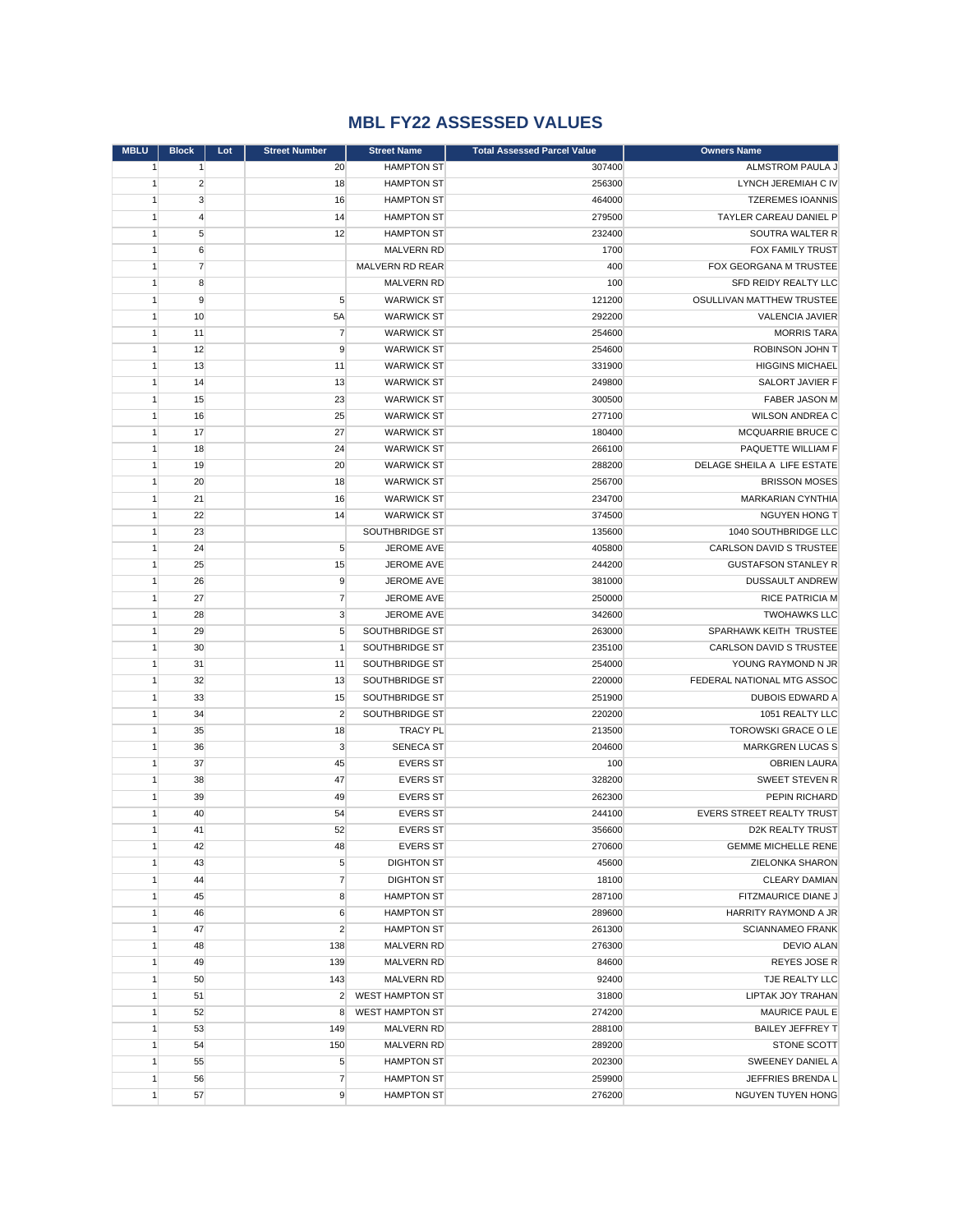| 1              | 58             | 11             | <b>HAMPTON ST</b>  | 420300 | HA VU                           |
|----------------|----------------|----------------|--------------------|--------|---------------------------------|
| 1              | 59             | 15             | <b>HAMPTON ST</b>  | 433200 | STONE SCOTT                     |
| 1              | 60             | 160            | MALVERN RD         | 270300 | ETHIER JOSEPH                   |
| $\mathbf{1}$   | 61             | 162            | MALVERN RD         | 311900 | SCHNARE CHERYL G                |
| $\mathbf{1}$   | 62             | 6              | <b>MULLEN AVE</b>  | 290900 | <b>GARDNER MICHAEL W</b>        |
| 1              | 63             | 166            | <b>MALVERN RD</b>  | 267800 | <b>GABORIAULT JAYNE E</b>       |
| 1              | 64             | 168            | <b>MALVERN RD</b>  | 249600 | <b>DAOU ISSAM</b>               |
| $\mathbf{1}$   | 65             | 26             | PAKACHOAG ST       | 264700 | <b>GRAHAM MATTHEW J TRUSTEE</b> |
| $\mathbf{1}$   | 66             | 12             | PAKACHOAG ST       | 83400  | AUBURN TOWN OF                  |
| 1              | 67             | 165            | <b>MALVERN RD</b>  | 295700 | LEFRANCOIS DANIEL J JR          |
| 1              | 68             | 161            | MALVERN RD         | 253500 | <b>TONEY MICHELLE D</b>         |
| 1              | 69             | 4              | PAKACHOAG ST       | 339600 | <b>ANTREA VANGELIS</b>          |
| $\mathbf{1}$   | 70             | 159            | MALVERN RD         | 320900 | <b>CZAMARA ALLEN J</b>          |
| 1              | 71             | $\overline{c}$ | PAKACHOAG ST       | 330900 | MANZARO JOHN R                  |
| 1              | 72             | $\mathbf{1}$   | PAKACHOAG ST       | 468900 | COONAN DANIEL J                 |
| 1              | 73             | 3              | PAKACHOAG ST       | 410000 | <b>BUKOSKI PATRICIA H</b>       |
| $\mathbf{1}$   | 74             | 13             | PAKACHOAG ST       | 418800 | SVEDBERG DARRYL L               |
| $\mathbf{1}$   | 75             |                | PAKACHOAG ST       | 17900  | PANARELLI JOSEPH F JR           |
| 1              | 77             | $\overline{4}$ | SOUTHBRIDGE ST     | 287400 | NIELSEN CARL F                  |
| 1              | 78             |                | JEROME AVE         | 199700 | AUBURN TOWN OF                  |
| $\mathbf{1}$   | 79             |                | <b>CLAY ST</b>     | 200    | TUPPA MARY J TRUSTEE            |
| 1              | 80             | 23             | PAKACHOAG ST       | 361400 | <b>MURPHY DENNIS</b>            |
| 1              | 81             | 17             | PAKACHOAG ST       | 532700 | JOHNSON JACK R                  |
| 1              | 82             | 16A            | <b>WARWICK ST</b>  | 330600 | TRAN TAM T                      |
| $\mathbf{1}$   | 83             | $\overline{2}$ | <b>ERICA LN</b>    | 340400 | <b>SKAFF GINA Y</b>             |
| $\mathbf{1}$   | 84             | $\overline{4}$ | <b>ERICA LN</b>    | 370600 | <b>CARLSON KURT A</b>           |
| 1              | 85             | 6              | <b>ERICA LN</b>    | 359800 | REIDY SEAN M TRUSTEE            |
|                |                |                |                    |        |                                 |
| $\mathbf{1}$   | 86             | $\overline{7}$ | <b>ERICA LN</b>    | 374100 | <b>MELLO MATHEW</b>             |
| $\mathbf{1}$   | 87             | 5              | <b>ERICA LN</b>    | 377900 | CALLAHAN LAWRENCE J             |
| $\mathbf{1}$   | 88             |                | <b>EVERS ST</b>    | 300    | MANU-GYAMFI MICHAEL             |
| 1              | 89             |                | <b>EVERS ST</b>    | 200    | <b>BRITO PATRICIO A</b>         |
| 1              | 90             | 20             | <b>BELISLE ST</b>  | 100    | VALINSKI RONALD W JR            |
| $\mathbf{1}$   | 91             |                | PAKACHOAG ST       | 17900  | PANARELLI JOSEPH F JR           |
| $\mathbf{1}$   | 92             |                | PAKACHOAG ST       | 17800  | SPOSATO ROBERT P                |
| $\overline{c}$ | $\mathbf{1}$   | 6              | <b>SUNRISE AVE</b> | 424900 | <b>SZKLARZ CORY</b>             |
| $\overline{2}$ | $\overline{2}$ | 4              | SUNRISE AVE        | 1200   | OSOWSKA KRYSTYNA                |
| $\overline{2}$ | $\mathbf{3}$   | $\mathsf 3$    | SUNRISE AVE        | 226300 | <b>LAFLAMME RONALD W</b>        |
| $\overline{c}$ | $\overline{4}$ | 5              | <b>SUNRISE AVE</b> | 263400 | <b>BOROWY QUINN</b>             |
| $\sqrt{2}$     | 5              |                | <b>SUMMER ST</b>   | 18000  | AUBURN TOWN OF                  |
| $\overline{c}$ | 6              | 26             | ELMWOOD AVE        | 88200  | WHITE RICHARD W                 |
| $\overline{c}$ | $\overline{7}$ | 28             | ELMWOOD AVE        | 371800 | <b>HEBERT MICHAEL P</b>         |
| $\overline{c}$ | 8              | 32             | ELMWOOD AVE        | 353400 | NEW ENGLAND POWER CO            |
| $\overline{2}$ | 9              | 27             | ELMWOOD AVE        | 20900  | <b>HEBERT ROBERT A</b>          |
| $\overline{2}$ | 10             | 12             | SUNRISE AVE        | 364100 | <b>JOSE DAVID</b>               |
| $\overline{2}$ | 11             | 10             | <b>SUNRISE AVE</b> | 20100  | <b>FLEMING TIMOTHY</b>          |
| $\overline{c}$ | 12             | 8              | SUNRISE AVE        | 305000 | <b>FLEMING TIMOTHY</b>          |
| $\overline{2}$ | 13             | $\overline{7}$ | SUNRISE AVE        | 366700 | KOSSAK PHYLLIS M                |
| $\overline{2}$ | 14             | 9              | SUNRISE AVE        | 357400 | <b>GRUPPOSO JESSICA S</b>       |
| 3              | $\mathbf{1}$   | 55             | <b>BURNETT ST</b>  | 229200 | RACINE NICOLE A                 |
| 3              | $\overline{2}$ | $\overline{c}$ | HORSESHOE DR       | 293800 | DECELL MARYANN T                |
| 3              | 3              | $\overline{4}$ | HORSESHOE DR       | 305500 | COOPER ALAN D                   |
| 3              | $\overline{4}$ | 6              | HORSESHOE DR       | 252600 | STEINHILBER THEODORE W          |
| 3              | $\sqrt{5}$     | 8              | HORSESHOE DR       | 260900 | <b>WHITNEY GAIL F</b>           |
| 3              | 6              | 15             | HORSESHOE DR       | 348700 | DEVOE RONALD L LIFE ESTATE      |
| 3              | $\overline{7}$ | 13             | HORSESHOE DR       | 176200 | LEBLANC DAVID A                 |
| 3              | 8              | 9              | HORSESHOE DR       | 259400 | DEGON CHRISTOPHER P             |
| 3              | 9              | $\overline{7}$ | HORSESHOE DR       | 280900 | <b>BELSITO STEVEN J</b>         |
| 3              | 10             | 5              | HORSESHOE DR       | 318900 | <b>HAIR STEPHEN E</b>           |
| 3              | 11             | $\mathsf 3$    | HORSESHOE DR       | 271100 | <b>BERG ANDREW</b>              |
| 3              | 12             | 1              | HORSESHOE DR       | 296800 | <b>HALLORAN PATRICIA</b>        |
|                |                |                |                    |        |                                 |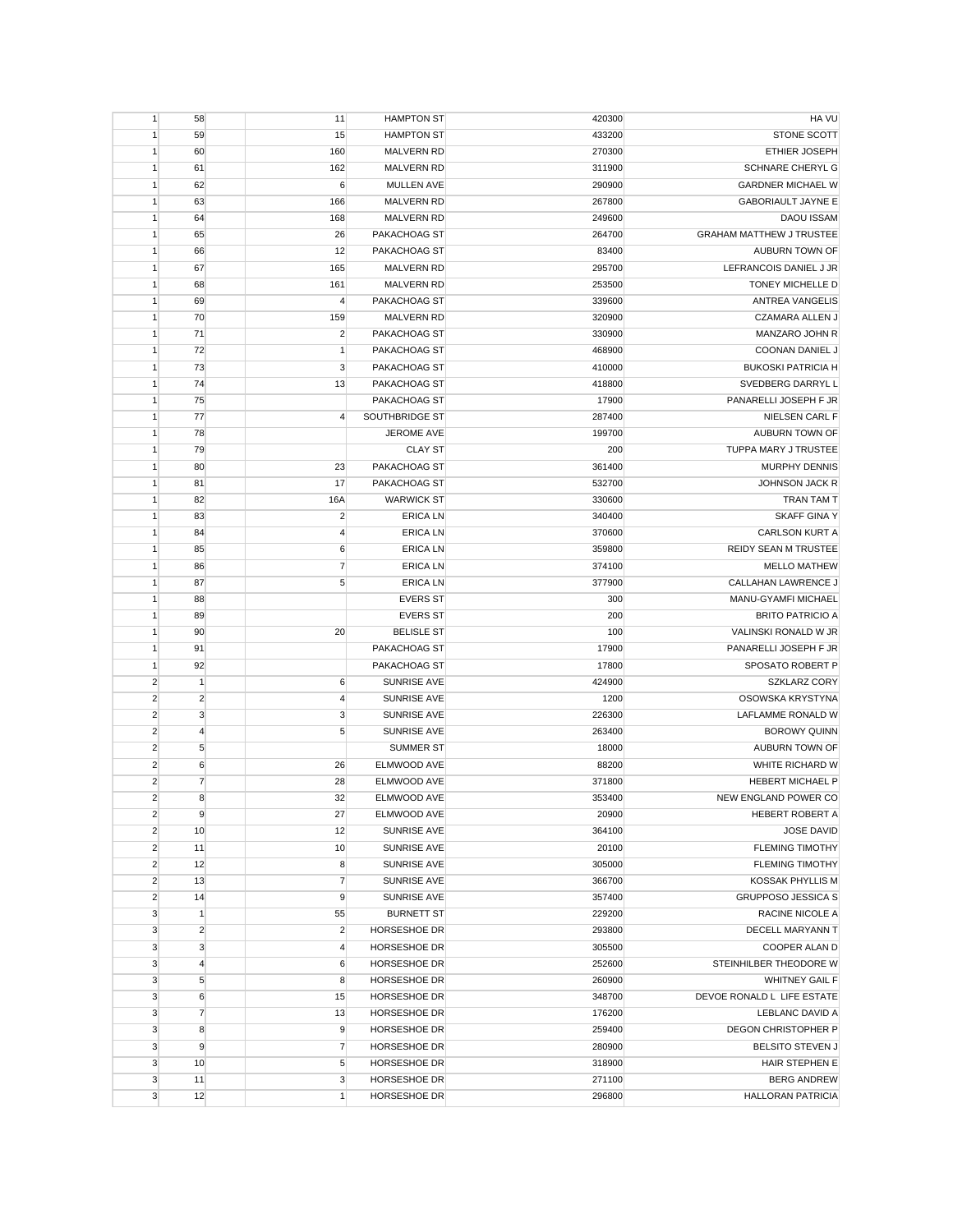| 3              | 13             | 53             | <b>BURNETT ST</b>     | 283100 | DESAUTELLE ELAINE H                |
|----------------|----------------|----------------|-----------------------|--------|------------------------------------|
| 3              | 14             | 43             | <b>BURNETT ST</b>     | 241700 | <b>KRUGER JENNIFER A</b>           |
| 3              | 15             | 37             | <b>BURNETT ST</b>     | 350300 | FOX ROBERT R JR                    |
| 3              | 16             | 33             | <b>BURNETT ST</b>     | 259500 | PICKETT SHAWN W                    |
| 3              | 17             | 23             | <b>BURNETT ST</b>     | 413200 | STEINHILBER WILLIAM S              |
| 3              | 18             | 21             | <b>BURNETT ST</b>     | 385400 | SHEA PHILIP R JR                   |
| 3              | 19             | 4              | WESTWOOD DR           | 275800 | <b>BUTLER ROBERT L</b>             |
| 3              | 20             | 6              | WESTWOOD DR           | 274200 | <b>HORGAN FRANCIS J</b>            |
| 3              | 21             | 8              | WESTWOOD DR           | 306500 | ANNUNZIATA PAMELA                  |
| 3              | 22             | 10             | WESTWOOD DR           | 363200 | RODGERS THOMAS J                   |
| 3              | 23             | 12             | WESTWOOD DR           | 296900 | <b>IWANIUK DONNA R LIFE ESTATE</b> |
| 3              | 24             | 14             | WESTWOOD DR           | 276100 | <b>DAVIS MICHAEL</b>               |
| 3              | 25             | 16             | WESTWOOD DR           | 310100 | PRANCKEVICIUS REGINA               |
| 3              | 26             |                | PINEHURST AVE         | 2100   | TN PROPERTIES LLC                  |
| 3              | 27             | 15             | WESTWOOD DR           | 271400 | LUKES KATHERINE LIFE ESTATE        |
| 3              | 28             | 11             | WESTWOOD DR           | 298200 | PAONE ELLEN M                      |
| 3              | 29             | 22             | WESTWOOD DR           | 390000 | PRANCKEVICIUS GAILE V              |
| 3              | 30             | 20             | WESTWOOD DR           | 254900 | PELTIER RICHARD III                |
| 3              | 31             | 18             | WESTWOOD DR           | 299900 | SEGUR STEPHANIE L                  |
| 3              | 32             | $\mathbf{1}$   | WESTWOOD DR           | 242300 | RICHINICK WILLIAM J LE             |
| 3              | 33             | 3              | WESTWOOD DR           | 252800 | <b>BRUNELL LINDA H</b>             |
|                |                |                |                       |        | <b>MOYER CHARLES W</b>             |
| 3              | 34             | 5              | WESTWOOD DR           | 265000 |                                    |
| 3              | 35             | 7              | WESTWOOD DR           | 255900 | OCONNELL ELIZABETH I               |
| 3              | 36             | 9              | WESTWOOD DR           | 279100 | <b>BOUCHARD MURIEL M</b>           |
| 3              | 37             |                | <b>BURNETT ST</b>     | 1800   | JAMESVILLE INC                     |
| 3              | 38             | $\overline{7}$ | <b>BURNETT ST</b>     | 264800 | <b>FACCHINI TONI M</b>             |
| 3              | 39             |                | <b>BURNETT ST</b>     | 4400   | HAMLIN HALEY J                     |
| 3              | 40             | 5              | <b>BURNETT ST</b>     | 232000 | STARUK JOANNE F                    |
| 3              | 41             | 1              | <b>BURNETT ST</b>     | 269800 | KIMBAR LEDUC JENNIFER L            |
| 3              | 42             | 22             | <b>BURNETT ST</b>     | 352000 | RACENET ZACHARY J                  |
| 3              | 43             | 26             | <b>BURNETT ST</b>     | 256000 | <b>FONTAINE ROBERT</b>             |
| 3              | 44             | 28             | <b>BURNETT ST</b>     | 258400 | <b>FLYNN PADRAIC</b>               |
| 3              | 45             | 34             | <b>BURNETT ST</b>     | 402900 | LOVELY GEORGE H JR LE              |
| 3              | 46             | 54             | <b>BURNETT ST</b>     | 243100 | MULLANEY MARGUERITE                |
| 3              | 47             |                | <b>CEMETERY RD</b>    | 103600 | WORC HEBREW CEMETERY               |
| 3              | 48             | 32             | <b>LAMPER HILL RD</b> | 259100 | CARLSON DAVID S TRUSTEE            |
| 3              | 49             |                | <b>BURNETT ST</b>     | 18000  | <b>CARLSON DAVID</b>               |
| 3              | 50             |                | <b>CEMETERY RD</b>    | 108800 | <b>WORC CHEVRE KADISHA</b>         |
| 3              | 51             | 30             | <b>LAMPER HILL RD</b> | 4600   | <b>CARLSON DAVID</b>               |
| 3              | 52             |                | <b>CEMETERY RD</b>    | 87300  | WORC HEBREW CEMETERY               |
| 3              | 53             |                | <b>CEMETERY RD</b>    | 79200  | WORC HEBREW CEMETERY COR           |
| 3              | 54             |                | <b>CEMETERY RD</b>    | 140200 | NIEBER OSWALD W                    |
| 3              | 55             |                | <b>AUBURN TER</b>     | 500    | NEW ENGLAND POWER CO               |
| $\mathbf{3}$   | 56             |                | <b>BURNETT ST</b>     | 30700  | AUBURN TOWN OF                     |
| $\mathbf{3}$   | 57             | 20             | <b>CEMETERY RD</b>    | 381500 | <b>ERKKILA NEIL</b>                |
| $\mathbf{3}$   | 58             | 32             | <b>BURNETT ST</b>     | 242600 | LOVELY GEORGE H III                |
| $\mathbf{3}$   | 59             | 30             | <b>BURNETT ST</b>     | 256500 | LOVELY CATHY LYNNE                 |
| $\overline{4}$ | $\mathbf{1}$   | 23             | ADELLA ST             | 245400 | YOUNG RICHARD B                    |
| $\overline{4}$ | $\overline{2}$ | 15             | ADELLA ST             | 309200 | SMITH TIMOTHY D                    |
| $\overline{4}$ | $\mathbf{3}$   | 11             | ADELLA ST             | 250000 | <b>GORMLEY FREDRICK JOSEPH</b>     |
| $\overline{4}$ | $\overline{4}$ | 10             | OXFORD ST N           | 431700 | <b>WAKEFIELD RYAN</b>              |
| $\overline{4}$ | $\sqrt{5}$     |                | SOUTH EDLIN ST        | 2300   | ALTIERI JEFFREY G                  |
| $\overline{4}$ | 6              | 12             | SOUTH EDLIN ST        | 258300 | PHILLIPS ELEANOR                   |
| $\overline{4}$ | $\overline{7}$ | 14             | SOUTH EDLIN ST        | 253100 | LAFLASH STEVEN M                   |
| $\overline{4}$ | 8              | 21             | OXFORD ST N           | 749500 | MARIO JERRY J                      |
| $\overline{4}$ | 9              | 24             | ADELLA ST             | 253700 | NASH STEVEN J                      |
| $\overline{4}$ | 10             | 26             | ADELLA ST             | 321900 | <b>BROWNELL ALICIA</b>             |
| $\overline{4}$ | 11             | 30             | ADELLA ST             | 266100 | DONABEDIAN BRIAN J                 |
| $\overline{4}$ | 12             | 34             | ADELLA ST             | 316800 | SZKLARZ KRISTEN LEE                |
| $\overline{4}$ | 13             | 36             | <b>ADELLA ST</b>      | 275400 | CHAPULIS MARK L                    |
|                |                |                |                       |        |                                    |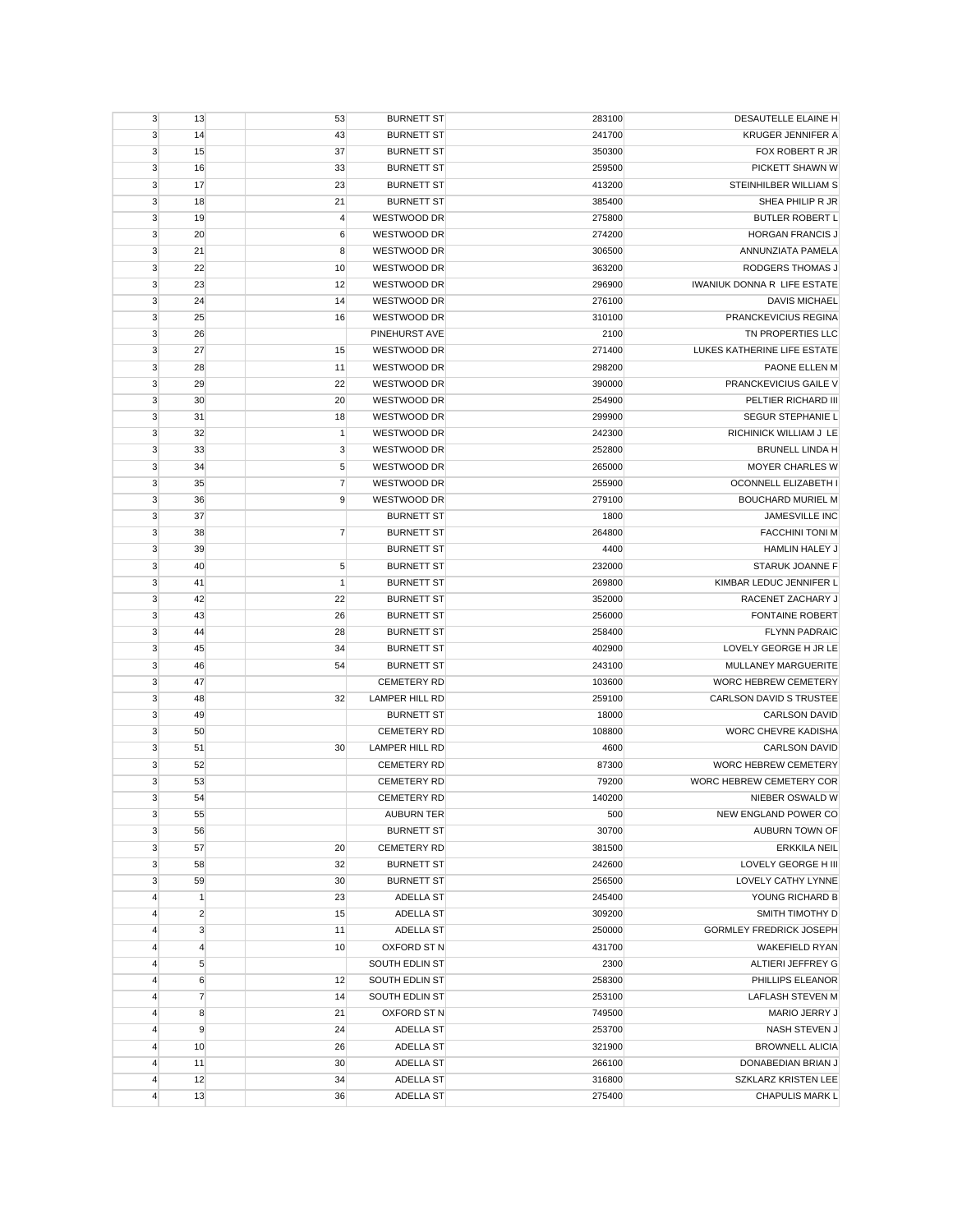| 4                                | 14       | 38             | ADELLA ST                              | 293800           | CODA JUSTIN F                                    |
|----------------------------------|----------|----------------|----------------------------------------|------------------|--------------------------------------------------|
| 4                                | 15       | 40             | <b>ADELLA ST</b>                       | 269800           | <b>WEBER KARL R</b>                              |
| 4                                | 16       | 42             | <b>ADELLA ST</b>                       |                  | 239000 WALCOTT LINCOLN C & BETTY L LE /TRUSTEES  |
| 4                                | 17       | 44             | <b>ADELLA ST</b>                       | 273100           | GIURLEO LORA L                                   |
| 4                                | 18       | 46             | ADELLA ST                              | 251600           | <b>SNAY KATHLEEN</b>                             |
| 4                                | 19       | 56             | <b>ADELLA ST</b>                       | 242500           | BRZOZOWSKI VALERIE M                             |
| $\overline{4}$                   | 20       | 58             | ADELLA ST                              | 277000           | CHUMSAE MICHAEL W                                |
| $\overline{4}$                   | 21       | 64             | ADELLA ST                              | 303100           | <b>BLANCHARD BRYAN R</b>                         |
| 4                                | 22       | 6              | <b>JUNE ST</b>                         | 257400           | SIEMASZKO PATRICIA A TRUSTEE                     |
| 4                                | 23       | 8              | <b>JUNE ST</b>                         | 259100           | <b>BROZOWSKI JEAN M</b>                          |
| 4                                | 24       | 10             | JUNE ST                                | 219400           | FAY RUSSELL A                                    |
| 4                                | 25       | 12             | <b>JUNE ST</b>                         | 219900           | ROSS LYNDA BELLE                                 |
| 4                                | 26       | 14             | <b>JUNE ST</b>                         | 223100           | DAIGNAULT MAUREEN D LE                           |
| 4                                | 27       | 16             | <b>JUNE ST</b>                         | 247800           | URBANOWSKI THOMAS M                              |
| 4                                | 28       | 18             | <b>JUNE ST</b>                         | 264600           | BENVENUTI PHILIP J                               |
| $\overline{4}$                   | 29       | 20             | JUNE ST                                | 251000           | DIAZ GERARDO                                     |
| $\overline{4}$                   | 30       | 22             | JUNE ST                                | 245500           | KAPULKA RICHARD C                                |
| 4                                | 31       | 24             | <b>JUNE ST</b>                         | 217100           | <b>LEARY PAUL E</b>                              |
| 4                                | 32       | 26             | JUNE ST                                | 281100           | <b>SUONG DINH</b>                                |
| 4                                | 33       | 64             | CHESTNUT AVE                           | 297800           | <b>THACH AN</b>                                  |
| 4                                | 34       | 23             | <b>JUNE ST</b>                         | 305800           | DEMMONS ALEXANDER S                              |
| 4                                | 35       | 21             | <b>JUNE ST</b>                         | 262800           | CHENG SZE YUEN                                   |
| 4                                | 36       | 19             | <b>JUNE ST</b>                         | 244100           | <b>DELAVEGA MARCUS S</b>                         |
| 4                                | 37       | 17             | <b>JUNE ST</b>                         | 252900           | <b>CRONIN DENNIS</b>                             |
| $\overline{4}$                   | 38       | 15             | JUNE ST                                | 231800           | ALLAIN NICOLE BRIDGET                            |
| $\overline{4}$                   | 39       | 13             | JUNE ST                                | 264800           | MUNGOVAN PATRICK                                 |
| 4                                | 40       | 11             | <b>JUNE ST</b>                         | 407200           | WALSH LAURA H                                    |
| 4                                | 41       | 9              | JUNE ST                                | 274800           | LEWIS BOBBI JO                                   |
| 4                                | 42       | $\overline{c}$ | <b>CLARK ST</b>                        | 259900           | CAPPOLI ALBERT M                                 |
| 4                                | 43       | 5              | <b>JUNE ST</b>                         | 323400           | ZUKOWSKY ROBERT J                                |
| 4                                | 44       | 24             | <b>WELLMAN ST</b>                      | 311300           | ARSENAULT JOANNA J                               |
| 4                                | 45       | 4              | <b>CLARK ST</b>                        | 392100           | DAHER JEAN F                                     |
| 4                                | 46       | 26             | <b>WELLMAN ST</b>                      | 321800           | WELDON JOAN F                                    |
| $\overline{4}$                   | 47       | 28             | <b>WELLMAN ST</b>                      | 271100           | MCFADDEN MICHAEL J                               |
| 4                                | 48       | 30             | <b>WELLMAN ST</b>                      | 277400           | HINES JAMES T JR                                 |
| 4                                | 49       | 32             | <b>WELLMAN ST</b>                      | 302300           | <b>MYRA MAURICE F</b>                            |
| 4                                | 50       | 36             | <b>WELLMAN ST</b>                      | 232000           | BRIERLY JACQUELYN A                              |
| 4                                | 51       | 38             | <b>WELLMAN ST</b>                      | 209900           | <b>BASIUL CHRISTOPHER M</b>                      |
| 4                                | 52       | 56             | CHESTNUT AVE                           | 231000           | PRATT WILLIAM M                                  |
| 4                                | 53       | 48             | CHESTNUT AVE                           | 260100           | <b>FROTTEN MICHAEL J</b>                         |
| 4                                | 54       | 33             | <b>WELLMAN ST</b>                      | 254100           | WATT ARTHUR C SR & VIOLA J TRUSTEES              |
| $\overline{4}$                   | 55<br>56 | 31<br>29       | <b>WELLMAN ST</b><br><b>WELLMAN ST</b> | 271300<br>271600 | ORNE DONALD T<br>CARNEVALE ANGELO M              |
|                                  |          |                |                                        |                  |                                                  |
| $\overline{4}$<br>$\overline{4}$ | 57<br>58 | 27<br>25       | <b>WELLMAN ST</b><br><b>WELLMAN ST</b> | 276400<br>260800 | DERMATIS DIMITRIOS E<br><b>BOURDON DOMINIQUE</b> |
| $\overline{4}$                   | 59       | 9              | <b>CLARK ST</b>                        | 292800           | MEAD JEFFREY JR                                  |
| $\overline{4}$                   | 60       | 13             | <b>CLARK ST</b>                        | 213100           | <b>ZUIDEMA TRACY A</b>                           |
| $\overline{4}$                   | 61       | 15             | <b>CLARK ST</b>                        | 292500           | <b>BARSTON DANIEL C</b>                          |
| $\overline{4}$                   | 62       | 17             | <b>CLARK ST</b>                        | 227600           | <b>IRWIN BAXTER A</b>                            |
| $\overline{4}$                   | 63       | 34             | CHESTNUT AVE                           | 289200           | DUFFY TIMOTHY F                                  |
| 4                                | 64       | 36             | CHESTNUT AVE                           | 256500           | FERRARA LYNDA M                                  |
| $\overline{4}$                   | 65       | 14             | <b>CLARK ST</b>                        | 246500           | COSTELLO MICHELLE A                              |
| 4                                | 66       | 12             | <b>CLARK ST</b>                        | 261600           | MEDINA CARMEN L                                  |
| $\overline{4}$                   | 67       | 10             | <b>CLARK ST</b>                        | 235400           | MCCARTHY ROBERT D                                |
| $\overline{4}$                   | 68       | 38             | CHESTNUT AVE                           | 312500           | MACQUARRIE KERRIE A                              |
| $\overline{4}$                   | 69       | 40             | CHESTNUT AVE                           | 332600           | DUMPHY RICHARD M                                 |
| $\overline{4}$                   | 70       | 42             | CHESTNUT AVE                           | 253800           | <b>BEAUDIN LEONARD F</b>                         |
| 4                                | 71       | 44             | CHESTNUT AVE                           | 238600           | <b>BRANSKY PHOENIX J</b>                         |
| $\overline{4}$                   | 72       | 45             | OXFORD ST N                            |                  | 450300 SINKIS BENAS J SINKIS DEBORAH M TRUSTEES  |
|                                  |          |                |                                        |                  |                                                  |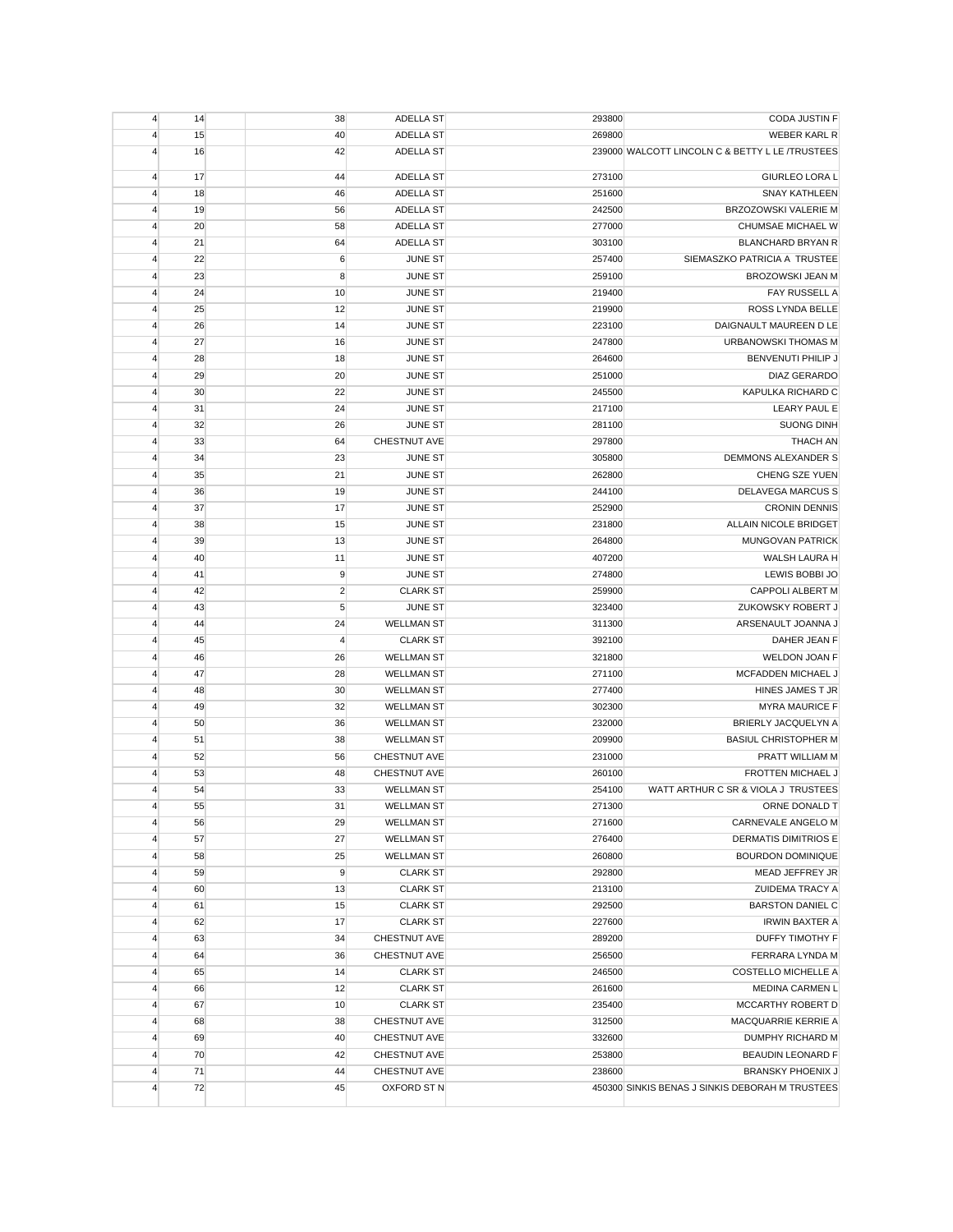| DEE JEANNE                                       | 281100           | CHESTNUT AVE                         | 37             | 73  | 4              |
|--------------------------------------------------|------------------|--------------------------------------|----------------|-----|----------------|
| ORSI MEGAN A                                     | 358800           | CHESTNUT AVE                         | 39             | 74  | $\overline{4}$ |
| <b>GOOD ROBIN C</b>                              | 235200           | CHESTNUT AVE                         | 41             | 75  | $\overline{4}$ |
| COSTIN JOSEPH J                                  | 293700           | <b>CHESTNUT AVE</b>                  | 43             | 76  | $\overline{4}$ |
| <b>FENNER JASON</b>                              | 259300           | CHESTNUT AVE                         | 45             | 77  | $\overline{4}$ |
| OKEEFE DONALD R JR                               | 245200           | <b>CHESTNUT AVE</b>                  | 47             | 78  | $\overline{4}$ |
| CALLAHAN LAUREEN A DURKIN                        | 301700           | <b>CHESTNUT AVE</b>                  | 49             | 79  | $\overline{4}$ |
| OSTERGARD NORMAN E                               | 250200           | CHESTNUT AVE                         | 51             | 80  | $\overline{4}$ |
| <b>COSTA EDWARD A</b>                            | 234300           | <b>CHESTNUT AVE</b>                  | 53             | 81  | 4              |
| <b>CICIIANE REY</b>                              | 253100           | <b>CHESTNUT AVE</b>                  | 55             | 82  | $\overline{4}$ |
| <b>IDOKO DOMINIC</b>                             | 309000           | <b>CHESTNUT AVE</b>                  | 59             | 83  | 4              |
| DION ROBERT E JR LE                              | 339000           | CHESTNUT AVE                         | 61             | 84  | $\overline{4}$ |
| WHEELER GARY E JR                                | 240400           | WHITE TER                            | 19             | 85  | $\overline{4}$ |
| SILVA MAXLEY V                                   | 283300           | WHITE TER                            | 16             | 86  | $\overline{4}$ |
| <b>MARJAULT PATRICIA</b>                         | 254800           | WHITE TER                            | 14             | 87  | $\overline{4}$ |
| <b>DAGNESE MICHAEL</b>                           | 261500           | <b>WHITE TER</b>                     | 12             | 88  | $\overline{4}$ |
| <b>OSHAFI KLITON</b>                             | 249400           | <b>WHITE TER</b>                     | 10             | 89  | $\overline{4}$ |
| <b>BENNETT CAROLINA</b>                          | 341800           | <b>WHITE TER</b>                     | 8              | 90  | 4              |
| <b>FRANCOLINI MARK J</b>                         | 259500           | <b>WHITE TER</b>                     | 6              | 91  | 4              |
| <b>BISSESSAR LALLCHAN</b>                        | 308800           | <b>WHITE TER</b>                     | $\overline{2}$ | 92  | $\overline{4}$ |
| ORCUTT F BRENT JR                                | 204800           | OXFORD ST N                          | 55             | 93  | $\overline{4}$ |
| HALL CHRISTOPHER J                               | 437700           | OXFORD ST N                          | 47             | 95  | $\overline{4}$ |
|                                                  | 694600           | OXFORD ST N                          | 41             | 96  | $\overline{4}$ |
| <b>CAMACHO NELSON</b>                            | 263700           |                                      | 39             | 97  |                |
| LARAMEE PAUL F                                   |                  | OXFORD ST N                          |                |     | $\overline{4}$ |
| SHEMETH PETER P<br>BELHUMEUR ROGER G LIFE ESTATE | 303400<br>327600 | OXFORD ST N                          | 37             | 98  | $\overline{4}$ |
|                                                  |                  | <b>WHITE TER</b><br><b>WHITE TER</b> | 3              | 99  | $\overline{4}$ |
| KABACHENSKI ELIZABETH LIFE ESTATE                | 269100           |                                      | 5              | 100 | $\overline{4}$ |
| OLASON EILEEN J RICE                             | 233500           | <b>WHITE TER</b>                     | $\overline{7}$ | 101 | $\overline{4}$ |
| <b>MALONE RYAN</b>                               | 197800           | <b>WHITE TER</b>                     | 9              | 102 | 4              |
| FELDMAN GLENN J LE                               | 232900           | <b>WHITE TER</b>                     | 11             | 103 | $\overline{4}$ |
| HOLMES JEFFREY A                                 | 306100           | WHITE TER                            | 17             | 104 | $\overline{4}$ |
| <b>J &amp; K REALTY TRUST</b>                    | 336500           | OXFORD ST N                          | 18             | 105 | 4              |
| <b>HARRINGTON PATRICE</b>                        | 281500           | <b>HEARD ST</b>                      | 6              | 106 | $\overline{4}$ |
| FLEK ALLISON J                                   | 279200           | <b>HEARD ST</b>                      | 10             | 107 | $\overline{4}$ |
| FOGERTY JOHN W                                   | 304800           | <b>HEARD ST</b>                      | 12             | 108 | $\overline{4}$ |
| <b>FRANCIS WAYNE D</b>                           | 231800           | <b>HEARD ST</b>                      | 14             | 109 | 4              |
| <b>DUCAT DOUGLAS J</b>                           | 288200           | <b>HEARD ST</b>                      | 16             | 110 | $\overline{4}$ |
| BIBLE WAY BAPTIST CHURCH                         | 1100300          | <b>HEARD ST</b>                      | 18             | 111 | $\overline{4}$ |
| HUYNH JOHNNEY                                    | 386700           | <b>HEARD ST</b>                      | 20             | 112 | $\overline{4}$ |
| LEWIS ERIC L                                     | 383500           | <b>HEARD ST</b>                      | 24             | 113 | $\overline{4}$ |
| DAVIS BELINDA LEE                                | 1300             | <b>HEARD ST</b>                      |                | 114 | 4              |
| <b>REYES FAUSTO</b>                              | 100              | <b>HEARD ST</b>                      |                | 115 | 4              |
| AUBURN TOWN OF                                   | 7900             | DIXON AVE                            | $\overline{c}$ | 116 | $\overline{4}$ |
| SANSOUCY DAVID J                                 | 96400            | DIXON AVE                            | $6\phantom{1}$ | 117 | $\overline{4}$ |
| OLUOCH ROSEMARY                                  | 31800            | DIXON AVE                            | 8              | 118 | $\overline{4}$ |
| 303300 MAINTAINIS NANCY M BERGIN DENNIS JR TRUS  |                  | DIXON AVE                            | 9              | 119 | $\overline{4}$ |
| KANE DENNIS J KANE JUDITH A TRUSTEES             | 250700           | <b>DIXON AVE</b>                     | 3              | 120 | $\overline{4}$ |
| <b>LAPENSEE LINDA</b>                            | 279600           | <b>HEARD ST</b>                      | 17             | 121 | $\overline{4}$ |
| TURCO SAMANTHA LYN                               | 246400           | <b>HEARD ST</b>                      | 15             | 122 | $\overline{4}$ |
| <b>HASTINGS MARY T</b>                           | 307200           | <b>HEARD ST</b>                      | 13             | 123 | $\overline{4}$ |
| SANTOS ROBERTO J                                 | 259700           | <b>HEARD ST</b>                      | 9              | 124 | $\overline{4}$ |
| POLSON BRADFORD M                                | 419600           | <b>BUTTONWOOD LN</b>                 | $\overline{2}$ | 125 | $\overline{4}$ |
| MOSIEJCZUK THOMAS                                | 259300           | <b>BUTTONWOOD LN</b>                 | $\mathbf{1}$   | 126 | $\overline{4}$ |
| 258600 LOUGHLIN CATHERINE A & LAPLANTE MARY F    |                  | BUTTONWOOD LN                        | 3              | 127 | $\overline{4}$ |
|                                                  |                  |                                      |                |     |                |
| <b>CONNORS M PATRICIA</b>                        | 243800           | OXFORD ST N                          | 38             | 128 | $\overline{4}$ |
| <b>BAKER JENNIFER L</b>                          | 234700           | OXFORD ST N                          | 40             | 129 | $\overline{4}$ |
| <b>DORAY ROBERT</b>                              | 309200           | OXFORD ST N                          | 44             | 130 | $\overline{4}$ |
| <b>ENMAN CINDY A</b>                             | 249000           | OXFORD ST N                          | 48             | 131 | $\overline{4}$ |
| <b>FELIZ KATHERYN</b>                            | 255200           | OXFORD ST N                          | 50             | 132 | $\overline{4}$ |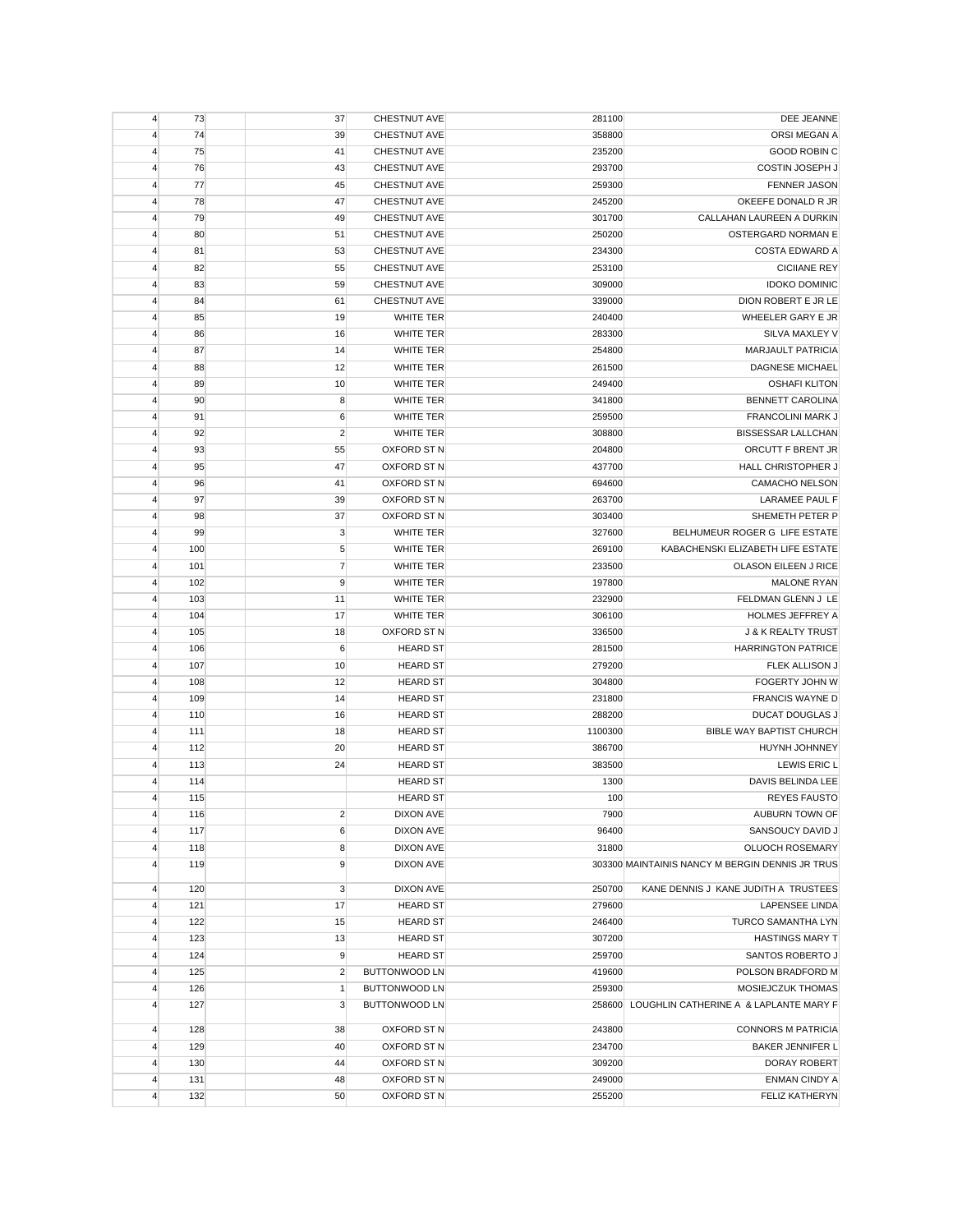| $\overline{4}$          | 133 | 52             | OXFORD ST N                          | 306900 | <b>VESCERA KIMBERLY</b>     |
|-------------------------|-----|----------------|--------------------------------------|--------|-----------------------------|
| 4                       | 134 | 58             | OXFORD ST N                          | 339100 | <b>MASSAD SARAH M</b>       |
| $\overline{4}$          | 135 | 6              | <b>CARROLL ST</b>                    | 252200 | <b>RUELLE BRITTANY L</b>    |
| $\overline{4}$          | 136 | 8              | CARROLL ST                           | 321600 | DOYLE HILLARY K             |
| $\overline{4}$          | 137 | 10             | <b>CARROLL ST</b>                    | 257900 | DELLOSTRITTO ARIANA N       |
| $\overline{4}$          | 138 | 12             | CARROLL ST                           | 233700 | NIEDZINSKI VIVIAN           |
| $\overline{4}$          | 139 | 14             | <b>CARROLL ST</b>                    | 265400 | <b>BENOIT CRAIG P</b>       |
| $\overline{4}$          | 140 | 16             | <b>CARROLL ST</b>                    | 296900 | ST GEORGE LINDA A TRUSTEE   |
| 4                       | 141 | 18             | <b>CARROLL ST</b>                    | 289300 | CARROLL MAUREEN M           |
| $\overline{4}$          | 142 | 20             | <b>CARROLL ST</b>                    | 471300 | <b>MONKS DARREN L</b>       |
| 4                       | 143 | 22             | <b>CARROLL ST</b>                    | 319800 | <b>HEARNLAYE TAMMY M</b>    |
| $\overline{4}$          | 144 | 24             | <b>CARROLL ST</b>                    | 290400 | <b>HAMILTON MONICA M</b>    |
| $\overline{4}$          | 145 |                | <b>HEARD ST</b>                      | 1600   | FLEK ALLISON J              |
| 4                       | 146 | 12             | <b>BUTTONWOOD LN</b>                 | 268400 | PATRAITIS GERALD J          |
| $\overline{4}$          | 147 | 10             | <b>BUTTONWOOD LN</b>                 | 290400 | CASSIE JOSEPH MICHAEL       |
| $\overline{4}$          | 148 | $\overline{2}$ | <b>DUNCAN ST</b>                     | 233400 | NOYES PAUL D                |
| $\overline{4}$          | 149 | 8              | <b>BUTTONWOOD LN</b>                 | 267600 | LARAMIE MAUREEN E           |
| $\overline{4}$          | 150 | 6              | <b>BUTTONWOOD LN</b>                 | 234900 | CALVERLEY JOAN E            |
| $\overline{4}$          | 151 | $\overline{4}$ | <b>BUTTONWOOD LN</b>                 | 238500 | WITT JOHN A & MARJORIE E LE |
| $\overline{4}$          | 152 | 9              | <b>DUNCAN ST</b>                     | 336800 | <b>GRAVELINE MARK C</b>     |
| $\overline{4}$          | 153 | $\overline{7}$ | <b>DUNCAN ST</b>                     | 433800 | WHITE MICHAEL P             |
| $\overline{4}$          | 154 | 1              | <b>DUNCAN ST</b>                     | 303500 | NASH ALAN J                 |
| 4                       | 155 | 32             |                                      | 361200 | STANNARD MARYANN E          |
|                         | 156 | 34             | <b>CARROLL ST</b>                    | 368200 | MCGRATH STEPHEN J           |
| $\overline{4}$          |     |                | <b>CARROLL ST</b><br><b>HEARD ST</b> |        | <b>CUSSON THOMAS P</b>      |
| $\overline{4}$          | 157 |                |                                      | 5000   |                             |
| $\overline{4}$          | 158 |                | MONTELLO ST                          | 222000 | <b>FRANGOS SPYRIDON</b>     |
| 4                       | 159 |                | MONTELLO ST                          | 19500  | <b>BRAGG MARION M</b>       |
| $\overline{4}$          | 160 | 15             | MONTELLO ST                          | 299900 | LAUZONIS MICHAEL J JR       |
| $\overline{4}$          | 161 | 36             | <b>CARROLL ST</b>                    | 449100 | <b>CUSSON THOMAS P</b>      |
| $\overline{4}$          | 162 | 16             | <b>MONTELLO ST</b>                   | 261200 | <b>BEAVERS TRAVIS J</b>     |
| $\overline{4}$          | 163 | 33             | <b>CARROLL ST</b>                    | 332800 | <b>CUSSON PAUL ADRIAN</b>   |
| $\overline{4}$          | 164 | 29             | <b>CARROLL ST</b>                    | 383800 | <b>BUSHEE RONALD H</b>      |
| $\overline{4}$          | 165 | 27             | <b>CARROLL ST</b>                    | 246900 | <b>STANKUS MICHAEL J</b>    |
| $\overline{4}$          | 166 | 25             | <b>CARROLL ST</b>                    | 292100 | DIAZ FRANCISCO P            |
| $\overline{4}$          | 167 | 23             | <b>CARROLL ST</b>                    | 305900 | PERKINS KATHRYN W           |
| 4                       | 168 | 19             | <b>CARROLL ST</b>                    | 307900 | SINGH ARVINDER              |
| $\overline{4}$          | 169 | 17             | <b>CARROLL ST</b>                    | 294600 | HIBBARD LINDA J             |
| $\overline{4}$          | 170 | 15             | <b>CARROLL ST</b>                    | 347100 | PERKINS RICHARD K           |
| $\overline{4}$          | 171 | 13             | <b>CARROLL ST</b>                    | 251700 | WHORTON CHARLES W JR        |
| $\overline{4}$          | 172 | 11             | <b>CARROLL ST</b>                    | 285700 | <b>BAPTISTA SUSAN C</b>     |
| 4                       | 173 | 9              | <b>CARROLL ST</b>                    | 301100 | ST JOHN JUSTIN E            |
| 4                       | 174 | $\overline{7}$ | <b>CARROLL ST</b>                    | 228000 | <b>CAISSIE MELISSA A</b>    |
| $\overline{\mathbf{4}}$ | 175 | 5              | <b>CARROLL ST</b>                    | 262600 | PARADIS KRISTIN A           |
| $\overline{\mathbf{4}}$ | 176 | 3              | <b>CARROLL ST</b>                    | 249900 | <b>SCOLA LORRAINE A</b>     |
| 4                       | 177 | 39             | <b>MARILYN DR</b>                    | 283700 | NEWCOMB ANDREW              |
| $\overline{4}$          | 178 | 37             | <b>MARILYN DR</b>                    | 256300 | BURDETT JEFFREY A           |
| $\overline{4}$          | 179 | 35             | <b>MARILYN DR</b>                    | 272600 | ST PIERRE JOANNE M          |
| $\overline{4}$          | 180 | 33             | <b>MARILYN DR</b>                    | 253300 | BERTHIAUME CHERYL R         |
| $\overline{4}$          | 181 | 31             | <b>MARILYN DR</b>                    | 253300 | JEWELL GEORGE S             |
| $\overline{4}$          | 182 | 29             | <b>MARILYN DR</b>                    | 270100 | <b>BATTISTA GIANNA M</b>    |
| $\overline{4}$          | 183 | 27             | <b>MARILYN DR</b>                    | 313000 | <b>GRANT JASON N</b>        |
| $\overline{4}$          | 184 | 25             | <b>MARILYN DR</b>                    | 242300 | MOSLEY THOMAS M             |
| $\overline{4}$          | 185 | 23             | <b>MARILYN DR</b>                    | 270600 | MORSE WILLIAM A             |
| $\overline{4}$          | 186 | 21             | <b>MARILYN DR</b>                    | 274500 | POULIN JAMES L              |
| $\overline{4}$          | 187 | 17             | <b>MARILYN DR</b>                    | 270200 | ALEXANDER ALLAN JR          |
| $\overline{4}$          | 188 | 15             | <b>MARILYN DR</b>                    | 334900 | MARVILL JOSHUA              |
| $\overline{4}$          | 189 | 13             | <b>MARILYN DR</b>                    | 250700 | SCHMAELZLE ADAM             |
| $\overline{4}$          | 190 | 9              | <b>MARILYN DR</b>                    | 272200 | <b>THOMAS TOMMY</b>         |
| $\overline{4}$          | 191 | 5              | <b>MARILYN DR</b>                    | 265400 | DAWSON KENNETH L            |
| $\overline{4}$          | 192 | 3              | <b>MARILYN DR</b>                    | 254600 | ADAMS DIANE M               |
|                         |     |                |                                      |        |                             |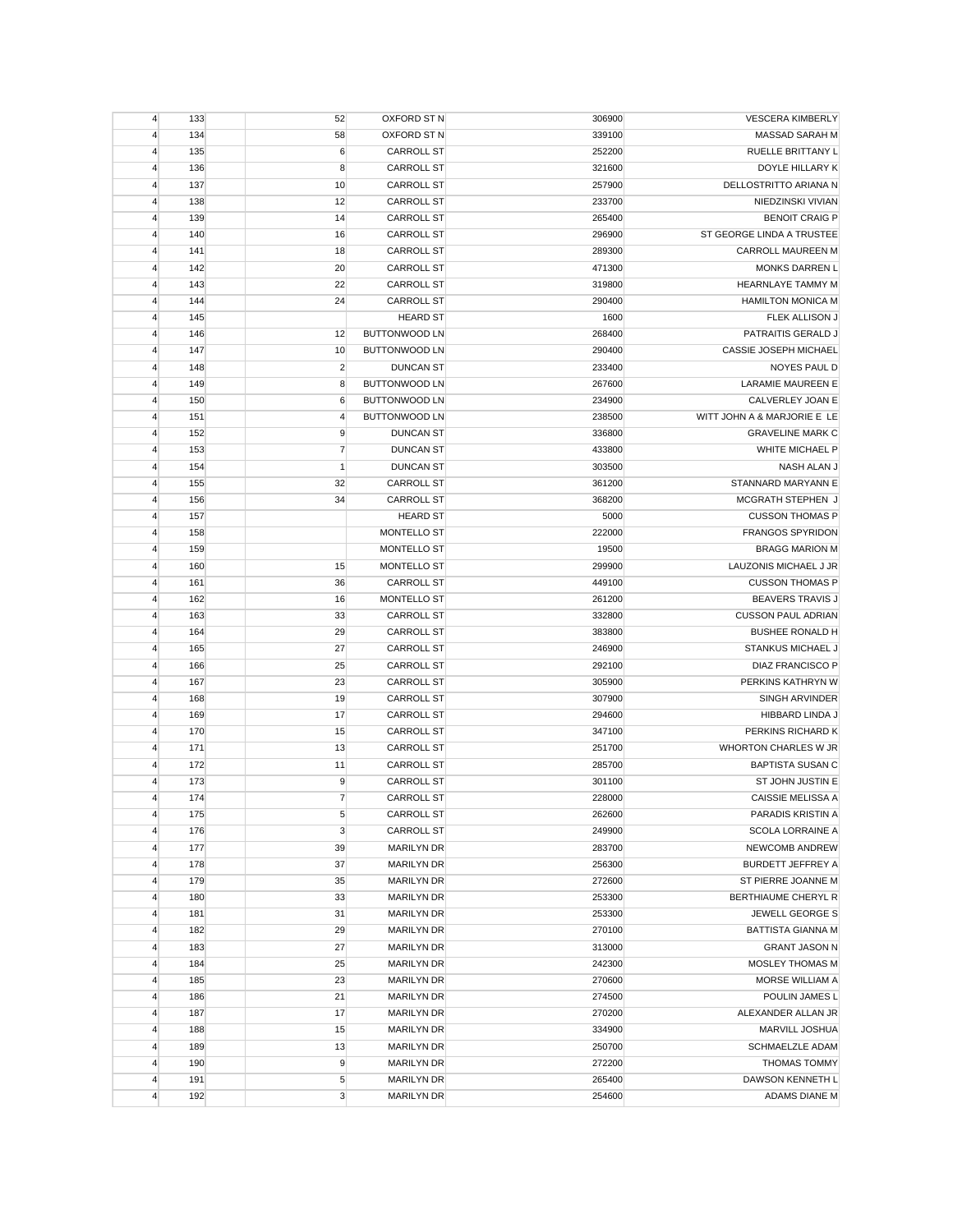| $\overline{4}$          | 193 | $\mathbf{1}$   | <b>MARILYN DR</b>    | 267100 | POMFRET THOMAS C                             |
|-------------------------|-----|----------------|----------------------|--------|----------------------------------------------|
| 4                       | 194 | 17             | <b>MOHAWK AVE</b>    | 272400 | <b>JOHNSON RICHARD A</b>                     |
| 4                       | 195 | 15             | <b>MOHAWK AVE</b>    | 307100 | <b>ACKERMAN SHARON C</b>                     |
| 4                       | 196 | 14             | <b>MOHAWK AVE</b>    | 47500  | <b>WILSON WILLIAM S</b>                      |
| 4                       | 197 | 16             | <b>MOHAWK AVE</b>    | 278800 | MCCURLEY KEVIN                               |
| 4                       | 198 | $\overline{2}$ | <b>MARILYN DR</b>    | 272000 | <b>HORGAN ROBERT J</b>                       |
| $\overline{4}$          | 199 | $\overline{4}$ | <b>MARILYN DR</b>    | 256100 | ROBERGE KEVIN M                              |
| 4                       | 200 | 6              | <b>MARILYN DR</b>    | 301100 | <b>COUNTY MICHAEL P</b>                      |
| 4                       | 201 | 8              | <b>MARILYN DR</b>    | 274300 | <b>BRANDT KATHLEEN E</b>                     |
| 4                       | 202 | 10             | <b>MARILYN DR</b>    | 292200 | <b>CUNNINGHAM MATTHEW J</b>                  |
| $\overline{4}$          | 203 | 12             | <b>MARILYN DR</b>    | 236400 | WILLIS GREGORY L                             |
| $\overline{4}$          | 204 | 14             | <b>MARILYN DR</b>    | 303200 | <b>FOULKROD STEVEN M</b>                     |
| 4                       | 205 | 16             | <b>MARILYN DR</b>    | 254300 | DACRI ANTHONY J                              |
| 4                       | 206 | 18             | <b>MARILYN DR</b>    | 337900 | <b>BONARDI JOSEPH E TRUSTEE</b>              |
| 4                       | 207 | 22             | <b>MARILYN DR</b>    | 253700 | ALEXANDROWICZ ANNA SHIRLEY LE                |
| $\overline{4}$          | 208 | 24             | <b>MARILYN DR</b>    | 238900 | COVE ERIC L                                  |
| 4                       | 209 | 33             | PINEHURST AVE        | 341300 | SMEAGLE RYAN F                               |
| 4                       | 210 | 35             | PINEHURST AVE        | 240500 | <b>GONYEA KIMBERLY J</b>                     |
| 4                       | 211 | 37             | <b>PINEHURST AVE</b> | 266700 | <b>GONYEA TODD M</b>                         |
| $\overline{4}$          | 212 | 39             | PINEHURST AVE        |        | 206100 FEDERAL NATIONAL MORTGAGE ASSOCIATION |
| $\overline{4}$          | 213 | 41             | PINEHURST AVE        | 248600 | <b>HACKETT ROBERT F</b>                      |
| 4                       | 214 | 45             | PINEHURST AVE        | 239800 | <b>LARIVIERE SHARON M</b>                    |
| 4                       | 215 | 40             | PINEHURST AVE        | 274500 | PEREZ RODRIGO E VIDAL                        |
| 4                       | 216 | 38             | PINEHURST AVE        | 314300 | <b>RINNE CHRISTOPHER</b>                     |
| $\overline{4}$          | 217 | 36             | PINEHURST AVE        | 272900 | RONDEAU ERIC P                               |
| $\overline{4}$          | 218 | 34             | PINEHURST AVE        | 271300 | LEAL DANIELLE K                              |
| 4                       | 219 | 32             | PINEHURST AVE        | 322400 | MARCOTTE ARTHUR                              |
| 4                       | 220 | 30             | PINEHURST AVE        | 253300 | CHAVES JOSEPH L                              |
| 4                       | 221 | 28             | PINEHURST AVE        | 235700 | CARLSON MICHELLE L                           |
| 4                       | 222 | 26             | PINEHURST AVE        | 270500 | BERTEL DONALD A                              |
| 4                       | 223 | 24             | PINEHURST AVE        | 283900 | LLOYD NOCHOLAS                               |
| 4                       | 224 | 22             | PINEHURST AVE        | 266200 | <b>LEAHY SHEILA A</b>                        |
| $\overline{\mathbf{4}}$ | 225 | 20             | PINEHURST AVE        | 287000 | CATANESE MARC V                              |
| $\overline{4}$          | 226 | 18             | PINEHURST AVE        | 250900 | <b>CYNAMON EILEEN W</b>                      |
| $\overline{4}$          | 227 | 16             | PINEHURST AVE        | 234100 | <b>BRIEN JAMES</b>                           |
| 4                       | 228 | 14             | PINEHURST AVE        | 269600 | <b>TOSCANO FRANCES</b>                       |
| 4                       | 229 | 12             | PINEHURST AVE        | 336700 | <b>WOUPIO BENJAMIN</b>                       |
| 4                       | 230 | 10             | PINEHURST AVE        | 286400 | <b>FACCHINI MICHAEL</b>                      |
| 4                       | 231 | 6              | PINEHURST AVE        | 280100 | RILEY JODIE M TRUSTEE                        |
| 4                       | 232 | 4              | PINEHURST AVE        | 239800 | <b>FRARY BRIAN P</b>                         |
| 4                       | 233 | 31/2           | <b>MOSS ST</b>       | 341800 | <b>GRADY KEVIN J</b>                         |
| 4                       | 234 | 3R             | MOSS ST              | 200    | PLOUFFE ALFRED G SR                          |
| 4                       | 235 | 3              | MOSS ST              | 200    | PLOUFFE ALFRED G SR                          |
| $\overline{4}$          | 236 | $\mathbf{1}$   | <b>MOSS ST</b>       | 100    | VU THINH H                                   |
| $\overline{4}$          | 237 |                | PINEHURST AVE        | 200    | DU PHUOC                                     |
| $\overline{4}$          | 238 | $\overline{2}$ | PINEHURST AVE        | 238900 | <b>DOMBROSKI THOMAS M</b>                    |
| $\overline{4}$          | 239 |                | PINEHURST AVE        | 2800   | KENTAR LILETH KENTAR                         |
| $\overline{4}$          | 240 | $\mathbf{1}$   | PINEHURST AVE        | 218400 | <b>VENUTI JESSICA</b>                        |
| 4                       | 241 | 3              | PINEHURST AVE        | 243300 | <b>GAUDETTE PATRICIA E</b>                   |
| 4                       | 242 | 5              | PINEHURST AVE        | 243400 | DESJARDINS LINDA L                           |
| $\overline{4}$          | 243 | $\overline{7}$ | PINEHURST AVE        | 200600 | <b>COUTURE JASON</b>                         |
| $\overline{4}$          | 244 | 9              | PINEHURST AVE        | 215400 | <b>TRAN TIGER</b>                            |
| $\overline{4}$          | 245 | 11             | PINEHURST AVE        | 224100 | ROSEBERRY LAURIE ANN K TRUSTEE               |
| $\overline{4}$          | 246 | 13             | PINEHURST AVE        | 192900 | <b>BARTON MICHAEL</b>                        |
| $\overline{4}$          | 247 | 15             | PINEHURST AVE        | 194400 | PULLMAN EVELYN B                             |
| $\overline{4}$          | 248 | 17             | PINEHURST AVE        | 176000 | PLANTE DOROTHY E                             |
| $\overline{4}$          | 249 | 19             | PINEHURST AVE        | 235900 | SMITH THOMAS B                               |
| 4                       | 250 | 21             | PINEHURST AVE        | 189300 | FIGUEROA JOSE M                              |
| 4                       | 251 | 25             | PINEHURST AVE        | 219500 | <b>BONARDI JOSEPH E TRUSTEE</b>              |
| 4                       | 252 | 27             | PINEHURST AVE        | 212000 | CAMPBELL JENNIFER B                          |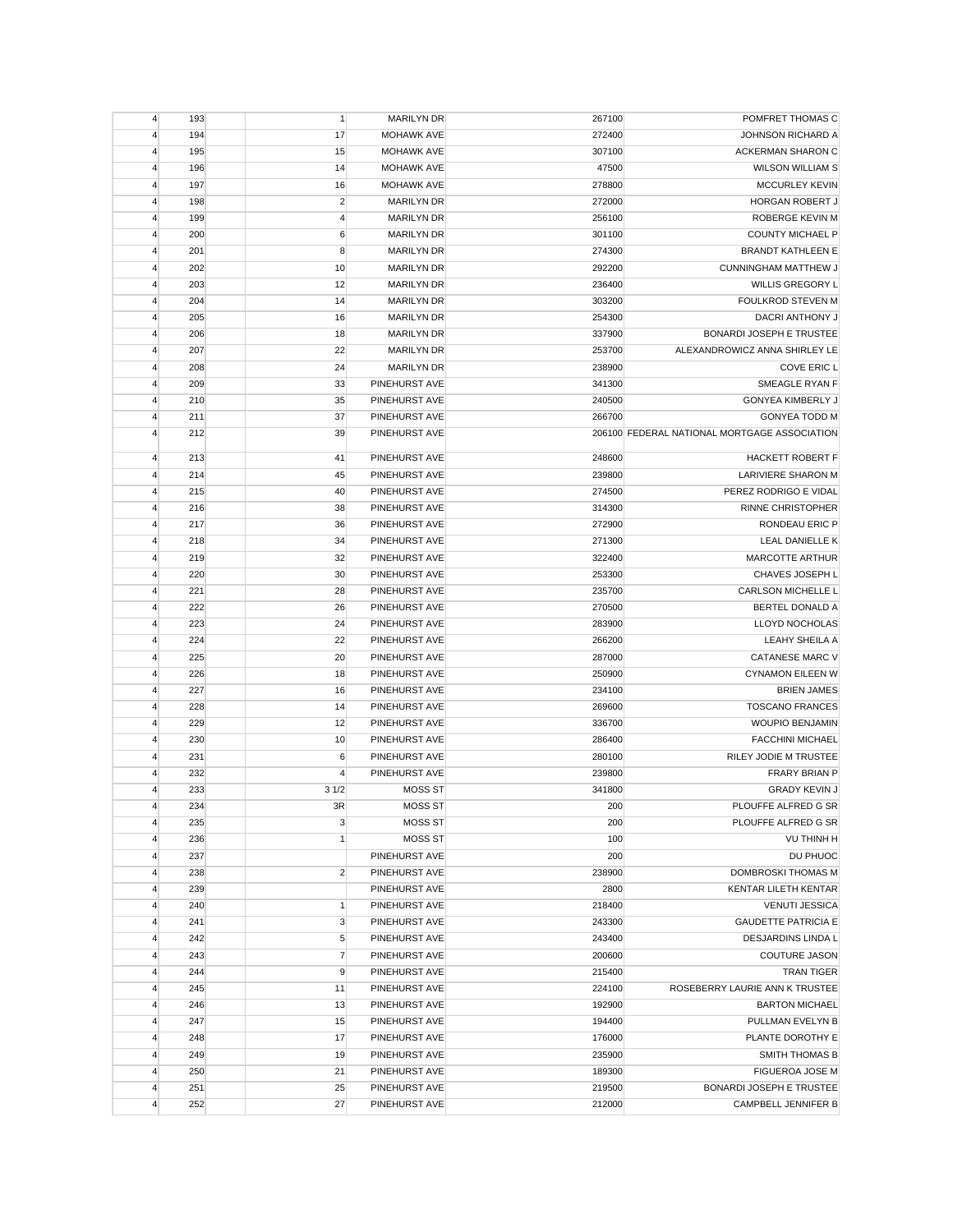| $\overline{4}$ | 253              | 29             | PINEHURST AVE          | 243300 | <b>CURRAN NATHAN A</b>                         |
|----------------|------------------|----------------|------------------------|--------|------------------------------------------------|
| $\overline{4}$ | 254              | 31             | PINEHURST AVE          | 223800 | <b>LOOSEMORE WILLIAM J</b>                     |
| $\overline{4}$ | 257              | 11             | <b>DIXON AVE</b>       |        | 18800 MAINTAINIS NANCY M BERGIN DENNIS JR TRUS |
| $\overline{4}$ | 258              |                | <b>HEARD ST</b>        | 1200   | FOGERTY JOHN W                                 |
| $\overline{4}$ | 259              | 4              | <b>DUNCAN ST</b>       | 21800  | <b>NOYES PAUL</b>                              |
| $\overline{4}$ | 260              | 3              | <b>CLARK ST</b>        |        | 282100 MCFADDEN RICHARD J MCFADDEN SANDRA A    |
| $\overline{4}$ | 261              |                | <b>MARILYN DR</b>      | 21800  | TR<br>MOSLEY THOMAS M                          |
| $\overline{4}$ | 263              | 14             | BUTTONWOOD LN          | 290900 | STEBBINS EDWARD W JR                           |
| $\overline{4}$ | 264              | 18             | MONTELLO ST            | 323800 | CONNOR WILLIAM P JR                            |
| $\overline{4}$ | 265              | 4              | <b>CARROLL ST</b>      | 365700 | <b>GRIBBONS JAMES W</b>                        |
| 4              | 266              |                | OXFORD ST N REAR       | 1300   | MASSAD SARAH M                                 |
|                |                  |                | #58                    |        |                                                |
| $\overline{4}$ | 268              | 24             | OXFORD ST N            | 328000 | <b>SCLAMO MARC A</b>                           |
| $\overline{4}$ | 269              | 22             | OXFORD ST N            | 303400 | <b>CLARK KEVIN</b>                             |
| $\overline{4}$ | 270              | 20             | OXFORD ST N            | 314300 | NGUYEN KELLY HANG                              |
| $\overline{4}$ | 286              | $\mathsf 3$    | <b>HANNA DR</b>        | 380500 | PHAM HIEN                                      |
| $\overline{4}$ | 287              | 5              | <b>HANNA DR</b>        | 348800 | <b>MAIO PHILIP A</b>                           |
| $\overline{4}$ | 288              | 11             | <b>GWEN DR</b>         | 389000 | <b>MARCUCCI SERGIO M</b>                       |
| 4              | 289              | 13             | <b>GWEN DR</b>         | 530500 | MULLIGAN JACALYN M                             |
| $\overline{4}$ | 290              | 12             | <b>GWEN DR</b>         | 413900 | LEROUX MARK G                                  |
| $\overline{4}$ | 291              | 10             | <b>GWEN DR</b>         | 438500 | SARKISIAN DAVID P                              |
| $\overline{4}$ | 292              | 8              | <b>GWEN DR</b>         | 376700 | HUGHES MICHAEL J                               |
| $\overline{4}$ | 293              | 6              | <b>GWEN DR</b>         | 489100 | ARAMENTO MARK L                                |
| $\overline{4}$ | 294              | $\overline{4}$ | <b>GWEN DR</b>         | 394500 | DOWD JOHN P                                    |
| $\overline{4}$ | 295              | $\overline{2}$ | <b>GWEN DR</b>         | 421700 | BOULANGER KELLY ELIZABETH                      |
| $\overline{4}$ | 296              | $\mathbf{1}$   | <b>GWEN DR</b>         | 447400 | ABULAIL LAILA I                                |
| $\overline{4}$ | 297              | 3              | <b>GWEN DR</b>         | 400700 | SARKISIAN JAMES S                              |
| 4              | 298              | $\sqrt{5}$     | <b>GWEN DR</b>         | 381200 | ALBINSON ERIC J                                |
| $\overline{4}$ | 299              | $\overline{7}$ | <b>GWEN DR</b>         | 388500 | NACO EDI                                       |
| $\overline{4}$ | 300              | $\overline{2}$ | <b>HANNA DR</b>        | 368700 | NACO EDI                                       |
| 4              | 302              | 15             | <b>DUNCAN ST</b>       | 302500 | OWUSU KOFI M                                   |
| $\overline{4}$ | 303              |                | OXFORD ST N NEAR<br>41 | 500    | CAMACHO NELSON                                 |
| $\overline{4}$ | 306              |                | CHESTNUT AVE OFF       | 600    | AUBURN TOWN OF                                 |
| $\overline{4}$ | 307              |                | CHESTNUT AVE OFF       | 600    | <b>BOISCLAIR JEFFREY J</b>                     |
| $\overline{4}$ | 308              | 43             | OXFORD ST N            | 389400 | LE LINDA                                       |
| $\overline{4}$ | 309              |                | <b>HEARD ST</b>        | 100    | YU YONGLU                                      |
| $\overline{4}$ | 310              | 46             | OXFORD ST N            | 49800  | PIKE GEOFFREY                                  |
| 4              | 311              | 63             | <b>CHESTNUT AVE</b>    | 99500  | <b>GOLD STAR BUILDERS INC</b>                  |
| 4              | 312              | 65             | <b>CHESTNUT AVE</b>    | 99700  | <b>GOLD STAR BUILDERS INC</b>                  |
| 4              | 313              | 22             | ADELLA ST              | 404900 | <b>OBRIEN JONATHAN</b>                         |
| $\overline{4}$ | 314              | 20             | ADELLA ST              | 420900 | <b>BERNARDOS CHRISTINA</b>                     |
| $\overline{4}$ | 315              | 18             | ADELLA ST              | 399600 | VO THONG H                                     |
| $\overline{4}$ | 316              | 53             | OXFORD ST N            | 421900 | LITTLE PETER A                                 |
| $\sqrt{5}$     | $\overline{2}$   | 42             | ROCKAWAY RD            | 267800 | KELLER THEKLA M LE                             |
| $\sqrt{5}$     | $\mathbf{3}$     | 43             | ROCKAWAY RD            | 215400 | <b>KELLER PAUL C JR</b>                        |
| $\sqrt{5}$     | $\sqrt{5}$       | 41             | ROCKAWAY RD            | 213900 | DAVENPORT RANDALL L                            |
| $\sqrt{5}$     | $\boldsymbol{6}$ | 37             | ROCKAWAY RD            | 261300 | <b>MOORE MICHAEL</b>                           |
| $\sqrt{5}$     | $\overline{7}$   | 35             | <b>ROCKAWAY RD</b>     | 93800  | KELLER CONSTRUCTION CO INC                     |
| $\sqrt{5}$     | 9                | 29             | ROCKAWAY RD            | 265500 | <b>WILSON MICHAEL J</b>                        |
| $\sqrt{5}$     | 10               | 87             | <b>SHORE DR</b>        | 307900 | NAVEDO RICARDO                                 |
| $\sqrt{5}$     | 11               | 79             | SHORE DR               | 429400 | <b>WARD JAMES F</b>                            |
| 5              | 12               | 73             | SHORE DR               | 239900 | <b>WEAGLE MICHELLE L</b>                       |
| $\sqrt{5}$     | 13               | 61             | SHORE DR               | 347200 | NOONAN GLENN D                                 |
| 5              | 14               |                | LEESVILLE POND         | 120000 | AUBURN TOWN OF                                 |
| $\sqrt{5}$     | 15               |                | <b>ISLAND ROAD</b>     | 199500 | SWEDISH CEMETERY CORP                          |
| $\sqrt{5}$     | 16               | 57             | SHORE DR               | 226200 | JOHNSON ARTHUR E LE                            |
| 5              | 17               | 51             | SHORE DR               | 229600 | <b>GUILLETT ROGER A</b>                        |
| $\sqrt{5}$     | 18               | 47             | SHORE DR               | 274800 | <b>GAULIN STEPHEN F</b>                        |
|                |                  |                |                        |        |                                                |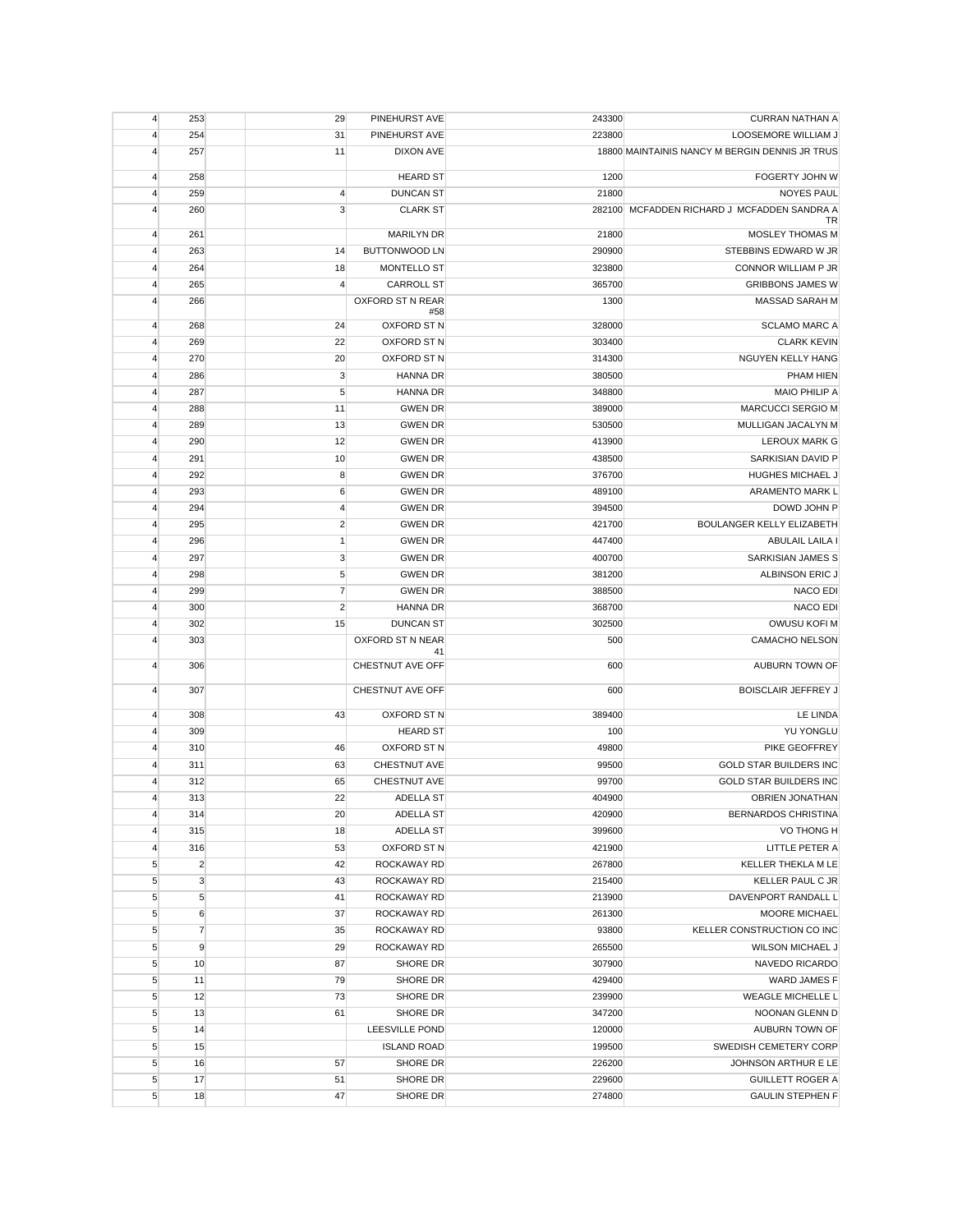| $\sqrt{5}$ | 19 | 45             | SHORE DR            | 230000 | COURVILLE CLIFFORD D        |
|------------|----|----------------|---------------------|--------|-----------------------------|
| 5          | 20 | 31             | SHORE DR            | 247500 | DUFRESNE GERARD J           |
| 5          | 22 | 27             | SHORE DR            | 241400 | <b>KUSY FRANK P</b>         |
| 5          | 23 | 25             | SHORE DR            | 201000 | <b>GIGANTE STEVEN D</b>     |
| $\sqrt{5}$ | 24 | 23             | SHORE DR            | 246500 | <b>HALLIDAY CHRISTOPHER</b> |
| 5          | 25 | 19             | SHORE DR            | 407100 | <b>LOUIS STEVEN PIERRE</b>  |
| 5          | 26 | 11             | <b>SHORE DR</b>     | 349300 | <b>TERRIEN DEBORAH G</b>    |
| $\sqrt{5}$ | 27 |                | SHORE DR            | 261400 | AUBURN TOWN OF              |
| $\sqrt{5}$ | 28 | 3              | WOODLAND RD         | 228200 | STAUDINGER KENDRA           |
| $\sqrt{5}$ | 29 | $\mathbf{1}$   | WOODLAND RD         | 270000 | <b>BROCHU SARU K</b>        |
| 5          | 30 | 15             | WOODLAND RD         | 358800 | <b>CAREY LEANDRA J</b>      |
| $\sqrt{5}$ | 31 | 17             | WOODLAND RD         | 237300 | RACICOT CHRISTOPHER J       |
| 5          | 32 | 19             | WOODLAND RD         | 191100 | <b>COPPOLINO NANCY L</b>    |
| $\sqrt{5}$ | 33 | 6              | SHORE DR            | 36200  | RACICOT CHRISTOPHER J       |
| 5          | 34 | 10             | SHORE DR            | 209300 | PARTEE DAVID                |
| 5          | 35 | 12             | <b>SHORE DR</b>     | 204600 | <b>WHITE ROBERT</b>         |
| 5          | 36 | 14             | SHORE DR            | 248100 | <b>ONEALL ERIN</b>          |
| 5          | 37 | 17             | <b>FOREST DR</b>    | 219600 | TERLIZZI JOSEPH P           |
| $\sqrt{5}$ | 38 | 19             | <b>FOREST DR</b>    | 234100 | CAUSEY ELIZABETH M          |
| 5          | 39 | 21             | <b>FOREST DR</b>    | 238300 | <b>CZAMARA ALLEN</b>        |
| $\sqrt{5}$ | 40 | 15             | <b>FOREST DR</b>    | 195500 | OGARA DAVID H &             |
| 5          | 41 | 9              | <b>FOREST DR</b>    | 226800 | <b>STONE RICHARD</b>        |
| $\sqrt{5}$ | 42 | 5              | <b>FOREST DR</b>    | 233700 | SHEA GARRY J                |
| 5          | 43 | 21             | <b>WOODLAND RD</b>  | 219800 | PAGE DEBORAH L              |
|            |    |                |                     |        |                             |
| 5          | 44 | 25             | WOODLAND RD         | 243600 | CROSBIE JAMES C TRUSTEE     |
| 5          | 45 | $\overline{4}$ | <b>FOREST DR</b>    | 258500 | WARREN ROBERT A             |
| 5          | 46 | 8              | <b>FOREST DR</b>    | 206800 | JAMESON CARA B TRUSTEE      |
| $\sqrt{5}$ | 47 | 12             | <b>FOREST DR</b>    | 219000 | BITAR JULIETTE A LE         |
| $\sqrt{5}$ | 48 | 14             | <b>FOREST DR</b>    | 258900 | KEENAN JEFFREY M TRUSTEE    |
| $\sqrt{5}$ | 49 | 18             | <b>FOREST DR</b>    | 262800 | <b>WIERSMA NATHAN C</b>     |
| 5          | 51 | 50             | SHORE DR            | 252200 | MURPHY MICHAEL M            |
| $\sqrt{5}$ | 52 | 52             | SHORE DR            | 207700 | TELEMAQUE CATHERINE         |
| 5          | 53 | 8              | <b>RAVINE DR</b>    | 250800 | <b>GUNDAY IZZET</b>         |
| 5          | 54 | 10             | <b>RAVINE DR</b>    | 219200 | SHEDD ROBERT J              |
| 5          | 55 | 16             | <b>RAVINE DR</b>    | 234500 | LUPERCHIO ASHLEY MARIE      |
| 5          | 56 | 3              | <b>ALPINE TR</b>    | 213400 | ALLAIN NICHOLAS M           |
| $\sqrt{5}$ | 57 | 15             | <b>ALPINE TR</b>    | 229600 | LYNCH LISA A                |
| $\sqrt{5}$ | 58 | 13             | <b>RAVINE DR</b>    | 213700 | <b>RICHARDS ERIC</b>        |
| $\sqrt{5}$ | 59 | 11             | <b>RAVINE DR</b>    | 226100 | <b>DWYER CHARLES H</b>      |
| 5          | 60 | $\overline{c}$ | <b>BAY RIDGE RD</b> | 500    | <b>WELCH MICHELLE</b>       |
| $\sqrt{5}$ | 61 | $\overline{7}$ | <b>RAVINE DR</b>    | 241600 | <b>WELCH MICHELLE</b>       |
| 5          | 62 | $\mathbf{1}$   | RAVINE DR           | 266300 | PALMIERI ROBERT V           |
| 5          | 63 | 66             | SHORE DR            | 212300 | <b>CARNE PATRICK C</b>      |
| $\sqrt{5}$ | 64 | 70             | SHORE DR            | 230000 | MONAHAN BRADLEY J           |
| 5          | 65 | 72             | SHORE DR            | 249400 | LAWATSCH JOHN M             |
| $\sqrt{5}$ | 66 | 74             | SHORE DR            | 212100 | <b>HYATT CLARA I</b>        |
| $\sqrt{5}$ | 67 | 78             | SHORE DR            | 365100 | <b>KEMPSKIE WILLIAM</b>     |
| $\sqrt{5}$ | 68 | 80             | SHORE DR            | 182100 | HALLIDAY CHRISTOPHER        |
| $\sqrt{5}$ | 69 | 17             | SHORE DR            | 119000 | TERRIEN DEBORAH G           |
| $\sqrt{5}$ | 70 | 82             | SHORE DR            | 254000 | ALLEY JOSHUA B              |
| $\sqrt{5}$ | 72 | 9              | <b>BAY RIDGE RD</b> | 11200  | RACICOT RYAN                |
| 5          | 73 | 5              | <b>BAY RIDGE RD</b> | 223900 | RACICOT RYAN                |
| $\sqrt{5}$ | 74 | 3              | <b>BAY RIDGE RD</b> | 248100 | <b>BAILEY SUSAN PAULINE</b> |
| 5          | 75 | 4              | <b>BAY RIDGE RD</b> | 220900 | DELEO STEVEN E              |
| 5          | 76 | 10             | <b>BAY RIDGE RD</b> | 245400 | MARTINEZ ALBA N             |
| 5          | 78 | 16             | <b>BAY RIDGE RD</b> | 156700 | SWENSON MURIEL A LE         |
| $\sqrt{5}$ | 79 | 23             | <b>ALPINE TR</b>    | 281900 | MCNEIL WILLIAM J            |
| $\sqrt{5}$ | 80 | 21             | <b>ALPINE TR</b>    | 225600 | <b>CURBOY TYLER</b>         |
| 5          | 81 | 17             | <b>ALPINE TR</b>    | 238600 | ST JACQUES STEPHANIE        |
| $\sqrt{5}$ | 82 | $\overline{2}$ | <b>ALPINE TR</b>    | 224200 | SUND ROBERT M               |
|            |    |                |                     |        |                             |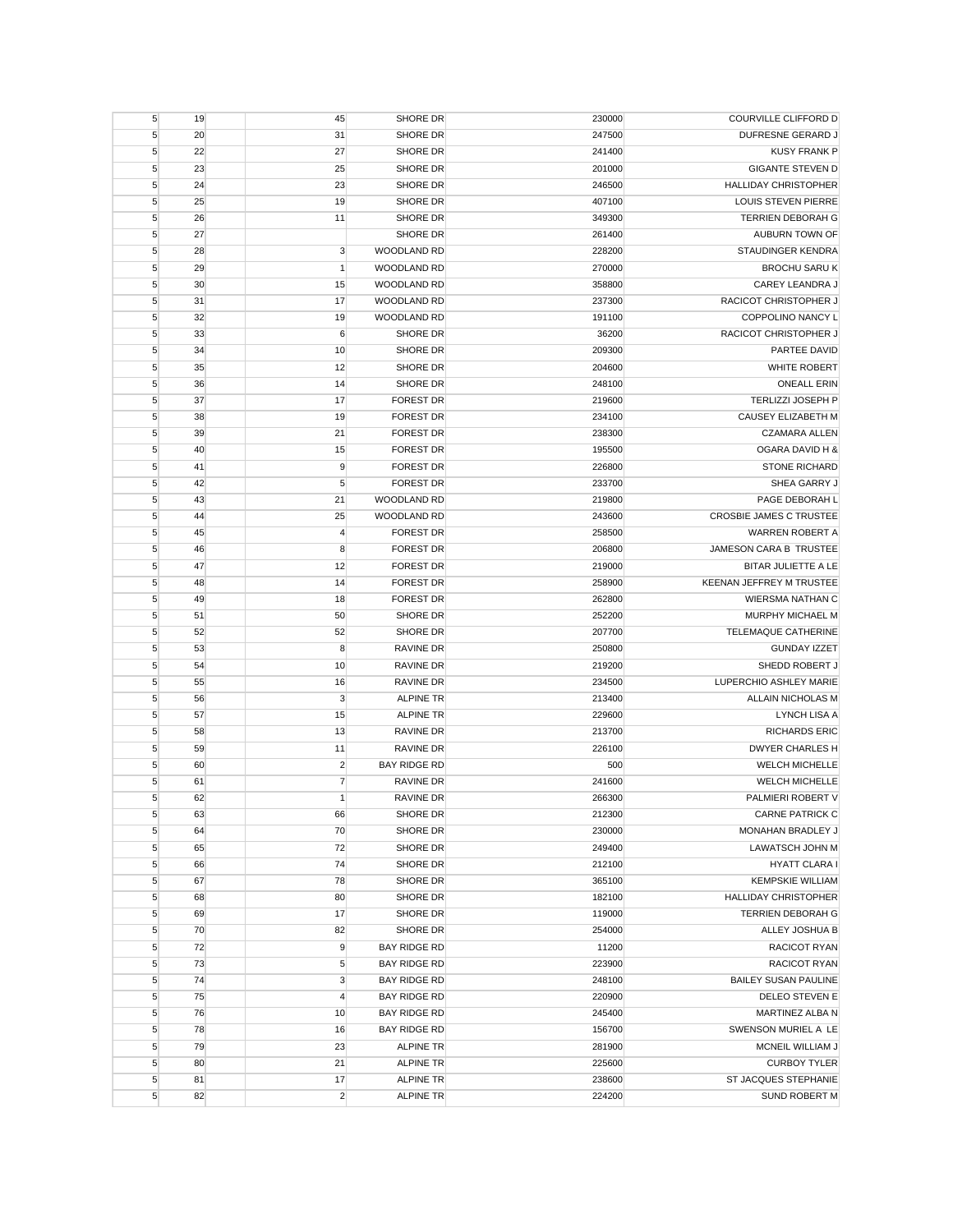| 5          | 83  |                | 16             | <b>ALPINE TR</b>           | 209000         | VALDES KIM M                     |
|------------|-----|----------------|----------------|----------------------------|----------------|----------------------------------|
| 5          | 84  |                | 20             | <b>ALPINE TR</b>           | 173400         | SARSFIELD DANIEL P               |
| 5          | 85  |                | 26             | <b>ALPINE TR</b>           | 264100         | <b>KU DAR</b>                    |
| 5          | 86  |                | 32             | <b>ALPINE TR</b>           | 214600         | DOW GENE L                       |
| $\sqrt{5}$ | 87  |                | 19             | ROCKAWAY RD                | 196900         | DOHERTY ELAINE F                 |
| $\sqrt{5}$ | 88  |                | 88             | SHORE DR                   | 193800         | COZZOLINO ANTHONY                |
| 5          | 89  |                | 21             | ROCKAWAY RD                | 258200         | HANNEMAN REBECCA A               |
| $\sqrt{5}$ | 91  |                | 15             | ROCKAWAY RD                | 214400         | OCONNELL THOMAS F III            |
| 5          | 92  |                | 9              | ROCKAWAY RD                | 233500         | KOWALCHEK PATRICIA M             |
| 5          | 93  |                | 8              | <b>PINEVIEW TR</b>         | 273700         | <b>GASPIE TERRY R</b>            |
| 5          | 94  |                | 12             | <b>PINEVIEW TR</b>         | 170900         | <b>GWILLIAM RUSSELL J</b>        |
| 5          | 95  |                | 16             | PINEVIEW TR                | 216800         | <b>MELANSON LOUISE</b>           |
| 5          | 97  |                | 23             | <b>PINEVIEW TR</b>         | 193600         | <b>SWAIN FRANCIS JR</b>          |
| 5          | 98  |                | 12             | <b>RAVINE DR</b>           | 214900         | <b>BUCKLEY PETER D</b>           |
| $\sqrt{5}$ | 99  |                | 15             | <b>PINEVIEW TR</b>         | 185200         | ROMAN CARMEN D                   |
| $\sqrt{5}$ | 100 |                | 33             | WOODLAND RD                | 239900         | WALKER RICHARD J                 |
| 5          | 101 |                | 35             | WOODLAND RD                | 198700         | <b>WOJCIK THEODORE E</b>         |
| $\sqrt{5}$ | 102 |                | 37             | WOODLAND RD                | 168400         | SMITH DARRELL J                  |
| $\sqrt{5}$ | 103 |                | $\overline{7}$ | PINEVIEW TR                | 245000         | DOWNES SHAWN J                   |
| $\sqrt{5}$ | 104 |                | 41             | WOODLAND RD                | 293900         | <b>HALL ANASTASIA N</b>          |
| 5          | 105 |                | 8              | <b>ROCKAWAY RD</b>         | 280200         | <b>DIAZ WILBERT JR</b>           |
| 5          | 106 |                | 10             | ROCKAWAY RD                | 235100         | ROBINSON SCOTT H                 |
| 5          | 107 |                | 14             | ROCKAWAY RD                | 216500         | RUANE JODI A                     |
| 5          | 108 |                | 18             | ROCKAWAY RD                | 263400         | PARKER VERA L                    |
| $\sqrt{5}$ | 109 |                | 20             | <b>ROCKAWAY RD</b>         | 235800         | <b>FARESE DANIEL</b>             |
| 5          | 110 |                | 22             | <b>ROCKAWAY RD</b>         | 204200         | SEGUR WAYNE N                    |
|            |     |                |                |                            |                | KELLER ELIZABETH A               |
| $\sqrt{5}$ | 111 |                | 40             | ROCKAWAY RD                | 216200         |                                  |
| $\sqrt{5}$ | 112 |                | 43             | ROCKAWAY RD<br>WOODLAND RD | 2200<br>268400 | AUBURN TOWN OF<br>POLSON DEBORAH |
| 5          | 115 |                |                |                            |                |                                  |
| $\sqrt{5}$ | 116 |                | 45             | WOODLAND RD                | 216500         | POLENSKI STEPHEN J               |
| 5          | 117 |                | 49             | WOODLAND RD                | 244500         | <b>GREELISH WILLIAM T JR</b>     |
| $\sqrt{5}$ | 118 |                | 53             | WOODLAND RD                | 267900         | PRESSEY RACHEL A                 |
| 5          | 119 |                | 55             | WOODLAND RD                | 249200         | RUSSELL PAUL D                   |
| 5          | 120 |                | 17             | <b>SWORD ST</b>            | 293600         | ABDULMASSIH FADIA                |
| $\sqrt{5}$ | 121 |                | 54             | WOODLAND RD                | 264300         | PUTELIS JASON A                  |
| $\sqrt{5}$ | 122 |                | 52             | WOODLAND RD                | 275300         | SIEMASZKO PATRICIA A             |
| $\sqrt{5}$ | 123 |                | 44             | WOODLAND RD                | 281600         | <b>BORELLI DENNIS</b>            |
| 5          | 124 |                | 42             | WOODLAND RD                | 330900         | DEANE SCOTT N                    |
| $\sqrt{5}$ | 125 |                | 38             | <b>WOODLAND RD</b>         | 203700         | DYSON MARION A LIFE ESTATE       |
| 5          | 126 |                | 36             | <b>WOODLAND RD</b>         | 207000         | <b>LAUKAITIS DANIEL P</b>        |
| 5          | 127 |                | 34             | WOODLAND RD                | 302300         | <b>SCRIVANI ELIZABETH</b>        |
| 5          | 128 |                | 32             | WOODLAND RD                | 250200         | HERTZ RICHARD J                  |
| 5          | 129 |                | 30             | WOODLAND RD                | 300400         | ALTING CHRISTOPHER L             |
| $\sqrt{5}$ | 130 |                | 28             | WOODLAND RD                | 300300         | <b>MEADOWS KYLE</b>              |
| $\sqrt{5}$ | 131 |                | 22             | <b>WOODLAND RD</b>         | 230800         | QUINLAN PEGGY N                  |
| $\sqrt{5}$ | 132 |                | 20             | WOODLAND RD                | 259700         | <b>KRIKORIAN KEVIN R</b>         |
| $\sqrt{5}$ | 133 |                | 18             | WOODLAND RD                | 236000         | <b>BARRY ROBERT M</b>            |
| $\sqrt{5}$ | 134 |                | 15             | <b>FRANKLIN ST</b>         | 278200         | ROBERTSON EDMUND E               |
| $\sqrt{5}$ | 135 |                | 23             | <b>FRANKLIN ST</b>         | 369100         | DODGE JEREMY LOUIS               |
| $\sqrt{5}$ | 136 |                | 25             | <b>FRANKLIN ST</b>         | 320500         | FAHEY JOSEPH F                   |
| $\sqrt{5}$ | 137 |                | 29             | <b>FRANKLIN ST</b>         | 329400         | <b>REYNOLDS KEVIN P</b>          |
| 5          | 138 |                | 35             | <b>FRANKLIN ST</b>         | 356700         | HUMPHREY CHARLES E JR. LE        |
| $\sqrt{5}$ | 139 |                |                | <b>SWORD ST</b>            | $\mathbf 0$    | <b>SWORD ST</b>                  |
| $\sqrt{5}$ | 139 | $\mathbf{1}$   | $11-1L$        | <b>SWORD ST</b>            | 111900         | <b>GILMAN DENISE L</b>           |
| $\sqrt{5}$ | 139 | $\overline{2}$ | $11-1R$        | SWORD ST                   | 103000         | <b>COLLETTE AMANDA K</b>         |
| $\sqrt{5}$ | 139 | 3              | $11-2L$        | SWORD ST                   | 99500          | THIYAGARAJAN ARUN                |
| $\sqrt{5}$ | 139 | $\overline{4}$ | 11-2R          | <b>SWORD ST</b>            | 90600          | THIYAGARAJAN ARUN PRASAD         |
| $\sqrt{5}$ | 140 |                | $\sqrt{5}$     | <b>SWORD ST</b>            | 241300         | SIENEL HEATHER                   |
| $\sqrt{5}$ | 141 |                | 36             | <b>FRANKLIN ST</b>         | 289700         | GAGNE KENNETH W                  |
| $\sqrt{5}$ | 142 |                | 34             | <b>FRANKLIN ST</b>         | 257400         | <b>GODUTO ELIZABETH M</b>        |
|            |     |                |                |                            |                |                                  |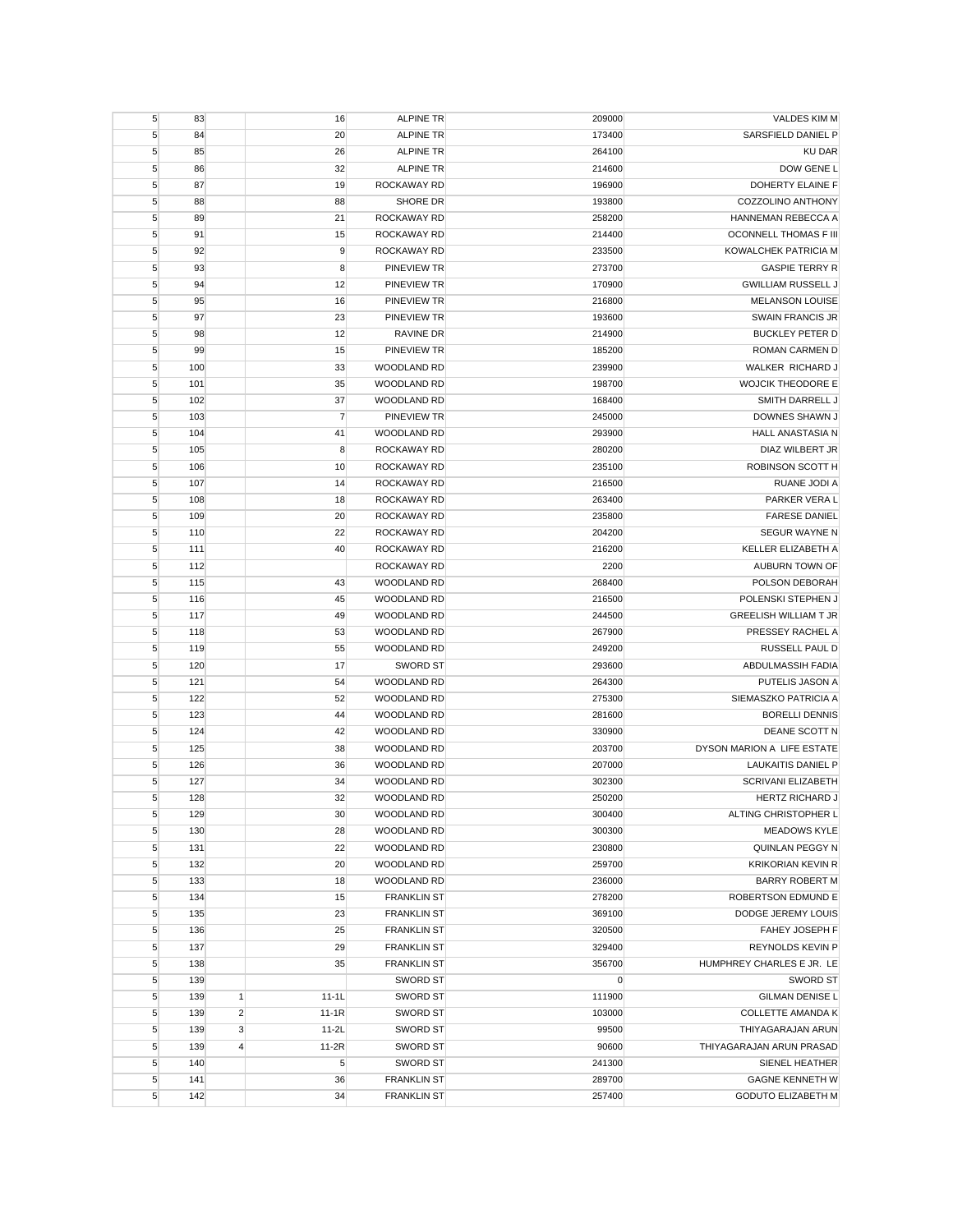| 5          | 143 |                | 32               | <b>FRANKLIN ST</b> | 202600    | FINAN CHRISTOPHER R                            |
|------------|-----|----------------|------------------|--------------------|-----------|------------------------------------------------|
| 5          | 144 |                | 30               | <b>FRANKLIN ST</b> | 292000    | THIBAULT FABIAN L                              |
| $\sqrt{5}$ | 145 |                |                  | <b>FRANKLIN ST</b> | 162900    | AUBURN TOWN OF                                 |
| 5          | 146 |                | 4                | <b>FRANKLIN ST</b> | 251600    | <b>CAREY MICHAEL</b>                           |
| $\sqrt{5}$ | 147 |                | 14               | WOODLAND RD        | 264600    | LY QUY N                                       |
| 5          | 148 |                | 12               | <b>WOODLAND RD</b> | 230300    | BOULANGER RITA G LE                            |
| 5          | 149 |                | 10               | <b>WOODLAND RD</b> | 239600    | <b>ST FRANCIS STEVEN E</b>                     |
| 5          | 150 |                | 8                | WOODLAND RD        | 230100    | MATSAVAGE NICOLETTE                            |
| 5          | 151 |                | 6                | WOODLAND RD        | 260500    | <b>TAPLEY MARK</b>                             |
| $\sqrt{5}$ | 152 |                | 51               | <b>BOYCE ST</b>    | 280600    | RINALDO SAMUEL J                               |
| $\sqrt{5}$ | 153 |                | 55               | <b>BOYCE ST</b>    | 258000    | CARLSON JANET M LE                             |
| $\sqrt{5}$ | 154 |                | 57               | <b>BOYCE ST</b>    | 254200    | <b>CURTIS MAUREEN</b>                          |
| 5          | 155 |                | 61               | <b>BOYCE ST</b>    | 192000    | DONATELLI JOHN                                 |
| $\sqrt{5}$ | 156 |                | 67               | <b>BOYCE ST</b>    | 264200    | <b>BOUCHER LAWRENCE R JR</b>                   |
| $\sqrt{5}$ | 157 |                | 69               | <b>BOYCE ST</b>    | 310900    | MITCHELL CRAIG R                               |
| 5          | 158 |                | 71               | <b>BOYCE ST</b>    | 218300    | ALTEKREETI AHMED W                             |
| 5          | 159 |                | 83               | <b>BOYCE ST</b>    | 217000    | ARCHAMBAULT ELLEN M                            |
| 5          | 160 |                | 85               | <b>BOYCE ST</b>    | 375900    | AUDETTE RAYMOND C                              |
| 5          | 161 |                | 87               | <b>BOYCE ST</b>    | 259000    | FROEHLICH SHIRLEY M LE                         |
| $\sqrt{5}$ | 162 |                | 89               | <b>BOYCE ST</b>    | 245500    | REYNOLDS GEORGE A JR                           |
| $\sqrt{5}$ | 163 |                | 93               | <b>BOYCE ST</b>    | 247300    | <b>BIGELOW TIMOTHY G</b>                       |
| $\sqrt{5}$ | 165 |                | 86               | <b>BOYCE ST</b>    | 274900    | LINDEN JESSICA R                               |
| $\sqrt{5}$ | 166 |                | 80               | <b>BOYCE ST</b>    | 297600    | MUNGER JAMES M                                 |
| $\sqrt{5}$ | 167 |                | 76               | <b>BOYCE ST</b>    | 200700    | <b>GOSSELIN NICHOLAS</b>                       |
| 5          | 168 |                | 74               | <b>BOYCE ST</b>    | 237200    | <b>BOUTIN PAULA M</b>                          |
| 5          | 169 |                | 68               | <b>BOYCE ST</b>    | 249800    | JOHNSON LEAH F                                 |
| 5          | 170 |                | 64               | <b>BOYCE ST</b>    | 279200    | LIBUDA DEBRA A                                 |
| 5          | 171 |                | 60               | <b>BOYCE ST</b>    | 259900    | FROST KENNETH P & CAROLYN A TRUSTEES           |
| 5          | 172 |                | 56               | <b>BOYCE ST</b>    | 230700    | <b>WARDZALA CAROL</b>                          |
| 5          | 173 |                | 54               | <b>BOYCE ST</b>    | 246900    | <b>CLARK THOMAS J JR</b>                       |
| $\sqrt{5}$ | 174 |                | 48               | <b>BOYCE ST</b>    | 257200    | <b>CLARK THOMAS J</b>                          |
| 5          | 175 |                | 46               | <b>BOYCE ST</b>    | 304200    | <b>SKOG ROBERT A TR</b>                        |
| 5          | 176 | 1              | 32-36            | A BOYCE ST         | $\pmb{0}$ | WOODLAND OAKS TOWN HOME<br><b>CONDOMINIUMS</b> |
| 5          | 176 | $\mathbf{1}$   | 36A              | <b>BOYCE ST</b>    | 200400    | CAMARRA DONNA M                                |
| 5          | 176 | $\overline{2}$ | 36B              | <b>BOYCE ST</b>    | 202200    | <b>SCOTT KAYLA M</b>                           |
| 5          | 176 | 3              | 36C              | <b>BOYCE ST</b>    | 207400    | <b>MORTON ROBERT J</b>                         |
| 5          | 177 |                | 31               | <b>BOYCE ST</b>    | 303700    | <b>MADISON RICHARD</b>                         |
| 5          | 178 |                | 29               | <b>BOYCE ST</b>    | 275700    | TOMASZEWICZ KEITH M                            |
| $\sqrt{5}$ | 179 |                | 27               | <b>BOYCE ST</b>    | 256300    | <b>GRETSCHEL DAVID E</b>                       |
| 5          | 180 |                | 25               | <b>BOYCE ST</b>    | 256400    | MALBOEUF AMY                                   |
| 5          | 181 |                | 23               | <b>BOYCE ST</b>    | 314400    | RODRIGUEZ MAGDA                                |
| 5          | 182 |                | $\boldsymbol{9}$ | ROCKWELL ST        | 293600    | JAVIER KEVIN                                   |
| $\sqrt{5}$ | 183 |                | 16               | <b>ROCKWELL ST</b> | 204400    | <b>KEMPSKIE RICHARD P</b>                      |
| 5          | 184 |                | 19               | <b>BOYCE ST</b>    | 100       | CHASE DAVID W TRUSTEE                          |
| 5          | 185 |                | 21               | <b>BOYCE ST</b>    | 143600    | HAYES JEFFREY W                                |
| 5          | 186 |                | 22               | <b>BOYCE ST</b>    | 229600    | VAUGH MARGARET E LIFE ESTATE                   |
| 5          | 187 |                | 10               | <b>ALDEN ST</b>    | 209600    | REYNOLDS JAMES A                               |
| $\sqrt{5}$ | 188 |                | 12               | <b>ALDEN ST</b>    | 286500    | SZIVOS KIEL C                                  |
| 5          | 189 |                | $\mathbf{1}$     | SUMNER ST          | 67000     | AUBURN TOWN OF                                 |
| $\sqrt{5}$ | 190 |                | $\overline{7}$   | <b>SUMNER ST</b>   | 363100    | LINDBERG STEPHEN F                             |
| $\sqrt{5}$ | 191 |                | 11               | <b>ALDEN ST</b>    | 265600    | FENNING PRISCILLA A                            |
| $\sqrt{5}$ | 192 |                | 11               | <b>SUMNER ST</b>   | 349100    | KOZIK BENON J                                  |
| 5          | 193 |                | 13               | SUMNER ST          | 262800    | <b>KEMPSKIE KURT M</b>                         |
| 5          | 194 |                | 15               | <b>SUMNER ST</b>   | 314700    | <b>BEARD LISA M</b>                            |
| 5          | 195 |                | 17               | <b>SUMNER ST</b>   | 289500    | <b>GLYDON CORRI C</b>                          |
| 5          | 196 |                | 19               | <b>SUMNER ST</b>   | 243600    | <b>KUCZKA ROBERT</b>                           |
| $\sqrt{5}$ | 197 |                | 23               | <b>SUMNER ST</b>   | 218100    | OSHEA STEPHEN T                                |
| 5          | 198 |                | 25               | <b>SUMNER ST</b>   | 324400    | OLACIO RANSEY R                                |
| $\sqrt{5}$ | 199 |                | 29               | <b>SUMNER ST</b>   | 223200    | <b>COLLINS KELLY J</b>                         |
|            |     |                |                  |                    |           |                                                |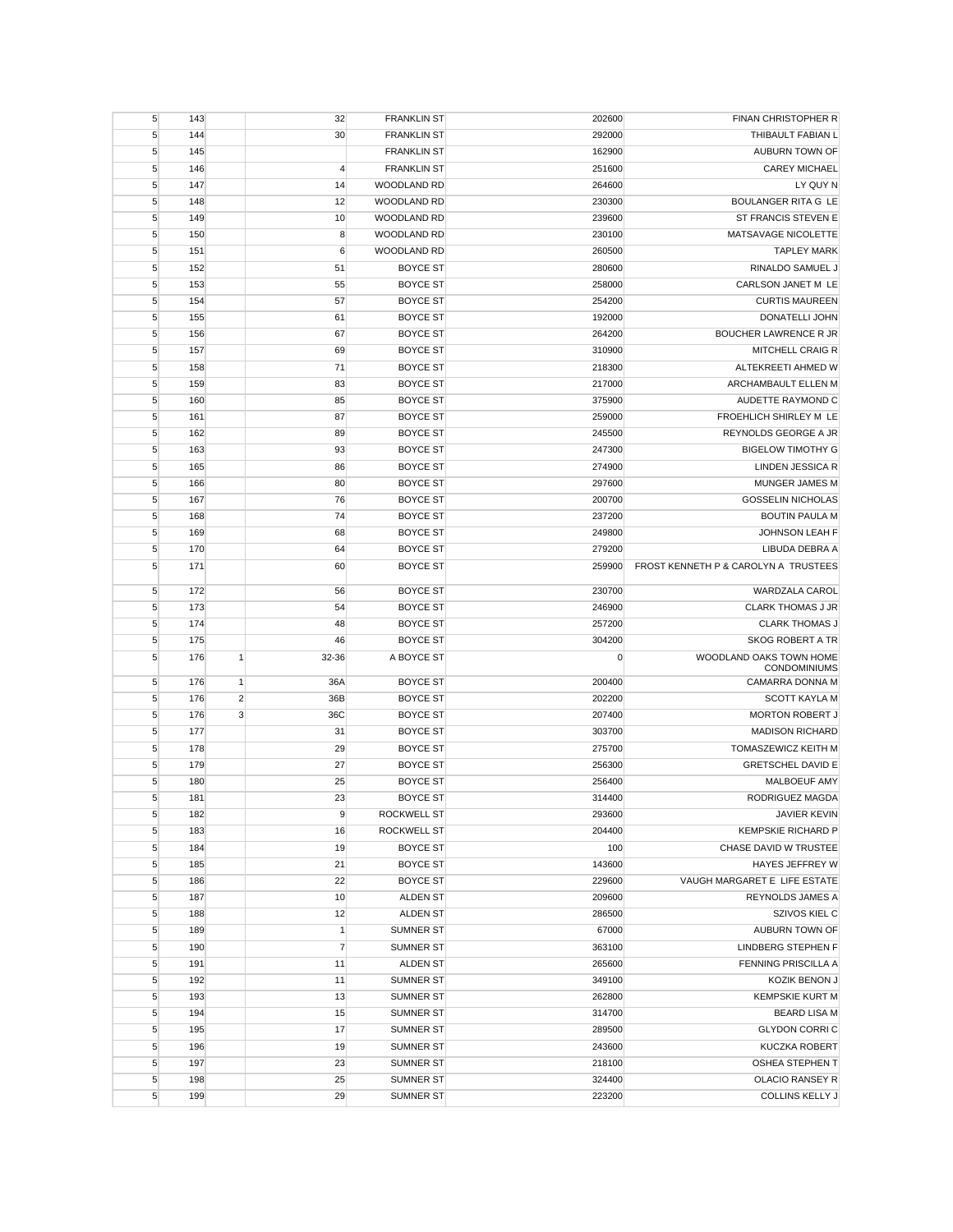| 5               | 200        |                | 31       | <b>SUMNER ST</b>                     | 302000           | OCOIN JOSEPH P JR                             |
|-----------------|------------|----------------|----------|--------------------------------------|------------------|-----------------------------------------------|
| 5               | 201        |                | 33       | <b>SUMNER ST</b>                     | 249700           | <b>MATHIEU SHAWN M</b>                        |
| 5               | 202        |                | 39       | <b>SUMNER ST</b>                     | 244400           | <b>BYRNES TREA S</b>                          |
| 5               | 203        |                | 45       | <b>SUMNER ST</b>                     | 358000           | DANIELS PAULINE J                             |
| 5               | 204        |                | 47       | <b>SUMNER ST</b>                     | 278500           | PETROVICK CAROLINE                            |
| 5               | 205        |                | 49       | <b>SUMNER ST</b>                     | 248100           | <b>STEINMETZ CHARLES</b>                      |
| 5               | 206        |                | 51       | <b>SUMNER ST</b>                     | 286600           | MISIUK JOHN J                                 |
| $\sqrt{5}$      | 207        |                | 53       | <b>SUMNER ST</b>                     | 304200           | <b>HODECKER MARK E</b>                        |
| 5               | 208        |                | 55       | <b>SUMNER ST</b>                     | 363500           | OCONNOR RICHARD W                             |
| $\sqrt{5}$      | 209        |                | 57       | SUMNER ST                            | 280800           | MACDERMOTT DON R TRUSTEE                      |
| 5               | 210        |                | 59       | <b>SUMNER ST</b>                     | 220700           | <b>MERITHEW CHARLENE</b>                      |
| 5               | 211        |                | 61       | <b>SUMNER ST</b>                     | 289000           | MALEAKAS COURTNEY S                           |
| $\sqrt{5}$      | 212        |                | 63       | <b>SUMNER ST</b>                     | 243900           | JONES PATRICK L                               |
| $\sqrt{5}$      | 213        |                | 66       | <b>SUMNER ST</b>                     | 332000           | CHOQUETTE PAUL TRUSTEE                        |
| 5               | 214        |                | 64       | <b>SUMNER ST</b>                     | 291900           | ETHIER MATTHEW M                              |
| 5               | 215        |                | 62       | <b>SUMNER ST</b>                     | 247800           | MRUGALA THEODORE J                            |
| 5               | 216        |                | 60       | <b>SUMNER ST</b>                     | 250800           | JOHNSON JAY B                                 |
| 5               | 217        |                | 58       | <b>SUMNER ST</b>                     | 300800           | MANDELLA DONALD P                             |
| 5               | 218        |                | 56       | <b>SUMNER ST</b>                     | 340800           | <b>BOYD PETER A</b>                           |
| 5               | 219        |                | 54       | <b>SUMNER ST</b>                     | 288400           | JOHNSTON PAUL S                               |
| $\sqrt{5}$      | 220        |                | 52       | <b>SUMNER ST</b>                     | 259700           | FERRIE JOHN D                                 |
| 5               | 221        |                | 50       | <b>SUMNER ST</b>                     | 274400           | <b>GIAQUINTO JOSEPH E</b>                     |
| 5               | 222        |                | 48       | <b>SUMNER ST</b>                     | 317400           | MCKIERMAN MICHAEL J                           |
| 5               | 223        |                | 46       | <b>SUMNER ST</b>                     | 275800           | ALONY KATHLEEN K TRUSTEE                      |
| $\sqrt{5}$      | 224        |                | 44       | <b>SUMNER ST</b>                     | 310600           | <b>REIMAN ROBERT W</b>                        |
| 5               | 225        |                | 42       | <b>SUMNER ST</b>                     | 246200           | ZANAUSKAS KRISTINE M                          |
|                 |            |                |          |                                      |                  | <b>BARDHI ROLAND</b>                          |
| 5<br>$\sqrt{5}$ | 226<br>227 |                | 40<br>38 | <b>SUMNER ST</b><br><b>SUMNER ST</b> | 279000<br>226400 | PROUTY MARK S                                 |
|                 |            |                | 34       |                                      |                  | <b>BOURBEAU LEO A</b>                         |
| 5               | 228        |                |          | <b>SUMNER ST</b>                     | 277400           |                                               |
| $\sqrt{5}$      | 229        |                | 32       | <b>SUMNER ST</b>                     | 303400           | STUART PAUL A                                 |
| 5               | 230        |                | 28       | <b>SUMNER ST</b>                     | 259900           | <b>GOYETTE FRANCIS H</b>                      |
| $\sqrt{5}$      | 231<br>232 |                | 26       | <b>SUMNER ST</b><br><b>SUMNER ST</b> | 285200<br>233500 | CHILTON ERIC S<br><b>GEMME WILLIAM P</b>      |
| $\sqrt{5}$      |            |                | 24       |                                      |                  |                                               |
| 5               | 233        |                | 20       | <b>SUMNER ST</b>                     | 245800           | BELANGER GREGORY R                            |
| 5               | 234        |                | 16       | <b>SUMNER ST</b>                     | 280600           | FLINK DAVID R                                 |
| 5               | 235        |                | 14       | <b>SUMNER ST</b>                     | 241900           | SENIOR WILLIAM J                              |
| $\sqrt{5}$      | 236        |                | 12       | <b>SUMNER ST</b>                     | 286300           | <b>CLARKE ELESA V</b>                         |
| 5               | 237        |                | 10       | <b>SUMNER ST</b><br>OXFORD ST N      | 213000           | ROBICHAUD HOMER R III<br><b>STAVRE ARBEN</b>  |
| $\sqrt{5}$      | 238        |                |          |                                      | 200              |                                               |
| 5               | 239        |                |          | <b>OXFORD ST N</b>                   | 59300            | AUBURN TOWN OF                                |
| 5               | 240        |                | 25       | <b>ADELLA ST</b>                     | 270400           | WOODFORD LISA A                               |
| 5               | 241        |                | 33       | <b>ADELLA ST</b>                     |                  | 301400 POND GEORGE S & ELAINE M LE & TRUSTEES |
| $\sqrt{5}$      | 242        |                | 35       | <b>ADELLA ST</b>                     | 339500           | LAFLASH ROLAND J                              |
| 5               | 243        |                | 43       | ADELLA ST                            | 353900           | CROTEAU PAUL J                                |
| 5               | 244        |                | 49       | <b>ADELLA ST</b>                     | 280000           | MILLER FRANK E TRUSTEE                        |
| 5               | 245        |                | 51       | <b>ADELLA ST</b>                     | 255900           | <b>CONTOIS PAUL J</b>                         |
| 5               | 246        |                | 53       | ADELLA ST                            | 239300           | <b>CONTOIS PAUL J</b>                         |
| 5               | 247        |                | 55       | <b>ADELLA ST</b>                     | 323500           | PLANTE COLIN M                                |
| $\sqrt{5}$      | 248        |                | 22       | SHIRLEY ST                           | 291500           | BANKS PAUL J JR TRUSTEE                       |
| $\sqrt{5}$      | 250        |                |          | ROCKAWAY RD                          | 700              | <b>SEGUR WAYNE N</b>                          |
| $\sqrt{5}$      | 251        |                | 83       | SHORE DR                             | 253600           | WARD SHARON R                                 |
| $\sqrt{5}$      | 252        |                | 26       | <b>BOYCE ST</b>                      | 259100           | <b>CONNOLLY MICHAEL</b>                       |
| 5               | 253        |                | 30       | <b>BOYCE ST</b>                      | 384000           | <b>ZUFFANTE MARK</b>                          |
| $\sqrt{5}$      | 254        | $\mathbf{1}$   | 32A      | <b>BOYCE ST</b>                      | 188900           | ROBERTSON ANGELA MARIE                        |
| 5               | 254        | $\overline{2}$ | 32B      | <b>BOYCE ST</b>                      | 192100           | PACHECO JOAO B                                |
| 5               | 254        | 3              | 32C      | <b>BOYCE ST</b>                      | 192100           | ANNUNZIATA JOHANNA MARIE                      |
| 5               | 255        | 1              | 34A      | <b>BOYCE ST</b>                      | 196700           | SLATTERY DANIEL P                             |
| $\sqrt{5}$      | 255        | $\overline{2}$ | 34B      | <b>BOYCE ST</b>                      | 216200           | <b>GIAMPA ADRIENNE E</b>                      |
| $\sqrt{5}$      | 255        | $\mathbf{3}$   | 34C      | <b>BOYCE ST</b>                      | 193100           | <b>CZAPLICKI KEVIN J</b>                      |
| $\sqrt{5}$      | 256        |                |          | ROCKAWAY RD                          | 600              | <b>KELLER PAUL C</b>                          |
|                 |            |                |          |                                      |                  |                                               |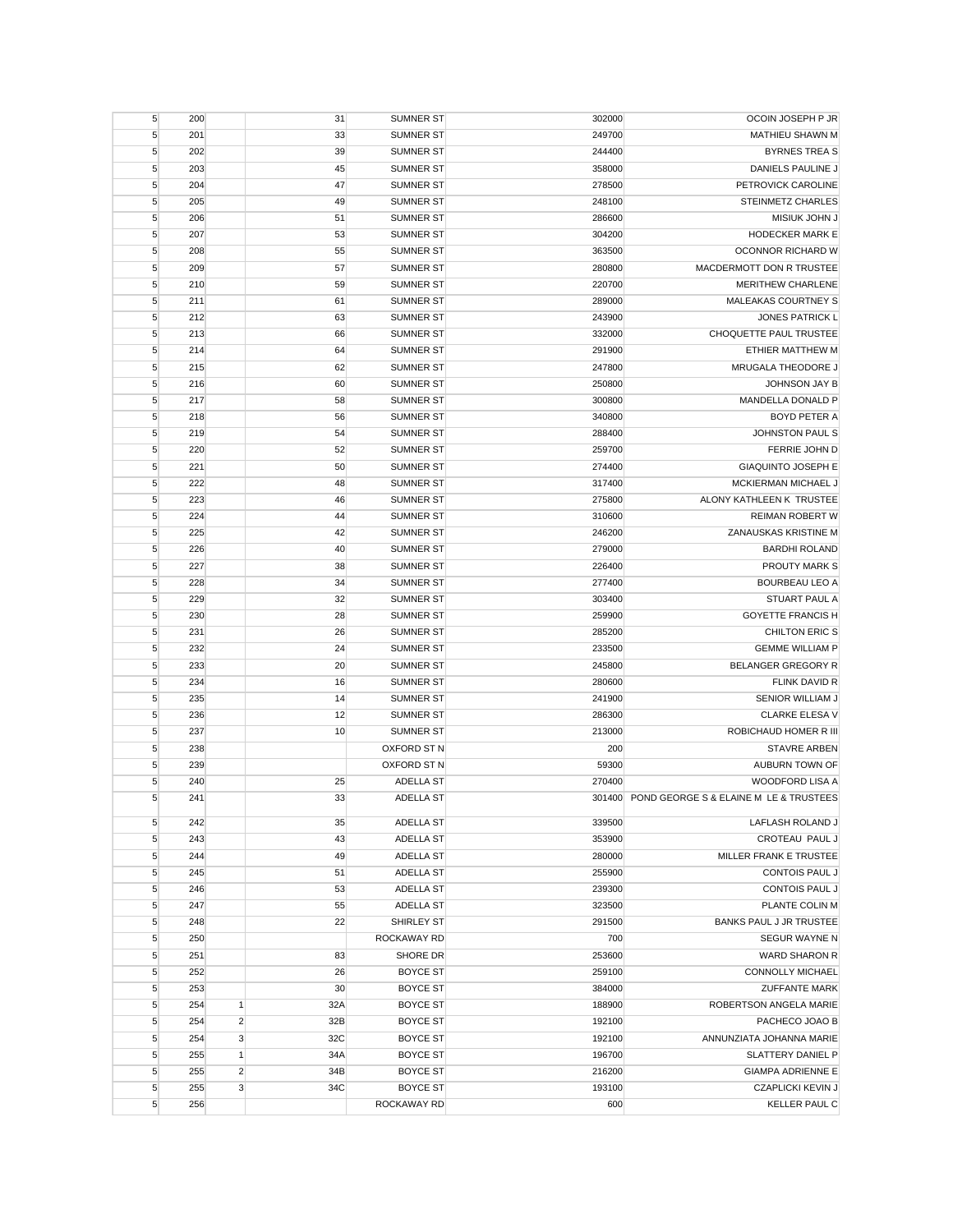| 5      | 257            | 90             | <b>BOYCE ST</b>          | 346000           | <b>TORGERSEN MARK P</b>                                      |
|--------|----------------|----------------|--------------------------|------------------|--------------------------------------------------------------|
| 5      | 258            | 92             | <b>BOYCE ST</b>          | 311800           | MIRANDA FELIX A                                              |
| 5      | 259            | 19             | <b>FRANKLIN ST</b>       | 382700           | <b>NGUYEN TAI</b>                                            |
| 5      | 260            | 20             | <b>FOREST DR</b>         | 87900            | <b>WALLACHIA LLC</b>                                         |
| 6      | $\mathbf{1}$   | 110            | PAKACHOAG ST             | 6692600          | AUBURN TOWN OF                                               |
| 6      | $\overline{c}$ | 102            | PAKACHOAG ST             | 371600           | <b>GANONG LANCE D</b>                                        |
| 6      | 3              | $\mathbf{1}$   | PICKERING ST             | 250100           | <b>BABINEAU STEVEN E</b>                                     |
| 6      | $\overline{4}$ | 5              | PICKERING ST             | 251700           | MURPHY DANIEL D                                              |
| 6      | 5              | 11             | PICKERING ST             | 299300           | <b>BREEN MICHAEL J</b>                                       |
| 6      | 6              | 13             | PICKERING ST             | 275100           | MORAWSKI JOHN J                                              |
| 6      | $\overline{7}$ | 15             | PICKERING ST             | 258700           | MILLETTE JAMES D                                             |
| 6      | 8              | 23             | PICKERING ST             | 214200           | STEWART AMERYSS L                                            |
| 6      | 9              | 25             | PICKERING ST             | 1100             | <b>BEACH CONNOR S</b>                                        |
| 6      | 10             | 30             | PICKERING ST             | 247800           | ATC LLC                                                      |
| 6      | 11             | 18             | PICKERING ST             | 219900           | ROBINSON FREDERICK L                                         |
| 6      | 12             | 6              | <b>CENTER ST</b>         | 270900           | ADAR ERNESTO L                                               |
| 6      | 13             | $\overline{7}$ | <b>CENTER ST</b>         | 600              | JAEGLE GARY W                                                |
| 6      | 14             | 9              | <b>CENTER ST</b>         | 213700           | JAEGLE GARY W                                                |
| 6      | 15             | 6              | <b>HILLSIDE ST</b>       | 252300           | <b>TOWER MARK E</b>                                          |
| 6      | 16             | $\overline{4}$ | PICKERING ST             | 292100           | HARRISON JOHN FRANCIS                                        |
| 6      | 17             | 8              | <b>HILLSIDE ST</b>       | 262700           | PAQUETTE KEITH M                                             |
| 6      | 18             | 80             | <b>JEROME AVE</b>        | 275400           | RICE PAUL V JR                                               |
| 6      | 19             | 76             | JEROME AVE               | 302500           | <b>MORRISSEY MATTHEW</b>                                     |
| 6      | 21             | 70             | JEROME AVE               | 274600           | COWDEN RICHARD C                                             |
| 6      | 22             | 68             | JEROME AVE               | 217300           | CROTEAU JOSEPH J                                             |
| 6      | 23             | 66             | JEROME AVE               | 300300           | NORDBERG STEVEN R                                            |
| 6      | 24             | 62             | <b>JEROME AVE</b>        | 243500           | HEBERT RONALD F                                              |
| 6      | 25             | 67             | <b>HAMPTON ST</b>        | 243400           | <b>QUINN HEIDI A</b>                                         |
| 6      | 26             | 61             | JEROME AVE               | 268800           | <b>SEAVER BRENDA</b>                                         |
|        | 27             |                |                          |                  |                                                              |
| 6<br>6 | 28             | 65             | JEROME AVE<br>JEROME AVE | 267200<br>636000 | <b>KROG KATRINE E</b><br>PAKACHOAG ACRES DAY CARE CENTER INC |
|        |                | 73             |                          |                  |                                                              |
| 6      | 29             | 75             | JEROME AVE               | 366700           | ANDERSON PAUL R                                              |
| 6      | 30             | 37             | <b>HAMPTON ST</b>        | 460500           | SWEENEY PAUL W                                               |
| 6      | 31             | 41             | <b>HAMPTON ST</b>        | 323600           | CARBONNEAU CRAIG P                                           |
| 6      | 32             | 51             | <b>HAMPTON ST</b>        | 311700           | MIKOLAJCZYK JOHN J                                           |
| 6      | 33             | 57             | <b>HAMPTON ST</b>        | 463800           | HALLORAN BRIAN D                                             |
| 6      | 34             | 63             | <b>HAMPTON ST</b>        | 277400           | BASSAM ASAAD Q AL                                            |
| 6      | 35             | 65             | <b>HAMPTON ST</b>        | 243300           | JENSEN KRISTINE SK                                           |
| 6      | 36             | 5              | <b>COOPER ST</b>         | 336700           | BRIESACHER ALEX B                                            |
| 6      | 37             | 4              | <b>COOPER ST</b>         | 249400           | <b>BROUILLETTE WENDY</b>                                     |
| 6      | 38             | 81             | <b>HAMPTON ST</b>        | 383700           | COLLAZO MIRIAM D                                             |
| 6      | 39             | 91             | <b>HAMPTON ST</b>        | 396500           | MCDONALD DENNIS S                                            |
| 6      | 40             | 97             | <b>HAMPTON ST</b>        | 169800           | HASTINGS MARGARET M ESTATE OF                                |
| 6      |                |                |                          |                  |                                                              |
| 6      | 41             | 101            | <b>HAMPTON ST</b>        | 254800           | <b>GASTON CHRISTOPHER M</b>                                  |
|        | 42             | 107            | <b>HAMPTON ST</b>        | 315900           | LINDGREN BRADFORD P                                          |
| 6      | 43             | 113            | <b>HAMPTON ST</b>        | 243300           | PUNTIERI ROBERT                                              |
| 6      | 44             | 117            | <b>HAMPTON ST</b>        | 258500           | ALBINO FRANCISCO JR                                          |
| 6      | 45             | 121            | <b>HAMPTON ST</b>        | 266000           | <b>KIRRANE VERA</b>                                          |
| 6      | 46             | 125            | <b>HAMPTON ST</b>        | 259000           | <b>GELDART JON E</b>                                         |
| 6      | 47             | 129            | <b>HAMPTON ST</b>        | 314000           | NJUGUNA DANIEL                                               |
| 6      | 48             |                | <b>CARPENTER ST</b>      | 19100            | AUBURN TOWN OF                                               |
| 6      | 49             |                | <b>CARPENTER ST</b>      | 32600            | AUBURN TOWN OF                                               |
| 6      | 50             | 24             | <b>HAMPTON ST</b>        | 254900           | LAWLER THOMAS M C                                            |
| 6      | 51             | 30             | <b>HAMPTON ST</b>        | 260000           | PHANEUF MATTI C                                              |
| 6      | 52             | 36             | <b>HAMPTON ST</b>        | 241700           | <b>HELLER MATTHEW</b>                                        |
| 6      | 53             | 40             | <b>HAMPTON ST</b>        | 279100           | HOANG PHU MANH                                               |
| 6      | 54             | 42             | <b>HAMPTON ST</b>        | 234200           | LEUFSTEDT RICHARD E JR                                       |
| 6      | 55             | 8              | <b>AURILLA ST</b>        | 278200           | <b>GREEN KENNETH E</b>                                       |
| 6      | 56             | 12             | <b>AURILLA ST</b>        | 223500           | LAYCOCK ALICE M LE                                           |
| 6      | 57             | 14             | <b>AURILLA ST</b>        | 236400           | <b>SCANLON FRED A</b>                                        |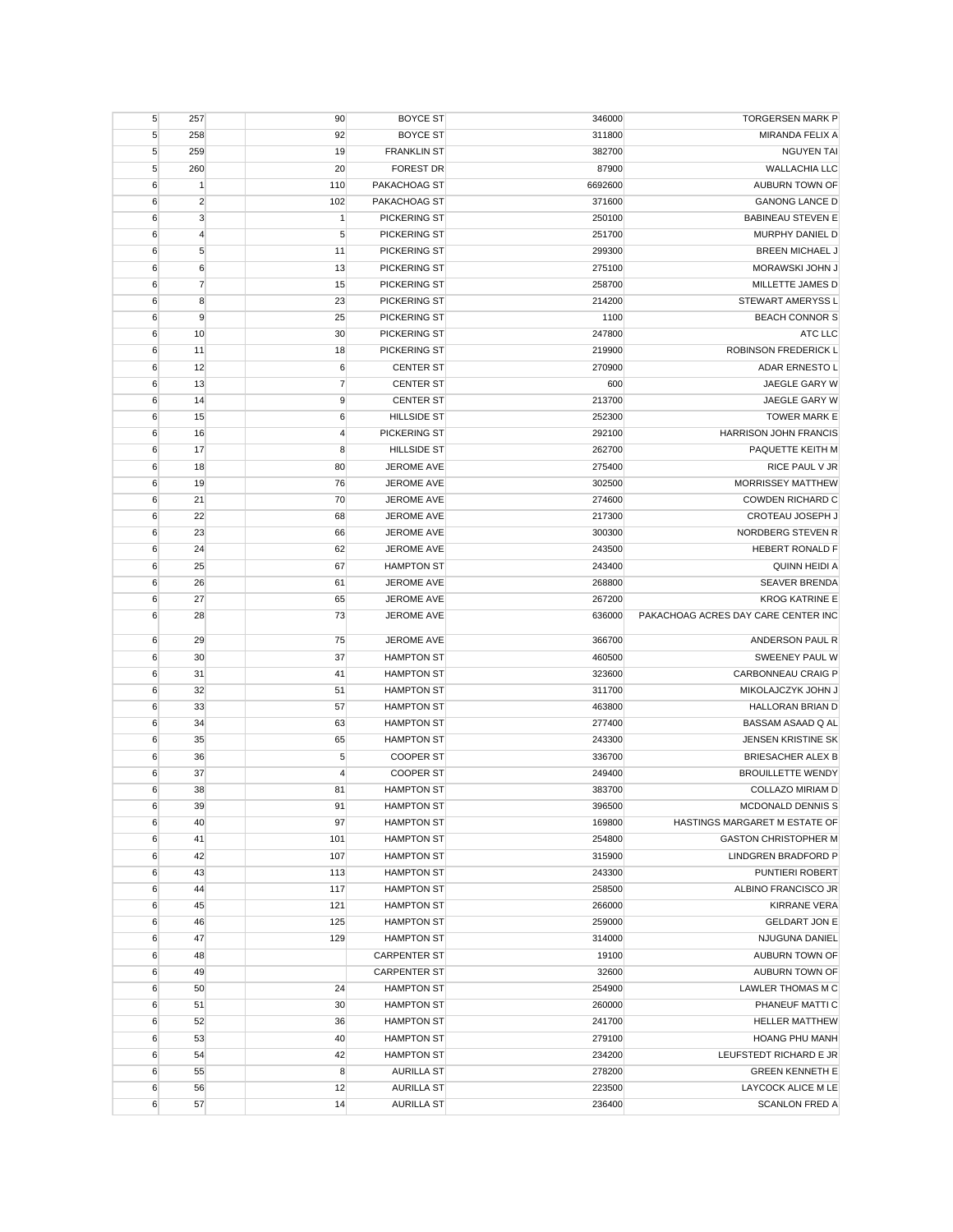| 266300<br>6<br>59<br>17<br><b>AURILLA ST</b><br>6<br>60<br>11<br><b>AURILLA ST</b><br>276800<br>6<br>61<br>8<br><b>AURILLA CT</b><br>239500<br>$\overline{7}$<br>6<br>62<br><b>AURILLA ST</b><br>207300<br>$\overline{7}$<br><b>AURILLA CT</b><br>217000<br>6<br>63<br>3<br>218500<br>6<br>64<br><b>AURILLA ST</b><br><b>HAMPTON ST</b><br>293100<br>6<br>65<br>44<br>253400<br>6<br>66<br>52<br><b>HAMPTON ST</b><br>$\boldsymbol{6}$<br>54<br>STASAITIS KATHLEEN A TRUSTEE<br>67<br><b>HAMPTON ST</b><br>321300<br>235400<br>6<br>56<br><b>HAMPTON ST</b><br>68<br>$\boldsymbol{6}$<br>69<br>62<br><b>HAMPTON ST</b><br>261700<br>6<br>70<br>55<br>JEROME AVE<br>157300<br>71<br>6<br>53<br>JEROME AVE<br>364800<br>49<br>430700<br>6<br>72<br>JEROME AVE<br>6<br>73<br>45<br>JEROME AVE<br>269600<br>74<br>198500<br>6<br>43<br>JEROME AVE<br>75<br>221900<br>6<br>41<br>JEROME AVE<br>76<br>37<br>332500<br>6<br>JEROME AVE<br>224100<br>6<br>77<br>33<br>JEROME AVE<br>$\boldsymbol{6}$<br>31<br>78<br>JEROME AVE<br>224600 | <b>FREEDMAN LINDA R</b><br>PACE PATRICIA A<br>STEINHILBER PAUL M<br>PETERSON DOROTHY A<br><b>SAMPSON SALLY A</b><br>LAUNDERVILLE JUSTIN D<br><b>BICKFORD SHAWN</b><br>FREEMAN JAMES P<br>PLONA CHRISTOPHER C<br>KAMYCK MICHAEL P<br>ELM HILL WATER DISTRICT<br>LLOYD MOLLY M<br>PAULINO ARCADIO<br>TURNEY BRYAN D |
|----------------------------------------------------------------------------------------------------------------------------------------------------------------------------------------------------------------------------------------------------------------------------------------------------------------------------------------------------------------------------------------------------------------------------------------------------------------------------------------------------------------------------------------------------------------------------------------------------------------------------------------------------------------------------------------------------------------------------------------------------------------------------------------------------------------------------------------------------------------------------------------------------------------------------------------------------------------------------------------------------------------------------------|-------------------------------------------------------------------------------------------------------------------------------------------------------------------------------------------------------------------------------------------------------------------------------------------------------------------|
|                                                                                                                                                                                                                                                                                                                                                                                                                                                                                                                                                                                                                                                                                                                                                                                                                                                                                                                                                                                                                                  |                                                                                                                                                                                                                                                                                                                   |
|                                                                                                                                                                                                                                                                                                                                                                                                                                                                                                                                                                                                                                                                                                                                                                                                                                                                                                                                                                                                                                  |                                                                                                                                                                                                                                                                                                                   |
|                                                                                                                                                                                                                                                                                                                                                                                                                                                                                                                                                                                                                                                                                                                                                                                                                                                                                                                                                                                                                                  |                                                                                                                                                                                                                                                                                                                   |
|                                                                                                                                                                                                                                                                                                                                                                                                                                                                                                                                                                                                                                                                                                                                                                                                                                                                                                                                                                                                                                  |                                                                                                                                                                                                                                                                                                                   |
|                                                                                                                                                                                                                                                                                                                                                                                                                                                                                                                                                                                                                                                                                                                                                                                                                                                                                                                                                                                                                                  |                                                                                                                                                                                                                                                                                                                   |
|                                                                                                                                                                                                                                                                                                                                                                                                                                                                                                                                                                                                                                                                                                                                                                                                                                                                                                                                                                                                                                  |                                                                                                                                                                                                                                                                                                                   |
|                                                                                                                                                                                                                                                                                                                                                                                                                                                                                                                                                                                                                                                                                                                                                                                                                                                                                                                                                                                                                                  |                                                                                                                                                                                                                                                                                                                   |
|                                                                                                                                                                                                                                                                                                                                                                                                                                                                                                                                                                                                                                                                                                                                                                                                                                                                                                                                                                                                                                  |                                                                                                                                                                                                                                                                                                                   |
|                                                                                                                                                                                                                                                                                                                                                                                                                                                                                                                                                                                                                                                                                                                                                                                                                                                                                                                                                                                                                                  |                                                                                                                                                                                                                                                                                                                   |
|                                                                                                                                                                                                                                                                                                                                                                                                                                                                                                                                                                                                                                                                                                                                                                                                                                                                                                                                                                                                                                  |                                                                                                                                                                                                                                                                                                                   |
|                                                                                                                                                                                                                                                                                                                                                                                                                                                                                                                                                                                                                                                                                                                                                                                                                                                                                                                                                                                                                                  |                                                                                                                                                                                                                                                                                                                   |
|                                                                                                                                                                                                                                                                                                                                                                                                                                                                                                                                                                                                                                                                                                                                                                                                                                                                                                                                                                                                                                  |                                                                                                                                                                                                                                                                                                                   |
|                                                                                                                                                                                                                                                                                                                                                                                                                                                                                                                                                                                                                                                                                                                                                                                                                                                                                                                                                                                                                                  |                                                                                                                                                                                                                                                                                                                   |
|                                                                                                                                                                                                                                                                                                                                                                                                                                                                                                                                                                                                                                                                                                                                                                                                                                                                                                                                                                                                                                  |                                                                                                                                                                                                                                                                                                                   |
|                                                                                                                                                                                                                                                                                                                                                                                                                                                                                                                                                                                                                                                                                                                                                                                                                                                                                                                                                                                                                                  |                                                                                                                                                                                                                                                                                                                   |
|                                                                                                                                                                                                                                                                                                                                                                                                                                                                                                                                                                                                                                                                                                                                                                                                                                                                                                                                                                                                                                  | ROY DAVID J                                                                                                                                                                                                                                                                                                       |
|                                                                                                                                                                                                                                                                                                                                                                                                                                                                                                                                                                                                                                                                                                                                                                                                                                                                                                                                                                                                                                  | BELGRAVE NIGEL C                                                                                                                                                                                                                                                                                                  |
|                                                                                                                                                                                                                                                                                                                                                                                                                                                                                                                                                                                                                                                                                                                                                                                                                                                                                                                                                                                                                                  | THAYER STEPHAN R                                                                                                                                                                                                                                                                                                  |
|                                                                                                                                                                                                                                                                                                                                                                                                                                                                                                                                                                                                                                                                                                                                                                                                                                                                                                                                                                                                                                  |                                                                                                                                                                                                                                                                                                                   |
|                                                                                                                                                                                                                                                                                                                                                                                                                                                                                                                                                                                                                                                                                                                                                                                                                                                                                                                                                                                                                                  | <b>SAMALIS STEPHEN</b>                                                                                                                                                                                                                                                                                            |
|                                                                                                                                                                                                                                                                                                                                                                                                                                                                                                                                                                                                                                                                                                                                                                                                                                                                                                                                                                                                                                  | <b>RENAUD BARBARA B</b>                                                                                                                                                                                                                                                                                           |
| 6<br>79<br>29<br><b>JEROME AVE</b><br>188600                                                                                                                                                                                                                                                                                                                                                                                                                                                                                                                                                                                                                                                                                                                                                                                                                                                                                                                                                                                     | <b>BOUNVILLE JOY</b>                                                                                                                                                                                                                                                                                              |
| 6<br>80<br>27<br>JEROME AVE<br>246300                                                                                                                                                                                                                                                                                                                                                                                                                                                                                                                                                                                                                                                                                                                                                                                                                                                                                                                                                                                            | ATCHUE WAYNE W                                                                                                                                                                                                                                                                                                    |
| 21<br>6<br>81<br>JEROME AVE<br>315100                                                                                                                                                                                                                                                                                                                                                                                                                                                                                                                                                                                                                                                                                                                                                                                                                                                                                                                                                                                            | CHVIRUK KEVIN A                                                                                                                                                                                                                                                                                                   |
| 255100<br>6<br>82<br>17<br>JEROME AVE                                                                                                                                                                                                                                                                                                                                                                                                                                                                                                                                                                                                                                                                                                                                                                                                                                                                                                                                                                                            | DUNFORD KEVIN M                                                                                                                                                                                                                                                                                                   |
| <b>WILLIS ST</b><br>252400<br>6<br>83<br>3                                                                                                                                                                                                                                                                                                                                                                                                                                                                                                                                                                                                                                                                                                                                                                                                                                                                                                                                                                                       | <b>LEGER CATHERINE</b>                                                                                                                                                                                                                                                                                            |
| 24<br>262200<br>6<br>84<br>JEROME AVE                                                                                                                                                                                                                                                                                                                                                                                                                                                                                                                                                                                                                                                                                                                                                                                                                                                                                                                                                                                            | JOHNSON BRIAN A                                                                                                                                                                                                                                                                                                   |
| 26<br>263300<br>LACHANCE MICHAEL STEVEN<br>6<br>85<br>JEROME AVE                                                                                                                                                                                                                                                                                                                                                                                                                                                                                                                                                                                                                                                                                                                                                                                                                                                                                                                                                                 |                                                                                                                                                                                                                                                                                                                   |
| 265000<br>6<br>86<br>30<br>JEROME AVE                                                                                                                                                                                                                                                                                                                                                                                                                                                                                                                                                                                                                                                                                                                                                                                                                                                                                                                                                                                            | DUQUETTE CINDY                                                                                                                                                                                                                                                                                                    |
| $\boldsymbol{6}$<br>38<br>87<br>JEROME AVE<br>235100                                                                                                                                                                                                                                                                                                                                                                                                                                                                                                                                                                                                                                                                                                                                                                                                                                                                                                                                                                             | PINEROS DANIEL H                                                                                                                                                                                                                                                                                                  |
| 42<br>235900<br>6<br>JEROME AVE<br>88                                                                                                                                                                                                                                                                                                                                                                                                                                                                                                                                                                                                                                                                                                                                                                                                                                                                                                                                                                                            | MERCHANT ROLAND E                                                                                                                                                                                                                                                                                                 |
| $\mathbf{1}$<br>6<br>89<br><b>FIELD ST</b><br>212800                                                                                                                                                                                                                                                                                                                                                                                                                                                                                                                                                                                                                                                                                                                                                                                                                                                                                                                                                                             | MACADAMS KEITH A                                                                                                                                                                                                                                                                                                  |
| SANDERS GEORGE W TRUSTEE<br>6<br>90<br>56<br>JEROME AVE<br>272400                                                                                                                                                                                                                                                                                                                                                                                                                                                                                                                                                                                                                                                                                                                                                                                                                                                                                                                                                                |                                                                                                                                                                                                                                                                                                                   |
| 6<br>91<br>82<br><b>HAMPTON ST</b><br>431600                                                                                                                                                                                                                                                                                                                                                                                                                                                                                                                                                                                                                                                                                                                                                                                                                                                                                                                                                                                     | PHELAN ALANNAH                                                                                                                                                                                                                                                                                                    |
| 6<br>92<br>90<br><b>HAMPTON ST</b><br>423600                                                                                                                                                                                                                                                                                                                                                                                                                                                                                                                                                                                                                                                                                                                                                                                                                                                                                                                                                                                     | RUNDELL ADAM L                                                                                                                                                                                                                                                                                                    |
| 6<br>93<br>100<br><b>HAMPTON ST</b><br>327000                                                                                                                                                                                                                                                                                                                                                                                                                                                                                                                                                                                                                                                                                                                                                                                                                                                                                                                                                                                    | SZAFAROWICZ DEREK                                                                                                                                                                                                                                                                                                 |
| 94<br><b>HAMPTON ST</b><br>295100<br>6<br>104                                                                                                                                                                                                                                                                                                                                                                                                                                                                                                                                                                                                                                                                                                                                                                                                                                                                                                                                                                                    | <b>ELLARD SEAN</b>                                                                                                                                                                                                                                                                                                |
| 305100<br>6<br>95<br>112<br><b>HAMPTON ST</b>                                                                                                                                                                                                                                                                                                                                                                                                                                                                                                                                                                                                                                                                                                                                                                                                                                                                                                                                                                                    | RAMOS BETZAIDA                                                                                                                                                                                                                                                                                                    |
| 99<br>327100<br>6<br>126<br><b>HAMPTON ST</b>                                                                                                                                                                                                                                                                                                                                                                                                                                                                                                                                                                                                                                                                                                                                                                                                                                                                                                                                                                                    | <b>ROBINSON MARK E</b>                                                                                                                                                                                                                                                                                            |
| 6<br>100<br><b>HAMPTON ST</b><br>256000<br>124                                                                                                                                                                                                                                                                                                                                                                                                                                                                                                                                                                                                                                                                                                                                                                                                                                                                                                                                                                                   | <b>DEAN AMANDA M</b>                                                                                                                                                                                                                                                                                              |
| 6<br>101<br>55A<br>ELMWOOD ST<br>247400                                                                                                                                                                                                                                                                                                                                                                                                                                                                                                                                                                                                                                                                                                                                                                                                                                                                                                                                                                                          | MCGRATH WILLIAM P                                                                                                                                                                                                                                                                                                 |
| ELMWOOD ST<br>319700<br>6<br>102<br>55                                                                                                                                                                                                                                                                                                                                                                                                                                                                                                                                                                                                                                                                                                                                                                                                                                                                                                                                                                                           | YANG DEPING                                                                                                                                                                                                                                                                                                       |
| 49<br>6<br>103<br>285500<br>ELMWOOD ST                                                                                                                                                                                                                                                                                                                                                                                                                                                                                                                                                                                                                                                                                                                                                                                                                                                                                                                                                                                           | <b>WESLEY SCOTT</b>                                                                                                                                                                                                                                                                                               |
| $\boldsymbol{6}$<br>104<br>271200<br>47<br>ELMWOOD ST<br>RONDEAU RAYMOND C & SHIRLEY A LE                                                                                                                                                                                                                                                                                                                                                                                                                                                                                                                                                                                                                                                                                                                                                                                                                                                                                                                                        |                                                                                                                                                                                                                                                                                                                   |
| 105<br>252200<br>6<br>43<br>ELMWOOD ST                                                                                                                                                                                                                                                                                                                                                                                                                                                                                                                                                                                                                                                                                                                                                                                                                                                                                                                                                                                           | RALLIS DIANE N                                                                                                                                                                                                                                                                                                    |
| 107<br>25<br>ELMWOOD ST<br>304200<br>6                                                                                                                                                                                                                                                                                                                                                                                                                                                                                                                                                                                                                                                                                                                                                                                                                                                                                                                                                                                           | ST JOHN LISA A                                                                                                                                                                                                                                                                                                    |
| 21<br>246000<br>6<br>108<br>ELMWOOD ST                                                                                                                                                                                                                                                                                                                                                                                                                                                                                                                                                                                                                                                                                                                                                                                                                                                                                                                                                                                           | <b>HARRIS JEROMY</b>                                                                                                                                                                                                                                                                                              |
| 109<br>246400<br>6<br>19<br>ELMWOOD ST                                                                                                                                                                                                                                                                                                                                                                                                                                                                                                                                                                                                                                                                                                                                                                                                                                                                                                                                                                                           | RAINVILLE NICOLAS J                                                                                                                                                                                                                                                                                               |
| $\boldsymbol{6}$<br>110<br>223700<br>14<br>PRESTON AVE                                                                                                                                                                                                                                                                                                                                                                                                                                                                                                                                                                                                                                                                                                                                                                                                                                                                                                                                                                           | <b>CICCONE ANGELA T</b>                                                                                                                                                                                                                                                                                           |
| 32<br>253600<br>6<br>111<br><b>FIELD ST</b>                                                                                                                                                                                                                                                                                                                                                                                                                                                                                                                                                                                                                                                                                                                                                                                                                                                                                                                                                                                      | <b>COYNE MATTHEW J</b>                                                                                                                                                                                                                                                                                            |
| 6<br>36<br>19500<br>112<br><b>FIELD ST</b>                                                                                                                                                                                                                                                                                                                                                                                                                                                                                                                                                                                                                                                                                                                                                                                                                                                                                                                                                                                       | LEGG DAVID C                                                                                                                                                                                                                                                                                                      |
| 272700<br>6<br>113<br>33<br><b>FIELD ST</b>                                                                                                                                                                                                                                                                                                                                                                                                                                                                                                                                                                                                                                                                                                                                                                                                                                                                                                                                                                                      | LEGG DAVID C                                                                                                                                                                                                                                                                                                      |
| 6<br>114<br>31<br><b>FIELD ST</b><br>218900                                                                                                                                                                                                                                                                                                                                                                                                                                                                                                                                                                                                                                                                                                                                                                                                                                                                                                                                                                                      | KEWLEY ROBERT A                                                                                                                                                                                                                                                                                                   |
| 6<br>115<br>30<br>PRESTON AVE<br>362600                                                                                                                                                                                                                                                                                                                                                                                                                                                                                                                                                                                                                                                                                                                                                                                                                                                                                                                                                                                          | POE MICHAEL                                                                                                                                                                                                                                                                                                       |
| 283700<br>6<br>116<br>34<br>PRESTON AVE                                                                                                                                                                                                                                                                                                                                                                                                                                                                                                                                                                                                                                                                                                                                                                                                                                                                                                                                                                                          | ROBINSON MARTIN D                                                                                                                                                                                                                                                                                                 |
| 230700<br>6<br>117<br>35<br>PRESTON AVE                                                                                                                                                                                                                                                                                                                                                                                                                                                                                                                                                                                                                                                                                                                                                                                                                                                                                                                                                                                          | WEBB JACOB A                                                                                                                                                                                                                                                                                                      |
| 33<br>332600<br>118                                                                                                                                                                                                                                                                                                                                                                                                                                                                                                                                                                                                                                                                                                                                                                                                                                                                                                                                                                                                              |                                                                                                                                                                                                                                                                                                                   |
| 6<br>PRESTON AVE<br>$\boldsymbol{6}$<br>119<br>25<br>290700                                                                                                                                                                                                                                                                                                                                                                                                                                                                                                                                                                                                                                                                                                                                                                                                                                                                                                                                                                      | TUTTLE DAVID W                                                                                                                                                                                                                                                                                                    |
| <b>FIELD ST</b><br>120                                                                                                                                                                                                                                                                                                                                                                                                                                                                                                                                                                                                                                                                                                                                                                                                                                                                                                                                                                                                           | WILLIAMS MARK J                                                                                                                                                                                                                                                                                                   |
| 23<br>235400<br>6<br><b>FIELD ST</b>                                                                                                                                                                                                                                                                                                                                                                                                                                                                                                                                                                                                                                                                                                                                                                                                                                                                                                                                                                                             | CULLINAN ROBERT B JR                                                                                                                                                                                                                                                                                              |
| 6<br>21<br>205900<br>121<br><b>FIELD ST</b>                                                                                                                                                                                                                                                                                                                                                                                                                                                                                                                                                                                                                                                                                                                                                                                                                                                                                                                                                                                      | ROJEE MAUREEN A                                                                                                                                                                                                                                                                                                   |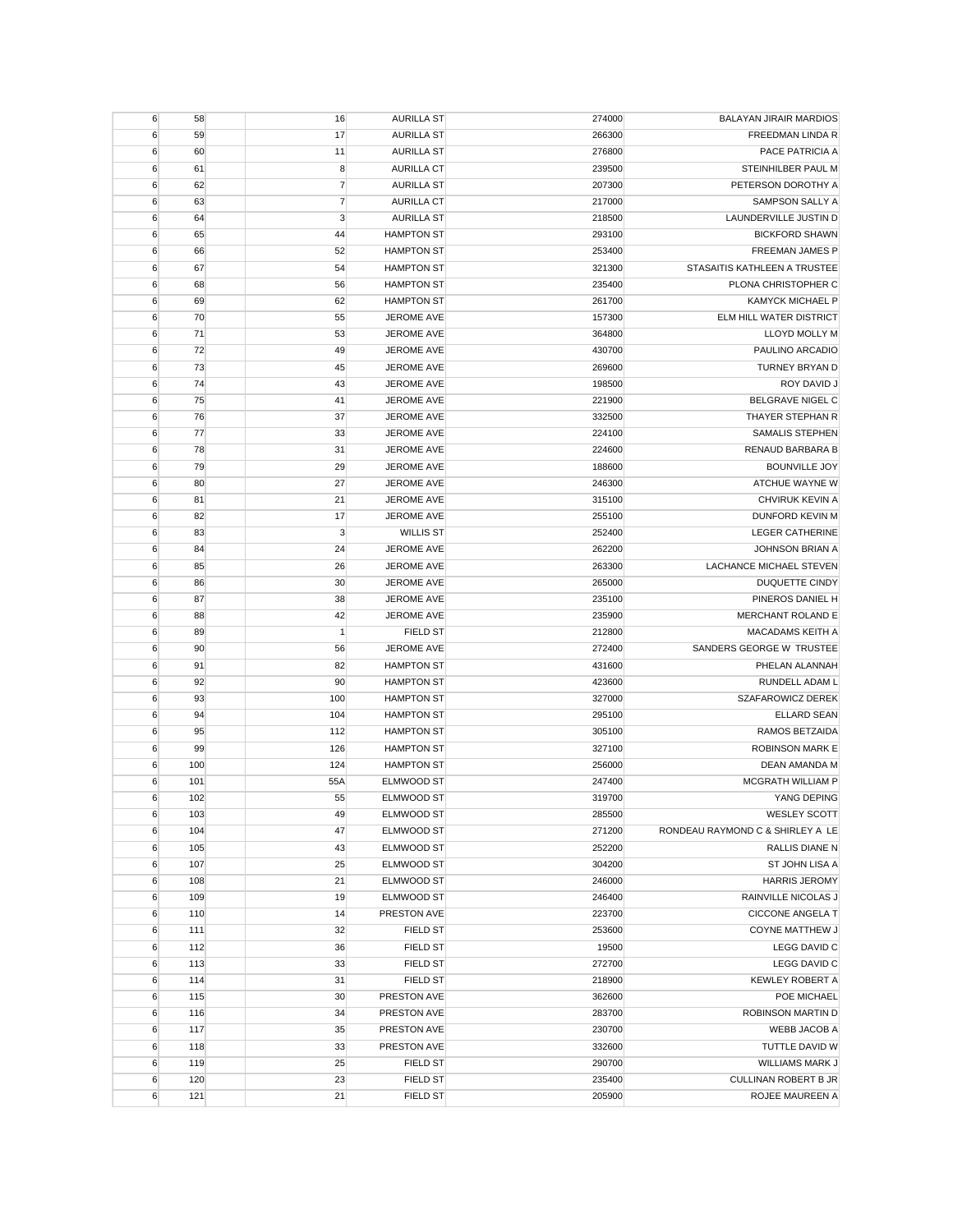| 6                | 122        | 17             | <b>FIELD ST</b>                  | 246000           | <b>GIAQUINTO AMANDA</b>                           |
|------------------|------------|----------------|----------------------------------|------------------|---------------------------------------------------|
| 6                | 123        | 15             | <b>FIELD ST</b>                  | 266200           | <b>BORACCINI WAYNE L</b>                          |
| 6                | 124        | 11             | <b>FIELD ST</b>                  | 328400           | HAWLEY JAMIE L                                    |
| 6                | 125        | 9              | <b>FIELD ST</b>                  | 228900           | <b>GRAMPETRO MARIBETH</b>                         |
| 6                | 126        | $\overline{7}$ | <b>FIELD ST</b>                  | 216100           | SHERBLOM STEPHEN D                                |
| 6                | 127        | 5              | <b>FIELD ST</b>                  | 319900           | BRYTOWSKI ANTHONY O                               |
| 6                | 128        | $\overline{4}$ | <b>FIELD ST</b>                  | 212200           | <b>BINNALL MARK T</b>                             |
| 6                | 129        | 6              | <b>FIELD ST</b>                  | 256200           | KLINE BARRY J                                     |
| 6                | 130        | 8              | <b>FIELD ST</b>                  | 276000           | JANAITIS JOSEPH J LE                              |
| 6                | 131        | 10             | <b>FIELD ST</b>                  | 242200           | <b>LAMBOY PETER</b>                               |
| 6                | 132        | 16             | <b>FIELD ST</b>                  | 252200           | <b>BRYTOWSKI PETER V</b>                          |
| 6                | 133        | 20             | <b>FIELD ST</b>                  | 287700           | <b>SURABIAN GINA</b>                              |
| 6                | 134        | 26             | <b>FIELD ST</b>                  | 337800           | <b>MAJORS JAMES M</b>                             |
| 6                | 135        | 17             | PRESTON AVE                      | 266800           | <b>SUNDEN ERIC</b>                                |
| 6                | 136        | 13             | PRESTON AVE                      | 308200           | SIVRET ROBERT J                                   |
| 6                | 138        | 15             | <b>NEWTON ST</b>                 | 264900           | <b>SANTON MARK J</b>                              |
| 6                | 139        | 13             | <b>NEWTON ST</b>                 | 287200           | ONATE JUAN P                                      |
| 6                | 140        | 9              | <b>NEWTON ST</b>                 | 213000           | MCDONOUGH JOSEPH L                                |
| 6                | 141        | 5              | <b>NEWTON ST</b>                 | 234600           | POWELL LYNN P                                     |
| 6                | 142        | $\overline{4}$ | <b>NEWTON ST</b>                 | 195300           | JOYAL MARY K                                      |
| 6                | 143        | 6              | <b>NEWTON ST</b>                 | 282600           | VANDENBERG ELIJAH                                 |
| 6                | 144        | 8              | <b>NEWTON ST</b>                 | 228800           | MITCHELL ROBERT A LE                              |
| 6                | 145        | 12             | <b>NEWTON ST</b>                 | 279900           | <b>HIGHT MICHELE M</b>                            |
| 6                | 146        | 11             | ELMWOOD ST                       | 295600           | <b>RUSSO ANTHONY</b>                              |
| 6                | 147        | 11             | <b>WILLIS ST</b>                 | 212700           | SHERMAN SELMA R LE                                |
| 6                | 148        | 5              | <b>WILLIS ST</b>                 | 262000           | JAZZ JEFFREY E                                    |
| 6                | 149        | 14             | JEROME AVE                       | 274900           | MALDONADO JOSE A                                  |
| 6                | 150        | 12             | <b>WILLIS ST</b>                 | 244500           | DAOUST BRIAN M                                    |
| 6                | 151        | 19             | SOUTHBRIDGE ST                   | 366000           | <b>DUBOIS EDWARD A</b>                            |
|                  |            | 23             |                                  |                  | DIMOPOULOS NUSA A                                 |
| 6                | 152        |                | SOUTHBRIDGE ST<br>SOUTHBRIDGE ST | 302500           | JOHNSON TIMOTHY R                                 |
| 6<br>6           | 153<br>154 | 25<br>5        | ELMWOOD ST                       | 431500<br>245300 | STAVROS WANDA A TRUSTEE                           |
|                  | 158        | 41             | SOUTHBRIDGE ST                   | 2501800          | ACORN ALLOCATIONS LLC                             |
| 6                | 159        | 63             | SOUTHBRIDGE ST                   | 719800           |                                                   |
| 6                |            |                |                                  |                  | CENTRAL ONE FEDERAL CREDIT UNION                  |
| 6                | 160        | 65             | SOUTHBRIDGE ST                   | 1021900          | <b>WORCESTER HOMES PROPERTY</b><br>MANAGEMENT LLC |
| 6                | 161        | 77             | SOUTHBRIDGE ST                   | 1004400          | EC BARTON & COMPANY                               |
| 6                | 162        | 50             | ELMWOOD ST                       | 229900           | LARIVEE JAMES E                                   |
| 6                | 163        | 52             | ELMWOOD ST                       | 242300           | <b>ASIRIFI JASON</b>                              |
| 6                | 164        | 54             | ELMWOOD ST                       | 245400           | SALOME STEFANIE A                                 |
| 6                | 166        | 49             | <b>SWORD ST</b>                  | 1489700          | SIMOURIAN JA SIMOURIAN M TRUSTEES                 |
| 6                | 167        | 60             | SOUTHBRIDGE ST                   | 7800             | <b>AUBURN TOWN OF</b>                             |
| 6                | 168        | 42             | SOUTHBRIDGE ST                   | 2229400          | J & S REALTY OF AUBURN LLC                        |
| 6                | 169        | 40             | SOUTHBRIDGE ST                   | 2060300          | <b>GAYBOWL REALTY TRUST</b>                       |
| 6                | 170        | 26             | SOUTHBRIDGE ST                   | 19260300         | GPT WORCESTER OWNER LLC                           |
| 6                | 171        | $\mathbf{1}$   | <b>NEWLAND ST</b>                | 300200           | <b>BRIDGE KIMBERLY</b>                            |
| $\boldsymbol{6}$ | 172        | 48             | ELMWOOD ST                       | 389300           | JACOBSEN SCOTT EDWARD                             |
| 6                | 173        | 59             | SOUTHBRIDGE ST                   | 228900           | ACORN ALLOCATIONS LLC                             |
| 6                | 175        | 67             | SOUTHBRIDGE ST                   | 204800           | EC BARTON & COMPANY                               |
| 6                | 177        | 31             | ELMWOOD ST                       | 270600           | <b>EDMONDS PAUL P</b>                             |
| 6                | 178        | 33             | ELMWOOD ST                       | 332200           | <b>THANAS ERIC</b>                                |
| 6                | 179        | 35             | ELMWOOD ST                       | 277600           | OCONNOR MICHAEL J                                 |
| 6                | 180        | 37             | ELMWOOD ST                       | 332800           | WOOLDRIDGE PAUL D                                 |
| 6                | 181        | 116            | <b>HAMPTON ST</b>                | 284000           | ARROYO JACINTO                                    |
| 6                | 182        | 118            | <b>HAMPTON ST</b>                | 247300           | STAMMO WILLIAM P                                  |
| $\boldsymbol{6}$ | 183        | 26R            | SOUTHBRIDGE ST                   | 7500             | BETHLAND REALTY CORP                              |
| 6                | 184        | 96             | <b>HAMPTON ST</b>                | 376200           | DOMENICK DAVID C                                  |
| 6                | 185        | 39             | <b>HAMPTON ST</b>                | 400400           | <b>FAIOLA MARCO A</b>                             |
| 6                | 186        | $\overline{2}$ | <b>WILLIS ST</b>                 | 282200           | MOREIRA CLAUDIO A                                 |
| 6                | 187        | 17             | <b>NEWTON ST</b>                 | 268700           | KNOWLTON FRANK A III                              |
| 6                | 188        | 29             | ELMWOOD ST                       | 327800           | <b>BISHOP TODD</b>                                |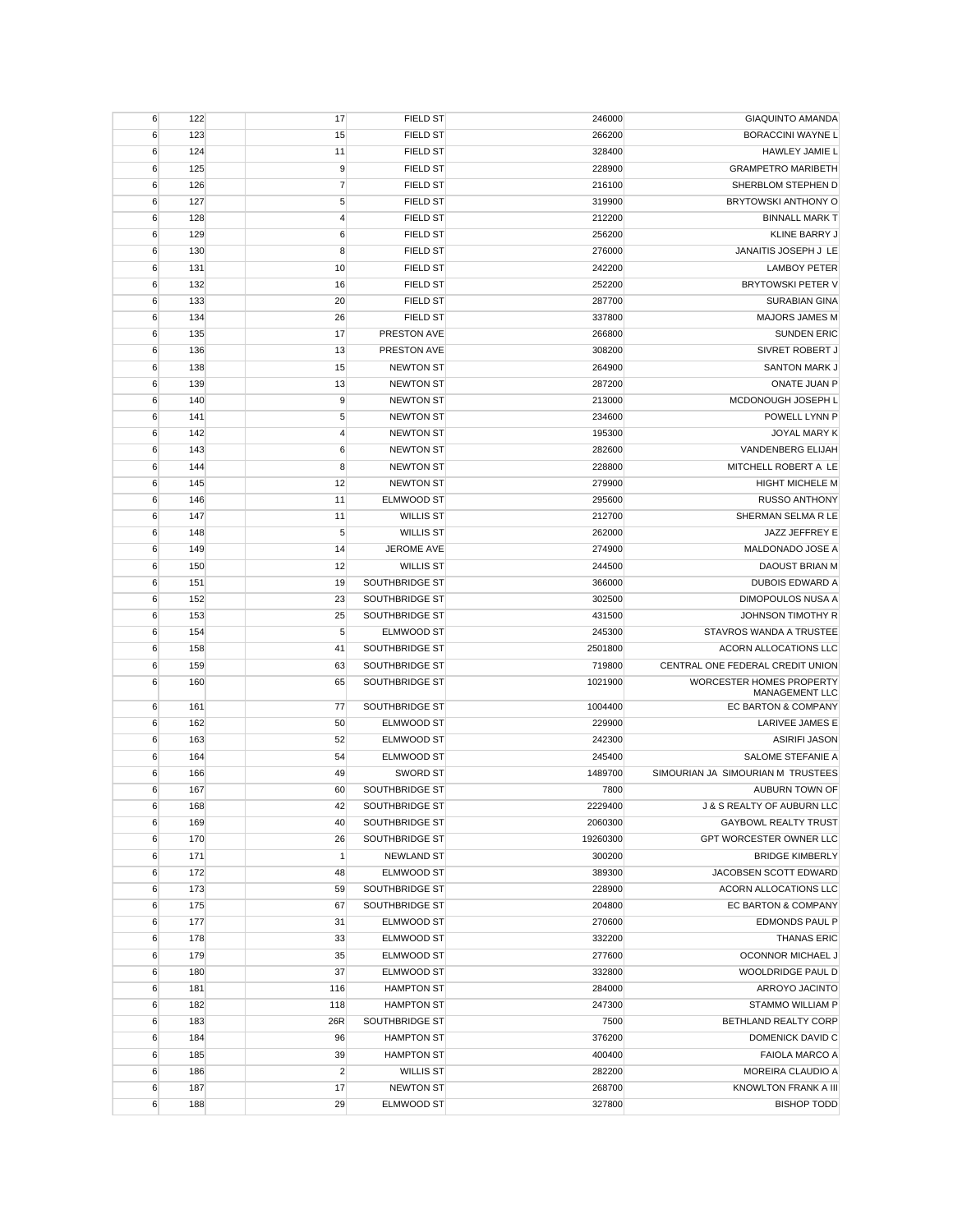| 6              | 189            | 38             | <b>FIELD ST</b>      | 307200  | <b>BOURDEAU JAMES</b>       |
|----------------|----------------|----------------|----------------------|---------|-----------------------------|
| 6              | 190            | 40             | <b>FIELD ST</b>      | 325400  | KISIEL EDWARD V             |
| 6              | 191            | 42             | <b>FIELD ST</b>      | 347500  | DULMAINE EUGENE J           |
| 6              | 192            | 44             | <b>FIELD ST</b>      | 373100  | <b>WALSH MATTHEW S</b>      |
| 6              | 193            | 46             | <b>FIELD ST</b>      | 319000  | PERRON DANIEL J             |
| 6              | 194            | 39             | <b>FIELD ST</b>      | 339900  | CHUNIS JOSEPH R JR          |
| 6              | 195            | 37             | <b>FIELD ST</b>      | 301500  | MURPHY ROBERT F             |
| 6              | 196            | 35             | <b>FIELD ST</b>      | 271400  | BERRY PENNY L               |
| 6              | 197            | 9              | <b>AURILLA CT</b>    | 338800  | <b>SWANK RICHARD A</b>      |
| 6              | 198            | 6              | <b>COOPER ST</b>     | 391900  | CARLOMAGNO BERNARD A        |
| 6              | 200            | 34             | <b>ARLINGTON ST</b>  | 506100  | MILLER CHARLES H JR TRUSTEE |
| 6              | 201            | 95             | <b>HAMPTON ST</b>    | 339700  | NADEAU ROBERT M             |
|                |                |                | <b>NEWTON ST</b>     |         | VANGOS CONSTANTINE P        |
| 6              | 202            | 18             |                      | 330200  |                             |
| 6              | 203            | 47             | <b>SWORD ST</b>      | 529500  | PUMPKIN REALTY LLC          |
| 6              | 204            | 44             | SOUTHBRIDGE ST       | 6165000 | ATLAS REALTY LLC            |
| 6              | 206            | 21             | <b>PICKERING ST</b>  | 323600  | DALBEC STEPHEN R            |
| 6              | 208            | 83             | <b>HAMPTON ST</b>    | 362800  | KUBERT JASON M              |
| 6              | 209            | 79             | <b>HAMPTON ST</b>    | 353200  | VO CHI                      |
| 6              | 210            | 17             | <b>WILLIS ST</b>     | 100000  | <b>GRIFFIN HOMES LLC</b>    |
| $\overline{7}$ | $\mathbf{1}$   | 21             | SPRINGBROOK RD       | 68400   | SILVER TREE REALTY LLC      |
| $\overline{7}$ | $\overline{2}$ |                | SOPHIA DR REAR       | 2000    | <b>HERNANDEZ YESENIA</b>    |
| $\overline{7}$ | 3              | 17             | SPRINGBROOK RD       | 465700  | PAWLOWICZ ANDREW F          |
| $\overline{7}$ | $\overline{4}$ |                | VALLEY RD            | 134300  | <b>BRIGHAM JAMES E</b>      |
| $\overline{7}$ | 5              | 21             | <b>HOOVER RD</b>     | 314800  | <b>WILLIAMS LISA M</b>      |
| $\overline{7}$ | 6              | 31             | PAKACHOAG ST         | 272300  | <b>BLAIS CRAIG L</b>        |
| $\overline{7}$ | $\overline{7}$ | 25             | PAKACHOAG ST         | 350600  | <b>TOBIN DAVID</b>          |
| $\overline{7}$ | 8              | 37             | PAKACHOAG ST         | 292400  | YOUNG ANDREW L              |
| $\overline{7}$ | 9              | 39             | PAKACHOAG ST         | 362000  | BURNS THOMAS J JR TRUSTEE   |
| $\overline{7}$ | 10             | 3              | <b>HOOVER RD</b>     | 341100  | DUBE DONNA J                |
| $\overline{7}$ | 11             | 15             | <b>HOOVER RD</b>     | 265400  | <b>BARON DALE C</b>         |
| $\overline{7}$ | 12             | 19             | <b>HOOVER RD</b>     | 257500  | <b>MAHER TIMOTHY T</b>      |
|                |                | $\mathbf{1}$   |                      |         | JOHNSON CHRISTINE A         |
| $\overline{7}$ | 13             |                | <b>SUMMERHILL RD</b> | 292000  |                             |
| $\overline{7}$ | 14             | $\mathbf{1}$   | SPRINGBROOK RD       | 250200  | LETOURNEAU MICHAEL J        |
| $\overline{7}$ | 15             | 3              | SPRINGBROOK RD       | 247300  | PEREZ DAISY                 |
| 7              | 16             | 5              | SPRINGBROOK RD       | 318800  | <b>CONWAY RICHARD</b>       |
| $\overline{7}$ | 17             | 7              | SPRINGBROOK RD       | 268900  | <b>WANDLAND TRAVIS</b>      |
| $\overline{7}$ | 18             | 9              | SPRINGBROOK RD       | 309700  | <b>COTTER JUSTIN SHEA</b>   |
| $\overline{7}$ | 19             | 11             | SPRINGBROOK RD       | 278100  | <b>BENOIT ASHBY LINDA</b>   |
| $\overline{7}$ | 20             | 15             | SPRINGBROOK RD       | 260400  | BUDZINSKI DANIEL M LE       |
| $\overline{7}$ | 21             | 18             | SPRINGBROOK RD       | 319900  | <b>REYNOLDS JAMES P</b>     |
| 7              | 22             | 14             | SPRINGBROOK RD       | 259500  | <b>KRAVITZ STUART</b>       |
| 7              | 23             | 12             | SPRINGBROOK RD       | 271400  | <b>BODKIN SAMANTHA KATE</b> |
| $\overline{7}$ | 24             | 10             | SPRINGBROOK RD       | 290500  | SODERBERG DANIEL            |
| $\overline{7}$ | 25             | 8              | SPRINGBROOK RD       | 275000  | DEVEAU TANYA J              |
| 7              | 26             | 6              | SPRINGBROOK RD       | 265800  | SISLEY SEAN T               |
| 7              | 27             | 4              | SPRINGBROOK RD       | 310300  | <b>OBRIEN THOMAS A</b>      |
| 7              | 28             | $\overline{2}$ | SPRINGBROOK RD       | 269500  | <b>BRIGHAM JAMES E</b>      |
| $\overline{7}$ | 29             | 3              | SUMMERHILL RD        | 226300  | <b>SCAVONE KAREN A</b>      |
| $\overline{7}$ | 30             | 3              | <b>MANOR RD</b>      | 255700  | DELORGE SARAH NOEL          |
| $\overline{7}$ | 31             | 5              | <b>MANOR RD</b>      | 228200  | YOUNG LISA                  |
| $\overline{7}$ | 32             | $\overline{7}$ | <b>MANOR RD</b>      | 269000  | HADLEY ASHLEY L             |
| $\overline{7}$ | 33             | 9              | <b>MANOR RD</b>      | 268300  | ALAMO SANDRA DO             |
| $\overline{7}$ | 34             | 11             | <b>MANOR RD</b>      | 299000  | <b>FITZGIBBONS JAMES J</b>  |
|                |                |                | <b>MANOR RD</b>      |         |                             |
| 7              | 35             | 13             |                      | 267700  | <b>CRONIN BRITTANY A</b>    |
| 7              | 36             | 17             | <b>MANOR RD</b>      | 261100  | <b>GAUTHIER WILLIAM R</b>   |
| $\overline{7}$ | 37             | 19             | <b>MANOR RD</b>      | 294700  | CAMUSO MELISSA A            |
| $\overline{7}$ | 38             | 21             | <b>MANOR RD</b>      | 294900  | CRONIN DANIEL J             |
| $\overline{7}$ | 40             | 23             | <b>MANOR RD</b>      | 271000  | LEVANSAVICH DONNA M         |
| 7              | 41             | 25             | <b>MANOR RD</b>      | 311500  | BERGER JAMIE D              |
| $\overline{7}$ | 42             | 27             | <b>MANOR RD</b>      | 264300  | <b>LAUZONIS JAMES M</b>     |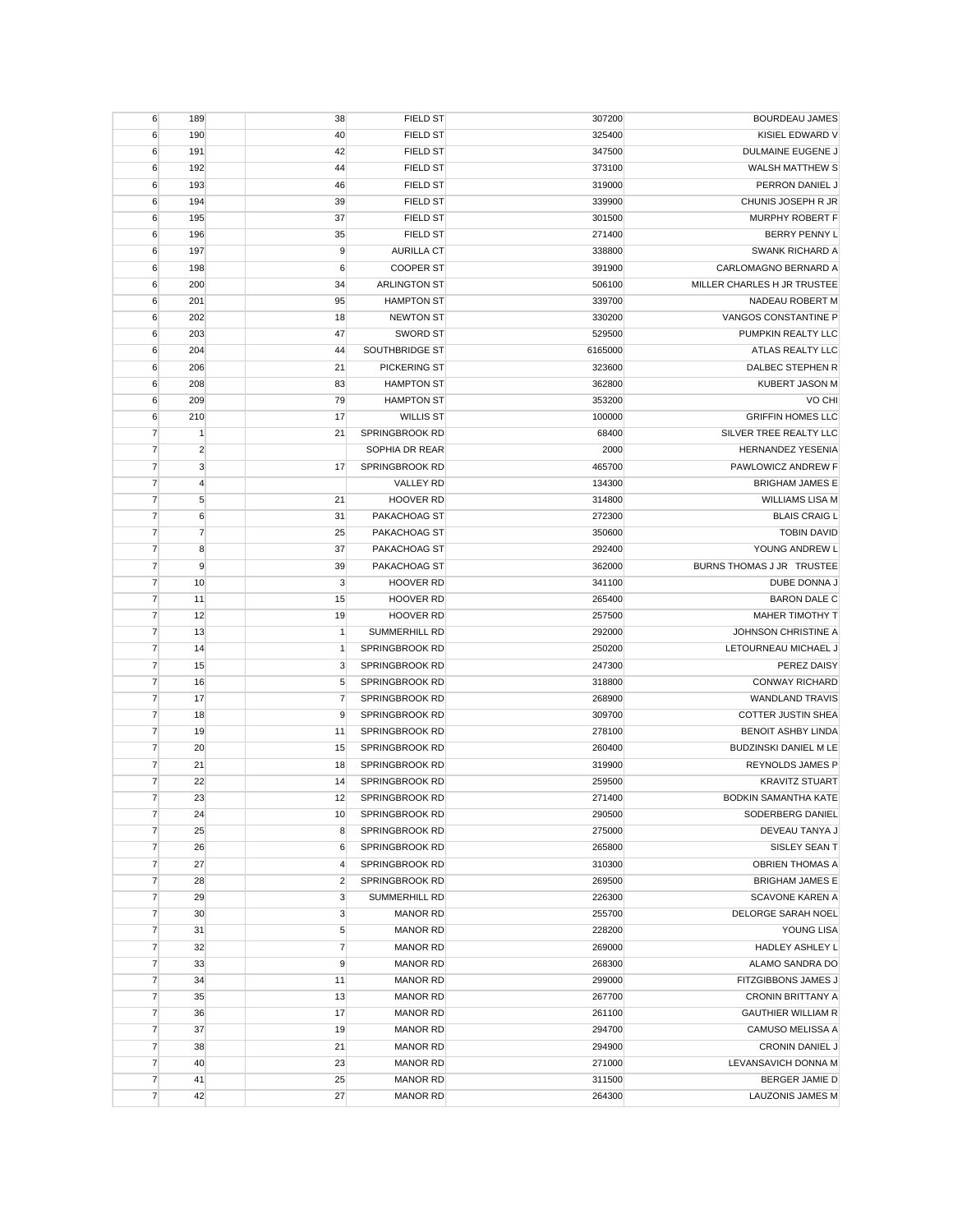| 31<br>PELLETIER PAUL A<br>7<br>44<br><b>MANOR RD</b><br>271700<br>$\overline{7}$<br>33<br><b>MANOR RD</b><br>ROSSIK HENRY M TRUSTEE<br>45<br>312100<br>$\overline{7}$<br>30<br>284000<br><b>GIANGRANDE RALPH JR</b><br>46<br><b>MANOR RD</b><br>$\overline{7}$<br>47<br>28<br>DEMERS STEPHEN LAPRAD DONNA<br><b>MANOR RD</b><br>335900<br><b>TRUSTEES</b><br>$\overline{7}$<br>DILEO PAMELA J<br>48<br>26<br><b>MANOR RD</b><br>359200<br>$\overline{7}$<br>24<br><b>BURNS BRIAN D</b><br>49<br><b>MANOR RD</b><br>282700<br>$\overline{7}$<br>22<br>WHEELER DAVID A<br>50<br><b>MANOR RD</b><br>304300<br>$\overline{7}$<br>20<br>51<br><b>MANOR RD</b><br>287500<br>PICHIERRI MICHAEL R JR<br>$\overline{7}$<br>18<br>52<br><b>MANOR RD</b><br>281500<br>MOEN KEVIN J<br>$\overline{7}$<br>16<br><b>MANOR RD</b><br><b>DALY CHARLES F</b><br>258900<br>53<br>$\overline{7}$<br>54<br>14<br><b>MANOR RD</b><br>281900<br>SABATALO MICHAEL J<br>7<br>55<br>12<br><b>MANOR RD</b><br>278900<br><b>KELLY BRENDA A</b><br>$\overline{7}$<br>10<br>56<br><b>MANOR RD</b><br>275100<br><b>KOT ROBERT M</b><br>$\overline{7}$<br>8<br>MCCONVILLE LYNN J LIFE ESTATE<br>57<br><b>MANOR RD</b><br>260300<br>$\overline{7}$<br>FORTIER KENNETH P<br>58<br>6<br><b>MANOR RD</b><br>248300<br>$\overline{7}$<br>$\overline{7}$<br><b>FREMPONG ANITA</b><br>59<br><b>SUMMERHILL RD</b><br>298900<br>$\overline{7}$<br>15<br>ROBERTSON CLAUDINE A<br>60<br><b>SUMMERHILL RD</b><br>330800<br>$\overline{7}$<br>$\mathbf{1}$<br>61<br><b>LESLEY AVE</b><br>250200<br>ARCURI OLIVEIRA MARIA<br>$\overline{7}$<br>3<br><b>LESLEY AVE</b><br>297300<br>PROSTAK NANCY<br>62<br>$\overline{7}$<br>5<br>63<br><b>LESLEY AVE</b><br>276700<br><b>OLEARY DARLENE M</b><br>$\overline{7}$<br>$\overline{7}$<br>MCCONVILLE BRYAN W<br>64<br><b>LESLEY AVE</b><br>294500<br>$\overline{7}$<br>9<br>65<br><b>LESLEY AVE</b><br>268700<br>SABATALO RICHARD J LE<br>7<br>11<br><b>LESLEY AVE</b><br>284100<br>SARKWA NANA A<br>66<br>$\overline{7}$<br><b>WESTERLIND MARGARET</b><br>67<br>13<br><b>LESLEY AVE</b><br>312400<br>$\overline{7}$<br><b>LESLEY AVE</b><br>285300<br><b>GRECCHI GRETA</b><br>68<br>15<br>$\overline{7}$<br>292800<br>ROURKE DAVID A<br>69<br>17<br><b>LESLEY AVE</b><br>$\overline{7}$<br>70<br><b>BJORKMAN MICHELLE L</b><br>19<br><b>LESLEY AVE</b><br>265300<br>$\overline{7}$<br>21<br><b>LESLEY AVE</b><br>DAO HONG HA<br>71<br>278400<br>$\overline{7}$<br>23<br>72<br><b>LESLEY AVE</b><br>312500<br>PEEBLES WAYNE<br>$\overline{7}$<br>73<br>25<br><b>LESLEY AVE</b><br>264800<br>VILLACIS MARIA VERONICA<br>$\overline{7}$<br>74<br>27<br><b>LESLEY AVE</b><br>280700<br>NADEAU ROBERT M<br>$\overline{7}$<br><b>DOLAN PATRICK</b><br>75<br>22<br><b>LESLEY AVE</b><br>277200<br>$\overline{7}$<br>20<br>76<br><b>LESLEY AVE</b><br>280400<br><b>ERHARTIC MATTHEW</b><br>$\overline{7}$<br>LYONS JOSEPH III<br>77<br>18<br><b>LESLEY AVE</b><br>254500<br>$\overline{7}$<br>78<br>16<br><b>LESLEY AVE</b><br>237400<br>COTE JOSEPH A JR<br>$\overline{7}$<br>79<br><b>STUART ROBERT R</b><br>14<br><b>LESLEY AVE</b><br>286900<br>$\overline{7}$<br>12<br><b>LESLEY AVE</b><br>EVELYN M URBAN LIVING TRUST<br>80<br>243600<br>$\overline{7}$<br>81<br>10<br><b>LESLEY AVE</b><br>234900<br><b>BEAULAC JAMES J</b><br>7<br>8<br><b>LESLEY AVE</b><br>278800<br>LAMARCHE JUN E<br>82<br>$\overline{7}$<br>6<br>83<br><b>LESLEY AVE</b><br>325900<br>OHMAN PAUL H<br>7<br><b>LESLEY AVE</b><br>262100<br>RICHARD PAUL B<br>84<br>4<br>$\overline{7}$<br>85<br>17<br>SUMMERHILL RD<br>300200<br>TONELLI KRISTAL ANDREANO<br>$\overline{7}$<br>86<br>19<br>SUMMERHILL RD<br>298700<br>CONNELLY STEPHEN J<br>$\overline{7}$<br>87<br>3<br>322200<br>FAIRBANKS KENNETH ROBERT<br>DAVIS RD<br>$\overline{7}$<br>88<br>5<br>DAVIS RD<br>287500<br><b>SCANLON JAMES F</b><br>$\overline{7}$<br>89<br>$\overline{7}$<br>DAVIS RD<br>290000<br><b>GALLIVAN TIMOTHY</b><br>$\overline{7}$<br>90<br>9<br>DAVIS RD<br>294100<br><b>KENT STEVEN M</b><br>$\overline{7}$<br>91<br>11<br>DAVIS RD<br>276100<br><b>GILLETTE TONI MARIE</b><br>$\overline{7}$<br>13<br>92<br>DAVIS RD<br>271400<br>OBRIEN JOHN A<br>$\overline{7}$<br>15<br>DAVIS RD<br>260300<br>93<br>BURCH KENNETH F ANN L<br>$\overline{7}$<br>94<br>17<br>DAVIS RD<br>289800<br>DEYOUNG JUSTIN S<br>$\overline{7}$<br>95<br>19<br>DAVIS RD<br>275900<br><b>GRIGALUNAS RICHARD J</b><br>$\overline{7}$<br>96<br>21<br>DAVIS RD<br>289800<br>SACCO JAMES JR TRUSTEE<br>20<br>DAVIS RD<br>290600<br>7<br>97<br><b>MORRISON JOAN</b><br>$\overline{7}$<br>DAVIS RD<br>98<br>18<br>267700<br><b>WARREN DORIS E</b><br>$\overline{7}$<br>99<br>259000<br>16<br>DAVIS RD<br>MILLER ROBERT P<br>$\overline{7}$<br>100<br>14<br>254200<br>DAVIS RD<br>ANDREW IAN C<br>12<br>DAVIS RD<br>251500<br>$\overline{7}$<br>101<br><b>GOING MARTHA M</b><br>$\overline{7}$<br>10<br>DAVIS RD<br>249700<br>PADDOCK SCOTT<br>102 | $\overline{7}$ | 43 | 29 | <b>MANOR RD</b> | 266300 | <b>BILLINGS MICHAEL N</b> |
|-------------------------------------------------------------------------------------------------------------------------------------------------------------------------------------------------------------------------------------------------------------------------------------------------------------------------------------------------------------------------------------------------------------------------------------------------------------------------------------------------------------------------------------------------------------------------------------------------------------------------------------------------------------------------------------------------------------------------------------------------------------------------------------------------------------------------------------------------------------------------------------------------------------------------------------------------------------------------------------------------------------------------------------------------------------------------------------------------------------------------------------------------------------------------------------------------------------------------------------------------------------------------------------------------------------------------------------------------------------------------------------------------------------------------------------------------------------------------------------------------------------------------------------------------------------------------------------------------------------------------------------------------------------------------------------------------------------------------------------------------------------------------------------------------------------------------------------------------------------------------------------------------------------------------------------------------------------------------------------------------------------------------------------------------------------------------------------------------------------------------------------------------------------------------------------------------------------------------------------------------------------------------------------------------------------------------------------------------------------------------------------------------------------------------------------------------------------------------------------------------------------------------------------------------------------------------------------------------------------------------------------------------------------------------------------------------------------------------------------------------------------------------------------------------------------------------------------------------------------------------------------------------------------------------------------------------------------------------------------------------------------------------------------------------------------------------------------------------------------------------------------------------------------------------------------------------------------------------------------------------------------------------------------------------------------------------------------------------------------------------------------------------------------------------------------------------------------------------------------------------------------------------------------------------------------------------------------------------------------------------------------------------------------------------------------------------------------------------------------------------------------------------------------------------------------------------------------------------------------------------------------------------------------------------------------------------------------------------------------------------------------------------------------------------------------------------------------------------------------------------------------------------------------------------------------------------------------------------------------------------------------------------------------------------------------------------------------------------------------------------------------------------------------------------------------------------------------------------------------------------------------------------------------------------------------------------------------------------------------------------------------------------------------------------------------------------------------------------------------------------------------------------------------------------------------------------------------------------------------------------------------------------------------------------------------------------------------------------|----------------|----|----|-----------------|--------|---------------------------|
|                                                                                                                                                                                                                                                                                                                                                                                                                                                                                                                                                                                                                                                                                                                                                                                                                                                                                                                                                                                                                                                                                                                                                                                                                                                                                                                                                                                                                                                                                                                                                                                                                                                                                                                                                                                                                                                                                                                                                                                                                                                                                                                                                                                                                                                                                                                                                                                                                                                                                                                                                                                                                                                                                                                                                                                                                                                                                                                                                                                                                                                                                                                                                                                                                                                                                                                                                                                                                                                                                                                                                                                                                                                                                                                                                                                                                                                                                                                                                                                                                                                                                                                                                                                                                                                                                                                                                                                                                                                                                                                                                                                                                                                                                                                                                                                                                                                                                                                                                                         |                |    |    |                 |        |                           |
|                                                                                                                                                                                                                                                                                                                                                                                                                                                                                                                                                                                                                                                                                                                                                                                                                                                                                                                                                                                                                                                                                                                                                                                                                                                                                                                                                                                                                                                                                                                                                                                                                                                                                                                                                                                                                                                                                                                                                                                                                                                                                                                                                                                                                                                                                                                                                                                                                                                                                                                                                                                                                                                                                                                                                                                                                                                                                                                                                                                                                                                                                                                                                                                                                                                                                                                                                                                                                                                                                                                                                                                                                                                                                                                                                                                                                                                                                                                                                                                                                                                                                                                                                                                                                                                                                                                                                                                                                                                                                                                                                                                                                                                                                                                                                                                                                                                                                                                                                                         |                |    |    |                 |        |                           |
|                                                                                                                                                                                                                                                                                                                                                                                                                                                                                                                                                                                                                                                                                                                                                                                                                                                                                                                                                                                                                                                                                                                                                                                                                                                                                                                                                                                                                                                                                                                                                                                                                                                                                                                                                                                                                                                                                                                                                                                                                                                                                                                                                                                                                                                                                                                                                                                                                                                                                                                                                                                                                                                                                                                                                                                                                                                                                                                                                                                                                                                                                                                                                                                                                                                                                                                                                                                                                                                                                                                                                                                                                                                                                                                                                                                                                                                                                                                                                                                                                                                                                                                                                                                                                                                                                                                                                                                                                                                                                                                                                                                                                                                                                                                                                                                                                                                                                                                                                                         |                |    |    |                 |        |                           |
|                                                                                                                                                                                                                                                                                                                                                                                                                                                                                                                                                                                                                                                                                                                                                                                                                                                                                                                                                                                                                                                                                                                                                                                                                                                                                                                                                                                                                                                                                                                                                                                                                                                                                                                                                                                                                                                                                                                                                                                                                                                                                                                                                                                                                                                                                                                                                                                                                                                                                                                                                                                                                                                                                                                                                                                                                                                                                                                                                                                                                                                                                                                                                                                                                                                                                                                                                                                                                                                                                                                                                                                                                                                                                                                                                                                                                                                                                                                                                                                                                                                                                                                                                                                                                                                                                                                                                                                                                                                                                                                                                                                                                                                                                                                                                                                                                                                                                                                                                                         |                |    |    |                 |        |                           |
|                                                                                                                                                                                                                                                                                                                                                                                                                                                                                                                                                                                                                                                                                                                                                                                                                                                                                                                                                                                                                                                                                                                                                                                                                                                                                                                                                                                                                                                                                                                                                                                                                                                                                                                                                                                                                                                                                                                                                                                                                                                                                                                                                                                                                                                                                                                                                                                                                                                                                                                                                                                                                                                                                                                                                                                                                                                                                                                                                                                                                                                                                                                                                                                                                                                                                                                                                                                                                                                                                                                                                                                                                                                                                                                                                                                                                                                                                                                                                                                                                                                                                                                                                                                                                                                                                                                                                                                                                                                                                                                                                                                                                                                                                                                                                                                                                                                                                                                                                                         |                |    |    |                 |        |                           |
|                                                                                                                                                                                                                                                                                                                                                                                                                                                                                                                                                                                                                                                                                                                                                                                                                                                                                                                                                                                                                                                                                                                                                                                                                                                                                                                                                                                                                                                                                                                                                                                                                                                                                                                                                                                                                                                                                                                                                                                                                                                                                                                                                                                                                                                                                                                                                                                                                                                                                                                                                                                                                                                                                                                                                                                                                                                                                                                                                                                                                                                                                                                                                                                                                                                                                                                                                                                                                                                                                                                                                                                                                                                                                                                                                                                                                                                                                                                                                                                                                                                                                                                                                                                                                                                                                                                                                                                                                                                                                                                                                                                                                                                                                                                                                                                                                                                                                                                                                                         |                |    |    |                 |        |                           |
|                                                                                                                                                                                                                                                                                                                                                                                                                                                                                                                                                                                                                                                                                                                                                                                                                                                                                                                                                                                                                                                                                                                                                                                                                                                                                                                                                                                                                                                                                                                                                                                                                                                                                                                                                                                                                                                                                                                                                                                                                                                                                                                                                                                                                                                                                                                                                                                                                                                                                                                                                                                                                                                                                                                                                                                                                                                                                                                                                                                                                                                                                                                                                                                                                                                                                                                                                                                                                                                                                                                                                                                                                                                                                                                                                                                                                                                                                                                                                                                                                                                                                                                                                                                                                                                                                                                                                                                                                                                                                                                                                                                                                                                                                                                                                                                                                                                                                                                                                                         |                |    |    |                 |        |                           |
|                                                                                                                                                                                                                                                                                                                                                                                                                                                                                                                                                                                                                                                                                                                                                                                                                                                                                                                                                                                                                                                                                                                                                                                                                                                                                                                                                                                                                                                                                                                                                                                                                                                                                                                                                                                                                                                                                                                                                                                                                                                                                                                                                                                                                                                                                                                                                                                                                                                                                                                                                                                                                                                                                                                                                                                                                                                                                                                                                                                                                                                                                                                                                                                                                                                                                                                                                                                                                                                                                                                                                                                                                                                                                                                                                                                                                                                                                                                                                                                                                                                                                                                                                                                                                                                                                                                                                                                                                                                                                                                                                                                                                                                                                                                                                                                                                                                                                                                                                                         |                |    |    |                 |        |                           |
|                                                                                                                                                                                                                                                                                                                                                                                                                                                                                                                                                                                                                                                                                                                                                                                                                                                                                                                                                                                                                                                                                                                                                                                                                                                                                                                                                                                                                                                                                                                                                                                                                                                                                                                                                                                                                                                                                                                                                                                                                                                                                                                                                                                                                                                                                                                                                                                                                                                                                                                                                                                                                                                                                                                                                                                                                                                                                                                                                                                                                                                                                                                                                                                                                                                                                                                                                                                                                                                                                                                                                                                                                                                                                                                                                                                                                                                                                                                                                                                                                                                                                                                                                                                                                                                                                                                                                                                                                                                                                                                                                                                                                                                                                                                                                                                                                                                                                                                                                                         |                |    |    |                 |        |                           |
|                                                                                                                                                                                                                                                                                                                                                                                                                                                                                                                                                                                                                                                                                                                                                                                                                                                                                                                                                                                                                                                                                                                                                                                                                                                                                                                                                                                                                                                                                                                                                                                                                                                                                                                                                                                                                                                                                                                                                                                                                                                                                                                                                                                                                                                                                                                                                                                                                                                                                                                                                                                                                                                                                                                                                                                                                                                                                                                                                                                                                                                                                                                                                                                                                                                                                                                                                                                                                                                                                                                                                                                                                                                                                                                                                                                                                                                                                                                                                                                                                                                                                                                                                                                                                                                                                                                                                                                                                                                                                                                                                                                                                                                                                                                                                                                                                                                                                                                                                                         |                |    |    |                 |        |                           |
|                                                                                                                                                                                                                                                                                                                                                                                                                                                                                                                                                                                                                                                                                                                                                                                                                                                                                                                                                                                                                                                                                                                                                                                                                                                                                                                                                                                                                                                                                                                                                                                                                                                                                                                                                                                                                                                                                                                                                                                                                                                                                                                                                                                                                                                                                                                                                                                                                                                                                                                                                                                                                                                                                                                                                                                                                                                                                                                                                                                                                                                                                                                                                                                                                                                                                                                                                                                                                                                                                                                                                                                                                                                                                                                                                                                                                                                                                                                                                                                                                                                                                                                                                                                                                                                                                                                                                                                                                                                                                                                                                                                                                                                                                                                                                                                                                                                                                                                                                                         |                |    |    |                 |        |                           |
|                                                                                                                                                                                                                                                                                                                                                                                                                                                                                                                                                                                                                                                                                                                                                                                                                                                                                                                                                                                                                                                                                                                                                                                                                                                                                                                                                                                                                                                                                                                                                                                                                                                                                                                                                                                                                                                                                                                                                                                                                                                                                                                                                                                                                                                                                                                                                                                                                                                                                                                                                                                                                                                                                                                                                                                                                                                                                                                                                                                                                                                                                                                                                                                                                                                                                                                                                                                                                                                                                                                                                                                                                                                                                                                                                                                                                                                                                                                                                                                                                                                                                                                                                                                                                                                                                                                                                                                                                                                                                                                                                                                                                                                                                                                                                                                                                                                                                                                                                                         |                |    |    |                 |        |                           |
|                                                                                                                                                                                                                                                                                                                                                                                                                                                                                                                                                                                                                                                                                                                                                                                                                                                                                                                                                                                                                                                                                                                                                                                                                                                                                                                                                                                                                                                                                                                                                                                                                                                                                                                                                                                                                                                                                                                                                                                                                                                                                                                                                                                                                                                                                                                                                                                                                                                                                                                                                                                                                                                                                                                                                                                                                                                                                                                                                                                                                                                                                                                                                                                                                                                                                                                                                                                                                                                                                                                                                                                                                                                                                                                                                                                                                                                                                                                                                                                                                                                                                                                                                                                                                                                                                                                                                                                                                                                                                                                                                                                                                                                                                                                                                                                                                                                                                                                                                                         |                |    |    |                 |        |                           |
|                                                                                                                                                                                                                                                                                                                                                                                                                                                                                                                                                                                                                                                                                                                                                                                                                                                                                                                                                                                                                                                                                                                                                                                                                                                                                                                                                                                                                                                                                                                                                                                                                                                                                                                                                                                                                                                                                                                                                                                                                                                                                                                                                                                                                                                                                                                                                                                                                                                                                                                                                                                                                                                                                                                                                                                                                                                                                                                                                                                                                                                                                                                                                                                                                                                                                                                                                                                                                                                                                                                                                                                                                                                                                                                                                                                                                                                                                                                                                                                                                                                                                                                                                                                                                                                                                                                                                                                                                                                                                                                                                                                                                                                                                                                                                                                                                                                                                                                                                                         |                |    |    |                 |        |                           |
|                                                                                                                                                                                                                                                                                                                                                                                                                                                                                                                                                                                                                                                                                                                                                                                                                                                                                                                                                                                                                                                                                                                                                                                                                                                                                                                                                                                                                                                                                                                                                                                                                                                                                                                                                                                                                                                                                                                                                                                                                                                                                                                                                                                                                                                                                                                                                                                                                                                                                                                                                                                                                                                                                                                                                                                                                                                                                                                                                                                                                                                                                                                                                                                                                                                                                                                                                                                                                                                                                                                                                                                                                                                                                                                                                                                                                                                                                                                                                                                                                                                                                                                                                                                                                                                                                                                                                                                                                                                                                                                                                                                                                                                                                                                                                                                                                                                                                                                                                                         |                |    |    |                 |        |                           |
|                                                                                                                                                                                                                                                                                                                                                                                                                                                                                                                                                                                                                                                                                                                                                                                                                                                                                                                                                                                                                                                                                                                                                                                                                                                                                                                                                                                                                                                                                                                                                                                                                                                                                                                                                                                                                                                                                                                                                                                                                                                                                                                                                                                                                                                                                                                                                                                                                                                                                                                                                                                                                                                                                                                                                                                                                                                                                                                                                                                                                                                                                                                                                                                                                                                                                                                                                                                                                                                                                                                                                                                                                                                                                                                                                                                                                                                                                                                                                                                                                                                                                                                                                                                                                                                                                                                                                                                                                                                                                                                                                                                                                                                                                                                                                                                                                                                                                                                                                                         |                |    |    |                 |        |                           |
|                                                                                                                                                                                                                                                                                                                                                                                                                                                                                                                                                                                                                                                                                                                                                                                                                                                                                                                                                                                                                                                                                                                                                                                                                                                                                                                                                                                                                                                                                                                                                                                                                                                                                                                                                                                                                                                                                                                                                                                                                                                                                                                                                                                                                                                                                                                                                                                                                                                                                                                                                                                                                                                                                                                                                                                                                                                                                                                                                                                                                                                                                                                                                                                                                                                                                                                                                                                                                                                                                                                                                                                                                                                                                                                                                                                                                                                                                                                                                                                                                                                                                                                                                                                                                                                                                                                                                                                                                                                                                                                                                                                                                                                                                                                                                                                                                                                                                                                                                                         |                |    |    |                 |        |                           |
|                                                                                                                                                                                                                                                                                                                                                                                                                                                                                                                                                                                                                                                                                                                                                                                                                                                                                                                                                                                                                                                                                                                                                                                                                                                                                                                                                                                                                                                                                                                                                                                                                                                                                                                                                                                                                                                                                                                                                                                                                                                                                                                                                                                                                                                                                                                                                                                                                                                                                                                                                                                                                                                                                                                                                                                                                                                                                                                                                                                                                                                                                                                                                                                                                                                                                                                                                                                                                                                                                                                                                                                                                                                                                                                                                                                                                                                                                                                                                                                                                                                                                                                                                                                                                                                                                                                                                                                                                                                                                                                                                                                                                                                                                                                                                                                                                                                                                                                                                                         |                |    |    |                 |        |                           |
|                                                                                                                                                                                                                                                                                                                                                                                                                                                                                                                                                                                                                                                                                                                                                                                                                                                                                                                                                                                                                                                                                                                                                                                                                                                                                                                                                                                                                                                                                                                                                                                                                                                                                                                                                                                                                                                                                                                                                                                                                                                                                                                                                                                                                                                                                                                                                                                                                                                                                                                                                                                                                                                                                                                                                                                                                                                                                                                                                                                                                                                                                                                                                                                                                                                                                                                                                                                                                                                                                                                                                                                                                                                                                                                                                                                                                                                                                                                                                                                                                                                                                                                                                                                                                                                                                                                                                                                                                                                                                                                                                                                                                                                                                                                                                                                                                                                                                                                                                                         |                |    |    |                 |        |                           |
|                                                                                                                                                                                                                                                                                                                                                                                                                                                                                                                                                                                                                                                                                                                                                                                                                                                                                                                                                                                                                                                                                                                                                                                                                                                                                                                                                                                                                                                                                                                                                                                                                                                                                                                                                                                                                                                                                                                                                                                                                                                                                                                                                                                                                                                                                                                                                                                                                                                                                                                                                                                                                                                                                                                                                                                                                                                                                                                                                                                                                                                                                                                                                                                                                                                                                                                                                                                                                                                                                                                                                                                                                                                                                                                                                                                                                                                                                                                                                                                                                                                                                                                                                                                                                                                                                                                                                                                                                                                                                                                                                                                                                                                                                                                                                                                                                                                                                                                                                                         |                |    |    |                 |        |                           |
|                                                                                                                                                                                                                                                                                                                                                                                                                                                                                                                                                                                                                                                                                                                                                                                                                                                                                                                                                                                                                                                                                                                                                                                                                                                                                                                                                                                                                                                                                                                                                                                                                                                                                                                                                                                                                                                                                                                                                                                                                                                                                                                                                                                                                                                                                                                                                                                                                                                                                                                                                                                                                                                                                                                                                                                                                                                                                                                                                                                                                                                                                                                                                                                                                                                                                                                                                                                                                                                                                                                                                                                                                                                                                                                                                                                                                                                                                                                                                                                                                                                                                                                                                                                                                                                                                                                                                                                                                                                                                                                                                                                                                                                                                                                                                                                                                                                                                                                                                                         |                |    |    |                 |        |                           |
|                                                                                                                                                                                                                                                                                                                                                                                                                                                                                                                                                                                                                                                                                                                                                                                                                                                                                                                                                                                                                                                                                                                                                                                                                                                                                                                                                                                                                                                                                                                                                                                                                                                                                                                                                                                                                                                                                                                                                                                                                                                                                                                                                                                                                                                                                                                                                                                                                                                                                                                                                                                                                                                                                                                                                                                                                                                                                                                                                                                                                                                                                                                                                                                                                                                                                                                                                                                                                                                                                                                                                                                                                                                                                                                                                                                                                                                                                                                                                                                                                                                                                                                                                                                                                                                                                                                                                                                                                                                                                                                                                                                                                                                                                                                                                                                                                                                                                                                                                                         |                |    |    |                 |        |                           |
|                                                                                                                                                                                                                                                                                                                                                                                                                                                                                                                                                                                                                                                                                                                                                                                                                                                                                                                                                                                                                                                                                                                                                                                                                                                                                                                                                                                                                                                                                                                                                                                                                                                                                                                                                                                                                                                                                                                                                                                                                                                                                                                                                                                                                                                                                                                                                                                                                                                                                                                                                                                                                                                                                                                                                                                                                                                                                                                                                                                                                                                                                                                                                                                                                                                                                                                                                                                                                                                                                                                                                                                                                                                                                                                                                                                                                                                                                                                                                                                                                                                                                                                                                                                                                                                                                                                                                                                                                                                                                                                                                                                                                                                                                                                                                                                                                                                                                                                                                                         |                |    |    |                 |        |                           |
|                                                                                                                                                                                                                                                                                                                                                                                                                                                                                                                                                                                                                                                                                                                                                                                                                                                                                                                                                                                                                                                                                                                                                                                                                                                                                                                                                                                                                                                                                                                                                                                                                                                                                                                                                                                                                                                                                                                                                                                                                                                                                                                                                                                                                                                                                                                                                                                                                                                                                                                                                                                                                                                                                                                                                                                                                                                                                                                                                                                                                                                                                                                                                                                                                                                                                                                                                                                                                                                                                                                                                                                                                                                                                                                                                                                                                                                                                                                                                                                                                                                                                                                                                                                                                                                                                                                                                                                                                                                                                                                                                                                                                                                                                                                                                                                                                                                                                                                                                                         |                |    |    |                 |        |                           |
|                                                                                                                                                                                                                                                                                                                                                                                                                                                                                                                                                                                                                                                                                                                                                                                                                                                                                                                                                                                                                                                                                                                                                                                                                                                                                                                                                                                                                                                                                                                                                                                                                                                                                                                                                                                                                                                                                                                                                                                                                                                                                                                                                                                                                                                                                                                                                                                                                                                                                                                                                                                                                                                                                                                                                                                                                                                                                                                                                                                                                                                                                                                                                                                                                                                                                                                                                                                                                                                                                                                                                                                                                                                                                                                                                                                                                                                                                                                                                                                                                                                                                                                                                                                                                                                                                                                                                                                                                                                                                                                                                                                                                                                                                                                                                                                                                                                                                                                                                                         |                |    |    |                 |        |                           |
|                                                                                                                                                                                                                                                                                                                                                                                                                                                                                                                                                                                                                                                                                                                                                                                                                                                                                                                                                                                                                                                                                                                                                                                                                                                                                                                                                                                                                                                                                                                                                                                                                                                                                                                                                                                                                                                                                                                                                                                                                                                                                                                                                                                                                                                                                                                                                                                                                                                                                                                                                                                                                                                                                                                                                                                                                                                                                                                                                                                                                                                                                                                                                                                                                                                                                                                                                                                                                                                                                                                                                                                                                                                                                                                                                                                                                                                                                                                                                                                                                                                                                                                                                                                                                                                                                                                                                                                                                                                                                                                                                                                                                                                                                                                                                                                                                                                                                                                                                                         |                |    |    |                 |        |                           |
|                                                                                                                                                                                                                                                                                                                                                                                                                                                                                                                                                                                                                                                                                                                                                                                                                                                                                                                                                                                                                                                                                                                                                                                                                                                                                                                                                                                                                                                                                                                                                                                                                                                                                                                                                                                                                                                                                                                                                                                                                                                                                                                                                                                                                                                                                                                                                                                                                                                                                                                                                                                                                                                                                                                                                                                                                                                                                                                                                                                                                                                                                                                                                                                                                                                                                                                                                                                                                                                                                                                                                                                                                                                                                                                                                                                                                                                                                                                                                                                                                                                                                                                                                                                                                                                                                                                                                                                                                                                                                                                                                                                                                                                                                                                                                                                                                                                                                                                                                                         |                |    |    |                 |        |                           |
|                                                                                                                                                                                                                                                                                                                                                                                                                                                                                                                                                                                                                                                                                                                                                                                                                                                                                                                                                                                                                                                                                                                                                                                                                                                                                                                                                                                                                                                                                                                                                                                                                                                                                                                                                                                                                                                                                                                                                                                                                                                                                                                                                                                                                                                                                                                                                                                                                                                                                                                                                                                                                                                                                                                                                                                                                                                                                                                                                                                                                                                                                                                                                                                                                                                                                                                                                                                                                                                                                                                                                                                                                                                                                                                                                                                                                                                                                                                                                                                                                                                                                                                                                                                                                                                                                                                                                                                                                                                                                                                                                                                                                                                                                                                                                                                                                                                                                                                                                                         |                |    |    |                 |        |                           |
|                                                                                                                                                                                                                                                                                                                                                                                                                                                                                                                                                                                                                                                                                                                                                                                                                                                                                                                                                                                                                                                                                                                                                                                                                                                                                                                                                                                                                                                                                                                                                                                                                                                                                                                                                                                                                                                                                                                                                                                                                                                                                                                                                                                                                                                                                                                                                                                                                                                                                                                                                                                                                                                                                                                                                                                                                                                                                                                                                                                                                                                                                                                                                                                                                                                                                                                                                                                                                                                                                                                                                                                                                                                                                                                                                                                                                                                                                                                                                                                                                                                                                                                                                                                                                                                                                                                                                                                                                                                                                                                                                                                                                                                                                                                                                                                                                                                                                                                                                                         |                |    |    |                 |        |                           |
|                                                                                                                                                                                                                                                                                                                                                                                                                                                                                                                                                                                                                                                                                                                                                                                                                                                                                                                                                                                                                                                                                                                                                                                                                                                                                                                                                                                                                                                                                                                                                                                                                                                                                                                                                                                                                                                                                                                                                                                                                                                                                                                                                                                                                                                                                                                                                                                                                                                                                                                                                                                                                                                                                                                                                                                                                                                                                                                                                                                                                                                                                                                                                                                                                                                                                                                                                                                                                                                                                                                                                                                                                                                                                                                                                                                                                                                                                                                                                                                                                                                                                                                                                                                                                                                                                                                                                                                                                                                                                                                                                                                                                                                                                                                                                                                                                                                                                                                                                                         |                |    |    |                 |        |                           |
|                                                                                                                                                                                                                                                                                                                                                                                                                                                                                                                                                                                                                                                                                                                                                                                                                                                                                                                                                                                                                                                                                                                                                                                                                                                                                                                                                                                                                                                                                                                                                                                                                                                                                                                                                                                                                                                                                                                                                                                                                                                                                                                                                                                                                                                                                                                                                                                                                                                                                                                                                                                                                                                                                                                                                                                                                                                                                                                                                                                                                                                                                                                                                                                                                                                                                                                                                                                                                                                                                                                                                                                                                                                                                                                                                                                                                                                                                                                                                                                                                                                                                                                                                                                                                                                                                                                                                                                                                                                                                                                                                                                                                                                                                                                                                                                                                                                                                                                                                                         |                |    |    |                 |        |                           |
|                                                                                                                                                                                                                                                                                                                                                                                                                                                                                                                                                                                                                                                                                                                                                                                                                                                                                                                                                                                                                                                                                                                                                                                                                                                                                                                                                                                                                                                                                                                                                                                                                                                                                                                                                                                                                                                                                                                                                                                                                                                                                                                                                                                                                                                                                                                                                                                                                                                                                                                                                                                                                                                                                                                                                                                                                                                                                                                                                                                                                                                                                                                                                                                                                                                                                                                                                                                                                                                                                                                                                                                                                                                                                                                                                                                                                                                                                                                                                                                                                                                                                                                                                                                                                                                                                                                                                                                                                                                                                                                                                                                                                                                                                                                                                                                                                                                                                                                                                                         |                |    |    |                 |        |                           |
|                                                                                                                                                                                                                                                                                                                                                                                                                                                                                                                                                                                                                                                                                                                                                                                                                                                                                                                                                                                                                                                                                                                                                                                                                                                                                                                                                                                                                                                                                                                                                                                                                                                                                                                                                                                                                                                                                                                                                                                                                                                                                                                                                                                                                                                                                                                                                                                                                                                                                                                                                                                                                                                                                                                                                                                                                                                                                                                                                                                                                                                                                                                                                                                                                                                                                                                                                                                                                                                                                                                                                                                                                                                                                                                                                                                                                                                                                                                                                                                                                                                                                                                                                                                                                                                                                                                                                                                                                                                                                                                                                                                                                                                                                                                                                                                                                                                                                                                                                                         |                |    |    |                 |        |                           |
|                                                                                                                                                                                                                                                                                                                                                                                                                                                                                                                                                                                                                                                                                                                                                                                                                                                                                                                                                                                                                                                                                                                                                                                                                                                                                                                                                                                                                                                                                                                                                                                                                                                                                                                                                                                                                                                                                                                                                                                                                                                                                                                                                                                                                                                                                                                                                                                                                                                                                                                                                                                                                                                                                                                                                                                                                                                                                                                                                                                                                                                                                                                                                                                                                                                                                                                                                                                                                                                                                                                                                                                                                                                                                                                                                                                                                                                                                                                                                                                                                                                                                                                                                                                                                                                                                                                                                                                                                                                                                                                                                                                                                                                                                                                                                                                                                                                                                                                                                                         |                |    |    |                 |        |                           |
|                                                                                                                                                                                                                                                                                                                                                                                                                                                                                                                                                                                                                                                                                                                                                                                                                                                                                                                                                                                                                                                                                                                                                                                                                                                                                                                                                                                                                                                                                                                                                                                                                                                                                                                                                                                                                                                                                                                                                                                                                                                                                                                                                                                                                                                                                                                                                                                                                                                                                                                                                                                                                                                                                                                                                                                                                                                                                                                                                                                                                                                                                                                                                                                                                                                                                                                                                                                                                                                                                                                                                                                                                                                                                                                                                                                                                                                                                                                                                                                                                                                                                                                                                                                                                                                                                                                                                                                                                                                                                                                                                                                                                                                                                                                                                                                                                                                                                                                                                                         |                |    |    |                 |        |                           |
|                                                                                                                                                                                                                                                                                                                                                                                                                                                                                                                                                                                                                                                                                                                                                                                                                                                                                                                                                                                                                                                                                                                                                                                                                                                                                                                                                                                                                                                                                                                                                                                                                                                                                                                                                                                                                                                                                                                                                                                                                                                                                                                                                                                                                                                                                                                                                                                                                                                                                                                                                                                                                                                                                                                                                                                                                                                                                                                                                                                                                                                                                                                                                                                                                                                                                                                                                                                                                                                                                                                                                                                                                                                                                                                                                                                                                                                                                                                                                                                                                                                                                                                                                                                                                                                                                                                                                                                                                                                                                                                                                                                                                                                                                                                                                                                                                                                                                                                                                                         |                |    |    |                 |        |                           |
|                                                                                                                                                                                                                                                                                                                                                                                                                                                                                                                                                                                                                                                                                                                                                                                                                                                                                                                                                                                                                                                                                                                                                                                                                                                                                                                                                                                                                                                                                                                                                                                                                                                                                                                                                                                                                                                                                                                                                                                                                                                                                                                                                                                                                                                                                                                                                                                                                                                                                                                                                                                                                                                                                                                                                                                                                                                                                                                                                                                                                                                                                                                                                                                                                                                                                                                                                                                                                                                                                                                                                                                                                                                                                                                                                                                                                                                                                                                                                                                                                                                                                                                                                                                                                                                                                                                                                                                                                                                                                                                                                                                                                                                                                                                                                                                                                                                                                                                                                                         |                |    |    |                 |        |                           |
|                                                                                                                                                                                                                                                                                                                                                                                                                                                                                                                                                                                                                                                                                                                                                                                                                                                                                                                                                                                                                                                                                                                                                                                                                                                                                                                                                                                                                                                                                                                                                                                                                                                                                                                                                                                                                                                                                                                                                                                                                                                                                                                                                                                                                                                                                                                                                                                                                                                                                                                                                                                                                                                                                                                                                                                                                                                                                                                                                                                                                                                                                                                                                                                                                                                                                                                                                                                                                                                                                                                                                                                                                                                                                                                                                                                                                                                                                                                                                                                                                                                                                                                                                                                                                                                                                                                                                                                                                                                                                                                                                                                                                                                                                                                                                                                                                                                                                                                                                                         |                |    |    |                 |        |                           |
|                                                                                                                                                                                                                                                                                                                                                                                                                                                                                                                                                                                                                                                                                                                                                                                                                                                                                                                                                                                                                                                                                                                                                                                                                                                                                                                                                                                                                                                                                                                                                                                                                                                                                                                                                                                                                                                                                                                                                                                                                                                                                                                                                                                                                                                                                                                                                                                                                                                                                                                                                                                                                                                                                                                                                                                                                                                                                                                                                                                                                                                                                                                                                                                                                                                                                                                                                                                                                                                                                                                                                                                                                                                                                                                                                                                                                                                                                                                                                                                                                                                                                                                                                                                                                                                                                                                                                                                                                                                                                                                                                                                                                                                                                                                                                                                                                                                                                                                                                                         |                |    |    |                 |        |                           |
|                                                                                                                                                                                                                                                                                                                                                                                                                                                                                                                                                                                                                                                                                                                                                                                                                                                                                                                                                                                                                                                                                                                                                                                                                                                                                                                                                                                                                                                                                                                                                                                                                                                                                                                                                                                                                                                                                                                                                                                                                                                                                                                                                                                                                                                                                                                                                                                                                                                                                                                                                                                                                                                                                                                                                                                                                                                                                                                                                                                                                                                                                                                                                                                                                                                                                                                                                                                                                                                                                                                                                                                                                                                                                                                                                                                                                                                                                                                                                                                                                                                                                                                                                                                                                                                                                                                                                                                                                                                                                                                                                                                                                                                                                                                                                                                                                                                                                                                                                                         |                |    |    |                 |        |                           |
|                                                                                                                                                                                                                                                                                                                                                                                                                                                                                                                                                                                                                                                                                                                                                                                                                                                                                                                                                                                                                                                                                                                                                                                                                                                                                                                                                                                                                                                                                                                                                                                                                                                                                                                                                                                                                                                                                                                                                                                                                                                                                                                                                                                                                                                                                                                                                                                                                                                                                                                                                                                                                                                                                                                                                                                                                                                                                                                                                                                                                                                                                                                                                                                                                                                                                                                                                                                                                                                                                                                                                                                                                                                                                                                                                                                                                                                                                                                                                                                                                                                                                                                                                                                                                                                                                                                                                                                                                                                                                                                                                                                                                                                                                                                                                                                                                                                                                                                                                                         |                |    |    |                 |        |                           |
|                                                                                                                                                                                                                                                                                                                                                                                                                                                                                                                                                                                                                                                                                                                                                                                                                                                                                                                                                                                                                                                                                                                                                                                                                                                                                                                                                                                                                                                                                                                                                                                                                                                                                                                                                                                                                                                                                                                                                                                                                                                                                                                                                                                                                                                                                                                                                                                                                                                                                                                                                                                                                                                                                                                                                                                                                                                                                                                                                                                                                                                                                                                                                                                                                                                                                                                                                                                                                                                                                                                                                                                                                                                                                                                                                                                                                                                                                                                                                                                                                                                                                                                                                                                                                                                                                                                                                                                                                                                                                                                                                                                                                                                                                                                                                                                                                                                                                                                                                                         |                |    |    |                 |        |                           |
|                                                                                                                                                                                                                                                                                                                                                                                                                                                                                                                                                                                                                                                                                                                                                                                                                                                                                                                                                                                                                                                                                                                                                                                                                                                                                                                                                                                                                                                                                                                                                                                                                                                                                                                                                                                                                                                                                                                                                                                                                                                                                                                                                                                                                                                                                                                                                                                                                                                                                                                                                                                                                                                                                                                                                                                                                                                                                                                                                                                                                                                                                                                                                                                                                                                                                                                                                                                                                                                                                                                                                                                                                                                                                                                                                                                                                                                                                                                                                                                                                                                                                                                                                                                                                                                                                                                                                                                                                                                                                                                                                                                                                                                                                                                                                                                                                                                                                                                                                                         |                |    |    |                 |        |                           |
|                                                                                                                                                                                                                                                                                                                                                                                                                                                                                                                                                                                                                                                                                                                                                                                                                                                                                                                                                                                                                                                                                                                                                                                                                                                                                                                                                                                                                                                                                                                                                                                                                                                                                                                                                                                                                                                                                                                                                                                                                                                                                                                                                                                                                                                                                                                                                                                                                                                                                                                                                                                                                                                                                                                                                                                                                                                                                                                                                                                                                                                                                                                                                                                                                                                                                                                                                                                                                                                                                                                                                                                                                                                                                                                                                                                                                                                                                                                                                                                                                                                                                                                                                                                                                                                                                                                                                                                                                                                                                                                                                                                                                                                                                                                                                                                                                                                                                                                                                                         |                |    |    |                 |        |                           |
|                                                                                                                                                                                                                                                                                                                                                                                                                                                                                                                                                                                                                                                                                                                                                                                                                                                                                                                                                                                                                                                                                                                                                                                                                                                                                                                                                                                                                                                                                                                                                                                                                                                                                                                                                                                                                                                                                                                                                                                                                                                                                                                                                                                                                                                                                                                                                                                                                                                                                                                                                                                                                                                                                                                                                                                                                                                                                                                                                                                                                                                                                                                                                                                                                                                                                                                                                                                                                                                                                                                                                                                                                                                                                                                                                                                                                                                                                                                                                                                                                                                                                                                                                                                                                                                                                                                                                                                                                                                                                                                                                                                                                                                                                                                                                                                                                                                                                                                                                                         |                |    |    |                 |        |                           |
|                                                                                                                                                                                                                                                                                                                                                                                                                                                                                                                                                                                                                                                                                                                                                                                                                                                                                                                                                                                                                                                                                                                                                                                                                                                                                                                                                                                                                                                                                                                                                                                                                                                                                                                                                                                                                                                                                                                                                                                                                                                                                                                                                                                                                                                                                                                                                                                                                                                                                                                                                                                                                                                                                                                                                                                                                                                                                                                                                                                                                                                                                                                                                                                                                                                                                                                                                                                                                                                                                                                                                                                                                                                                                                                                                                                                                                                                                                                                                                                                                                                                                                                                                                                                                                                                                                                                                                                                                                                                                                                                                                                                                                                                                                                                                                                                                                                                                                                                                                         |                |    |    |                 |        |                           |
|                                                                                                                                                                                                                                                                                                                                                                                                                                                                                                                                                                                                                                                                                                                                                                                                                                                                                                                                                                                                                                                                                                                                                                                                                                                                                                                                                                                                                                                                                                                                                                                                                                                                                                                                                                                                                                                                                                                                                                                                                                                                                                                                                                                                                                                                                                                                                                                                                                                                                                                                                                                                                                                                                                                                                                                                                                                                                                                                                                                                                                                                                                                                                                                                                                                                                                                                                                                                                                                                                                                                                                                                                                                                                                                                                                                                                                                                                                                                                                                                                                                                                                                                                                                                                                                                                                                                                                                                                                                                                                                                                                                                                                                                                                                                                                                                                                                                                                                                                                         |                |    |    |                 |        |                           |
|                                                                                                                                                                                                                                                                                                                                                                                                                                                                                                                                                                                                                                                                                                                                                                                                                                                                                                                                                                                                                                                                                                                                                                                                                                                                                                                                                                                                                                                                                                                                                                                                                                                                                                                                                                                                                                                                                                                                                                                                                                                                                                                                                                                                                                                                                                                                                                                                                                                                                                                                                                                                                                                                                                                                                                                                                                                                                                                                                                                                                                                                                                                                                                                                                                                                                                                                                                                                                                                                                                                                                                                                                                                                                                                                                                                                                                                                                                                                                                                                                                                                                                                                                                                                                                                                                                                                                                                                                                                                                                                                                                                                                                                                                                                                                                                                                                                                                                                                                                         |                |    |    |                 |        |                           |
|                                                                                                                                                                                                                                                                                                                                                                                                                                                                                                                                                                                                                                                                                                                                                                                                                                                                                                                                                                                                                                                                                                                                                                                                                                                                                                                                                                                                                                                                                                                                                                                                                                                                                                                                                                                                                                                                                                                                                                                                                                                                                                                                                                                                                                                                                                                                                                                                                                                                                                                                                                                                                                                                                                                                                                                                                                                                                                                                                                                                                                                                                                                                                                                                                                                                                                                                                                                                                                                                                                                                                                                                                                                                                                                                                                                                                                                                                                                                                                                                                                                                                                                                                                                                                                                                                                                                                                                                                                                                                                                                                                                                                                                                                                                                                                                                                                                                                                                                                                         |                |    |    |                 |        |                           |
|                                                                                                                                                                                                                                                                                                                                                                                                                                                                                                                                                                                                                                                                                                                                                                                                                                                                                                                                                                                                                                                                                                                                                                                                                                                                                                                                                                                                                                                                                                                                                                                                                                                                                                                                                                                                                                                                                                                                                                                                                                                                                                                                                                                                                                                                                                                                                                                                                                                                                                                                                                                                                                                                                                                                                                                                                                                                                                                                                                                                                                                                                                                                                                                                                                                                                                                                                                                                                                                                                                                                                                                                                                                                                                                                                                                                                                                                                                                                                                                                                                                                                                                                                                                                                                                                                                                                                                                                                                                                                                                                                                                                                                                                                                                                                                                                                                                                                                                                                                         |                |    |    |                 |        |                           |
|                                                                                                                                                                                                                                                                                                                                                                                                                                                                                                                                                                                                                                                                                                                                                                                                                                                                                                                                                                                                                                                                                                                                                                                                                                                                                                                                                                                                                                                                                                                                                                                                                                                                                                                                                                                                                                                                                                                                                                                                                                                                                                                                                                                                                                                                                                                                                                                                                                                                                                                                                                                                                                                                                                                                                                                                                                                                                                                                                                                                                                                                                                                                                                                                                                                                                                                                                                                                                                                                                                                                                                                                                                                                                                                                                                                                                                                                                                                                                                                                                                                                                                                                                                                                                                                                                                                                                                                                                                                                                                                                                                                                                                                                                                                                                                                                                                                                                                                                                                         |                |    |    |                 |        |                           |
|                                                                                                                                                                                                                                                                                                                                                                                                                                                                                                                                                                                                                                                                                                                                                                                                                                                                                                                                                                                                                                                                                                                                                                                                                                                                                                                                                                                                                                                                                                                                                                                                                                                                                                                                                                                                                                                                                                                                                                                                                                                                                                                                                                                                                                                                                                                                                                                                                                                                                                                                                                                                                                                                                                                                                                                                                                                                                                                                                                                                                                                                                                                                                                                                                                                                                                                                                                                                                                                                                                                                                                                                                                                                                                                                                                                                                                                                                                                                                                                                                                                                                                                                                                                                                                                                                                                                                                                                                                                                                                                                                                                                                                                                                                                                                                                                                                                                                                                                                                         |                |    |    |                 |        |                           |
|                                                                                                                                                                                                                                                                                                                                                                                                                                                                                                                                                                                                                                                                                                                                                                                                                                                                                                                                                                                                                                                                                                                                                                                                                                                                                                                                                                                                                                                                                                                                                                                                                                                                                                                                                                                                                                                                                                                                                                                                                                                                                                                                                                                                                                                                                                                                                                                                                                                                                                                                                                                                                                                                                                                                                                                                                                                                                                                                                                                                                                                                                                                                                                                                                                                                                                                                                                                                                                                                                                                                                                                                                                                                                                                                                                                                                                                                                                                                                                                                                                                                                                                                                                                                                                                                                                                                                                                                                                                                                                                                                                                                                                                                                                                                                                                                                                                                                                                                                                         |                |    |    |                 |        |                           |
|                                                                                                                                                                                                                                                                                                                                                                                                                                                                                                                                                                                                                                                                                                                                                                                                                                                                                                                                                                                                                                                                                                                                                                                                                                                                                                                                                                                                                                                                                                                                                                                                                                                                                                                                                                                                                                                                                                                                                                                                                                                                                                                                                                                                                                                                                                                                                                                                                                                                                                                                                                                                                                                                                                                                                                                                                                                                                                                                                                                                                                                                                                                                                                                                                                                                                                                                                                                                                                                                                                                                                                                                                                                                                                                                                                                                                                                                                                                                                                                                                                                                                                                                                                                                                                                                                                                                                                                                                                                                                                                                                                                                                                                                                                                                                                                                                                                                                                                                                                         |                |    |    |                 |        |                           |
|                                                                                                                                                                                                                                                                                                                                                                                                                                                                                                                                                                                                                                                                                                                                                                                                                                                                                                                                                                                                                                                                                                                                                                                                                                                                                                                                                                                                                                                                                                                                                                                                                                                                                                                                                                                                                                                                                                                                                                                                                                                                                                                                                                                                                                                                                                                                                                                                                                                                                                                                                                                                                                                                                                                                                                                                                                                                                                                                                                                                                                                                                                                                                                                                                                                                                                                                                                                                                                                                                                                                                                                                                                                                                                                                                                                                                                                                                                                                                                                                                                                                                                                                                                                                                                                                                                                                                                                                                                                                                                                                                                                                                                                                                                                                                                                                                                                                                                                                                                         |                |    |    |                 |        |                           |
|                                                                                                                                                                                                                                                                                                                                                                                                                                                                                                                                                                                                                                                                                                                                                                                                                                                                                                                                                                                                                                                                                                                                                                                                                                                                                                                                                                                                                                                                                                                                                                                                                                                                                                                                                                                                                                                                                                                                                                                                                                                                                                                                                                                                                                                                                                                                                                                                                                                                                                                                                                                                                                                                                                                                                                                                                                                                                                                                                                                                                                                                                                                                                                                                                                                                                                                                                                                                                                                                                                                                                                                                                                                                                                                                                                                                                                                                                                                                                                                                                                                                                                                                                                                                                                                                                                                                                                                                                                                                                                                                                                                                                                                                                                                                                                                                                                                                                                                                                                         |                |    |    |                 |        |                           |
|                                                                                                                                                                                                                                                                                                                                                                                                                                                                                                                                                                                                                                                                                                                                                                                                                                                                                                                                                                                                                                                                                                                                                                                                                                                                                                                                                                                                                                                                                                                                                                                                                                                                                                                                                                                                                                                                                                                                                                                                                                                                                                                                                                                                                                                                                                                                                                                                                                                                                                                                                                                                                                                                                                                                                                                                                                                                                                                                                                                                                                                                                                                                                                                                                                                                                                                                                                                                                                                                                                                                                                                                                                                                                                                                                                                                                                                                                                                                                                                                                                                                                                                                                                                                                                                                                                                                                                                                                                                                                                                                                                                                                                                                                                                                                                                                                                                                                                                                                                         |                |    |    |                 |        |                           |
|                                                                                                                                                                                                                                                                                                                                                                                                                                                                                                                                                                                                                                                                                                                                                                                                                                                                                                                                                                                                                                                                                                                                                                                                                                                                                                                                                                                                                                                                                                                                                                                                                                                                                                                                                                                                                                                                                                                                                                                                                                                                                                                                                                                                                                                                                                                                                                                                                                                                                                                                                                                                                                                                                                                                                                                                                                                                                                                                                                                                                                                                                                                                                                                                                                                                                                                                                                                                                                                                                                                                                                                                                                                                                                                                                                                                                                                                                                                                                                                                                                                                                                                                                                                                                                                                                                                                                                                                                                                                                                                                                                                                                                                                                                                                                                                                                                                                                                                                                                         |                |    |    |                 |        |                           |
|                                                                                                                                                                                                                                                                                                                                                                                                                                                                                                                                                                                                                                                                                                                                                                                                                                                                                                                                                                                                                                                                                                                                                                                                                                                                                                                                                                                                                                                                                                                                                                                                                                                                                                                                                                                                                                                                                                                                                                                                                                                                                                                                                                                                                                                                                                                                                                                                                                                                                                                                                                                                                                                                                                                                                                                                                                                                                                                                                                                                                                                                                                                                                                                                                                                                                                                                                                                                                                                                                                                                                                                                                                                                                                                                                                                                                                                                                                                                                                                                                                                                                                                                                                                                                                                                                                                                                                                                                                                                                                                                                                                                                                                                                                                                                                                                                                                                                                                                                                         |                |    |    |                 |        |                           |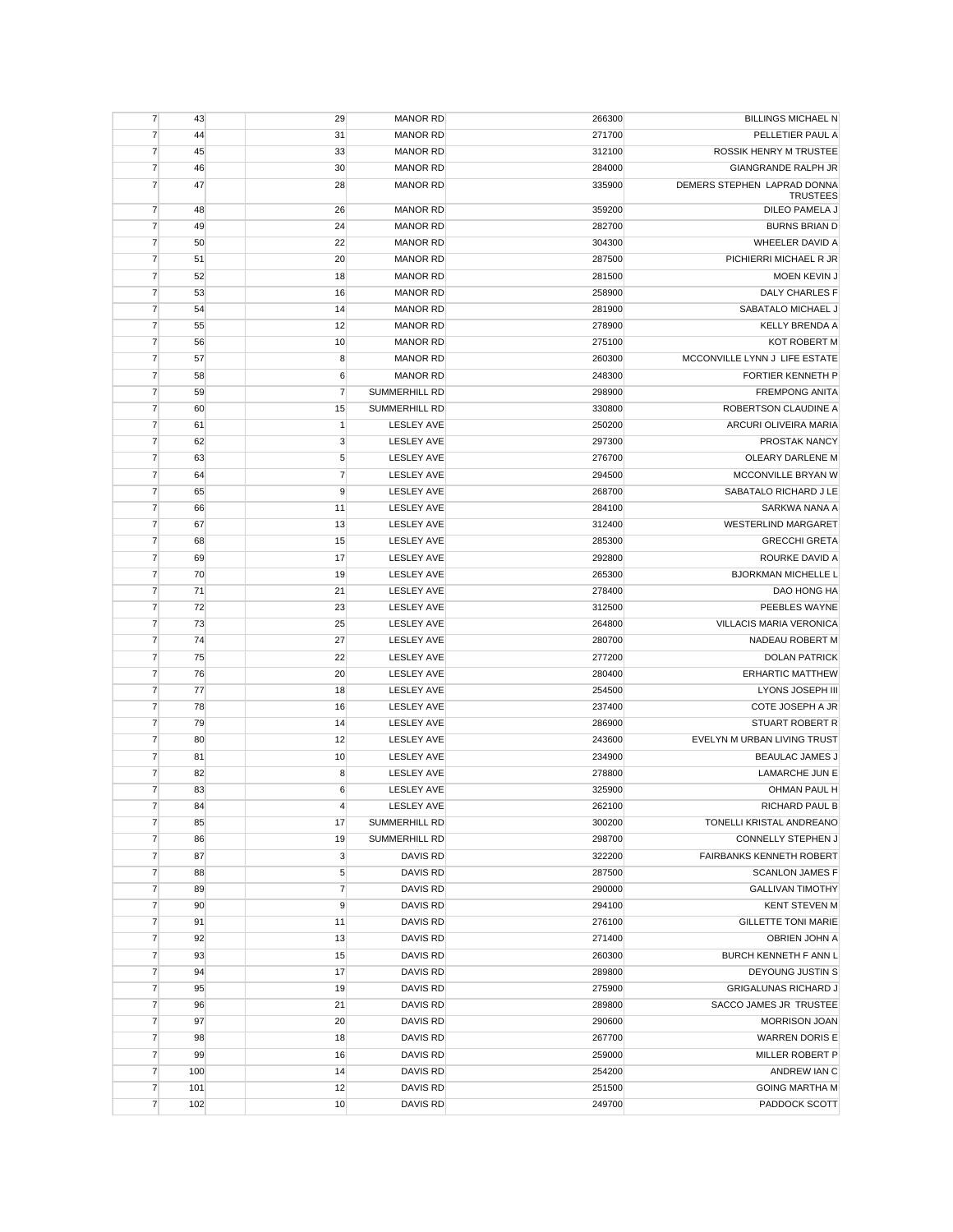| $\overline{7}$ | 103 | 8                       | <b>DAVIS RD</b>      | 264000 | <b>BORGHESI GERARD</b>           |
|----------------|-----|-------------------------|----------------------|--------|----------------------------------|
| $\overline{7}$ | 104 | 6                       | <b>DAVIS RD</b>      | 287800 | DEFAULT ERIC L                   |
| $\overline{7}$ | 105 | $\overline{4}$          | DAVIS RD             | 246800 | LUTHER CAROL A TR                |
| $\overline{7}$ | 106 | $\overline{2}$          | <b>DAVIS RD</b>      | 266200 | <b>BANKS JOSEPH J JR</b>         |
| $\overline{7}$ | 107 | 20                      | SUMMERHILL RD        | 265900 | PIERCE DAVID B                   |
| $\overline{7}$ | 108 | 18                      | SUMMERHILL RD        | 361000 | MILEY LENICE J                   |
| $\overline{7}$ | 109 | 16                      | <b>SUMMERHILL RD</b> | 362400 | <b>OTTERSON ERIC</b>             |
| $\overline{7}$ | 110 | 14                      | <b>SUMMERHILL RD</b> | 246700 | TULLY KEVIN P                    |
| $\overline{7}$ | 111 | 12                      | <b>SUMMERHILL RD</b> | 225700 | FISH JOHN S                      |
| $\overline{7}$ | 112 | $\overline{\mathbf{c}}$ | <b>MANOR RD</b>      | 281500 | <b>FERGUSON COLLEEN</b>          |
| $\overline{7}$ | 113 | 1                       | <b>MANOR RD</b>      | 290200 | KOIRALA PURU                     |
| $\overline{7}$ | 114 | $\overline{4}$          | <b>SUMMERHILL RD</b> | 291700 | <b>CONONICO JUDITH G</b>         |
|                |     |                         | <b>HOOVER RD</b>     |        | CONTI AMY J                      |
| $\overline{7}$ | 115 | 10                      |                      | 295400 | ELLARD OLLAND A RANDAZZO DONNA M |
| $\overline{7}$ | 117 | 45                      | PAKACHOAG ST         | 316200 |                                  |
| $\overline{7}$ | 118 | 47                      | PAKACHOAG ST         | 331700 | SHEA SALLY A                     |
| $\overline{7}$ | 119 | 1A                      | <b>MANOR RD</b>      | 415800 | MEROLLI BARBARA A                |
| $\overline{7}$ | 120 | 51                      | PAKACHOAG ST         | 299600 | HOWLAND CHRISTOPHER E            |
| $\overline{7}$ | 121 | 65                      | PAKACHOAG ST         | 280500 | CHABOT KEITH O                   |
| $\overline{7}$ | 122 | 67                      | PAKACHOAG ST         | 314500 | <b>ENGLAND RICHARD K</b>         |
| $\overline{7}$ | 123 | 69                      | PAKACHOAG ST         | 254500 | WHITE GWEN E                     |
| $\overline{7}$ | 124 | 71                      | PAKACHOAG ST         | 263400 | MORRISSEY JOHN J JR              |
| $\overline{7}$ | 125 | 73                      | PAKACHOAG ST         | 273400 | <b>BALLARD RYAN</b>              |
| $\overline{7}$ | 126 | $\mathbf{1}$            | THAYER AVE           | 253900 | WEBBER MICHAEL F                 |
| $\overline{7}$ | 127 | 3                       | <b>THAYER AVE</b>    | 259600 | <b>ELLIOTT GUY R</b>             |
| $\overline{7}$ | 128 | 5                       | <b>THAYER AVE</b>    | 302200 | <b>KOEN DANIEL J</b>             |
| $\overline{7}$ | 129 | $\overline{7}$          | THAYER AVE           | 303400 | WONDOLOWSKI JOSEPH P JR          |
| $\overline{7}$ | 130 | 9                       | THAYER AVE           | 307300 | MURRAY ELIZABETH A TRUSTEE       |
| $\overline{7}$ | 131 | 11                      | THAYER AVE           | 271800 | MISKALO JOAO C                   |
| $\overline{7}$ | 132 | 13                      | THAYER AVE           | 228700 | <b>HADMACK MICHAEL P</b>         |
| $\overline{7}$ | 133 | 15                      | THAYER AVE           | 227600 | MITCHELL JUSTIN                  |
| $\overline{7}$ | 134 | 17                      | THAYER AVE           | 330400 | <b>ELLIOT JAMES</b>              |
| $\overline{7}$ | 135 | 22                      | THAYER AVE           | 249900 | <b>FRAGA MAURICIO T JR</b>       |
| $\overline{7}$ | 136 | 20                      | THAYER AVE           | 243700 | SHEA JOHN F                      |
| $\overline{7}$ |     |                         |                      |        | VALDEZ MICHAEL                   |
|                | 137 | 18                      | THAYER AVE           | 400600 |                                  |
| $\overline{7}$ | 138 | 14                      | THAYER AVE           | 320500 | JUNGUZZA JULIANA R               |
| $\overline{7}$ | 139 | 10                      | THAYER AVE           | 271300 | POULIN CHELSEY R                 |
| $\overline{7}$ | 140 | 93                      | PAKACHOAG ST         | 264000 | <b>VOZELLA PAUL F</b>            |
| $\overline{7}$ | 141 | 95                      | PAKACHOAG ST         | 268000 | <b>KENNEDY JOHN R</b>            |
| $\overline{7}$ | 142 | 5                       | <b>LEXINGTON AVE</b> | 298200 | <b>CARLIN JAMIE W</b>            |
| $\overline{7}$ | 143 | $\overline{7}$          | <b>LEXINGTON AVE</b> | 271900 | MANNILA PHILIP E                 |
| 7              | 144 | 9                       | <b>LEXINGTON AVE</b> | 371800 | HUIKKU JULY L                    |
| $\overline{7}$ | 145 | 11                      | <b>LEXINGTON AVE</b> | 308500 | <b>CISNEROS JAMES M</b>          |
| $\overline{7}$ | 146 | $\overline{\mathbf{c}}$ | <b>LEXINGTON AVE</b> | 293000 | BEAUDOIN LAURIE A                |
| $\overline{7}$ | 147 | 9                       | <b>WARD ST</b>       | 413200 | <b>LARSON PATRICIA</b>           |
| $\overline{7}$ | 149 | 101                     | PAKACHOAG ST         | 278900 | MARIANNE E SHINER REALTY TRUST   |
| $\overline{7}$ | 150 | 99                      | PAKACHOAG ST         | 253900 | CAPUANO ANTHONY L                |
| $\overline{7}$ | 151 | 88                      | PAKACHOAG ST         | 291600 | KOWALESKI RICHARD A              |
| $\overline{7}$ | 152 | 86                      | PAKACHOAG ST         | 255100 | PEDERSEN DONNA L                 |
| $\overline{7}$ | 153 | 88                      | JEROME AVE           | 229500 | <b>CROTEAU GENE A</b>            |
| $\overline{7}$ | 154 | $\overline{7}$          | <b>HILLSIDE ST</b>   | 246900 | <b>LUTZ THOMAS A</b>             |
| $\overline{7}$ | 155 | 86                      | JEROME AVE           | 330500 | DAVIS MICHAEL W TRUSTEE          |
| $\overline{7}$ | 156 | 79                      | JEROME AVE           | 322300 | <b>HASSETT BRIAN D</b>           |
| $\overline{7}$ | 157 | 81                      | JEROME AVE           | 254700 | <b>DESAI LINDA</b>               |
| $\overline{7}$ | 158 | 72                      | PAKACHOAG ST         | 245700 | SENKAVITCH ERIC G                |
| $\overline{7}$ | 159 | 70                      | PAKACHOAG ST         | 279800 | <b>MAFFEI MATTHEW</b>            |
| $\overline{7}$ | 160 | 68                      | PAKACHOAG ST         | 422500 | MAJKUT NICOLE M                  |
| $\overline{7}$ | 161 | 66                      | PAKACHOAG ST         | 338300 | <b>GOWASKI CHRISTOPHER W</b>     |
|                |     |                         |                      |        |                                  |
| $\overline{7}$ | 162 | 56                      | PAKACHOAG ST         | 402100 | <b>RUCO ANNA</b>                 |
| $\overline{7}$ | 163 | 46                      | PAKACHOAG ST         | 274200 | JEFLIN PROPERTIES LLC            |
| $\overline{7}$ | 164 | 42                      | PAKACHOAG ST         | 277500 | PRE HOLDINGS LLC                 |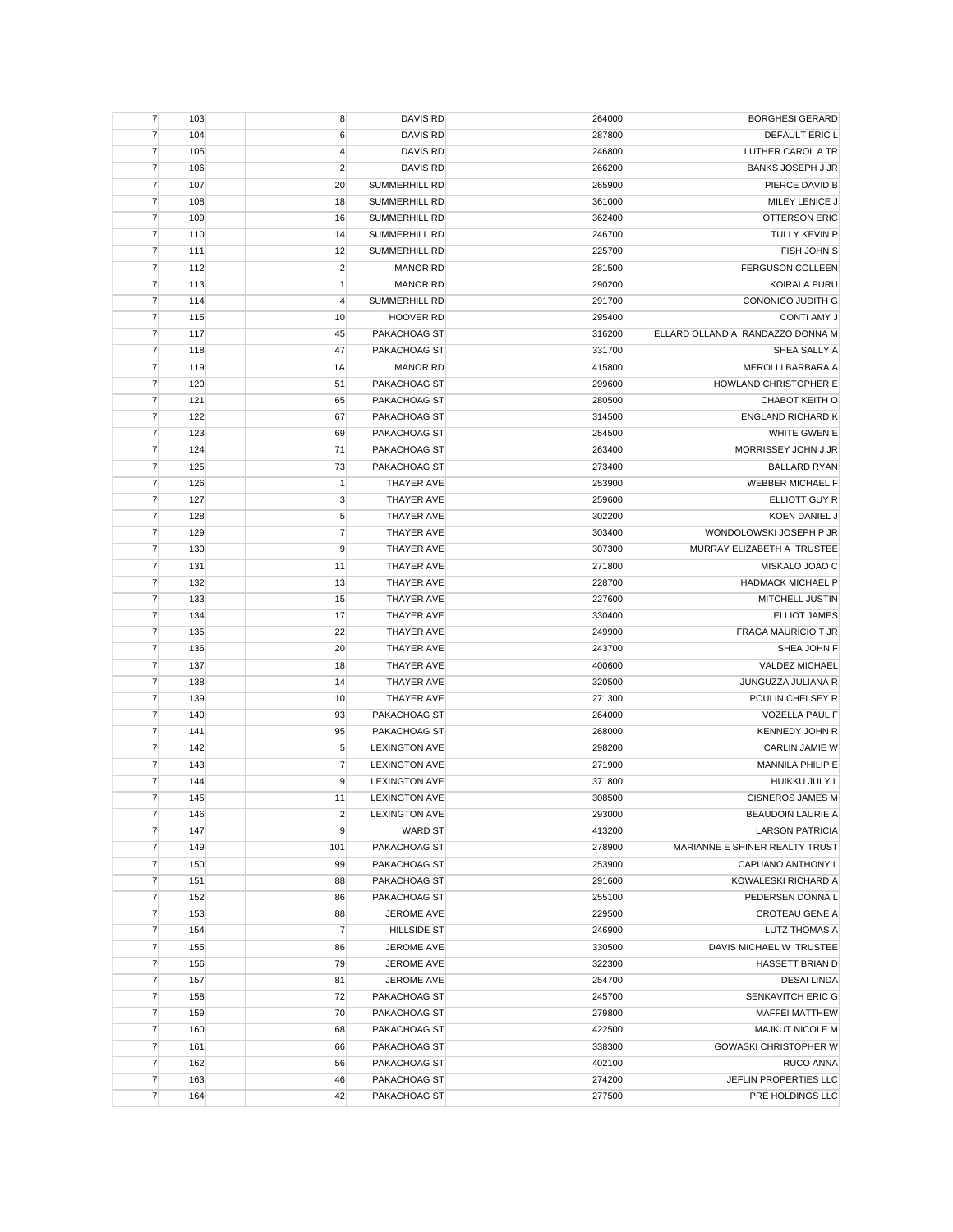| $\overline{7}$ | 165              |                | 40             | PAKACHOAG ST        | 344100 | LEBLANC CHRISTOPHER J            |
|----------------|------------------|----------------|----------------|---------------------|--------|----------------------------------|
| $\overline{7}$ | 166              |                | 32             | PAKACHOAG ST        | 329500 | PETRAITIS CRAIG R                |
| $\overline{7}$ | 167              |                | 30             | PAKACHOAG ST        | 252600 | STGF-2 LLC                       |
| $\overline{7}$ | 168              |                | 23             | <b>HOOVER RD</b>    | 324200 | <b>OUTERSON PAUL R</b>           |
| $\overline{7}$ | 169              |                | 33             | <b>HAMPTON ST</b>   | 392900 | PAPETTI SHEILA L                 |
| $\overline{7}$ | 170              |                | 35             | <b>HAMPTON ST</b>   | 273500 | <b>LINDSEY SHARON A</b>          |
| $\overline{7}$ | 171              |                |                | ARBORETUM DR        | 0      | ARBORETUM DR                     |
| $\overline{7}$ | 171              | $\mathbf{1}$   | $21 - 31$      | ARBORETUM DR        | 0      | BAYBERRY VILLAGE OF ARBORETUM    |
| $\overline{7}$ | 171              | 1              | 23             | ARBORETUM DR        | 178500 | <b>HEFFERNAN PATRICK</b>         |
| $\overline{7}$ | 171              | $\overline{2}$ | 21             | ARBORETUM DR        | 178500 | PREMO GARY A                     |
| $\overline{7}$ | 171              | 3              | 27             | ARBORETUM DR        | 214700 | SOULOR JANA L                    |
| $\overline{7}$ | 171              | $\overline{4}$ | 25             | ARBORETUM DR        | 214300 | <b>SCOTTI KATHLEEN</b>           |
| $\overline{7}$ |                  | 5              |                |                     |        |                                  |
|                | 171              | $6\phantom{1}$ | 29             | ARBORETUM DR        | 197200 | SHEA JAMES T                     |
| $\overline{7}$ | 171              |                | 31             | ARBORETUM DR        | 212500 | UKLEJA MONIKA                    |
| $\overline{7}$ | 172              |                | $\overline{2}$ | <b>ALEX CIR</b>     | 415200 | DERANAMIE DAVID A                |
| $\overline{7}$ | 173              |                | 3              | <b>MATNICK CIR</b>  | 289500 | JUDGE ARNOLD F                   |
| $\overline{7}$ | 174              |                | 5              | <b>MATNICK CIR</b>  | 318600 | <b>BRATICA COURTNEY</b>          |
| $\overline{7}$ | 175              |                | $\overline{7}$ | <b>MATNICK CIR</b>  | 393800 | <b>FARLEY LISA J</b>             |
| $\overline{7}$ | 176              |                | 16             | SPRINGBROOK RD      | 313200 | <b>GALICIA PEDRO J</b>           |
| $\overline{7}$ | 177              |                | 53             | PAKACHOAG ST        | 343400 | ROBERTSON DEREK P                |
| $\overline{7}$ | 178              |                | $\overline{4}$ | <b>ALEX CIR</b>     | 427400 | NORRIS TIM D                     |
| $\overline{7}$ | 179              |                | 5              | <b>ALEX CIR</b>     | 437600 | TRUONG MY CHAU T                 |
| $\overline{7}$ | 180              |                | $\mathbf{1}$   | <b>ALEX CIR</b>     | 385200 | FORHAN MARK J                    |
| $\overline{7}$ | 181              |                | 1              | SOPHIA DR           | 360400 | ONWUSILIKAM CHUKWUEMEKA OBIEFUNA |
| $\overline{7}$ | 182              |                | 3              | SOPHIA DR           | 361100 | CHAKRAVARTULA DWARAKESH NALLAN   |
| 7              | 183              |                | 5              | SOPHIA DR           | 360700 | SANTIAGO MIGUEL A                |
| 7              | 184              |                | $\overline{7}$ | SOPHIA DR           | 314300 | <b>GRUDZINSKI EWA</b>            |
| $\overline{7}$ | 185              |                | 9              | SOPHIA DR           | 319100 | DEPTULA MIECZYSLAW               |
| $\overline{7}$ | 186              |                | 11             | SOPHIA DR           | 416600 | LESLIE IRA TRUSTEE               |
| $\overline{7}$ | 187              |                | 13             | SOPHIA DR           | 385700 | TRINH HAI DUC                    |
| $\overline{7}$ | 188              |                | 15             | SOPHIA DR           | 337600 | <b>BACLAWSKI JAN</b>             |
|                |                  |                |                | SOPHIA DR           |        |                                  |
| $\overline{7}$ | 189              |                | 17             |                     | 10100  | <b>TRAN HUONG HOA</b>            |
| $\overline{7}$ | 190              |                |                | SOPHIA DR REAR      | 600    | <b>VITARIS KATHLEEN</b>          |
| $\overline{7}$ | 191              |                | 58             | PAKACHOAG ST        | 481300 | J JILL DEVELOPMENT LLC           |
| 7              | 192              |                | 60             | PAKACHOAG ST        | 471600 | BEAUREGARD DANIEL P              |
| 8              | $\mathbf{1}$     |                | 500            | LEICESTER ST        | 1000   | SEABOARD SOLAR HOLDINGS LLC      |
| 8              | 3                |                |                | LEICESTER ST        | 169200 | STAFFORD STREET PROPERTIES LLC   |
| 8              | $\overline{4}$   |                | 14             | <b>SUNRISE AVE</b>  | 306700 | PATTERSON CHRISTOPHER            |
| 8              | $\sqrt{5}$       |                | 15             | SUNRISE AVE         | 108200 | QUALITY CONSTRUCTION LLC         |
| 8              | $\boldsymbol{6}$ |                | 18             | SUNRISE AVE         | 359300 | <b>CETRONE BRIAN M</b>           |
| 8              | $\overline{7}$   |                |                | STAFFORD ST         | 130000 | NEW ENGLAND POWER CO             |
| 8              | 8                |                |                | <b>FULLER ST</b>    | 800    | AUBURN TOWN OF                   |
| 8              | 9                |                |                | <b>AUBURN TER</b>   | 900    | AUBURN TOWN OF                   |
| 8              | 10               |                |                | SUNRISE AVE         | 289200 | SEABOARD SOLAR HOLDINGS LLC      |
| 8              | 11               |                | 19             | SUNRISE AVE         | 343300 | <b>BLACK WILLIAM JR</b>          |
| 8              | 12               |                | 23             | SUNRISE AVE         | 337100 | <b>SMITH KYLE</b>                |
| 8              | 13               |                | 16             | SUNRISE AVE         | 434100 | STANTON PAUL D                   |
| 8              | 14               |                | 11             | SUNRISE AVE         | 17500  | NIEBER IRENE Y                   |
| 8              | 15               |                | 25             | SUNRISE AVE         | 50700  | BONNEVILLE RAYMOND G             |
| 9              | $\mathbf{1}$     |                | 38             | SILVER ST           | 641700 | ZORENA MICHAEL P                 |
| 9              | $\overline{2}$   |                | 39             | SILVER ST           | 262500 | DEGROTTOLO RAFFAELLA             |
| 9              | 3                |                | 37             | SILVER ST           | 347600 | OUTERSON DANIEL P                |
|                | 5                |                |                | <b>SILVER ST</b>    | 150400 | <b>BELSITO DARLEEN F</b>         |
| 9              |                  |                | 17             | <b>HORSESHOE DR</b> |        |                                  |
| 9              | 8                |                | 17             |                     | 323400 | <b>COLA WESLEY</b>               |
| 9              | 9                |                | 19             | HORSESHOE DR        | 264100 | <b>BERRY BERNICE I</b>           |
| 9              | 10               |                | 21             | HORSESHOE DR        | 281100 | KANE JAMES E                     |
| 9              | 11               |                | 23             | HORSESHOE DR        | 308000 | HELLER BRETT A                   |
| 9              | 12               |                | 25             | HORSESHOE DR        | 257500 | SIBLEY JUDITH M LE               |
| 9              | 13               |                | 59             | <b>BURNETT ST</b>   | 276600 | SEYMOUR ROBERT P & MELISSA L     |
| 9              | 14               |                | 10             | HORSESHOE DR        | 253600 | CARON PAUL A TRUSTEE             |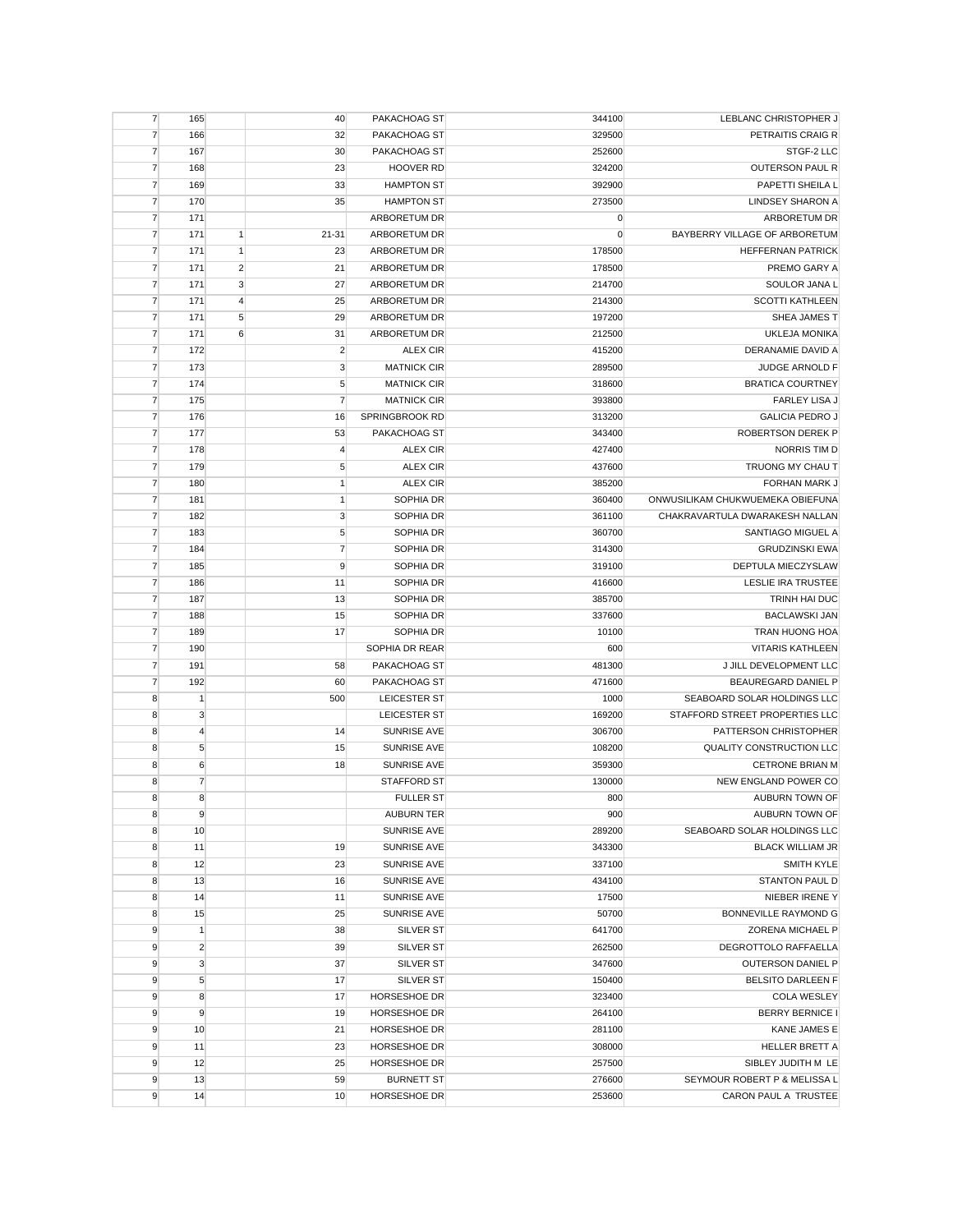| 9      | 15       |                | 12             | HORSESHOE DR                     | 366400           | LAMONICA MICHAEL R                          |
|--------|----------|----------------|----------------|----------------------------------|------------------|---------------------------------------------|
| 9      | 16       |                | 14             | <b>HORSESHOE DR</b>              | 255100           | WALNE CARYL N                               |
| 9      | 17       |                | 16             | HORSESHOE DR                     | 251100           | <b>CROSBIE STACY E</b>                      |
| 9      | 18       |                | 57             | <b>BURNETT ST</b>                | 247600           | STASIEWICZ MACIEJ                           |
| 9      | 19       |                | 65             | <b>BURNETT ST</b>                | 280800           | FOLEY REAL ESTATE LLC                       |
| 9      | 20       |                | 69             | <b>BURNETT ST</b>                | 283700           | WILLETT JOHN J                              |
| 9      | 21       |                | 75             | <b>BURNETT ST</b>                | 108800           | <b>BELSITO STEVEN J</b>                     |
| 9      | 22       |                | 83             | <b>BURNETT ST</b>                | 238400           | <b>OMALLEY PATRICIA I</b>                   |
| 9      | 23       |                | 3              | <b>SILVER ST</b>                 | 300800           | MEGNA MICHAEL J                             |
| 9      | 24       |                | $\overline{7}$ | <b>SILVER ST</b>                 | 393300           | <b>KLETT DIANE IRENE</b>                    |
| 9      | 25       |                | 89             | <b>BURNETT ST</b>                | 237600           | GEDENBERG JAMES R                           |
| 9      | 26       |                | 14             | SILVER ST                        | 267300           | <b>LAROSE DAVID F</b>                       |
| 9      | 27       |                | 16             | <b>SILVER ST</b>                 | 428900           | <b>BELSITO STEVEN</b>                       |
| 9      | 28       |                | 18             | <b>SILVER ST</b>                 | 645900           | <b>BELSITO DARLEEN F</b>                    |
| 9      | 29       |                | 30             | <b>SILVER ST</b>                 | 246300           | <b>BELSITO DARLEEN F</b>                    |
| 9      | 30       |                | 32             | SILVER ST                        | 417600           | <b>BARONE GAETANO</b>                       |
| 9      | 31       |                | 34             | <b>SILVER ST</b>                 | 268500           | PAINE DANIEL                                |
| 9      | 32       |                | $\overline{7}$ | <b>MAGNA VISTA DR</b>            | 342000           | <b>FALCUCCI DANIEL R</b>                    |
| 9      | 33       |                | 5              | <b>MAGNA VISTA DR</b>            | 446900           | RAY JEFFERY B                               |
| 9      | 34       |                | 3              | <b>MAGNA VISTA DR</b>            | 320200           | WHORTON JEFFREY J                           |
| 9      | 35       |                | 91             | <b>BURNETT ST</b>                | 122800           | <b>WOOD DARLEEN</b>                         |
| 9      | 36       |                | $\mathbf{1}$   | MAGNA VISTA DR                   | 403100           | <b>LYNCH WILLIAM</b>                        |
| 9      | 37       |                | 119            | <b>BURNETT ST</b>                | 338400           | <b>COYLE PATRICK A</b>                      |
| 9      | 38       |                | 4              | <b>MAGNA VISTA DR</b>            | 341300           | <b>BRUNELLE LAURA A</b>                     |
| 9      | 39       |                | 147            | <b>BURNETT ST</b>                | 376600           | MAGNAN ROSS D SR                            |
| 9      | 40       |                |                | <b>AUBURN TER</b>                | 1000             | AUBURN TOWN OF                              |
| 9      | 42       |                | 102            | <b>BURNETT ST</b>                | 271300           | SPRING JOHN P                               |
| 9      | 43       |                | 94             | <b>BURNETT ST</b>                | 289600           | <b>SUTTON JAMES G</b>                       |
| 9      | 44       |                | 86             | <b>BURNETT ST</b>                | 268300           | GONYEA JAMES E LE                           |
| 9      | 45       |                | 72             | <b>BURNETT ST</b>                | 240800           | JOHNSTON SUSAN E                            |
| 9      | 46       | $\mathbf{1}$   | 68 A-B         | <b>BURNETT ST</b>                | 0                | SPRUCE LANDING CONDOMINIUM                  |
|        |          |                |                |                                  |                  |                                             |
|        |          |                |                |                                  |                  |                                             |
| 9      | 46       | $\mathbf{1}$   | 68-1           | <b>BURNETT ST</b>                | 228800           | DOWD JOHN FRANCIS JR                        |
| 9      | 46       | $\overline{c}$ | 68-2           | <b>BURNETT ST</b>                | 255100           | CHEN LIUAN YEN                              |
| 9      | 47       |                | 56             | <b>BURNETT ST</b>                | 250300           | RANTAMAKI JOHN G                            |
| 9      | 48       |                | 20             | <b>COURVILLE RD</b>              | 184100           | PERRITT MICHEL                              |
| 9      | 49       |                | 35             | <b>COURVILLE RD</b>              | 209600           | PERRITT MICHEL                              |
| 9      | 50       |                | 22             | <b>COURVILLE RD</b>              | 192700           | <b>TANNER CHARLES G</b>                     |
| 9      | 51       |                |                | <b>CEMETERY RD</b>               | 130300           | <b>HEBREW CEMETERY CORP</b>                 |
| 9      | 52       |                |                | <b>CEMETERY RD</b>               | 50500            | AUBURN TOWN OF                              |
| 9      | 53       |                |                | <b>MOODY ST</b>                  | 1100             | AUBURN TOWN OF                              |
| 9      | 54       |                |                | <b>CEMETERY RD</b>               | 139000           | AUBURN TOWN OF                              |
| 9      | 55       |                |                | <b>CEMETERY RD</b>               | 5500             | AUBURN TOWN OF                              |
| 9      | 56       |                |                | <b>CEMETERY RD</b>               | 79200            | SHI AI QIN                                  |
| 9      | 57       |                |                | <b>LAVIN ST</b>                  | 1000             | AUBURN TOWN OF                              |
| 9      | 58       |                |                | <b>AUBURN TER</b>                | 900              | DONOVAN NEAL M                              |
| 9      | 59       |                | 138            | <b>BURNETT ST</b>                | 351000           | <b>DUPUIS ROBERT</b>                        |
| 9      | 60       |                | 130            | <b>BURNETT ST</b>                | 270700           | COWDEN BARBARA A                            |
| 9      | 61       |                | 132            | <b>BURNETT ST</b>                | 296700           | <b>CRISTY BRIAN F</b>                       |
| 9      | 62       |                | 134            | <b>BURNETT ST</b>                | 279200           | MANZI JOSEPH N                              |
| 9      | 63       |                | 136            | <b>BURNETT ST</b>                | 327700           | KONICKI STEPHEN P                           |
| 9      | 64       |                | 29             | LORNA DR                         | 524000           | GIULIANA CATHERINE A TRUSTEE                |
| 9      | 65       |                | $\overline{2}$ | OLDE COLONY RD                   | 272500           | RENNER JENO MICHAEL                         |
| 9      | 66       |                | $\overline{4}$ | OLDE COLONY RD                   | 272100           | <b>CARTON PATRICIA A</b>                    |
| 9      | 67       |                | 6              | OLDE COLONY RD                   | 273200           | ALGER DUANE E JR                            |
| 9      | 68       |                | 8              | OLDE COLONY RD                   | 276900           | PRUNIER OMER E                              |
| 9      | 69       |                | 10             | OLDE COLONY RD                   | 259200           | <b>KEIRSEAD KAREN A</b>                     |
| 9      | 70       |                | 12             | OLDE COLONY RD                   | 269600           | NORWOOD DERICK                              |
| 9      | 71       |                | 14             | OLDE COLONY RD                   | 353400           | CARAVALHO DANIEL T                          |
| 9<br>9 | 72<br>73 |                | 16<br>11       | OLDE COLONY RD<br>OLDE COLONY RD | 382500<br>310300 | BERTHIAUME THOMAS E<br><b>HIGHT DAVID P</b> |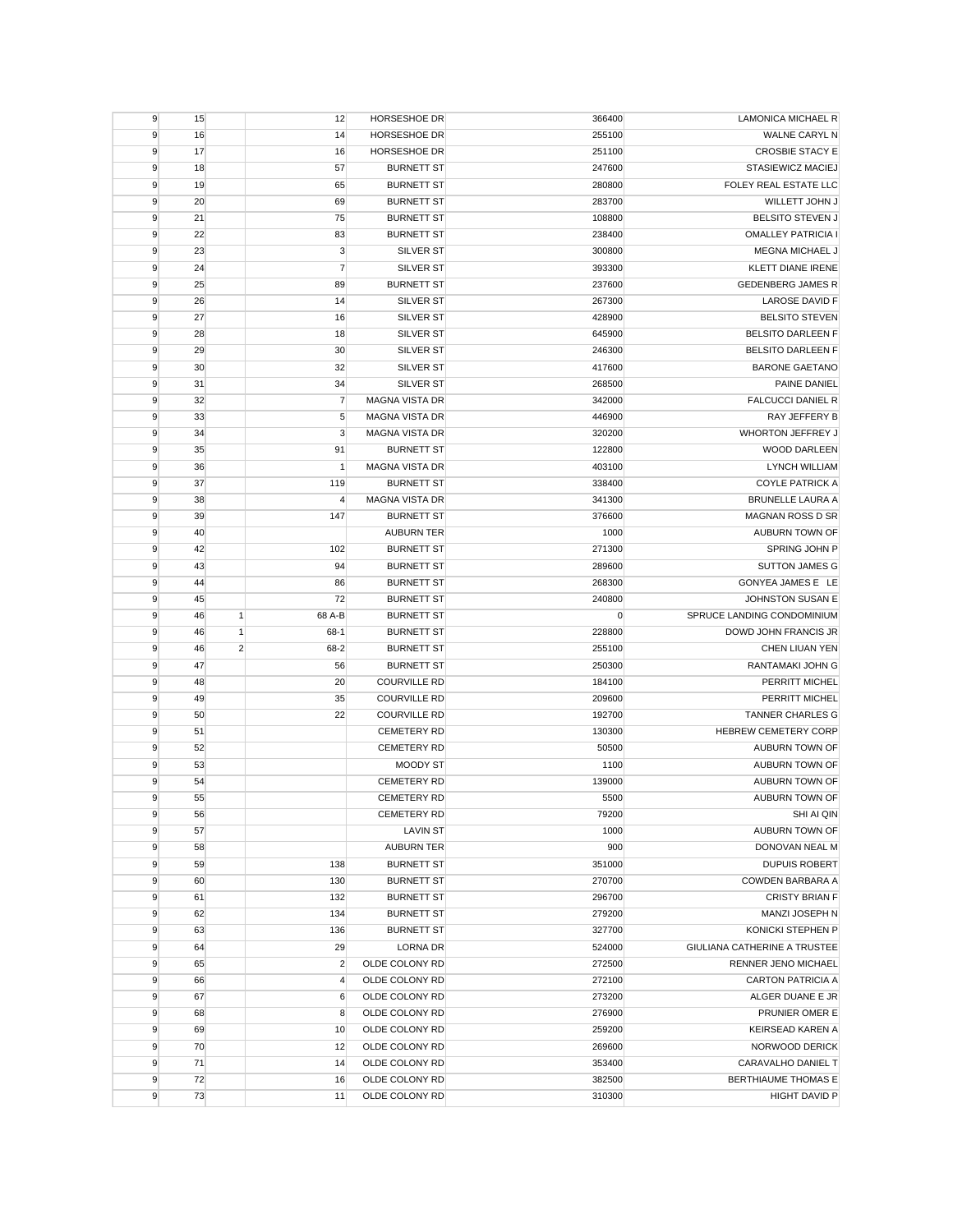| 9 | 74  |                | 9                       | OLDE COLONY RD         | 455100 | DIGIOVANNI FRANCIS G              |
|---|-----|----------------|-------------------------|------------------------|--------|-----------------------------------|
| 9 | 75  |                | 7                       | OLDE COLONY RD         | 324000 | ADAMS SUZANNE M                   |
| 9 | 76  |                | 5                       | OLDE COLONY RD         | 280300 | <b>CUNNINGHAM PATRICK J</b>       |
| 9 | 77  |                | 3                       | OLDE COLONY RD         | 294400 | <b>MARTIN TRICIA A</b>            |
| 9 | 78  |                | $\mathbf{1}$            | OLDE COLONY RD         | 326300 | <b>BYCZKO MARIA</b>               |
| 9 | 79  |                | 23                      | <b>LORNA DR</b>        | 330500 | HOLLOWAY DONALD W                 |
| 9 | 80  |                | 25                      | <b>LORNA DR</b>        | 338600 | AVOGLIA GERARD M                  |
| 9 | 81  |                | 20                      | <b>LORNA DR</b>        | 338500 | LUCEY EDWARD J JR                 |
| 9 | 82  |                | 95                      | <b>BURNETT ST</b>      | 394300 | AUBURN TOWN OF                    |
| 9 | 83  |                | 22                      | <b>LORNA DR</b>        | 383200 | NICHOLSON RICHARD                 |
| 9 | 84  |                | 24                      | LORNA DR               | 403100 | CLARK DAVID N                     |
| 9 | 85  |                | 26                      | <b>LORNA DR</b>        | 324500 | <b>GRANT ANDREA B</b>             |
| 9 | 86  |                | 28                      | LORNA DR               | 339600 | <b>HEBERT CRAIG</b>               |
| 9 | 87  |                | 30                      | <b>LORNA DR</b>        | 360800 | RICHARD DENIS                     |
| 9 | 88  |                | 128                     | <b>BURNETT ST</b>      | 358500 | RJ WOOD INC                       |
|   |     |                |                         | <b>KAREN AVE</b>       | 449200 | <b>IOCCO ALLEN J</b>              |
| 9 | 89  |                | $\overline{\mathbf{4}}$ |                        |        |                                   |
| 9 | 90  |                | 6                       | <b>KAREN AVE</b>       | 535300 | SHOAR ERNEST R                    |
| 9 | 91  |                | 8                       | <b>KAREN AVE</b>       | 375900 | ANDERSON BRENDAN J                |
| 9 | 92  |                | 34                      | <b>LORNA DR</b>        | 450800 | LOBO LEIGH                        |
| 9 | 93  |                | 36                      | <b>LORNA DR</b>        | 393800 | RANO SCOTT A                      |
| 9 | 94  |                | 38                      | LORNA DR               | 501800 | MORRISSEY DAVID                   |
| 9 | 95  |                | 40                      | <b>LORNA DR</b>        | 321700 | PARZYCH JAN                       |
| 9 | 96  |                | 42                      | <b>LORNA DR</b>        | 311000 | <b>KUPSTAS STEVEN</b>             |
| 9 | 97  |                | 44                      | LORNA DR               | 329100 | DORVAL ANDREW P                   |
| 9 | 98  |                | 46                      | <b>LORNA DR</b>        | 345900 | SULLIVAN ASHLEY C                 |
| 9 | 99  |                | 48                      | <b>LORNA DR</b>        | 342600 | <b>SENIOR SHANE K</b>             |
| 9 | 100 |                | 50                      | LORNA DR               | 341900 | <b>HOLAK LARRY THOMAS</b>         |
| 9 | 101 |                | 52                      | <b>LORNA DR</b>        | 314900 | <b>CANDELARIA ERICK</b>           |
| 9 | 102 |                | 54                      | LORNA DR               | 356800 | STELMACH JAN                      |
| 9 | 103 |                | $\overline{7}$          | SARA DR                | 333300 | BELCULFINE CHRISTINE A            |
| 9 | 104 |                | 5                       | SARA DR                | 321100 | <b>VOLUNGIS JOHN</b>              |
| 9 | 105 |                | 3                       | SARA DR                | 262500 | MACKENNA ELAINE M                 |
| 9 | 106 |                | 27                      | <b>LORNA DR</b>        | 334400 | <b>SHORT RICHARD</b>              |
| 9 | 107 |                | $\overline{4}$          | SARA DR                | 298900 | MCCARTHY HALL CHRISTINE L TRUSTEE |
| 9 | 108 |                | $\boldsymbol{6}$        | SARA DR                | 368900 | SILVA WILLIAN SOUZA               |
| 9 | 109 |                | 43                      | LORNA DR               | 362100 | MARCHETTI ANTHONY L               |
| 9 | 110 |                | 41                      | <b>LORNA DR</b>        | 334400 | THYDEN ROBERT K                   |
| 9 | 111 |                | 39                      | LORNA DR               | 316900 | <b>DURGIN DONALD A</b>            |
| 9 | 112 |                | 37                      | <b>LORNA DR</b>        | 296500 | <b>SIMONE PAUL</b>                |
| 9 | 113 |                | 31                      | <b>LORNA DR</b>        | 327700 | <b>GERMAIN DANIEL J</b>           |
| 9 | 114 | $\mathbf{1}$   | $1 - 7$                 | A JOHN WILLIAM DR      | 0      | POND VIEW II CONDOMINIUM          |
| 9 | 114 | $\mathbf{1}$   | 1A                      | JOHN WILLIAM DR        | 217500 | GMD PROPERTY SPECIALIST INC       |
| 9 | 114 | $\overline{2}$ | 1B                      | JOHN WILLIAM DR        | 226200 | SPAZIANTE LYNN K                  |
| 9 | 114 | 3              | 1C                      | JOHN WILLIAM DR        | 249800 | <b>KENNEDY MATTHEW</b>            |
| 9 | 114 | $\overline{4}$ | 2A                      | <b>JOHN WILLIAM DR</b> | 201200 | JEFFERSON WENDY V                 |
| 9 | 114 | $\sqrt{5}$     | 2B                      | JOHN WILLIAM DR        | 186500 | ANDERSON NANCY J                  |
| 9 | 114 | 6              | 2C                      | JOHN WILLIAM DR        | 183100 | NICHOLS NANCY                     |
| 9 | 114 | $\overline{7}$ | 3A                      | JOHN WILLIAM DR        | 215600 | <b>BRULE JODIE L</b>              |
| 9 | 114 | 8              | 3B                      | JOHN WILLIAM DR        | 227900 | LAURENCE PAUL G                   |
| 9 | 114 | 9              | 3C                      | JOHN WILLIAM DR        | 222800 | SHEFLER HEIDI A TRUSTEE           |
| 9 | 114 | 10             | 4A                      | JOHN WILLIAM DR        | 183300 | MEDEIROS JOANN                    |
| 9 | 114 | 11             | 4B                      | JOHN WILLIAM DR        | 183100 | PHILLIPS JAMES S                  |
| 9 | 114 | 12             | 4C                      | JOHN WILLIAM DR        | 209900 | MCGUINESS STACIE                  |
| 9 | 114 | 13             | 5A                      | JOHN WILLIAM DR        | 210000 | SMITH MARY ANN                    |
| 9 | 114 | 14             | 5B                      | JOHN WILLIAM DR        | 227200 | UNIT 5B JOHN WILLIAM DR RLTY TR   |
| 9 | 114 | 15             | 5C                      | JOHN WILLIAM DR        | 229900 | SAMUEL MALCOLM                    |
| 9 | 114 | 16             | 6A                      | JOHN WILLIAM DR        | 201300 | GMD PROPERTY SPECIALISTS INC      |
|   | 114 |                |                         |                        |        |                                   |
| 9 |     | 17             | 6B                      | JOHN WILLIAM DR        | 185500 | <b>HEBARD VERNE W</b>             |
| 9 | 114 | 18             | 6C                      | JOHN WILLIAM DR        | 183100 | <b>JEWELL ROBIN M</b>             |
| 9 | 114 | 19             | 7A                      | JOHN WILLIAM DR        | 225700 | ABYSALH SARAH M                   |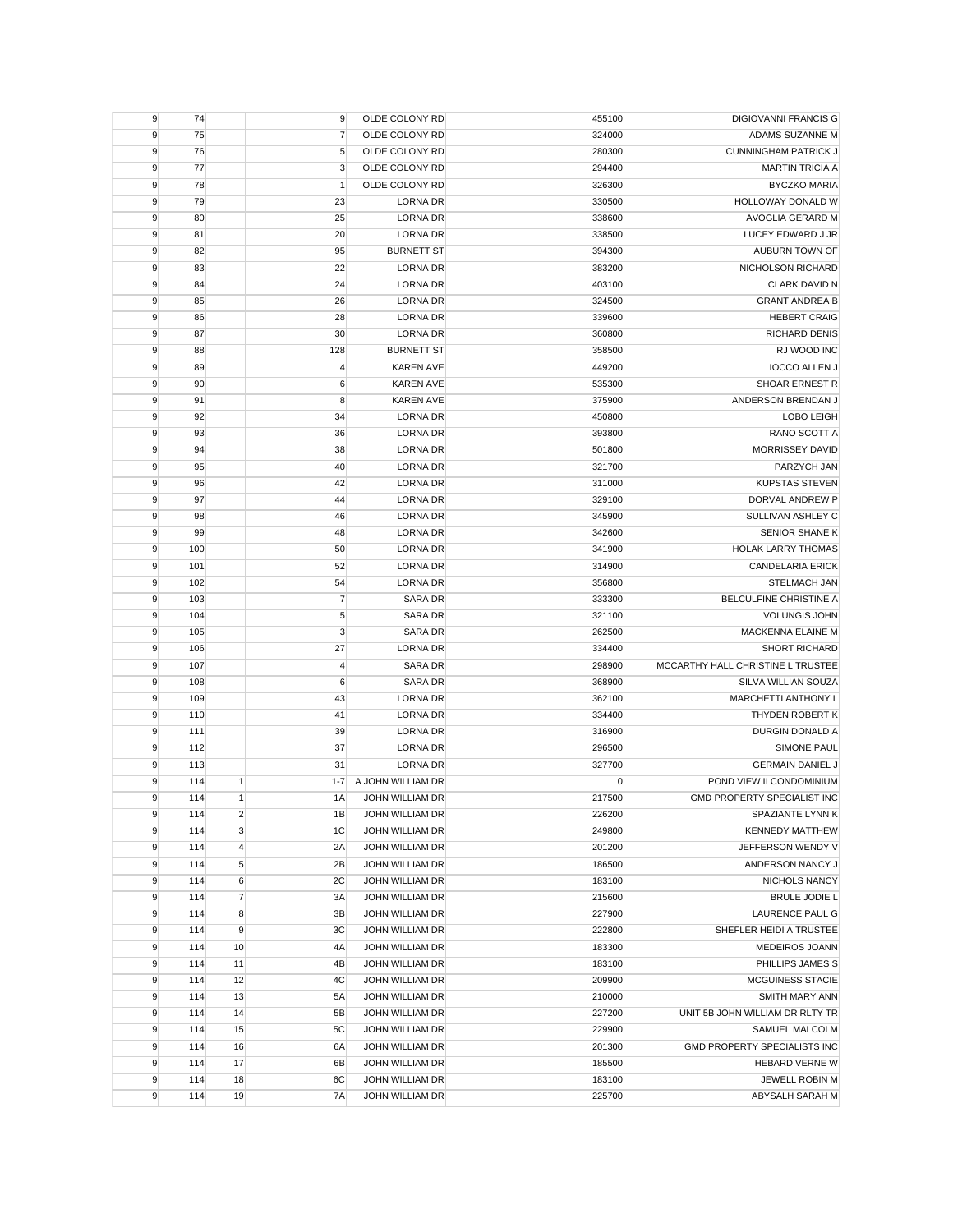| 21<br>7C<br><b>JOHN WILLIAM DR</b><br>YOUNG BARBARA ANN<br>9<br>114<br>217300<br>33<br>9<br>115<br>SILVER ST<br>517900<br>DIETZ GREG M<br>9<br><b>SILVER ST</b><br>AUBURN WATER DISTRICT<br>116<br>35<br>141600<br>79<br>ROCKLAND RD<br>KAYE MATTHEW J<br>10<br>$\mathbf{1}$<br>287200<br>$\overline{2}$<br><b>DOWD FREDERICK</b><br>10<br>81<br>ROCKLAND RD<br>271300<br>3<br>10<br>85<br>ROCKLAND RD<br>517000<br><b>BONNEAU TERREACE E</b><br>OAKWOOD AVE<br>FULLER SUSAN M<br>10<br>$\overline{4}$<br>42<br>277000<br>40<br>OAKWOOD AVE<br>DUBE MICHAEL H<br>10<br>5<br>314700<br>6<br>38<br>OAKWOOD AVE<br>CHASSE ANTHONY J<br>10<br>276100<br>$\overline{7}$<br>OAKWOOD AVE<br>PERRON DENISE A<br>10<br>36<br>241400<br>8<br>OAKWOOD AVE<br>JOHNSON GABRIEL R<br>10<br>34<br>291700<br>9<br>32<br><b>WESTER BRETT ERIC</b><br>10<br>OAKWOOD AVE<br>290100<br>10<br>30<br>10<br>OAKWOOD AVE<br>369800<br><b>KOLODNY AARON</b><br>DARCHE MICHAEL J<br>10<br>11<br>26<br>OAKWOOD AVE<br>216400<br>22<br>10<br>13<br>OAKWOOD AVE<br>301200<br>LOUGHLIN LENA R<br><b>MALONE COLIN</b><br>10<br>14<br>20<br>OAKWOOD AVE<br>251200<br>18<br>DEXTER WILLIAM R<br>10<br>15<br>OAKWOOD AVE<br>283200<br>OAKWOOD AVE<br>VASQUEZ PETER<br>10<br>16<br>16<br>257400<br>OAKWOOD AVE<br><b>BRADY CARLA M</b><br>10<br>17<br>14<br>294500<br>12<br>OAKWOOD AVE<br>288500<br>BRENNAN WILLIAM M<br>10<br>18<br>19<br>35<br>OAKWOOD AVE<br><b>GREEN VANTHEA A</b><br>10<br>245700<br>33<br>10<br>20<br>OAKWOOD AVE<br>260600<br><b>VENUTI SYNNE WING</b><br>OAKWOOD AVE<br>KELLER JOHN D<br>10<br>21<br>31<br>280500<br>10<br>22<br>29<br>OAKWOOD AVE<br>260000<br><b>FULLER ROBERT B JR</b><br>10<br>23<br>27<br>OAKWOOD AVE<br>242200<br><b>BUDZYNA JANE P</b><br>10<br>24<br>25<br>OAKWOOD AVE<br>438600<br>YERARDI MICHAEL J<br>21<br>OAKWOOD AVE<br>OCONNOR CARYN M<br>10<br>25<br>305900<br>19<br>OAKWOOD AVE<br>246200<br>COMOLI NICOLETTA<br>10<br>26<br>27<br>15<br>OAKWOOD AVE<br>269600<br><b>KLEIN LEE</b><br>10<br>OAKWOOD AVE<br>HOUSTON DEBORAH A<br>10<br>28<br>11<br>277800<br>29<br>129<br><b>BLANCHETTE PAUL R</b><br>10<br><b>BOYCE ST</b><br>271800<br>128<br><b>BOYCE ST</b><br>SOUTHWORTH GEOFFREY E<br>10<br>30<br>222500<br>AUBURN TOWN OF<br>10<br>31<br>134<br><b>BOYCE ST</b><br>100100<br>10<br>32<br>12<br><b>WELLMAN ST</b><br>278500<br><b>FERGUSON ANNA</b><br>33<br>10<br>15<br>ROBERT AVE<br>228600<br><b>CUMMINGS MILDRED L TRUSTEE</b><br>9<br>10<br>34<br>ROBERT AVE<br>213200<br>STRAUB WILLIAM N<br>5<br>ROBERT AVE<br>242500<br>MARTIN ANDREW B<br>10<br>35<br>ROBERT AVE<br>250000<br>CAMPBELL STUART S JR & SUSAN C<br>10<br>36<br>4<br><b>TRUSTEES</b><br>10<br>37<br>6<br>ROBERT AVE<br>273800<br>STOPPIELLO CHRISTOPHER H<br><b>JONCAS SHERRI A</b><br>10<br>38<br>8<br>ROBERT AVE<br>278300<br>JUNE ST<br>258900<br>10<br>39<br>4<br><b>FARLEY GAYLE E</b><br>10<br>10<br>324200<br><b>BANFILL CHAD</b><br>41<br>ROBERT AVE<br>3<br>LEVYMOORE LUKIEL C<br>10<br>42<br><b>JUNE ST</b><br>339200<br>43<br>20<br><b>WELLMAN ST</b><br>263500<br>10<br>ADAMS JAMES D<br>44<br>14<br><b>ROBERT AVE</b><br>402300<br><b>MENA KEROLOS</b><br>10<br>23<br>10<br>45<br><b>WELLMAN ST</b><br>344400<br>CAREY JOHN T<br>17<br>284500<br>TOMASELLO PAUL J<br>10<br>46<br><b>WELLMAN ST</b><br>$\overline{7}$<br>47<br>10<br><b>WELLMAN ST</b><br>250900<br>PARADISE LEON W JR<br>5<br>10<br>48<br><b>WELLMAN ST</b><br>284900<br><b>HIGGINS KEVIN R</b><br>3<br>10<br>49<br><b>WELLMAN ST</b><br>276800<br><b>BRIGHAM IAN T</b><br>238600<br>KENNEDY CHRISTOPHER M<br>10<br>50<br>1<br><b>WELLMAN ST</b><br>146<br>10<br>51<br><b>BOYCE ST</b><br>261100<br><b>MILLAN MARIA</b><br>131<br>259000<br>QUINN JUDITH L LIFE ESTATE<br>10<br>52<br><b>BOYCE ST</b><br><b>BOYCE ST</b><br>296600<br>MORRIS ANN MARIE<br>10<br>54<br>133<br>5<br>COMMONWEALTH<br>MORSE EDMUND C TRUSTEE<br>10<br>55<br>21500<br>AVE<br>COMMONWEALTH<br>10<br>56<br>8<br>238800<br>S & K DEVELOPMENT LLC<br>AVE<br>COMMONWEALTH<br>10<br>57<br>6<br>296400<br>PIRES NARCISCO | 9 | 114 | 20 | 7B | JOHN WILLIAM DR | 217300 | KRASOWSKY HILLARY A |
|----------------------------------------------------------------------------------------------------------------------------------------------------------------------------------------------------------------------------------------------------------------------------------------------------------------------------------------------------------------------------------------------------------------------------------------------------------------------------------------------------------------------------------------------------------------------------------------------------------------------------------------------------------------------------------------------------------------------------------------------------------------------------------------------------------------------------------------------------------------------------------------------------------------------------------------------------------------------------------------------------------------------------------------------------------------------------------------------------------------------------------------------------------------------------------------------------------------------------------------------------------------------------------------------------------------------------------------------------------------------------------------------------------------------------------------------------------------------------------------------------------------------------------------------------------------------------------------------------------------------------------------------------------------------------------------------------------------------------------------------------------------------------------------------------------------------------------------------------------------------------------------------------------------------------------------------------------------------------------------------------------------------------------------------------------------------------------------------------------------------------------------------------------------------------------------------------------------------------------------------------------------------------------------------------------------------------------------------------------------------------------------------------------------------------------------------------------------------------------------------------------------------------------------------------------------------------------------------------------------------------------------------------------------------------------------------------------------------------------------------------------------------------------------------------------------------------------------------------------------------------------------------------------------------------------------------------------------------------------------------------------------------------------------------------------------------------------------------------------------------------------------------------------------------------------------------------------------------------------------------------------------------------------------------------------------------------------------------------------------------------------------------------------------------------------------------------------------------------------------------------------------------------------------------------------------------------------------------------------------------------------------------------------------------------------------------------------------------------------------------------------------------------------------------------------------------------------------------------------------------------------------------------------------------------------------------------------------------------------------------------------------------------------------------------------------------------|---|-----|----|----|-----------------|--------|---------------------|
|                                                                                                                                                                                                                                                                                                                                                                                                                                                                                                                                                                                                                                                                                                                                                                                                                                                                                                                                                                                                                                                                                                                                                                                                                                                                                                                                                                                                                                                                                                                                                                                                                                                                                                                                                                                                                                                                                                                                                                                                                                                                                                                                                                                                                                                                                                                                                                                                                                                                                                                                                                                                                                                                                                                                                                                                                                                                                                                                                                                                                                                                                                                                                                                                                                                                                                                                                                                                                                                                                                                                                                                                                                                                                                                                                                                                                                                                                                                                                                                                                                                                            |   |     |    |    |                 |        |                     |
|                                                                                                                                                                                                                                                                                                                                                                                                                                                                                                                                                                                                                                                                                                                                                                                                                                                                                                                                                                                                                                                                                                                                                                                                                                                                                                                                                                                                                                                                                                                                                                                                                                                                                                                                                                                                                                                                                                                                                                                                                                                                                                                                                                                                                                                                                                                                                                                                                                                                                                                                                                                                                                                                                                                                                                                                                                                                                                                                                                                                                                                                                                                                                                                                                                                                                                                                                                                                                                                                                                                                                                                                                                                                                                                                                                                                                                                                                                                                                                                                                                                                            |   |     |    |    |                 |        |                     |
|                                                                                                                                                                                                                                                                                                                                                                                                                                                                                                                                                                                                                                                                                                                                                                                                                                                                                                                                                                                                                                                                                                                                                                                                                                                                                                                                                                                                                                                                                                                                                                                                                                                                                                                                                                                                                                                                                                                                                                                                                                                                                                                                                                                                                                                                                                                                                                                                                                                                                                                                                                                                                                                                                                                                                                                                                                                                                                                                                                                                                                                                                                                                                                                                                                                                                                                                                                                                                                                                                                                                                                                                                                                                                                                                                                                                                                                                                                                                                                                                                                                                            |   |     |    |    |                 |        |                     |
|                                                                                                                                                                                                                                                                                                                                                                                                                                                                                                                                                                                                                                                                                                                                                                                                                                                                                                                                                                                                                                                                                                                                                                                                                                                                                                                                                                                                                                                                                                                                                                                                                                                                                                                                                                                                                                                                                                                                                                                                                                                                                                                                                                                                                                                                                                                                                                                                                                                                                                                                                                                                                                                                                                                                                                                                                                                                                                                                                                                                                                                                                                                                                                                                                                                                                                                                                                                                                                                                                                                                                                                                                                                                                                                                                                                                                                                                                                                                                                                                                                                                            |   |     |    |    |                 |        |                     |
|                                                                                                                                                                                                                                                                                                                                                                                                                                                                                                                                                                                                                                                                                                                                                                                                                                                                                                                                                                                                                                                                                                                                                                                                                                                                                                                                                                                                                                                                                                                                                                                                                                                                                                                                                                                                                                                                                                                                                                                                                                                                                                                                                                                                                                                                                                                                                                                                                                                                                                                                                                                                                                                                                                                                                                                                                                                                                                                                                                                                                                                                                                                                                                                                                                                                                                                                                                                                                                                                                                                                                                                                                                                                                                                                                                                                                                                                                                                                                                                                                                                                            |   |     |    |    |                 |        |                     |
|                                                                                                                                                                                                                                                                                                                                                                                                                                                                                                                                                                                                                                                                                                                                                                                                                                                                                                                                                                                                                                                                                                                                                                                                                                                                                                                                                                                                                                                                                                                                                                                                                                                                                                                                                                                                                                                                                                                                                                                                                                                                                                                                                                                                                                                                                                                                                                                                                                                                                                                                                                                                                                                                                                                                                                                                                                                                                                                                                                                                                                                                                                                                                                                                                                                                                                                                                                                                                                                                                                                                                                                                                                                                                                                                                                                                                                                                                                                                                                                                                                                                            |   |     |    |    |                 |        |                     |
|                                                                                                                                                                                                                                                                                                                                                                                                                                                                                                                                                                                                                                                                                                                                                                                                                                                                                                                                                                                                                                                                                                                                                                                                                                                                                                                                                                                                                                                                                                                                                                                                                                                                                                                                                                                                                                                                                                                                                                                                                                                                                                                                                                                                                                                                                                                                                                                                                                                                                                                                                                                                                                                                                                                                                                                                                                                                                                                                                                                                                                                                                                                                                                                                                                                                                                                                                                                                                                                                                                                                                                                                                                                                                                                                                                                                                                                                                                                                                                                                                                                                            |   |     |    |    |                 |        |                     |
|                                                                                                                                                                                                                                                                                                                                                                                                                                                                                                                                                                                                                                                                                                                                                                                                                                                                                                                                                                                                                                                                                                                                                                                                                                                                                                                                                                                                                                                                                                                                                                                                                                                                                                                                                                                                                                                                                                                                                                                                                                                                                                                                                                                                                                                                                                                                                                                                                                                                                                                                                                                                                                                                                                                                                                                                                                                                                                                                                                                                                                                                                                                                                                                                                                                                                                                                                                                                                                                                                                                                                                                                                                                                                                                                                                                                                                                                                                                                                                                                                                                                            |   |     |    |    |                 |        |                     |
|                                                                                                                                                                                                                                                                                                                                                                                                                                                                                                                                                                                                                                                                                                                                                                                                                                                                                                                                                                                                                                                                                                                                                                                                                                                                                                                                                                                                                                                                                                                                                                                                                                                                                                                                                                                                                                                                                                                                                                                                                                                                                                                                                                                                                                                                                                                                                                                                                                                                                                                                                                                                                                                                                                                                                                                                                                                                                                                                                                                                                                                                                                                                                                                                                                                                                                                                                                                                                                                                                                                                                                                                                                                                                                                                                                                                                                                                                                                                                                                                                                                                            |   |     |    |    |                 |        |                     |
|                                                                                                                                                                                                                                                                                                                                                                                                                                                                                                                                                                                                                                                                                                                                                                                                                                                                                                                                                                                                                                                                                                                                                                                                                                                                                                                                                                                                                                                                                                                                                                                                                                                                                                                                                                                                                                                                                                                                                                                                                                                                                                                                                                                                                                                                                                                                                                                                                                                                                                                                                                                                                                                                                                                                                                                                                                                                                                                                                                                                                                                                                                                                                                                                                                                                                                                                                                                                                                                                                                                                                                                                                                                                                                                                                                                                                                                                                                                                                                                                                                                                            |   |     |    |    |                 |        |                     |
|                                                                                                                                                                                                                                                                                                                                                                                                                                                                                                                                                                                                                                                                                                                                                                                                                                                                                                                                                                                                                                                                                                                                                                                                                                                                                                                                                                                                                                                                                                                                                                                                                                                                                                                                                                                                                                                                                                                                                                                                                                                                                                                                                                                                                                                                                                                                                                                                                                                                                                                                                                                                                                                                                                                                                                                                                                                                                                                                                                                                                                                                                                                                                                                                                                                                                                                                                                                                                                                                                                                                                                                                                                                                                                                                                                                                                                                                                                                                                                                                                                                                            |   |     |    |    |                 |        |                     |
|                                                                                                                                                                                                                                                                                                                                                                                                                                                                                                                                                                                                                                                                                                                                                                                                                                                                                                                                                                                                                                                                                                                                                                                                                                                                                                                                                                                                                                                                                                                                                                                                                                                                                                                                                                                                                                                                                                                                                                                                                                                                                                                                                                                                                                                                                                                                                                                                                                                                                                                                                                                                                                                                                                                                                                                                                                                                                                                                                                                                                                                                                                                                                                                                                                                                                                                                                                                                                                                                                                                                                                                                                                                                                                                                                                                                                                                                                                                                                                                                                                                                            |   |     |    |    |                 |        |                     |
|                                                                                                                                                                                                                                                                                                                                                                                                                                                                                                                                                                                                                                                                                                                                                                                                                                                                                                                                                                                                                                                                                                                                                                                                                                                                                                                                                                                                                                                                                                                                                                                                                                                                                                                                                                                                                                                                                                                                                                                                                                                                                                                                                                                                                                                                                                                                                                                                                                                                                                                                                                                                                                                                                                                                                                                                                                                                                                                                                                                                                                                                                                                                                                                                                                                                                                                                                                                                                                                                                                                                                                                                                                                                                                                                                                                                                                                                                                                                                                                                                                                                            |   |     |    |    |                 |        |                     |
|                                                                                                                                                                                                                                                                                                                                                                                                                                                                                                                                                                                                                                                                                                                                                                                                                                                                                                                                                                                                                                                                                                                                                                                                                                                                                                                                                                                                                                                                                                                                                                                                                                                                                                                                                                                                                                                                                                                                                                                                                                                                                                                                                                                                                                                                                                                                                                                                                                                                                                                                                                                                                                                                                                                                                                                                                                                                                                                                                                                                                                                                                                                                                                                                                                                                                                                                                                                                                                                                                                                                                                                                                                                                                                                                                                                                                                                                                                                                                                                                                                                                            |   |     |    |    |                 |        |                     |
|                                                                                                                                                                                                                                                                                                                                                                                                                                                                                                                                                                                                                                                                                                                                                                                                                                                                                                                                                                                                                                                                                                                                                                                                                                                                                                                                                                                                                                                                                                                                                                                                                                                                                                                                                                                                                                                                                                                                                                                                                                                                                                                                                                                                                                                                                                                                                                                                                                                                                                                                                                                                                                                                                                                                                                                                                                                                                                                                                                                                                                                                                                                                                                                                                                                                                                                                                                                                                                                                                                                                                                                                                                                                                                                                                                                                                                                                                                                                                                                                                                                                            |   |     |    |    |                 |        |                     |
|                                                                                                                                                                                                                                                                                                                                                                                                                                                                                                                                                                                                                                                                                                                                                                                                                                                                                                                                                                                                                                                                                                                                                                                                                                                                                                                                                                                                                                                                                                                                                                                                                                                                                                                                                                                                                                                                                                                                                                                                                                                                                                                                                                                                                                                                                                                                                                                                                                                                                                                                                                                                                                                                                                                                                                                                                                                                                                                                                                                                                                                                                                                                                                                                                                                                                                                                                                                                                                                                                                                                                                                                                                                                                                                                                                                                                                                                                                                                                                                                                                                                            |   |     |    |    |                 |        |                     |
|                                                                                                                                                                                                                                                                                                                                                                                                                                                                                                                                                                                                                                                                                                                                                                                                                                                                                                                                                                                                                                                                                                                                                                                                                                                                                                                                                                                                                                                                                                                                                                                                                                                                                                                                                                                                                                                                                                                                                                                                                                                                                                                                                                                                                                                                                                                                                                                                                                                                                                                                                                                                                                                                                                                                                                                                                                                                                                                                                                                                                                                                                                                                                                                                                                                                                                                                                                                                                                                                                                                                                                                                                                                                                                                                                                                                                                                                                                                                                                                                                                                                            |   |     |    |    |                 |        |                     |
|                                                                                                                                                                                                                                                                                                                                                                                                                                                                                                                                                                                                                                                                                                                                                                                                                                                                                                                                                                                                                                                                                                                                                                                                                                                                                                                                                                                                                                                                                                                                                                                                                                                                                                                                                                                                                                                                                                                                                                                                                                                                                                                                                                                                                                                                                                                                                                                                                                                                                                                                                                                                                                                                                                                                                                                                                                                                                                                                                                                                                                                                                                                                                                                                                                                                                                                                                                                                                                                                                                                                                                                                                                                                                                                                                                                                                                                                                                                                                                                                                                                                            |   |     |    |    |                 |        |                     |
|                                                                                                                                                                                                                                                                                                                                                                                                                                                                                                                                                                                                                                                                                                                                                                                                                                                                                                                                                                                                                                                                                                                                                                                                                                                                                                                                                                                                                                                                                                                                                                                                                                                                                                                                                                                                                                                                                                                                                                                                                                                                                                                                                                                                                                                                                                                                                                                                                                                                                                                                                                                                                                                                                                                                                                                                                                                                                                                                                                                                                                                                                                                                                                                                                                                                                                                                                                                                                                                                                                                                                                                                                                                                                                                                                                                                                                                                                                                                                                                                                                                                            |   |     |    |    |                 |        |                     |
|                                                                                                                                                                                                                                                                                                                                                                                                                                                                                                                                                                                                                                                                                                                                                                                                                                                                                                                                                                                                                                                                                                                                                                                                                                                                                                                                                                                                                                                                                                                                                                                                                                                                                                                                                                                                                                                                                                                                                                                                                                                                                                                                                                                                                                                                                                                                                                                                                                                                                                                                                                                                                                                                                                                                                                                                                                                                                                                                                                                                                                                                                                                                                                                                                                                                                                                                                                                                                                                                                                                                                                                                                                                                                                                                                                                                                                                                                                                                                                                                                                                                            |   |     |    |    |                 |        |                     |
|                                                                                                                                                                                                                                                                                                                                                                                                                                                                                                                                                                                                                                                                                                                                                                                                                                                                                                                                                                                                                                                                                                                                                                                                                                                                                                                                                                                                                                                                                                                                                                                                                                                                                                                                                                                                                                                                                                                                                                                                                                                                                                                                                                                                                                                                                                                                                                                                                                                                                                                                                                                                                                                                                                                                                                                                                                                                                                                                                                                                                                                                                                                                                                                                                                                                                                                                                                                                                                                                                                                                                                                                                                                                                                                                                                                                                                                                                                                                                                                                                                                                            |   |     |    |    |                 |        |                     |
|                                                                                                                                                                                                                                                                                                                                                                                                                                                                                                                                                                                                                                                                                                                                                                                                                                                                                                                                                                                                                                                                                                                                                                                                                                                                                                                                                                                                                                                                                                                                                                                                                                                                                                                                                                                                                                                                                                                                                                                                                                                                                                                                                                                                                                                                                                                                                                                                                                                                                                                                                                                                                                                                                                                                                                                                                                                                                                                                                                                                                                                                                                                                                                                                                                                                                                                                                                                                                                                                                                                                                                                                                                                                                                                                                                                                                                                                                                                                                                                                                                                                            |   |     |    |    |                 |        |                     |
|                                                                                                                                                                                                                                                                                                                                                                                                                                                                                                                                                                                                                                                                                                                                                                                                                                                                                                                                                                                                                                                                                                                                                                                                                                                                                                                                                                                                                                                                                                                                                                                                                                                                                                                                                                                                                                                                                                                                                                                                                                                                                                                                                                                                                                                                                                                                                                                                                                                                                                                                                                                                                                                                                                                                                                                                                                                                                                                                                                                                                                                                                                                                                                                                                                                                                                                                                                                                                                                                                                                                                                                                                                                                                                                                                                                                                                                                                                                                                                                                                                                                            |   |     |    |    |                 |        |                     |
|                                                                                                                                                                                                                                                                                                                                                                                                                                                                                                                                                                                                                                                                                                                                                                                                                                                                                                                                                                                                                                                                                                                                                                                                                                                                                                                                                                                                                                                                                                                                                                                                                                                                                                                                                                                                                                                                                                                                                                                                                                                                                                                                                                                                                                                                                                                                                                                                                                                                                                                                                                                                                                                                                                                                                                                                                                                                                                                                                                                                                                                                                                                                                                                                                                                                                                                                                                                                                                                                                                                                                                                                                                                                                                                                                                                                                                                                                                                                                                                                                                                                            |   |     |    |    |                 |        |                     |
|                                                                                                                                                                                                                                                                                                                                                                                                                                                                                                                                                                                                                                                                                                                                                                                                                                                                                                                                                                                                                                                                                                                                                                                                                                                                                                                                                                                                                                                                                                                                                                                                                                                                                                                                                                                                                                                                                                                                                                                                                                                                                                                                                                                                                                                                                                                                                                                                                                                                                                                                                                                                                                                                                                                                                                                                                                                                                                                                                                                                                                                                                                                                                                                                                                                                                                                                                                                                                                                                                                                                                                                                                                                                                                                                                                                                                                                                                                                                                                                                                                                                            |   |     |    |    |                 |        |                     |
|                                                                                                                                                                                                                                                                                                                                                                                                                                                                                                                                                                                                                                                                                                                                                                                                                                                                                                                                                                                                                                                                                                                                                                                                                                                                                                                                                                                                                                                                                                                                                                                                                                                                                                                                                                                                                                                                                                                                                                                                                                                                                                                                                                                                                                                                                                                                                                                                                                                                                                                                                                                                                                                                                                                                                                                                                                                                                                                                                                                                                                                                                                                                                                                                                                                                                                                                                                                                                                                                                                                                                                                                                                                                                                                                                                                                                                                                                                                                                                                                                                                                            |   |     |    |    |                 |        |                     |
|                                                                                                                                                                                                                                                                                                                                                                                                                                                                                                                                                                                                                                                                                                                                                                                                                                                                                                                                                                                                                                                                                                                                                                                                                                                                                                                                                                                                                                                                                                                                                                                                                                                                                                                                                                                                                                                                                                                                                                                                                                                                                                                                                                                                                                                                                                                                                                                                                                                                                                                                                                                                                                                                                                                                                                                                                                                                                                                                                                                                                                                                                                                                                                                                                                                                                                                                                                                                                                                                                                                                                                                                                                                                                                                                                                                                                                                                                                                                                                                                                                                                            |   |     |    |    |                 |        |                     |
|                                                                                                                                                                                                                                                                                                                                                                                                                                                                                                                                                                                                                                                                                                                                                                                                                                                                                                                                                                                                                                                                                                                                                                                                                                                                                                                                                                                                                                                                                                                                                                                                                                                                                                                                                                                                                                                                                                                                                                                                                                                                                                                                                                                                                                                                                                                                                                                                                                                                                                                                                                                                                                                                                                                                                                                                                                                                                                                                                                                                                                                                                                                                                                                                                                                                                                                                                                                                                                                                                                                                                                                                                                                                                                                                                                                                                                                                                                                                                                                                                                                                            |   |     |    |    |                 |        |                     |
|                                                                                                                                                                                                                                                                                                                                                                                                                                                                                                                                                                                                                                                                                                                                                                                                                                                                                                                                                                                                                                                                                                                                                                                                                                                                                                                                                                                                                                                                                                                                                                                                                                                                                                                                                                                                                                                                                                                                                                                                                                                                                                                                                                                                                                                                                                                                                                                                                                                                                                                                                                                                                                                                                                                                                                                                                                                                                                                                                                                                                                                                                                                                                                                                                                                                                                                                                                                                                                                                                                                                                                                                                                                                                                                                                                                                                                                                                                                                                                                                                                                                            |   |     |    |    |                 |        |                     |
|                                                                                                                                                                                                                                                                                                                                                                                                                                                                                                                                                                                                                                                                                                                                                                                                                                                                                                                                                                                                                                                                                                                                                                                                                                                                                                                                                                                                                                                                                                                                                                                                                                                                                                                                                                                                                                                                                                                                                                                                                                                                                                                                                                                                                                                                                                                                                                                                                                                                                                                                                                                                                                                                                                                                                                                                                                                                                                                                                                                                                                                                                                                                                                                                                                                                                                                                                                                                                                                                                                                                                                                                                                                                                                                                                                                                                                                                                                                                                                                                                                                                            |   |     |    |    |                 |        |                     |
|                                                                                                                                                                                                                                                                                                                                                                                                                                                                                                                                                                                                                                                                                                                                                                                                                                                                                                                                                                                                                                                                                                                                                                                                                                                                                                                                                                                                                                                                                                                                                                                                                                                                                                                                                                                                                                                                                                                                                                                                                                                                                                                                                                                                                                                                                                                                                                                                                                                                                                                                                                                                                                                                                                                                                                                                                                                                                                                                                                                                                                                                                                                                                                                                                                                                                                                                                                                                                                                                                                                                                                                                                                                                                                                                                                                                                                                                                                                                                                                                                                                                            |   |     |    |    |                 |        |                     |
|                                                                                                                                                                                                                                                                                                                                                                                                                                                                                                                                                                                                                                                                                                                                                                                                                                                                                                                                                                                                                                                                                                                                                                                                                                                                                                                                                                                                                                                                                                                                                                                                                                                                                                                                                                                                                                                                                                                                                                                                                                                                                                                                                                                                                                                                                                                                                                                                                                                                                                                                                                                                                                                                                                                                                                                                                                                                                                                                                                                                                                                                                                                                                                                                                                                                                                                                                                                                                                                                                                                                                                                                                                                                                                                                                                                                                                                                                                                                                                                                                                                                            |   |     |    |    |                 |        |                     |
|                                                                                                                                                                                                                                                                                                                                                                                                                                                                                                                                                                                                                                                                                                                                                                                                                                                                                                                                                                                                                                                                                                                                                                                                                                                                                                                                                                                                                                                                                                                                                                                                                                                                                                                                                                                                                                                                                                                                                                                                                                                                                                                                                                                                                                                                                                                                                                                                                                                                                                                                                                                                                                                                                                                                                                                                                                                                                                                                                                                                                                                                                                                                                                                                                                                                                                                                                                                                                                                                                                                                                                                                                                                                                                                                                                                                                                                                                                                                                                                                                                                                            |   |     |    |    |                 |        |                     |
|                                                                                                                                                                                                                                                                                                                                                                                                                                                                                                                                                                                                                                                                                                                                                                                                                                                                                                                                                                                                                                                                                                                                                                                                                                                                                                                                                                                                                                                                                                                                                                                                                                                                                                                                                                                                                                                                                                                                                                                                                                                                                                                                                                                                                                                                                                                                                                                                                                                                                                                                                                                                                                                                                                                                                                                                                                                                                                                                                                                                                                                                                                                                                                                                                                                                                                                                                                                                                                                                                                                                                                                                                                                                                                                                                                                                                                                                                                                                                                                                                                                                            |   |     |    |    |                 |        |                     |
|                                                                                                                                                                                                                                                                                                                                                                                                                                                                                                                                                                                                                                                                                                                                                                                                                                                                                                                                                                                                                                                                                                                                                                                                                                                                                                                                                                                                                                                                                                                                                                                                                                                                                                                                                                                                                                                                                                                                                                                                                                                                                                                                                                                                                                                                                                                                                                                                                                                                                                                                                                                                                                                                                                                                                                                                                                                                                                                                                                                                                                                                                                                                                                                                                                                                                                                                                                                                                                                                                                                                                                                                                                                                                                                                                                                                                                                                                                                                                                                                                                                                            |   |     |    |    |                 |        |                     |
|                                                                                                                                                                                                                                                                                                                                                                                                                                                                                                                                                                                                                                                                                                                                                                                                                                                                                                                                                                                                                                                                                                                                                                                                                                                                                                                                                                                                                                                                                                                                                                                                                                                                                                                                                                                                                                                                                                                                                                                                                                                                                                                                                                                                                                                                                                                                                                                                                                                                                                                                                                                                                                                                                                                                                                                                                                                                                                                                                                                                                                                                                                                                                                                                                                                                                                                                                                                                                                                                                                                                                                                                                                                                                                                                                                                                                                                                                                                                                                                                                                                                            |   |     |    |    |                 |        |                     |
|                                                                                                                                                                                                                                                                                                                                                                                                                                                                                                                                                                                                                                                                                                                                                                                                                                                                                                                                                                                                                                                                                                                                                                                                                                                                                                                                                                                                                                                                                                                                                                                                                                                                                                                                                                                                                                                                                                                                                                                                                                                                                                                                                                                                                                                                                                                                                                                                                                                                                                                                                                                                                                                                                                                                                                                                                                                                                                                                                                                                                                                                                                                                                                                                                                                                                                                                                                                                                                                                                                                                                                                                                                                                                                                                                                                                                                                                                                                                                                                                                                                                            |   |     |    |    |                 |        |                     |
|                                                                                                                                                                                                                                                                                                                                                                                                                                                                                                                                                                                                                                                                                                                                                                                                                                                                                                                                                                                                                                                                                                                                                                                                                                                                                                                                                                                                                                                                                                                                                                                                                                                                                                                                                                                                                                                                                                                                                                                                                                                                                                                                                                                                                                                                                                                                                                                                                                                                                                                                                                                                                                                                                                                                                                                                                                                                                                                                                                                                                                                                                                                                                                                                                                                                                                                                                                                                                                                                                                                                                                                                                                                                                                                                                                                                                                                                                                                                                                                                                                                                            |   |     |    |    |                 |        |                     |
|                                                                                                                                                                                                                                                                                                                                                                                                                                                                                                                                                                                                                                                                                                                                                                                                                                                                                                                                                                                                                                                                                                                                                                                                                                                                                                                                                                                                                                                                                                                                                                                                                                                                                                                                                                                                                                                                                                                                                                                                                                                                                                                                                                                                                                                                                                                                                                                                                                                                                                                                                                                                                                                                                                                                                                                                                                                                                                                                                                                                                                                                                                                                                                                                                                                                                                                                                                                                                                                                                                                                                                                                                                                                                                                                                                                                                                                                                                                                                                                                                                                                            |   |     |    |    |                 |        |                     |
|                                                                                                                                                                                                                                                                                                                                                                                                                                                                                                                                                                                                                                                                                                                                                                                                                                                                                                                                                                                                                                                                                                                                                                                                                                                                                                                                                                                                                                                                                                                                                                                                                                                                                                                                                                                                                                                                                                                                                                                                                                                                                                                                                                                                                                                                                                                                                                                                                                                                                                                                                                                                                                                                                                                                                                                                                                                                                                                                                                                                                                                                                                                                                                                                                                                                                                                                                                                                                                                                                                                                                                                                                                                                                                                                                                                                                                                                                                                                                                                                                                                                            |   |     |    |    |                 |        |                     |
|                                                                                                                                                                                                                                                                                                                                                                                                                                                                                                                                                                                                                                                                                                                                                                                                                                                                                                                                                                                                                                                                                                                                                                                                                                                                                                                                                                                                                                                                                                                                                                                                                                                                                                                                                                                                                                                                                                                                                                                                                                                                                                                                                                                                                                                                                                                                                                                                                                                                                                                                                                                                                                                                                                                                                                                                                                                                                                                                                                                                                                                                                                                                                                                                                                                                                                                                                                                                                                                                                                                                                                                                                                                                                                                                                                                                                                                                                                                                                                                                                                                                            |   |     |    |    |                 |        |                     |
|                                                                                                                                                                                                                                                                                                                                                                                                                                                                                                                                                                                                                                                                                                                                                                                                                                                                                                                                                                                                                                                                                                                                                                                                                                                                                                                                                                                                                                                                                                                                                                                                                                                                                                                                                                                                                                                                                                                                                                                                                                                                                                                                                                                                                                                                                                                                                                                                                                                                                                                                                                                                                                                                                                                                                                                                                                                                                                                                                                                                                                                                                                                                                                                                                                                                                                                                                                                                                                                                                                                                                                                                                                                                                                                                                                                                                                                                                                                                                                                                                                                                            |   |     |    |    |                 |        |                     |
|                                                                                                                                                                                                                                                                                                                                                                                                                                                                                                                                                                                                                                                                                                                                                                                                                                                                                                                                                                                                                                                                                                                                                                                                                                                                                                                                                                                                                                                                                                                                                                                                                                                                                                                                                                                                                                                                                                                                                                                                                                                                                                                                                                                                                                                                                                                                                                                                                                                                                                                                                                                                                                                                                                                                                                                                                                                                                                                                                                                                                                                                                                                                                                                                                                                                                                                                                                                                                                                                                                                                                                                                                                                                                                                                                                                                                                                                                                                                                                                                                                                                            |   |     |    |    |                 |        |                     |
|                                                                                                                                                                                                                                                                                                                                                                                                                                                                                                                                                                                                                                                                                                                                                                                                                                                                                                                                                                                                                                                                                                                                                                                                                                                                                                                                                                                                                                                                                                                                                                                                                                                                                                                                                                                                                                                                                                                                                                                                                                                                                                                                                                                                                                                                                                                                                                                                                                                                                                                                                                                                                                                                                                                                                                                                                                                                                                                                                                                                                                                                                                                                                                                                                                                                                                                                                                                                                                                                                                                                                                                                                                                                                                                                                                                                                                                                                                                                                                                                                                                                            |   |     |    |    |                 |        |                     |
|                                                                                                                                                                                                                                                                                                                                                                                                                                                                                                                                                                                                                                                                                                                                                                                                                                                                                                                                                                                                                                                                                                                                                                                                                                                                                                                                                                                                                                                                                                                                                                                                                                                                                                                                                                                                                                                                                                                                                                                                                                                                                                                                                                                                                                                                                                                                                                                                                                                                                                                                                                                                                                                                                                                                                                                                                                                                                                                                                                                                                                                                                                                                                                                                                                                                                                                                                                                                                                                                                                                                                                                                                                                                                                                                                                                                                                                                                                                                                                                                                                                                            |   |     |    |    |                 |        |                     |
|                                                                                                                                                                                                                                                                                                                                                                                                                                                                                                                                                                                                                                                                                                                                                                                                                                                                                                                                                                                                                                                                                                                                                                                                                                                                                                                                                                                                                                                                                                                                                                                                                                                                                                                                                                                                                                                                                                                                                                                                                                                                                                                                                                                                                                                                                                                                                                                                                                                                                                                                                                                                                                                                                                                                                                                                                                                                                                                                                                                                                                                                                                                                                                                                                                                                                                                                                                                                                                                                                                                                                                                                                                                                                                                                                                                                                                                                                                                                                                                                                                                                            |   |     |    |    |                 |        |                     |
|                                                                                                                                                                                                                                                                                                                                                                                                                                                                                                                                                                                                                                                                                                                                                                                                                                                                                                                                                                                                                                                                                                                                                                                                                                                                                                                                                                                                                                                                                                                                                                                                                                                                                                                                                                                                                                                                                                                                                                                                                                                                                                                                                                                                                                                                                                                                                                                                                                                                                                                                                                                                                                                                                                                                                                                                                                                                                                                                                                                                                                                                                                                                                                                                                                                                                                                                                                                                                                                                                                                                                                                                                                                                                                                                                                                                                                                                                                                                                                                                                                                                            |   |     |    |    |                 |        |                     |
|                                                                                                                                                                                                                                                                                                                                                                                                                                                                                                                                                                                                                                                                                                                                                                                                                                                                                                                                                                                                                                                                                                                                                                                                                                                                                                                                                                                                                                                                                                                                                                                                                                                                                                                                                                                                                                                                                                                                                                                                                                                                                                                                                                                                                                                                                                                                                                                                                                                                                                                                                                                                                                                                                                                                                                                                                                                                                                                                                                                                                                                                                                                                                                                                                                                                                                                                                                                                                                                                                                                                                                                                                                                                                                                                                                                                                                                                                                                                                                                                                                                                            |   |     |    |    |                 |        |                     |
|                                                                                                                                                                                                                                                                                                                                                                                                                                                                                                                                                                                                                                                                                                                                                                                                                                                                                                                                                                                                                                                                                                                                                                                                                                                                                                                                                                                                                                                                                                                                                                                                                                                                                                                                                                                                                                                                                                                                                                                                                                                                                                                                                                                                                                                                                                                                                                                                                                                                                                                                                                                                                                                                                                                                                                                                                                                                                                                                                                                                                                                                                                                                                                                                                                                                                                                                                                                                                                                                                                                                                                                                                                                                                                                                                                                                                                                                                                                                                                                                                                                                            |   |     |    |    |                 |        |                     |
|                                                                                                                                                                                                                                                                                                                                                                                                                                                                                                                                                                                                                                                                                                                                                                                                                                                                                                                                                                                                                                                                                                                                                                                                                                                                                                                                                                                                                                                                                                                                                                                                                                                                                                                                                                                                                                                                                                                                                                                                                                                                                                                                                                                                                                                                                                                                                                                                                                                                                                                                                                                                                                                                                                                                                                                                                                                                                                                                                                                                                                                                                                                                                                                                                                                                                                                                                                                                                                                                                                                                                                                                                                                                                                                                                                                                                                                                                                                                                                                                                                                                            |   |     |    |    |                 |        |                     |
|                                                                                                                                                                                                                                                                                                                                                                                                                                                                                                                                                                                                                                                                                                                                                                                                                                                                                                                                                                                                                                                                                                                                                                                                                                                                                                                                                                                                                                                                                                                                                                                                                                                                                                                                                                                                                                                                                                                                                                                                                                                                                                                                                                                                                                                                                                                                                                                                                                                                                                                                                                                                                                                                                                                                                                                                                                                                                                                                                                                                                                                                                                                                                                                                                                                                                                                                                                                                                                                                                                                                                                                                                                                                                                                                                                                                                                                                                                                                                                                                                                                                            |   |     |    |    |                 |        |                     |
|                                                                                                                                                                                                                                                                                                                                                                                                                                                                                                                                                                                                                                                                                                                                                                                                                                                                                                                                                                                                                                                                                                                                                                                                                                                                                                                                                                                                                                                                                                                                                                                                                                                                                                                                                                                                                                                                                                                                                                                                                                                                                                                                                                                                                                                                                                                                                                                                                                                                                                                                                                                                                                                                                                                                                                                                                                                                                                                                                                                                                                                                                                                                                                                                                                                                                                                                                                                                                                                                                                                                                                                                                                                                                                                                                                                                                                                                                                                                                                                                                                                                            |   |     |    |    |                 |        |                     |
|                                                                                                                                                                                                                                                                                                                                                                                                                                                                                                                                                                                                                                                                                                                                                                                                                                                                                                                                                                                                                                                                                                                                                                                                                                                                                                                                                                                                                                                                                                                                                                                                                                                                                                                                                                                                                                                                                                                                                                                                                                                                                                                                                                                                                                                                                                                                                                                                                                                                                                                                                                                                                                                                                                                                                                                                                                                                                                                                                                                                                                                                                                                                                                                                                                                                                                                                                                                                                                                                                                                                                                                                                                                                                                                                                                                                                                                                                                                                                                                                                                                                            |   |     |    |    |                 |        |                     |
|                                                                                                                                                                                                                                                                                                                                                                                                                                                                                                                                                                                                                                                                                                                                                                                                                                                                                                                                                                                                                                                                                                                                                                                                                                                                                                                                                                                                                                                                                                                                                                                                                                                                                                                                                                                                                                                                                                                                                                                                                                                                                                                                                                                                                                                                                                                                                                                                                                                                                                                                                                                                                                                                                                                                                                                                                                                                                                                                                                                                                                                                                                                                                                                                                                                                                                                                                                                                                                                                                                                                                                                                                                                                                                                                                                                                                                                                                                                                                                                                                                                                            |   |     |    |    |                 |        |                     |
|                                                                                                                                                                                                                                                                                                                                                                                                                                                                                                                                                                                                                                                                                                                                                                                                                                                                                                                                                                                                                                                                                                                                                                                                                                                                                                                                                                                                                                                                                                                                                                                                                                                                                                                                                                                                                                                                                                                                                                                                                                                                                                                                                                                                                                                                                                                                                                                                                                                                                                                                                                                                                                                                                                                                                                                                                                                                                                                                                                                                                                                                                                                                                                                                                                                                                                                                                                                                                                                                                                                                                                                                                                                                                                                                                                                                                                                                                                                                                                                                                                                                            |   |     |    |    |                 |        |                     |
|                                                                                                                                                                                                                                                                                                                                                                                                                                                                                                                                                                                                                                                                                                                                                                                                                                                                                                                                                                                                                                                                                                                                                                                                                                                                                                                                                                                                                                                                                                                                                                                                                                                                                                                                                                                                                                                                                                                                                                                                                                                                                                                                                                                                                                                                                                                                                                                                                                                                                                                                                                                                                                                                                                                                                                                                                                                                                                                                                                                                                                                                                                                                                                                                                                                                                                                                                                                                                                                                                                                                                                                                                                                                                                                                                                                                                                                                                                                                                                                                                                                                            |   |     |    |    |                 |        |                     |
|                                                                                                                                                                                                                                                                                                                                                                                                                                                                                                                                                                                                                                                                                                                                                                                                                                                                                                                                                                                                                                                                                                                                                                                                                                                                                                                                                                                                                                                                                                                                                                                                                                                                                                                                                                                                                                                                                                                                                                                                                                                                                                                                                                                                                                                                                                                                                                                                                                                                                                                                                                                                                                                                                                                                                                                                                                                                                                                                                                                                                                                                                                                                                                                                                                                                                                                                                                                                                                                                                                                                                                                                                                                                                                                                                                                                                                                                                                                                                                                                                                                                            |   |     |    |    |                 |        |                     |
|                                                                                                                                                                                                                                                                                                                                                                                                                                                                                                                                                                                                                                                                                                                                                                                                                                                                                                                                                                                                                                                                                                                                                                                                                                                                                                                                                                                                                                                                                                                                                                                                                                                                                                                                                                                                                                                                                                                                                                                                                                                                                                                                                                                                                                                                                                                                                                                                                                                                                                                                                                                                                                                                                                                                                                                                                                                                                                                                                                                                                                                                                                                                                                                                                                                                                                                                                                                                                                                                                                                                                                                                                                                                                                                                                                                                                                                                                                                                                                                                                                                                            |   |     |    |    |                 |        |                     |
|                                                                                                                                                                                                                                                                                                                                                                                                                                                                                                                                                                                                                                                                                                                                                                                                                                                                                                                                                                                                                                                                                                                                                                                                                                                                                                                                                                                                                                                                                                                                                                                                                                                                                                                                                                                                                                                                                                                                                                                                                                                                                                                                                                                                                                                                                                                                                                                                                                                                                                                                                                                                                                                                                                                                                                                                                                                                                                                                                                                                                                                                                                                                                                                                                                                                                                                                                                                                                                                                                                                                                                                                                                                                                                                                                                                                                                                                                                                                                                                                                                                                            |   |     |    |    |                 |        |                     |
|                                                                                                                                                                                                                                                                                                                                                                                                                                                                                                                                                                                                                                                                                                                                                                                                                                                                                                                                                                                                                                                                                                                                                                                                                                                                                                                                                                                                                                                                                                                                                                                                                                                                                                                                                                                                                                                                                                                                                                                                                                                                                                                                                                                                                                                                                                                                                                                                                                                                                                                                                                                                                                                                                                                                                                                                                                                                                                                                                                                                                                                                                                                                                                                                                                                                                                                                                                                                                                                                                                                                                                                                                                                                                                                                                                                                                                                                                                                                                                                                                                                                            |   |     |    |    | AVE             |        |                     |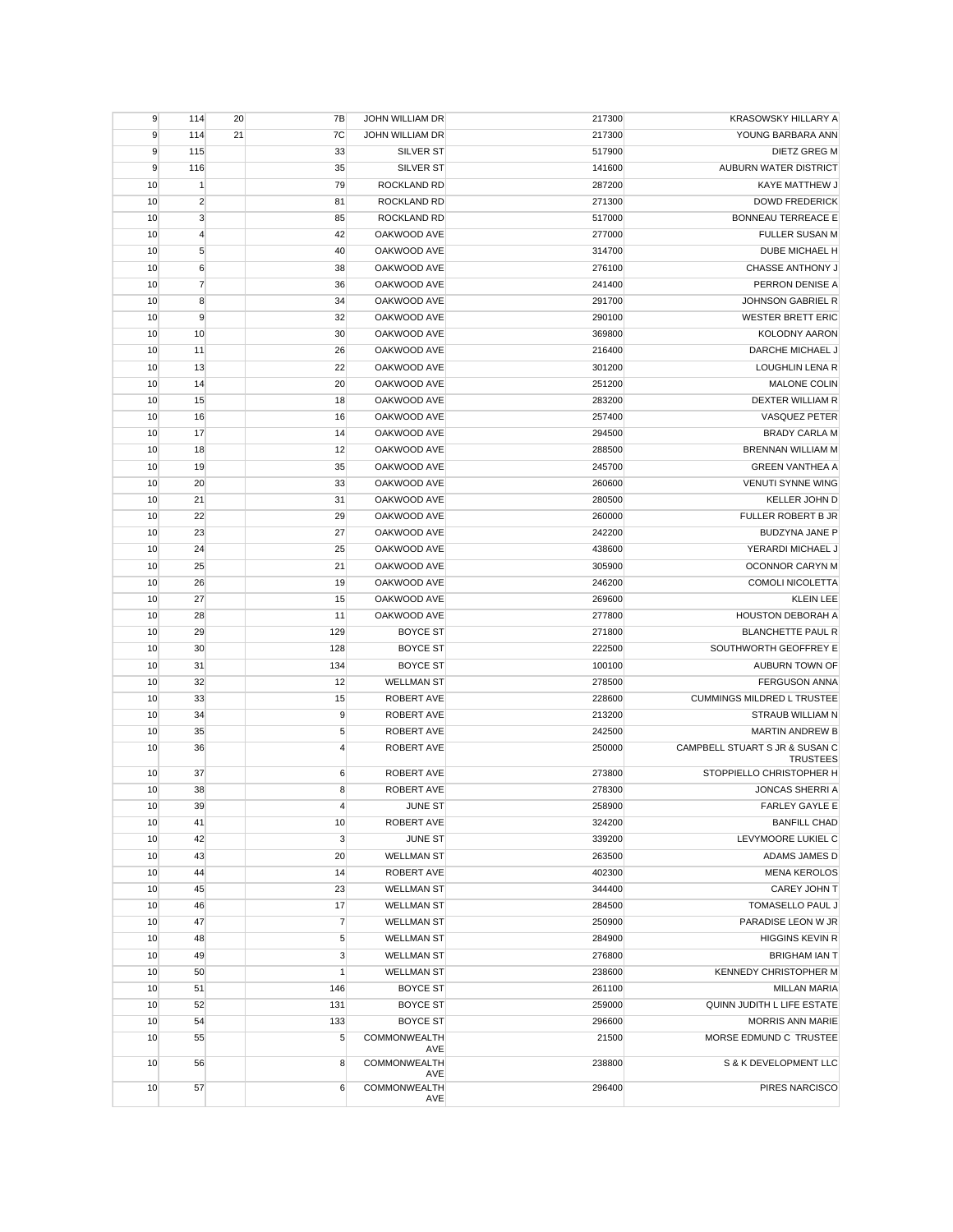| AUSTIN BAYARD C               | 254200  | <b>BOYCE ST</b>     | 171            | 58  | 10 |
|-------------------------------|---------|---------------------|----------------|-----|----|
| <b>STEVENS IRMA G</b>         | 246900  | <b>BOYCE ST</b>     | 175            | 59  | 10 |
| GOODNEY JOHN R                | 255100  | <b>BOYCE ST</b>     | 177            | 60  | 10 |
| <b>CREELMAN O WARREN</b>      | 362600  | <b>BOYCE ST</b>     | 181            | 61  | 10 |
| <b>HELLA LISA M</b>           | 351300  | <b>BOYCE ST</b>     | 183            | 62  | 10 |
| NEVERS JUDITH TRUSTEE         | 272800  | <b>BOYCE ST</b>     | 185            | 63  | 10 |
| 191 BOYCE ST REALTY TRUST     | 357700  | <b>BOYCE ST</b>     | 191            | 65  | 10 |
| <b>LUSSIER TRAVIS D</b>       | 272300  | <b>BOYCE ST</b>     | 195            | 66  | 10 |
| STEELEE REALTY LLC            | 401700  | OXFORD ST N         | 105            | 67  | 10 |
| AUBURN TOWN OF                | 1344600 | <b>VINAL ST</b>     | $\mathbf{3}$   | 68  | 10 |
| <b>ALLAIN ELIZABETH</b>       | 272400  | OXFORD ST N         | 109            | 69  | 10 |
| LAVERDURE JOHN TRUSTEE        | 433400  | OXFORD ST N         | 119            | 70  | 10 |
| <b>CEDANO GISSEL</b>          | 360700  | <b>OXFORD ST N</b>  | 121            | 71  | 10 |
| DUNPHY JAMES J                | 292500  | <b>VINAL ST</b>     | 8              | 72  | 10 |
|                               |         |                     |                |     |    |
| <b>TURCOTTE DANIEL</b>        | 234400  | <b>VINAL ST</b>     | 10             | 73  | 10 |
| DHEYAB AMMAR M                | 266300  | <b>VINAL ST</b>     | 12             | 74  | 10 |
| <b>MAROIS ARTHUR</b>          | 338000  | <b>VINAL ST</b>     | 14             | 75  | 10 |
| LEGERE TAMMY L                | 385400  | NANCY DR            | 3              | 76  | 10 |
| HASKINS BRANDON J             | 304700  | <b>NANCY DR</b>     | 5              | 77  | 10 |
| <b>JOHNSON TIMOTHY</b>        | 297600  | <b>VINAL ST</b>     | 25             | 78  | 10 |
| PERRON DONNA L TRUSTEE        | 288300  | <b>NANCY DR</b>     | 12             | 79  | 10 |
| <b>DELGADO REINA TORRES</b>   | 265600  | <b>NANCY DR</b>     | 6              | 80  | 10 |
| <b>MAROIS PAMELA J</b>        | 378500  | <b>NANCY DR</b>     | 4              | 81  | 10 |
| <b>ABP INC</b>                | 492500  | OXFORD ST N         | 125            | 82  | 10 |
| <b>GABRIELE HOLDINGS LLC</b>  | 437900  | OXFORD ST N         | 143            | 83  | 10 |
| ELA ALAN D                    | 265600  | OXFORD ST N         | 114            | 84  | 10 |
| IBM SE EMPLOYEES CREDIT UNION | 277800  | PINEHURST AVE       | 91             | 85  | 10 |
| <b>WILCOX RENEE H</b>         | 238700  | PINEHURST AVE       | 89             | 86  | 10 |
| <b>BERGSTROM APRIL R</b>      | 203600  | OXFORD ST N         | 102            | 87  | 10 |
| <b>HALLORAN PAUL F</b>        | 438500  | OXFORD ST N         | 100            | 88  | 10 |
| S & J APARTMENT RENTALS LLC   | 369500  | OXFORD ST N         | 99             | 89  | 10 |
| <b>COLLINS STEPHEN R</b>      | 248500  | OXFORD ST N         | 95             | 90  | 10 |
| <b>DESIMONE CHARLES J</b>     | 263200  | <b>BOYCE ST</b>     | 196            | 91  | 10 |
| <b>GERO BRIAN L</b>           | 299100  | <b>BOYCE ST</b>     | 194            | 92  | 10 |
| THOMAS DENNIS P               | 274600  | <b>BOYCE ST</b>     | 192            | 93  | 10 |
| ROBICHAUD HOMER R JR          | 224200  | <b>BOYCE ST</b>     | 188            | 94  | 10 |
| <b>SEIFAEE FARROKH</b>        | 392200  | <b>BOYCE ST</b>     | 186            | 95  | 10 |
| <b>FANION NORMAN A</b>        | 320700  | <b>BOYCE ST</b>     | 182            | 96  | 10 |
| RABOUIN KENNETH P             | 403900  | <b>BOYCE ST</b>     | 180            | 97  | 10 |
| <b>HOEY V ROBERT</b>          | 306500  | <b>BOYCE ST</b>     | 176            | 98  | 10 |
| <b>DEGRAY EMILY</b>           | 340300  | <b>BOYCE ST</b>     | 172            | 99  | 10 |
| DAVIS RUTH A                  | 271900  | <b>BOYCE ST</b>     | 166            | 100 | 10 |
|                               |         |                     |                |     |    |
| <b>BROOKS RONALD E</b>        | 343500  | <b>BOYCE ST</b>     | 158            | 101 | 10 |
| PEPKA MARY L                  | 223300  | <b>BOYCE ST</b>     | 156            | 102 | 10 |
| HUGHES JOSHUA                 | 307400  | <b>BOYCE ST</b>     | 150            | 103 | 10 |
| PROUTY DANIELLE M             | 378700  | <b>BOYCE ST</b>     | 154            | 104 | 10 |
| KOOPMAN THOMAS J              | 292500  | CHESTNUT AVE        | 32             | 105 | 10 |
| <b>SCANLON PATRICK</b>        | 269400  | CHESTNUT AVE        | 30             | 106 | 10 |
| FLANNERY WILLIAM JR           | 294300  | CHESTNUT AVE        | 26             | 107 | 10 |
| NOLAN KENNETH T               | 227800  | CHESTNUT AVE        | 24             | 108 | 10 |
| <b>ELLIS BENJAMIN</b>         | 420200  | <b>CHESTNUT AVE</b> | 20             | 109 | 10 |
| CRONIN JOHN H JR              | 276500  | CHESTNUT AVE        | 16             | 110 | 10 |
| <b>NUAMAH SUSAN</b>           | 277900  | <b>CHESTNUT AVE</b> | 14             | 111 | 10 |
| <b>LABONTE ALICIA</b>         | 335400  | CHESTNUT AVE        | $6 - 10$       | 112 | 10 |
| <b>GIROUARD JENELLE</b>       | 309900  | CHESTNUT AVE        | 5              | 113 | 10 |
| EASTTY ADAM C                 | 334600  | CHESTNUT AVE        | $\overline{7}$ | 114 | 10 |
| ASTRELLA DOMENIC ROCCO        | 360100  | CHESTNUT AVE        | 13             | 115 | 10 |
| HEYWOSZ PAUL S                | 304900  | CHESTNUT AVE        | 17             | 116 | 10 |
| LEFEBVRE SHAWN                | 223000  | CHESTNUT AVE        | 19             | 117 | 10 |
| SHABLIN DAVID V               | 249200  | <b>CHESTNUT AVE</b> | 27             | 118 | 10 |
|                               |         |                     |                |     |    |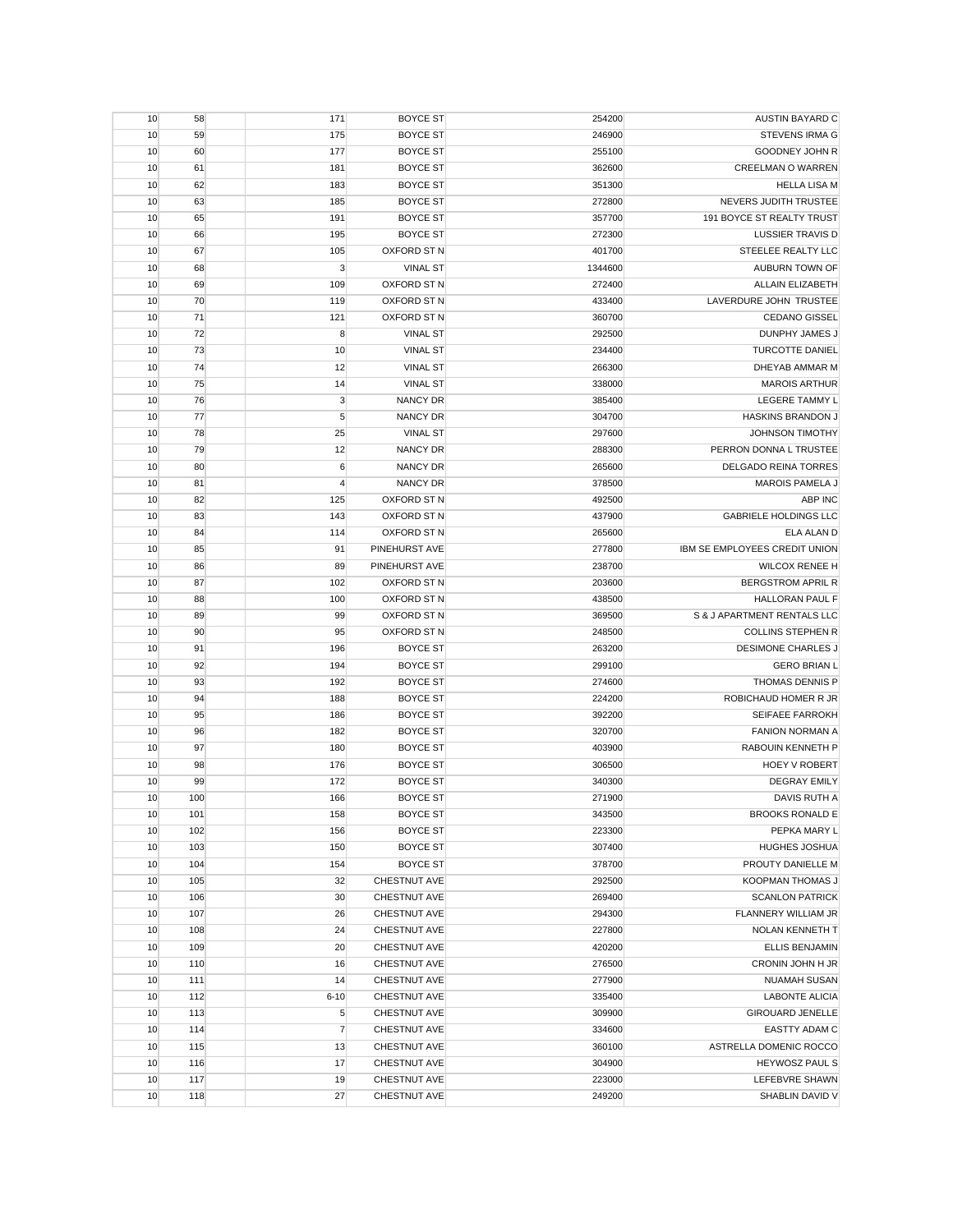| 10 | 119 | 31             | <b>CHESTNUT AVE</b> | 214100 | <b>KINNEY NANCY</b>                  |
|----|-----|----------------|---------------------|--------|--------------------------------------|
| 10 | 120 | 33             | CHESTNUT AVE        | 181800 | <b>THOME SAMANTHA</b>                |
| 10 | 121 | 35             | CHESTNUT AVE        | 307200 | ROBINSON ROGER W                     |
| 10 | 122 | 57             | OXFORD ST N         | 218900 | SPYROPOULOS SPIRO                    |
| 10 | 123 | 61             | OXFORD ST N         | 327700 | <b>WASKEVICH ELINOR</b>              |
| 10 | 124 | $\mathsf 3$    | <b>MAHLERT CT</b>   | 331400 | LUPERCHIO BRIANNA R                  |
| 10 | 125 | 69             | <b>OXFORD ST N</b>  | 276000 | <b>GILANTZIS NIKOLAOS</b>            |
| 10 | 126 | 75             | OXFORD ST N         | 293900 | ZECCO FRANCIS A JR                   |
| 10 | 127 | 79             | OXFORD ST N         | 301900 | POSTOLI NIKO                         |
| 10 | 128 | 81             | OXFORD ST N         | 299100 | YOUNG TYLER                          |
| 10 | 129 | 85             | OXFORD ST N         | 281600 | SAUNDERS GEORGANN K                  |
| 10 | 130 | 89             | OXFORD ST N         | 250100 | <b>MANGIONE LORRAINE M</b>           |
| 10 | 131 | 94             | OXFORD ST N         | 283700 | MRUGALA DANIEL J                     |
| 10 | 132 | 90             | <b>OXFORD ST N</b>  | 309400 | KHAN SHAMAILA Z                      |
| 10 | 133 | 88             | OXFORD ST N         | 171600 | MCGOWAN ELLEN C                      |
| 10 | 134 | 86             | OXFORD ST N         | 238200 | <b>ERIKSON WILLIAM J</b>             |
| 10 | 135 | 82             | <b>OXFORD ST N</b>  | 286900 | CATINO DENNIS J JR                   |
|    |     | 22             | <b>GATES CT</b>     |        |                                      |
| 10 | 136 |                | OXFORD ST N         | 262600 | <b>DUBRULE ROLAND</b>                |
| 10 | 137 | 74             |                     | 219400 | <b>WESELOVS NICHOLAS V</b>           |
| 10 | 138 | 72             | OXFORD ST N         | 282200 | <b>VENINCASA CHRISTINA I</b>         |
| 10 | 139 | 68             | OXFORD ST N         | 290700 | <b>REID JAMES E</b>                  |
| 10 | 140 | 4              | <b>OTIS ST</b>      | 208200 | MEULENAERE DAVID P                   |
| 10 | 141 | 6              | OTIS ST             | 253000 | <b>KRAMARZ PAUL</b>                  |
| 10 | 142 | 8              | OTIS ST             | 297300 | <b>MANN CHERIE</b>                   |
| 10 | 143 | $\mathsf 3$    | <b>OTIS ST</b>      | 310600 | <b>SKEATES DAVID A</b>               |
| 10 | 144 | 9              | OTIS ST             | 250400 | DALRYMPLE ZACHARY W                  |
| 10 | 145 | 5              | <b>GATES CT</b>     | 258500 | PARADIS MICHAEL PAUL                 |
| 10 | 146 | $\overline{7}$ | <b>GATES CT</b>     | 208600 | <b>FISH CYNTHIA M</b>                |
| 10 | 148 | 78             | OXFORD ST N         | 252700 | <b>BERG STACEY L</b>                 |
| 10 | 149 | 19             | <b>GATES CT</b>     | 267700 | <b>CUSSON WILLIAM R</b>              |
| 10 | 150 | 21             | <b>GATES CT</b>     | 309800 | FLYNN KEVIN C                        |
| 10 | 151 | 18             | <b>GATES CT</b>     | 292300 | <b>GRADY SEAN</b>                    |
| 10 | 152 | 16             | <b>GATES CT</b>     | 379700 | DICICCO REALTY LTD LIABILITY COMPANY |
| 10 | 153 | 10             | <b>GATES CT</b>     | 383400 | <b>CUSSON JAMES A</b>                |
| 10 | 154 | 6              | <b>GATES CT</b>     | 290300 | REGAN JOHN T                         |
| 10 | 155 | 15             | OTIS ST             | 232200 | <b>ONEIL MARY E</b>                  |
| 10 | 156 | 18             | OTIS ST             | 283800 | STREETER SCOTT N                     |
| 10 | 157 | 45             | <b>MARILYN DR</b>   | 286200 | SHIRLEY C LARIVIERRE LIFE ESTATE     |
| 10 | 158 | 17             | OTIS ST             | 262400 | HUBBELL DANIEL S                     |
| 10 | 159 | 19             | <b>OTIS ST</b>      | 251700 | NORBERG BROR W                       |
| 10 | 160 | 21             | OTIS ST             | 239300 | LAROSE DOROTHY R                     |
| 10 | 161 | 47             | PINEHURST AVE       | 221200 | MCMULLIN MICHAEL & LINDA             |
| 10 | 162 | 51             | PINEHURST AVE       | 337000 | <b>NGUYEN LONG</b>                   |
| 10 | 163 | 57             | PINEHURST AVE       | 202100 | HALLORAN KEVIN B                     |
| 10 | 164 | 81             | PINEHURST AVE       | 247100 | P J-81 LLC                           |
| 10 | 165 | 85             | PINEHURST AVE       | 238700 | <b>WRIGHT MARK A</b>                 |
| 10 | 166 | 87             | PINEHURST AVE       | 285700 | DIAZ WILFREDO                        |
| 10 | 167 | 86             | PINEHURST AVE       | 422800 | 86 PINEHURST AVENUE LLC              |
| 10 | 168 | 84             | PINEHURST AVE       | 335600 | <b>LEAHY BRIDGET</b>                 |
| 10 | 169 | 82             | PINEHURST AVE       | 209600 | KOLOFSKY JAMES E JR                  |
| 10 | 170 | 80             | PINEHURST AVE       | 245900 | <b>KOLOFSKY JAMES E JR</b>           |
| 10 | 171 | 62             | PINEHURST AVE       | 291700 | <b>KOLOFSKY JAMES E JR</b>           |
| 10 | 172 | 60             | PINEHURST AVE       | 286000 | ASMAR MERYEM G                       |
| 10 | 173 | 58             | PINEHURST AVE       | 367200 | BOSCHETTO ANDREW & CLAIRE LOUISE     |
| 10 | 174 |                |                     |        |                                      |
|    | 175 | 56             | PINEHURST AVE       | 311400 | STRAWLEY JACQUELYN                   |
| 10 |     | 54             | PINEHURST AVE       | 297300 | RODAS KAREN MARIE                    |
| 10 | 176 | 52             | PINEHURST AVE       | 439400 | <b>GHEORGHE MARCEL</b>               |
| 10 | 177 | 50             | PINEHURST AVE       | 371700 | <b>TAKI WASFE</b>                    |
| 10 | 178 | 48             | PINEHURST AVE       | 289800 | <b>ANDERSON BRIAN</b>                |
| 10 | 179 | 46             | PINEHURST AVE       | 323500 | KOWALCHEK MICHAEL J                  |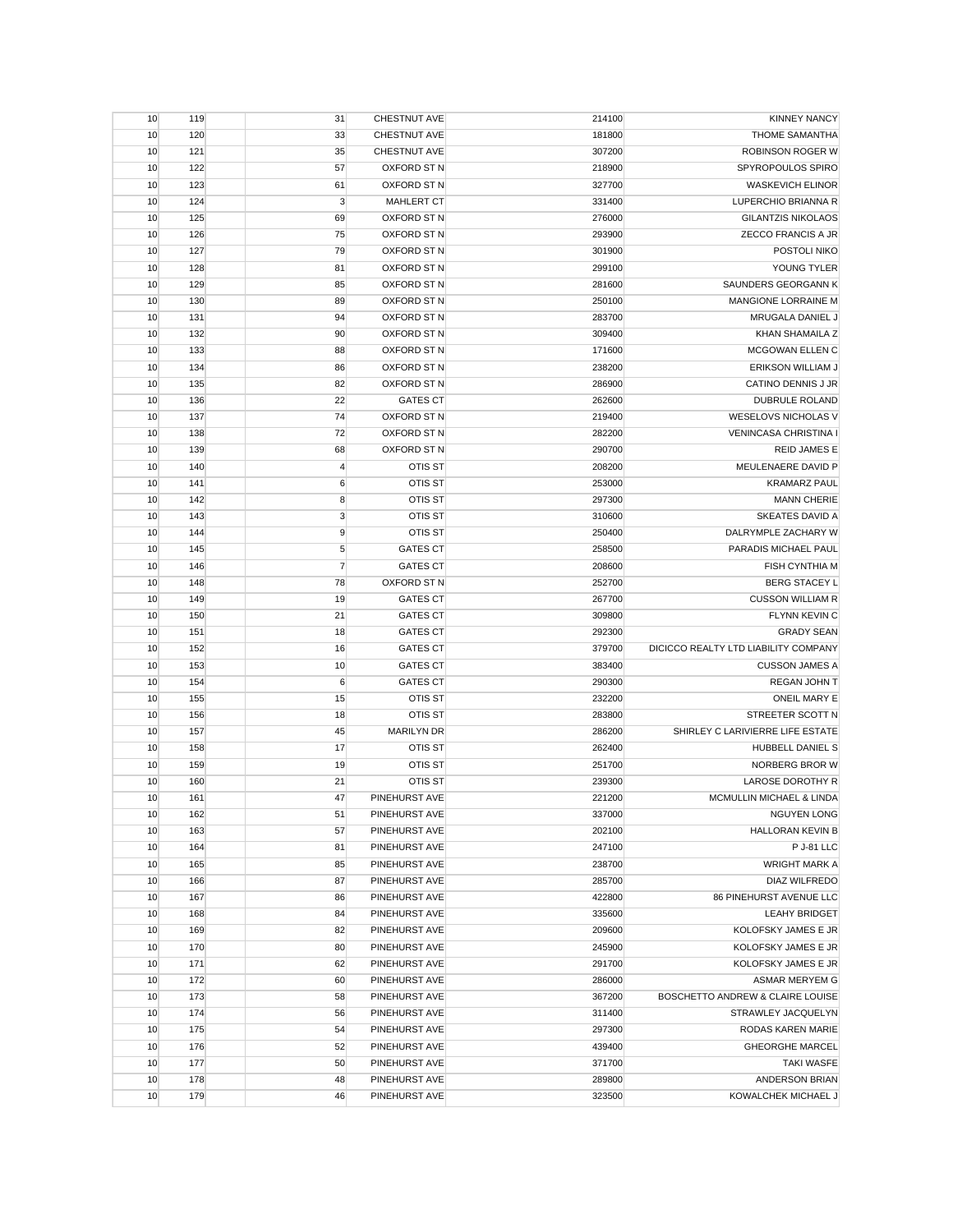| 10 | 180            | 44             | PINEHURST AVE          | 290000   | SHEA MARY E                                    |
|----|----------------|----------------|------------------------|----------|------------------------------------------------|
| 10 | 181            | 42             | PINEHURST AVE          | 285900   | <b>DESJARDINS MATTHEW</b>                      |
| 10 | 182            | 20             | <b>HOLMES ST</b>       | 241900   | JOHNSON BARBARA A TRUSTEE                      |
| 10 | 183            | 16             | <b>HOLMES ST</b>       | 389000   | ZOY BARBARA A                                  |
| 10 | 184            | 22             | <b>HOLMES ST</b>       | 403600   | <b>GERVAIS JOHN J</b>                          |
| 10 | 185            | 148            | <b>BOYCE ST</b>        | 266000   | <b>CLARK FRED E III</b>                        |
| 10 | 186            | 24             | OAKWOOD AVE            | 277300   | JOHNSON SANDRA L                               |
| 10 | 187            |                | <b>HOLMES ST</b>       | 12100    | <b>GERVAIS JOHN J</b>                          |
| 10 | 188            | 11             | <b>NANCY DR</b>        | 336400   | MCNEIL DANIEL S                                |
| 10 | 189            | 13             | <b>NANCY DR</b>        | 250300   | MCGEE JAMES F                                  |
| 10 | 190            | 15             | <b>NANCY DR</b>        | 343300   | <b>BEAULIEU WILLIAM E</b>                      |
| 10 | 191            | $\overline{7}$ | <b>NANCY DR</b>        | 265500   | BACINSKAS JOSEPH V TRUSTEE                     |
| 10 | 192            | 9              | <b>NANCY DR</b>        | 279300   | <b>DAHLGREN SHAYNE</b>                         |
| 10 | 193            | 8              | <b>NANCY DR</b>        | 279500   | KIMBALL FREDERICK C                            |
| 10 | 194            | 10             | <b>NANCY DR</b>        | 241200   | AUGER ROGER N                                  |
| 10 | 195            | $\mathbf{1}$   | COMMONWEALTH           | 292500   | <b>TARDIFF BRIAN T</b>                         |
|    |                |                | AVE                    |          |                                                |
| 10 | 196            | 143            | <b>BOYCE ST</b>        | 338500   | RICE RONALD A                                  |
| 10 | 197            | 141            | <b>BOYCE ST</b>        | 319300   | <b>LEFRANCOIS ROSS</b>                         |
| 10 | 198            | 139            | <b>BOYCE ST</b>        | 342200   | <b>LAYMAN LINDA</b>                            |
| 10 | 199            | 137            | <b>BOYCE ST</b>        | 337700   | <b>HANDFIELD COREY</b>                         |
| 10 | 200            | 135            | <b>BOYCE ST</b>        | 365200   | <b>COVELLO ROBERT J</b>                        |
| 10 | 201            | $\overline{2}$ | <b>MAHLERT CT</b>      | 380300   | PETERS MICHAEL W                               |
| 10 | 202            | 17             | OAKWOOD AVE            | 333100   | DANILOWICZ JON F                               |
| 10 | 203            | 9              | <b>GATES CT</b>        | 377700   | PASTICK ALEXANDER R                            |
| 10 | 205            | $\overline{4}$ | MAHLERT CT             | 580100   | <b>WEBSTER ANNA</b>                            |
| 10 | 206            | 6              | MAHLERT CT             | 444000   | PARADELA JOSEPH G                              |
| 10 | 207            | 91             | OXFORD ST N            | 288100   | <b>BISHOP JAMES S</b>                          |
| 10 | 208            | $\overline{4}$ | COMMONWEALTH<br>AVE    | 401900   | <b>RANDONE MICHAEL</b>                         |
| 10 | 209            | 10             | COMMONWEALTH           | 108700   | S & K DEVELOPMENT LLC                          |
| 10 | 210            | 5              | AVE<br><b>VINAL ST</b> | 160500   | AUBURN TOWN OF                                 |
| 11 | $\vert$ 1      | $\overline{2}$ | <b>EATON AVE</b>       | 366500   | <b>VO TIEN D</b>                               |
| 11 | $\overline{2}$ | 160            | SOUTHBRIDGE ST         | 1408700  | AP PROPERTIES LLC                              |
| 11 | $\mathbf 3$    |                | SOUTHBRIDGE ST         | 25700    | MASSACHUSETTS COMMONWEALTH OF                  |
| 11 | $\overline{4}$ | 48             | <b>SWORD ST</b>        | 1157800  | AUBURN INDUSTRIAL DEVELOPMENT CORP             |
| 11 | $\sqrt{5}$     | 43             | <b>SWORD ST</b>        | 1971000  | NOMAD REALTY LLC                               |
| 11 | 6              | 35             | <b>SWORD ST</b>        | 2762000  | <b>KADANT INC</b>                              |
| 11 | $\overline{7}$ | 33             | <b>SWORD ST</b>        | 5164800  | F W WEBB COMPANY                               |
| 11 | 8              | 31             | <b>SWORD ST</b>        | 513200   | AUBURN INDUSTRIAL DEVELOP CORP                 |
|    | 9              |                | <b>SWORD ST</b>        |          | 29 SWORD STREET LLP                            |
| 11 |                | 29             | <b>SWORD ST</b>        | 1294300  |                                                |
| 11 | 10             | 25             |                        | 117300   | 28-30 SWORD ST LLC                             |
| 11 | 11             | 23             | SWORD ST               | 240900   | <b>MARTE DINANYILIS</b>                        |
| 11 | 12             | 161            | SOUTHBRIDGE ST         | 188300   | <b>GRAVES EDWARD W</b>                         |
| 11 | 13             | 14             | <b>SWORD ST</b>        | 2584200  | NORDIC INDUSTRIAL PROPERTIES LLC               |
| 11 | 15             | 10             | A ST                   | 1189700  | WEBSTER FIVE CENTS SAVINGS BANK                |
| 11 | 16             | 28             | SWORD ST               | 4219900  | 28-30 SWORD ST LLC                             |
| 11 | 18             | 44             | <b>SWORD ST</b>        | 14272200 | AUBURN INDUSTRIAL DEVELOP CORP                 |
| 11 | 19             | 23             | <b>COLONIAL RD</b>     | 241400   | WELCH TIMOTHY G                                |
| 11 | 20             | 21             | <b>COLONIAL RD</b>     | 241000   | RUTLEDGE YVETTE M                              |
| 11 | 21             | 19             | <b>COLONIAL RD</b>     | 294700   | PERKINS AMY                                    |
| 11 | 22             | 17             | <b>COLONIAL RD</b>     |          | 344800 DURKIN THOMAS F DURKIN JUDITH A TRUSTEE |
| 11 | 23             | 15             | <b>COLONIAL RD</b>     | 244200   | LEAL DEREK J                                   |
| 11 | 24             | 13             | <b>COLONIAL RD</b>     | 298800   | SILVA DAVID A                                  |
| 11 | 25             | $\mathbf{1}$   | LITTLE DR              | 313600   | CARLETON JOHN DUDLEY                           |
| 11 | 26             |                | LITTLE DR              | 53300    | AUBURN INDUSTRIAL DEVELOPMENT CORP             |
| 11 | 27             | 22             | <b>IDLEWOOD DR</b>     | 261000   | <b>HOUSTON SAMUEL B SR</b>                     |
| 11 | 28             | 21             | <b>IDLEWOOD DR</b>     | 295900   | THERIAULT BETH A                               |
| 11 | 29             | 19             | <b>IDLEWOOD DR</b>     | 253000   | SHRAUGER MATTHEW T                             |
| 11 | 30             | 17             | <b>IDLEWOOD DR</b>     | 249800   | ST JEAN JUDITH R                               |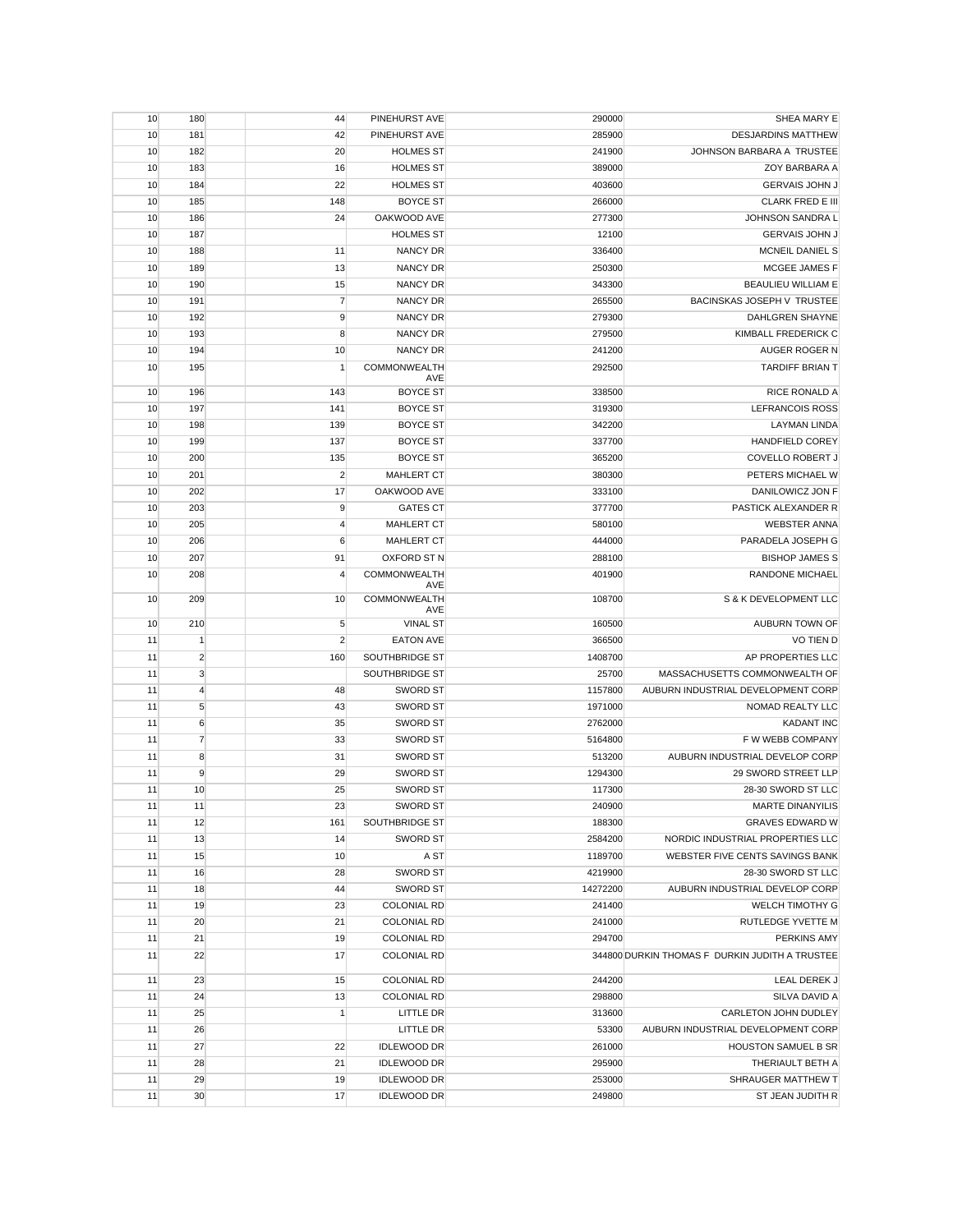| 11 | 31 | 15             | <b>IDLEWOOD DR</b> | 274800 | <b>MARA MICHAEL K</b>             |
|----|----|----------------|--------------------|--------|-----------------------------------|
| 11 | 32 | 13             | <b>IDLEWOOD DR</b> | 276700 | <b>BICKFORD MARY E</b>            |
| 11 | 33 | 11             | <b>IDLEWOOD DR</b> | 324200 | FRIEND DANIEL R                   |
| 11 | 34 | 9              | <b>IDLEWOOD DR</b> | 251900 | <b>BERRY GEORGE C</b>             |
| 11 | 35 | $\overline{7}$ | <b>IDLEWOOD DR</b> | 306800 | <b>GUSTAVSON MARY J LE</b>        |
| 11 | 36 | $\sqrt{5}$     | <b>IDLEWOOD DR</b> | 229600 | MARINO SUSAN D                    |
| 11 | 37 | 3              | <b>IDLEWOOD DR</b> | 244100 | KOENIG WALTER D                   |
| 11 | 38 | $\mathbf{1}$   | <b>IDLEWOOD DR</b> | 273700 | <b>BRIGHAM DEREK F</b>            |
| 11 | 39 |                | ROCKLAND RD        | 51900  | AUBURN TOWN OF                    |
| 11 | 40 | 122            | ROCKLAND RD        | 227500 | DEVARNEY CRISTINE E               |
| 11 | 41 | 115            | <b>BOYCE ST</b>    | 258400 | <b>BRADRICK THOMAS M</b>          |
|    |    |                | <b>BOYCE ST</b>    |        | <b>RYAN SEAN T</b>                |
| 11 | 42 | 111            |                    | 252900 | <b>TROMBLY MICHAEL S</b>          |
| 11 | 43 | 107            | <b>BOYCE ST</b>    | 246700 |                                   |
| 11 | 44 | 105            | <b>BOYCE ST</b>    | 256200 | MALONEY ANNECATHERINE             |
| 11 | 45 | 103            | <b>BOYCE ST</b>    | 299700 | <b>GOULD DAVID</b>                |
| 11 | 46 | 101A           | <b>BOYCE ST</b>    | 278700 | LESPERANCE PETER J                |
| 11 | 47 | 101            | <b>BOYCE ST</b>    | 276000 | <b>GROLEAU TIMOTHY</b>            |
| 11 | 48 | 6              | <b>SWORD ST</b>    | 246700 | <b>GRADY RONALD T SR</b>          |
| 11 | 49 | 98             | <b>BOYCE ST</b>    | 235900 | <b>LOFTUS MICHAEL</b>             |
| 11 | 50 | 100            | <b>BOYCE ST</b>    | 238100 | <b>COLES ANDREW</b>               |
| 11 | 51 | 102            | <b>BOYCE ST</b>    | 248100 | JOSLYN DONALD J JR TRUSTEE        |
| 11 | 52 | 104            | <b>BOYCE ST</b>    | 262400 | <b>GRANT JONATHAN M</b>           |
| 11 | 53 | 108            | <b>BOYCE ST</b>    | 356900 | RONDON FRANCISCO JR               |
| 11 | 54 | 79             | <b>SUMNER ST</b>   | 301500 | ATC LLC                           |
| 11 | 55 | 77             | <b>SUMNER ST</b>   | 257100 | <b>BATES THOMAS C</b>             |
| 11 | 56 | 75             | <b>SUMNER ST</b>   | 289700 | AYCOCK AMANDA                     |
| 11 | 58 | 76             | <b>SUMNER ST</b>   | 357600 | <b>SARNO MAUREEN</b>              |
| 11 | 59 | 78             | <b>SUMNER ST</b>   | 280300 | CARDELLE DONNA M                  |
| 11 | 60 | 82             | <b>SUMNER ST</b>   | 229000 | <b>BRIGHAM JOAN M</b>             |
| 11 | 61 | 84             | <b>SUMNER ST</b>   | 280400 | <b>ESCOBAR LUIS</b>               |
| 11 | 62 | 116            | <b>BOYCE ST</b>    | 332200 | LEVESQUE JEANETTE M               |
| 11 | 63 | 118            | <b>BOYCE ST</b>    | 245200 | <b>ACOSTA KATHERINE E</b>         |
| 11 | 64 | 120            | <b>BOYCE ST</b>    | 254700 | <b>DISTAFANO MARK</b>             |
|    |    | 10             | SHIRLEY ST         | 271800 | DLUZNIESKI BRIAN F                |
| 11 | 66 |                |                    |        |                                   |
| 11 | 67 | 12             | SHIRLEY ST         | 284500 | ALEXANDER ALEX                    |
| 11 | 68 | 16             | SHIRLEY ST         | 305600 | <b>BOUTHILLER DAVID</b>           |
| 11 | 69 | $\overline{2}$ | ROBERT AVE         | 275300 | <b>CURNEN MICHAEL D</b>           |
| 11 | 70 | 15             | SHIRLEY ST         | 273800 | ANDERSON DONNA B                  |
| 11 | 71 | 11             | SHIRLEY ST         | 276500 | MARCHESE PAUL J                   |
| 11 | 72 | 9              | SHIRLEY ST         | 249200 | <b>ADAMS NEIL R</b>               |
| 11 | 73 | 5              | SHIRLEY ST         | 283300 | CHILTON J T TRUSTEE               |
| 11 | 74 | 124            | <b>BOYCE ST</b>    | 221100 | <b>DIPADUA MATTHEW</b>            |
| 11 | 75 | 126            | <b>BOYCE ST</b>    | 237500 | TUTHILL RICHARD M                 |
| 11 | 76 | 127            | <b>BOYCE ST</b>    | 231000 | SHEA JAMES F                      |
| 11 | 77 | 125            | <b>BOYCE ST</b>    | 337500 | BEAUREGARD SHARON A               |
| 11 | 78 | 121            | ROCKLAND RD        | 361400 | <b>BOSS LEON J</b>                |
| 11 | 79 | 117            | <b>ROCKLAND RD</b> | 293900 | DANI MAUREEN L                    |
| 11 | 80 | 111            | <b>ROCKLAND RD</b> | 270800 | <b>GENERELLI JOHN</b>             |
| 11 | 81 | 109            | ROCKLAND RD        | 275800 | AUDETTE CHARLENE A                |
| 11 | 82 | 105            | ROCKLAND RD        | 204800 | <b>TAVALLAI MASSOOD</b>           |
| 11 | 83 | 4              | OAKWOOD AVE        | 261900 | STAMATAKIS COLE                   |
| 11 | 84 | 6              | OAKWOOD AVE        | 250300 | FERNANDEZ JOSE L                  |
| 11 | 85 | 8              | OAKWOOD AVE        | 344300 | SHEA JOHN F                       |
| 11 | 86 | 10             | OAKWOOD AVE        | 345500 | <b>WRIGHT RANDOLPH</b>            |
| 11 | 87 | $\overline{7}$ | OAKWOOD AVE        | 242700 | ERDMANN BETH A                    |
| 11 | 88 | 5              | OAKWOOD AVE        | 298800 | <b>BAKER DAVID E</b>              |
| 11 | 89 | $\mathsf 3$    | OAKWOOD AVE        | 255100 | MCLAUGHLIN FLORENCE S LIFE ESTATE |
|    |    |                |                    |        |                                   |
| 11 | 90 | 103            | ROCKLAND RD        | 322500 | MOFFATT ROBERT W                  |
| 11 | 91 | 99             | ROCKLAND RD        | 369100 | GAGNON BERNARD P JR               |
| 11 | 92 | 97             | ROCKLAND RD        | 262800 | WALSH LAURIE A                    |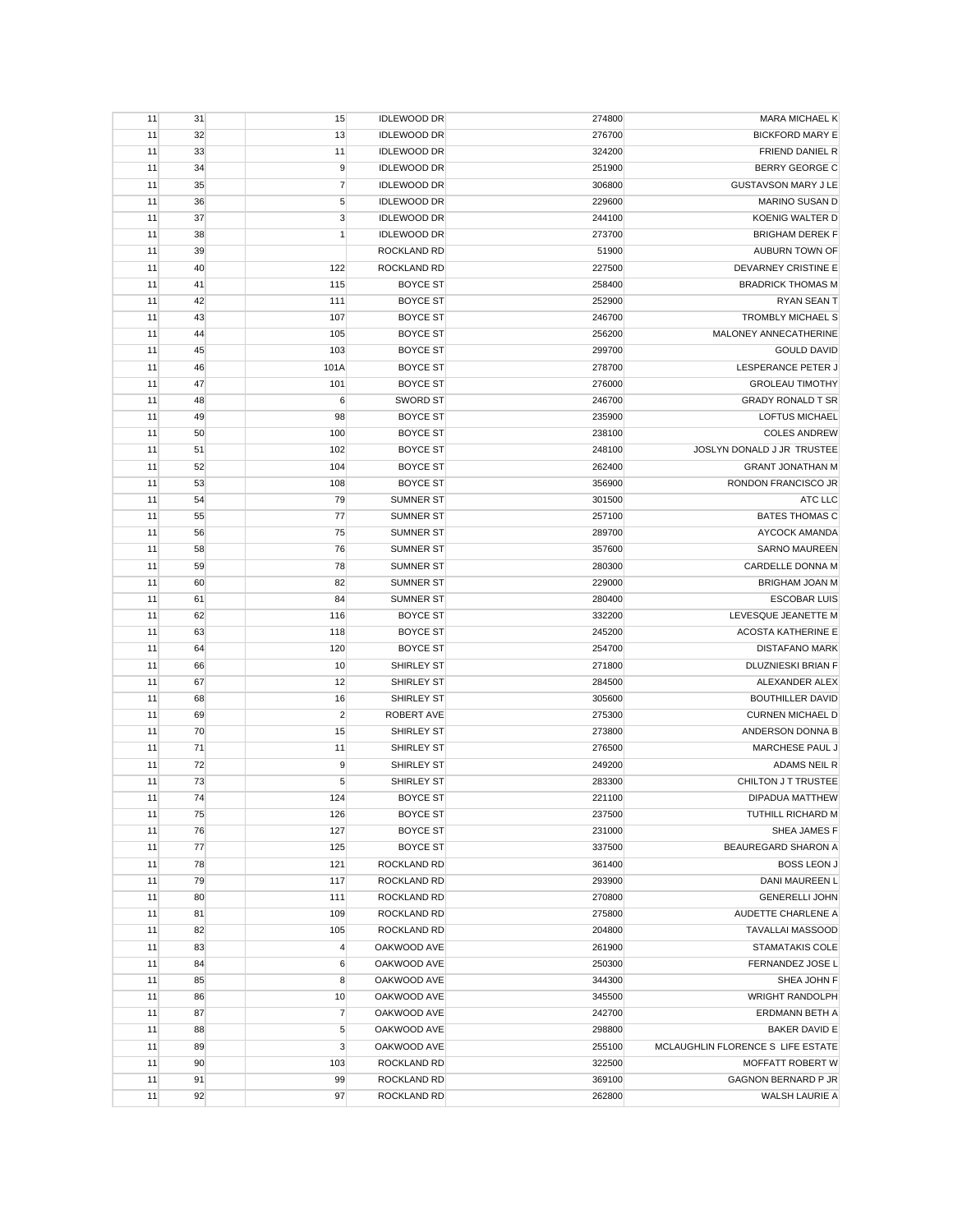| 11 | 93             | 95             | <b>ROCKLAND RD</b> | 235600 | ALBERNAZ ALICIA J                 |
|----|----------------|----------------|--------------------|--------|-----------------------------------|
| 11 | 94             | 93             | <b>ROCKLAND RD</b> | 239300 | DEWSBURY ROBERT S                 |
| 11 | 95             | 86             | <b>ROCKLAND RD</b> | 252800 | <b>BARRANTES PRISCILLA ALFARO</b> |
| 11 | 97             | 92             | ROCKLAND RD        | 320400 | OBRIEN WILLIAM C                  |
| 11 | 98             | 94             | ROCKLAND RD        | 27200  | STACHURA THOMAS M                 |
| 11 | 99             | 96             | ROCKLAND RD        | 241900 | STACHURA THADDEUS X               |
| 11 | 100            | 100            | ROCKLAND RD        | 360600 | LE DANIEL Q                       |
| 11 | 101            | 102            | ROCKLAND RD        | 307400 | SIMONIAN STEPHEN R                |
| 11 | 102            | 104            | ROCKLAND RD        | 232000 | <b>TAVALLAI MASSOOD</b>           |
| 11 | 103            | 110            | ROCKLAND RD        | 266600 | <b>BOISVERT PETER J</b>           |
| 11 | 104            | 112            | <b>ROCKLAND RD</b> | 276300 | REMBISZEWSKI GLADYS E LE          |
| 11 | 105            | $\overline{2}$ | <b>IDLEWOOD DR</b> | 246500 | <b>TREMBLAY ROBERT M</b>          |
| 11 | 106            | 4              | <b>MARIA AVE</b>   | 351300 | <b>VECCHIO MICHAEL TRUSTEE</b>    |
| 11 | 107            | 6              | <b>MARIA AVE</b>   | 325900 | BISSONNETTE ALBERT J LIFE ESTATE  |
| 11 | 108            | 8              | <b>MARIA AVE</b>   | 287800 | MESSIER STEPHEN J                 |
| 11 | 109            | 10             | <b>MARIA AVE</b>   | 242000 | <b>GIRARDIN WILLIAM H</b>         |
| 11 | 110            | $\overline{2}$ | <b>COLONIAL RD</b> | 321200 | ABBOTT JEAN B                     |
| 11 | 111            | 31             | <b>COLONIAL RD</b> | 273500 | MARKVENAS ANTHONY F               |
| 11 | 112            | 29             | <b>COLONIAL RD</b> |        | DOUCETTE JANET F                  |
|    |                |                |                    | 234000 |                                   |
| 11 | 113            | 22             | <b>COLONIAL RD</b> | 238400 | <b>GENATOSSIO ANTHONY C</b>       |
| 11 | 114            | 20             | <b>COLONIAL RD</b> | 313500 | <b>GONZALEZ ALAINA A</b>          |
| 11 | 115            | 18             | <b>COLONIAL RD</b> | 270900 | <b>WALSH KATHERINE C</b>          |
| 11 | 116            | 24             | <b>COLONIAL RD</b> | 248900 | <b>BOUSQUET JENN L</b>            |
| 11 | 117            | 33             | <b>COLONIAL RD</b> | 314400 | <b>BATES WINIFRED C</b>           |
| 11 | 118            | 14             | <b>COLONIAL RD</b> | 277500 | <b>STANIKMAS ROBERT M</b>         |
| 11 | 119            | 12             | <b>COLONIAL RD</b> | 287100 | MEHRTENS JOHN J                   |
| 11 | 120            | 10             | <b>COLONIAL RD</b> | 315000 | <b>BRUYERE NICOLE B</b>           |
| 11 | 121            | 8              | <b>COLONIAL RD</b> | 269300 | <b>VELASQUEZ RUBEN</b>            |
| 11 | 122            | $\,6$          | <b>COLONIAL RD</b> | 303400 | HAMEL JANE E                      |
| 11 | 123            | $\overline{4}$ | <b>COLONIAL RD</b> | 293200 | <b>MALONE MARY E</b>              |
| 11 | 124            | 3              | <b>MARIA AVE</b>   | 455300 | YAROCK MEMORIAL HOUSING INC       |
| 11 | 125            | 6              | <b>IDLEWOOD DR</b> | 354000 | LEE PAUL S                        |
| 11 | 126            | 8              | <b>IDLEWOOD DR</b> | 324900 | TURCOTTE RUSSELL E JR             |
| 11 | 127            | 10             | <b>IDLEWOOD DR</b> | 287900 | <b>FOURNIER HEATH A</b>           |
| 11 | 128            | 12             | <b>IDLEWOOD DR</b> | 278600 | OBRIEN DONALD R JR                |
| 11 | 129            | 14             | <b>IDLEWOOD DR</b> | 308700 | POIRIER MARY E                    |
| 11 | 130            | 16             | <b>IDLEWOOD DR</b> | 262300 | MCCONVILLE SCOTT B                |
| 11 | 131            | 18             | <b>IDLEWOOD DR</b> | 234500 | DEEDS KEVIN M                     |
| 11 | 132            | 20             | <b>IDLEWOOD DR</b> | 343500 | <b>KEMPSKIE PATRICIA A</b>        |
| 11 | 133            | $\overline{2}$ | LITTLE DR          | 323600 | <b>BOHLING GREGORY A</b>          |
| 11 | 134            | 11             | <b>COLONIAL RD</b> | 248600 | <b>FORTUNATO NICHOLAS J</b>       |
| 11 | 135            | 9              | <b>COLONIAL RD</b> | 326000 | <b>GOODRICH NICOLE E</b>          |
| 11 | 136            | $\overline{7}$ | <b>COLONIAL RD</b> | 246500 | MCCONVILLE MARK J                 |
| 11 | 137            | 5              | <b>COLONIAL RD</b> | 346700 | STEFFEN ANDREW M                  |
| 11 | 138            | 123            | ROCKLAND RD        | 298600 | <b>DIONIS CHRISTOPHER</b>         |
| 11 | 139            | 123            | <b>BOYCE ST</b>    | 316400 | ELIE EDWARD E JR                  |
| 11 | 140            | 99             | <b>BOYCE ST</b>    | 368700 | JOSLYN DANIEL T                   |
| 11 | 141            | 119            | ROCKLAND RD        | 474500 | HALL KIA M Q                      |
| 11 | 142            | 8              | SHIRLEY ST         | 405500 | ROTHMEL ETHEL H                   |
| 11 | 143            | 90             | ROCKLAND RD        | 500200 | <b>VARTABEDIAN RAFFI</b>          |
| 11 | 144            | 12             | <b>SWORD ST</b>    | 232400 | NORDIC INDUSTRIAL PROPERTIES      |
| 12 | $\mathbf{1}$   | 17             | <b>CURTIS ST</b>   | 519300 | <b>WOOD SHANE</b>                 |
| 12 | $\overline{2}$ | 15             | <b>CURTIS ST</b>   | 312500 | RODOWICZ THERESA M TRUSTEE        |
| 12 | $\mathbf{3}$   | 13             | <b>CURTIS ST</b>   | 262500 | AVEDIAN BRIAN W                   |
| 12 | $\overline{4}$ | 3              | SAYBROOK WAY       | 580100 | SHEARNS CHARLES P                 |
| 12 | 5              | 11             | <b>CURTIS ST</b>   | 465200 | ZIFCAK BRIAN MICHAEL              |
| 12 | 6              | 9              | <b>CURTIS ST</b>   | 320900 | <b>GIANNINI FRANK D</b>           |
| 12 | $\overline{7}$ | $\mathbf{1}$   | <b>UPLAND ST</b>   | 400700 | SARKISIAN NANCY L TRUSTEE         |
| 12 | $\bf 8$        | 5              | <b>UPLAND ST</b>   | 318500 | MCCARTHY JOHN E                   |
| 12 | $\overline{9}$ | $\overline{7}$ | <b>UPLAND ST</b>   | 317800 | MILLETT SHERMAN D JR              |
|    |                |                |                    |        |                                   |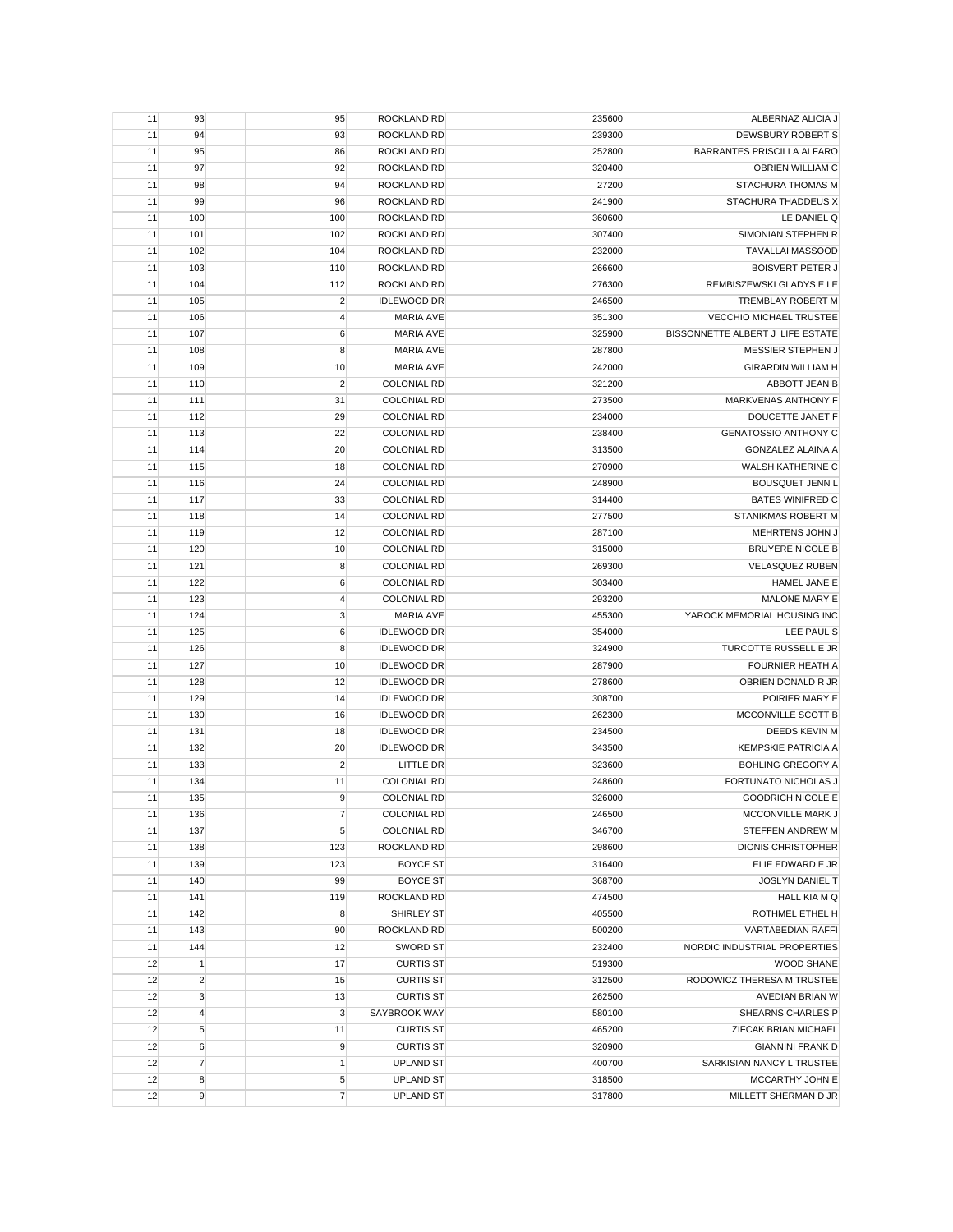| 12 | 10 | 9              | <b>UPLAND ST</b>    | 350900 | <b>KEANEY PATRICK A</b>                    |
|----|----|----------------|---------------------|--------|--------------------------------------------|
| 12 | 11 | 11             | <b>UPLAND ST</b>    | 343300 | RILEY WILLIAM J JR                         |
| 12 | 12 |                | <b>UPLAND ST</b>    | 79600  | AMERICAN ROCKET SOCIETY                    |
| 12 | 13 | 12             | <b>UPLAND ST</b>    | 346700 | AUBURN TOWN OF                             |
| 12 | 14 | 115            | PAKACHOAG ST        | 434100 | MAURELLO ARLENE                            |
| 12 | 15 | 123            | PAKACHOAG ST        | 297000 | <b>BERGQUIST BRIGHAM K</b>                 |
| 12 | 16 | 129            | PAKACHOAG ST        | 423800 | <b>WARD STEVEN M</b>                       |
| 12 | 17 | 133            | PAKACHOAG ST        | 259500 | SCHNEE MATTHEW C/O VIRGINA MARCHANT        |
| 12 | 18 | 135            | PAKACHOAG ST        | 274300 | CAPORELLO NANCY B TRUSTEE                  |
| 12 | 19 | 137            | PAKACHOAG ST        | 274400 | LISK PAUL A TRUSTEE                        |
| 12 | 20 | 10             | <b>UPLAND ST</b>    | 313300 | <b>BYLUND JOYCE</b>                        |
| 12 | 21 | 8              | <b>UPLAND ST</b>    | 285600 | CAMARA BRAD J                              |
| 12 | 22 | 147            | PAKACHOAG ST        | 291900 | <b>VIGEANT JEFFREY</b>                     |
| 12 | 23 | 149            | PAKACHOAG ST        | 306900 | RUSSELL DAVID F                            |
| 12 | 24 | $\,6$          | <b>UPLAND ST</b>    | 323500 | LINDAHL LAURIE                             |
| 12 | 25 | 151            | PAKACHOAG ST        | 276500 | <b>BRODERICK RUSSELL C</b>                 |
| 12 | 26 | 153            | PAKACHOAG ST        | 290900 | CHARLTON EDWARD III                        |
| 12 | 27 | 155            | PAKACHOAG ST        | 449200 | OTTERSON RONALD A                          |
| 12 | 28 | 10             | <b>CURTIS ST</b>    | 257000 | <b>MOSS MICHELLE</b>                       |
|    | 29 | 12             | <b>CURTIS ST</b>    |        | ROGAN RICHARD J                            |
| 12 |    |                | <b>CURTIS ST</b>    | 396200 |                                            |
| 12 | 30 | 14             |                     | 303400 | SCHULTZ MARY E                             |
| 12 | 31 | 24             | <b>CURTIS ST</b>    | 311900 | ALLARD M JUNE                              |
| 12 | 32 | $\overline{2}$ | <b>BETTY ST</b>     | 389600 | HERARD HAROLD J                            |
| 12 | 33 | $\overline{4}$ | <b>BETTY ST</b>     | 294200 | <b>FEENEY CHRISTIAN X</b>                  |
| 12 | 34 | $\,6$          | <b>BETTY ST</b>     | 292000 | OLEARY DANIEL J III                        |
| 12 | 35 | 157            | PAKACHOAG ST        | 303100 | <b>CREEN PATRICIA ANN</b>                  |
| 12 | 36 | 159            | PAKACHOAG ST        | 318100 | LEMPICKI KEITH A                           |
| 12 | 37 | 161            | PAKACHOAG ST        | 251800 | STARUK PHILIP J                            |
| 12 | 38 | 191            | PAKACHOAG ST        | 756700 | SAMARITAN COMMUNITY HEALTH SERVICES<br>INC |
| 12 | 39 | 194            | PAKACHOAG ST        | 275400 | JOHNSON ALDEN G LIFE ESTATE                |
| 12 | 40 | 5              | <b>EXETER DR</b>    | 250200 | GIANGRANDE ROBERT R & MARY ELLEN LE        |
| 12 | 41 | 3              | <b>EXETER DR</b>    | 310300 | <b>ILVONEN JEFFREY</b>                     |
| 12 | 42 | $\mathbf{1}$   | <b>EXETER DR</b>    | 243800 | <b>CORDONE RICHARD J</b>                   |
| 12 | 43 | 110            | ELMWOOD ST          | 292300 | MACMILLAN CHARLES E                        |
| 12 | 44 | 112            | ELMWOOD ST          | 465800 | ESPOSITO LUKE ANTHONY                      |
| 12 | 45 | 121            | ELMWOOD ST          | 417300 | <b>SMITH SHEILA</b>                        |
| 12 | 46 | 160            | PAKACHOAG ST        | 348700 | SHEA JOAN                                  |
| 12 | 47 | $\mathbf{3}$   | <b>ARLINGTON ST</b> | 292800 | PARKER SHANNON                             |
| 12 | 48 | 5              | <b>ARLINGTON ST</b> | 303800 | ARSENAULT DENISE S                         |
| 12 | 49 | $\overline{7}$ | ARLINGTON ST        | 300700 | <b>SAMPSON BRIAN</b>                       |
| 12 | 50 | 9              | <b>ARLINGTON ST</b> | 365100 | <b>DOBKOWSKI RICHARD</b>                   |
| 12 | 51 | 11             | <b>ARLINGTON ST</b> | 347500 | <b>STUART MICHAEL R</b>                    |
| 12 | 52 | 13             | <b>ARLINGTON ST</b> | 377400 | <b>FEENEY EDWARD</b>                       |
| 12 | 53 | 15             | <b>ARLINGTON ST</b> | 280400 | BANACH JANE F LIFE ESTATE                  |
| 12 | 54 | 14             | <b>ARLINGTON ST</b> | 300800 | LEHTO DAVID                                |
| 12 | 55 | $\mathbf{1}$   | AMESBURY ST         | 388300 | PAPINEAU KATHLEEN I TRUSTEE                |
| 12 | 56 | $\mathbf{3}$   | AMESBURY ST         | 320600 | <b>MYINT WIN SR</b>                        |
| 12 | 57 | 5              | AMESBURY ST         | 376400 | CHIARAMONTE RICHARD A SR                   |
| 12 | 58 | $\overline{4}$ | AMESBURY ST         | 342300 | <b>JAWORSKI PAUL E</b>                     |
| 12 | 59 | $\overline{c}$ | AMESBURY ST         | 368200 | PHILLIPS JAMES S                           |
| 12 | 60 | 8              | <b>ARLINGTON ST</b> | 301500 | MAHONEY MARY J LIFE ESTATE                 |
| 12 | 61 | 6              | <b>ARLINGTON ST</b> | 315300 | <b>LEO MARIA T</b>                         |
| 12 | 62 | $\overline{4}$ | <b>ARLINGTON ST</b> | 343600 | ELIA LEONARD A                             |
| 12 | 63 | 156            | PAKACHOAG ST        | 270300 | <b>LOONEY ANNE M</b>                       |
| 12 | 64 | 154            | PAKACHOAG ST        | 249400 | CAVALIERI RICHARD A                        |
| 12 | 65 | 152            | PAKACHOAG ST        | 435800 | MEULENAERE DAVID P                         |
| 12 | 66 | 150            | PAKACHOAG ST        | 335100 | <b>BURROUGHS RICHARD P</b>                 |
| 12 | 67 | 148            | PAKACHOAG ST        | 409900 | CARBERRY DONALD H                          |
| 12 | 68 | 128            | PAKACHOAG ST        | 527500 | <b>GOIS HOLDINGS LLC</b>                   |
|    |    |                |                     |        |                                            |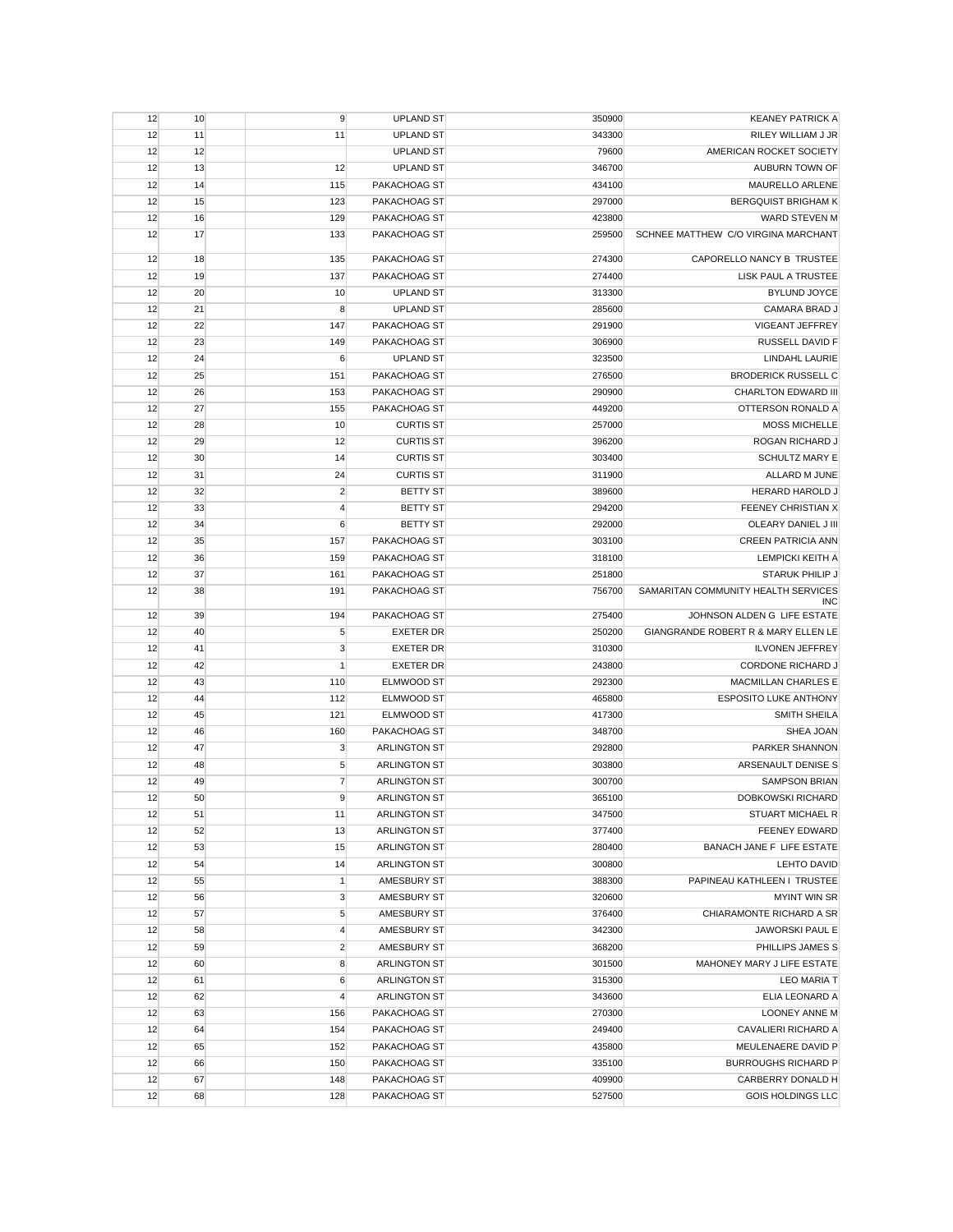| 12 | 69  | 126                     | PAKACHOAG ST        | 388200 | <b>GADBOIS GREGORY G TRUSTEE</b>        |
|----|-----|-------------------------|---------------------|--------|-----------------------------------------|
| 12 | 70  | 21                      | <b>ARLINGTON ST</b> | 339800 | <b>BOWLES MICHAEL P</b>                 |
| 12 | 71  | 133                     | <b>HAMPTON ST</b>   | 332000 | ROTTI HANNAH L                          |
| 12 | 72  | 103                     | ELMWOOD ST          | 488900 | LUSSIER RONALD L                        |
| 12 | 73  | 107                     | ELMWOOD ST          | 399300 | MONTVILLE HENRY J                       |
| 12 | 74  | 111                     | ELMWOOD ST          | 357100 | LUSSIER KIMBERLY A                      |
| 12 | 75  | 113                     | <b>ELMWOOD ST</b>   | 285700 | <b>CUOCO LAWRENCE A</b>                 |
| 12 | 76  | 115                     | ELMWOOD ST          | 333200 | <b>TYREE THOMAS C</b>                   |
| 12 | 77  | 108                     | ELMWOOD ST          | 308200 | MAILLET STACEY J                        |
| 12 | 78  | $\overline{\mathbf{c}}$ | <b>EXETER DR</b>    | 332300 | <b>VEIDEMAN SHEILA</b>                  |
| 12 | 79  | 4                       | <b>EXETER DR</b>    | 283400 | HILL PAUL V                             |
| 12 | 80  | 6                       | <b>EXETER DR</b>    | 367300 | <b>BLANCHARD CHRISTOPHER R</b>          |
| 12 | 81  | 8                       | <b>EXETER DR</b>    | 277000 | <b>GARRAGE CHLOE J</b>                  |
| 12 | 82  | 10                      | <b>EXETER DR</b>    | 292300 | <b>FULLER MARVIN C</b>                  |
| 12 | 83  | 11                      | <b>GLEN VIEW RD</b> | 293800 | <b>FEDYK MICHAEL</b>                    |
| 12 | 84  | 9                       | <b>GLEN VIEW RD</b> | 308500 | JOHNSON ROBERT W                        |
| 12 | 85  | $\overline{7}$          | <b>GLEN VIEW RD</b> | 229800 | PICHIERRI BEVERLY M                     |
| 12 | 86  | 5                       | <b>GLEN VIEW RD</b> | 332900 | BOVAIRD MARGUERITE V                    |
| 12 | 87  | 3                       | <b>GLEN VIEW RD</b> | 310900 | <b>GROVES BRYAN J TRUSTEE</b>           |
|    |     |                         |                     |        |                                         |
| 12 | 88  | $\mathbf{1}$            | <b>GLEN VIEW RD</b> | 310100 | <b>JOHNSON JAMES</b>                    |
| 12 | 89  | 106                     | ELMWOOD ST          | 263600 | LUCAS RONALD A                          |
| 12 | 90  | 104                     | <b>ELMWOOD ST</b>   | 301800 | <b>BOURGEOIS ROBERT C</b>               |
| 12 | 91  | $\overline{2}$          | <b>GLEN VIEW RD</b> | 292700 | MATHURIN CHRISTY                        |
| 12 | 92  | 4                       | <b>GLEN VIEW RD</b> | 278000 | REHEUSER JONATHAN                       |
| 12 | 93  | 6                       | <b>GLEN VIEW RD</b> | 267200 | RIEL ANN M LE                           |
| 12 | 94  | 10                      | <b>GLEN VIEW RD</b> | 269100 | PROUIX ALEXANDER D                      |
| 12 | 95  | 12                      | <b>GLEN VIEW RD</b> | 324600 | PAWLOWICZ EMILIO                        |
| 12 | 96  | 14                      | <b>GLEN VIEW RD</b> | 305000 | <b>AVEDIAN ANTHONY</b>                  |
| 12 | 97  | 175                     | <b>HAMPTON ST</b>   | 302200 | <b>KERSWELL ERICA</b>                   |
| 12 | 98  | 102                     | ELMWOOD ST          | 298000 | ANTON CHARLENE R LE                     |
| 12 | 99  | 100                     | ELMWOOD ST          | 331300 | JOHNSON ANDREW M                        |
| 12 | 100 | 162                     | <b>HAMPTON ST</b>   | 264400 | <b>RICHARDS KAREN M</b>                 |
| 12 | 101 | 158                     | <b>HAMPTON ST</b>   | 298900 | <b>AGRAWAL SISTERS LLC</b>              |
| 12 | 102 | 156                     | <b>HAMPTON ST</b>   | 258600 | <b>COURCHAINE ROY A</b>                 |
| 12 | 103 | 152                     | <b>HAMPTON ST</b>   | 266900 | LOPEZ RODRIGUES AUGUSTO ENRIQUE         |
| 12 | 104 | 128                     | <b>HAMPTON ST</b>   | 282800 | <b>CYR ZACHARY</b>                      |
| 12 | 105 | 61                      | ELMWOOD ST          | 271000 | <b>MCQUADE MATTHEW</b>                  |
| 12 | 106 | 59                      | ELMWOOD ST          | 237100 | MONDOR CHELSEA F                        |
| 12 | 107 | 57                      | ELMWOOD ST          | 233300 | RILEY KIMBERLY A                        |
| 12 | 108 | 58                      | ELMWOOD ST          | 261900 | DEUTSCHE BANK NATIONAL TRUST CO         |
| 12 | 109 | 60                      | ELMWOOD ST          | 314400 | <b>TRUSTEE</b><br>WOLF DEVON GERALD     |
| 12 | 110 | 62                      | ELMWOOD ST          | 244300 | SANTANA RUDY                            |
| 12 | 111 | 64                      | ELMWOOD ST          | 396500 | SHANAHAN MARK J                         |
| 12 | 112 | 68                      | ELMWOOD ST          | 500    | DUBOIS EDWARD A                         |
| 12 | 113 | $\overline{c}$          | HIGH RIDGE RD       | 306900 | CREELMAN JOEL W                         |
| 12 | 114 | 6                       | HIGH RIDGE RD       | 132200 | <b>COONEY DANIEL</b>                    |
|    |     | 90                      | ELMWOOD ST          | 364800 |                                         |
| 12 | 117 |                         | <b>HAMPTON ST</b>   | 287900 | KNOTT STEPHEN<br><b>CURRAIS ANTONIO</b> |
| 12 | 118 | 170                     |                     |        |                                         |
| 12 | 119 | 15                      | <b>GIBSON RD</b>    | 239600 | WOOLDRIDGE SCOTT A                      |
| 12 | 120 | 178                     | <b>HAMPTON ST</b>   | 92000  | <b>SZLL REALTY LLC</b>                  |
| 12 | 125 | 19                      | <b>EATON AVE</b>    | 35500  | <b>SZLL REALTY LLC</b>                  |
| 12 | 126 | 17                      | <b>EATON AVE</b>    | 409400 | HINTLIAN JOHN L                         |
| 12 | 128 | 15                      | <b>EATON AVE</b>    | 220100 | <b>BATES CHAD R</b>                     |
| 12 | 129 | 11                      | <b>EATON AVE</b>    | 264300 | <b>WALDRON CARL</b>                     |
| 12 | 130 | 9                       | <b>EATON AVE</b>    | 291900 | DAYE TEYON                              |
| 12 | 131 | 6                       | <b>EATON AVE</b>    | 369100 | YAWO KASKA                              |
| 12 | 132 | 3                       | <b>EATON AVE</b>    | 196900 | SCHRODER DAVID M                        |
| 12 | 133 | 159                     | SOUTHBRIDGE ST      | 176100 | BEAUREGARD RONALD J                     |
| 12 | 134 | 157                     | SOUTHBRIDGE ST      | 206700 | LESSARD LEO J                           |
| 12 | 135 | 6                       | <b>VESPER ST</b>    | 216700 | MULLEN DANIEL M                         |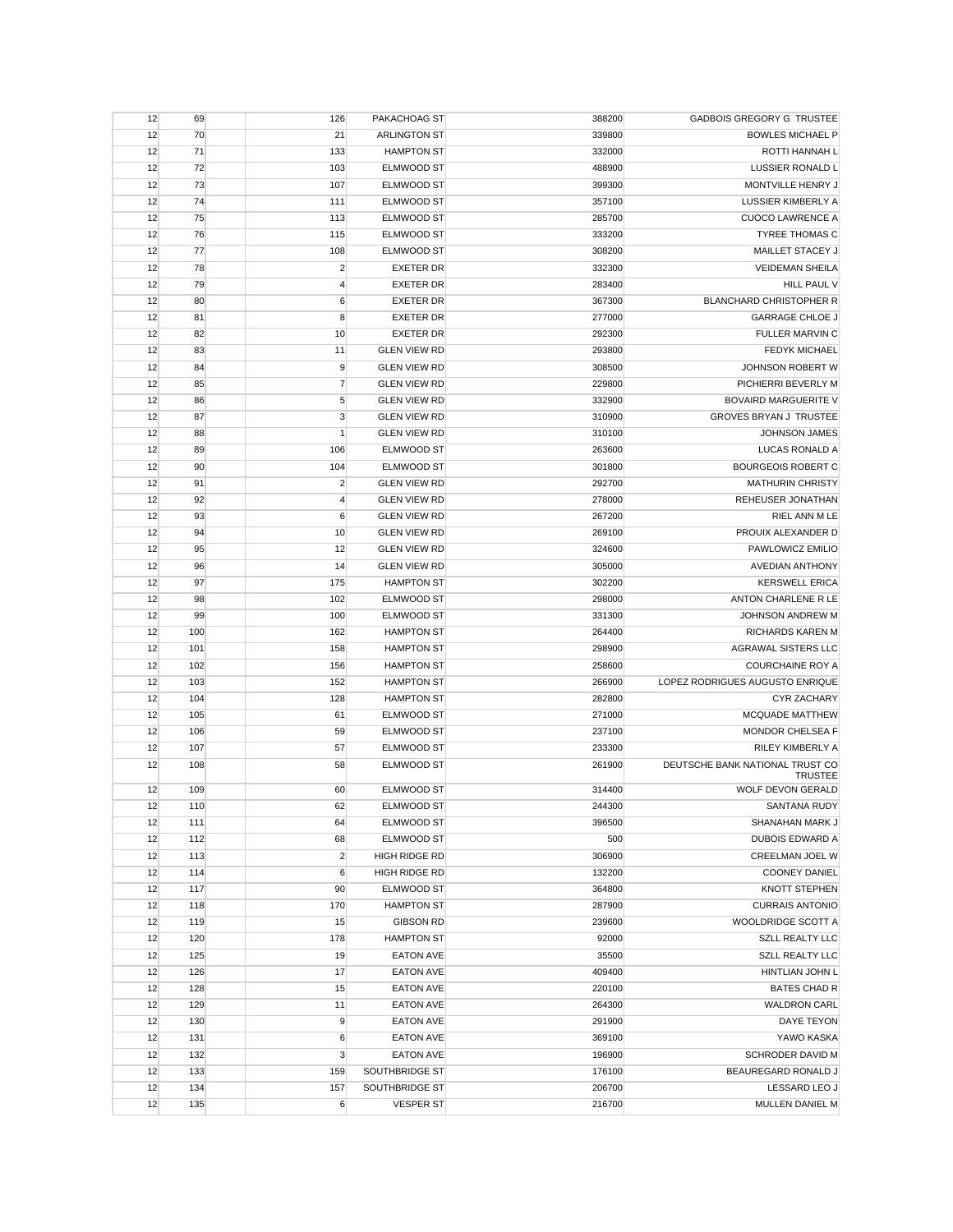| 12 | 136 | 155            | SOUTHBRIDGE ST        | 220300  | <b>BORN KELLERA</b>                  |
|----|-----|----------------|-----------------------|---------|--------------------------------------|
| 12 | 137 | 153            | SOUTHBRIDGE ST        | 547100  | <b>BUSHE SEAN D</b>                  |
| 12 | 138 | $\mathbf{3}$   | <b>VESPER ST</b>      | 238300  | SINCLAIR STEVEN M                    |
| 12 | 139 | 139            | <b>SOUTHBRIDGE ST</b> | 1127200 | 139 SOUTHBRIDGE ST RLTY TR           |
| 12 | 140 | 137            | SOUTHBRIDGE ST        | 187700  | 139 SOUTHBRIDGE ST RLTY TR           |
| 12 | 141 | 135            | SOUTHBRIDGE ST        | 719400  | <b>TACC REALTY LLC</b>               |
| 12 | 142 | 133            | SOUTHBRIDGE ST        | 1383700 | SHEPPARD ENVELOPE COMPANY            |
| 12 | 143 | 121            | SOUTHBRIDGE ST        | 721500  | <b>LIZEWSKI CHRISTOPHER</b>          |
| 12 | 144 | 101            | SOUTHBRIDGE ST        | 1295700 | <b>ISTAR BOWLING CENTERS II LP</b>   |
| 12 | 145 | 87             | SOUTHBRIDGE ST        | 523400  | <b>JREIJ GEORGE</b>                  |
| 12 | 147 | 100            | SOUTHBRIDGE ST        | 884900  | WHOLESALERS PROPERTY CO LLC          |
| 12 | 148 | 120            | SOUTHBRIDGE ST        | 204100  | PROODIAN HAROLD                      |
| 12 | 149 |                | <b>SWORD ST</b>       | 40000   | AUBURN TOWN OF                       |
| 12 | 150 | 45             | <b>SWORD ST</b>       | 882300  | RAJBHOG FOODS NJ INC                 |
|    |     |                |                       |         |                                      |
| 12 | 151 | 111            | PAKACHOAG ST          | 338400  | <b>BOURN LAURA TRUSTEE</b>           |
| 12 | 152 |                | <b>SWORD ST</b>       | 255100  | AUBURN TOWN OF                       |
| 12 | 153 | 17             | ARLINGTON ST          | 788500  | RE MURRAY REALTY TRUST LLC           |
| 12 | 154 | $\overline{4}$ | <b>UPLAND ST</b>      | 330700  | ZIZILEUSKAS JOHN B                   |
| 12 | 155 | 171            | <b>HAMPTON ST</b>     | 355800  | <b>MACPHERSON KENZIE</b>             |
| 12 | 156 | 173            | <b>HAMPTON ST</b>     | 291100  | CZAMARA, ALLEN                       |
| 12 | 157 | 177            | <b>HAMPTON ST</b>     | 307300  | <b>CUMMINS TIMOTHY P</b>             |
| 12 | 158 | 179            | <b>HAMPTON ST</b>     | 293900  | <b>SHARLEVILLE NIKKI</b>             |
| 12 | 159 | 130            | <b>HAMPTON ST</b>     | 400800  | <b>GALLANT MICHELLE A</b>            |
| 12 | 160 | 160            | <b>HAMPTON ST</b>     | 354400  | <b>COTTER JOHN M</b>                 |
| 12 | 161 | 150            | <b>HAMPTON ST</b>     | 285800  | DUBOIS JANET E LE TRUSTEE            |
| 12 | 162 | 148            | <b>HAMPTON ST</b>     | 292600  | JOINVILLE PHILIP B JR                |
| 12 | 163 | 70             | ELMWOOD ST            | 600     | AUBURN TOWN OF                       |
| 12 | 164 | 137            | <b>HAMPTON ST</b>     | 305100  | <b>WOZNIAK STEVEN</b>                |
| 12 | 165 | 139            | <b>HAMPTON ST</b>     | 274600  | MARSO BERNADETTE                     |
| 12 | 166 | 141            | <b>HAMPTON ST</b>     | 399500  | MADAIO PHILIP P                      |
| 12 | 167 | 143            | <b>HAMPTON ST</b>     | 307700  | <b>FARRELL PAUL T</b>                |
| 12 | 168 | 149            | <b>HAMPTON ST</b>     | 336000  | <b>CORRIDORI STEVEN R</b>            |
| 12 | 169 | 101            | ELMWOOD ST            | 363100  | CYNTHIA KELSON LIVING TRUST          |
| 12 | 170 | 16             | <b>ARLINGTON ST</b>   | 320400  | <b>FOLEY CAROLANN B</b>              |
| 12 | 171 | 18             | <b>ARLINGTON ST</b>   | 449600  | <b>GABRIELIAN KEVIN J</b>            |
| 12 | 172 | 20             | <b>ARLINGTON ST</b>   | 386500  | <b>GILMORE CHRISTOPHER</b>           |
| 12 | 173 | 22             | <b>ARLINGTON ST</b>   | 387000  | <b>LEBEL GRAIG M</b>                 |
| 12 | 174 | 24             | <b>ARLINGTON ST</b>   | 390700  | <b>HYDE LORI J</b>                   |
| 12 | 175 | 26             | <b>ARLINGTON ST</b>   | 470400  | TOTH KEVIN G                         |
| 12 | 176 | 28             | <b>ARLINGTON ST</b>   | 451500  | <b>CAREY JONATHAN</b>                |
| 12 | 177 | 30             | <b>ARLINGTON ST</b>   | 335000  | KIRKPATRICK ACQUISTA NANCY M         |
| 12 | 178 | 32             | <b>ARLINGTON ST</b>   | 368700  | PHELPS MATTHEW P                     |
| 12 | 179 | 36             | ARLINGTON ST          | 543100  | BYLUND JAMES R & BYLUND BEVERLY I LE |
| 12 | 180 | 39             | <b>ARLINGTON ST</b>   | 377900  | SABATO JOSEPH TRUSTEE                |
| 12 | 181 | 37             | ARLINGTON ST          | 318400  | ANDERTON CHARLES TRUSTEE             |
| 12 | 182 | 35             | <b>ARLINGTON ST</b>   | 378400  | SWENSON SCOTT R                      |
| 12 | 183 | 33             | <b>ARLINGTON ST</b>   | 363700  | CHUNG WING DON                       |
| 12 | 184 | 31             | <b>ARLINGTON ST</b>   | 362300  | WESLEY UNITED METHODIST              |
| 12 | 185 | 29             | <b>ARLINGTON ST</b>   | 426200  | PETERS MARY C                        |
|    |     |                |                       |         |                                      |
| 12 | 186 | 27             | <b>ARLINGTON ST</b>   | 387100  | WELLS VANNESS EMILY A                |
| 12 | 187 | 25             | ARLINGTON ST          | 413000  | COWDEN JEFFREY M                     |
| 12 | 188 | 23             | <b>ARLINGTON ST</b>   | 377200  | SCAMPINI JOSEPH J                    |
| 12 | 189 | 89             | SOUTHBRIDGE ST        | 348900  | <b>BDA LLC</b>                       |
| 12 | 191 | 172            | <b>HAMPTON ST</b>     | 320100  | PEARSON LYNN M                       |
| 12 | 192 | $\sqrt{5}$     | SAYBROOK WAY          | 509000  | KIM U KUN                            |
| 12 | 193 | $\overline{7}$ | SAYBROOK WAY          | 577300  | <b>NICKERSON WILLIAM</b>             |
| 12 | 194 | 9              | SAYBROOK WAY          | 560600  | LETENDRE JORDAN A                    |
| 12 | 195 | 11             | SAYBROOK WAY          | 655600  | <b>MARTIN MATTHEW P</b>              |
| 12 | 196 | 16             | SAYBROOK WAY          | 629700  | <b>BONZEY JOHN R</b>                 |
| 12 | 197 | 14             | SAYBROOK WAY          | 637300  | LAVALEE SANDRA J                     |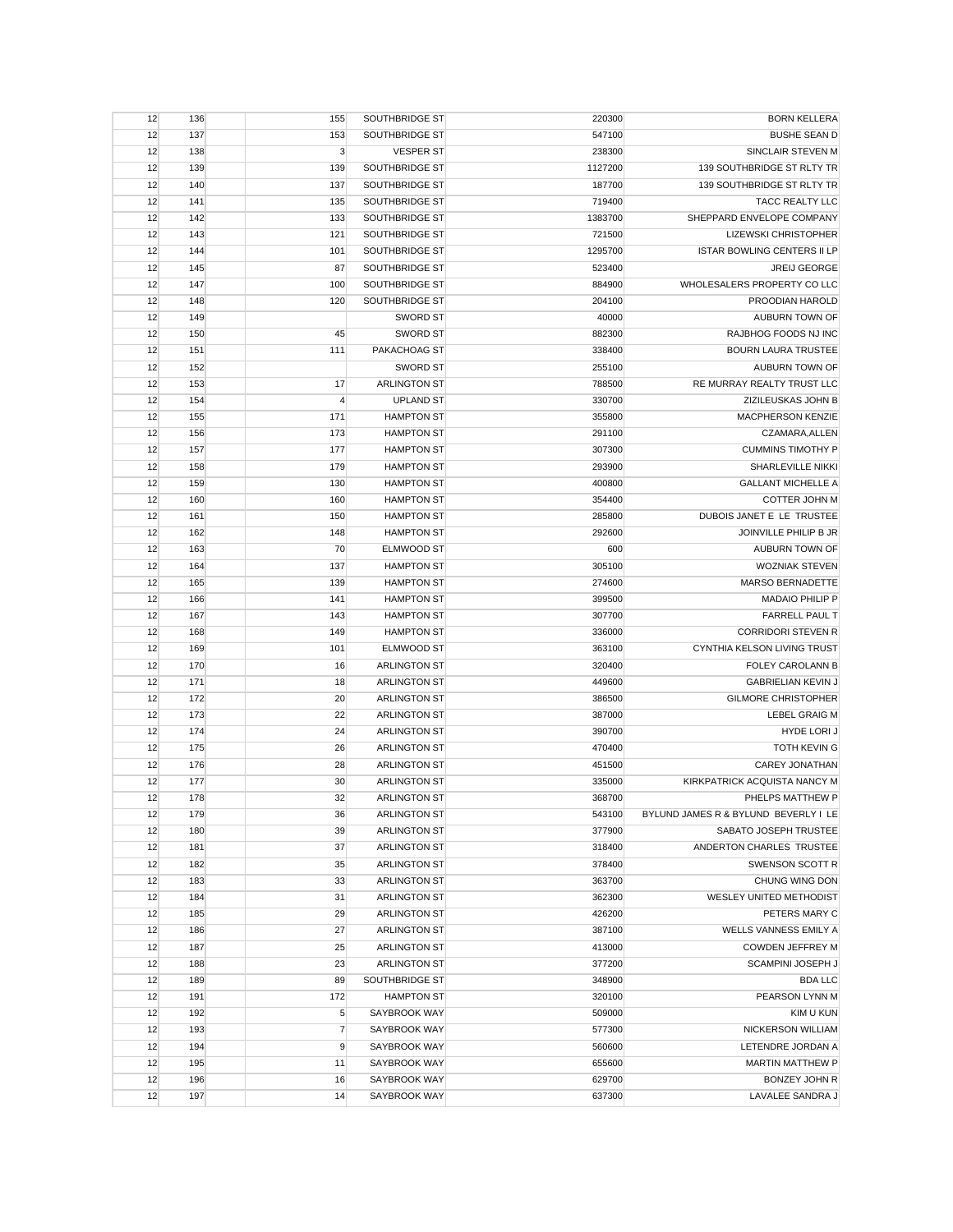| 12 | 198            | 12              | SAYBROOK WAY         | 594900  | OTOOLE STEVEN M                    |
|----|----------------|-----------------|----------------------|---------|------------------------------------|
| 12 | 199            | 10              | SAYBROOK WAY         | 551100  | <b>BREGMAN HOWARD P</b>            |
| 12 | 200            | 8               | SAYBROOK WAY         | 578800  | <b>KWAMO NATHALIE TAGNE</b>        |
| 12 | 201            | 6               | SAYBROOK WAY         | 596300  | <b>GURLITZ JOHN J</b>              |
| 12 | 202            | $\overline{4}$  | SAYBROOK WAY         | 505200  | <b>FORGIT MICHAEL L</b>            |
| 12 | 204            | 166             | <b>HAMPTON ST</b>    | 410500  | <b>ANASTASI ROBERT</b>             |
| 12 | 206            | 88              | ELMWOOD ST           | 395000  | <b>MISENTI JAMES S</b>             |
| 12 | 207            | 86              | ELMWOOD ST           | 396200  | <b>MARKARIAN ERIC A</b>            |
| 12 | 208            | 4               | <b>GIBSON RD</b>     | 229800  | <b>GELDBAUM LLC</b>                |
| 12 | 209            | $\overline{2}$  | <b>GIBSON RD</b>     | 87800   | <b>GELDBAUM LLC</b>                |
| 12 | 210            | 6               | <b>GIBSON RD</b>     | 93100   | CARROTCAKE LLC                     |
| 12 | 212            | 10              | <b>GIBSON RD</b>     | 9800    | WOOLDRIDGE SCOTT A                 |
| 12 | 213            | 180             | <b>HAMPTON ST</b>    | 92000   | <b>SZLL REALTY LLC</b>             |
| 12 | 214            | 196             | <b>HAMPTON ST</b>    | 92000   | <b>SZLL REALTY LLC</b>             |
| 12 | 215            | 200             | <b>HAMPTON ST</b>    | 92000   | <b>SZLL REALTY LLC</b>             |
| 12 | 216            | 204             | <b>HAMPTON ST</b>    | 92000   | <b>SZLL REALTY LLC</b>             |
| 12 | 217            | 208             | <b>HAMPTON ST</b>    | 92000   | <b>SZLL REALTY LLC</b>             |
| 12 | 218            | 212             | <b>HAMPTON ST</b>    | 92000   | <b>SZLL REALTY LLC</b>             |
| 12 | 219            | 216             | <b>HAMPTON ST</b>    | 92000   | <b>SZLL REALTY LLC</b>             |
| 12 | 220            | 220             | <b>HAMPTON ST</b>    | 92000   | <b>SZLL REALTY LLC</b>             |
| 13 | $\mathbf{1}$   | 87              | SOUTHOLD RD          | 374200  | ALTERNATIVES UNLIMITED INC         |
|    | $\overline{2}$ |                 | SOUTHOLD RD          | 207100  | SODAGAR EFFIE V TRUSTEE            |
| 13 |                | 89              |                      | 315700  |                                    |
| 13 | 3              | 91              | SOUTHOLD RD          |         | USHER EDWARD W                     |
| 13 | $\overline{4}$ | 93              | SOUTHOLD RD          | 277100  | LOLAX RICHARD C                    |
| 13 | 5              | 100             | SOUTHOLD RD          | 278700  | SKEATES ARTHUR J LE                |
| 13 | 6              | 90              | SOUTHOLD RD          | 462500  | WARD GORDON L                      |
| 13 | $\overline{7}$ |                 | <b>UPLAND ST</b>     | 1700    | AUTUMN WOODS LTD PARTNSHP          |
| 13 | 8              |                 | <b>UPLAND ST</b>     | 32300   | <b>GOLDSTEIN &amp; GURWITZ INC</b> |
| 13 | 11             |                 | 15 MEADOWBROOK RD    | 330800  | ORTEGA MARTIN                      |
| 13 | 12             | 13              | MEADOWBROOK RD       | 287200  | <b>GARABEDIAN WILBUR F III</b>     |
|    |                |                 |                      |         |                                    |
| 13 | 13             | 11              | MEADOWBROOK RD       | 284800  | <b>GLENNON EDWARD T</b>            |
| 13 | 14             | 9               | MEADOWBROOK RD       | 290900  | CONNOR ROBERT L                    |
|    |                |                 |                      |         |                                    |
| 13 | 15             | 7               | MEADOWBROOK RD       | 336400  | <b>BELAIR FAMILY TRUST</b>         |
| 13 | 16             | $5\overline{)}$ | MEADOWBROOK RD       | 313700  | VIRTUE PETER C                     |
|    |                |                 |                      |         |                                    |
| 13 | 17             |                 | 3 MEADOWBROOK RD     | 305500  | <b>TRAN HUONG</b>                  |
| 13 | 18             | 45              | <b>UPLAND ST</b>     | 332700  | FLEMING THOMAS J TRUSTEE           |
| 13 | 19             | 43              | <b>UPLAND ST</b>     | 377400  | SARKISIAN WILLIAM J TRUSTEE        |
| 13 | 20             | 41              | <b>UPLAND ST</b>     | 300800  | BEAUDREAU KYLE P                   |
| 13 | 21             |                 | 4 MEADOWBROOK RD     | 343100  | <b>GALVIN JOHN E</b>               |
|    |                |                 |                      |         |                                    |
| 13 | 22             |                 | 6 MEADOWBROOK RD     | 323700  | <b>MORTON GARY L</b>               |
| 13 | 23             |                 | 8 MEADOWBROOK RD     | 310600  | <b>WHITTON JAMES M</b>             |
|    |                |                 |                      |         |                                    |
| 13 | 24             |                 | 10 MEADOWBROOK RD    | 332800  | <b>SACCO KORI</b>                  |
| 13 | 25             |                 | 12 MEADOWBROOK RD    | 312700  | <b>BAVIELLO GEORGE</b>             |
|    |                |                 |                      |         |                                    |
| 13 | 26             |                 | 14 MEADOWBROOK RD    | 302000  | ROGERS ROBERT F TRUSTEE            |
|    |                |                 |                      | 422000  | DOLIMPIO JUSTINE M                 |
| 13 | 27             |                 | 16 MEADOWBROOK RD    |         |                                    |
| 13 | 30             | 15              | <b>UPLAND ST</b>     | 1179100 | AUBURN TOWN OF                     |
| 13 | 31             | 30              | <b>WARD ST</b>       | 267400  | SHEA JENNIFER LEE                  |
| 13 | 32             | 28              | <b>WARD ST</b>       | 392000  | KLAUCKE RONALD M                   |
| 13 | 33             | 20              | <b>LEXINGTON AVE</b> | 135300  | WATSON JOHN S LE                   |
| 13 | 34             | 17              | <b>WARD ST</b>       | 260900  | PALACE JAMES X                     |
| 13 | 35             | 23              | <b>WARD ST</b>       | 282200  | WATSON JOHN S LE                   |
| 13 | 36             | 31              | <b>WARD ST</b>       | 241000  | DUCHARME LUCIEN J                  |
| 13 | 37             | 39              | <b>WARD ST</b>       | 341300  | ARISTIDE MICHAEL P                 |
|    |                |                 |                      |         |                                    |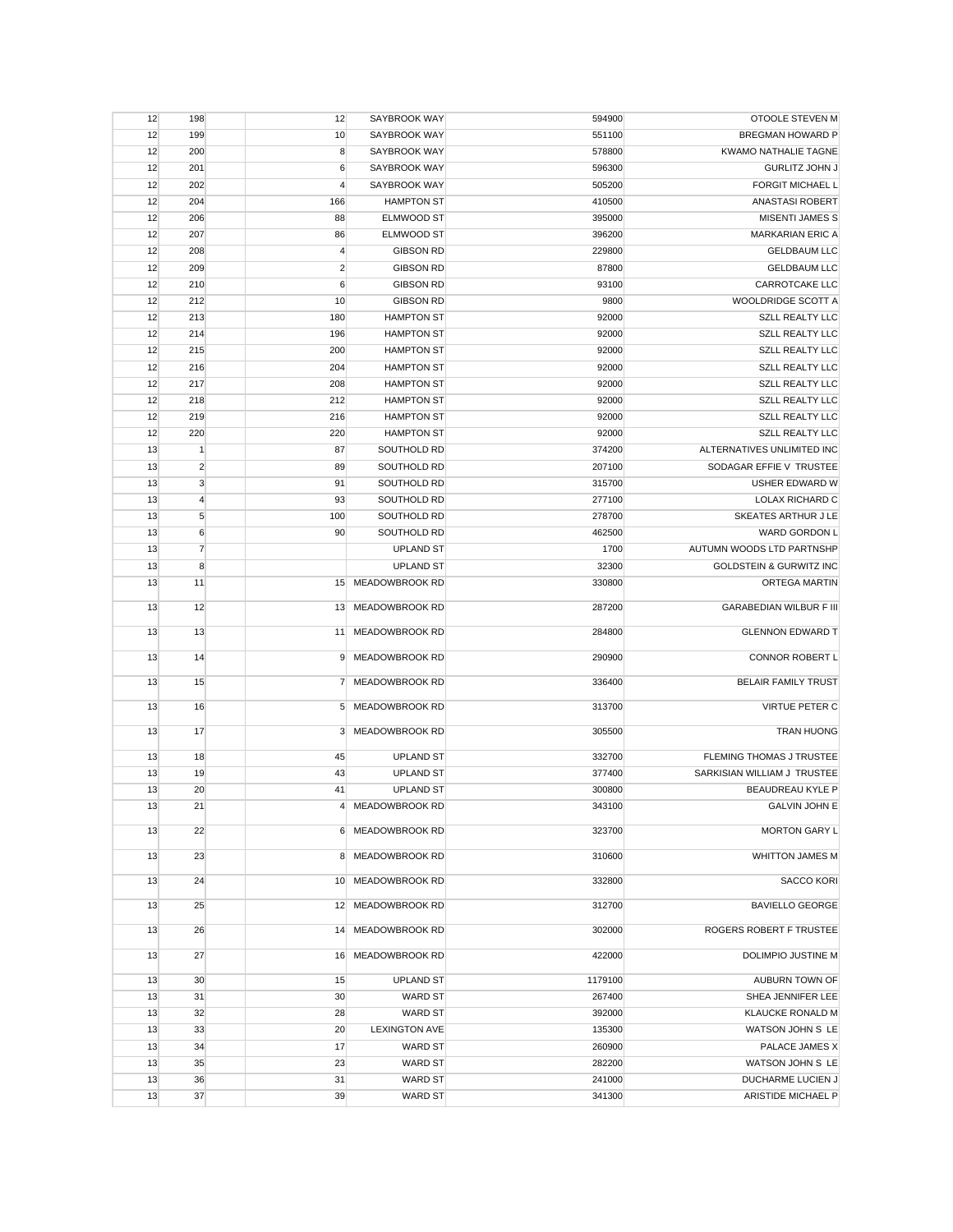| 13       | 38        | 28                  | <b>UPLAND ST</b>           | 380000           | <b>HEMMING PAMELA J</b>             |
|----------|-----------|---------------------|----------------------------|------------------|-------------------------------------|
| 13       | 39        | 26                  | <b>LEXINGTON AVE</b>       | 302200           | MILEWSKI RICHARD L                  |
| 13       | 40        | 24                  | <b>LEXINGTON AVE</b>       | 260500           | WILSON HEIDI A                      |
| 13       | 41        | 14                  | <b>LEXINGTON AVE</b>       | 286400           | <b>MONGEON ERIC</b>                 |
| 13       | 42        |                     | SOUTHOLD RD                | 600              | <b>SKEATES ARTHUR J</b>             |
| 13       | 43        | 13                  | <b>LEXINGTON AVE</b>       | 270500           | <b>BAYROUTY LORRAINE M</b>          |
| 13       | 45        | 19                  | <b>LEXINGTON AVE</b>       | 266400           | <b>GOULART ROMIE N TRUSTEE</b>      |
| 13       | 47        | 23                  | <b>LEXINGTON AVE</b>       | 307700           | <b>HOUSTON PAUL V</b>               |
| 13       | 49        | 30                  | <b>UPLAND ST</b>           | 280800           | <b>GANNON JOHN W</b>                |
| 13       | 50        | 32                  | <b>UPLAND ST</b>           | 435900           | <b>GANNON JOHN W</b>                |
|          |           |                     | THAYER AVE                 |                  |                                     |
| 13       | 51        | 34                  |                            | 299400           | BELANGER JANE M                     |
| 13       | 52        | 32                  | THAYER AVE                 | 304600           | <b>BUTZ STEVEN J</b>                |
| 13       | 53        | 30                  | <b>THAYER AVE</b>          | 295800           | MANOOGIAN KEVIN D                   |
| 13       | 54        | 26                  | <b>THAYER AVE</b>          | 277900           | <b>TSOUTSIS MARIA</b>               |
| 13       | 55        | 24                  | THAYER AVE                 | 299400           | BENNETT KENNETH CHARLES             |
| 13       | 56        | 19                  | THAYER AVE                 | 237700           | LEAKE LINDA G                       |
| 13       | 57        | 21                  | THAYER AVE                 | 252100           | ORDWAY MATTHEW J                    |
| 13       | 58        | 23                  | THAYER AVE                 | 341100           | ROZAK ALEXNDER X                    |
| 13       | 59        | 25                  | <b>THAYER AVE</b>          | 388100           | <b>WEST JOSEPH</b>                  |
| 13       | 60        | 27                  | THAYER AVE                 | 293100           | SHERIDAN DEBORAH                    |
| 13       | 61        | 34                  | <b>UPLAND ST</b>           | 307600           | <b>CARELLI DAVID</b>                |
| 13       | 62        | 36                  | <b>UPLAND ST</b>           | 255600           | <b>BELLO PATRICIA A</b>             |
| 13       | 63        | 30                  | DAVIS RD                   | 258700           | ZIELONKA REALTY TRUST               |
| 13       | 64        | 28                  | <b>DAVIS RD</b>            | 284200           | ALEXANDROVICH MATTHEW MICHAEL       |
| 13       | 65        | 26                  | <b>DAVIS RD</b>            | 340000           | <b>KEYES AARON J</b>                |
| 13       | 66        | 24                  | DAVIS RD                   | 254400           | KEWLEY SHARON A<br>KAVA ELLEN T     |
|          |           | 22                  |                            |                  |                                     |
| 13       | 67        |                     | DAVIS RD                   | 262000           | MORRISON JOAN M                     |
| 13       | 68        | 23                  | <b>DAVIS RD</b>            | 281900           | <b>GARABEDIAN RACHEL A</b>          |
| 13       | 69        | 25                  | <b>DAVIS RD</b>            | 329900           | <b>HUTCHINSON ERIK S</b>            |
| 13       | 70        | 27                  | <b>DAVIS RD</b>            | 261000           | ROCHE MARK J                        |
| 13       | 71        | 29                  | DAVIS RD                   | 293700           | PORENCIO WELISON OLEGARIO           |
| 13       | 72        | 38                  | <b>UPLAND ST</b>           | 284000           | RAMOS JOSEPH M JR                   |
| 13       | 73        | 40                  | <b>UPLAND ST</b>           | 252500           | ZORENA JOSEPH A                     |
| 13       | 74        | 28                  | <b>LESLEY AVE</b>          | 426500           | DESOUZA ALEX S                      |
| 13       | 75        | 26                  | <b>LESLEY AVE</b>          | 317000           | <b>BROWN DIANE M</b>                |
| 13       | 76        |                     |                            |                  |                                     |
|          |           | 24                  | <b>LESLEY AVE</b>          | 253500           | DAWSON JAMES J                      |
| 13       | 77        | 29                  | <b>LESLEY AVE</b>          |                  | KULMA MARIUSZ                       |
|          |           |                     |                            | 295600<br>287300 |                                     |
| 13       | 78        | 31                  | <b>LESLEY AVE</b>          |                  | <b>KULMA KRISTIE</b>                |
| 13       | 79        | 33                  | <b>LESLEY AVE</b>          | 290500           | HUSSEY KEVIN J                      |
| 13       | 80        | 34                  | <b>MANOR RD</b>            | 303100           | PAYNE ALFONSO A                     |
| 13       | 81        | 32                  | <b>MANOR RD</b>            | 324400           | <b>COTTLE ROBERT</b>                |
| 13       | 82        | 35                  | <b>MANOR RD</b>            | 275400           | MOCHUN STEPHEN P JR                 |
| 13       | 83        |                     | 18 MEADOWBROOK RD          | 329900           | MCLAUGHLIN JOHN E                   |
| 13       | 84        | 20                  | MEADOWBROOK RD             | 407300           | BENECCHI EDWARD JR                  |
|          |           |                     |                            |                  |                                     |
| 13       | 85        | 19                  | MEADOWBROOK RD             | 314600           | DITOMMASO NICOLAS                   |
|          |           |                     |                            |                  |                                     |
| 13       | 86        | 17                  | MEADOWBROOK RD             | 289800           | TOBIN DANIEL L JR                   |
| 13       | 88        | 94                  | SOUTHOLD RD                | 253000           | <b>USHER EDWARD W</b>               |
| 13       | 90        | 47                  | <b>UPLAND ST</b>           | 282200           | <b>WISCHHOF ERIK</b>                |
| 13       | 91        | 49                  | <b>UPLAND ST</b>           | 277700           | LONGO RUSSELL                       |
| 13       | 92        | 6                   | <b>WARD ST</b>             | 432100           | MACDONALD MELISSA L                 |
| 13       | 93        | 16                  | <b>WARD ST</b>             | 396000           | LANCIAULT LAURIE J                  |
| 13       | 94        | 20                  | <b>WARD ST</b>             | 321700           | <b>DEMAZURE CHARLES</b>             |
|          |           |                     |                            |                  |                                     |
| 13       | 95        | 24                  | <b>UPLAND ST</b>           | 346000           | OHMAN PAUL W                        |
| 13       | 96        | 22                  | <b>UPLAND ST</b>           | 371300           | ROUVINA THOMAS V                    |
| 13       | 97        | 20                  | <b>UPLAND ST</b>           | 350900           | COTE RICHARD E LE                   |
| 13       | 98        | $\overline{c}$      | OLD FARM RD                | 308000           | ALMEIDA JOSE                        |
| 13<br>13 | 99<br>100 | $\overline{4}$<br>6 | OLD FARM RD<br>OLD FARM RD | 325400<br>312300 | FORNARI ANDREW J<br>DELAROSA DOKA M |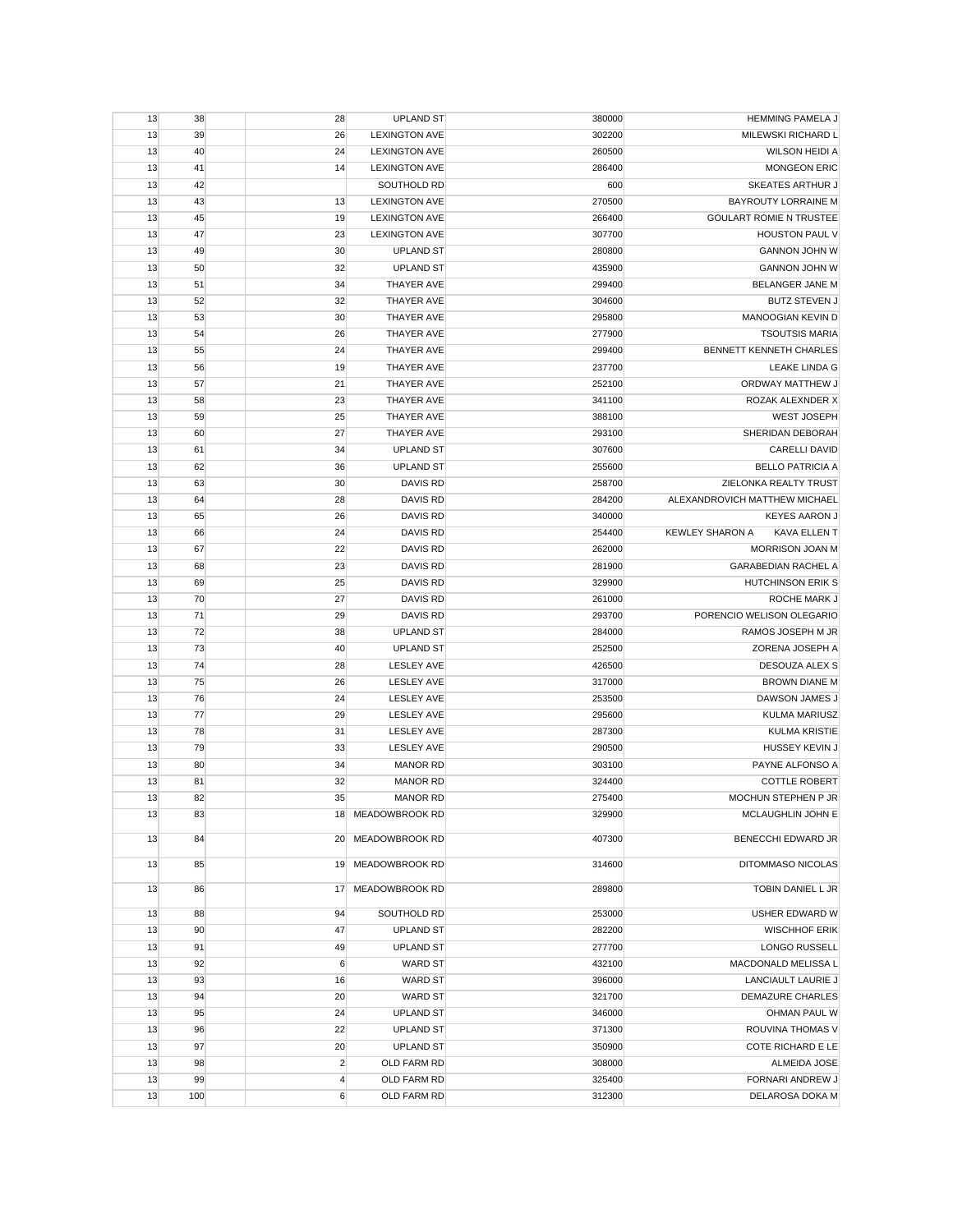| 13       | 101                            | 8              | OLD FARM RD                  | 555700           | MAI TRUONG & XUAN HOA T                             |
|----------|--------------------------------|----------------|------------------------------|------------------|-----------------------------------------------------|
| 13       | 102                            | $\mathbf{1}$   | OLD FARM RD                  | 310800           | <b>MCNALLY WILLIAM</b>                              |
| 13       | 103                            | $\mathbf 3$    | OLD FARM RD                  | 332900           | <b>BIES JOZEF</b>                                   |
| 13       | 104                            | 5              | OLD FARM RD                  | 296200           | <b>CAPITA MIHAIL</b>                                |
| 13       | 105                            | $\overline{7}$ | OLD FARM RD                  | 327200           | NICHOLS ADRIANNE                                    |
| 13       | 106                            | 9              | OLD FARM RD                  | 433800           | CLIFFORD DANIEL J                                   |
| 13       | 107                            | 11             | OLD FARM RD                  | 484700           | CHIODA STEVEN P                                     |
| 13       | 108                            | 13             | OLD FARM RD                  | 385100           | <b>FRAIOLI MARIO</b>                                |
| 13       | 109                            | 15             | OLD FARM RD                  | 281900           | <b>KIRK STEVEN B</b>                                |
| 13       | 110                            | 17             | OLD FARM RD                  | 306600           | WUNSCHEL DAVID A LIFE ESTATE                        |
| 13       | 111                            | 19             | OLD FARM RD                  | 269900           | <b>KASETA MICHAEL P</b>                             |
| 13       | 112                            | 21             | OLD FARM RD                  | 304500           | MASTROTOTORO SANDRA J                               |
| 13       | 113                            | 23             | OLD FARM RD                  | 304100           | <b>CUPINA THOMAS M</b>                              |
| 13       | 114                            | $\overline{7}$ | AUBURN HILL RD               | 382000           | MORIARTY JOYCE                                      |
| 13       | 115                            | 22             | OLD FARM RD                  | 435400           | OBRIEN DONALD R III                                 |
| 13       | 116                            | 20             | OLD FARM RD                  | 304400           | <b>WRONA ZBIGNIEW</b>                               |
| 13       | 117                            | 18             | OLD FARM RD                  | 436200           | <b>TETTEH DAVID</b>                                 |
| 13       | 118                            | 16             | OLD FARM RD                  | 347900           | <b>BISHOP CRYSTAL</b>                               |
| 13       | 119                            | 14             | OLD FARM RD                  | 397600           | <b>KISH MARK S</b>                                  |
| 13       | 120                            | 12             | OLD FARM RD                  | 304700           | SOPER KENNETH A                                     |
| 13       | 121                            | 10             | OLD FARM RD                  | 281700           | LYNCH JOHN F                                        |
| 13       | 122                            | 15             | AUBURN HILL RD               | 22900            | <b>GOLDSTEIN &amp; GURWITZ INC</b>                  |
| 13       | 123                            | 14             | AUBURN HILL RD               | 22600            | <b>GOLDSTEIN &amp; GURWITZ INC</b>                  |
| 13       | 124                            | 12             | AUBURN HILL RD               | 22600            | <b>GOLDSTEIN &amp; GURWITZ INC</b>                  |
| 13       | 125                            | 10             | AUBURN HILL RD               | 311000           | BOYLE ELIZABETH M TRUSTEE                           |
| 13       | 126                            | 8              | <b>AUBURN HILL RD</b>        | 408300           | <b>HARRIS MICHAEL D</b>                             |
| 13       | 127                            | 6              | AUBURN HILL RD               | 347000           | JOHNSON PAUL E                                      |
| 13       | 128                            | $\overline{4}$ | AUBURN HILL RD               | 318500           | <b>FACTEAU DENNIS V</b>                             |
| 13       | 129                            | 27             | MEADOWBROOK RD               | 326500           | LAVALLEE MATTHEW M                                  |
| 13       | 130                            | 29             | MEADOWBROOK RD               | 353000           | VALERIO KENNETH M SR                                |
| 13       | 131                            | 32             | MEADOWBROOK RD               | 394800           | <b>BRZOSKA MAREK</b>                                |
| 13       | 132                            | 30             | MEADOWBROOK RD               | 465900           | KULMA WLADYSLAW                                     |
| 13       | 133                            | 28             | MEADOWBROOK RD               | 353700           | <b>TUOMENOKSA SARAH</b>                             |
| 13       | 134                            | 26             | MEADOWBROOK RD               | 322800           | MOODY JO ELLE                                       |
| 13       | 135                            | 24             | MEADOWBROOK RD               | 332800           | <b>BEAMAN STEFANY</b>                               |
| 13       | 136                            | 22             | MEADOWBROOK RD               | 324100           | <b>HANDFIELD ANDREA M</b>                           |
| 13       | 137                            | 21             | MEADOWBROOK RD               | 399300           | <b>WYKES PAUL D</b>                                 |
| 13       | 138                            |                | 23 MEADOWBROOK RD            | 366000           | <b>BELLIVEAU PAUL A</b>                             |
| 13       | 139                            | 92             | SOUTHOLD RD                  | 446500           | <b>CAIRNS GLEN</b>                                  |
| 13       | 140                            | 15             | <b>WARD ST</b>               | 433200           | BEAUREGARD DAVID J                                  |
| 13       | 141                            | 28             | <b>WALLINGFORD RD</b>        | 317400           | <b>CORMIER JAIMEE</b>                               |
| 13       | 142                            | 26             | <b>WALLINGFORD RD</b>        | 326200           | DONOVAN DERYN J                                     |
| 13       | 143                            | 13             | SAYBROOK WAY                 | 570100           | <b>BAEDER D SCOTT</b>                               |
| 13       | 144                            | 15             | SAYBROOK WAY                 | 503200           | PIETAL CAROL J                                      |
| 13       | 145                            | 17             | SAYBROOK WAY                 | 478600           | RIEL CAROL A                                        |
| 13       | 146                            | 21             | <b>LEXINGTON AVE</b>         | 108500           | <b>GANNON JOHN W TRUSTEE</b>                        |
| 13<br>14 | 147                            | 34             | MEADOWBROOK RD               | 468500<br>233500 | <b>CHIRSKY STEPHEN J</b><br><b>SHANNON PARTNERS</b> |
| 14       | $\mathbf{1}$<br>$\overline{2}$ | 464            | LEICESTER ST<br>LEICESTER ST | 700              | <b>BROOKS ANTHONY E</b>                             |
| 14       | 3                              | 476            | LEICESTER ST                 | 146400           | WES MA LLC                                          |
| 14       | $\overline{7}$                 | 461            | LEICESTER ST                 | 415900           | <b>HANSON RICHARD A</b>                             |
| 14       | 8                              | 463            | LEICESTER ST                 | 71600            | <b>SHANNON PARTNERS</b>                             |
| 15       | $\mathbf{1}$                   |                | LEICESTER ST                 | 431000           | SEABOARD SOLAR HOLDINGS LLC                         |
| 15       | $\overline{2}$                 |                | LEICESTER ST                 | 284700           | SEABOARD SOLAR HOLDINGS LLC                         |
| 15       | 3                              |                | LEICESTER ST                 | 2940800          | SEABOARD SOLAR HOLDINGS LLC                         |
|          |                                |                |                              |                  |                                                     |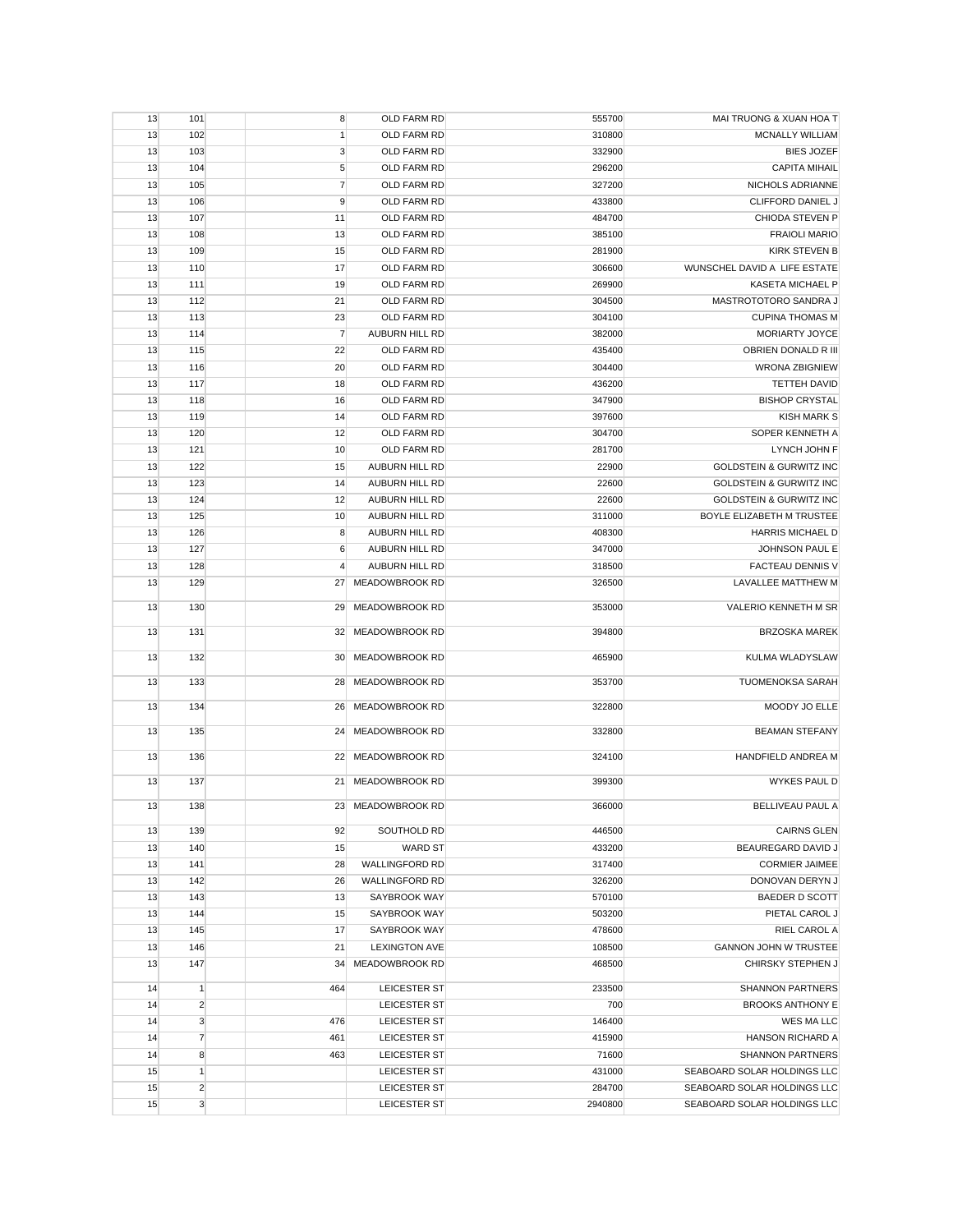| 15       | $\overline{4}$ |                |                  | LEICESTER ST          | 2400      | SEABOARD SOLAR HOLDINGS LLC        |
|----------|----------------|----------------|------------------|-----------------------|-----------|------------------------------------|
| 15       | $\sqrt{5}$     |                |                  | LEICESTER ST          | 300       | SEABOARD SOLAR HOLDINGS LLC        |
| 16       | $\mathbf{1}$   |                | 43               | <b>WALLACE AVE</b>    | 296100    | <b>MULERO WILMA A</b>              |
| 16       | $\overline{2}$ |                | 37               | <b>WALLACE AVE</b>    | 386100    | BLAIS ARCHIE J JR LIFE ESTATE      |
| 16       | 3              |                | 35               | <b>WALLACE AVE</b>    | 372900    | CHUKWUOGOR OGOEGBUNAM              |
| 16       | $\overline{4}$ |                | 29               | <b>WALLACE AVE</b>    | 290700    | <b>ZONA NICHOLAS G</b>             |
| 16       | 5              |                | 25               | <b>WALLACE AVE</b>    | 208400    | <b>KNIGHT DONALD R</b>             |
| 16       | 6              |                | 19               | <b>WALLACE AVE</b>    | 229100    | HOLT LOIS E                        |
| 16       | $\overline{7}$ |                | 11               | <b>WALLACE AVE</b>    | 296100    | <b>BUBON RONALD P TRUSTEE</b>      |
| 16       | 8              |                |                  | <b>WALLACE AVE</b>    | 8800      | <b>KNIGHT DONALD R</b>             |
| 16       | 9              | $\mathbf{1}$   | $1 - 3$          | A ROCHDALE ST         | $\pmb{0}$ | POND VIEW CONDOMINIUM              |
| 16       | 9              | $\mathbf{1}$   | 1A               | <b>WALLACE AVE</b>    | 180300    | <b>MARRIER NICHOLAS J</b>          |
| 16       | 9              | $\overline{2}$ | 1B               | <b>WALLACE AVE</b>    | 171800    | HERNANDEZ CARLOS                   |
| 16       | 9              | 3              | 1 <sup>C</sup>   | <b>WALLACE AVE</b>    | 173500    | <b>GOING JOAN E</b>                |
|          | 9              | $\overline{4}$ | 3A               |                       |           |                                    |
| 16       |                |                |                  | <b>WALLACE AVE</b>    | 178000    | <b>GOODMAN JOEL</b>                |
| 16       | 9              | 5              | 3B               | <b>WALLACE AVE</b>    | 174200    | <b>COURTEAU KATHRYN &amp; PAUL</b> |
| 16       | 9              | 6              | 3C               | <b>WALLACE AVE</b>    | 176100    | <b>CARRAHER THOMAS J &amp;</b>     |
| 16       | 9              | $\overline{7}$ | 67A              | ROCHDALE ST           | 176100    | ULJUA SANDRA A GIRARDI             |
| 16       | 9              | 8              | 67B              | <b>ROCHDALE ST</b>    | 176100    | <b>COSGROVE JAMES</b>              |
| 16       | 9              | 9              | 67C              | ROCHDALE ST           | 190600    | ROCHE JOHN                         |
| 16       | 10             |                | 51               | ROCHDALE ST           | 20400     | AUBURN WATER DISTRICT              |
| 16       | 11             |                | 49A              | ROCHDALE ST           | 215900    | <b>CUSSON DOROTHY L</b>            |
| 16       | 12             |                | 49               | ROCHDALE ST           | 256900    | PIKE GARY P TRUSTEE                |
| 16       | 13             |                | 47               | <b>ROCHDALE ST</b>    | 298300    | RICHARDS JOSEPH E                  |
| 16       | 14             |                | 43               | ROCHDALE ST           | 369800    | <b>HUYNH TUNG</b>                  |
| 16       | 15             |                | 44               | ROCHDALE ST           | 380900    | LEVY DAVID GALATZER                |
| 16       | 16             |                | 50               | ROCHDALE ST           | 311900    | <b>CZAMARA ALLEN J</b>             |
| 16       | 17             |                | 52               | ROCHDALE ST           | 285700    | AUBURN WATER DISTRICT              |
| 16       | 18             |                | 68               | ROCHDALE ST           | 292600    | ADSHEAD DAMIAN D                   |
| 16       | 19             |                | 70               | ROCHDALE ST           | 335700    | <b>BENTON KATRINA Q</b>            |
|          |                |                |                  |                       |           |                                    |
| 16       | 21             |                | 14               | ROCHELLE ST           | 389300    | <b>GERVAIS CHRISTOPHER J</b>       |
| 16       | 22             |                | 11               | ROCHELLE ST           | 407400    | <b>SKAPARAS MARK</b>               |
| 16       | 23             |                | 9                | ROCHELLE ST           | 370700    | GAIDIS LOUISE G LUSSIER LE TRUSTEE |
| 16       | 24             |                | 13               | <b>MAGNA VISTA DR</b> | 427200    | <b>GAWRYCH KRYSTYNA</b>            |
| 16       | 25             |                | 8                | <b>MAGNA VISTA DR</b> | 317300    | <b>GLASCO MEGAN R</b>              |
| 16       | 26             |                |                  | <b>MAGNA VISTA DR</b> | 200       | AUBURN TOWN OF                     |
| 16       | 27             |                | 12               | <b>MAGNA VISTA DR</b> | 308500    | SAWICKI JAMES J                    |
|          | 29             |                |                  | ROCHELLE ST           | 326000    | MILLER RONALD                      |
| 16<br>16 |                |                | $\overline{7}$   | ROCHELLE ST           | 283700    | ROBILLARD ROGER                    |
|          | 30             |                | 3                |                       |           |                                    |
| 16       | 32             |                | $\boldsymbol{6}$ | ROCHELLE ST           | 384000    | LAVALLEE TODD D                    |
| 16       | 34             |                | 10               | ROCHELLE ST           | 310400    | <b>TORRES ROSA ESPERANZA</b>       |
| 16       | 35             |                | 12               | ROCHELLE ST           | 320100    | DANEAULT WILLIAM J                 |
| 16       | 36             |                | 146              | <b>BURNETT ST</b>     | 293100    | BETTENCOURT GREGORY D              |
| 16       | 37             |                | 148              | <b>BURNETT ST</b>     | 286200    | NEDZWECKAS ELISE                   |
| 16       | 38             |                | 150              | <b>BURNETT ST</b>     | 371900    | SMITH BETH E                       |
| 16       | 39             |                | 152              | <b>BURNETT ST</b>     | 262400    | DALEY JOANNE M                     |
| 16       | 40             |                | 78               | ROCHDALE ST           | 621900    | THAMEL STEPHEN W TRUSTEE           |
| 16       | 41             |                | $\overline{c}$   | <b>WALLACE AVE</b>    | 293000    | <b>DUFRESNE DANIEL</b>             |
| 16       | 42             |                | 6                | <b>WALLACE AVE</b>    | 246200    | <b>WILSON RICHARD B</b>            |
| 16       | 43             |                | 10               | WALLACE AVE           | 215000    | HENAULT GEORGE A                   |
| 16       | 44             |                | 18               | <b>WALLACE AVE</b>    | 251600    | <b>SLADDIN JOHN</b>                |
| 16       | 45             |                | 22               | <b>WALLACE AVE</b>    | 291500    | ROSS DANIEL D                      |
| 16       | 46             |                | 36               | <b>WALLACE AVE</b>    | 386100    | STEINBERG ERIC L                   |
| 16       | 47             |                | 42               | WALLACE AVE           | 260300    | <b>STRONG PATRICIA M</b>           |
| 16       | 48             |                | 46               | <b>WALLACE AVE</b>    | 300200    | <b>IGNACHUCK SCOTT W</b>           |
| 16       | 49             |                | 14               | <b>WALLACE AVE</b>    | 397900    | MARINI DANIELLE FRANCESCA          |
| 16       | 50             |                | 73               | ROCHDALE ST           | 307200    | DESY OWEN R                        |
| 16       | 51             |                | 77               | ROCHDALE ST           | 319400    | <b>VSTFT MAT LLC</b>               |
| 16       | 52             |                | 79               | ROCHDALE ST           | 316900    | BREEDS JAMES R III LE              |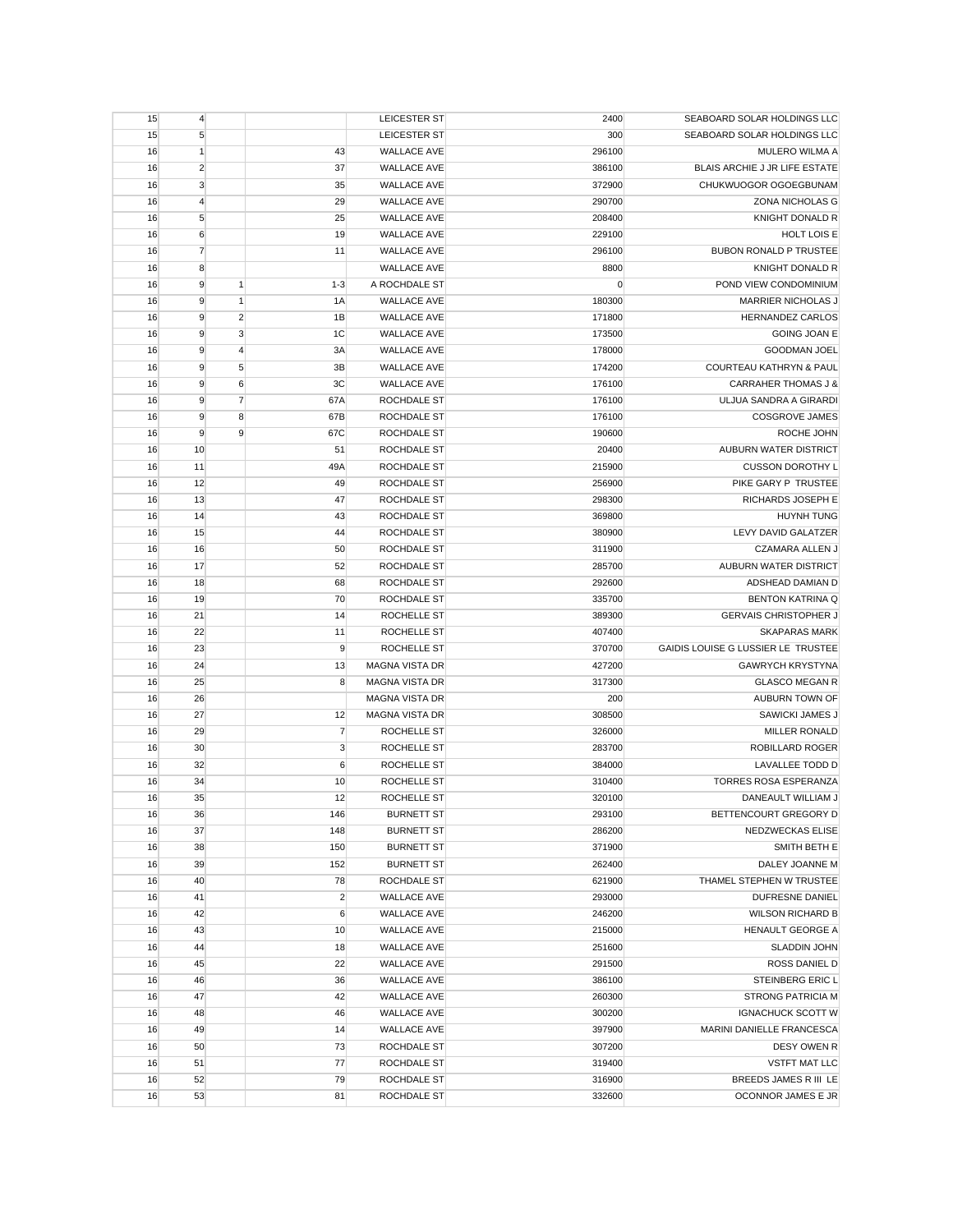| 16 | 54       |                | 83             | ROCHDALE ST                 | 308600           | <b>EMERY LINDA M</b>                             |
|----|----------|----------------|----------------|-----------------------------|------------------|--------------------------------------------------|
| 16 | 55       |                | 85             | ROCHDALE ST                 | 285900           | KILLOY ZACHARY RYAN                              |
| 16 | 56       |                | 87             | ROCHDALE ST                 | 226300           | CIBELLI ELAINE E                                 |
| 16 | 57       |                | 89             | ROCHDALE ST                 | 259900           | <b>LIBBEY JAMES H</b>                            |
| 16 | 58       |                | 93             | ROCHDALE ST                 | 289900           | TOSCANO RYAN D                                   |
| 16 | 60       |                | 95             | ROCHDALE ST                 | 308800           | <b>FARNHAM DEAN P</b>                            |
| 16 | 61       |                | 97             | <b>ROCHDALE ST</b>          | 310500           | PREFONTAINE KIMBERLY A TRUSTEE                   |
| 16 | 62       |                | 99             | ROCHDALE ST                 | 241100           | <b>DAGILIS MICHAEL</b>                           |
| 16 | 63       |                | 103            | ROCHDALE ST                 | 276400           | <b>CROSBIE WILLIAM F JR</b>                      |
| 16 | 64       |                | 140            | ROCHDALE ST                 | 290700           | <b>CRAIG KAREN E</b>                             |
| 16 | 65       |                | 136            | ROCHDALE ST                 | 299100           | <b>SCOPETSKI BETH</b>                            |
| 16 | 67       |                | 130            | ROCHDALE ST                 | 265500           | ALMSTROM GARY L                                  |
| 16 | 68       |                | $\mathbf{1}$   | DALE AVE                    | 305200           | VO HAN T                                         |
| 16 | 69       |                | $\mathbf{3}$   | DALE AVE                    | 315400           | REIDY WILLIAM H                                  |
| 16 | 70       |                | 5              | DALE AVE                    | 282600           | SULLIVAN PATRICK LIFE ESTATE                     |
| 16 | 71       |                | $\overline{7}$ | DALE AVE                    | 320300           | <b>GABRIELLA PATRICK F</b>                       |
| 16 | 72       |                | 9              | DALE AVE                    | 323400           | ALVES JOHN A                                     |
| 16 | 73       |                | 11             | DALE AVE                    | 262400           | <b>IMSE MARK W</b>                               |
| 16 | 74       |                | 13             | DALE AVE                    | 280700           | ROY TODD R                                       |
| 16 | 75       |                | 15             | DALE AVE                    | 263000           | <b>BARBIERI GEORGE A</b>                         |
| 16 | 76       |                | 14             | DALE AVE                    | 297300           | <b>GABRIELLA MICHAEL P TRUSTEE</b>               |
| 16 | 77       |                | 12             | DALE AVE                    | 348200           | MORGAN DANIEL J                                  |
|    |          |                |                |                             |                  |                                                  |
| 16 | 78<br>79 |                | 10             | DALE AVE<br>DALE AVE        | 307600<br>297100 | SIMITIS WILLIAM P JR LE<br>SANTLEY CHRISTOPHER S |
| 16 |          |                | 8              |                             |                  |                                                  |
| 16 | 80       |                | 6              | DALE AVE<br><b>DALE AVE</b> | 321900           | <b>OSBORN KEVIN A</b>                            |
| 16 | 81       |                | $\overline{4}$ | <b>DALE AVE</b>             | 296200           | MCGRAIL MATTHEW L                                |
| 16 | 82       |                | $\overline{c}$ |                             | 308200           | SPADEA BARBARA M                                 |
| 16 | 83       |                | 86             | ROCHDALE ST                 | 268400           | ROVATTI DARRYL L                                 |
| 16 | 84       |                | 84             | ROCHDALE ST                 | 292300           | <b>FIGUEROA BRENDA</b>                           |
| 16 | 85       |                | 82             | ROCHDALE ST                 | 313400           | DYER ROSE MARY                                   |
| 16 | 86       |                | 80             | ROCHDALE ST                 | 314100           | <b>KEMPSKIE DILLON</b>                           |
| 16 | 87       |                | 144            | <b>BURNETT ST</b>           | 389700           | SPANOS ALEXANDER L                               |
| 16 | 88       |                | 142            | <b>BURNETT ST</b>           | 277200           | MOYLAN SHELLEY HAMM                              |
| 16 | 89       |                | 140            | <b>BURNETT ST</b>           | 310700           | HERON RICHARD E LE                               |
| 16 | 90       |                | 134            | ROCHDALE ST                 | 387300           | KEANE JOSEPH M                                   |
| 16 | 91       |                | 15             | MAGNA VISTA DR              | 405300           | <b>MAROIS MICHELLE L</b>                         |
| 16 | 92       |                | 8              | ROCHELLE ST                 | 403400           | BELLIARD ZORAIDA ISABEL                          |
| 16 | 94       |                | $\mathbf{3}$   | <b>LORNA DR</b>             | 276500           | MASON KELLY J                                    |
| 16 | 95       |                | 9              | <b>MAGNA VISTA DR</b>       | 350400           | OLSON LARRY JON T                                |
| 16 | 96       |                | 6              | LORNA DR                    | 335500           | DUHAMEL ARLENE P LIFE ESTATE                     |
| 16 | 97       |                | 11             | <b>MAGNA VISTA DR</b>       | 379200           | <b>NORDMAN KRISTINE</b>                          |
| 16 | 98       |                | 8              | <b>LORNA DR</b>             | 283300           | DASCANIO SAMANTHA R                              |
| 16 | 99       |                | 10             | LORNA DR                    | 319600           | <b>CRONIN MARK W</b>                             |
| 16 | 100      |                | 12             | <b>LORNA DR</b>             |                  | 416200 BEVERLY BRUCE E & BEVERLY ELISE B TRUSTE  |
| 16 | 101      |                | 14             | LORNA DR                    | 331600           | SOUCY GERALD W JR                                |
| 16 | 102      |                | 16             | <b>LORNA DR</b>             | 313200           | PETIT BENJAMIN R                                 |
| 16 | 103      |                | 18             | <b>LORNA DR</b>             | 316400           | KOVACS ROBERT W SR TRUSTEE                       |
| 16 | 104      |                | 21             | <b>LORNA DR</b>             | 312500           | <b>GEER EMILY M</b>                              |
| 16 | 105      |                | 19             | <b>LORNA DR</b>             | 323500           | <b>CONWAY KEVIN F</b>                            |
| 16 | 106      |                | 17             | <b>LORNA DR</b>             | 331900           | KENNEWAY PHILIP J SR                             |
| 16 | 107      |                | 15             | <b>LORNA DR</b>             | 314100           | WATTU PAUL E                                     |
| 16 | 108      |                | 13             | LORNA DR                    | 373400           | DIMATTEO FELIPE PIAN                             |
| 16 | 109      |                | 11             | <b>LORNA DR</b>             | 300800           | DEJESUS JOSE A                                   |
| 16 | 110      |                | $9$            | <b>LORNA DR</b>             | 387400           | GREEN JOHN E JR                                  |
| 16 | 111      |                | $\overline{7}$ | <b>LORNA DR</b>             | 310700           | CAMARRA JOSEPH                                   |
| 16 | 112      |                | $\sqrt{5}$     | LORNA DR                    | 317800           | <b>TESSMAN HENRY B III</b>                       |
| 16 | 113      | $\mathbf{1}$   | $17-1$         | DALE AVE                    | 316600           | RIEDER RAY M TRUSTEE                             |
| 16 | 113      | $\vert$        | 17-20          | DALE AVE                    | 0                | VILLAGES OF DALEWOODS CONDOMINIUMS               |
| 16 | 113      | $\overline{c}$ | $17-2$         | DALE AVE                    | 300500           | WHEALAN JOHN L                                   |
|    |          |                |                |                             |                  |                                                  |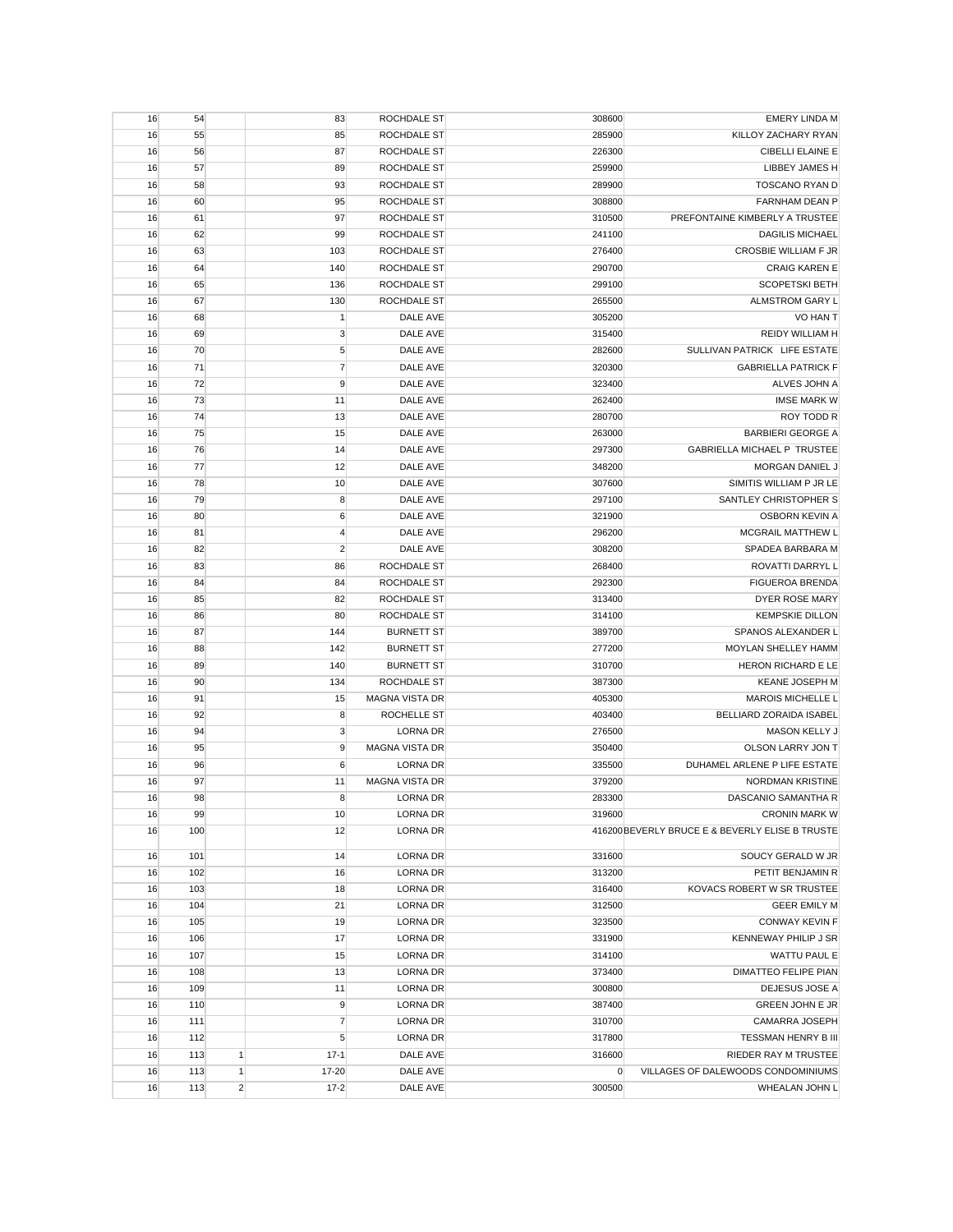| 16 | 113            | 3              | $17-3$           | DALE AVE           | 293900 | EATON FRANK W TRUSTEE C/O FRANCIS<br><b>EATON</b> |
|----|----------------|----------------|------------------|--------------------|--------|---------------------------------------------------|
| 16 | 113            | $\overline{4}$ | $17 - 4$         | DALE AVE           | 319500 | <b>GUSAR MICHAEL</b>                              |
| 16 | 113            | 5              | $17 - 5$         | DALE AVE           | 308100 | <b>MASON SANDRA</b>                               |
| 16 | 113            | 6              | $17-6$           | DALE AVE           | 282100 | PROULX PETER J                                    |
| 16 | 113            | $\overline{7}$ | $17 - 7$         | DALE AVE           | 290000 | STILLA ROSE M TRUSTEE                             |
| 16 | 113            | 8              | $17 - 8$         | DALE AVE           | 307900 | CARMODY JOSEPH E                                  |
| 16 | 113            | 9              | $17-9$           | DALE AVE           | 313500 | PERO LOUIS R                                      |
| 16 | 113            | 10             | $17 - 10$        | DALE AVE           | 293600 | FORZLEY BARBARA I TRUSTEE                         |
| 16 | 113            | 11             | $17 - 11$        | DALE AVE           | 335500 | <b>LACOMBE FRANCIS D</b>                          |
| 16 | 114            |                | 91               | <b>ROCHDALE ST</b> | 315200 | <b>DONOVAN RYAN</b>                               |
| 16 | 115            |                | 132              | ROCHDALE ST        | 696500 | SULLIVAN MICHAEL W                                |
| 16 | 116            |                | 126              | ROCHDALE ST        | 386200 | JOHNSON ELLEN A                                   |
| 16 | 117            |                | 128              | ROCHDALE ST        | 491200 | <b>BERUBE KENNETH B</b>                           |
| 16 | 129            |                | 138              | ROCHDALE ST        | 342400 | MCDERMOTT MARGARET A                              |
| 16 | 130            | $\mathbf{1}$   | $20-1$           | DALE AVE           | 318700 | <b>MILES KAREN R</b>                              |
| 16 | 130            | $\overline{2}$ | $20 - 2$         | DALE AVE           | 272100 | JANULEWICZ KENNETH J                              |
| 16 | 130            | 3              | $20 - 3$         | DALE AVE           | 335500 | MITROWSKI SANDRA L                                |
| 16 | 130            | $\overline{4}$ | $20 - 4$         | DALE AVE           | 307500 | ANDERSON KAREN FEGREUS                            |
| 16 | 131            |                | $\overline{c}$   | <b>MARIE ST</b>    | 380900 | PUNTIERI ROBERT                                   |
| 16 | 132            |                | $\overline{4}$   | <b>MARIE ST</b>    | 370100 | <b>BISHOP TOBIAS J F</b>                          |
| 16 | 133            |                | $\overline{4}$   | ROCHELLE ST        | 122200 | <b>MAGNAN ROSS D SR</b>                           |
| 17 | $\vert$ 1      |                | 33               | PERRY ST           | 264800 | <b>CUSACK JENNIFER</b>                            |
| 17 | $\overline{2}$ |                | 35               | PERRY ST           | 218400 | <b>BROUSSEAU KRISTI</b>                           |
| 17 | $\mathbf{3}$   |                | 32               | <b>HIGHLAND ST</b> | 256700 | <b>CHAMPLIN THOMAS J</b>                          |
| 17 | $\overline{4}$ |                | 34               | <b>HIGHLAND ST</b> | 248400 | PRENDERGAST EDEN D                                |
| 17 | $\sqrt{5}$     |                | 36               | <b>HIGHLAND ST</b> | 253900 | LOVELY SEAN M                                     |
| 17 | 6              |                | 38               | <b>HIGHLAND ST</b> | 281300 | MONTEZUMA RUBEN                                   |
| 17 | $\overline{7}$ |                | 40               | <b>HIGHLAND ST</b> | 317900 | PLUMB JOSHUA                                      |
| 17 | 8              |                | 42               | <b>HIGHLAND ST</b> | 211800 | MACLEAN JOHN P                                    |
| 17 | 9              |                | 46               | <b>HIGHLAND ST</b> | 252500 | PRUNIER BRIAN N                                   |
| 17 | 10             |                | $\overline{7}$   | PEARL ST           | 306800 | HANRATTY RYAN D                                   |
| 17 | 11             |                | 5                | PEARL ST           | 241700 | <b>BLACK SCOTT A</b>                              |
| 17 | 12             |                | 3                | PEARL ST           | 307600 | <b>DOWD COURTNEY</b>                              |
| 17 | 13             |                | $\mathbf{1}$     | PEARL ST           | 283600 | STAMAND FAMILY TRUST                              |
| 17 | 14             |                | 34               | ROCKLAND RD        | 260600 | <b>BROWN PATRICK P</b>                            |
| 17 | 15             |                | 32               | ROCKLAND RD        | 302500 | <b>GERMAIN THOMAS D</b>                           |
| 17 | 16             |                | $\boldsymbol{6}$ | PEARL ST           | 261600 | FOX MEGHAN E                                      |
| 17 | 17             |                | 48               | <b>HIGHLAND ST</b> | 236700 | <b>BEAUDET CATHLEEN A</b>                         |
| 17 | 18             |                | 41               | <b>HIGHLAND ST</b> | 241600 | PENDEXTER KASEY                                   |
| 17 | 19             |                | 37               | <b>HIGHLAND ST</b> | 271700 | <b>GRAVEL JEFFREY E</b>                           |
| 17 | 20             |                | 35               | <b>HIGHLAND ST</b> | 281000 | <b>DILLON SEAN M</b>                              |
| 17 | 21             |                | 33               | <b>HIGHLAND ST</b> | 200600 | HENDERSON CHARLOTTE A                             |
| 17 | 22             |                | 25               | <b>WETHERED ST</b> | 372400 | <b>HALL SHELBY</b>                                |
| 17 | 23             |                | 23               | <b>WETHERED ST</b> | 237100 | PHANEUF ALAN R                                    |
| 17 | 24             |                | 21               | <b>WETHERED ST</b> | 203200 | DIDONATO MEAGHAN K                                |
| 17 | 25             |                | 10               | ROCKLAND RD        | 250300 | CRONIN MICHAEL J JR                               |
| 17 | 26             |                | 17               | <b>WETHERED ST</b> | 252900 | <b>FRYOVER RICHARD B</b>                          |
| 17 | 27             |                | 24               | ROCKLAND RD        | 292300 | <b>FAMILIA MERCEDES</b>                           |
| 17 | 28             |                | 28               | ROCKLAND RD        | 263200 | MEJORADO DAVID LEE                                |
| 17 | 29             |                | 30               | ROCKLAND RD        | 259900 | <b>GANLEY ELLEN M</b>                             |
| 17 | 30             |                | 181              | OXFORD ST N        | 270700 | <b>CLARK THOMAS E</b>                             |
| 17 | 31             |                | 44               | ROCKLAND RD        | 285200 | GOODNOW HELEN J LIF EST                           |
| 17 | 32             |                | 54               | ROCKLAND RD        | 89200  | NEW ENGLAND POWER CO                              |
| 17 | 33             |                | 58               | ROCKLAND RD        | 265800 | POULIN JOSEPH J                                   |
| 17 | 34             |                | 60               | ROCKLAND RD        | 278000 | SIMOES PAUL                                       |
| 17 | 35             |                | 62               | ROCKLAND RD        | 273000 | DICK THERESA I                                    |
| 17 | 36             |                | 64               | ROCKLAND RD        | 278900 | <b>GARDELL TAMMY L</b>                            |
| 17 | 37             |                | 66               | ROCKLAND RD        | 255500 | HANAM ERMA H                                      |
| 17 | 38             |                | 68               | ROCKLAND RD        | 248300 | TURNEY DOUGLAS A                                  |
| 17 | 39             |                | 70               | ROCKLAND RD        | 290900 | DUFRESNE BRUCE A                                  |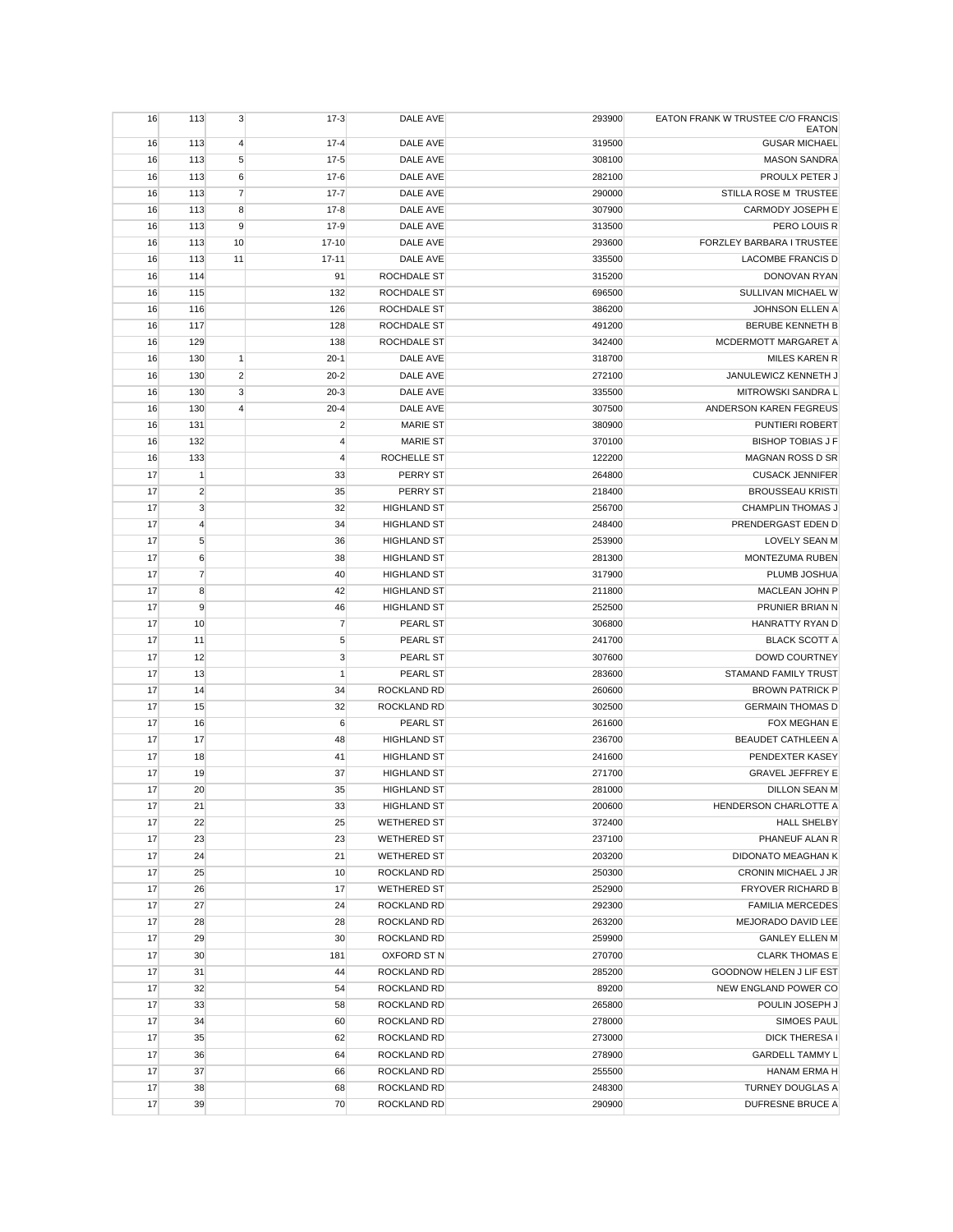| 17 | 40  | 72             | ROCKLAND RD        | 248000 | PEZANELLI LORNA             |
|----|-----|----------------|--------------------|--------|-----------------------------|
| 17 | 41  | 74             | <b>ROCKLAND RD</b> | 267600 | <b>ASIAMAH FOSTER</b>       |
| 17 | 42  | 76             | ROCKLAND RD        | 286400 | <b>ROY ROBERT F</b>         |
| 17 | 43  | 78             | ROCKLAND RD        | 288900 | HILL KENNETH H              |
| 17 | 44  | 4              | ROCKLAND RD CT     | 304500 | WELDON MATTHEW J            |
| 17 | 45  | 6              | ROCKLAND RD CT     | 243600 | WINCH DERRY D               |
| 17 | 46  | 8              | ROCKLAND RD CT     | 287800 | HURLBRINK CONSTANCE E       |
| 17 | 47  | 10             | ROCKLAND RD CT     | 328400 | LEBLANC LEO JR              |
| 17 | 48  | 12             | ROCKLAND RD CT     | 292400 | ANGELICO JOSEPH A           |
| 17 | 49  | 14             | ROCKLAND RD CT     | 304200 | PREMO CRAIG M               |
|    |     |                | ROCKLAND RD CT     | 295700 | <b>MEOLA DAWN M</b>         |
| 17 | 50  | 16             | ROCKLAND RD CT     |        | <b>RUIZ SYLVIA</b>          |
| 17 | 51  | 18             |                    | 325000 |                             |
| 17 | 52  | 20             | ROCKLAND RD CT     | 280400 | BARRETT V JAMES J           |
| 17 | 53  | 22             | ROCKLAND RD CT     | 302000 | MOUCHFI ABDELLATIF          |
| 17 | 54  |                | ROCKLAND RD CT     | 112200 | NEW ENGLAND POWER CO        |
| 17 | 55  | 17             | ROCKLAND RD CT     | 353400 | PACKARD STEPHEN J           |
| 17 | 56  | 11             | ROCKLAND RD CT     | 325200 | JOHNSON WILLIAM P           |
| 17 | 57  | 5              | ROCKLAND RD CT     | 338800 | MCDONALD TIMOTHY J          |
| 17 | 58  | $\mathbf{1}$   | ROCKLAND RD CT     | 316200 | MANSOUR ANTOINETTE C        |
| 17 | 59  | 71             | ROCKLAND RD        | 180600 | <b>LELAND DAWN</b>          |
| 17 | 60  | 69             | ROCKLAND RD        | 294400 | VARNOT SANDRA J             |
| 17 | 61  | 67             | ROCKLAND RD        | 172400 | <b>BARKUS JOHN C</b>        |
| 17 | 62  | 65             | ROCKLAND RD        | 281400 | <b>BOLDUC CHRISTOPHER</b>   |
| 17 | 63  | 61             | ROCKLAND RD        | 133600 | CAPUANO JOHN J              |
| 17 | 64  | 5              | <b>MAIN ST</b>     | 150000 | <b>J RUSS CORP</b>          |
| 17 | 65  | 43             | ROCKLAND RD        | 256800 | POWERS RUSSELL J & ANNE L   |
| 17 | 66  | 41             | ROCKLAND RD        | 295700 | <b>BALKUS DAVID J</b>       |
| 17 | 67  | 8              | <b>BROOK RD</b>    | 180900 | <b>GOULD JUANITA B</b>      |
| 17 | 68  | 10             | <b>BROOK RD</b>    | 18800  | WHITAKER IRISH PERRY REALTY |
| 17 | 69  | 14             | <b>BROOK RD</b>    | 276800 | MCLEAN JONATHAN             |
| 17 | 70  | 9              | <b>BROOK RD</b>    | 249800 | <b>FOLEY ROBERT</b>         |
| 17 | 71  | 35             | ROCKLAND RD        | 260800 | <b>RIDER STEVEN</b>         |
| 17 | 72  | 31             | ROCKLAND RD        | 281400 | <b>CAINE CHANTAL I</b>      |
|    |     | 29             | ROCKLAND RD        |        | <b>STARR RICHARD G</b>      |
| 17 | 73  |                |                    | 275400 |                             |
| 17 | 74  | 25             | ROCKLAND RD        | 406200 | DALY TIMOTHY J              |
| 17 | 75  | 23             | ROCKLAND RD        | 311000 | RIVERS CHERYL A             |
| 17 | 76  | 13             | <b>WETHERED ST</b> | 219700 | BERTHIAUME PAUL J           |
| 17 | 77  | 9              | <b>WETHERED ST</b> | 368700 | RIVERA ROLANDO E            |
| 17 | 78  | 13             | ROCKLAND RD        | 241500 | ROCKLAND PROPERTIES LLC     |
| 17 | 79  | 162            | <b>AUBURN ST</b>   | 252900 | MCJ AUBURN REALTY TRUST     |
| 17 | 80  | $\overline{2}$ | ORCHARD ST         | 262900 | MCCARTHY MAURICE J          |
| 17 | 81  | 1              | <b>WETHERED ST</b> | 491000 | WETHERED REALTY LLC         |
| 17 | 82  | $\overline{4}$ | <b>RENAUD DR</b>   | 230500 | <b>BARRETT PATRICK</b>      |
| 17 | 83  | 6              | <b>RENAUD DR</b>   | 291400 | PETIT RICHARD D &           |
| 17 | 84  | 8              | <b>RENAUD DR</b>   | 317400 | JAMES ROBERT D              |
| 17 | 85  | $\overline{7}$ | <b>RENAUD DR</b>   | 399500 | <b>BELANGER PATRICIA A</b>  |
| 17 | 87  | 5              | <b>RENAUD DR</b>   | 264400 | STANWICK JENNIFER L         |
| 17 | 88  | 174            | <b>AUBURN ST</b>   | 344800 | ALZUHAIRI MOHANAD           |
| 17 | 89  | 177            | <b>AUBURN ST</b>   | 557400 | DUMAS PHILIP E              |
| 17 | 90  | 169            | <b>AUBURN ST</b>   | 241300 | DUMAS PHILIP E              |
| 17 | 91  | 167            | <b>AUBURN ST</b>   | 266600 | PICON MIREYA                |
| 17 | 92  | 165            | <b>AUBURN ST</b>   | 246700 | <b>DAVIS LOFTON</b>         |
| 17 | 93  | 5              | BRYN MAWR AVE      | 275800 | <b>ITALIANO LISA A</b>      |
| 17 | 94  | 3              | BRYN MAWR AVE      | 352700 | GAGNE GEORGE J LE           |
| 17 | 95  | 208            | <b>AUBURN ST</b>   | 306000 | SPANG PAUL W                |
| 17 | 96  | 176            | <b>AUBURN ST</b>   | 339800 | 176 AUBURN STREET LLC       |
| 17 | 97  | 178            | <b>AUBURN ST</b>   | 210800 | BURKE AUGUSTINE F JR        |
|    |     |                |                    |        |                             |
| 17 | 98  | $\overline{c}$ | BRYN MAWR AVE      | 230000 | CARPENTER PAUL A            |
| 17 | 99  | 4              | BRYN MAWR AVE      | 302300 | GILLESPIE DIANE M           |
| 17 | 100 | 6              | BRYN MAWR AVE      | 334300 | HILL JOHN F                 |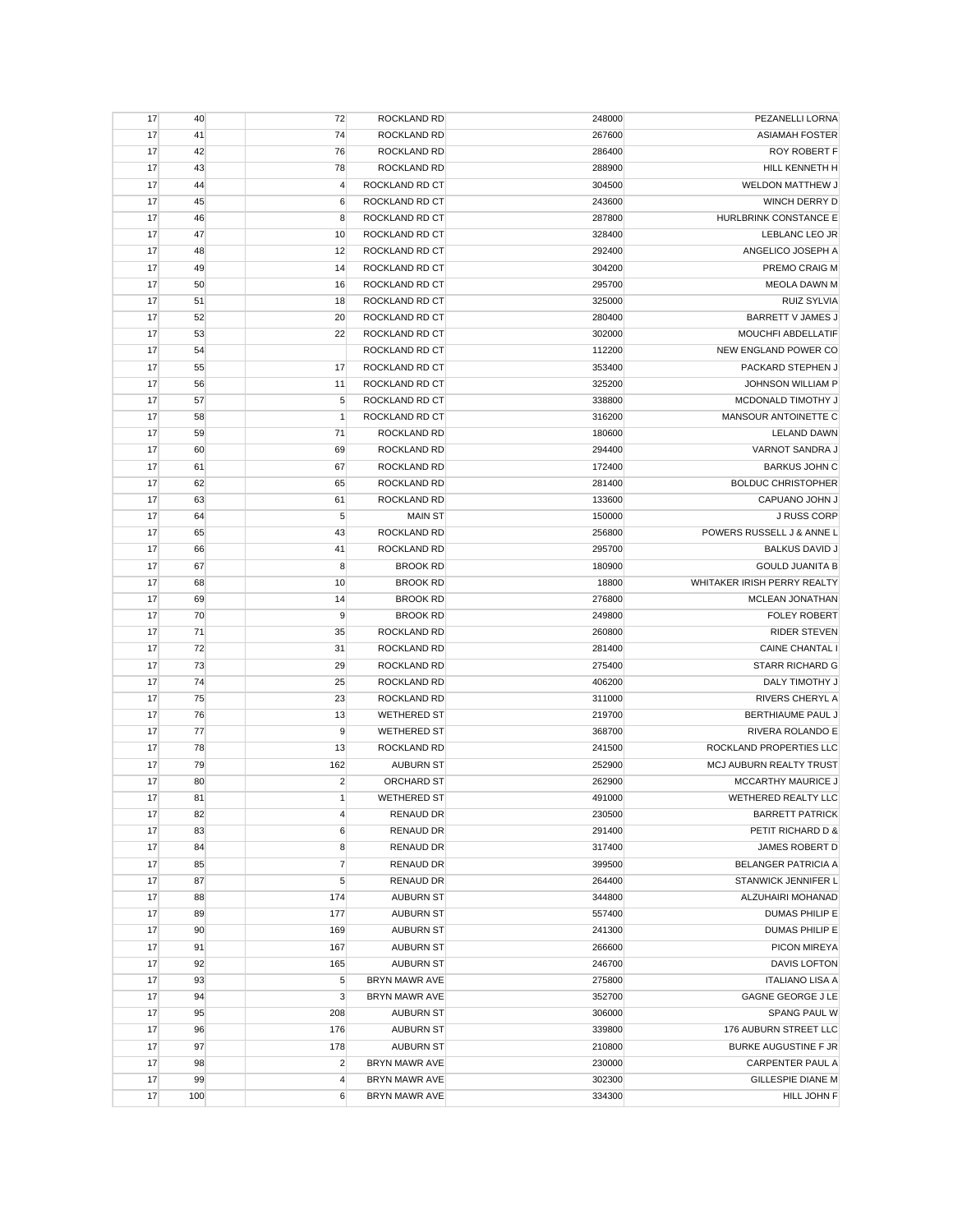| 17 | 101 | 8              | BRYN MAWR AVE        | 232100  | <b>CRANSTON ASHLEY P</b>           |
|----|-----|----------------|----------------------|---------|------------------------------------|
| 17 | 102 | 10             | <b>BRYN MAWR AVE</b> | 249200  | <b>BRADLEY THERESA</b>             |
| 17 | 103 | $\overline{c}$ | PROSPECT PKWY        | 317600  | <b>TOWNSEND GARY L</b>             |
| 17 | 104 | $\overline{4}$ | PROSPECT PKWY        | 296000  | SHENETTE JOSEPH E JR               |
| 17 | 105 | 6              | PROSPECT PKWY        | 258000  | <b>BARIL THEODORE E</b>            |
| 17 | 106 | 8              | PROSPECT PKWY        | 298200  | MACGILLIVRAY IAN S                 |
| 17 | 107 | 191-193        | <b>AUBURN ST</b>     | 240900  | SWIEDER NICHOLAS M                 |
| 17 | 108 | 187            | <b>AUBURN ST</b>     | 245100  | FAHNESTOCK TIMOUTHY J              |
| 17 | 109 | 185            | <b>AUBURN ST</b>     | 214100  | <b>SHINER WILLIAM</b>              |
| 17 | 110 | 182            | <b>AUBURN ST</b>     | 443800  | AUBURN GAS AND AUTO SERVICE LLC    |
| 17 | 111 | 188            | <b>AUBURN ST</b>     | 281700  | 188 AUBURN ST LLC                  |
| 17 | 112 | 192            | <b>AUBURN ST</b>     | 641900  | ORKIN REALTY TRUST                 |
| 17 | 113 | 29             | <b>MAIN ST</b>       | 209100  | <b>COPELAND TAMMIE L</b>           |
| 17 | 114 | $\mathbf{1}$   | <b>FRANCIS ST</b>    | 238300  | FEDDO JOHN F                       |
|    |     |                | <b>FRANCIS ST</b>    | 208700  | LEE MICHAEL A                      |
| 17 | 115 | 3              |                      |         | ROBICHAUD J RAYMOND III            |
| 17 | 116 | 25             | <b>MAIN ST</b>       | 302500  |                                    |
| 17 | 117 | 17-19          | <b>MAIN ST</b>       | 351300  | CHAMPAGNE DOROTHY A                |
| 17 | 118 | 11             | <b>MAIN ST</b>       | 390900  | PARAFINOWICZ WALDEMAR              |
| 17 | 119 | $10 - 12$      | <b>WITTER ST</b>     | 290500  | HERNANDEZ FERDINAND                |
| 17 | 120 | $\,6$          | <b>WITTER ST</b>     | 299500  | NGUYEN JOHNNY CHI                  |
| 17 | 121 | $2 - 4$        | <b>WITTER ST</b>     | 281500  | SILUN KARL W                       |
| 17 | 122 | 10             | <b>MAIN ST</b>       | 307900  | LAUZON JOHN R                      |
| 17 | 123 | 16             | <b>MAIN ST</b>       | 324500  | LIMITLESS INVESTMENT SOLUTIONS LLC |
| 17 | 124 | 18             | <b>MAIN ST</b>       | 302100  | <b>JOHN DAVID G</b>                |
| 17 | 125 | 24             | <b>MAIN ST</b>       | 296500  | <b>GALARZA HUBERTO SR</b>          |
| 17 | 126 | 26             | <b>MAIN ST</b>       | 254800  | MARENGO MICHAEL D                  |
| 17 | 128 | 195            | <b>AUBURN ST</b>     | 298300  | CHARPENTIER THERESA L              |
| 17 | 129 | 11             | PROSPECT PKWY        | 267900  | <b>SCHMETT SABEN C</b>             |
| 17 | 130 | 9              | PROSPECT PKWY        | 351100  | CAMPBELL SUSAN M                   |
| 17 | 131 | $\overline{7}$ | PROSPECT PKWY        | 290600  | <b>STOMSKI MARK S</b>              |
| 17 | 132 | 5              | PROSPECT PKWY        | 297200  | BERTEL EDWARD H JR                 |
| 17 | 133 | 195            | OXFORD ST N          | 2445000 | ROMAN CATHOLIC BISHOP              |
| 17 | 134 | 200            | <b>AUBURN ST</b>     | 468500  | MLL REALTY LLC                     |
| 17 | 135 | 204            | <b>AUBURN ST</b>     | 238000  | BERNARD JEFFREY T SR               |
| 17 | 136 | 206            | <b>AUBURN ST</b>     | 250800  | HURD RAYMOND B                     |
| 17 | 137 | 183            | OXFORD ST N          | 308300  | <b>BOATENG AUTUMN</b>              |
| 17 | 138 | $\overline{c}$ | <b>BEVERLY RD</b>    | 213000  | PARTRIDGE ANN M                    |
| 17 | 139 | $\overline{4}$ | <b>BEVERLY RD</b>    | 302600  | <b>VELIZ SANDY</b>                 |
| 17 | 140 | 6              | <b>BEVERLY RD</b>    | 252100  | <b>ELIA RICHARD</b>                |
|    | 141 | 8              | <b>BEVERLY RD</b>    | 264900  | <b>CRANSTON JOANNE M</b>           |
| 17 |     | $\overline{7}$ | <b>BEVERLY RD</b>    |         | CALDWELL RICHARD A                 |
| 17 | 142 |                |                      | 262100  |                                    |
| 17 | 143 | 5              | <b>BEVERLY RD</b>    | 278500  | <b>KORZEC NICHOLAS R</b>           |
| 17 | 144 | 3              | BEVERLY RD           | 277300  | <b>BRANNON CYNTHIA</b>             |
| 17 | 145 | $\mathbf{1}$   | <b>BEVERLY RD</b>    | 270500  | MAGDALENO CRISTIAN                 |
| 17 | 146 | 177            | OXFORD ST N          | 301200  | <b>AISIKU BRENDA</b>               |
| 17 | 147 | 175            | OXFORD ST N          | 248700  | MAGOWAN DEBORAH A                  |
| 17 | 148 | 169            | OXFORD ST N          | 424800  | JOHNSON THOMAS                     |
| 17 | 149 | $\overline{2}$ | <b>VINCENT ST</b>    | 242400  | MARINO COREY M                     |
| 17 | 150 | 4              | <b>VINCENT ST</b>    | 266900  | <b>HASTINGS AMY B</b>              |
| 17 | 151 | 6              | <b>VINCENT ST</b>    | 258700  | CHVIRUK SUSAN A                    |
| 17 | 152 | 8              | <b>VINCENT ST</b>    | 261800  | <b>MCCARTHY SHANE</b>              |
| 17 | 153 | 5              | <b>VINCENT ST</b>    | 260200  | <b>SCHIEBLER WILLAM P</b>          |
| 17 | 154 | 3              | <b>VINCENT ST</b>    | 317200  | <b>SCHROEDER MICHAEL A</b>         |
| 17 | 155 | 165            | OXFORD ST N          | 384700  | ALMSTROM GARY L                    |
| 17 | 156 | 161            | <b>OXFORD ST N</b>   | 369600  | KASPER SHAWN R                     |
| 17 | 157 | 159            | OXFORD ST N          | 204700  | <b>THOMAS DEBORAH</b>              |
| 17 | 158 | 157            | OXFORD ST N          | 413700  | SHIMKOSKI DENNIS HENRY             |
| 17 | 159 | $\mathbf{1}$   | <b>CHARLES ST</b>    | 216100  | <b>BUEL ALEXANDER B</b>            |
| 17 | 160 | 3              | <b>CHARLES ST</b>    | 213400  | <b>BARDEN CHRISTOPHER M</b>        |
| 17 | 162 | 149            | OXFORD ST N          | 353000  | <b>GORGIS SELVANA</b>              |
|    |     |                |                      |         |                                    |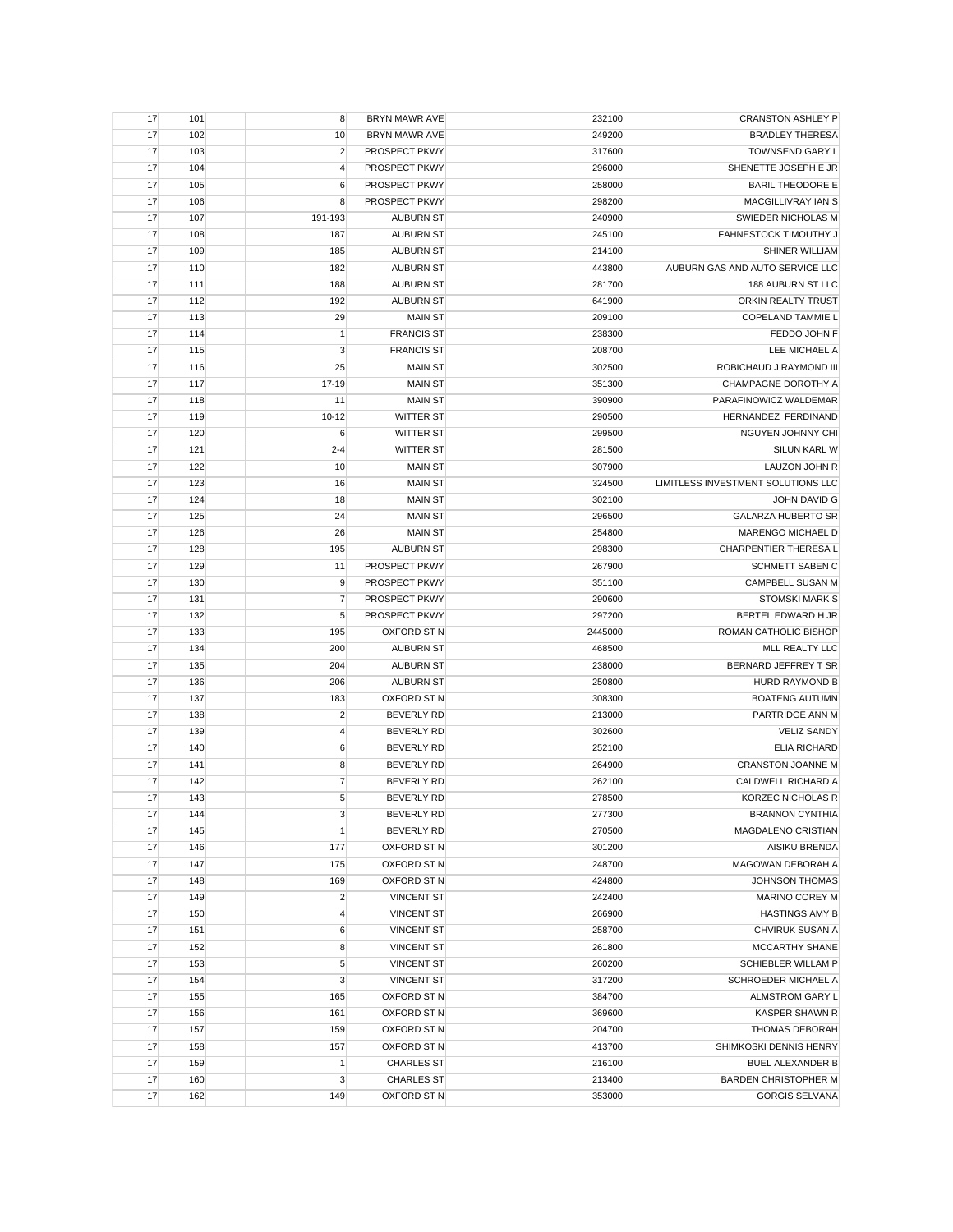| 17 | 163 | 147            | OXFORD ST N        | 421800  | <b>CODERRE PAUL A</b>                               |
|----|-----|----------------|--------------------|---------|-----------------------------------------------------|
| 17 | 165 | 146            | OXFORD ST N        | 244200  | <b>BALUNAS DAVID S</b>                              |
| 17 | 166 | 150            | OXFORD ST N        | 207800  | SZAFAROWICZ JUSTINA M                               |
| 17 | 167 | 152            | OXFORD ST N        | 184900  | MUIR ROBERT F                                       |
| 17 | 168 | 154            | OXFORD ST N        | 213500  | <b>ELDRIDGE MARK A</b>                              |
| 17 | 169 | 156            | OXFORD ST N        | 215300  | FREY JOSEPH H                                       |
| 17 | 170 | $\overline{c}$ | ZABELLE AVE        | 417800  | RHODES DANIKA L                                     |
| 17 | 171 | $\mathbf{1}$   | ZABELLE AVE        | 258400  | <b>LARSON JEREMY T</b>                              |
| 17 | 172 | 3              | ZABELLE AVE        | 244000  | <b>KUMOR ZBIGNIEW</b>                               |
| 17 | 173 | 170            | OXFORD ST N        | 342900  | <b>MAHER STEVEN R</b>                               |
| 17 | 174 | 174            | OXFORD ST N        | 311200  | ROZANSKI FRANK S                                    |
| 17 | 175 | 176            | OXFORD ST N        | 328500  | ZUKOWSKI DYLAN J                                    |
| 17 | 176 | 184            | OXFORD ST N        | 325000  | <b>GUSAR MICHAEL H TRUSTEE</b>                      |
| 17 | 177 | 47             | ROCKLAND RD        | 855200  | <b>J RUSS CORP</b>                                  |
| 17 | 178 | 186            | OXFORD ST N        | 320500  | CRONIN JERRY J JR                                   |
| 17 | 179 | 194            | OXFORD ST N        | 703300  | ROMAN CATHOLIC BISHOP                               |
| 17 | 180 | 200            | <b>OXFORD ST N</b> | 4870200 | AUBURN HOUSING AUTHORITY                            |
| 17 | 181 | 208            | OXFORD ST N        | 296800  | TRESIDER JAMES E JR                                 |
| 17 | 182 | 212            | OXFORD ST N        | 280300  | <b>COLLINS CANDACE M</b>                            |
| 17 | 183 | 218            | OXFORD ST N        | 360800  | <b>CAHILL CATHERINE A</b>                           |
| 17 | 184 | $\sqrt{5}$     | <b>MARIE ST</b>    | 242400  | DONOVAN JOHN                                        |
| 17 | 185 | 33             | ZABELLE AVE        | 189500  | PERRITT MICHEL R                                    |
| 17 | 186 | $\overline{2}$ | <b>CAROLINE ST</b> | 285800  | LEMIEUX EDWARD H                                    |
| 17 | 187 | 6              | <b>CAROLINE ST</b> | 302100  | <b>RUCO ORGEST</b>                                  |
| 17 | 188 | 10             | <b>CAROLINE ST</b> |         | RUTELONIS JUDITH A                                  |
|    | 189 |                |                    | 313100  |                                                     |
| 17 |     | 14             | <b>CAROLINE ST</b> | 317500  | <b>HASANI XHEMAL</b>                                |
| 17 | 190 | 13             | <b>CAROLINE ST</b> | 246500  | <b>MORGAN SEAN</b>                                  |
| 17 | 191 | 9              | <b>CAROLINE ST</b> | 299600  | WISTARIS LYN DEL A                                  |
| 17 | 192 | $\sqrt{5}$     | <b>CAROLINE ST</b> | 367300  | LI ME YUN                                           |
| 17 | 193 | $\mathbf{1}$   | <b>CAROLINE ST</b> | 302800  | <b>FORRETT FREDERICK R</b>                          |
| 17 | 194 | 23             | ZABELLE AVE        | 355900  | PRZYGODA GREGORY H                                  |
| 17 | 195 | 19             | ZABELLE AVE        | 305700  | <b>EARLEY JOSEPH F</b>                              |
| 17 | 196 | 15             | ZABELLE AVE        | 284400  | SAVAGE MICHAEL V                                    |
| 17 | 197 | 11             | ZABELLE AVE        | 301100  | BEAUDOIN ROBERT F                                   |
| 17 | 198 | 8              | ZABELLE AVE        | 380300  | DEVINEY JAMES R                                     |
| 17 | 199 | 16             | ZABELLE AVE        | 492300  | STARKUS PAULINE A                                   |
| 17 | 200 | 18             | ZABELLE AVE        | 267700  | BERTHIAUME PHILIP D                                 |
| 17 | 201 | 23             | ROCHDALE ST        | 249000  | PENNY JOSEPH F JR                                   |
| 17 | 202 | 25             | ROCHDALE ST        | 283800  | <b>BREMER PAUL T</b>                                |
| 17 | 203 | 21             | ROCHDALE ST        | 293500  | <b>MAHER RYAN</b>                                   |
| 17 | 204 | 15             | ROCHDALE ST        | 266200  | MEISENHEIMER SCOTT THOMAS                           |
| 17 | 205 | 11             | ROCHDALE ST        | 380000  | <b>DICK BRYAN</b>                                   |
| 17 | 206 | 162            | OXFORD ST N        | 434500  | <b>FOGWELL ROBERT E</b>                             |
| 17 | 207 | 5              | ROCHDALE ST        | 248200  | DONAHUE JEFFREY R                                   |
| 17 | 209 |                | ROCHDALE ST        | 100     | AUBURN TOWN OF                                      |
| 17 | 210 |                | ROCHDALE ST        | 500     | AUBURN TOWN OF                                      |
| 17 | 211 | 188            | <b>OXFORD ST N</b> |         | 119300 FIRST WORCESTER PENTECOSTAL CHURCH OF<br>GOD |
| 17 | 213 | 196            | <b>AUBURN ST</b>   | 331700  | SHAKUBA LLC                                         |
| 17 | 214 | 1              | <b>BROOK RD</b>    | 19900   | <b>CHANDLER RICHARD</b>                             |
| 17 | 215 | 14             | NANCY DR           | 341100  | JAKUBAUSKAS RAYMOND R                               |
| 17 | 216 | 16             | NANCY DR           | 244900  | <b>HACHEY AUDRA M</b>                               |
| 17 | 217 | 18             | <b>NANCY DR</b>    | 259000  | LOONEY RAYMOND F JR                                 |
| 17 | 218 | 20             | NANCY DR           | 270400  | <b>FAIRBANKS RICHARD H</b>                          |
| 17 | 219 | 19             | <b>NANCY DR</b>    | 247400  | <b>BOSS LEON J</b>                                  |
| 17 | 220 | 17             | <b>NANCY DR</b>    | 268000  | <b>KAVANAGH FRANCIS J</b>                           |
| 17 | 221 | $\overline{7}$ | <b>VINCENT ST</b>  | 251300  | <b>CLARK ANDREW J</b>                               |
| 17 | 222 | 22             | NANCY DR           | 326200  | WORSTER PAUL T                                      |
| 17 | 223 | 173            | <b>AUBURN ST</b>   | 259800  | DUMAS PHILIP E                                      |
| 17 | 224 | 49             | ROCKLAND RD        | 27700   | J RUSS CORP                                         |
| 17 | 225 | 26             | ROCKLAND RD        | 290800  | FOKAS PHILIP J                                      |
|    |     |                |                    |         |                                                     |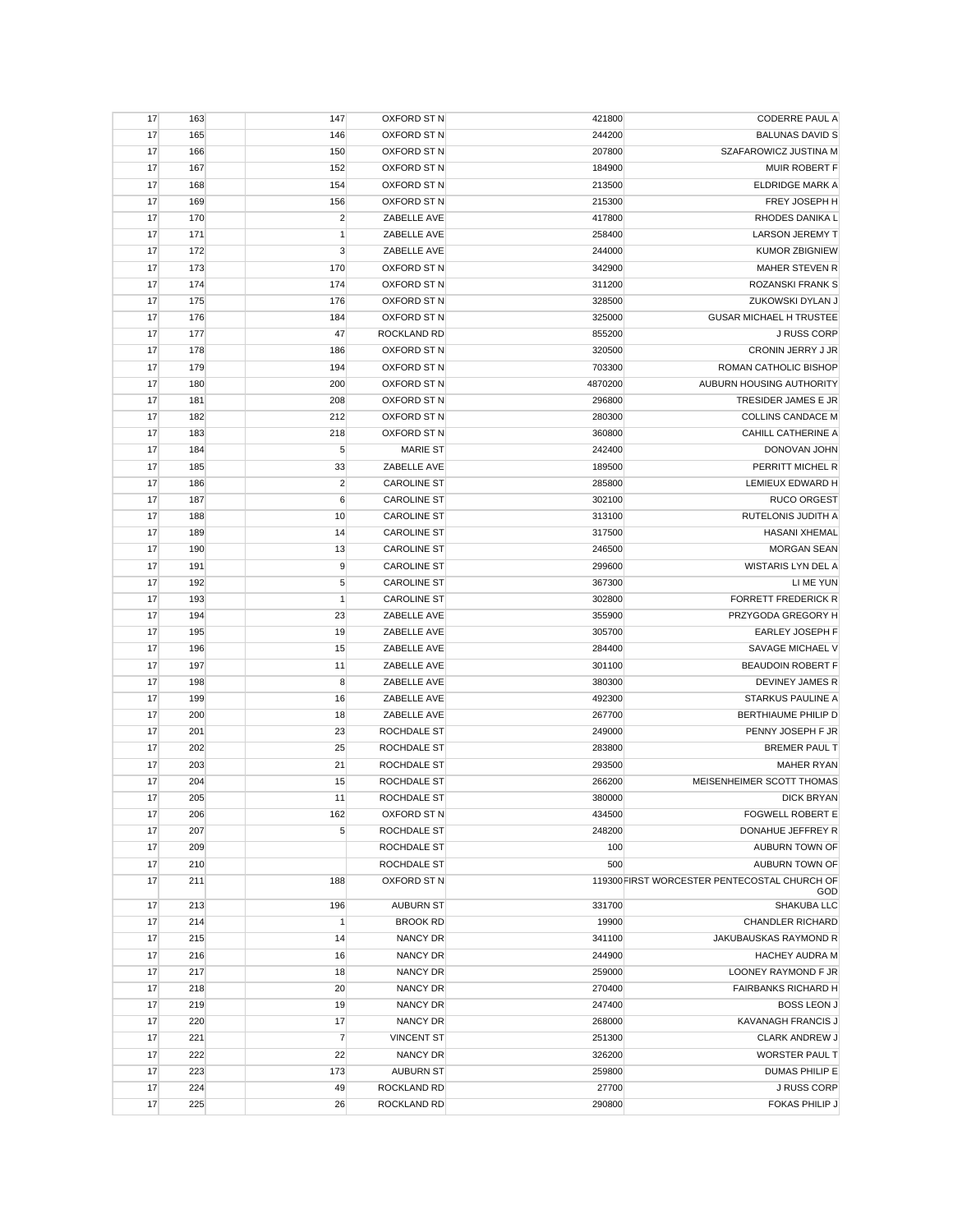| 17 | 226          |                | 180            | OXFORD ST N           | 330500      | <b>GONZAGA JESUS M</b>                        |
|----|--------------|----------------|----------------|-----------------------|-------------|-----------------------------------------------|
| 17 | 227          |                |                | OXFORD ST N           | 1047400     | AUBURN HOUSING AUTHORITY TRUSTEE              |
| 17 | 228          |                | 3              | <b>MARIE ST</b>       | 278700      | <b>ULITSKY NEAL</b>                           |
| 17 | 229          |                | 13             | ROCHDALE ST           | 400900      | <b>BERTHIAUME LIONEL TR</b>                   |
| 17 | 230          |                | 22             | ZABELLE AVE           | 333100      | <b>WETZEL KEITH F</b>                         |
| 17 | 231          |                | $\overline{4}$ | <b>CHARLES ST</b>     | 18800       | <b>BLAIS BRUCE P TRUSTEE</b>                  |
| 18 | $\mathbf{1}$ | 1              | 101            | <b>FOREST PARK DR</b> | 208600      | PRUNIER JOANNE M                              |
| 18 | 1            | $\mathbf{1}$   | 101-3503       | <b>FOREST PARK DR</b> | $\mathbf 0$ | FOREST PARK CONDOMINIUM                       |
| 18 | 1            | $\overline{2}$ | 102            | <b>FOREST PARK DR</b> | 243400      | PAQUETTE PAMELA J                             |
| 18 | 1            | 3              | 103            | <b>FOREST PARK DR</b> | 197500      | <b>SEAVER EDWARD</b>                          |
| 18 | $\mathbf{1}$ | $\overline{4}$ | 303            | <b>FOREST PARK DR</b> | 226800      | KAYE JOHN W                                   |
| 18 | 1            | 5              | 302            | <b>FOREST PARK DR</b> | 212400      | <b>HICKEY KATHLEEN M</b>                      |
| 18 | $\mathbf{1}$ | 6              | 301            | <b>FOREST PARK DR</b> | 226600      | EDMONSTON RICHARD J                           |
| 18 | 1            | $\overline{7}$ | 501            | <b>FOREST PARK DR</b> | 224100      | <b>GOSSELIN KEVIN</b>                         |
| 18 | $\mathbf{1}$ | 8              | 502            | <b>FOREST PARK DR</b> | 234700      | <b>CUCCARO ROBERT</b>                         |
|    |              | 9              |                |                       |             | <b>BAILEY KELLY J</b>                         |
| 18 | 1            |                | 503            | <b>FOREST PARK DR</b> | 206900      |                                               |
| 18 | 1            | 10             | 701            | <b>FOREST PARK DR</b> | 215500      | ZAPARASKAS JENNIFER L                         |
| 18 | 1            | 11             | 702            | <b>FOREST PARK DR</b> | 210600      | <b>LANDRY THOMAS E</b>                        |
| 18 | $\mathbf{1}$ | 12             | 703            | <b>FOREST PARK DR</b> | 233300      | SCHOENFELDT SANDRA L TR                       |
| 18 | $\mathbf{1}$ | 13             | 903            | <b>FOREST PARK DR</b> | 230900      | <b>GOODWIN SUSAN A</b>                        |
| 18 | 1            | 14             | 902            | <b>FOREST PARK DR</b> | 233700      | MURRAY LINDA J                                |
| 18 | $\mathbf{1}$ | 15             | 901            | <b>FOREST PARK DR</b> | 227000      | MOSELEY PAULA                                 |
| 18 | $\mathbf{1}$ | 16             | 801            | <b>FOREST PARK DR</b> |             | 259600 MARCH ROBERT A MARCH CECILE A TRUSTEES |
| 18 | $\mathbf{1}$ | 17             | 802            | <b>FOREST PARK DR</b> | 218500      | <b>HEDIN RICHARD E</b>                        |
| 18 | 1            | 18             | 803            | <b>FOREST PARK DR</b> | 266100      | CHAPIN NANCY J                                |
| 18 | 1            | 19             | 603            | <b>FOREST PARK DR</b> | 288100      | <b>CHAO MICHAEL</b>                           |
| 18 | 1            | 20             | 602            | <b>FOREST PARK DR</b> | 248500      | CHAPIN JOHN J                                 |
| 18 | $\mathbf{1}$ | 21             | 601            | <b>FOREST PARK DR</b> | 274500      | JAJLIARDO SETH N                              |
| 18 | 1            | 22             | 403            | <b>FOREST PARK DR</b> | 273400      | <b>CYR RAYMOND</b>                            |
|    |              |                |                |                       |             |                                               |
| 18 | $\mathbf{1}$ | 23             | 402            | <b>FOREST PARK DR</b> | 249400      | LETOURNEAU JOHN                               |
| 18 | 1            | 24             | 401            | <b>FOREST PARK DR</b> | 271200      | RYAN DANIEL J                                 |
| 18 | 1            | 25             | 203            | <b>FOREST PARK DR</b> | 236600      | BYLUND KATHLEEN A                             |
| 18 | $\mathbf{1}$ | 26             | 202            | <b>FOREST PARK DR</b> | 218600      | <b>WANGOMBE SAMUEL</b>                        |
| 18 | 1            | 27             | 201            | <b>FOREST PARK DR</b> | 227200      | <b>MARCACCIO PAUL</b>                         |
| 18 | 1            | 28             | 1101           | <b>FOREST PARK DR</b> | 251900      | KUSTIGIAN JACQUELINE                          |
| 18 | 1            | 29             | 1102           | <b>FOREST PARK DR</b> | 228600      | VOELLINGS PAUL A LIFE ESTATE                  |
| 18 | $\mathbf{1}$ | 30             | 1103           | <b>FOREST PARK DR</b> | 249300      | <b>BRADLEY STEPHEN T</b>                      |
| 18 | $\mathbf{1}$ | 31             | 1301           | <b>FOREST PARK DR</b> | 264800      | <b>GARCIA CHRISTIAN K</b>                     |
| 18 | 1            | 32             | 1302           | FOREST PARK DR        | 244900      | <b>BROCKNEY KAREN L</b>                       |
| 18 | 1            | 33             | 1303           | <b>FOREST PARK DR</b> | 311600      | ESPOSITO A & RANTALA M TRUSTEES               |
| 18 | 1            | 34             | 1503           | <b>FOREST PARK DR</b> | 269900      | ADAMS PAUL B                                  |
| 18 |              | 35             | 1502           | FOREST PARK DR        | 247800      | JENSEN LOIS J                                 |
| 18 | $\mathbf{1}$ | 36             | 1501           | <b>FOREST PARK DR</b> | 273100      | <b>MIROW ANN</b>                              |
| 18 | 1            | 37             | 1701           | <b>FOREST PARK DR</b> | 287700      | PELLEGRINO PAUL                               |
| 18 | 1            | 38             | 1702           | <b>FOREST PARK DR</b> | 237100      | <b>BURAK DEBRA D</b>                          |
| 18 | 1            | 39             | 1703           | <b>FOREST PARK DR</b> | 267300      | <b>BOUCHER LLOYD F</b>                        |
| 18 | $\mathbf{1}$ | 40             | 1901           | <b>FOREST PARK DR</b> | 249400      | WINCHESTER SCOTT                              |
| 18 | $\mathbf{1}$ | 41             | 1902           | <b>FOREST PARK DR</b> | 263300      | <b>BROWN VELINDA V</b>                        |
| 18 | 1            | 42             | 1903           | <b>FOREST PARK DR</b> | 268900      | PITTS WILFRID G                               |
| 18 | 1            | 43             | 2001           | <b>FOREST PARK DR</b> | 247200      | <b>GREEN RENETTE E</b>                        |
| 18 | 1            | 44             | 2002           | <b>FOREST PARK DR</b> | 244900      | CAMARA JENNIFER L                             |
| 18 | 1            | 45             | 2003           | <b>FOREST PARK DR</b> | 243800      | <b>HEHIR ANN M</b>                            |
| 18 | 1            | 46             | 1803           | <b>FOREST PARK DR</b> | 248300      | ERICKSON MARY E LIFE ESTATE                   |
| 18 | 1            | 47             | 1802           | <b>FOREST PARK DR</b> | 264600      | <b>DULMAINE LINDA S</b>                       |
| 18 | $\mathbf{1}$ | 48             | 1801           | <b>FOREST PARK DR</b> | 261000      | MCLEOD LINDA A TRUSTEE                        |
| 18 | $\mathbf{1}$ | 49             | 1603           | <b>FOREST PARK DR</b> | 255200      | CONE KEVIN L                                  |
| 18 | $\mathbf{1}$ | 50             | 1602           | <b>FOREST PARK DR</b> | 256500      | <b>WHITCOMB ROBERT B</b>                      |
| 18 | 1            | 51             | 1601           | <b>FOREST PARK DR</b> | 247300      | <b>ROSSI EVELYN</b>                           |
| 18 | 1            | 52             | 1401           | <b>FOREST PARK DR</b> | 244200      | SHROPSHIRE JANE K                             |
|    |              |                |                |                       |             |                                               |
| 18 | 1            | 53             | 1402           | FOREST PARK DR        | 242700      | PIKIEL MICHELE A                              |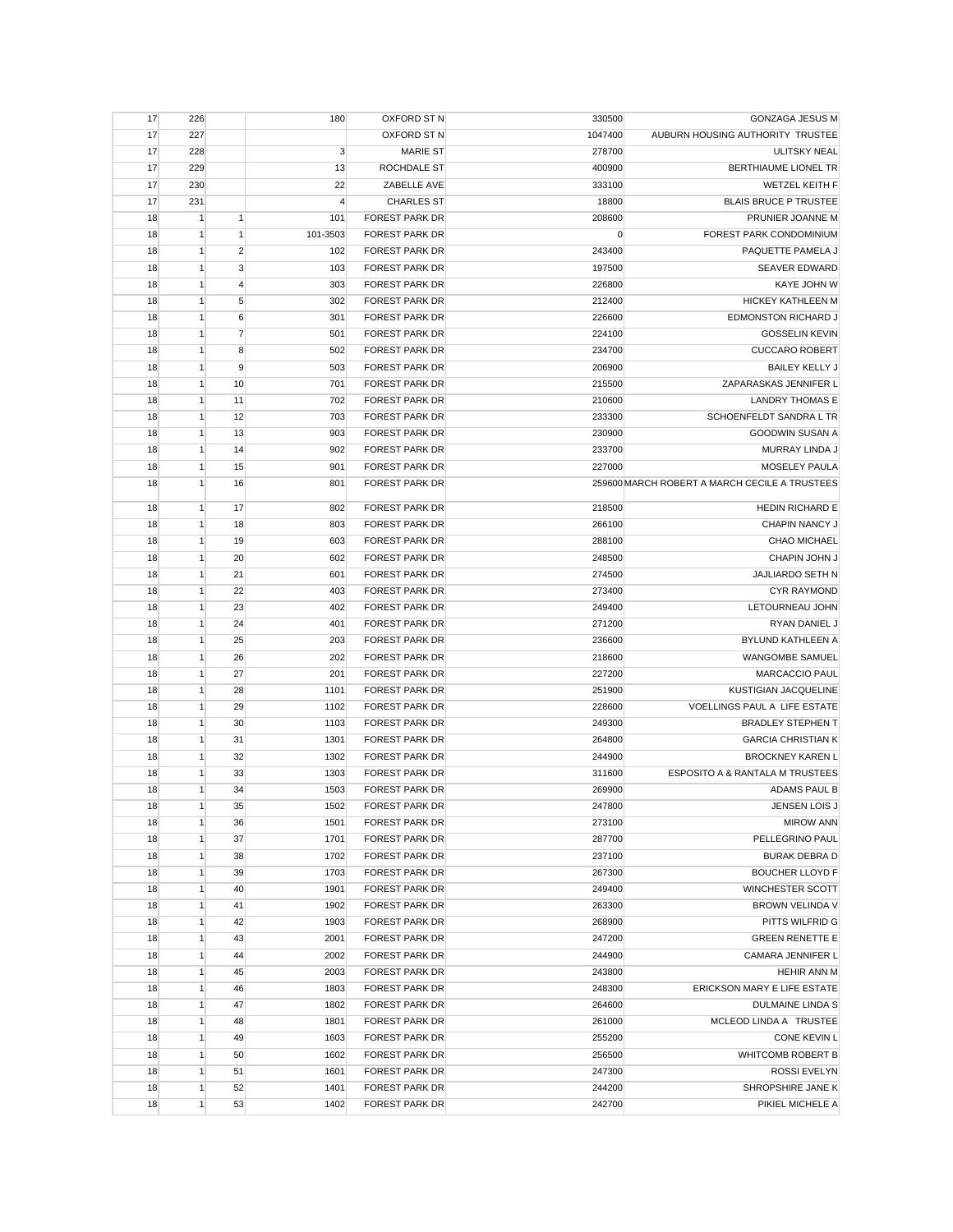| 18 | $\mathbf{1}$   | 54 | 1403           | <b>FOREST PARK DR</b> | 245800 | SILVIA K.L & DUFAULT L. M & NICHOLS P |
|----|----------------|----|----------------|-----------------------|--------|---------------------------------------|
| 18 | 1              | 55 | 1203           | <b>FOREST PARK DR</b> | 259600 | NICHOLSON JOHN H                      |
| 18 | $\mathbf{1}$   | 56 | 1202           | <b>FOREST PARK DR</b> | 264500 | <b>MORRISON DAMIEN</b>                |
| 18 | $\mathbf{1}$   | 57 | 1201           | <b>FOREST PARK DR</b> | 258100 | <b>BRIGHAM PATRICA M</b>              |
| 18 | $\mathbf{1}$   | 58 | 1003           | <b>FOREST PARK DR</b> | 240300 | PFLUG STEPHEN                         |
| 18 | 1              | 59 | 1002           | <b>FOREST PARK DR</b> | 257600 | RAWLEY BRUCE T                        |
| 18 | $\mathbf{1}$   | 60 | 1001           | <b>FOREST PARK DR</b> | 253500 | MORGAN BESSIE B                       |
| 18 | $\mathbf{1}$   | 61 | 2501           | <b>FOREST PARK DR</b> | 237900 | BRASOVEANU ANCA                       |
| 18 | 1              | 62 | 2502           | <b>FOREST PARK DR</b> | 203600 | DAVIS LESLEY A                        |
| 18 | 1              | 63 | 2503           | <b>FOREST PARK DR</b> | 193700 | NAGATA JUDITH                         |
| 18 | $\mathbf{1}$   | 64 | 2701           | <b>FOREST PARK DR</b> | 216500 | <b>VU TRONGKHOI</b>                   |
| 18 | $\mathbf{1}$   | 65 | 2702           | <b>FOREST PARK DR</b> | 202700 | SANTELLI JANNA                        |
| 18 | $\mathbf{1}$   | 66 | 2703           | <b>FOREST PARK DR</b> | 193500 | BEAULIEU DEBORAH L                    |
| 18 | $\mathbf{1}$   | 67 | 2901           | <b>FOREST PARK DR</b> | 205800 | LACHEPELLE KATHERINE S                |
| 18 | 1              | 68 | 2902           | <b>FOREST PARK DR</b> | 193700 | <b>GENERELLI JOHN R</b>               |
|    |                |    |                |                       |        |                                       |
| 18 | $\mathbf{1}$   | 69 | 2903           | <b>FOREST PARK DR</b> | 209700 | DONAHUE KELLY                         |
| 18 | $\mathbf{1}$   | 70 | 3101           | <b>FOREST PARK DR</b> | 222300 | PADOW SONDRA H TRUSTEE                |
| 18 | 1              | 71 | 3102           | <b>FOREST PARK DR</b> | 213000 | PEROTTI KELLY A                       |
| 18 | 1              | 72 | 3103           | <b>FOREST PARK DR</b> | 228100 | <b>IRAWAN GUNARDI N</b>               |
| 18 | 1              | 73 | 3303           | <b>FOREST PARK DR</b> | 216700 | DIBENEDETTO LORI ANN                  |
| 18 | $\mathbf{1}$   | 74 | 3302           | <b>FOREST PARK DR</b> | 240900 | NALLY JUDITH R                        |
| 18 | $\mathbf{1}$   | 75 | 3301           | <b>FOREST PARK DR</b> | 195700 | AMATO SUZANNE M                       |
| 18 | $\mathbf{1}$   | 76 | 3501           | <b>FOREST PARK DR</b> | 187500 | FORTIN SUZANNE C TRUSTEE              |
| 18 | 1              | 77 | 3502           | <b>FOREST PARK DR</b> | 193300 | MILLS LLOYD A JR                      |
| 18 | $\mathbf{1}$   | 78 | 3503           | <b>FOREST PARK DR</b> | 224600 | SANGUINETTI CATHERINE G TR            |
| 18 | $\mathbf{1}$   | 79 | 3003           | <b>FOREST PARK DR</b> | 233000 | GORCZYNSKI DAVID J LE                 |
| 18 | 1              | 80 | 3002           | <b>FOREST PARK DR</b> | 214900 | TONELLI PAUL C                        |
| 18 | 1              | 81 | 3001           | <b>FOREST PARK DR</b> | 224600 | <b>BURKE JOHN</b>                     |
| 18 | $\mathbf{1}$   | 82 | 2803           | <b>FOREST PARK DR</b> | 216900 | BREAULT ROBERT R & BREAULT CAROL A LE |
|    |                |    |                |                       |        |                                       |
| 18 | $\mathbf{1}$   | 83 | 2802           | <b>FOREST PARK DR</b> | 196700 | <b>BABINE BRIAN C</b>                 |
| 18 | $\mathbf{1}$   | 84 | 2801           | <b>FOREST PARK DR</b> | 237600 | STROZINA SARAH E                      |
| 18 | 1              | 85 | 2603           | <b>FOREST PARK DR</b> | 186800 | <b>DIQUETTE STEPHEN P</b>             |
| 18 | 1              | 86 | 2602           | <b>FOREST PARK DR</b> | 186200 | <b>GILLOOLY SUSAN E</b>               |
| 18 | $\mathbf{1}$   | 87 | 2601           | <b>FOREST PARK DR</b> | 193600 | <b>MCDERMOTT RITA</b>                 |
| 18 | $\overline{2}$ |    | 205            | SOUTHBRIDGE ST        | 946900 | <b>GAE REALTY TRUST</b>               |
| 18 | $\mathsf 3$    |    | 203            | SOUTHBRIDGE ST        | 475100 | <b>XSELL REALTY LLC</b>               |
| 18 | $\overline{4}$ |    | 201            | SOUTHBRIDGE ST        | 377500 | MRB REALTY LLC                        |
| 18 | 5              |    | 199            | SOUTHBRIDGE ST        | 504100 | PDJ ENTERPRISES LLC                   |
| 18 | 6              |    | 206            | SOUTHBRIDGE ST        | 798200 | 206 SO BRIDGE STREET LLC              |
| 18 | $\overline{7}$ |    | 218            | SOUTHBRIDGE ST        | 328600 | <b>GREGORY PAUL</b>                   |
| 18 | 8              |    |                | SOUTHBRIDGE ST        | 76600  | AUBURN WATER DISTRICT                 |
| 18 | 9              |    |                | SOUTHBRIDGE ST        | 600    | AUBURN TOWN OF                        |
| 18 | 10             |    | 74             | <b>WALSH AVE</b>      | 58100  | AUBURN WATER DISTRICT                 |
| 18 | 11             |    | 70             | <b>WALSH AVE</b>      | 258000 | PARADISE DAVID                        |
| 18 | 12             |    | 72             | <b>WALSH AVE</b>      | 231500 | PARADISE DAVID D                      |
| 18 | 13             |    |                | SOUTHBRIDGE ST        | 230200 | <b>AUBURN WATER DISTRICT</b>          |
| 18 | 14             |    |                | PERRY PL              | 14300  | BERGIN DENNIS M & DIANE M LE          |
| 18 | 15             |    | 16             | PERRY PL              | 111500 | BERGIN DENNIS M BERGIN DIANE M LE     |
| 18 | 16             |    |                | PERRY PL              | 900    | AUBURN TOWN OF                        |
|    |                |    |                |                       |        |                                       |
| 18 | 17             |    |                | PERRY ST              | 100    | AUBURN HOUSING AUTHORITY              |
| 18 | 18             |    | 32             | PERRY ST              | 297600 | WHITE ROLAND P                        |
| 18 | 19             |    | $\overline{2}$ | PERRY PL              | 14000  | PAPPAS BUILDING COMPANY INC           |
| 18 | 20             |    | 4              | PERRY PL              | 206300 | <b>BOLIVAR ROBERT L</b>               |
| 18 | 22             |    | 6              | PERRY PL              | 9500   | AUBURN TOWN OF                        |
| 18 | 23             |    | 29             | PERRY PL              | 195300 | DOWNER DONALD R TRUSTEE               |
| 18 | 24             |    | 32             | PERRY PL              | 446400 | <b>DACRI PAUL</b>                     |
| 18 | 25             |    | 25             | <b>COLONIAL RD</b>    | 222800 | <b>ZINK ERICH G</b>                   |
| 18 | 26             |    | 27             | <b>COLONIAL RD</b>    | 268400 | DESROSIERS EDWARD A                   |
| 18 | 27             |    | 48             | ROCKLAND RD           | 17000  | MILLS JEFFREY A                       |
| 18 | 28             |    | 39             | PERRY PL              | 312000 | LARGESSE DANIEL E                     |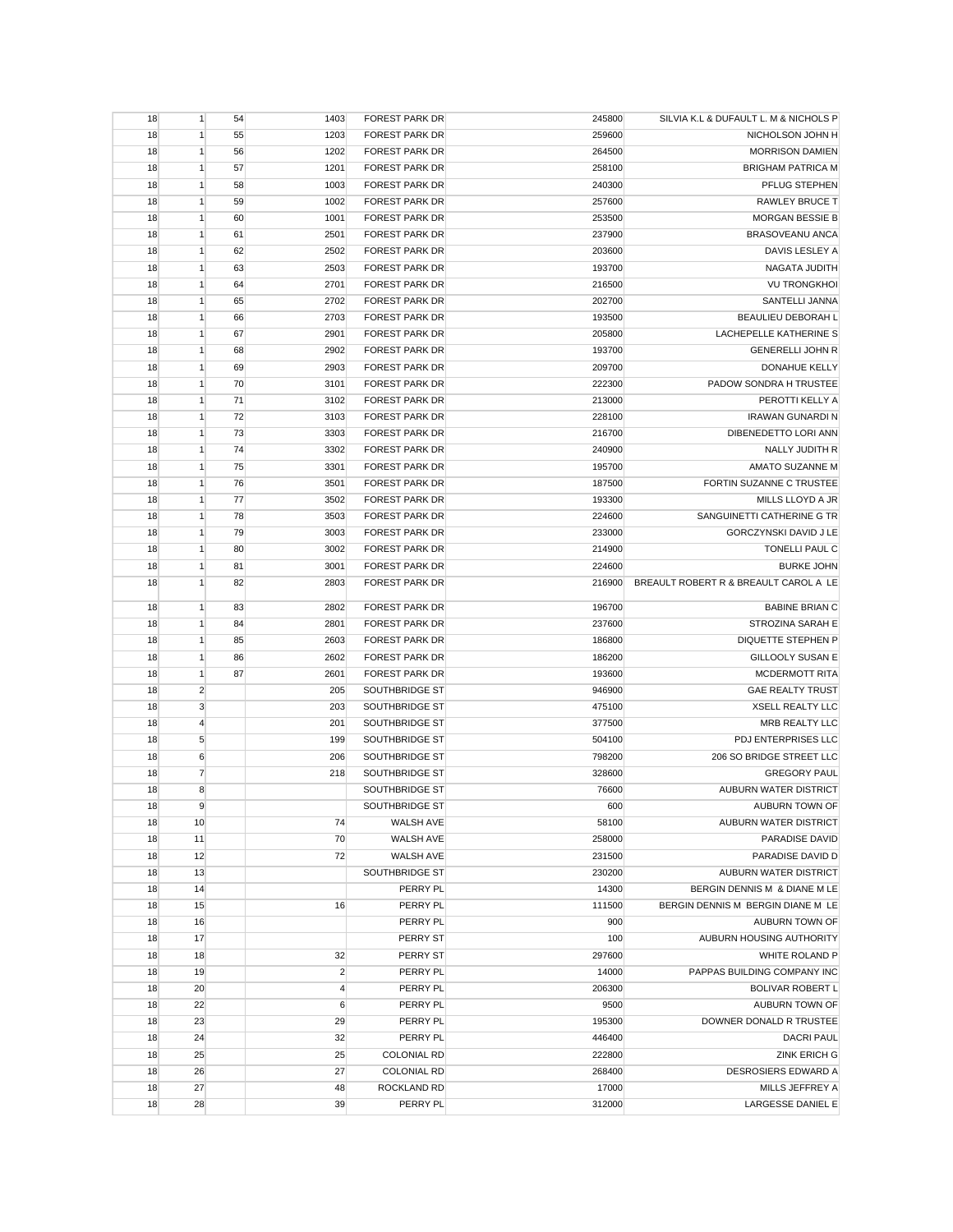| 18 | 29             | $\mathbf 0$    | $\mathbf{1}$   | PERRY PL           | 195200      | <b>TRUMBULL PATRICIA</b>           |
|----|----------------|----------------|----------------|--------------------|-------------|------------------------------------|
| 18 | 29             | $\mathbf 0$    | $3 - 19$       | PERRY PL           | $\mathbf 0$ | PERRY PLACE CONDOMINIUM            |
| 18 | 29             | $\mathbf{1}$   | $\mathbf{3}$   | PERRY PL           | 207000      | LOWKES KARA E                      |
| 18 | 29             | $\overline{2}$ | 5              | PERRY PL           | 204600      | <b>BROWN TRACIE L</b>              |
| 18 | 29             | 3              | $\overline{7}$ | PERRY PL           | 194300      | MCALLISTER KENNETH P               |
| 18 | 29             | $\overline{4}$ | 9              | PERRY PL           | 197100      | SULLIVAN SALLY I                   |
| 18 | 29             | 5              | 11             | PERRY PL           | 193400      | LAHDO HEDRO                        |
| 18 | 29             | 6              | 15             | PERRY PL           | 193400      | WALLAT KATHRYN M                   |
| 18 | 29             | 7              | 17             | PERRY PL           | 197200      | HANRATTY JULIE A                   |
| 18 | 29             | 8              | 19             | PERRY PL           | 193400      | SHATTUCK CHING MEI                 |
| 18 | 30             |                | 11             | PEARL ST           | 259100      | BERGLUND ROBERT A                  |
| 18 | 31             |                | 9              | PEARL ST           | 212500      | <b>MAUS PHOUNG</b>                 |
| 18 | 32             |                | 84             | ROCKLAND RD        | 282700      | MULCAHY THOMAS P                   |
| 18 | 33             |                | 80             | ROCKLAND RD        | 361300      | FRASCOLLA JOHN JR                  |
| 18 | 34             |                | 213            | SOUTHBRIDGE ST     | 464900      | 213 SOUTHBRIDGE STREET LLC         |
| 18 | 36             |                | 200            | SOUTHBRIDGE ST     | 845300      | <b>GERVAIS REALTY GROUP LLC</b>    |
| 18 | 37             |                | 208            | SOUTHBRIDGE ST     | 554300      | <b>G &amp; D REALTY TRUST</b>      |
| 18 | 39             |                | 211            | SOUTHBRIDGE ST     | 970100      | 211 SOUTHBRIDGE STREET LLC         |
| 18 | 40             |                | 209            | SOUTHBRIDGE ST     | 597100      | 209 SOUTHBRIDGE LLC                |
|    |                |                |                |                    |             |                                    |
| 18 | 41             |                | 207            | SOUTHBRIDGE ST     | 644200      | AUBURN DERMATOLOGY REAL ESTATE LLC |
| 18 | 42             |                | 250            | <b>HAMPTON ST</b>  | 1227600     | HAMPTON STREET LLC                 |
| 18 | 43             |                | 189            | SOUTHBRIDGE ST     | 80600       | DELOLLIS DAVID P                   |
| 18 | 44             |                | 12             | PEARL ST           | 310400      | JERMYN KEVIN B                     |
| 18 | 45             |                | 220            | SOUTHBRIDGE ST     | 246500      | <b>MRB REALTY</b>                  |
| 18 | 46             |                | 222            | SOUTHBRIDGE ST     | 195200      | <b>MRB REALTY LLC</b>              |
| 18 | 47             |                | 224            | SOUTHBRIDGE ST     | 221300      | CAP REAL ESTATE LLC                |
| 19 | $\mathbf{1}$   |                | 203 A          | PAKACHOAG ST       | 800200      | AUBURN TOWN OF                     |
| 19 | $\overline{2}$ |                | 29             | <b>CURTIS ST</b>   | 307900      | SPARLING JONATHAN                  |
| 19 | $\mathbf{3}$   |                | 27             | <b>CURTIS ST</b>   | 317200      | <b>NGUYEN MICHAEL</b>              |
| 19 | $\overline{4}$ |                | 25             | <b>CURTIS ST</b>   | 367500      | EID YVONNE M LE                    |
| 19 | 5              |                | 23             | <b>CURTIS ST</b>   | 452200      | MULRYAN JOHN D                     |
| 19 | 6              |                | 21             | <b>CURTIS ST</b>   | 396600      | LYNCH JOHN F                       |
| 19 | $\overline{7}$ |                | 19             | <b>CURTIS ST</b>   | 404500      | PALMA SHAUN M                      |
| 19 | 8              |                | 50             | <b>CURTIS ST</b>   | 390200      | <b>SURMIS CHRIS</b>                |
| 19 | 9              |                | 46             | <b>CURTIS ST</b>   | 338500      | ZAMMARELLI AUDREY L LE             |
| 19 | 10             |                | 42             | <b>CURTIS ST</b>   | 264900      | BEAN THOMAS CHRISTOPHER            |
| 19 | 11             |                | 40             | <b>CURTIS ST</b>   | 409800      | <b>BAILEY CHRISTOPHER T</b>        |
| 19 | 12             |                | 28             | <b>CURTIS ST</b>   | 422800      | <b>GUSTAFSON SUSANNE L</b>         |
| 19 | 14             |                | $\mathbf{1}$   | <b>BETTY ST</b>    | 385500      | MOSS KEVIN J                       |
| 19 | 15             |                | 5              | <b>BETTY ST</b>    | 346400      | HYDE LINDA A                       |
| 19 | 16             |                | $\overline{7}$ | <b>BETTY ST</b>    | 365100      | <b>BARRY JOHN M</b>                |
| 19 | 17             |                | 11             | <b>BETTY ST</b>    | 569600      | BETTY 11 LP                        |
| 19 | 18             |                | 193            | PAKACHOAG ST       | 308700      | CONNOR MARTHA C                    |
| 19 | 19             |                | 195            | PAKACHOAG ST       | 301300      | <b>GRANGER WILFRED R</b>           |
| 19 | 20             |                | 197            | PAKACHOAG ST       | 404800      | STENCEL MATTHEW C                  |
| 19 | 21             |                | 205            | PAKACHOAG ST       | 309100      | <b>BIADASZ SARA C</b>              |
| 19 | 22             |                | 207            | PAKACHOAG ST       | 272200      | AQUAFRESCA DIANNA M                |
| 19 | 23             |                | 209            | PAKACHOAG ST       | 348200      | KOSKI PETER J LIFE ESTATE          |
| 19 | 24             |                | $\mathbf{1}$   | <b>CUTTING AVE</b> | 387400      | <b>GRAHAM GEORGE</b>               |
| 19 | 25             |                | 3              | <b>CUTTING AVE</b> | 279000      | <b>FINKLE GERALD</b>               |
| 19 | 26             |                | $\overline{2}$ | <b>CUTTING AVE</b> | 274900      | MUIR SUSAN A                       |
| 19 | 27             |                | 211            | PAKACHOAG ST       | 304100      | PEPIN LYNN M                       |
| 19 | 28             |                | 213            | PAKACHOAG ST       | 295700      | ROBO PHILIP L TR                   |
| 19 | 29             |                | 215            | PAKACHOAG ST       | 430000      | <b>FREITAS STEVEN C</b>            |
| 19 | 30             |                | 217            | PAKACHOAG ST       | 247400      | OLEARY FAMILY TRUST                |
| 19 | 31             |                | 219            | PAKACHOAG ST       | 269500      | DOWNIE LOUISE M                    |
| 19 | 32             |                | 221            | PAKACHOAG ST       | 298100      | STODOLSKI SOPHIE M LE              |
| 19 | 35             |                | 216            | PAKACHOAG ST       | 286800      | <b>GRACED HOMES LLC</b>            |
| 19 | 36             |                | 214            | PAKACHOAG ST       | 267700      | <b>BLANTON MERCEDES</b>            |
|    |                |                |                |                    |             |                                    |
| 19 | 37             |                | 212            | PAKACHOAG ST       | 308400      | <b>CALKINS AARON</b>               |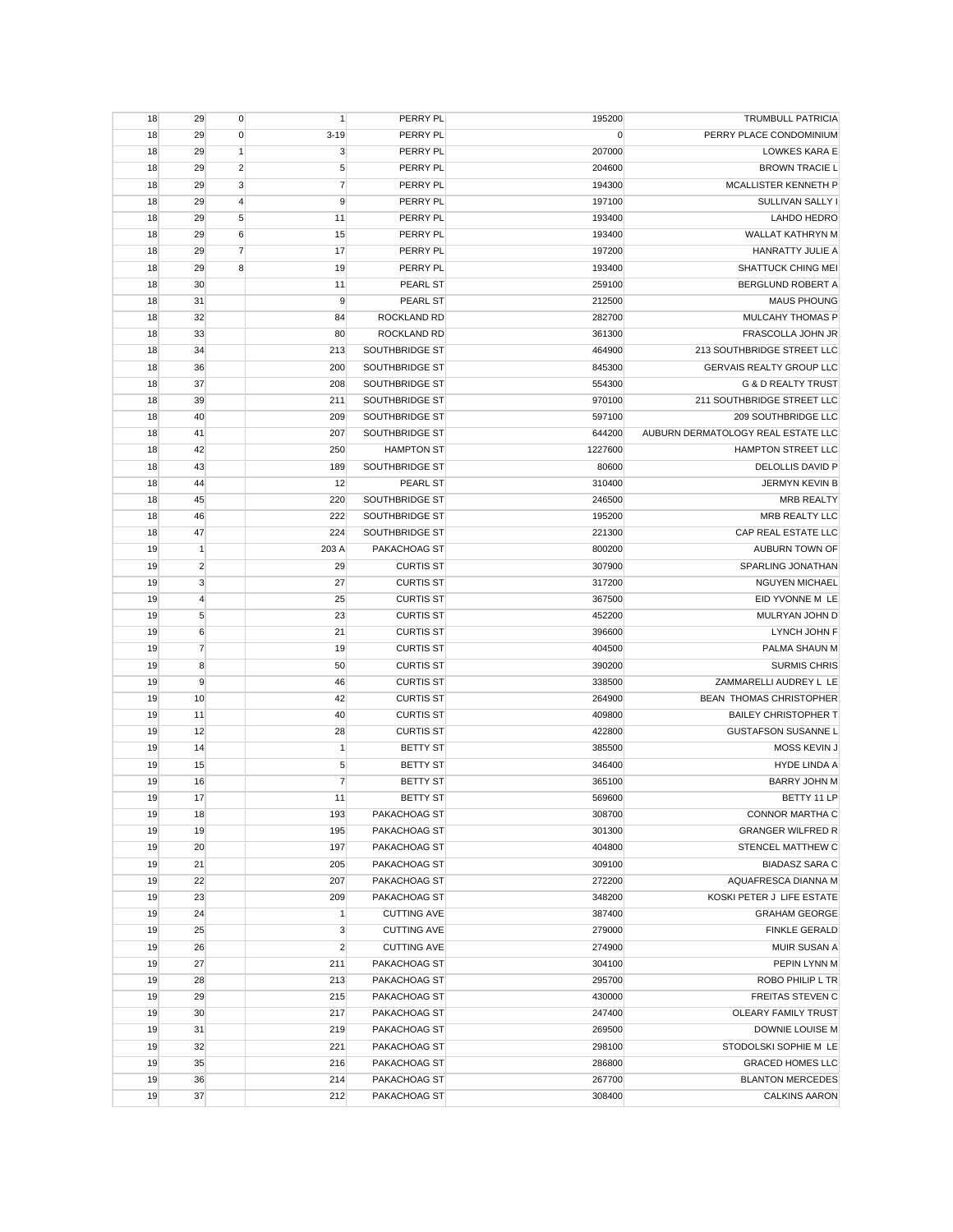| 19 | 38 | 3                       | <b>WYOMA DR</b>     | 250600  | <b>KULMA MICHAL</b>              |
|----|----|-------------------------|---------------------|---------|----------------------------------|
| 19 | 39 | $\mathbf{1}$            | <b>WYOMA DR</b>     | 298400  | PARANDES WILLIAM J               |
| 19 | 40 | 210                     | PAKACHOAG ST        | 368300  | KNUTELSKI KAZIMIERZ              |
| 19 | 41 | 208B                    | PAKACHOAG ST        | 352200  | <b>LUBIN MICHELE</b>             |
| 19 | 42 | 208                     | PAKACHOAG ST        | 615100  | DICARLO JOSEPH & DICARLO MARY A  |
| 19 | 43 | 198                     | PAKACHOAG ST        | 272300  | PEPKA MARY L                     |
| 19 | 44 | 196                     | PAKACHOAG ST        | 337400  | <b>SCHULTZ MARY E</b>            |
| 19 | 45 | $\overline{4}$          | <b>HIGHLAWN DR</b>  | 252000  | <b>GAWRONSKI JAMES C</b>         |
| 19 | 46 | 9                       | <b>EXETER DR</b>    | 381300  | TOTH MATTHEW A TRUSTEE           |
| 19 | 47 | 12                      | <b>EXETER DR</b>    | 268300  | SCOTT BERNADETTE M               |
| 19 | 48 | 15                      | <b>GLEN VIEW RD</b> | 165600  | <b>KIRITSY ANNE</b>              |
| 19 | 49 | 17                      | <b>GLEN VIEW RD</b> | 347000  | <b>FORZLEY BARBARA I TRUSTEE</b> |
| 19 | 50 | 14                      | <b>EXETER DR</b>    | 338200  | PECK JEFFREY                     |
| 19 | 51 | 16                      | <b>EXETER DR</b>    | 290900  | MCBRIER CONSTANCE                |
| 19 | 52 |                         | <b>EXETER DR</b>    |         | <b>GAR REALTY TRUST</b>          |
|    |    | 15                      |                     | 315700  |                                  |
| 19 | 53 | 5                       | <b>HIGHLAWN DR</b>  | 257100  | POLENSKI MICHAEL R               |
| 19 | 54 | 17                      | <b>EXETER DR</b>    | 335200  | STMATTHEWS CHURCH PARISH         |
| 19 | 55 | 19                      | <b>EXETER DR</b>    | 441700  | ZONA KEVIN P                     |
| 19 | 56 | 6                       | <b>HILTON AVE</b>   | 322800  | <b>EVERITT RICHARD A TRUSTEE</b> |
| 19 | 58 | $\overline{4}$          | <b>WYOMA DR</b>     | 410600  | <b>KAMINAGA ABIJAI</b>           |
| 19 | 59 | 6                       | <b>WYOMA DR</b>     | 6281800 | NORTH AMERICAN MARTYRS           |
| 19 | 60 | 10                      | <b>WYOMA DR</b>     | 250300  | SIPOS WILLIAM A                  |
| 19 | 61 | 12                      | <b>WYOMA DR</b>     | 270500  | OAKMAN MARY CATHERINE            |
| 19 | 62 | 14                      | <b>WYOMA DR</b>     | 309500  | <b>GURIES EDWARD JR</b>          |
| 19 | 63 | 232                     | PAKACHOAG ST        | 296200  | <b>LUBIN SEAN</b>                |
| 19 | 64 | 229A                    | <b>HAMPTON ST</b>   | 309000  | <b>GHANSAH KWAME MINTAH</b>      |
| 19 | 65 | $\mathbf{3}$            | <b>KIMBALL RD</b>   | 307900  | HYNES STEVEN D                   |
| 19 | 66 | 5                       | <b>KIMBALL RD</b>   | 235500  | <b>DUGUAY RICHARD C</b>          |
| 19 | 67 | $\overline{7}$          | <b>KIMBALL RD</b>   | 309400  | DANGELO JOSEPH                   |
| 19 | 68 | 9                       | <b>KIMBALL RD</b>   | 336900  | CARD DONNA MARIE                 |
| 19 | 69 | 11                      | <b>KIMBALL RD</b>   | 276000  | AGYEMAN KOFIKURAGU SR            |
| 19 | 70 | 15                      | <b>KIMBALL RD</b>   | 232600  | <b>VIERKANT JAMES E</b>          |
| 19 | 71 | 14                      | <b>KIMBALL RD</b>   | 314600  | SULLIVAN PATRICIA M              |
| 19 | 72 | 12                      | <b>KIMBALL RD</b>   | 202700  | SOMMELLA LARAINE                 |
| 19 | 73 | 10                      | <b>KIMBALL RD</b>   | 208500  | PLUME MILES JR                   |
| 19 | 74 | 8                       | <b>KIMBALL RD</b>   | 231700  | <b>REGAN SHANNON</b>             |
| 19 | 75 | 6                       | <b>KIMBALL RD</b>   | 230000  | MCLAUGHLIN THOMAS J              |
| 19 | 76 | $\overline{\mathbf{4}}$ | <b>KIMBALL RD</b>   | 206300  | NICKERSON ROBERT E               |
| 19 | 77 | $\overline{c}$          | <b>KIMBALL RD</b>   | 231600  | <b>WAMBACH PAUL T</b>            |
|    |    |                         | PAKACHOAG ST        | 278000  |                                  |
| 19 | 78 | 234                     |                     |         | NIEPOKOYCZYCKI MARK A            |
| 19 | 79 | $\mathbf{1}$            | <b>CLARENDON RD</b> | 234500  | <b>TRILLIGAN KAREN E</b>         |
| 19 | 80 | 3                       | <b>CLARENDON RD</b> | 266600  | <b>DOLAN MARIAH</b>              |
| 19 | 81 | 5                       | <b>CLARENDON RD</b> | 222600  | STOCKWELL JOSEPH F               |
| 19 | 82 | $\overline{7}$          | <b>CLARENDON RD</b> | 203800  | <b>JONES KELLY</b>               |
| 19 | 83 | 9                       | <b>CLARENDON RD</b> | 220100  | CHUNG NAK H                      |
| 19 | 84 | 11                      | <b>CLARENDON RD</b> | 212100  | MAKHLOUTA HABIB                  |
| 19 | 85 | 13                      | <b>CLARENDON RD</b> | 234800  | LAM JUDY T                       |
| 19 | 86 | 14                      | <b>CLARENDON RD</b> | 215300  | DOROTHY L LEVEILLEE REALTY TRUST |
| 19 | 87 | 12                      | <b>CLARENDON RD</b> | 221100  | JANOS PETER C                    |
| 19 | 88 | 10                      | <b>CLARENDON RD</b> | 317100  | <b>BERGER KERRY L</b>            |
| 19 | 89 | 8                       | <b>CLARENDON RD</b> | 225000  | <b>CUSSON PAUL J</b>             |
| 19 | 90 | 6                       | <b>CLARENDON RD</b> | 199400  | <b>SANDERSON SILAS</b>           |
| 19 | 91 | $\overline{4}$          | <b>CLARENDON RD</b> | 225900  | ARNOWSKI KAREN S                 |
| 19 | 92 | $\overline{c}$          | <b>CLARENDON RD</b> | 299600  | ASSELTA BRIAN S                  |
| 19 | 93 | 235                     | <b>HAMPTON ST</b>   | 400800  | <b>GIORGIO CHRISTOPHER</b>       |
| 19 | 94 | 233                     | <b>HAMPTON ST</b>   | 221600  | NGUYEN TONY THI                  |
| 19 | 95 | 231                     | <b>HAMPTON ST</b>   | 239800  | <b>AGNELLO MATTHEW M</b>         |
| 19 | 96 | 229                     | <b>HAMPTON ST</b>   | 221500  | CHARBONNEAU NICHOLAS PAUL        |
| 19 | 97 | 227                     | <b>HAMPTON ST</b>   | 286000  | <b>LAM KENNY</b>                 |
| 19 | 98 | 225                     | <b>HAMPTON ST</b>   | 166900  | TSINA & BUP REALTY TRUST         |
|    |    |                         |                     |         |                                  |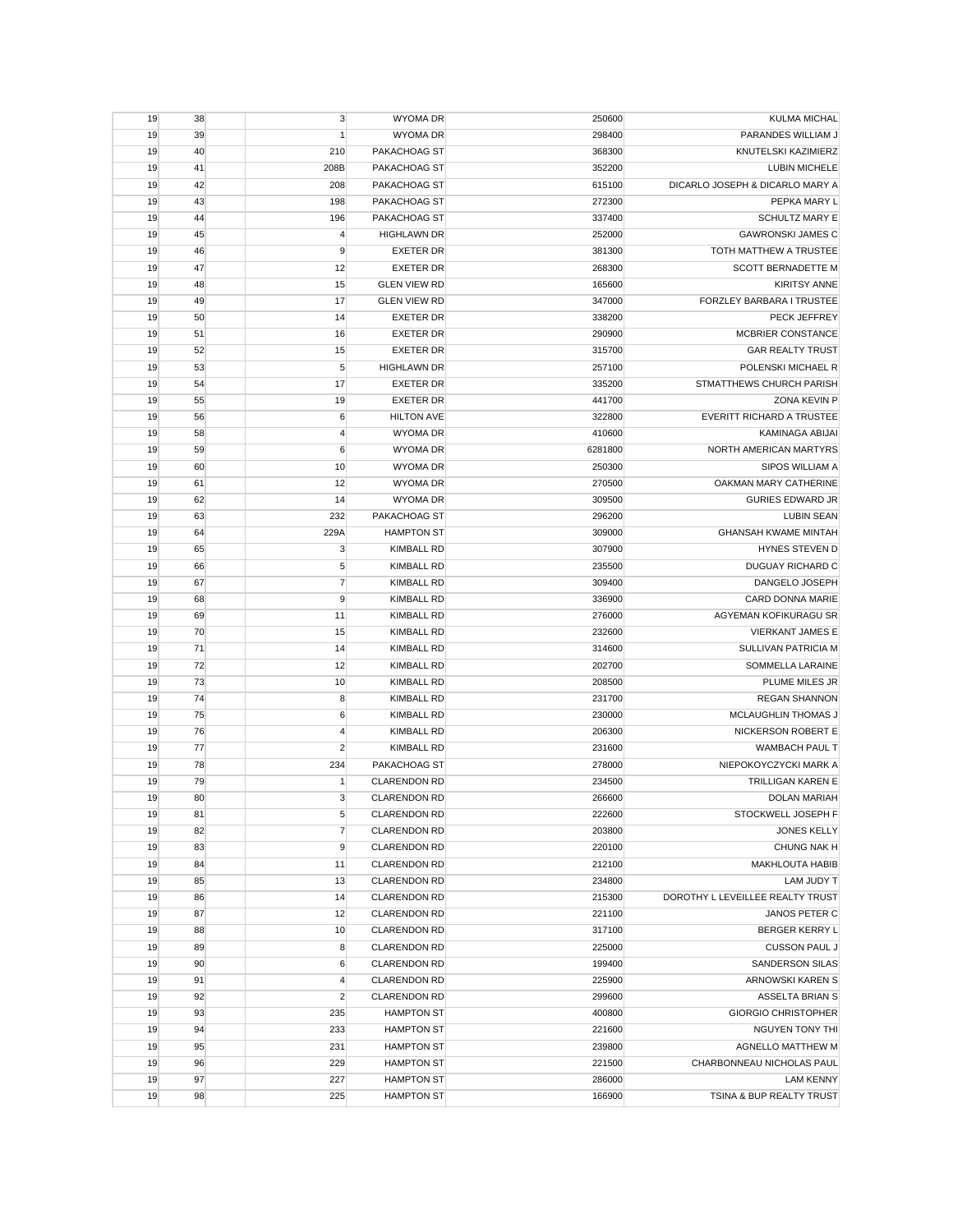| 19 | 100            |                | 223             | <b>HAMPTON ST</b>    | 331800           | MCELROY SARAH                         |
|----|----------------|----------------|-----------------|----------------------|------------------|---------------------------------------|
| 19 | 101            |                | 22              | <b>GLEN VIEW RD</b>  | 374100           | <b>RHODES ROBERT G</b>                |
| 19 | 102            |                | 20              | <b>GLEN VIEW RD</b>  | 415200           | SMITH ANDREW J                        |
| 19 | 103            |                | 18              | <b>GLEN VIEW RD</b>  | 275500           | DELONGCHAMP GERARD E LIFE ESTATE      |
| 19 | 104            |                | 16              | <b>GLEN VIEW RD</b>  | 283300           | DENIO LINDA A                         |
| 19 | 105            |                | 221             | <b>HAMPTON ST</b>    | 272900           | LAFLASH RONALD M                      |
| 19 | 106            |                | 226             | <b>HAMPTON ST</b>    | 303000           | PARADIS DAVID R                       |
| 19 | 107            |                | 20              | <b>EATON AVE</b>     | 355000           | HO TOM                                |
| 19 | 108            |                | 18              | <b>EATON AVE</b>     | 246400           | <b>KIES THOMAS</b>                    |
| 19 | 109            |                | 16              | <b>EATON AVE</b>     | 272600           | <b>DUBOWIK ZACHARY</b>                |
| 19 | 110            |                | 14              | <b>EATON AVE</b>     | 276500           | <b>BEAUCHAMP CRAIG M</b>              |
| 19 | 111            |                | 10              | <b>EATON AVE</b>     | 284500           | THAI TRAN H                           |
| 19 | 113            |                | 236             | PAKACHOAG ST         | 273000           | <b>BURON RONALD B</b>                 |
| 19 | 114            |                | 8               | <b>WYOMA DR</b>      | 490400           | ROMAN CATHOLIC BISHOP OF              |
| 19 | 115            |                | 4               | <b>GODDARD DR</b>    | 890000           | AUBURN TOWN OF                        |
| 19 | 116            |                | 200-202         | PAKACHOAG ST         | 362300           | DICARLO JOSEPH                        |
| 19 | 117            |                | 203             | PAKACHOAG ST         | 2552100          | ESPOSITO A & RANTALA M TRUSTEES       |
| 19 | 118            |                | 199             | PAKACHOAG ST         | 99700            | AUBURN TOWN OF                        |
| 19 | 120            |                |                 | PAKACHOAG ST         | 400              | AUBURN TOWN OF                        |
| 19 | 121            |                |                 | PAKACHOAG ST         | 400              | AUBURN TOWN OF                        |
| 19 | 122            |                | 223A            | <b>HAMPTON ST</b>    | 289300           | <b>MCELROY SARAH</b>                  |
| 19 | 123            |                | 228             | <b>HAMPTON ST</b>    | 375500           | <b>GREGOIRE MARK S</b>                |
| 19 | 124            |                | 230             | <b>HAMPTON ST</b>    | 415500           | JOHNSON JERMAIN                       |
| 19 | 125            |                | 234             | <b>HAMPTON ST</b>    | 534100           | MACKAY ROSS E TRUSTEE                 |
| 19 | 126            |                | 236             | <b>HAMPTON ST</b>    | 342300           | REHEUSER JEAN MARIE                   |
| 19 | 127            |                | 238             | <b>HAMPTON ST</b>    | 291600           | <b>BOUDRIAS DOROTHEA M</b>            |
| 19 | 128            |                |                 | <b>GODDARD DR</b>    | 100              | AUBURN TOWN OF                        |
|    | 129            |                |                 |                      |                  |                                       |
| 19 |                |                | 3<br>$\sqrt{5}$ | <b>GODDARD DR</b>    | 590400<br>401300 | LAVALLEE PAUL<br>DAOUST CHRISTOPHER P |
| 19 | 130            |                |                 | <b>GODDARD DR</b>    |                  |                                       |
| 19 | 131            |                | $\overline{7}$  | <b>GODDARD DR</b>    | 442100           | MIKKILA PETER V                       |
| 19 | 132            |                | 9               | <b>GODDARD DR</b>    | 434100           | FERRANTE PAUL J                       |
| 19 | 133            |                | 240             | <b>HAMPTON ST</b>    | 383400           | <b>BUREK MATTHEW J</b>                |
| 19 | 134            |                | 242             | <b>HAMPTON ST</b>    | 376500           | HUNTON SCOTT B                        |
| 19 | 135            | 1              | 244             | <b>HAMPTON ST</b>    | 0                | 244 HAMPTON ST CONDOMINIUM            |
| 19 | 135            | $\mathbf{1}$   | 244A            | <b>HAMPTON ST</b>    | 176700           | <b>GINGRAS JAMIE</b>                  |
| 19 | 135            | $\overline{2}$ | 244B            | <b>HAMPTON ST</b>    | 176500           | <b>DESY DONNA M</b>                   |
| 19 | 136            |                | 246             | <b>HAMPTON ST</b>    | 428900           | SO WORC COUNTY REHAB CENTER INC       |
| 19 | 137            |                | 223             | PAKACHOAG ST         | 365100           | STODOLSKI ROBERT M                    |
| 19 | 138            |                | 232             | <b>HAMPTON ST</b>    | 400900           | <b>IGWENAGU TOCHUKWU</b>              |
| 19 | 139            |                | 22              | <b>EATON AVE</b>     | 337200           | MULLER CRONE ANGELA M                 |
| 19 | 140            |                | 24              | <b>EATON AVE</b>     | 336100           | ROBITAILLE KYLE                       |
| 19 | 141            |                | 219             | <b>HAMPTON ST</b>    | 309200           | <b>ELSAID ANNE B</b>                  |
| 19 | 142            |                | 277             | PAKACHOAG ST         | 2722900          | AUBURN HOUSING AUTHORITY TRUSTEE      |
| 19 | 143            |                | 275             | PAKACHOAG ST         | 1768300          | AUBURN HOUSING AUTHORITY              |
| 20 | $\overline{2}$ |                | 29              | RYDBERG TER          | 279600           | MONIAK STEPHEN A                      |
| 20 | 3              |                | 31              | RYDBERG TER          | 299400           | JATAGANI ANESTI                       |
| 20 | $\overline{4}$ |                | 97              | SOUTHOLD RD          | 257900           | WARREN JOSEPH D                       |
| 20 | 5              |                | 101             | SOUTHOLD RD          | 287100           | <b>OLSON NANCY M</b>                  |
| 20 | 6              |                | 121             | SOUTHOLD RD          | 273400           | RYDBERG KENNETH W & LINDA M           |
| 20 | $\overline{7}$ |                | 125             | SOUTHOLD RD          | 435500           | <b>SAHOTA LAKHVEER</b>                |
| 20 | 8              |                |                 | 151 SOUTHOLD RD REAR | 198900           | AUBURN TOWN OF                        |
| 20 | 9              |                | 161             | SOUTHOLD RD          | 94800            | AUBURN TOWN OF                        |
| 20 | 11             |                | 169             | SOUTHOLD RD          | 350000           | <b>TOWNSEND THOMAS S</b>              |
| 20 | 12             |                | 170             | SOUTHOLD RD          | 20700            | <b>TOWNSEND THOMAS S</b>              |
| 20 | 13             |                | 73              | <b>CURTIS ST</b>     | 293900           | HILL WARNER R                         |
| 20 | 14             |                | 71              | <b>CURTIS ST</b>     | 388400           | HERR BETH S                           |
| 20 | 15             |                | 80              | <b>CURTIS ST</b>     | 292500           | <b>SELIGER MARK</b>                   |
| 20 | 16             |                | 70              | <b>CURTIS ST</b>     | 324800           | <b>DANIELS RICHARD</b>                |
| 20 | 17             |                | 33              | <b>CURTIS ST</b>     | 337800           | <b>COLE FRANK J</b>                   |
| 20 | 18             |                | 31              | <b>CURTIS ST</b>     | 274600           | <b>GUITTARR DOUGLAS</b>               |
|    |                |                |                 |                      |                  |                                       |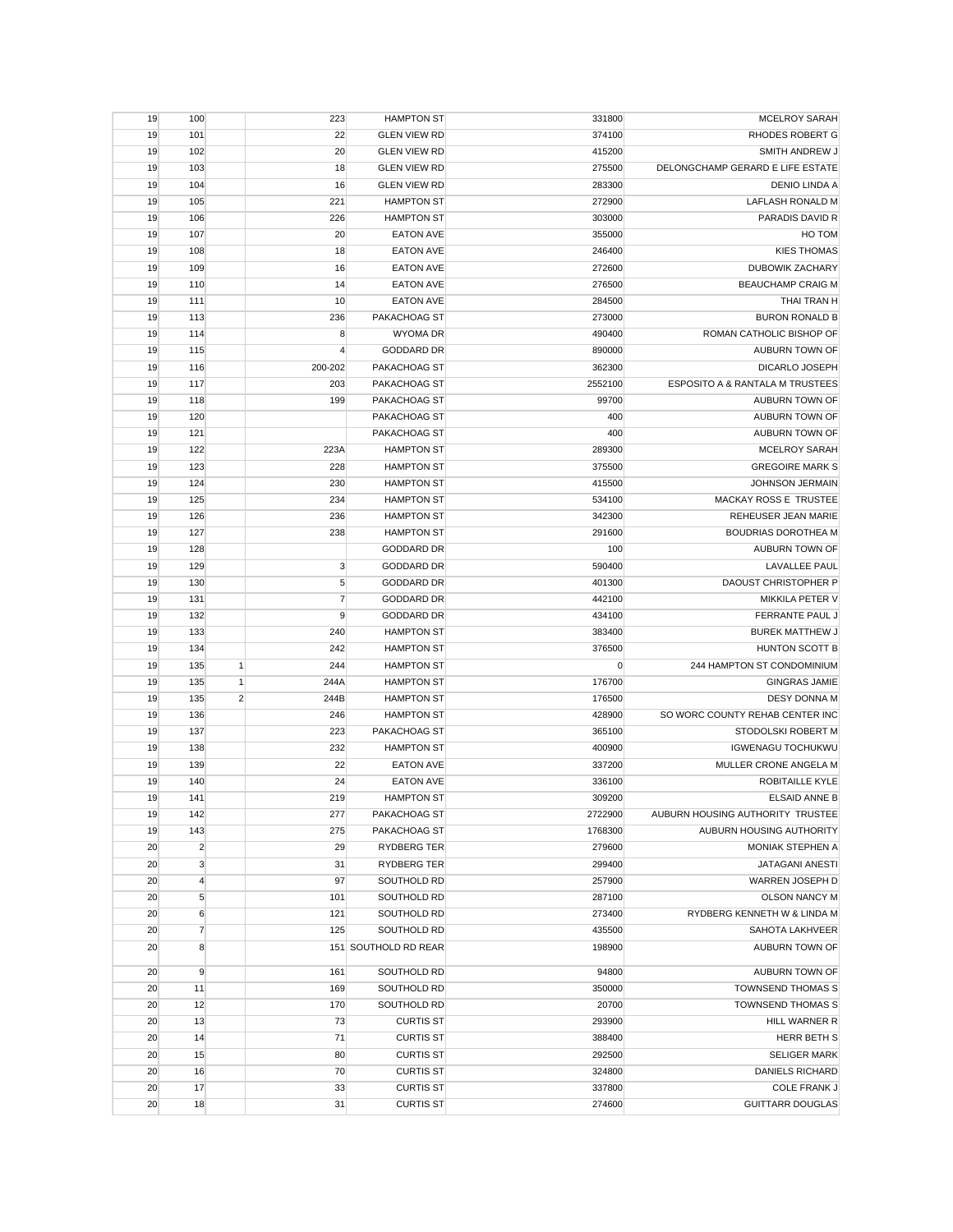| 20 | 19 | 160            | SOUTHOLD RD                     | 5300   | AUBURN TOWN OF                   |
|----|----|----------------|---------------------------------|--------|----------------------------------|
| 20 | 20 | 118            | SOUTHOLD RD                     | 200000 | <b>WEAGLE KEVIN J</b>            |
| 20 | 21 | 106            | SOUTHOLD RD                     | 402600 | <b>SCHATZ AARON J</b>            |
| 20 | 22 |                | <b>WASHINGTON ST</b>            | 26700  | <b>CUTTING MARJORIE J</b>        |
| 20 | 23 |                | <b>WASHINGTON ST</b>            | 62000  | COMMONWEALTH OF MASS STATE HOUSE |
| 20 | 24 | 24             | <b>WALLINGFORD RD</b>           | 345600 | <b>COMRIE RALPH W</b>            |
| 20 | 25 | 32             | <b>RYDBERG TER</b>              | 440100 | <b>DUDA STANISLAW</b>            |
| 20 | 26 |                | RYDBERG TERR EXT                | 100    | M R REAL ESTATE INC              |
| 20 | 27 | 82             | <b>CURTIS ST</b>                | 408900 | <b>BICKLEY MARY TRUSTEE</b>      |
| 20 | 28 | 18             | SAYBROOK WAY                    | 602900 | REISDORF JOHN H                  |
| 20 | 29 | 7              | <b>STONEBRIDGE DR</b>           | 504900 | PELCZARSKI BRIAN O               |
| 20 | 30 | 5              | <b>STONEBRIDGE DR</b>           | 443200 | <b>JACKSON SHAYNE C</b>          |
| 20 | 31 | 3              | <b>STONEBRIDGE DR</b>           | 441900 | THOMPSON WILLIAM J JR            |
| 20 | 32 | $\overline{4}$ | <b>STONEBRIDGE DR</b>           | 665900 | <b>BURNY GABRIEL</b>             |
| 20 | 33 | 6              | STONEBRIDGE DR                  | 709200 | <b>BOULAY SCOTT M</b>            |
| 20 | 34 | 127            | SOUTHOLD RD                     | 93900  | OSOWSKA KRYSTYNA                 |
| 20 | 35 | 95             | SOUTHOLD RD                     | 372000 | <b>RENAUD RICOT</b>              |
| 20 | 36 | 116            | SOUTHOLD RD                     | 396600 | COOK STEVEN C                    |
| 20 | 37 | 172            | SOUTHOLD RD                     | 629800 | BUDUO DANIEL A JR TRUSTEE        |
| 20 | 38 | 174            | SOUTHOLD RD                     | 530000 | PATEL MUKESH J                   |
| 20 | 39 | 176            | SOUTHOLD RD                     | 517400 | DIRSA CHRISTIAN D                |
| 20 | 40 | 33             | <b>RYDBERG TER EXT</b>          | 359100 | SALVI MATTHEW T                  |
| 20 | 41 | 35             | <b>RYDBERG TER EXT</b>          | 375700 | <b>GAMBLE LATOYA</b>             |
| 20 | 42 | 38             | RYDBERG TER EXT                 | 362200 | <b>QUACH BRYAN</b>               |
| 20 | 43 | 36             | RYDBERG TER EXT                 | 296200 | FLANNERY JAMISON                 |
| 20 | 44 | 34             | <b>RYDBERG TER EXT</b>          | 435700 | PORTER WILLIAM A                 |
| 20 | 46 | 108            | SOUTHOLD RD                     | 358400 | LACEY JEFFREY                    |
| 20 | 47 | 173            | SOUTHOLD RD                     | 87000  | AUBURN TOWN OF                   |
| 20 | 48 | 175            | SOUTHOLD RD                     | 86100  | AUBURN TOWN OF                   |
| 20 | 49 | 177            | SOUTHOLD RD                     | 86100  | AUBURN TOWN OF                   |
| 20 | 50 | 179            | SOUTHOLD RD                     | 93700  | AUBURN TOWN OF                   |
| 20 | 52 |                | 4 SOUTHOLD MEADOW<br><b>RD</b>  | 18500  | AUBURN TOWN OF                   |
| 20 | 53 |                | 6 SOUTHOLD MEADOW<br><b>RD</b>  | 18100  | AUBURN TOWN OF                   |
| 20 | 54 |                | 8 SOUTHOLD MEADOW<br>RD         | 17800  | AUBURN TOWN OF                   |
| 20 | 55 |                | 10 SOUTHOLD MEADOW<br><b>RD</b> | 17500  | AUBURN TOWN OF                   |
| 20 | 56 |                | 12 SOUTHOLD MEADOW<br><b>RD</b> | 17800  | AUBURN TOWN OF                   |
| 20 | 57 |                | 14 SOUTHOLD MEADOW<br>RD        | 17900  | AUBURN TOWN OF                   |
| 20 | 58 |                | 11 SOUTHOLD MEADOW<br><b>RD</b> | 17200  | AUBURN TOWN OF                   |
| 20 | 59 |                | 9 SOUTHOLD MEADOW<br><b>RD</b>  | 17500  | AUBURN TOWN OF                   |
| 20 | 60 |                | 7 SOUTHOLD MEADOW<br><b>RD</b>  | 17500  | AUBURN TOWN OF                   |
| 20 | 61 |                | 5 SOUTHOLD MEADOW<br><b>RD</b>  | 17400  | AUBURN TOWN OF                   |
| 20 | 62 |                | 3 SOUTHOLD MEADOW<br><b>RD</b>  | 17200  | AUBURN TOWN OF                   |
| 20 | 63 |                | 1 SOUTHOLD MEADOW<br><b>RD</b>  | 17200  | AUBURN TOWN OF                   |
| 20 | 64 |                | SOUTHOLD MEADOW<br><b>RD</b>    | 18600  | AUBURN TOWN OF                   |
| 20 | 65 | 137            | SOUTHOLD RD                     | 92300  | AUBURN TOWN OF                   |
| 20 | 66 | 135            | SOUTHOLD RD                     | 92300  | AUBURN TOWN OF                   |
| 20 | 67 | 133            | SOUTHOLD RD                     | 92300  | AUBURN TOWN OF                   |
| 20 | 68 | 131            | SOUTHOLD RD                     | 92100  | AUBURN TOWN OF                   |
| 20 | 69 | 129            | SOUTHOLD RD                     | 92000  | AUBURN TOWN OF                   |
| 20 | 70 | 124            | SOUTHOLD RD                     | 92100  | AUBURN TOWN OF                   |
| 20 | 71 | 126            | SOUTHOLD RD                     | 92200  | AUBURN TOWN OF                   |
| 20 | 72 | 128            | SOUTHOLD RD                     | 92100  | AUBURN TOWN OF                   |
| 20 | 73 | 130            | SOUTHOLD RD                     | 94300  | AUBURN TOWN OF                   |
|    |    |                |                                 |        |                                  |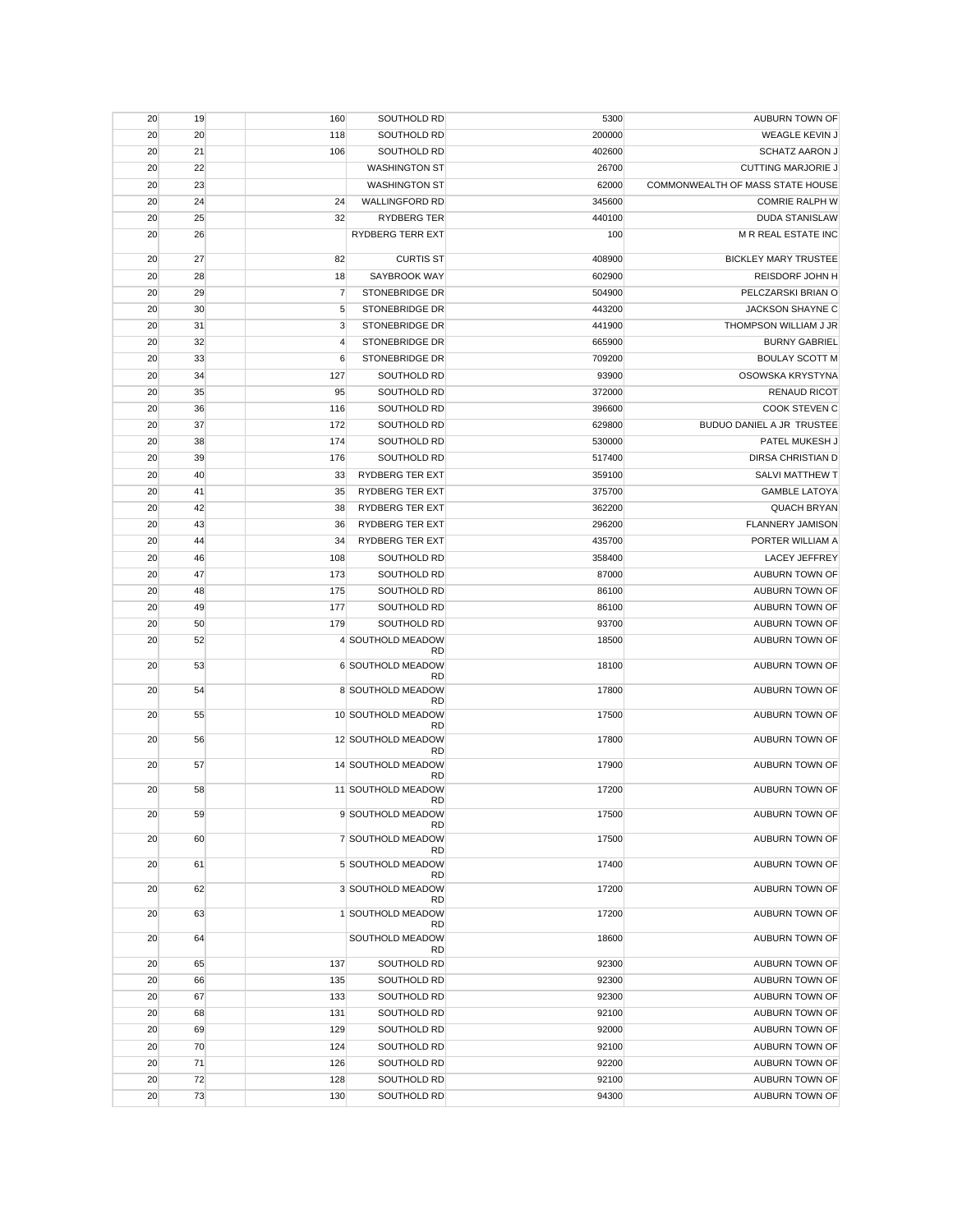| 20 | 74             | 132            | SOUTHOLD RD         | 92200  | AUBURN TOWN OF            |
|----|----------------|----------------|---------------------|--------|---------------------------|
| 20 | 75             | 134            | SOUTHOLD RD         | 92100  | AUBURN TOWN OF            |
| 20 | 76             | 136            | SOUTHOLD RD         | 92200  | AUBURN TOWN OF            |
| 20 | 77             | 138            | SOUTHOLD RD         | 92100  | AUBURN TOWN OF            |
| 20 | 78             | 140            | SOUTHOLD RD         | 92200  | AUBURN TOWN OF            |
| 20 | 79             | 142            | SOUTHOLD RD         | 92500  | AUBURN TOWN OF            |
| 20 | 80             | 144            | SOUTHOLD RD         | 92200  | AUBURN TOWN OF            |
| 20 | 81             | $\overline{2}$ | STONEBRIDGE DR      | 532400 | MAHER KEVIN J             |
| 20 | 82             | 159            | SOUTHOLD RD         | 96500  | AUBURN TOWN OF            |
| 21 | $\mathbf{1}$   | 433            | LEICESTER ST        | 251800 | SIGNORI MICHAEL           |
| 21 | $\overline{2}$ | 432            | <b>LEICESTER ST</b> | 115400 | BUTZKE ROLAND KW JR       |
| 21 | 3              | 434            | <b>LEICESTER ST</b> | 220400 | <b>SEMIDEI VERONICA</b>   |
| 21 | $\overline{4}$ | 436            | LEICESTER ST        | 190200 | REMILLARD CLIFFORD E      |
| 21 | $\sqrt{5}$     | 438            | LEICESTER ST        | 185800 | ECCLESTON RALPH A         |
| 21 | $\overline{7}$ | 442            | LEICESTER ST        | 182200 | LAPLANTE ROLAND A         |
| 21 | 8              | 444            | LEICESTER ST        | 190900 | SLOAN MICHAEL G           |
| 21 | 9              | 448            | LEICESTER ST        | 191800 | <b>GOW ROBERT E</b>       |
| 21 | 10             |                | LEICESTER ST        | 253200 | AUBURN TOWN OF            |
| 21 | 11             | 450            | LEICESTER ST        | 352200 | <b>SCIASCIA JOHN L JR</b> |
|    |                |                |                     |        | <b>WRIGHT WILLIAM S</b>   |
| 21 | 13             |                | <b>LEICESTER ST</b> | 35500  |                           |
| 21 | 14             |                | <b>HENSHAW ST</b>   | 392300 | SHI AI QIN                |
| 21 | 15             | 441            | LEICESTER ST        | 475600 | <b>BORDA HERNANDO</b>     |
| 21 | 16             | 443            | LEICESTER ST        | 303100 | <b>GREENIDGE DONALD</b>   |
| 21 | 17             | 445            | LEICESTER ST        | 270200 | MURRAY BRENTON A          |
| 21 | 18             | 447            | <b>LEICESTER ST</b> | 409400 | MAZILU AMELIA S           |
| 21 | 19             | 449            | LEICESTER ST        | 108900 | SHANNON THOMAS F          |
| 21 | 20             | 451            | LEICESTER ST        | 22000  | <b>SHANNON THOMAS F</b>   |
| 21 | 21             | 453            | LEICESTER ST        | 336700 | SZCZEPANIAK DAVID A       |
| 21 | 22             | 455            | LEICESTER ST        | 499400 | <b>KEWLEY PETER J</b>     |
| 21 | 23             | 457            | LEICESTER ST        | 97900  | <b>SHANNON THOMAS F</b>   |
| 21 | 24             | 462            | LEICESTER ST        | 478100 | <b>BEMIS NANCY E</b>      |
| 21 | 25             | 460            | LEICESTER ST        | 439200 | <b>SHANNON THOMAS F</b>   |
| 21 | 26             | 458            | LEICESTER ST        | 390500 | <b>MORANG MICHAEL G</b>   |
| 21 | 27             | 456            | LEICESTER ST        | 474200 | <b>REID KRISTEN M</b>     |
| 22 | $\mathbf{1}$   | 187            | ROCHDALE ST         | 265100 | GODZINA LECH TRUSTEE      |
| 22 | $\overline{2}$ | 6              | ROTARY RD           | 151200 | PIKE GREG P               |
| 22 | 3              | 10             | ROTARY RD           | 384500 | DEFEUDIS TONY D           |
| 22 | 4              | 12             | <b>ROTARY RD</b>    | 321800 | <b>GRIFFITHS DENISE A</b> |
| 22 | $\sqrt{5}$     | 14             | <b>ROTARY RD</b>    | 299100 | DELOLLIS HELEN            |
| 22 | 6              | 181            | ROCHDALE ST         | 22000  | PIKE GEOFFREY P           |
| 22 | $\overline{7}$ | 175            | ROCHDALE ST         | 222200 | AUBURN TOWN OF            |
| 22 | 8              | 170            | ROCHDALE ST         | 117800 | ADAMS JAMES W             |
| 22 | 10             | 186            | ROCHDALE ST         | 332200 | <b>BALCUNAS JOHN L</b>    |
| 22 | 11             | 188            | ROCHDALE ST         | 312200 | FERRIE PATRICIA A TRUSTEE |
| 22 | 12             | 190            | ROCHDALE ST         | 410600 | LUSSIER CLAIRE C          |
| 22 | 13             | 192            | ROCHDALE ST         | 255200 | ALMSTROM SHAUN M          |
| 22 | 14             | 194            | ROCHDALE ST         | 341600 | <b>FLORES HILDA I</b>     |
| 22 | 15             |                | ROCHDALE ST         | 107900 | AUBURN TOWN OF            |
| 22 | 16             | 198            | ROCHDALE ST         | 268200 | <b>BLAIS MICHAEL A</b>    |
| 22 | 17             | 200            | ROCHDALE ST         | 326500 | ABDERRAZZAQ MARIA G       |
| 22 | 18             | 204            | ROCHDALE ST         | 331700 | HUBLEY JAKE A             |
| 22 | 19             |                | DRAKE CT            | 230500 | AUBURN TOWN OF            |
| 22 | 20             | 21             | <b>DRAKE CT</b>     | 290400 | <b>BUCKLEY JAMES R</b>    |
| 22 | 21             | 19             | DRAKE CT            | 200200 | DASILVA GILSOMAR          |
| 22 | 22             | 13             | DRAKE CT            | 242400 | <b>HAGER JAMES M</b>      |
| 22 | 23             | 404            | LEICESTER ST        | 312400 | ETHIER ELLEN M LE         |
| 22 | 24             | 408            | LEICESTER ST        | 356000 | HALLIDAY CHRISTOPHER J    |
| 22 | 25             | 412            | LEICESTER ST        | 147900 | NEW ENGLAND POWER CO      |
| 22 | 26             | 416            | LEICESTER ST        | 342600 | RESTREPO EMILY A          |
| 22 | 27             | 418            | LEICESTER ST        | 288000 | <b>LUSIGNAN JARED</b>     |
|    |                |                |                     |        |                           |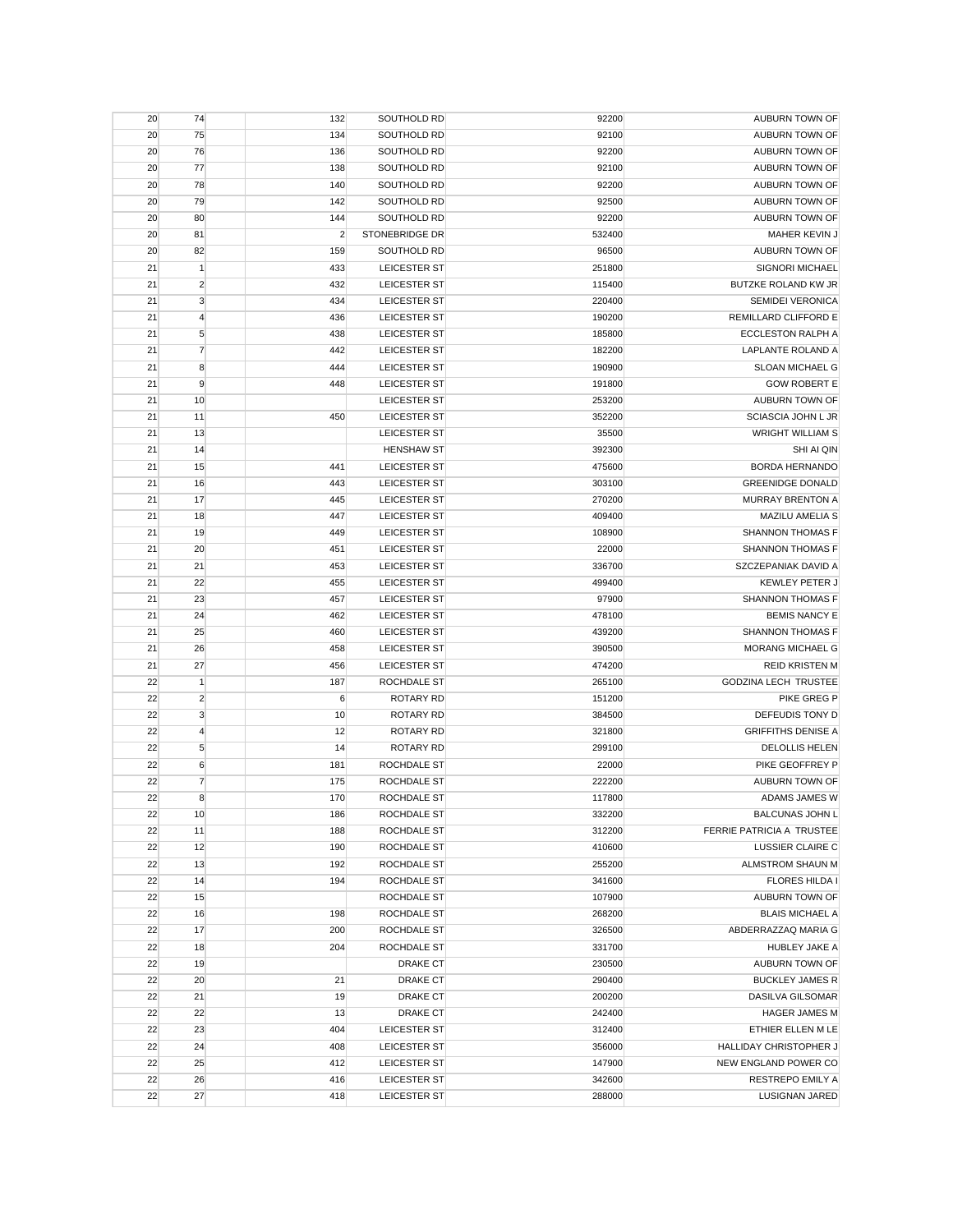| 22       | 28               | 420              | <b>LEICESTER ST</b>                      | 263900           | ANNESE KATHLEEN T                           |
|----------|------------------|------------------|------------------------------------------|------------------|---------------------------------------------|
| 22       | 29               | 422              | LEICESTER ST                             | 274500           | <b>STROM CHAZ</b>                           |
| 22       | 30               | 424              | LEICESTER ST                             | 248700           | AHLSTRAND RICHARD P                         |
| 22       | 32               | 426              | LEICESTER ST                             | 234200           | MCDONALD CHARLES R LE                       |
| 22       | 33               | 428              | LEICESTER ST                             | 99100            | SHEA MICHAEL J                              |
| 22       | 34               | 427              | LEICESTER ST                             | 134700           | <b>JOHNSON THOMAS M</b>                     |
| 22       | 36               | 196              | ROCHDALE ST                              | 274400           | <b>GRUDZIEN JOHN LIFE ESTATE</b>            |
| 22       | 37               | 185              | ROCHDALE ST                              | 363300           | PIKE GEOFFREY P                             |
| 22       | 38               | 177              | ROCHDALE ST                              | 28300            | PIKE GEOFFREY                               |
| 22       | 39               | 179              | ROCHDALE ST                              | 36900            | PIKE GEOFFREY                               |
| 22       | 40               | 206              | ROCHDALE ST                              | 300600           | WILLETE ANTHONY J                           |
| 23       | $\vert$ 1        | 27               | <b>GREEN ST</b>                          | 449300           | SHEA LINDA M TRUSTEE                        |
| 23       | $\overline{2}$   | 41               | <b>GREEN ST</b>                          | 293200           | <b>JOHNSON BRIAN J</b>                      |
| 23       | 3                | 45               | <b>GREEN ST</b>                          | 282900           | LEKETA ANTHONY F TRUSTEE                    |
| 23       | $\overline{4}$   | 46               | <b>GREEN ST</b>                          | 304000           | LUKS JOSEPH C                               |
| 23       | $\sqrt{5}$       | 44               | <b>GREEN ST</b>                          | 266200           | LENSEL ALEXANDRE                            |
| 23       | $\boldsymbol{6}$ | 40               | <b>GREEN ST</b>                          | 394100           | CAPOZZO LORI A                              |
| 23       | $\overline{7}$   | 36               | <b>GREEN ST</b>                          | 124700           | CAPOZZO LORI A                              |
| 23       | 8                | 28               | <b>GREEN ST</b>                          | 289400           | <b>MESSIER ROBERT J</b>                     |
| 23       | 9                | 30               | <b>WALNUT ST</b>                         | 629000           | <b>SMALLS DOMINIQUE</b>                     |
| 23       | 10               | 36               | <b>WALNUT ST</b>                         | 247600           | <b>HOLBROOK EDMUND J III</b>                |
| 23       | 11               | 38               | <b>WALNUT ST</b>                         | 275100           | <b>GRADY JAMES M</b>                        |
| 23       | 12               | 40               | <b>WALNUT ST</b>                         | 295100           | DOREY FLORENCE M LIFE ESTATE                |
| 23       | 13               | 39               | <b>LAUREL ST</b>                         | 326500           | LUKS RICHARD W                              |
| 23       | 14               | 33               | <b>LAUREL ST</b>                         | 323600           | NELSON DOUGLAS E                            |
| 23       | 15               | 26               | <b>LAUREL ST</b>                         | 398700           | SHAW ANDREW R                               |
| 23       | 17               | 38               | <b>LAUREL ST</b>                         | 330500           | LUKS RICHARD W                              |
| 23       | 19               | 19               | <b>WILLIAMS ST</b>                       | 133800           | DELOLLIS DAVID P                            |
| 23       | 20               | 20               | <b>WILLIAMS ST</b>                       | 62600            | <b>DELOLLIS DAVID P</b>                     |
| 23       | 21               | 49               | <b>WALLACE AVE</b>                       | 313400           | NHAN DUC HAHN                               |
| 23       | 22               | 55               | <b>WALLACE AVE</b>                       | 280000           | <b>MCLAUGHLIN ROBERT</b>                    |
| 23       | 23               | 61               | <b>WALLACE AVE</b>                       | 269600           | <b>DURAND RICHARD</b>                       |
| 23       | 24               | 69               | <b>WALLACE AVE</b>                       | 266900           | DREWNIAK SANDRA L                           |
| 23       | 25               | 77               | <b>WALLACE AVE</b>                       | 312700           | KOSEGARTEN CHERYL A                         |
| 23       | 26               | 91               | <b>WALLACE AVE</b>                       | 267400           | MACLAUGHLIN JOANNE J                        |
| 23<br>23 | 27<br>28         | 99<br>101        | <b>WALLACE AVE</b><br><b>WALLACE AVE</b> | 346900<br>303400 | <b>QUANG JAMES</b><br><b>SCHEELER BRIAN</b> |
| 23       | 29               | 105              | <b>WALLACE AVE</b>                       | 271900           | PUTELIS JOSEPH S                            |
| 23       | 30               | 111              | <b>WALLACE AVE</b>                       | 273300           | <b>FORTIER MICHAEL J</b>                    |
| 23       | 31               | 115              | <b>WALLACE AVE</b>                       | 268500           | MARCHANT STEPHEN J                          |
| 23       | 32               | 117              | <b>WALLACE AVE</b>                       | 348300           | BANIUKIEWICZ NICHOLAS JOHN                  |
| 23       | 33               | 121              | <b>WALLACE AVE</b>                       | 312200           | <b>MORTON JAMES L</b>                       |
| 23       | 34               | 3                | <b>WALLACE TER</b>                       | 213700           | LIER STEPHEN A                              |
| 23       | 35               | 13               | <b>WALLACE TER</b>                       | 232300           | LUCIA JESSICA L                             |
| 23       | 36               | 11               | <b>WALLACE TER</b>                       | 198200           | CHACHING CO                                 |
| 23       | 37               | 10               | <b>CARLSON WAY</b>                       | 243100           | NELSON JOHN Y NELSON DENISE M               |
| 23       | 38               | 6                | <b>WALLACE TER</b>                       | 277700           | MACLEAN MAUREEN M                           |
| 23       | 39               | 125              | <b>WALLACE AVE</b>                       | 405200           | WILSON PETER P                              |
| 23       | 40               | 129              | <b>WALLACE AVE</b>                       | 243500           | JOHNSON HEATHER E                           |
| 23       | 41               | $\boldsymbol{6}$ | <b>CARLSON WAY</b>                       | 360200           | <b>HOWES DYLAN A</b>                        |
| 23       | 42               | 133              | <b>WALLACE AVE</b>                       | 245900           | 133 WALLACE AVENUE REAL ESTATE TRUST        |
| 23       | 43               | 132              | <b>WALLACE AVE</b>                       | 271300           | LIVSEY JOHN TRUSTEE                         |
| 23       | 44               | 126              | <b>WALLACE AVE</b>                       | 385600           | <b>HASTINGS GERALD P JR</b>                 |
| 23       | 45               | 120              | <b>WALLACE AVE</b>                       | 247100           | <b>MORIN ERICA S</b>                        |
| 23       | 46               | 118              | <b>WALLACE AVE</b>                       | 343500           | PALMA CARLOS R                              |
| 23       | 47               | 1                | <b>BYLUND AVE</b>                        | 221800           | <b>BYLUND KAREN</b>                         |
| 23       | 48               | 108              | <b>WALLACE AVE</b>                       | 368900           | WOODWARD KEVIN R                            |
| 23       | 49               | 100              | <b>WALLACE AVE</b>                       | 253700           | <b>ELLBEG DARCIS</b>                        |
| 23       | 50               | 94               | <b>WALLACE AVE</b>                       | 261500           | PAQUETTE H EDWARD                           |
| 23       | 51               | 70               | <b>WALLACE AVE</b>                       | 190400           | MATHER NOONAN BETH                          |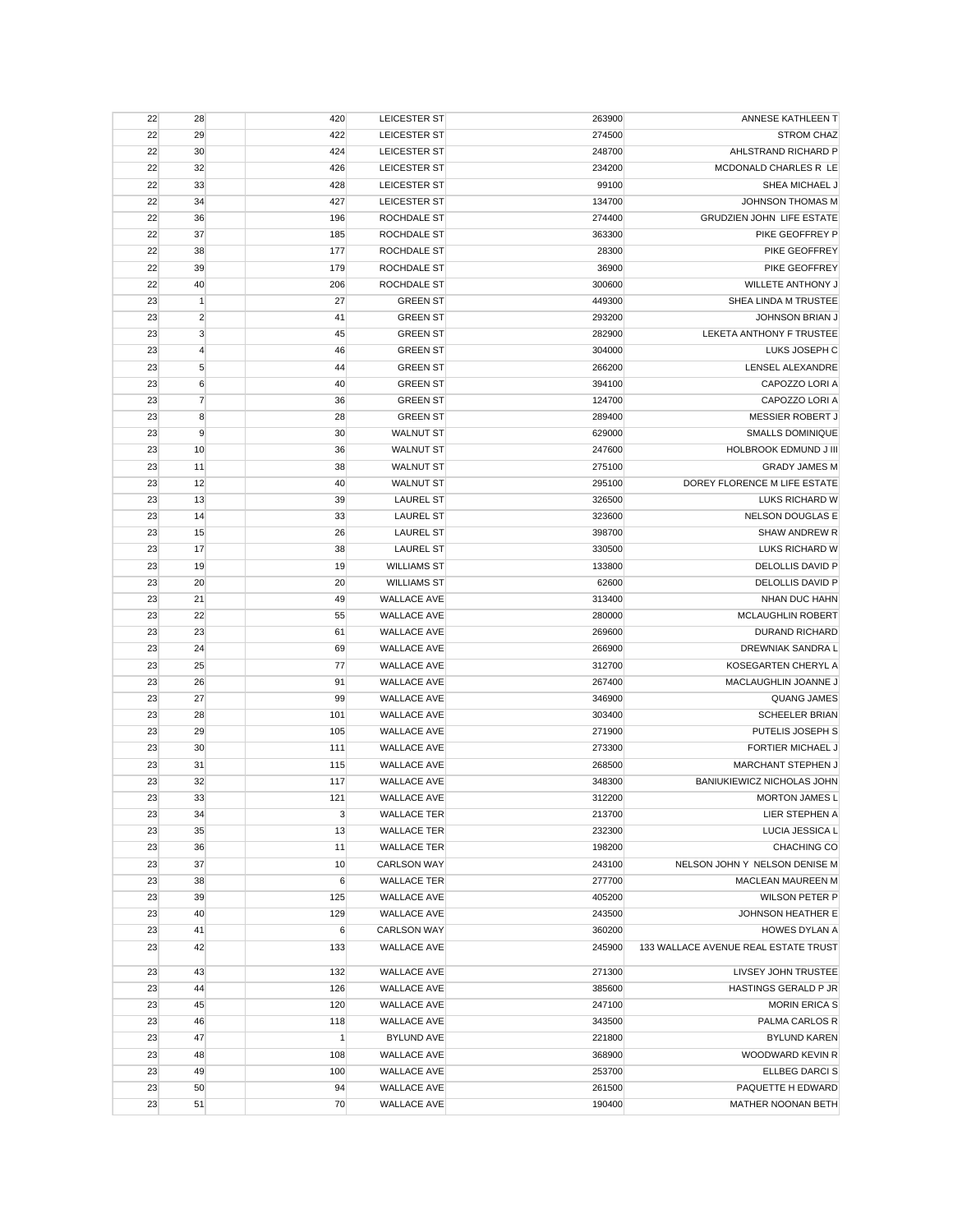| 23       | 52             | 68             | <b>WALLACE AVE</b> | 310000 | <b>ZELAYANDIA MOISES</b>     |
|----------|----------------|----------------|--------------------|--------|------------------------------|
| 23       | 53             | 64 1/2         | <b>WALLACE AVE</b> | 235800 | PINEAU MARK                  |
| 23       | 54             | 64             | <b>WALLACE AVE</b> | 248000 | <b>FARRELL KEITH E</b>       |
| 23       | 55             | 62             | <b>WALLACE AVE</b> | 373600 | ROUSSEAU PAUL R              |
| 23       | 56             | 54             | <b>WALLACE AVE</b> | 325700 | SHERIDAN WILLIAM F III       |
| 23       | 57             | 71             | ROCHDALE ST        | 512000 | AUBURN WATER DISTRICT        |
| 23       | 58             | 9              | <b>BYLUND DR</b>   | 365200 | BLANCHARD DANIEL J           |
| 23       | 59             | 5              | <b>BYLUND DR</b>   | 313600 | <b>BIFANO ANGELO</b>         |
| 23       | 60             | 3              | <b>BYLUND DR</b>   | 295900 | <b>SCHILTZ HARVEY M</b>      |
| 23       | 61             | 22             | <b>BYLUND AVE</b>  | 839000 | MEINCKE KARL W               |
| 23       | 62             | 14             | <b>BYLUND AVE</b>  | 310800 | <b>FEGREUS WILLIAM A</b>     |
| 23       | 63             | 12             | <b>BYLUND AVE</b>  | 473700 | COOK DARCY A                 |
| 23       | 64             | 6              | <b>BYLUND AVE</b>  | 261900 | DYSON DANIEL P               |
| 23       | 65             | $\overline{7}$ | <b>BYLUND AVE</b>  | 240700 | <b>COLE DAVID S</b>          |
| 23       | 66             | 9              | <b>BYLUND AVE</b>  | 290000 | <b>DENOLF KEVIN</b>          |
| 23       | 67             | 13             | <b>BYLUND AVE</b>  | 230600 | FONZO CHRISTOPHER JD         |
| 23       | 68             | 11             | <b>BYLUND AVE</b>  | 433400 | RANSOM ALBERT F              |
| 23       | 69             | 19             | <b>BYLUND AVE</b>  | 252000 | <b>BYLUND WILLIAM J</b>      |
| 23       | 70             | 21             | <b>BYLUND AVE</b>  | 285500 | <b>BYLUND LAURA K</b>        |
| 23       | 71             | 31             | <b>BYLUND AVE</b>  | 296800 | DOOLIN ROBERT F              |
| 23       | 72             | 33             | <b>BYLUND AVE</b>  | 294100 | ANDERSON THOMAS              |
| 23       | 73             | 35             | <b>BYLUND AVE</b>  | 295900 | WILSON LESLIE J              |
| 23       | 74             | 37             | <b>BYLUND AVE</b>  | 416600 | WIK LYNDA A                  |
| 23       | 75             |                | <b>BYLUND AVE</b>  | 200    | BRIGGS EDWIN C & KATHLEEN M  |
| 23       | 76             | 38             | <b>BYLUND AVE</b>  | 309200 | <b>MARTIN RICHARD P</b>      |
| 23       | 77             | 36             | <b>BYLUND AVE</b>  | 423500 | BUTLER DAVID M               |
| 23       | 78             | 24             | <b>BYLUND AVE</b>  | 365000 | <b>DUFOUR PATRICK W</b>      |
| 23       | 79             | 173            | ROCHDALE ST        | 5500   | ROURKE GERTRUDE T            |
| 23       | 80             | 171            | ROCHDALE ST        | 304300 | ADAMS KARL RUSSELL           |
|          |                |                | ROCHDALE ST        | 362900 | OCASIO SALVADORA             |
| 23<br>23 | 81<br>82       | 109<br>107     | ROCHDALE ST        | 301900 | SLOMSKI JEFFREY J            |
|          |                |                |                    |        |                              |
|          |                |                |                    |        |                              |
| 23       | 83             | 105            | ROCHDALE ST        | 287500 | <b>BRADSHAW LAUREL</b>       |
| 23       | 84             | 166            | ROCHDALE ST        | 253700 | ADAMS JAMES W                |
| 23       | 85             | 352            | LEICESTER ST       | 175800 | <b>DELOLLIS DAVID</b>        |
| 23       | 86             | 150            | ROCHDALE ST        | 396900 | <b>GENTILE BRANDON L</b>     |
| 23       | 87             | 67             | <b>WALLACE AVE</b> | 491100 | OLIVEIRA RODRIGO             |
| 23       | 88             | 350            | LEICESTER ST       | 156900 | DELOLLIS DAVID P             |
| 23       | 89             | 90             | <b>WALLACE AVE</b> | 315500 | <b>CRAIG DANIEL T</b>        |
| 23       | 90             | 92             | <b>WALLACE AVE</b> | 419600 | <b>FOSTER KELLY</b>          |
| 23       | 91             | 89             | <b>WALLACE AVE</b> | 350800 | <b>BUI LENA BINH</b>         |
| 23       | 92             | 87             | <b>WALLACE AVE</b> | 389800 | OCONNOR ROBERT P             |
| 23       | 93             | 85             | <b>WALLACE AVE</b> | 268500 | <b>LEBOEUF GREGORY</b>       |
| 23       | 94             | 35             | <b>LAUREL ST</b>   | 404100 | POND JEFFREY M               |
| 23       | 95             |                | <b>HELENS WAY</b>  | 3600   | DELOLLIS DAVID P TRUSTEE     |
| 23       | 96             | 28             | <b>LAUREL ST</b>   | 113100 | LUKS RICHARD W               |
| 23       | 97             | 152            | ROCHDALE ST        | 92400  | ADAMS JAMES W                |
| 23       | 98             | $\mathbf{1}$   | <b>HELENS WAY</b>  | 30400  | DELOLLIS DAVID P TRUSTEE     |
| 23       | 99             | $\mathbf{3}$   | <b>HELENS WAY</b>  | 30400  | DELOLLIS DAVID P TRUSTEE     |
| 23       | 100            | 5              | <b>HELENS WAY</b>  | 34300  | DELOLLIS DAVID P TRUSTEE     |
| 23       | 101            | $\overline{7}$ | <b>HELENS WAY</b>  | 30400  | DELOLLIS DAVID P TRUSTEE     |
| 23       | 102            | 9              | <b>HELENS WAY</b>  | 30400  | DELOLLIS DAVID P TRUSTEE     |
| 23       | 103            | 8              | <b>HELENS WAY</b>  | 30400  | DELOLLIS DAVID P TRUSTEE     |
| 23       | 104            | 6              | <b>HELENS WAY</b>  | 30400  | DELOLLIS DAVID P TRUSTEE     |
| 23       | 105            | $\overline{4}$ | <b>HELENS WAY</b>  | 30400  | DELOLLIS DAVID P TRUSTEE     |
| 23       | 106            | $\overline{2}$ | <b>HELENS WAY</b>  | 30400  | DELOLLIS DAVID P TRUSTEE     |
| 23       | 107            | 29             | <b>GREEN ST</b>    | 365500 | MANDELLA ANTHONY             |
| 24       | $\mathbf{1}$   | 118            | <b>AUBURN ST</b>   | 251800 | BRIZUELA HAYDEE ANN BEMBENEK |
| 24       | $\overline{2}$ | 4              | PERRY ST           | 285400 | <b>KRUCKAS DUSTIN M</b>      |
| 24       | $\mathbf 3$    |                | PERRY ST           | 200    | AUBURN TOWN OF               |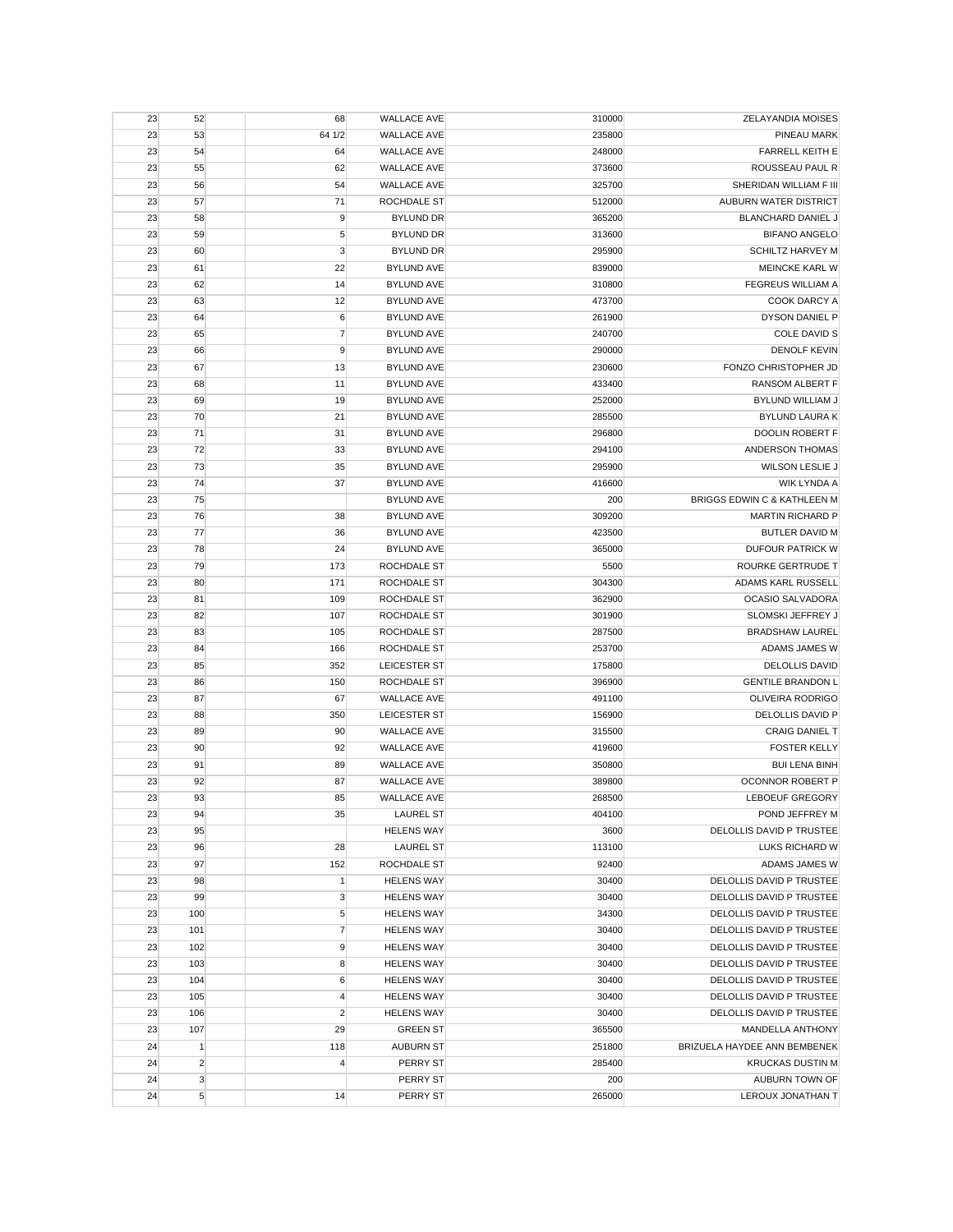| 24 | $6 \overline{6}$ | 16             | PERRY ST           | 243600  | PORCARO MICHAEL J               |
|----|------------------|----------------|--------------------|---------|---------------------------------|
| 24 | $\overline{7}$   | 18             | PERRY ST           | 269800  | <b>18 PERRY STREET LLC</b>      |
| 24 | 8                | 20             | PERRY ST           | 27900   | <b>FLOCK EWE FARM LLC</b>       |
| 24 | 9                | 31             | PERRY ST           | 297800  | VAN WINKLE CAROL                |
| 24 | 10               | 27             | PERRY ST           | 242500  | <b>BELLERIVE GLEN A</b>         |
| 24 | 11               | 23             | PERRY ST           | 210000  | CHAPDELAINE WILLIAM L SR        |
| 24 | 12               | 19             | PERRY ST           | 182600  | SYLVIA JAMES D                  |
| 24 | 13               | 17             | PERRY ST           | 223300  | KOBEA FREDERICK K               |
| 24 | 14               | 13             | PERRY ST           | 244200  | <b>BURNS LAVINA A LE</b>        |
| 24 | 15               | $\mathbf{3}$   | PERRY ST           | 234700  | CAREY CHRISTOPHER D             |
| 24 | 16               | 1              | PERRY ST           | 257300  | PONTBRIAND JESSICA M            |
| 24 | 17               | 124            | <b>AUBURN ST</b>   | 21900   | <b>CARRION EDWARD A</b>         |
| 24 | 18               | 128            | <b>AUBURN ST</b>   | 211800  | <b>CARRION EDWARD A</b>         |
| 24 | 19               | 130            | <b>AUBURN ST</b>   | 239000  | OBRIEN BERNARD A SR LE          |
| 24 | 20               | 132            | <b>AUBURN ST</b>   | 227800  | PROTANO LAMBUTIS DONNA M        |
| 24 | 21               | $\overline{2}$ | <b>HIGHLAND ST</b> | 257300  | LAPLANTE JEFFREY P              |
| 24 | 22               | $\overline{4}$ | <b>HIGHLAND ST</b> | 239600  | RICHARDSON ANDREW C             |
| 24 | 23               | 8              | <b>HIGHLAND ST</b> | 209400  | <b>CRONIN JASON</b>             |
| 24 | 24               | 16             | <b>HIGHLAND ST</b> | 234100  | <b>BELLO JAMES F</b>            |
| 24 | 25               | 18             | <b>HIGHLAND ST</b> | 266000  | MCPHERSON RICHARD W TRUSTEE     |
| 24 | 26               | 20             | <b>HIGHLAND ST</b> | 379800  | LANDRY LEO A                    |
| 24 | 27               | 22             | <b>HIGHLAND ST</b> | 276900  | <b>SULLIVAN DYANNE</b>          |
| 24 | 28               | 28             | <b>HIGHLAND ST</b> | 296600  | LOVELY MICHAEL L                |
| 24 | 29               | 30             | <b>HIGHLAND ST</b> | 217900  | <b>MALVEY ERIC M</b>            |
| 24 | 30               | 25             | <b>HIGHLAND ST</b> | 270600  | STOHLMAN FREDERICK IV           |
| 24 | 31               | 26             | <b>WETHERED ST</b> | 224100  | NORDSTROM JOHN D TRUSTEE        |
| 24 | 32               | 23             | <b>HIGHLAND ST</b> | 250000  | DAMORE MICHAEL A                |
| 24 | 33               | 21             | <b>HIGHLAND ST</b> | 395900  | <b>KOSHI ARBEN</b>              |
| 24 | 34               | 19             | <b>HIGHLAND ST</b> | 318100  | <b>GENTILE TANYA M</b>          |
| 24 | 35               | 17             | <b>HIGHLAND ST</b> | 222000  | <b>JENNINGS CHERIE</b>          |
| 24 | 36               | 15             | <b>HIGHLAND ST</b> | 245900  | WHITE EDWARD H JR               |
| 24 | 37               | 11             | <b>HIGHLAND ST</b> | 245100  | <b>REID SEAN D</b>              |
| 24 | 38               | 136            | <b>AUBURN ST</b>   | 259800  | <b>DOTY THERESA</b>             |
| 24 | 39               | 140            | <b>AUBURN ST</b>   | 280300  | <b>BENTON JAMES T</b>           |
| 24 | 40               | 146            | <b>AUBURN ST</b>   | 317600  | SOBOSIK PAULA                   |
| 24 | 41               | $\overline{2}$ | ROCKLAND RD        | 266900  | PERDIKOMATIS ANDREA LE          |
| 24 | 42               | 4              | <b>ROCKLAND RD</b> | 217900  | MAHAN ELIZABETH A               |
| 24 | 43               | 6              | ROCKLAND RD        | 249200  | <b>EDES STEVEN A</b>            |
| 24 | 44               | 8              | ROCKLAND RD        | 292100  | AVALOS MARCO A                  |
| 24 | 45               | 24             | <b>WETHERED ST</b> | 184900  | STEFFEN CHARLOTTE J LE          |
| 24 | 46               | 158            | <b>AUBURN ST</b>   | 271400  | FITZGERALD JOHN F               |
| 24 | 47               | 161            | <b>AUBURN ST</b>   | 267100  | <b>CODERRE PAUL A</b>           |
| 24 | 48               | 157            | <b>AUBURN ST</b>   | 204600  | ROCHE JEROME                    |
| 24 | 49               | 151            | <b>AUBURN ST</b>   | 428600  | <b>UG 786 LLC</b>               |
| 24 | 51               | 141            | <b>AUBURN ST</b>   | 2677300 | PAKACHOAG ACRES DAY CARE CENTER |
| 24 | 52               | 127            | <b>AUBURN ST</b>   | 413400  | DUPONT FRANCES M LIFE ESTATE    |
| 24 | 55               | 123            | <b>AUBURN ST</b>   | 1032100 | WHITE DEVELOPMENT CORP          |
| 24 | 56               | 33             | <b>EASTFORD RD</b> | 274300  | MAGNI JEFFREY P                 |
| 24 | 57               | 3              | WHITE OAK LN       | 8300    | AUBURN TOWN OF                  |
| 24 | 58               | 11             | HARVARD DR         | 315700  | <b>WILSON ROBERT J</b>          |
| 24 | 59               | $\overline{7}$ | HARVARD DR         | 247000  | <b>CREAMER DANIEL T</b>         |
| 24 | 60               |                | <b>EASTFORD RD</b> | 17500   | <b>AUBURN TOWN OF</b>           |
| 24 | 61               | 31             | <b>EASTFORD RD</b> | 275400  | <b>BACKLIN TIMOTHY D</b>        |
| 24 | 62               | 29             | <b>EASTFORD RD</b> | 323400  | DRAPEAU PAUL E                  |
| 24 | 63               | 27             | <b>EASTFORD RD</b> | 216800  | BEINAR PAUL E                   |
| 24 | 64               | 25             | <b>EASTFORD RD</b> | 287600  | <b>HERSOM RICHARD</b>           |
| 24 | 65               | 23             | <b>EASTFORD RD</b> | 256100  | RAMSEY KRISTIN A                |
| 24 | 66               | 19             | <b>EASTFORD RD</b> | 284800  | <b>STACY DOUGLAS G</b>          |
| 24 | 67               | 15             | <b>EASTFORD RD</b> | 258800  | CARRIER CLAUDE L                |
| 24 | 68               | 13             | <b>EASTFORD RD</b> | 249000  | TINSLEY JOSEPH P                |
|    |                  |                |                    |         |                                 |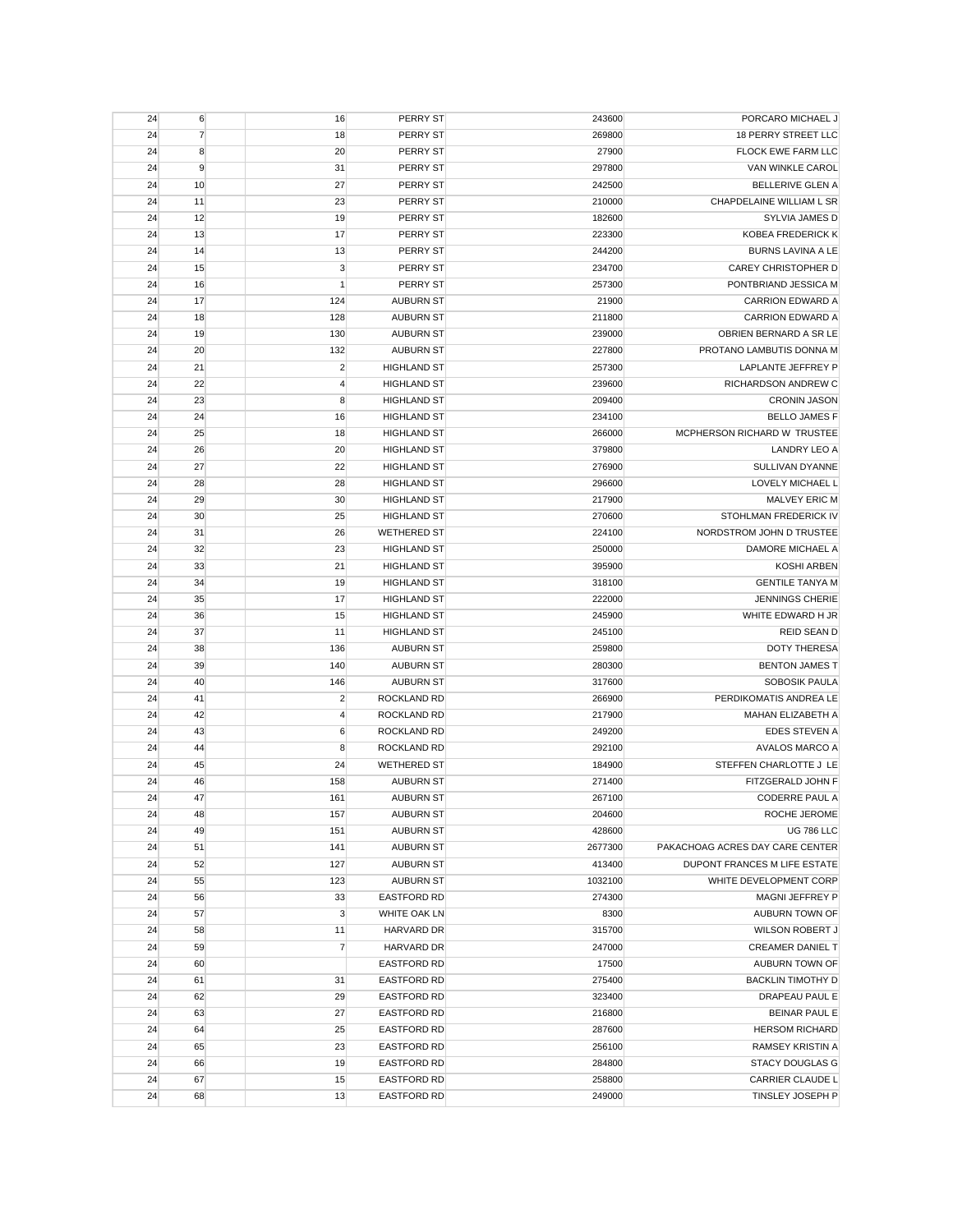| 24 | 69  | 11             | <b>EASTFORD RD</b>   | 282000 | <b>KLEIN KRISTINA M</b>             |
|----|-----|----------------|----------------------|--------|-------------------------------------|
| 24 | 70  | 9              | <b>EASTFORD RD</b>   | 187900 | WITKOFSKY CATHERINE M               |
| 24 | 71  | $\overline{7}$ | <b>EASTFORD RD</b>   | 287800 | <b>CAMPBELL SETH S</b>              |
| 24 | 72  | 5              | <b>EASTFORD RD</b>   | 200800 | PELLERIN DAVID P                    |
| 24 | 73  | 41             | <b>BRYN MAWR AVE</b> | 295600 | CENTURION PROPERTY INVESTMENTS LLC  |
| 24 | 75  | 37             | <b>BRYN MAWR AVE</b> | 304800 | <b>GREEN PASTURES CHURCH OF GOD</b> |
| 24 | 76  | $\overline{2}$ | <b>PUTNAM LN</b>     | 283300 | DUMAS RAYMOND R                     |
| 24 | 77  | 4              | <b>PUTNAM LN</b>     | 255300 | <b>BARRY CRAIG S</b>                |
| 24 | 78  | 5              | <b>PUTNAM LN</b>     | 219700 | GAFFNEY ROBERT F                    |
| 24 | 79  | $\mathsf 3$    | <b>PUTNAM LN</b>     | 251400 | <b>LABRIE BEVERYLY T</b>            |
| 24 | 80  | 33             | <b>BRYN MAWR AVE</b> | 426700 | PAPPAS MARTHA R                     |
| 24 | 81  | 29             | <b>BRYN MAWR AVE</b> | 302300 | PAPPAS MARTHA                       |
| 24 | 82  | 23             | <b>BRYN MAWR AVE</b> | 378500 | SARGENT ELIZABETH K                 |
| 24 | 83  | 15             | <b>BRYN MAWR AVE</b> | 212000 | BELANGER ROBERT A                   |
|    |     |                |                      |        |                                     |
| 24 | 84  | 13             | <b>BRYN MAWR AVE</b> | 294400 | KNOWLES BYRON LLOYD                 |
| 24 | 85  | 11             | <b>BRYN MAWR AVE</b> | 289000 | <b>GOW JAMES E</b>                  |
| 24 | 86  | 7              | <b>BRYN MAWR AVE</b> | 285100 | ELA ROBERT J                        |
| 24 | 87  | 12             | <b>BRYN MAWR AVE</b> | 256300 | KINGSLEY SAMUEL F                   |
| 24 | 88  | 16             | <b>BRYN MAWR AVE</b> | 279200 | LYONS DIXIE L & LYONS DAVID         |
| 24 | 89  | 18             | <b>BRYN MAWR AVE</b> | 323800 | <b>THAPA SHAILESH</b>               |
| 24 | 90  | 22             | <b>BRYN MAWR AVE</b> | 276400 | <b>RICE BERNARD M</b>               |
| 24 | 91  | 1              | <b>PARK ST</b>       | 244300 | ARSENAULT CHARLENE J                |
| 24 | 92  | 32             | <b>BRYN MAWR AVE</b> | 344100 | <b>GALLICCHIO MARK A</b>            |
| 24 | 93  | 34             | <b>BRYN MAWR AVE</b> | 294000 | <b>DOCIMO LISA M</b>                |
| 24 | 94  | 40             | <b>BRYN MAWR AVE</b> | 340100 | SHULTZ REBECCA                      |
| 24 | 95  | 46             | <b>BRYN MAWR AVE</b> | 287000 | TREVELONI JESSE M                   |
| 24 | 96  | 48             | <b>BRYN MAWR AVE</b> | 311000 | CAUSEY RONALD H SR                  |
| 24 | 97  | 50             | <b>BRYN MAWR AVE</b> | 311400 | PELLICANO BRIAN P                   |
| 24 | 98  | 58             | <b>BRYN MAWR AVE</b> | 253700 | MAZZUCHELLI ROBERT J                |
| 24 | 99  | 60             | <b>BRYN MAWR AVE</b> | 456200 | <b>BENISON TIMOTHY</b>              |
| 24 | 100 | 51             | <b>BRYN MAWR AVE</b> | 382600 | <b>WEBSTER NICHOLAS</b>             |
| 24 | 101 | 6              | <b>EASTFORD RD</b>   | 257100 | BORKOWSKI ANTHONY ZBIGNIEW          |
| 24 | 102 | 10             | <b>EASTFORD RD</b>   | 303300 | BERRY MICHAEL A                     |
| 24 | 103 | 14             | <b>EASTFORD RD</b>   | 265100 | <b>HUSS WILLIAM J</b>               |
| 24 | 104 | 16             | <b>EASTFORD RD</b>   | 297000 | <b>BERG AMANDA L</b>                |
| 24 | 105 | 20             | <b>EASTFORD RD</b>   | 334500 | <b>GAUDREAU DANIEL P</b>            |
| 24 | 106 | 24             | <b>EASTFORD RD</b>   |        | JAKUBAUSKAS EUGENIA                 |
|    |     |                |                      | 230000 |                                     |
| 24 | 107 | $\overline{2}$ | HARVARD DR           | 275400 | GUBBER DANIEL J                     |
| 24 | 108 | $\overline{4}$ | <b>HARVARD DR</b>    | 295400 | REYES LYDIA E                       |
| 24 | 109 | 6              | HARVARD DR           | 314300 | PIGEON PAULA                        |
| 24 | 110 | 8              | <b>HARVARD DR</b>    | 315400 | <b>SWANSON MALINDA</b>              |
| 24 | 111 | 10             | <b>HARVARD DR</b>    | 312700 | <b>MYERS ROBERT P</b>               |
| 24 | 112 | 25             | ROCK AVE             | 282200 | CHURCH DANIEL C                     |
| 24 | 113 | 23             | ROCK AVE             | 296500 | <b>HAMMOND MICHAEL T</b>            |
| 24 | 114 | 21             | ROCK AVE             | 272800 | <b>WATSON MEGHAN</b>                |
| 24 | 115 | 19             | ROCK AVE             | 365200 | DE LA CRUZ CARMEN                   |
| 24 | 116 | 17             | ROCK AVE             | 318200 | <b>AGREDA CLARA</b>                 |
| 24 | 117 | 55             | BRYN MAWR AVE        | 346400 | SNELL CINDYLEE                      |
| 24 | 118 | 57             | BRYN MAWR AVE        | 377000 | <b>WEAGLE MATTHEW</b>               |
| 24 | 119 | 61             | <b>BRYN MAWR AVE</b> | 329500 | <b>BUSHE RYAN</b>                   |
| 24 | 121 | 67             | <b>BRYN MAWR AVE</b> | 313700 | CARR JEFFREY P                      |
| 24 | 122 | 22             | ROCK AVE             | 332600 | CARR BARBARA F LIFE ESTATE          |
| 24 | 123 | 24             | <b>ROCK AVE</b>      | 196900 | <b>CAMOSSE CRAIG STEVEN</b>         |
| 24 | 124 | 29             | ROCK AVE             | 224700 | MORTON GAIL A LE                    |
| 24 | 125 | 28             | <b>ROCK AVE</b>      | 328500 | MORTON GAIL A LE                    |
| 24 | 126 | 17             | HOMESTEAD AVE        | 280300 | <b>GALLIVAN PATRICK C</b>           |
| 24 | 127 | 15             | HOMESTEAD AVE        | 290700 | MERRILL CHRISTOPHER S               |
| 24 | 128 | 69             | BRYN MAWR AVE        | 351700 | SJOSTEN BRADLEY P                   |
| 24 | 129 | 75             | BRYN MAWR AVE        | 327200 | SHEA RAYMOND W                      |
| 24 | 130 | 81             | BRYN MAWR AVE        | 445600 | WADDELL RICHARD LEE                 |
|    |     |                |                      |        |                                     |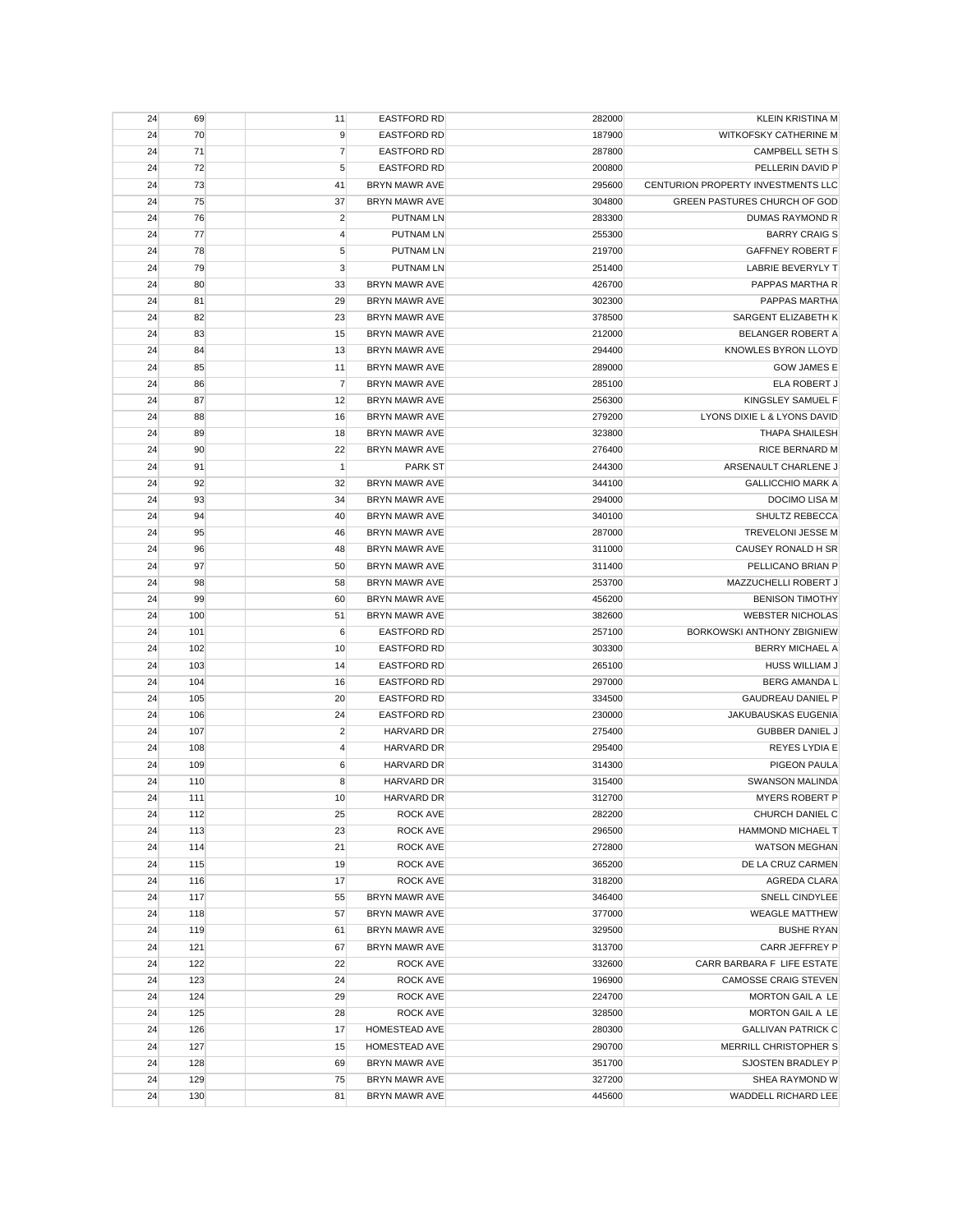| 24 | 131 | 16               | HOMESTEAD AVE              | 357200  | <b>BROOKS BRYAN E</b>          |
|----|-----|------------------|----------------------------|---------|--------------------------------|
| 24 | 132 | 83               | <b>BRYN MAWR AVE</b>       | 207400  | <b>HARRIS RUSSELL F</b>        |
| 24 | 133 | 85               | <b>BRYN MAWR AVE</b>       | 244600  | RUDZINSKI CHRISTINE M          |
| 24 | 134 | 87               | <b>BRYN MAWR AVE</b>       | 264600  | SILSBY DEREK J                 |
| 24 | 135 | 96               | <b>BRYN MAWR AVE</b>       | 285600  | THORNE MELVILLE THOMAS II      |
| 24 | 136 | 90               | <b>BRYN MAWR AVE</b>       | 2535900 | BETHEL EVANG LUTH CH INC       |
| 24 | 137 | 80               | <b>BRYN MAWR AVE</b>       | 317000  | ODOWD JEAN S                   |
| 24 | 138 | 76               | <b>BRYN MAWR AVE</b>       | 246100  | <b>LEMAY JAMES W</b>           |
| 24 | 139 | 74               | BRYN MAWR AVE              | 282900  | SHOMPHE STEPHEN D              |
| 24 | 140 | 70               | <b>BRYN MAWR AVE</b>       | 262500  | FRECHETTE RUTH G               |
| 24 | 141 | 66               | BRYN MAWR AVE              | 456300  | VANDAL ROBERT J                |
| 24 | 142 | 25               | OAK ST                     | 204700  | WADE SUZANNE M                 |
| 24 | 143 | 19               | OAK ST                     | 361300  | BELANGER CHERYL A              |
| 24 | 144 | 17               | OAK ST                     | 266100  | <b>CONNORS HEATHER L</b>       |
| 24 | 145 | 13               | OAK ST                     | 236500  | <b>WILLIAMS STEPHEN P</b>      |
| 24 | 146 | 11               | OAK ST                     | 240300  | <b>COFFEY LAURA B</b>          |
| 24 | 147 | 15               | <b>PARK ST</b>             | 303300  | <b>GIBNEY WILLIAM D</b>        |
| 24 | 148 | 3                | <b>PARK ST</b>             | 247000  | MACEDO ALBANY D                |
| 24 | 149 | 10               | <b>PARK ST</b>             | 255500  | <b>WRIGHT WILLIAM S</b>        |
|    |     |                  |                            |         |                                |
| 24 | 150 | $\mathbf{1}$     | PROSPECT PKWY              | 294400  | <b>LEONARD THOMAS D</b>        |
| 24 | 151 | 3                | PROSPECT PKWY              | 293500  | <b>FOSTER BRIDGET P</b>        |
| 24 | 152 | 14               | <b>PARK ST</b>             | 235600  | <b>LEGAULT JASON M</b>         |
| 24 | 153 | 18               | <b>PARK ST</b>             | 325700  | DAIGNEAULT STEVEN P            |
| 24 | 154 | 24               | <b>PARK ST</b>             | 284000  | MILLER ROBERT A                |
| 24 | 155 | 30               | <b>PARK ST</b>             | 124700  | SUTHERLAND JOHN WESLEY JR      |
| 24 | 156 | 34               | <b>PARK ST</b>             | 237300  | CHIODA DIANE A                 |
| 24 | 157 | 36               | <b>PARK ST</b>             | 380700  | <b>TOKLES KATHERINE</b>        |
| 24 | 158 |                  | <b>PARK TER</b>            | 10000   | <b>TOKLES KATHERINE</b>        |
| 24 | 159 | 6                | <b>PARK TER</b>            | 237500  | HERARD KATHLEEN M TRUSTEE      |
| 24 | 160 | 219              | OXFORD ST N                | 453200  | <b>CULLINA BRIAN R</b>         |
| 24 | 161 | 223              | OXFORD ST N                | 232400  | CHAMPAGNE PATRICIA E           |
| 24 | 162 | $\overline{c}$   | OAK ST                     | 264100  | PUFFER BENJAMIN E              |
| 24 | 163 | 8                | OAK ST                     | 282200  | <b>QUINLIVAN JAMES R</b>       |
| 24 | 164 | 10               | OAK ST                     | 317100  | HETEL STEVEN M                 |
| 24 | 165 | 16               | OAK ST                     | 294700  | ZALESKI CRAIG A                |
| 24 | 166 | 20               | OAK ST                     | 337300  | DOANE THOMAS WAYNE             |
| 24 | 167 | 22               | OAK ST                     | 290900  | <b>AUCOIN RONALD B</b>         |
| 24 | 169 | 13               | <b>ROCK AVE</b>            | 353900  | <b>HOLMBERG MAXINE T</b>       |
| 24 | 170 | 11               | ROCK AVE                   | 319200  | HUNT ELIZABETH A               |
| 24 | 171 | 31               | <b>PARK ST</b>             | 256900  | GUSTAFSON WILLIAM ARTHUR JR    |
| 24 | 173 | 33               | <b>PARK ST</b>             | 397100  | <b>JONES ELLIS</b>             |
| 24 | 174 | 239              | OXFORD ST N                | 213800  | <b>QUACH PHUONG LE</b>         |
| 24 | 175 | 243              | OXFORD ST N                | 285400  | <b>VAN KEN</b>                 |
| 24 | 176 | 247              | OXFORD ST N                | 253600  | <b>HAUVER DAVID</b>            |
| 24 | 177 | $\overline{7}$   | <b>BURON TER</b>           | 337200  | <b>GUITTAR LYNNE M</b>         |
| 24 | 178 | $\sqrt{5}$       | <b>BURON TER</b>           | 223300  | <b>KRASINSKAS JASON D</b>      |
| 24 | 179 | 249              | OXFORD ST N                | 278400  | <b>GIANAKIS JESSICA R</b>      |
| 24 | 180 | 251              | OXFORD ST N                | 358300  | MILIOLI ANTONIO JR & GIOVANA S |
| 24 | 181 | 253              | OXFORD ST N                | 295800  | <b>BLAIS RICHARD J</b>         |
| 24 | 182 | $\overline{c}$   | <b>BURON TER</b>           | 288700  | HUNTER DONNA J                 |
| 24 | 183 | 4                | <b>BURON TER</b>           | 232100  | ANGER RICHARD M                |
| 24 | 184 | $\boldsymbol{6}$ | <b>BURON TER</b>           | 270800  | FLASHER JONATHAN A             |
|    |     |                  |                            |         |                                |
| 24 | 185 | 257              | OXFORD ST N<br>OXFORD ST N | 250700  | CAO HAI                        |
| 24 | 186 | 259              |                            | 279400  | AGUIAR CLEBER DE               |
| 24 | 187 | $\mathbf{3}$     | ROCK AVE                   | 388700  | PAJUNAR ROVERR FUTALAN         |
| 24 | 188 | 5                | ROCK AVE                   | 355500  | <b>FLAVIN CATHERINE E</b>      |
| 24 | 189 | $\overline{7}$   | ROCK AVE                   | 295500  | LALIBERTE PAMELA M             |
| 24 | 190 | 9                | ROCK AVE                   | 256900  | <b>CHAMPAGNE PAMELA</b>        |
| 24 | 192 | 10               | ROCK AVE                   | 282600  | <b>KOSCIUSKO MARYANN</b>       |
| 24 | 193 | 8                | ROCK AVE                   | 306700  | JOHNSON CAITLIN S TRUSTEE      |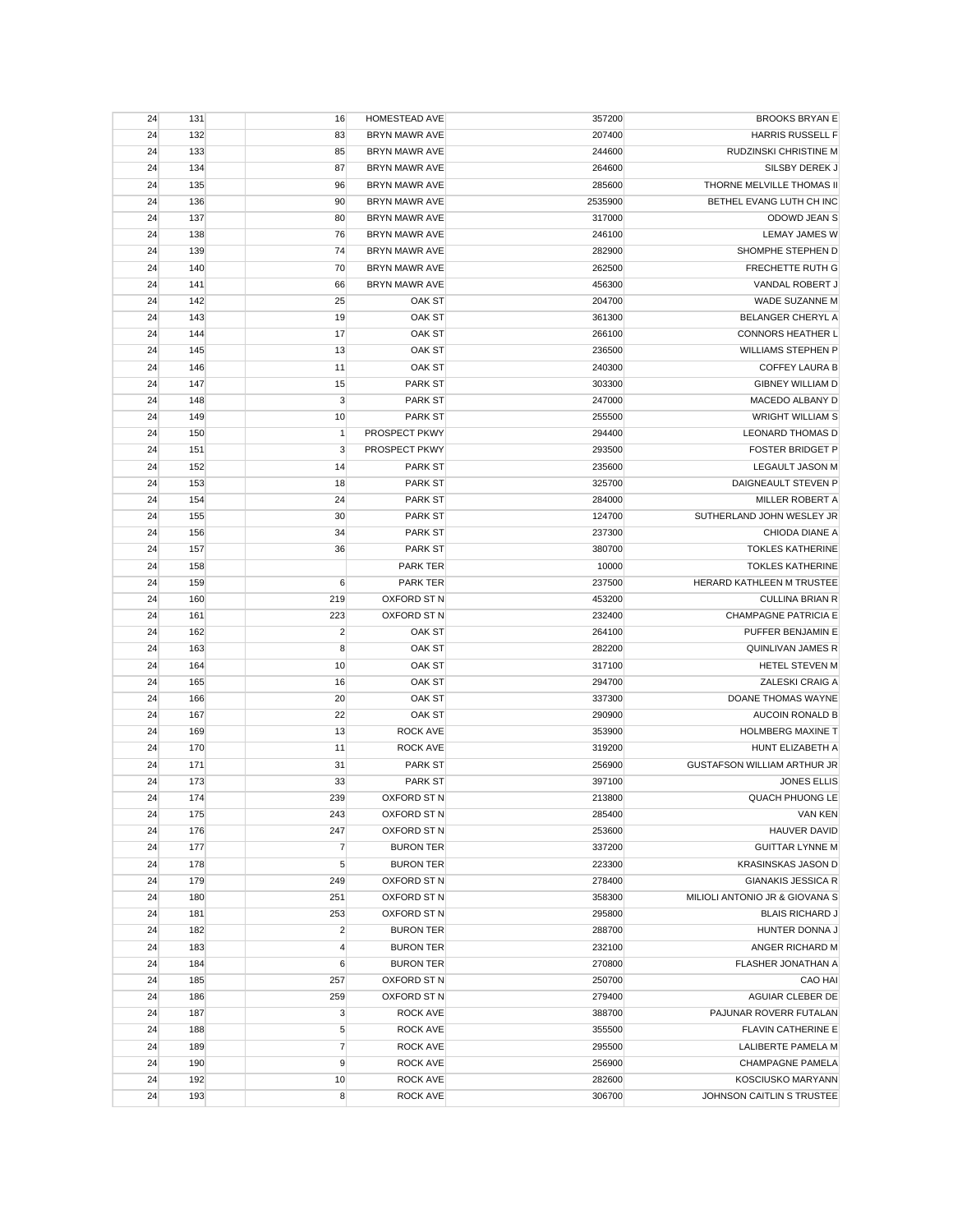| 24 | 194 |                | 6                | <b>ROCK AVE</b>      | 255300 | <b>LAWRENCE RANDELL</b>             |
|----|-----|----------------|------------------|----------------------|--------|-------------------------------------|
| 24 | 195 |                | 4                | <b>ROCK AVE</b>      | 284200 | <b>BURKE JUDITH A</b>               |
| 24 | 196 |                | 275              | OXFORD ST N          | 296100 | 2026 CAFE LIMITED PARTNERSHIP       |
| 24 | 197 |                | 279              | OXFORD ST N          | 310100 | <b>MORAGA HARRY</b>                 |
| 24 | 198 |                | 1                | HOMESTEAD AVE        | 284800 | <b>COURNOYER RICHARD E</b>          |
| 24 | 199 |                | 3                | HOMESTEAD AVE        | 314900 | PIOTTI LINDSAY                      |
| 24 | 200 |                | 7                | HOMESTEAD AVE        | 322000 | DESHAIES JOHN D                     |
| 24 | 201 |                | 9                | HOMESTEAD AVE        | 308300 | KING REVOC LIVING TRUST             |
| 24 | 202 |                | 8                | HOMESTEAD AVE        | 236300 | MURPHY JOHN J                       |
| 24 | 203 |                | $\overline{c}$   | <b>BERLIN ST</b>     | 222500 | <b>KOSTICK BRIAN J</b>              |
| 24 | 204 |                | 4                | <b>BERLIN ST</b>     | 288000 | <b>BOWES MICHAEL L</b>              |
| 24 | 205 |                | 6                | <b>HOMESTEAD AVE</b> | 316100 | <b>MAGNAN AMY B</b>                 |
| 24 | 206 | $\mathbf{1}$   | $\overline{2}$   | HOMESTEAD AVE        | 118000 | <b>SHERMAN ERIN</b>                 |
| 24 | 206 | $\overline{2}$ | $\overline{4}$   | HOMESTEAD AVE        | 160200 | <b>GARCIA ASHLEY</b>                |
|    |     |                |                  |                      |        | HOMESTEAD AVENUE CONDOMINIUM        |
| 24 | 206 | 10             | $2 - 4$          | HOMESTEAD AVE        | 0      |                                     |
| 24 | 207 |                | $\boldsymbol{6}$ | <b>BERLIN ST</b>     | 286000 | <b>HOLTON MATTHEW S</b>             |
| 24 | 208 |                | 299              | OXFORD ST N          | 274700 | <b>DEAN B OWEN</b>                  |
| 24 | 209 |                | 295              | OXFORD ST N          | 306200 | <b>DELAROSA TONY</b>                |
| 24 | 210 |                | 291              | OXFORD ST N          | 410600 | COURVILLE JOAN                      |
| 24 | 211 |                | $\overline{2}$   | <b>ROCK AVE</b>      | 324500 | EISNOR WILLIAM T JR                 |
| 24 | 212 |                | 300              | OXFORD ST N          | 222900 | <b>GALLAGHER KELLI J</b>            |
| 24 | 213 |                | 290              | OXFORD ST N          | 355300 | CAMERE JOSEPH H JR                  |
| 24 | 214 |                | 288              | OXFORD ST N          | 246500 | BELHUMEUR RICHARD J JR              |
| 24 | 215 |                | 284              | OXFORD ST N          | 249300 | OUELLETTE CLARE R                   |
| 24 | 216 |                | $\mathbf{1}$     | <b>GREEN ST</b>      | 261700 | SJOBLOM ETHEL A                     |
| 24 | 217 |                | 278              | OXFORD ST N          | 241200 | LUKS LINDA M                        |
| 24 | 218 |                | 274              | <b>OXFORD ST N</b>   | 17600  | STOLLE JORDAN D                     |
| 24 | 219 |                | 6                | <b>GREEN ST</b>      | 306100 | <b>LEWIS KRISTIN R</b>              |
| 24 | 220 |                | 266              | OXFORD ST N          | 221900 | RUSSO JOHN N                        |
| 24 | 221 |                | 262              | OXFORD ST N          | 293700 | WILBUR DAVID J                      |
| 24 | 222 |                | 6                | <b>WALNUT ST</b>     | 274700 | SHAW JOSHUA                         |
| 24 | 223 | 1              | 254-101          | OXFORD ST N          | 182100 | NOONAN JOAN F TRUSTEE               |
| 24 | 223 | $\mathbf{1}$   | 254-254          | - OXFORD ST          | 0      | STONEVILLE LEDGE CONDOMINIUMS       |
| 24 | 223 | $\overline{2}$ | 254-102          | OXFORD ST N          | 179000 | OCONNOR MOLLIE PATRICIA             |
| 24 | 223 | 3              | 254-103          | OXFORD ST N          | 181900 | <b>GMD PROPERTY SPECIALISTS INC</b> |
| 24 | 223 | $\overline{4}$ | 254-201          | OXFORD ST N          | 190600 | AIELLO ELANA L                      |
| 24 | 223 | 5              | 254-202          | OXFORD ST N          | 181200 | RANO ALBERT V JR                    |
| 24 | 223 | 6              | 254-203          | OXFORD ST N          | 181900 | <b>GANGI SANDRA V</b>               |
| 24 | 224 |                | 1                | <b>LAUREL ST</b>     | 247500 | LACROIX CONSTANCE L LE              |
| 24 | 225 |                | 9                | <b>LAUREL ST</b>     | 242300 | PAGLIO MARY V VIEIRA NICOLINA       |
|    |     |                |                  |                      |        | <b>HERARD MICHAEL J</b>             |
| 24 | 226 |                | 238              | OXFORD ST N          | 299600 |                                     |
| 24 | 227 |                | 234              | OXFORD ST N          | 195000 | <b>FREDERICK BRUCE A</b>            |
| 24 | 228 |                | 232              | OXFORD ST N          | 284900 | <b>GALVIN BRIAN E</b>               |
| 24 | 229 |                | 220              | OXFORD ST N          | 245900 | CHURCH MICHAEL                      |
| 24 | 230 |                | 6                | <b>WILLIAMS ST</b>   | 269300 | <b>VIDITO JAMES</b>                 |
| 24 | 231 |                | 10               | <b>WILLIAMS ST</b>   | 365600 | PAWLINA STEPHEN M JR                |
| 24 | 232 |                | 12               | <b>WILLIAMS ST</b>   | 287800 | <b>LANDRY MATTHEW</b>               |
| 24 | 233 |                | 16               | <b>WILLIAMS ST</b>   | 319800 | <b>KUSY JASON</b>                   |
| 24 | 234 |                | 17               | <b>WILLIAMS ST</b>   | 249500 | <b>GROGAN MICHAEL T</b>             |
| 24 | 235 |                | 15               | <b>WILLIAMS ST</b>   | 269400 | KULMA ZBIGNIEW D                    |
| 24 | 236 |                | 11               | <b>WILLIAMS ST</b>   | 213700 | <b>REILLY THOMAS E</b>              |
| 24 | 237 |                | 9                | <b>WILLIAMS ST</b>   | 123600 | <b>UCAR GULENDAM</b>                |
| 24 | 238 |                | $\overline{7}$   | <b>WILLIAMS ST</b>   | 264500 | <b>BURNETT GARY R</b>               |
| 24 | 239 |                | 22               | <b>LAUREL ST</b>     | 242100 | <b>KRASINSKAS JASON D</b>           |
| 24 | 240 |                | 14               | <b>LAUREL ST</b>     | 263300 | <b>GAUCHER KATHLEEN A</b>           |
| 24 | 241 |                | 17               | <b>LAUREL ST</b>     | 254500 | SCALA JOHN A III                    |
| 24 | 242 |                | 8                | <b>WALNUT ST</b>     | 294900 | CHVIRUK ALEX                        |
| 24 | 243 |                | 12               | <b>WALNUT ST</b>     | 314400 | DELAGORGENDIERE DAVID A             |
| 24 | 244 |                | 16               | <b>WALNUT ST</b>     | 204400 | CHASE DANIELLE M                    |
| 24 | 245 |                | 26               | <b>WALNUT ST</b>     | 224900 | <b>JASON SALLY ANN</b>              |
|    |     |                |                  |                      |        |                                     |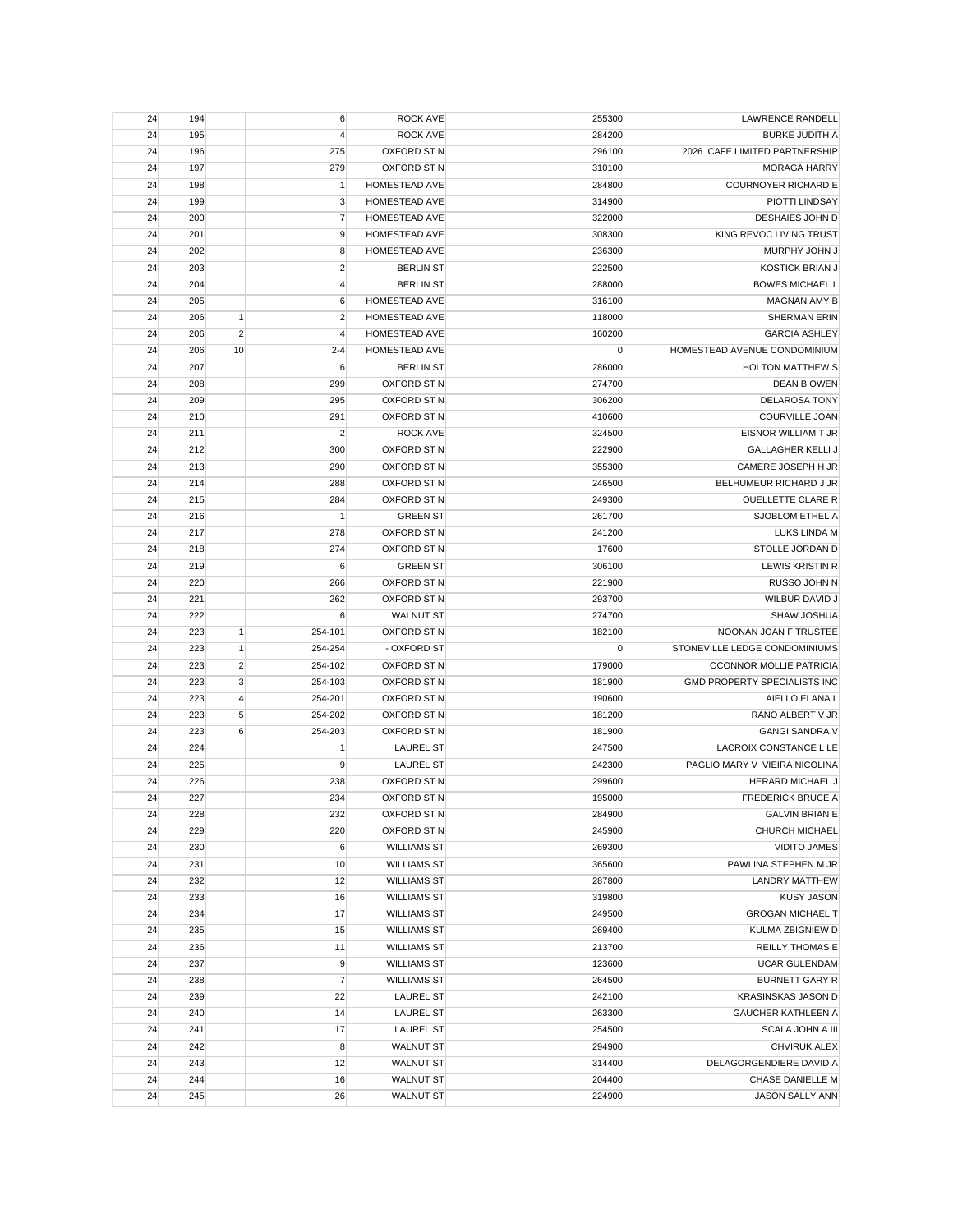| 24 | 246              | 9              | <b>WALNUT ST</b>     | 382100  | SANDBERG PHILIP J                              |
|----|------------------|----------------|----------------------|---------|------------------------------------------------|
| 24 | 247              | 18             | <b>GREEN ST</b>      | 266400  | SHERIDAN BRIAN J                               |
| 24 | 248              | 14             | <b>GREEN ST</b>      | 238700  | BROWN MICHAEL J TRUSTEE                        |
| 24 | 249              | $\overline{7}$ | <b>WALNUT ST</b>     | 301200  | <b>COLEBROOK LISA M</b>                        |
| 24 | 250              | 5              | <b>WALNUT ST</b>     | 219900  | HASTINGS DANIEL M JR                           |
| 24 | 251              | 20             | <b>GREEN ST</b>      | 276100  | PHAM NICOLE                                    |
| 24 | 252              | 21             | <b>GREEN ST</b>      | 251400  | MULLINS CHRISTOPHER                            |
| 24 | 253              | 19             | <b>GREEN ST</b>      | 273200  | PALMER MICHELLE A                              |
| 24 | 254              | 15             | <b>GREEN ST</b>      | 283400  | <b>MORROW IRENE E</b>                          |
| 24 | 256              | 34             | <b>BERLIN ST</b>     | 320800  | <b>BROOKS ANTHONY E</b>                        |
| 24 | 258              | 36             | <b>BERLIN ST</b>     | 571400  | <b>BJORKMAN CRAIG J</b>                        |
| 24 | 259              | 42             | <b>BERLIN ST</b>     | 291800  | <b>QIRICI VENERIKA</b>                         |
| 24 | 262              | 92             | <b>BRYN MAWR AVE</b> |         | 341900 BETHEL EVANGELICAL LUTHERINE CHURCH IN  |
| 24 | 263              | 39             | BRYN MAWR AVE        | 309700  | <b>GREEN PASTURES CHURCH OF GOD</b>            |
| 24 | 265              | 18             | <b>EASTFORD RD</b>   | 375200  | SHEERAN PAMELA ANN                             |
| 24 | 266              | 16             | <b>LAUREL ST</b>     | 343000  | <b>MCNALLY DALE</b>                            |
|    | 267              |                | <b>ROCK AVE</b>      |         | <b>NGUYEN NGA</b>                              |
| 24 |                  | 12             |                      | 485400  |                                                |
| 24 | 268              | 20             | <b>ROCK AVE</b>      | 440100  | CARR JAMES D JR                                |
| 24 | 269              | 5              | HOMESTEAD AVE        | 359200  | DESHAIES JOHN D JR                             |
| 24 | 270              | 231            | OXFORD ST N          | 189200  | <b>KANOON GRACE</b>                            |
| 24 | 271              | 5              | <b>PARK TER</b>      | 259400  | MAZZONE JOHN A                                 |
| 24 | 272              | 30             | <b>BERLIN ST</b>     | 245700  | <b>KUCHTA CHRISTOPHER</b>                      |
| 24 | 273              | 32             | <b>BERLIN ST</b>     | 335100  | STEWART DANIEL S                               |
| 24 | 274              | 19             | <b>LAUREL ST</b>     | 391500  | WHITE DEBORAH                                  |
| 24 | 275              | 18             | <b>WALNUT ST</b>     | 386200  | SANDBERG BRIAN K                               |
| 24 | 276              | 30             | <b>ROCK AVE</b>      | 419900  | OLIVEIRA ANTONIO M                             |
| 24 | 277              | 237            | OXFORD ST N          | 297900  | <b>MEAS SHANON</b>                             |
| 24 | 278              | 24             | <b>LAUREL ST</b>     | 114700  | LUKS RICHARD W                                 |
| 24 | 279              | 29             | <b>PARK ST</b>       | 450500  | <b>ALPERIN YAN</b>                             |
| 24 | 280              | $\mathbf{1}$   | <b>WILLIAMS ST</b>   | 368000  | DECOURCEY MARY K                               |
| 24 | 281              | 3              | <b>WILLIAMS ST</b>   | 366200  | <b>GENDALL STEVEN R</b>                        |
| 25 | $\mathbf{1}$     | 14             | <b>ROBERTSON RD</b>  | 370600  | <b>MOIR ERIC</b>                               |
| 25 | $\overline{2}$   | 337            | PAKACHOAG ST         | 439700  | HASTINGS TERRANCE J                            |
| 25 | $\sqrt{3}$       | 333            | PAKACHOAG ST         | 348000  | <b>BISCEGLIA JOAN A TRUSTEE</b>                |
| 25 | $\overline{4}$   | 6              | <b>BANCROFT ST</b>   | 491900  | CARAVALHO ADAM J                               |
| 25 | $\sqrt{5}$       | 5              | <b>BANCROFT ST</b>   | 241500  | CARAVALHO ADAM J                               |
| 25 | $\boldsymbol{6}$ | 307            | PAKACHOAG ST         | 466400  | JOHNSON SCOTT J                                |
| 25 | $\overline{7}$   | 298            | PAKACHOAG ST         | 375800  | <b>GRECCHI MAX</b>                             |
| 25 | 8                | 301            | <b>HAMPTON ST</b>    | 236100  | <b>MORIN TREVOR J</b>                          |
| 25 | 9                | 296            | PAKACHOAG ST         | 164800  | NEW ENGLAND POWER CO                           |
| 25 | 10               | 45             | <b>BURNAP ST</b>     | 330200  | KING VINCENT P TRUSTEE                         |
| 25 | 11               | 35             | <b>BURNAP ST</b>     | 456000  | <b>SOM SOPHIA</b>                              |
| 25 | 12               | 17             | <b>BURNAP ST</b>     | 304900  | ALDERSGATE UNITED METHODIST                    |
| 25 | 13               | 318            | PAKACHOAG ST         | 277600  | REILLY KARYNSUE MARCHIONE                      |
|    |                  |                | <b>BURNAP ST</b>     |         |                                                |
| 25 | 14               | 32             |                      | 337300  | POLENSKI THEODORE J                            |
| 25 | 15               | 30             | <b>BURNAP ST</b>     | 296100  | DORR CLIFFORD W & SALLY A                      |
| 25 | 16               | 28             | <b>BURNAP ST</b>     |         | 245400 ORCUTT JUNE M & FREDERICK B JR TRUSTEES |
| 25 | 17               | 22             | <b>BURNAP ST</b>     | 408600  | <b>MAHONEY MICHAEL A</b>                       |
| 25 | 18               | 12             | <b>BURNAP ST</b>     | 313300  | MONAHAN JEFFREY C                              |
| 25 | 19               | 10             | <b>BURNAP ST</b>     | 189200  | <b>BOWLER SAMUEL A</b>                         |
| 25 | 20               | 8              | <b>BURNAP ST</b>     | 316500  | ELLIS LEE E                                    |
| 25 | 21               | $\overline{2}$ | <b>BURNAP ST</b>     | 211500  | ROMEO JAMES R                                  |
| 25 | 22               | 64             | <b>HARRISON AVE</b>  | 142300  | DEUTSCHE BANK NATIONAL TRUST                   |
| 25 | 23               |                | <b>MILLBURY ST</b>   | 92300   | PROVIDENCE & WORCESTER RR CO                   |
| 25 | 24               | 284            | SOUTHBRIDGE ST       | 267100  | LLOYD JOSEPH                                   |
| 25 | 25               | 282            | SOUTHBRIDGE ST       | 244900  | CAP REAL ESTATE LLC                            |
| 25 | 26               |                | SOUTHBRIDGE ST       | 30300   | AUBURN TOWN OF                                 |
| 25 | 27               | 317            | SOUTHBRIDGE ST       | 525400  | <b>GERVAIS REALTY GROUP LLC</b>                |
| 25 | 28               | 320            | SOUTHBRIDGE ST       | 1455200 | AUBURN FOUR LLC                                |
|    |                  |                |                      |         |                                                |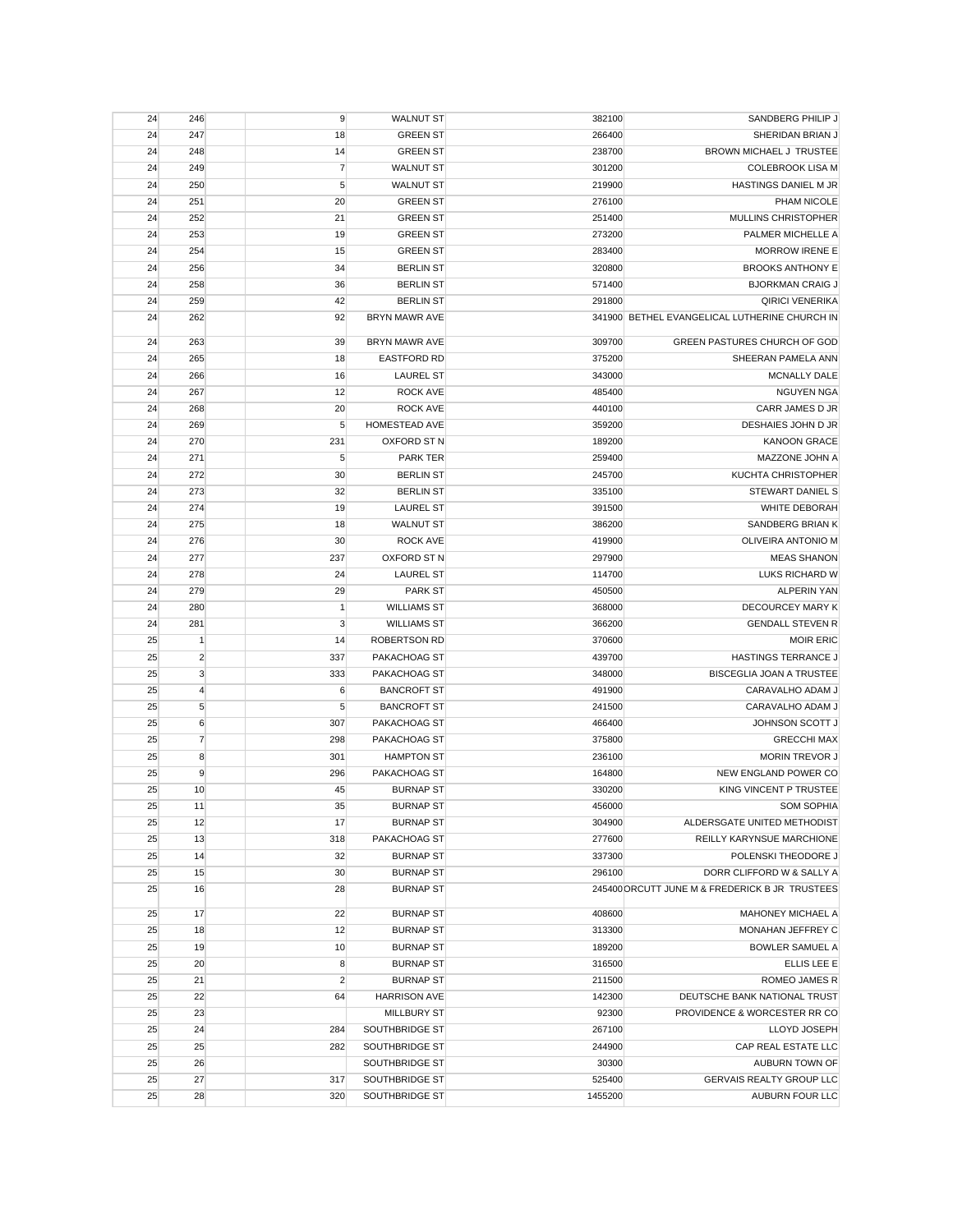| 25 | 29 | $\overline{2}$ | <b>HOLSTROM CT</b>   | 202900  | <b>FAHNESTOCK LOUISE A</b>                  |
|----|----|----------------|----------------------|---------|---------------------------------------------|
| 25 | 30 | 6              | <b>HOLSTROM CT</b>   | 215600  | KEMP MELINDA ANNE LIFE ESTATE               |
| 25 | 31 | 10             | <b>HOLSTROM CT</b>   | 241700  | NORDGREN LORRAINE G                         |
| 25 | 32 | 12             | <b>HOLSTROM CT</b>   | 253800  | <b>CZAMARA ALLEN</b>                        |
| 25 | 33 | 14             | <b>HOLSTROM CT</b>   | 178800  | NORDGREN LORRAINE G                         |
| 25 | 34 | $\sqrt{5}$     | <b>FRIEDEL ST</b>    | 175500  | THOMAS GARY L                               |
| 25 | 35 |                | 7 SOUTHBRIDGE ST CT  | 275200  | DELACRUZ GERALDO                            |
| 25 | 36 |                | 11 SOUTHBRIDGE ST CT | 225800  | ADAMIAK EDMUND G JR LE                      |
| 25 | 37 |                | 13 SOUTHBRIDGE ST CT | 222400  | <b>JERMYN PATRICIA</b>                      |
| 25 | 38 |                | 17 SOUTHBRIDGE ST CT | 243700  | <b>SCHEURITZEL JAMES</b>                    |
| 25 | 39 |                | 25 SOUTHBRIDGE ST CT | 259800  | AUBURN WATER DISTRICT                       |
| 25 | 40 | 46             | <b>WALSH AVE</b>     | 198300  | PARADISE DAVID D                            |
| 25 | 41 | 28             | <b>WALSH AVE</b>     | 288700  | <b>SAEZ ANTHONY</b>                         |
| 25 | 42 | 12             | <b>WALSH AVE</b>     | 121700  | FULLER RICHARD A TRUSTEE                    |
| 25 | 43 | 74             | <b>AUBURN ST</b>     | 1448100 | MCDONALDS CORP                              |
| 25 | 44 | 68-70          | <b>AUBURN ST</b>     | 1889700 | ALLEN PROPERTIES INC                        |
| 25 | 45 | 62-64          | <b>AUBURN ST</b>     | 675300  | <b>RMZ REALTY TRUST</b>                     |
| 25 | 46 | 322            | SOUTHBRIDGE ST       | 609600  | AUBURN FOUR LLC                             |
| 25 | 47 | 60             | <b>AUBURN ST</b>     | 881300  | EAGLE LANDING POSTAL REALTY HOLDINGS<br>LLC |
| 25 | 48 | 101            | <b>AUBURN ST</b>     | 478400  | 101 AUBURN ST LLC                           |
| 25 | 50 | 90             | <b>AUBURN ST</b>     | 1327500 | CHAO LEE LLC                                |
| 25 | 51 | 11             | <b>WALSH AVE</b>     | 201300  | LAPLANTE HECTOR W                           |
| 25 | 52 | 25             | <b>WALSH AVE</b>     | 115000  | LEE THOMAS K H                              |
| 25 | 53 |                | <b>WALSH AVE</b>     | 100     | MASSACHUSETTS COMMONWEALTH OF               |
| 25 | 54 | 27             | <b>WALSH AVE</b>     | 289600  | PECHIE JAMES A                              |
| 25 | 55 | 31             | <b>WALSH AVE</b>     | 109700  | <b>LUONG HUY</b>                            |
| 25 | 56 | 35             | WALSH AVE            | 251800  | <b>RILEY MARIE E</b>                        |
| 25 | 57 | 37             | <b>WALSH AVE</b>     | 295100  | REAGAN DANIEL J SR                          |
|    |    | 41             | WALSH AVE            | 301800  | <b>CORREA RICKY J</b>                       |
| 25 | 58 | 40             | WALSH AVE            | 197600  | <b>FANT STEPHEN K</b>                       |
| 25 | 59 |                | WALSH AVE            | 261400  |                                             |
| 25 | 60 | 43             |                      |         | MAFFEI HEIDI A                              |
| 25 | 61 | 21             | PHEASANT CT          | 2929200 | AUBURN HOUSING AUTHORITY                    |
| 25 | 62 | 30             | PERRY ST             | 248600  | AGUILAR AMANDA L                            |
| 25 | 63 | 28             | PERRY ST             | 368700  | <b>BEAUREGARD JAMES L</b>                   |
| 25 | 64 | 24             | PERRY ST             | 356400  | <b>SPEIGHT SYDRICK</b>                      |
| 25 | 65 | 36             | <b>WALSH AVE</b>     | 255000  | LEVASSEUR NOEL S                            |
| 25 | 67 | 328            | PAKACHOAG ST         | 356100  | <b>BAKER CHARLES A JR</b>                   |
| 25 | 68 | 326            | PAKACHOAG ST         | 357000  | LABRIE DONALD R                             |
| 25 | 69 | 320            | PAKACHOAG ST         | 337700  | <b>GUERIN DIANE C TRUSTEE</b>               |
| 25 | 70 | 15             | HOLSTROM CT          | 436900  | AUBURN TOWN OF                              |
| 25 | 72 |                | 21 SOUTHBRIDGE ST CT | 236900  | DELORTO LEO G                               |
| 25 | 73 | 338            | PAKACHOAG ST         | 364300  | STROZINA PAUL R LE                          |
| 25 | 74 | 336            | PAKACHOAG ST         | 408000  | PETERSON JESS M JR                          |
| 25 | 75 | 335            | PAKACHOAG ST         | 311100  | MORIN GUY C                                 |
| 25 | 76 | 339            | PAKACHOAG ST         | 343700  | MURRAY ROBERT E                             |
| 25 | 77 | 342            | PAKACHOAG ST         | 334800  | 342 PAKACHOAG ST RLTY TRUST                 |
| 25 | 78 | 331            | PAKACHOAG ST         | 445400  | DADAH ANTHONY J SR                          |
| 25 | 80 | 13             | <b>HOLSTROM CT</b>   | 313500  | ROMEO CORINNE                               |
| 25 | 81 | 15             | <b>BURNAP ST</b>     | 287400  | STALLINGS REBECCA LORRAINE                  |
| 25 | 82 | $\overline{c}$ | <b>BURNAPLN</b>      | 282500  | <b>HUYNH TRAI</b>                           |
| 25 | 83 | $\overline{4}$ | <b>BURNAPLN</b>      | 269900  | TRACY VICTOR L                              |
| 25 | 84 | 6              | <b>BURNAPLN</b>      | 338200  | LIPKO SHANNON TRUSTEE                       |
| 25 | 85 | 8              | <b>BURNAP LN</b>     | 290300  | STORMS JOHN R                               |
| 25 | 86 | 12-14          | <b>BURNAP LN</b>     | 324200  | SULLIVAN DANIEL K                           |
| 25 | 87 | 8              | <b>BANCROFT ST</b>   | 551100  | HERRON AMANDA R                             |
| 25 | 88 | 286            | SOUTHBRIDGE ST       | 304200  | LLOYD JOSEPH                                |
| 25 | 89 | 41             | <b>BURNAP ST</b>     | 463400  | TENORE FRANK M JR                           |
|    |    |                |                      |         |                                             |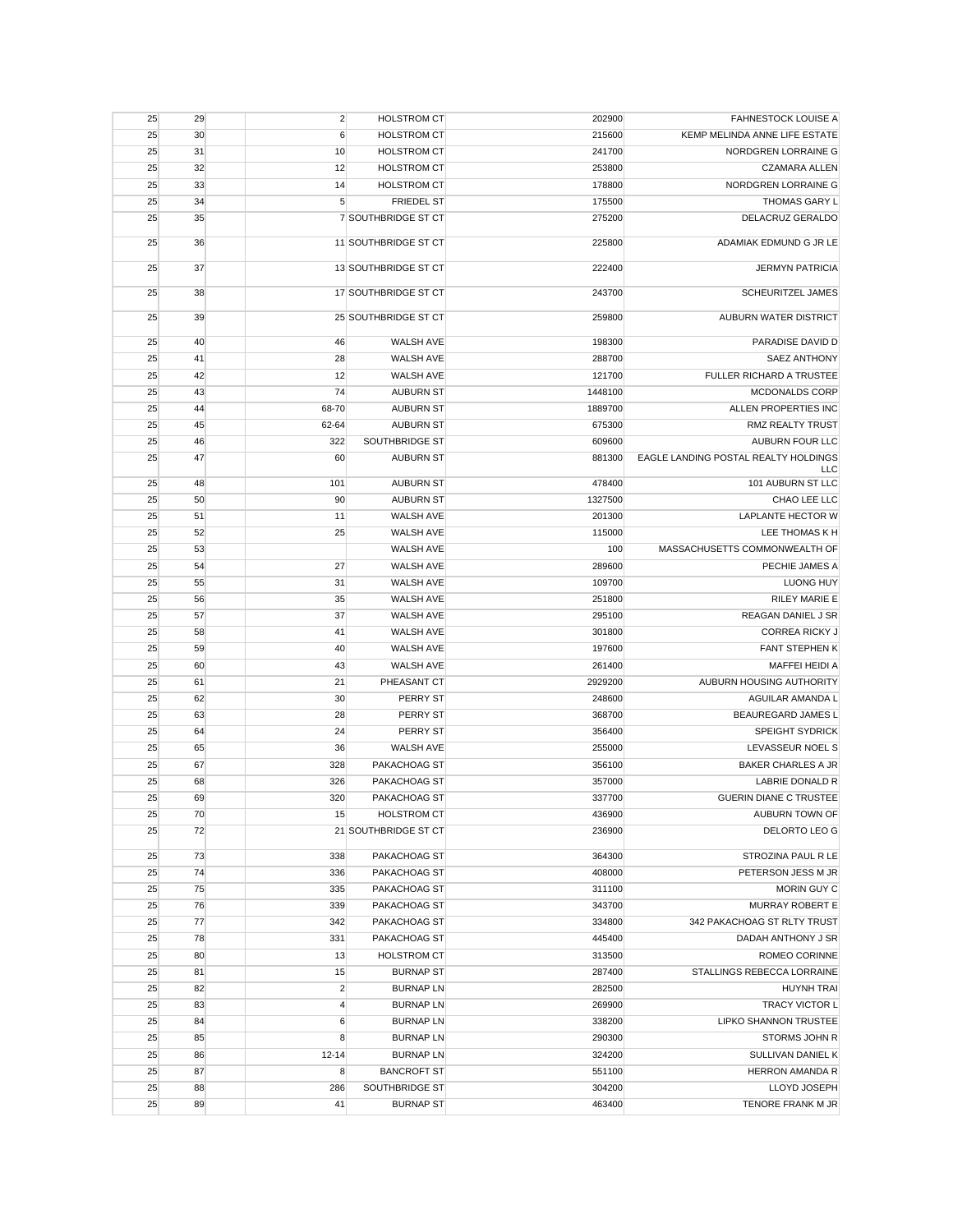| 25 | 90             | 43               | <b>BURNAP ST</b>      | 339900  | <b>GERROL DANIEL M</b>                        |
|----|----------------|------------------|-----------------------|---------|-----------------------------------------------|
| 25 | 91             | 340              | PAKACHOAG ST          | 524700  | DOHERTY DAVID P LE                            |
| 25 | 92             | $\overline{2}$   | PAKACHOAG CROS        | 332700  | NOVAKOSKI ANDREW                              |
| 25 | 93             | $\overline{4}$   | PAKACHOAG CROS        | 389400  | PALMIERI KATHLEEN                             |
| 25 | 94             | 6                | PAKACHOAG CROS        | 320600  | MCGUIRK WILLIAM T                             |
| 25 | 95             | 8                | PAKACHOAG CROS        | 417300  | <b>COLEMAN EDWARD J</b>                       |
| 25 | 96             | 9                | PAKACHOAG CROS        | 520400  | <b>BLOMGREN LAURA J</b>                       |
| 25 | 97             | 7                | PAKACHOAG CROS        | 346900  | SYPEK THOMAS E                                |
| 25 | 98             | 5                | PAKACHOAG CROS        | 427500  | SANFORD NATHANIAL J                           |
| 25 | 99             | 3                | PAKACHOAG CROS        | 386600  | <b>BODO RICHARD J</b>                         |
| 25 | 100            | 300              | PAKACHOAG ST          | 323300  | <b>GILLIGAN DAVID A</b>                       |
|    | 101            | 302              | PAKACHOAG ST          | 309200  | <b>CODERRE IRENE</b>                          |
| 25 |                |                  |                       |         |                                               |
| 25 | 103            | 329              | PAKACHOAG ST          | 386400  | DENITTI JOHN TRUSTEE                          |
| 25 | 104            | 327              | PAKACHOAG ST          | 273500  | DIMARZIO DAVID J                              |
| 25 | 105            | 325              | PAKACHOAG ST          | 344100  | CHARTIER JOHN R TRUSTEE                       |
| 25 | 106            | 24               | <b>BURNAP ST</b>      |         | 278700 ORCUTT JUNE M & FREDERICK B JR TRUSTEE |
| 25 | 107            | 29               | <b>BURNAP ST</b>      | 424900  | <b>BARBOSA ENIO</b>                           |
| 25 | 108            | 33               | <b>BURNAP ST</b>      | 470900  | TAYLOR MATTHEW A                              |
| 25 | 109            | 303              | <b>HAMPTON ST</b>     | 331200  | BERGERON BRYTOWSKI RICHARD                    |
| 25 | 110            |                  | <b>HAMPTON ST</b>     | 100     | <b>MORIN TREVOR J</b>                         |
| 25 | 112            |                  | SOUTHBRIDGE ST        | 72400   | PROVIDENCE & WORCESTER RR CO                  |
|    |                |                  | OFF                   |         |                                               |
| 25 | 113            |                  | WALSH AVE             | 33400   | PARADISE DAVID                                |
| 25 | 114            |                  | <b>WALSH AVE REAR</b> | 1100    | PECHIE CECELIA ESTATE OF                      |
| 26 | $\mathbf{1}$   |                  | PAKACHOAG ST          | 164600  | AUBURN TOWN OF                                |
| 26 | $\overline{2}$ |                  | <b>BANCROFT ST</b>    | 155400  | AUBURN TOWN OF                                |
| 26 | 3              | 279              | PAKACHOAG ST          | 1826900 | AUBURN HOUSING AUTHORITY                      |
| 26 | $\overline{4}$ | 281              | PAKACHOAG ST          | 320400  | PADGETT DONALD M JR                           |
| 26 | 5              | 285              | PAKACHOAG ST          | 268300  | WILDER STELLA C LE                            |
| 26 | 6              | 291              | PAKACHOAG ST          | 378600  | <b>MRZYGLOD MONIKA</b>                        |
| 26 | $\overline{7}$ | 295              | PAKACHOAG ST          | 268900  | MIKKILA KELLY A                               |
|    |                |                  |                       |         |                                               |
| 26 | 8              | 299              | PAKACHOAG ST          | 349900  | JOHNSON KENT R TRUSTEE                        |
| 26 | 9              | 11               | <b>BANCROFT ST</b>    | 394000  | GILBERT ALVIN H TRUSTEE                       |
| 26 | 10             | 13               | <b>BANCROFT ST</b>    | 404500  | <b>BRUCE KURT A</b>                           |
| 26 | 11             | 15               | <b>BANCROFT ST</b>    | 367100  | SHAPTER KATHERINE V                           |
| 26 | 12             | 17               | <b>BANCROFT ST</b>    | 438600  | PATTON MARTIN D                               |
| 26 | 13             | 18               | <b>BANCROFT ST</b>    | 455200  | MACKINTIRE PAUL J                             |
| 26 | 14             | 5                | <b>BOYDEN LN</b>      | 471900  | LUBIN GERALD                                  |
| 26 | 15             | $\overline{7}$   | <b>BOYDEN LN</b>      | 469100  | <b>LAMONTAGNE JOHN</b>                        |
| 26 | 16             | 6                | <b>BOYDEN LN</b>      | 392700  | <b>MCCARTHY MAURICE J</b>                     |
| 26 | 17             | $\overline{2}$   | <b>BOYDEN LN</b>      | 383600  | <b>PACIFICO LUIGI</b>                         |
| 26 | 18             | 12               | <b>BANCROFT ST</b>    | 381600  | <b>GENTRY GROVER C JR</b>                     |
| 26 | 19             | 10               | <b>BANCROFT ST</b>    | 405200  | DOWD JEAN M TRUSTEE                           |
| 26 | 20             | 280              | PAKACHOAG ST          | 322100  | YANTSIDES MENEXIA                             |
| 26 | 21             | $\mathbf{3}$     | <b>OVERHILL DR</b>    | 510900  | NORDBERG PAUL C                               |
| 26 | 22             | 5                | <b>OVERHILL DR</b>    | 380900  | MCCARTHY MICHAEL J TRUSTEE                    |
| 26 | 23             | $\overline{2}$   | RICE RD               | 389500  | CAPUANO JOHN J                                |
| 26 | 24             | $\mathbf{3}$     | <b>RICE RD</b>        | 400300  | SHUTS PETER W                                 |
| 26 | 25             | 9                | <b>OVERHILL DR</b>    | 344200  | <b>HATZOPOULOS JOHN</b>                       |
| 26 | 26             | $\overline{4}$   | <b>OVERHILL DR</b>    | 404700  | <b>BOTT FRED J</b>                            |
|    |                | $\mathbf{1}$     | <b>RICE RD</b>        | 444200  | ROZANSKI FRANK S                              |
| 26 | 27             |                  |                       |         | <b>BERG STEVEN J</b>                          |
| 26 | 28             | $\overline{4}$   | <b>RICE RD</b>        | 402900  |                                               |
| 26 | 29             | 6                | <b>RICE RD</b>        | 413300  | ETHIER WILLIAM M                              |
| 26 | 30             | $\sqrt{5}$       | <b>RICE RD</b>        | 467100  | SJOGREN KARIN L                               |
| 26 | 31             | 8                | <b>OVERHILL DR</b>    | 428300  | STAKE RONALD H                                |
| 26 | 32             | $\boldsymbol{6}$ | <b>OVERHILL DR</b>    | 423400  | <b>NELSON JASON</b>                           |
| 26 | 33             | $\overline{7}$   | <b>BANCROFT ST</b>    | 617900  | CICCOLO LAURENCE                              |
| 26 | 34             | 9                | <b>BANCROFT ST</b>    | 524300  | <b>VINCENT STEPHEN L</b>                      |
| 26 | 35             | 11               | <b>GODDARD DR</b>     | 448500  | <b>WATERS BRIAN J</b>                         |
| 26 | 36             | 12               | <b>GODDARD DR</b>     | 526500  | MARTINELLI MICHAEL D                          |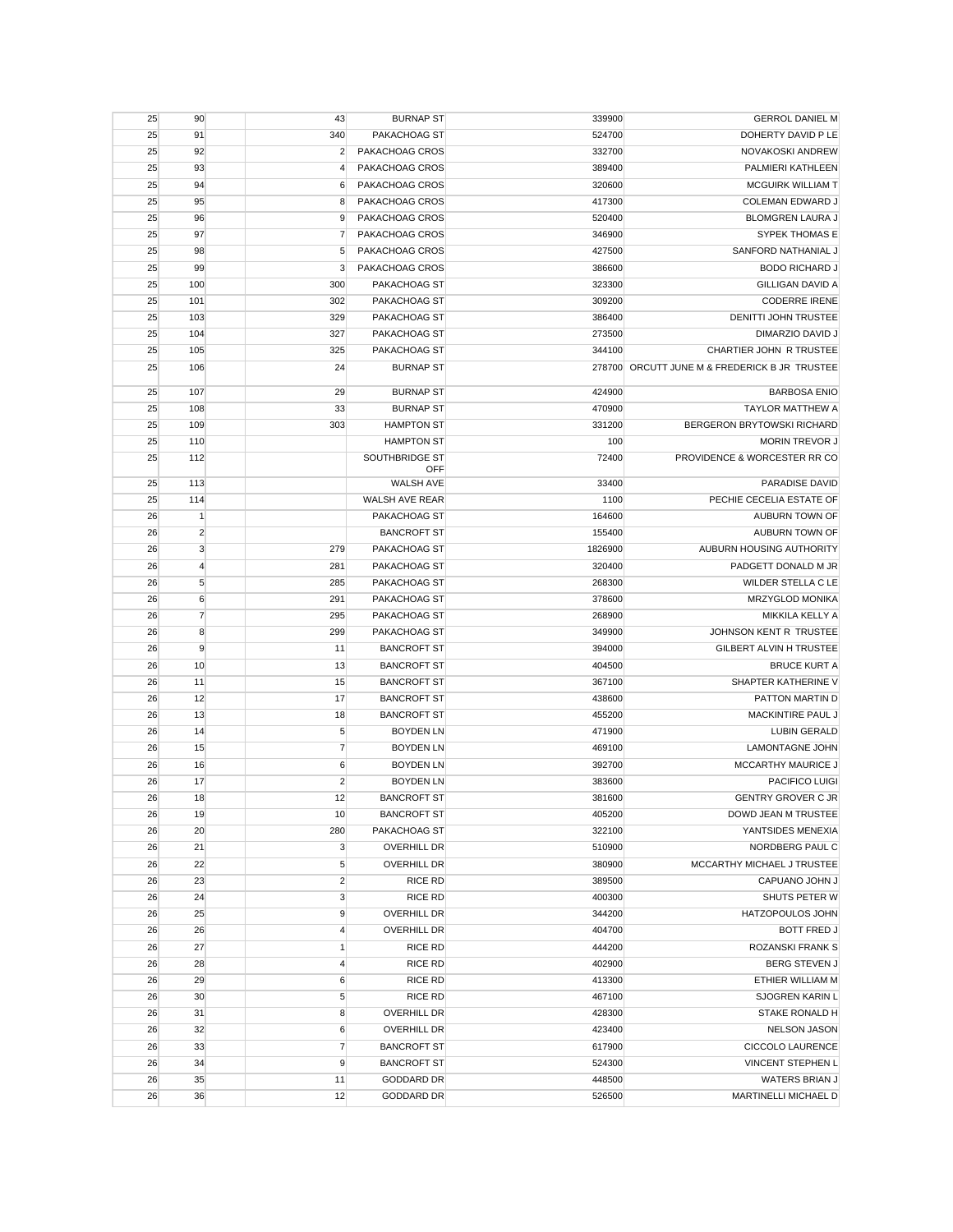| 26       | 37             | 14             | <b>GODDARD DR</b>      | 545200  | LEONARD RALPH H                               |
|----------|----------------|----------------|------------------------|---------|-----------------------------------------------|
| 26       | 38             | 16             | <b>GODDARD DR</b>      | 474700  | DONAHUE JUDITH E TRUSTEE                      |
| 26       | 39             | 18             | <b>GODDARD DR</b>      | 448600  | <b>MILLAY MARK P</b>                          |
| 26       | 40             | 20             | <b>GODDARD DR</b>      | 522800  | <b>MESSIER KIM</b>                            |
| 26       | 41             | 22             | <b>GODDARD DR</b>      | 439600  | LUCAS ROBERT A                                |
| 26       | 42             | 24             | <b>GODDARD DR</b>      | 463500  | <b>CARIGLIO STEVEN L</b>                      |
| 26       | 43             | 26             | <b>GODDARD DR</b>      | 481500  | <b>WALLACE JAMES M</b>                        |
| 26       | 44             | 28             | <b>GODDARD DR</b>      | 451100  | KOBEL CHRISTIAN J                             |
| 26       | 45             | 30             | <b>GODDARD DR</b>      | 469300  | <b>CUTTING JAMES G</b>                        |
| 26       | 46             | 25             | <b>GODDARD DR</b>      | 566300  | DESIMONE ROBERT J                             |
| 26       | 47             | 23             | <b>GODDARD DR</b>      | 544100  | <b>RACINE MARC E</b>                          |
| 26       | 48             | 21             | <b>GODDARD DR</b>      | 468800  | DAWOOD MAAB                                   |
| 26       | 49             | 13             | <b>RICE RD</b>         | 429600  | <b>ALLAIN STEVEN P</b>                        |
| 26       | 50             | 11             | <b>RICE RD</b>         | 453500  | <b>GIBREE RENE</b>                            |
| 26       | 51             | 9              | <b>RICE RD</b>         | 467900  | JETTE STEVEN R                                |
| 26       | 52             | $\overline{7}$ | <b>RICE RD</b>         | 428700  | WATERS WOODROW M                              |
| 26       | 53             | 8              | <b>RICE RD</b>         | 473000  | <b>MCGUIRK WILLIAM B</b>                      |
|          |                | 10             | <b>RICE RD</b>         | 471000  | <b>BARRELL DANIEL C</b>                       |
| 26<br>26 | 54             | 12             | <b>RICE RD</b>         |         | HOEY ROBERT A                                 |
|          | 55             |                |                        | 501700  |                                               |
| 26       | 56             | 14             | <b>RICE RD</b>         | 520100  | <b>BYCZKO PETER F</b>                         |
| 26       | 57             | 16             | <b>RICE RD</b>         | 410000  | <b>HILDITCH JOEL F</b>                        |
| 26       | 58             | 19             | <b>GODDARD DR</b>      | 499200  | MCGLYNN JAMES                                 |
| 26       | 59             | 17             | <b>GODDARD DR</b>      | 523500  | TOPA LEONARDO C                               |
| 26       | 60             | 15             | <b>GODDARD DR</b>      | 524100  | <b>BALESANO PETER S</b>                       |
| 26       | 61             | 13             | <b>GODDARD DR</b>      | 499100  | <b>MAROIS DENISE C</b>                        |
| 26       | 62             |                | GODDARD DR OFF         | 11000   | <b>AUBURN TOWN OF</b>                         |
| 26       | 63             | 289            | PAKACHOAG ST           | 506300  | KING LEAH R                                   |
| 26       | 64             |                | <b>BANCROFT ST OFF</b> | 25500   | AUBURN TOWN OF                                |
| 26       | 65             | 13 A           | <b>BANCROFT ST</b>     | 471800  | AKESE EMMANUEL K                              |
| 27       | $\vert$ 1      | 25             | PINROCK RD             | 506000  | SATCHELL MICHAEL W                            |
| 27       | $\overline{2}$ | $\mathbf{1}$   | <b>WESTEC DR</b>       | 969700  | AAS LLC                                       |
| 27       | 3              | 31             | PINROCK RD             | 190700  | <b>GASPIE THOMAS F</b>                        |
| 27       | $\overline{4}$ | 47             | <b>WASHINGTON ST</b>   | 1184500 | WHISPERING PINE LLC                           |
| 27       | 5              | 105            | <b>WASHINGTON ST</b>   | 495700  | ALB REALTY LLC                                |
| 27       | 6              | 113            | <b>WASHINGTON ST</b>   | 1319300 | EAGLE ACORN ACRES LLC                         |
| 27       | 8              | 117            | <b>WASHINGTON ST</b>   | 2594600 | 117 WASHINGTON ST LLC                         |
| 27       | 9              | 131            | <b>WASHINGTON ST</b>   | 610200  | MARA VISTA MFG HOUSING COMMUNITY LLC          |
| 27       | 10             | 139            | <b>WASHINGTON ST</b>   | 740600  | WASHINGTON STREET AUBURN LLC                  |
| 27       | 11             | 143            | <b>WASHINGTON ST</b>   | 2068900 | <b>B &amp; P PROPERTIES LLC</b>               |
| 27       |                | 163            | <b>WASHINGTON ST</b>   | 7966600 | <b>B &amp; P PROPERTIES</b>                   |
| 27       | 13             |                |                        |         |                                               |
|          | 14             | 50             | <b>WASHINGTON ST</b>   | 622500  | POST LAUREL A                                 |
| 27       | 15             | 120            | <b>WASHINGTON ST</b>   | 2035600 | WINDBROOK ACRES COOPERATIVE CORP              |
| 27       | 16             |                | PAKACHOAG ST           | 552100  | AUBURN TOWN OF                                |
| 27       | 17             | 27             | PINROCK RD             | 240900  | <b>DOW CURTIS</b>                             |
| 27       | 18             | 3              | <b>WESTEC DR</b>       | 689700  | BARTLETT REALTY COMPANY INC                   |
| 27       | 19             | 5              | <b>WESTEC DR</b>       | 1069300 | INTERCHANGE REALTY CO LLC                     |
| 27       | 20             | $\overline{7}$ | <b>WESTEC DR</b>       | 561300  | THE ROCKY RIVER REALTY COMPANY                |
| 27       | 21             | 10             | <b>WESTEC DR</b>       | 7396700 | ROCKY RIVER REALTY COMPANY                    |
| 27       | 22             | 181            | <b>WASHINGTON ST</b>   | 46200   | AUBURN TOWN OF                                |
| 27       | 23             | 12             | <b>WESTEC DR</b>       | 304700  | ROCKY RIVER REALTY COMPANY                    |
| 27       | 24             | 8              | <b>WESTEC DR</b>       | 384800  | ROCKY RIVER REALTY COMPANY                    |
| 27       | 25             | 111            | <b>WASHINGTON ST</b>   | 727000  | JRQ INVESTMENTS LLC                           |
| 28       | $\overline{2}$ | $\overline{2}$ | <b>WASHINGTON ST</b>   | 1487200 | RK AUBURN REALTY ASSOCIATES LLC               |
| 28       | $\mathbf{3}$   | $\overline{4}$ | <b>WASHINGTON ST</b>   |         | 660600 GREELY JOHN E GREELEY SUSAN L TRUSTEES |
| 28       | $\overline{4}$ | 30             | ARNOLD RD              | 226100  | DOMIAN SANDRA A & RICHARD S                   |
| 28       | $\sqrt{5}$     | 26             | ARNOLD RD              | 233400  | MONAHAN DEBRA CHRISTINE                       |
| 28       | 6              | 24             | ARNOLD RD              | 16200   | MCELROY DOREEN R                              |
| 28       | 8              | 3              | JACOBSEN DR            | 865900  | <b>VELNET LLC</b>                             |
| 28       | 9              | 25             | RYDBERG TER            | 13000   | <b>VELNET LLC</b>                             |
|          |                |                |                        |         |                                               |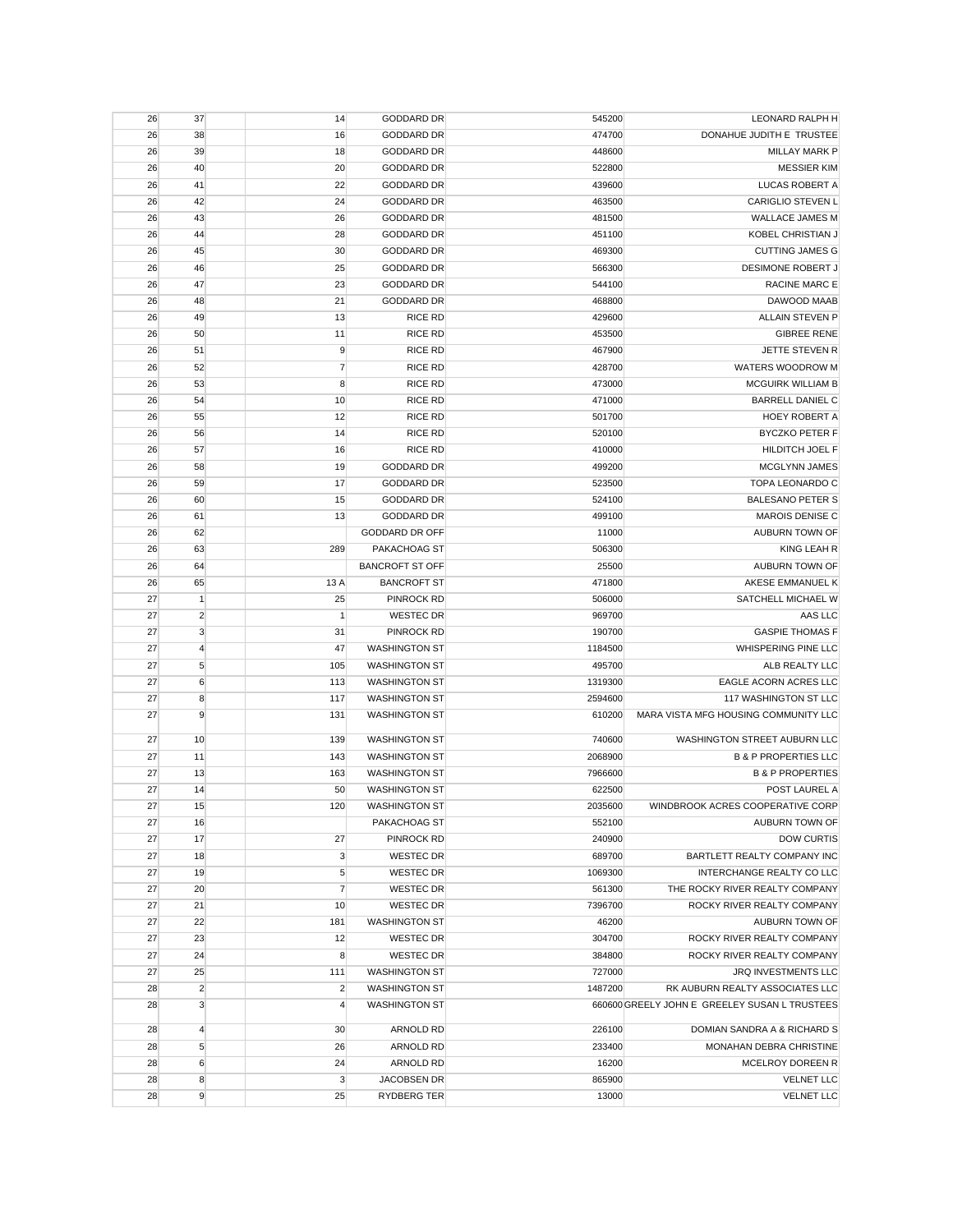| 28 | 10             | 27              | RYDBERG TER                        | 448200  | 26 BOND ST MANAGEMENT LLC                              |
|----|----------------|-----------------|------------------------------------|---------|--------------------------------------------------------|
| 28 | 11             | 30              | <b>RYDBERG TER</b>                 | 282700  | <b>BARKUS MARY T</b>                                   |
| 28 | 13             | 53              | <b>HAWTHORNE ST</b>                | 242400  | PUTNAM JEREMIAH                                        |
| 28 | 14             | 43              | <b>HAWTHORNE ST</b>                | 285800  | <b>GALLANT STEPHEN W</b>                               |
| 28 | 15             | 41              | <b>HAWTHORNE ST</b>                | 307300  | <b>MACFADYEN JASON</b>                                 |
| 28 | 16             | 41              | <b>HAWTHORNE ST</b><br><b>REAR</b> | 300     | <b>MACFADYEN JASON</b>                                 |
| 28 | 17             | 31              | <b>HAWTHORNE ST</b>                | 18800   | BEDARD KENNETH G                                       |
| 28 | 18             | 29              | <b>HAWTHORNE ST</b>                | 300     | <b>SHORETTE MARIE</b>                                  |
| 28 | 19             | 27              | <b>HAWTHORNE ST</b>                | 200     | <b>COATES JAMES A</b>                                  |
| 28 | 20             |                 | <b>HAWTHORNE ST RR</b>             | 100     | <b>GARCIA DAVID D</b>                                  |
| 28 | 21             | 28              | <b>HAWTHORNE ST</b>                | 340600  | FERACO LYNNE A                                         |
| 28 | 22             | 30              | <b>HAWTHORNE ST</b>                | 262100  | <b>CIPRIANO DAVID</b>                                  |
| 28 | 23             | 32              | <b>HAWTHORNE ST</b>                | 263500  | <b>BALKO BRIAN L</b>                                   |
| 28 | 24             | 40              | <b>HAWTHORNE ST</b>                | 231000  | MILLER JOSEPH A                                        |
| 28 | 25             | 42              | <b>HAWTHORNE ST</b>                | 267500  | <b>SHANNON PAULA A</b>                                 |
| 28 | 26             | 44              | <b>HAWTHORNE ST</b>                | 204700  | ERICKSON MARTHA E LE                                   |
| 28 | 27             | 60              | <b>HAWTHORNE ST</b>                | 208500  | LAFERRIERE ROLAND J                                    |
| 28 | 28             | 17              | <b>ROSE LN</b>                     | 200     | <b>VU QUOC SON</b>                                     |
| 28 | 29             | 3               | <b>WASHINGTON ST</b>               | 445000  | MARTYS MOBILE HOME PARK INC                            |
| 28 | 30             | 5               | <b>WASHINGTON ST</b>               | 429600  | SOUTHWEST MFG HOUSING COMMUNITY LLC                    |
|    |                |                 |                                    |         | SOUTHWEST MFG HOUSING COMMUNITY LLC                    |
| 28 | 31             | $\vert$         | <b>WASHINGTON ST</b>               | 65100   |                                                        |
| 28 | 32             | 17              | <b>WASHINGTON ST</b>               | 688400  | <b>BEES LLC</b>                                        |
| 28 | 33             | 17 <sub>R</sub> | <b>WASHINGTON ST</b>               | 7000    | <b>BEES LLC</b>                                        |
| 28 | 34             | 12              | PINROCK RD                         | 239600  | <b>CONNOLLY RAYMOND</b>                                |
| 28 | 35             | 26              | <b>PINROCK RD</b>                  | 399200  | CRONIN JERRY J                                         |
| 28 | 36             | 20              | <b>PINROCK RD</b>                  | 210100  | BERTHIAUME MARJORIE E                                  |
| 28 | 37             | 22              | <b>PINROCK RD</b>                  | 199700  | <b>GOW TAMMY A</b>                                     |
| 28 | 38             | 16              | PINROCK RD                         | 226600  | <b>GIRARDIN TRACEY GAFFNEY</b>                         |
| 28 | 39             | 15              | PINROCK RD                         | 291800  | JETTE ALLYSON L                                        |
| 28 | 40             | 17              | PINROCK RD                         | 156800  | MALLETT FRANCES C                                      |
| 28 | 41             | 3               | <b>LAUREL LN</b>                   | 231200  | MARSAN MARGARET A                                      |
| 28 | 43             | 11              | <b>LAUREL LN</b>                   | 236000  | KIMBLE RICHARD TRUSTEE                                 |
| 28 | 44             | 19              | <b>LAUREL LN</b>                   | 243500  | DIBENEDETTO CHERYL J                                   |
| 28 | 45             | 23              | <b>PINROCK RD</b>                  | 41200   | SOUTHWEST MANUFACTURED HOUSING<br><b>COMMUNITY LLC</b> |
| 28 | 46             | $\overline{4}$  | <b>LAUREL LN</b>                   | 266300  | HORANZY STANLEY J III                                  |
| 28 | 47             | 19-21           | PINROCK RD                         | 185400  | FOLKES RAYMOND JAMES                                   |
| 28 | 48             |                 | <b>HAWTHORNE ST</b>                | 1006000 | AUBURN TOWN OF                                         |
| 28 | 49             | 101             | <b>WASHINGTON ST</b>               | 58500   | MASSACHUSETTS COMMONWEALTH OF                          |
| 28 | 50             | 7               | <b>LAUREL LN</b>                   | 442400  | AUDETTE LAURENCE L                                     |
| 28 | 51             | 15              | <b>LAUREL LN</b>                   | 274300  | RAMSAY ALVIN T                                         |
| 28 | 52             | 14              | <b>LAUREL LN</b>                   | 621000  | KALINOWSKI JOSEPH C                                    |
| 28 | 53             | 50              | ARNOLD RD                          | 363500  | STARUK JAMES E                                         |
| 28 | 54             | 27A             | RYDBERG TER                        | 355700  | HASSETT CHERYL A                                       |
| 29 | $\mathbf{1}$   | 335             | ROCHDALE ST                        | 176300  | AUBURN TOWN OF                                         |
| 29 | $\overline{2}$ |                 | OLD ROCHDALE ST                    | 17500   | AUBURN TOWN OF                                         |
| 29 | 3              | 340             | ROCHDALE ST                        | 489150  | RACKI WILLIAM                                          |
| 29 | $\overline{4}$ |                 | ROCHDALE ST                        | 147000  | SMOKERISE DEVELOPMENT CORP                             |
| 29 | $\sqrt{5}$     |                 | ROCHDALE ST                        | 155500  | SMOKERISE DEVELOPMENT CORP                             |
| 29 | 6              |                 | <b>STAFFORD ST</b>                 | 7000    | <b>GEMME GEORGE J</b>                                  |
| 29 | $\overline{7}$ | 347             | ROCHDALE ST                        | 340800  | <b>EAGLE RIDGE LLC</b>                                 |
| 29 | 8              | 318             | ROCHDALE ST                        | 325000  | CARAMIELLO JOSEPH G                                    |
| 29 | 9              | 316             | ROCHDALE ST                        | 287700  | RIVERA SULEYKA M                                       |
| 29 | 10             | 314             | ROCHDALE ST                        | 436200  | WADDEN NORMAN C                                        |
| 29 | 11             |                 | <b>HENSHAW ST</b>                  | 129300  | SHI AL QIN                                             |
| 29 | 12             | 388             | ROCHDALE ST                        | 328000  | LESLIE JAMES J                                         |
| 29 | 13             | 386             | ROCHDALE ST                        | 415400  | DELAGORGENDIERE DAVID A                                |
| 30 | $\mathbf{1}$   | 310             | LEICESTER ST                       | 332200  | <b>RIEL POWER INC</b>                                  |
| 30 | $\overline{2}$ | 317             | LEICESTER ST                       | 270600  | <b>NIKOS EFTIHIA</b>                                   |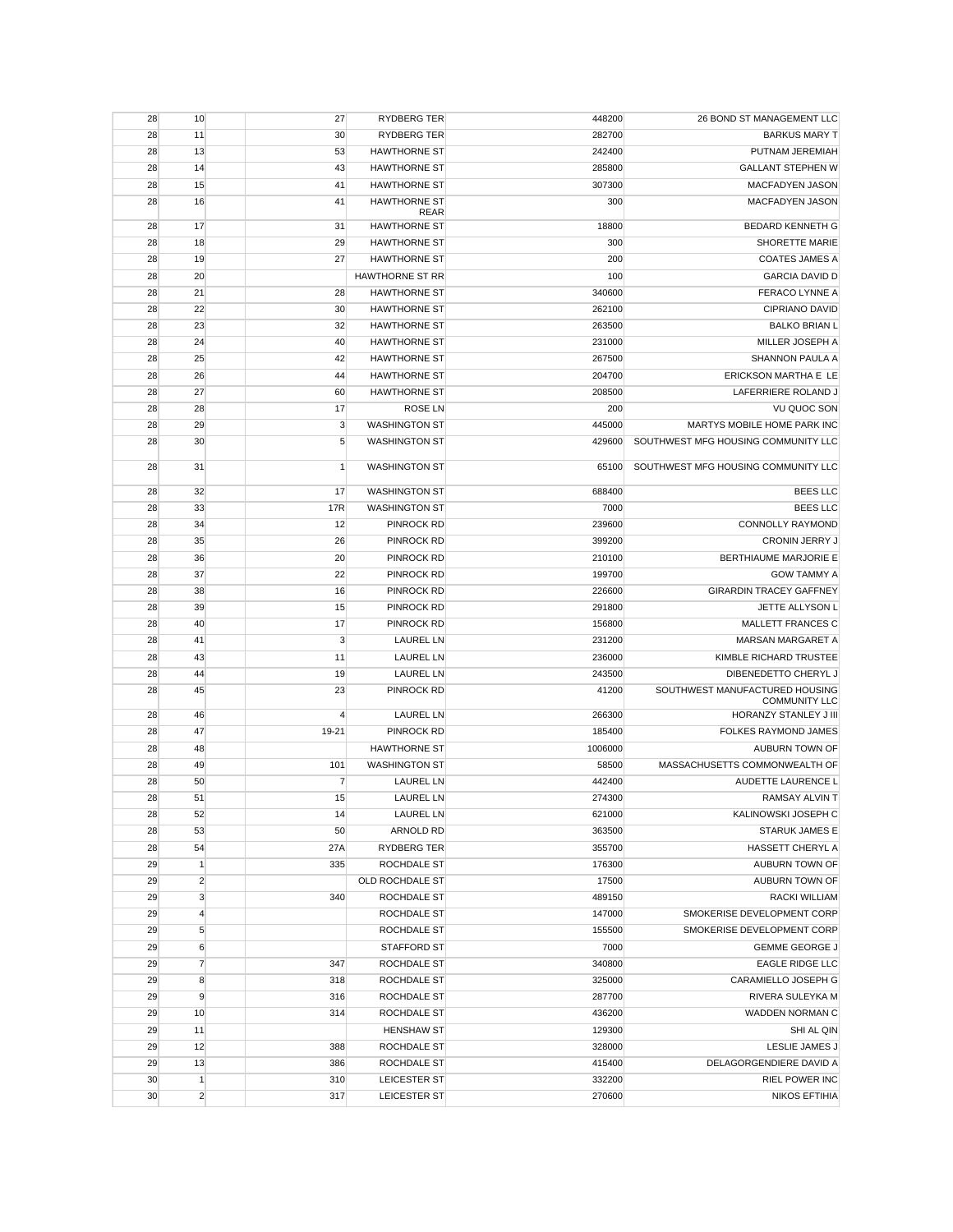| 30 | 3                | 319            | <b>LEICESTER ST</b>  | 453200 | <b>BISCEGLIA WM JOSEPH</b>                        |
|----|------------------|----------------|----------------------|--------|---------------------------------------------------|
| 30 | $\overline{4}$   | 318            | <b>LEICESTER ST</b>  | 291000 | <b>DELOLLIS DAVID</b>                             |
| 30 | $\sqrt{5}$       | 324            | LEICESTER ST         | 221400 | <b>DELOLLIS DAVID</b>                             |
| 30 | $\boldsymbol{6}$ | 325            | LEICESTER ST         | 285100 | DELOLLIS DAVID P                                  |
| 30 | $\overline{7}$   | 327            | LEICESTER ST         | 230000 | <b>GRENON FORREST M</b>                           |
| 30 | 8                | 326            | LEICESTER ST         | 285200 | <b>BJORKMAN DONALD P</b>                          |
| 30 | 9                | 330            | LEICESTER ST         | 234100 | DELOLLIS DAVID P                                  |
| 30 | 10               | 335            | LEICESTER ST         | 420500 | JOHNSON GLENN M                                   |
| 30 | 11               | 341            | LEICESTER ST         | 245700 | SALLY JOSHUA T                                    |
| 30 | 13               | 340            | <b>LEICESTER ST</b>  | 277600 | FILEWICZ ADAM M                                   |
| 30 | 14               | 348            | LEICESTER ST         | 324448 | <b>DELOLLIS DAVID P</b>                           |
| 30 | 15               | 362            | LEICESTER ST         | 264800 | <b>MAYO RONALD P</b>                              |
| 30 | 16               | 356            | LEICESTER ST         | 327200 | SOPONSKI BRIAN F                                  |
| 30 | 17               | 360            | LEICESTER ST         | 249100 | SOPONSKI DONALD I & HELEN L LIFE ESTATE           |
|    |                  |                |                      |        |                                                   |
| 30 | 18               | $\overline{2}$ | ROTARY RD            | 412400 | <b>HARRINGTON ROBERT E</b>                        |
| 30 | 19               | 4              | ROTARY RD            | 289300 | RITCHEY MARY LYNN                                 |
| 30 | 21               | 403            | LEICESTER ST         | 229700 | DENAULT JOHN A                                    |
| 30 | 22               | 294            | ROCHDALE ST          | 259700 | <b>GOMES ULIANA M</b>                             |
| 30 | 23               | 295            | ROCHDALE ST          | 315500 | HESSELTON JEFFREY W                               |
| 30 | 24               | 296            | ROCHDALE ST          | 315500 | <b>NEILL TIME</b>                                 |
| 30 | 25               | 298            | ROCHDALE ST          | 253000 | <b>LATTI JEAN E</b>                               |
| 30 | 26               |                | ROCHDALE ST          | 200    | AUBURN TOWN OF                                    |
| 30 | 28               | 401            | <b>LEICESTER ST</b>  | 253400 | <b>MILLER LILLIAN</b>                             |
| 30 | 29               | 304            | <b>ROCHDALE ST</b>   | 328800 | <b>THOMAS ELTON</b>                               |
| 30 | 30               | 415            | LEICESTER ST         | 385500 | BYERS GEORGE A JR LE                              |
| 30 | 31               | 411            | LEICESTER ST         | 288100 | <b>MILLS RICHARD S</b>                            |
| 30 | 32               | 346            | LEICESTER ST         | 363300 | ARSENEAULT ROBERT J                               |
| 30 | 33               | 300            | ROCHDALE ST          | 108700 | LATTI LEONARD J JR LATTI SUSAN A                  |
| 30 | 35               | 308            | ROCHDALE ST          | 311800 | ELWOOD THERESA M                                  |
| 30 | 36               | 312            | ROCHDALE ST          | 340400 | MITCHELL TINA                                     |
| 30 | 37               | 193            | ROCHDALE ST          | 1006   | DELOLLIS DAVID P                                  |
| 30 | 38               | 208            | ROCHDALE ST          | 303200 | <b>COOK JULIE</b>                                 |
| 30 | 39               | 210            | ROCHDALE ST          | 292000 | <b>BLAIS STEVEN M</b>                             |
| 30 | 40               | 339            | ROCHDALE ST          | 360200 | AUBURN TOWN OF                                    |
| 30 | 41               | 333            | LEICESTER ST         | 436000 | <b>LUSSIER THOMAS R</b>                           |
| 30 | 42               | 337            | LEICESTER ST         | 318600 | <b>BRUSO ROBERT P</b>                             |
| 30 | 43               | 189            | ROCHDALE ST          | 324800 | SENIOR PAUL W JR                                  |
| 30 | 44               | 191            | ROCHDALE ST          | 404900 | VERMA HERSH V                                     |
| 30 | 45               | 195            | ROCHDALE ST          | 293800 | <b>BENKOSKI PATRICIA A</b>                        |
| 30 | 46               | 197            | <b>ROCHDALE ST</b>   | 354800 | LETOURNEAU PAUL G                                 |
| 30 | 47               | 199            | ROCHDALE ST          | 368500 | PIRPERIS ANASTASIA                                |
| 30 | 48               |                | ROCHDALE ST OFF      | 148600 | CSX TRANSPORTATION INC                            |
| 30 | 50               | 316            | LEICESTER ST         | 342100 | ALIU SHQIPDONA                                    |
| 30 | 51               | 343            | LEICESTER ST         | 46450  | <b>KULAK FRANCES M</b>                            |
| 30 | 52               | 332            | LEICESTER ST         | 4300   | DELOLLIS DAVID P                                  |
| 31 | $\mathbf{1}$     |                | WENTWORTH DR         | 388500 | <b>SAMPSON MICHAEL J</b>                          |
|    | $\overline{2}$   | 11<br>9        | WENTWORTH DR         | 417000 |                                                   |
| 31 |                  |                | WENTWORTH DR         |        | <b>SALVATION ARMY</b><br>KALLANIAN ALBERT TRUSTEE |
| 31 | $\mathbf{3}$     | $\overline{7}$ |                      | 328000 |                                                   |
| 31 | $\overline{4}$   | 5              | WENTWORTH DR         | 326500 | <b>KHATTAR JOEL</b>                               |
| 31 | 5                | 3              | WENTWORTH DR         | 304300 | LEVESQUE PETER T                                  |
| 31 | 6                | 6              | WENTWORTH DR         | 336600 | <b>HADDAD PATRICIA A</b>                          |
| 31 | $\overline{7}$   | 8              | WENTWORTH DR         | 363100 | <b>DISCIPIO ROBERT F</b>                          |
| 31 | 8                | 10             | WENTWORTH DR         | 323500 | <b>HOWARD MARION D</b>                            |
| 31 | 9                | 12             | WENTWORTH DR         | 358700 | BENANDER CARL V JR                                |
| 31 | 10               | 14             | WENTWORTH DR         | 433500 | CAMOSSE JUDITH A LIFE ESTATE                      |
| 31 | 11               | 17             | <b>REGIS DR</b>      | 330500 | MALESKY JOHN A SR                                 |
| 31 | 12               | 15             | <b>BRIARCLIFF DR</b> | 314500 | COY LINDA ANN LIFE ESTATE                         |
| 31 | 13               | 13             | <b>BRIARCLIFF DR</b> | 360900 | SHEA RYAN P                                       |
| 31 | 14               | 11             | <b>BRIARCLIFF DR</b> | 326200 | RICHARDSON SAMUEL A                               |
| 31 | 15               | 9              | <b>BRIARCLIFF DR</b> | 331200 | BEAUDET MICHAEL K                                 |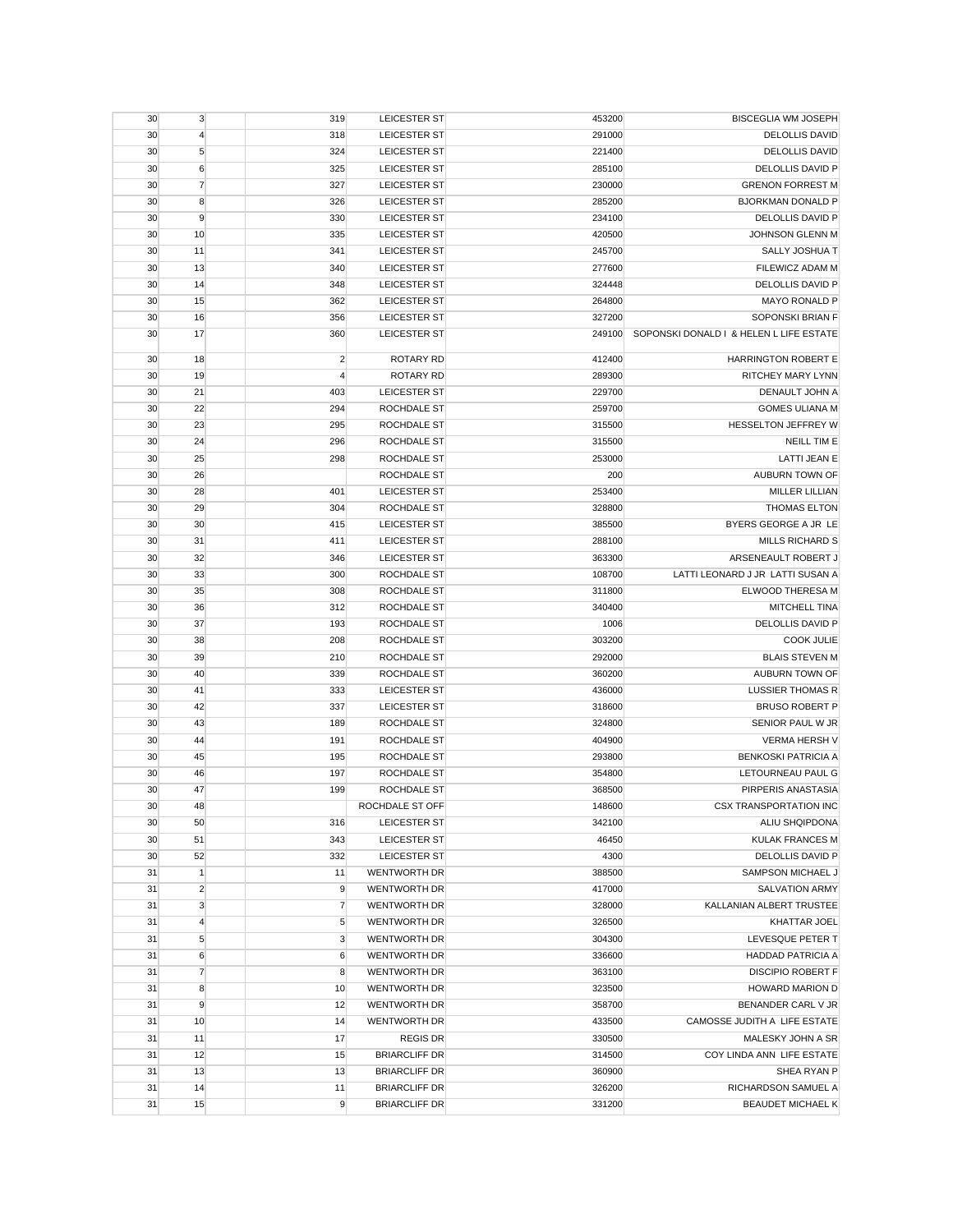| 31 | 16 | $\overline{7}$ | <b>BRIARCLIFF DR</b> | 339500 | WRIGHT AUDREY E TR                                 |
|----|----|----------------|----------------------|--------|----------------------------------------------------|
| 31 | 17 | 8              | <b>BRIARCLIFF DR</b> | 433400 | <b>VAIL THOMAS F</b>                               |
| 31 | 18 | 10             | <b>BRIARCLIFF DR</b> | 322400 | MURPHY PHILIP M                                    |
| 31 | 19 | 12             | <b>BRIARCLIFF DR</b> | 411200 | WOOD JOHN T TRUSTEE                                |
| 31 | 20 | 14             | <b>BRIARCLIFF DR</b> | 348800 | HASSETT JOHN E JR                                  |
| 31 | 21 | 16             | <b>BRIARCLIFF DR</b> | 338800 | REILLY JOSEPH H III                                |
| 31 | 22 | 22             | <b>BRIARCLIFF DR</b> | 356300 | <b>REYNOLDS TERRIE A</b>                           |
| 31 | 26 | 15             | <b>MAYFIELD RD</b>   | 352400 | <b>BANKS DAVID L</b>                               |
| 31 | 27 | 13             | <b>MAYFIELD RD</b>   | 334200 | <b>LOOBY NORENE</b>                                |
| 31 | 28 | 10             | <b>MAYFIELD RD</b>   | 413000 | <b>HILLIS MATTHEW L</b>                            |
| 31 | 29 | 12             | <b>MAYFIELD RD</b>   | 404800 | <b>WHITSIT JEREMY</b>                              |
| 31 | 30 | 14             | <b>MAYFIELD RD</b>   | 321600 | CASILLO ANTHONY J JR                               |
| 31 | 31 | 16             | <b>MAYFIELD RD</b>   | 376500 | ROCHE MEGHAN E                                     |
| 31 | 32 | 9              | <b>INWOOD RD</b>     | 226400 | <b>CONDON BRITTANY</b>                             |
| 31 | 33 | 11             | <b>INWOOD RD</b>     | 228000 | LEBEL RICHARD H                                    |
| 31 | 34 | 13             | <b>INWOOD RD</b>     | 280700 | RANDOR DELANEY S                                   |
| 31 | 35 | 15             | <b>INWOOD RD</b>     | 246700 | MASIELLO ANTHONY D                                 |
| 31 | 36 | 17             | <b>INWOOD RD</b>     | 255100 | COURCELLE DAVID L                                  |
|    | 37 | 19             | <b>INWOOD RD</b>     |        | OAKES THOMAS C                                     |
| 31 |    |                |                      | 299800 |                                                    |
| 31 | 38 | 21             | <b>INWOOD RD</b>     | 297300 | <b>WEAGLE DANIEL II</b>                            |
| 31 | 39 | 23             | <b>INWOOD RD</b>     | 232400 | THOMPSON JOHN H JR                                 |
| 31 | 40 | 25             | <b>INWOOD RD</b>     | 231100 | MCDONALD TRACY J                                   |
| 31 | 41 | 27             | <b>INWOOD RD</b>     | 265200 | WILSON SUSAN ELLEN BLAKE TR                        |
| 31 | 42 | 29             | <b>INWOOD RD</b>     | 275200 | TILLERY MICHAEL A                                  |
| 31 | 43 | 31             | <b>INWOOD RD</b>     | 247900 | <b>BARROWS ROBERT E TRUSTEE</b>                    |
| 31 | 44 | 33             | <b>INWOOD RD</b>     | 234500 | HALLIDAY CHRISTOPHER HALLIDAY POMPEA               |
| 31 | 45 | 35             | <b>INWOOD RD</b>     | 259500 | <b>MORRISON MAURA</b>                              |
| 31 | 46 | 37             | <b>INWOOD RD</b>     | 223800 | MIRABAL JOSE A JR                                  |
| 31 | 47 | 39             | <b>INWOOD RD</b>     | 263500 | DAMICO JOHN F                                      |
| 31 | 48 | 43             | <b>INWOOD RD</b>     | 324200 | <b>LAVIN THOMAS J LE</b>                           |
| 31 | 49 | 15             | SHERWOOD RD          | 312800 | LAYTE LAURA J KEARNS                               |
| 31 | 50 | 18             | SHERWOOD RD          | 336600 | SPELLANE ANNE M LE                                 |
| 31 | 51 | 16             | SHERWOOD RD          | 292000 | <b>GEDENBERG PAUL</b>                              |
| 31 | 52 | 14             | SHERWOOD RD          | 317300 | WALSH TIMOTHY J                                    |
| 31 | 53 | 12             | SHERWOOD RD          | 310900 | OLEARY PAUL S                                      |
| 31 | 54 | 10             | SHERWOOD RD          | 306100 | <b>WALTON GREGORY</b>                              |
| 31 | 55 | 8              | SHERWOOD RD          | 280100 | <b>MAGNAN BRENDAN L</b>                            |
| 31 | 56 | 6              | SHERWOOD RD          | 289000 | TA KHOI VAN                                        |
| 31 | 57 | $\overline{4}$ | SHERWOOD RD          | 341000 | DUNN ANGELA M                                      |
| 31 | 58 | $\overline{2}$ | SHERWOOD RD          | 354800 | <b>HEATWOLE JOHN R</b>                             |
| 31 | 59 | 1              | SHERWOOD RD          | 414700 | <b>HANSCOM CHRISTOPHER D</b>                       |
| 31 | 60 |                | SHERWOOD RD          | 329300 | WATTS LORETTA A LE                                 |
| 31 | 61 | 5              | SHERWOOD RD          | 270800 | ERMANSKI BRENDA D LE                               |
| 31 | 62 | 40             | <b>INWOOD RD</b>     | 270000 | JOHNSON CLIFFORD W                                 |
| 31 | 64 | 38             | <b>INWOOD RD</b>     | 345300 | JGP CONTRACTING LLC                                |
| 31 | 65 | 36             | <b>INWOOD RD</b>     | 304900 | <b>TOWNSEND SEAN G</b>                             |
| 31 | 66 | 34             | <b>INWOOD RD</b>     | 292400 | <b>BERGMAN BRUCE R</b>                             |
| 31 | 67 | 32             | <b>INWOOD RD</b>     | 275800 | GLEASON JESSICA M                                  |
| 31 | 68 | 30             | <b>INWOOD RD</b>     | 326900 | <b>ADAMIAK CHRISTIAN</b>                           |
| 31 | 69 | 28             | <b>INWOOD RD</b>     | 280100 | SHILALE RICHARD A                                  |
| 31 | 70 | 26             | <b>INWOOD RD</b>     | 282800 | GONYEA JOHN G JR                                   |
| 31 | 71 | 24             | <b>INWOOD RD</b>     | 345000 | <b>COURTNEY JAMES R</b>                            |
| 31 | 72 | 22             | <b>INWOOD RD</b>     | 292300 | WILLIAMS SUSAN M                                   |
| 31 | 73 | 20             | <b>INWOOD RD</b>     | 267100 | COHEN GW TRUSTEE GW COHEN 2009 IRR<br><b>TRUST</b> |
| 31 | 74 | 18             | <b>INWOOD RD</b>     | 242200 | <b>COLORIO CHRISTOPHER</b>                         |
| 31 | 75 | 16             | <b>INWOOD RD</b>     | 303700 | <b>CONLEY TARA</b>                                 |
| 31 | 76 | 14             | <b>INWOOD RD</b>     | 281900 | KUSY THRODORE J JR                                 |
| 31 | 77 | 9              | ASHCROFT ST          | 251500 | MILLER MARK E                                      |
| 31 | 78 | 11             | <b>ASHCROFT ST</b>   | 296100 | LAPLUME MICHELLE A                                 |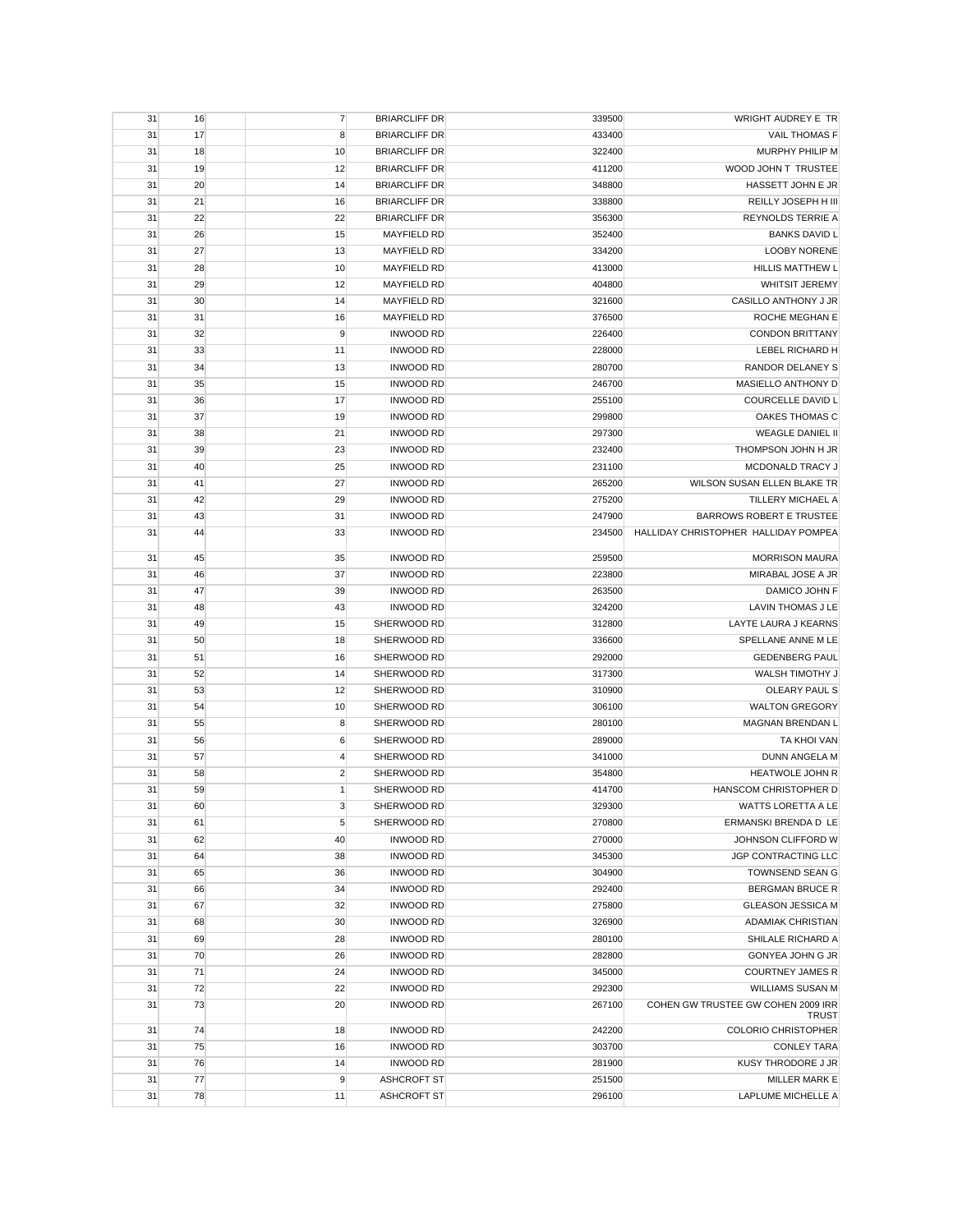| 31 | 79  | 13             | <b>ASHCROFT ST</b> | 310800 | ANDERSON WILLIAM F                |
|----|-----|----------------|--------------------|--------|-----------------------------------|
| 31 | 80  | 15             | <b>ASHCROFT ST</b> | 315700 | <b>BONNEAU JUDITH M</b>           |
| 31 | 81  | 17             | <b>ASHCROFT ST</b> | 423000 | <b>TRAINA MATTHEW A</b>           |
| 31 | 82  | 25             | <b>ASHCROFT ST</b> | 6000   | <b>BERGMAN BRUCE R</b>            |
| 31 | 83  | 81             | <b>BERLIN ST</b>   | 477000 | <b>SCULLY MARY E</b>              |
| 31 | 84  | 79             | <b>BERLIN ST</b>   | 276300 | <b>SPONT ANNE</b>                 |
| 31 | 85  | 77             | <b>BERLIN ST</b>   | 315500 | SENECAL JOSEPH                    |
| 31 | 86  | 22             | <b>ASHCROFT ST</b> | 519600 | <b>HUGHES MARC J</b>              |
| 31 | 87  | 20             | <b>ASHCROFT ST</b> | 251500 | DEANGELO JOSEPH L                 |
| 31 | 88  | 18             | ASHCROFT ST        | 243500 | RAINSFORD ALVA E LIFE ESTATE      |
| 31 | 89  | 16             | ASHCROFT ST        | 302000 | BERNIER MICHAEL J                 |
|    |     |                |                    |        | <b>BOPP CHRISTINE M</b>           |
| 31 | 90  | 14             | <b>ASHCROFT ST</b> | 305600 |                                   |
| 31 | 91  | 12             | <b>ASHCROFT ST</b> | 372400 | <b>DUFFY JAMES</b>                |
| 31 | 92  | 10             | <b>ASHCROFT ST</b> | 294600 | <b>LEVICKI KRISTI M</b>           |
| 31 | 93  | 51             | <b>BERLIN ST</b>   | 279800 | <b>LEMAY ROBERT K</b>             |
| 31 | 94  | 55             | <b>BERLIN ST</b>   | 327600 | <b>BARBOSA LUIS M</b>             |
| 31 | 95  | 59             | <b>BERLIN ST</b>   | 385500 | NIKULA STEPHEN D                  |
| 31 | 96  | 61             | <b>BERLIN ST</b>   | 241500 | PEABODY DAVID N JR                |
| 31 | 97  | 65             | <b>BERLIN ST</b>   | 250500 | <b>SILVA CHRISTOPHER</b>          |
| 31 | 98  | 69             | <b>BERLIN ST</b>   | 373300 | BRUSO EDWARD & BRUSO ELAINE TRS   |
| 31 | 99  | 67             | <b>BERLIN ST</b>   | 224900 | NAWN KATHLEEN L                   |
| 31 | 100 | 46             | <b>BERLIN ST</b>   | 231100 | ASKERVITCH PETER J JR             |
| 31 | 101 | 54             | <b>BERLIN ST</b>   | 273800 | SOUSA FRANCIS J                   |
| 31 | 102 | 60             | <b>BERLIN ST</b>   | 248600 | <b>BARROWS EVAN J</b>             |
| 31 | 103 | 64             | <b>BERLIN ST</b>   | 285600 | QIRICI ZEF                        |
| 31 | 104 | 70             | <b>BERLIN ST</b>   | 235500 | <b>GEORGE COREY R</b>             |
| 31 | 105 | 145            | <b>WALLACE AVE</b> | 228600 | <b>LEMAY THERESA LE</b>           |
| 31 | 106 | 4              | <b>CARLSON WAY</b> | 220000 | DESROSIERS MICHAEL PAUL           |
| 31 | 107 | 141            | <b>WALLACE AVE</b> | 249800 | <b>LYFORD PETER</b>               |
| 31 | 108 | 134            | <b>WALLACE AVE</b> | 327900 | <b>LASSEN DOUGLAS A</b>           |
| 31 | 110 | 142            | <b>WALLACE AVE</b> | 273900 | LAUZONIS CYNTHIA B & WILLIAM P LE |
| 31 | 111 | 144            | <b>WALLACE AVE</b> | 270900 | YETTER JEFFREY R                  |
| 31 | 112 | 82             | <b>BERLIN ST</b>   | 293400 | FTS CAPITAL LLC                   |
| 31 | 113 | 10             | POLLIER WAY        | 304900 | <b>BYLUND TORR</b>                |
| 31 | 114 | 9              | POLLIER WAY        | 382400 | <b>GRAVESON JEFFREY S</b>         |
| 31 | 115 | 12             | POLLIER WAY        | 577000 | DOIRON ROBERT J                   |
| 31 | 116 | 18             | POLLIER WAY        | 246900 | MACPHERSON DAWN M                 |
|    |     |                |                    |        | PIKE GEOFFREY                     |
| 31 | 117 | 19             | POLLIER WAY        | 92300  |                                   |
| 31 | 118 | 20             | POLLIER WAY        | 479700 | <b>GHOSH RANJAN LE</b>            |
| 31 | 119 | 26             | POLLIER WAY        | 302000 | <b>BROWNING ROBERT N III</b>      |
| 31 | 120 | 30             | POLLIER WAY        | 542500 | <b>CULROSS ERIC J</b>             |
| 31 | 122 | 34             | POLLIER WAY        | 295600 | <b>COUTURE SEAN A</b>             |
| 31 | 123 | 36             | POLLIER WAY        | 353100 | PAQUIN JANE M                     |
| 31 | 124 | 40             | POLLIER WAY        | 284600 | GEDENBERG BLANCHE L LIFE ESTATE   |
| 31 | 125 |                | POLLIER WAY        | 103900 | PIKE GEOFFREY                     |
| 31 | 126 | 304            | LEICESTER ST       | 274000 | JAROSZUK GRETLYN G                |
| 31 | 128 | 19             | <b>MAYFIELD RD</b> | 342800 | <b>BURGESS WILLIAM T</b>          |
| 31 | 129 | 42             | POLLIER WAY        | 229200 | SOKOLOSKI DAVID W                 |
| 31 | 130 | 17             | <b>MAYFIELD RD</b> | 431500 | TATUM KAREEM AMEAN                |
| 31 | 131 | 1              | OLD CART RD        | 370000 | ARAKELIAN GEORGETTE L             |
| 31 | 132 | $\overline{7}$ | OLD CART RD        | 328100 | <b>BLOMSTROM KURT A</b>           |
| 31 | 133 | 15             | <b>REGIS DR</b>    | 284100 | <b>SCHERZAY HABIBA</b>            |
| 31 | 134 | 3              | OLD CART RD        | 333000 | ARAKELIAN GEORGETTE L             |
| 31 | 135 | 5              | OLD CART RD        | 376600 | <b>DWYER THOMAS E</b>             |
| 31 | 136 | 9              | OLD CART RD        | 414000 | <b>BURKE ANDREW W</b>             |
| 31 | 137 | 11             | OLD CART RD        | 337600 | SALTZ DAVID A                     |
| 31 | 138 | 13             | OLD CART RD        | 378300 | VALERIO RONALD R                  |
| 31 | 139 | 15             | OLD CART RD        | 452900 | <b>RAMOS ROQUE N</b>              |
| 31 | 141 | 19             | OLD CART RD        | 406200 | <b>BALESANO PETER M</b>           |
| 31 | 142 | 21             | OLD CART RD        | 435400 | RUSSELL JOHN F                    |
|    |     |                |                    |        |                                   |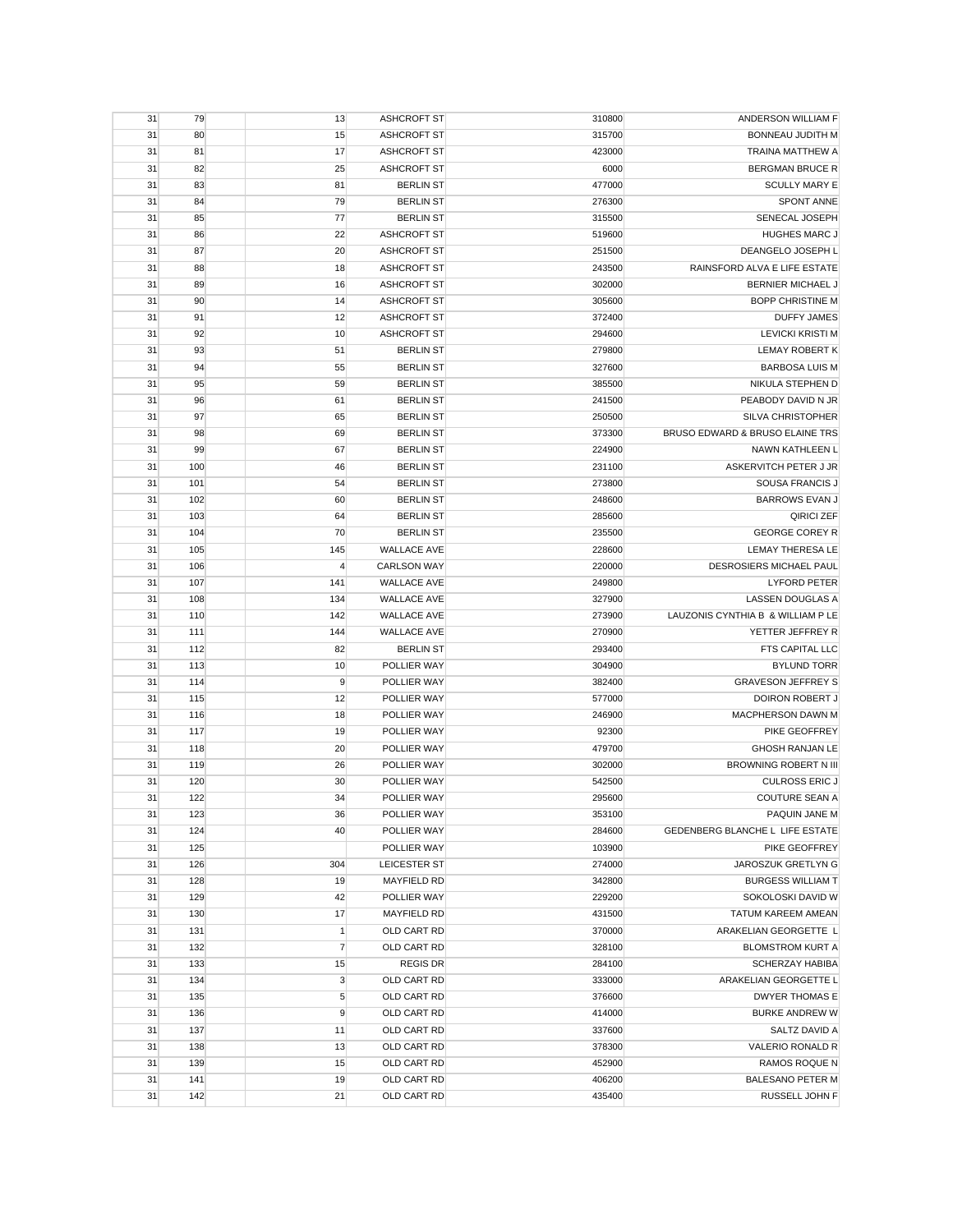| 31 | 143            | 23             | OLD CART RD          | 362700  | PICHE JOSHUA B                  |
|----|----------------|----------------|----------------------|---------|---------------------------------|
| 31 | 144            | 25             | OLD CART RD          | 416100  | <b>HAMILTON BRIAN D</b>         |
| 31 | 145            | 27             | OLD CART RD          | 22000   | <b>HAMILTON BRIAN D</b>         |
| 31 | 146            | 29             | OLD CART RD          | 27200   | JOHNSON THOMAS M                |
| 31 | 147            | 31             | OLD CART RD          | 21800   | JOHNSON THOMAS M                |
| 31 | 148            | 33             | OLD CART RD          | 431500  | DUQUETTE STEPHEN M              |
| 31 | 149            | 35             | OLD CART RD          | 397200  | <b>HEROIAN CHRISTOPHER</b>      |
| 31 | 150            | 37             | OLD CART RD          | 331000  | YOUNG DANIEL T                  |
| 31 | 151            | 39             | OLD CART RD          | 366500  | <b>GLODIS GUY W</b>             |
| 31 | 152            | 41             | OLD CART RD          | 412300  | OCONNOR JOHN                    |
| 31 | 153            | 43             | OLD CART RD          | 372800  | CAVANAUGH KENNETH C             |
| 31 | 154            | 45             | OLD CART RD          | 415500  | ROCHE MARK J                    |
| 31 | 155            | 47             | OLD CART RD          | 321600  | COLLINS PETER J                 |
| 31 | 156            | 49             | OLD CART RD          | 323300  | JUNEAU DAVID E                  |
| 31 | 157            | 51             | OLD CART RD          | 441700  | LEBLANC STEPHEN J               |
| 31 | 158            | $\overline{c}$ | OLD CART RD          | 415700  | WHITE KYLE A                    |
| 31 | 159            | $\overline{4}$ | OLD CART RD          | 345400  | <b>GEORGE PHILIP</b>            |
| 31 | 160            | 6              | OLD CART RD          | 323200  | <b>COCAINE PATRICIA A</b>       |
| 31 | 161            | 8              | OLD CART RD          | 331300  | LETTERI PETER V TRUSTEE         |
|    | 162            | 10             | OLD CART RD          | 323000  | PULEO ANTHONY                   |
| 31 |                |                | OLD CART RD          |         |                                 |
| 31 | 163            | 12             |                      | 384700  | ELLSWORTH PENNY L               |
| 31 | 164            | 14             | OLD CART RD          | 359800  | SLUCKIS ANDREW J JR             |
| 31 | 165            | 16             | OLD CART RD          | 377400  | <b>COSENZA PAUL M</b>           |
| 31 | 166            | 18             | OLD CART RD          | 340500  | <b>FORGUES MARK J III</b>       |
| 31 | 167            | 20             | OLD CART RD          | 351900  | CASILLO STANLEY J               |
| 31 | 168            | 22             | OLD CART RD          | 412700  | POWELL MATTHEW W                |
| 31 | 169            | 24             | OLD CART RD          | 356500  | <b>MOLINARI ROBERT F</b>        |
| 31 | 170            | 28             | OLD CART RD          | 413100  | <b>JOHNSON THOMAS M</b>         |
| 31 | 171            | 30             | OLD CART RD          | 406100  | MURPHY JAMES J                  |
| 31 | 172            | 32             | OLD CART RD          | 405400  | <b>ERICKSON MICHAEL F</b>       |
| 31 | 173            | 34             | OLD CART RD          | 380100  | LEVANSAVICH RICHARD W JR        |
| 31 | 174            | 36             | OLD CART RD          | 315500  | <b>LANNON KERRY A</b>           |
| 31 | 175            | 38             | OLD CART RD          | 450500  | CHARLTON KENNETH A              |
| 31 | 176            | 40             | OLD CART RD          | 354500  | <b>BOVE FRANK J III &amp;</b>   |
| 31 | 177            | 42             | OLD CART RD          | 326200  | HYNES KENNETH B                 |
| 31 | 188            | 19             | <b>ASHCROFT ST</b>   | 303300  | MCDERMOTT LON E                 |
| 31 | 189            | 68             | <b>BERLIN ST</b>     | 342300  | <b>EAGLES DOUGLAS R</b>         |
| 31 | 190            | 13             | <b>REGIS DR</b>      | 343900  | <b>DZIUBASIK AGNES</b>          |
| 31 | 192            | 3              | <b>AMHERST DR</b>    | 440800  | <b>COURTNEY MICHAEL TRUSTEE</b> |
| 31 | 193            | $\mathbf{1}$   | AMHERST DR           | 428700  | <b>MULCAHY NICK</b>             |
| 31 | 194            | 24             | <b>BRIARCLIFF DR</b> | 389700  | LEMIRE KATHLEEN M               |
| 31 | 195            | 26             | <b>BRIARCLIFF DR</b> | 461600  | SALCE JOHN II                   |
| 31 | 196            | 28             | <b>BRIARCLIFF DR</b> | 470800  | <b>MARSH RAYMOND</b>            |
| 31 | 197            | $\overline{2}$ | <b>AMHERST DR</b>    | 480600  | VANDEKOP AMY O TRUSTEE          |
| 31 | 198            | $\overline{4}$ | AMHERST DR           | 440300  | BERRY MEGAN A                   |
| 31 | 202            | 23             | <b>BRIARCLIFF DR</b> | 442400  | <b>TREADWELL ROBERT</b>         |
| 31 | 203            | 30             | <b>BRIARCLIFF DR</b> | 477200  | ZHENG STEVEN D S TRUSTEE        |
| 31 | 204            | 32             | <b>BRIARCLIFF DR</b> | 469200  | ALTMAN SHERYL M                 |
| 31 | 205            | 34             | <b>BRIARCLIFF DR</b> | 499600  | CANDELARIA EFRAN                |
| 31 | 208            | 20             | <b>BRIARCLIFF DR</b> | 399600  | <b>NILSEN THOMAS A</b>          |
| 31 | 209            |                | POLLIER WAY          | 19900   | <b>CLOUGHERTY PAUL K</b>        |
| 32 | 1              | 426            | SOUTHBRIDGE ST       | 2360600 | 426 SOUTHBRIDGE ST LLC          |
| 32 | $\overline{2}$ | 416            | SOUTHBRIDGE ST       | 3462400 | ALISAN LLC & ESAN LLC           |
| 32 | $\overline{4}$ | 406            | SOUTHBRIDGE ST       | 1032100 | LIVINGSTONE AND MURRAY INC      |
| 32 | $\sqrt{5}$     | 400            | SOUTHBRIDGE ST       | 1517200 | WEBSTER FIVE CENTS              |
| 32 | 6              | $\sqrt{5}$     | <b>HOWE ST</b>       | 157600  | WEBSTER FIVE CENTS SAVINGS BANK |
| 32 | $\overline{7}$ | $\overline{7}$ | <b>HOWE ST</b>       | 134200  | WEBSTER FIVE CENTS SAVINGS BANK |
| 32 | 8              | 21             | <b>HOWE ST</b>       | 181500  | ARMEY RICHARD W                 |
| 32 | 9              | $\overline{7}$ | <b>KENNAN TER</b>    | 162500  | SANTORA GARY F                  |
| 32 | 10             | 9              | <b>KENNAN TER</b>    | 179700  | MINGOLLA NANCY L                |
|    |                |                |                      |         |                                 |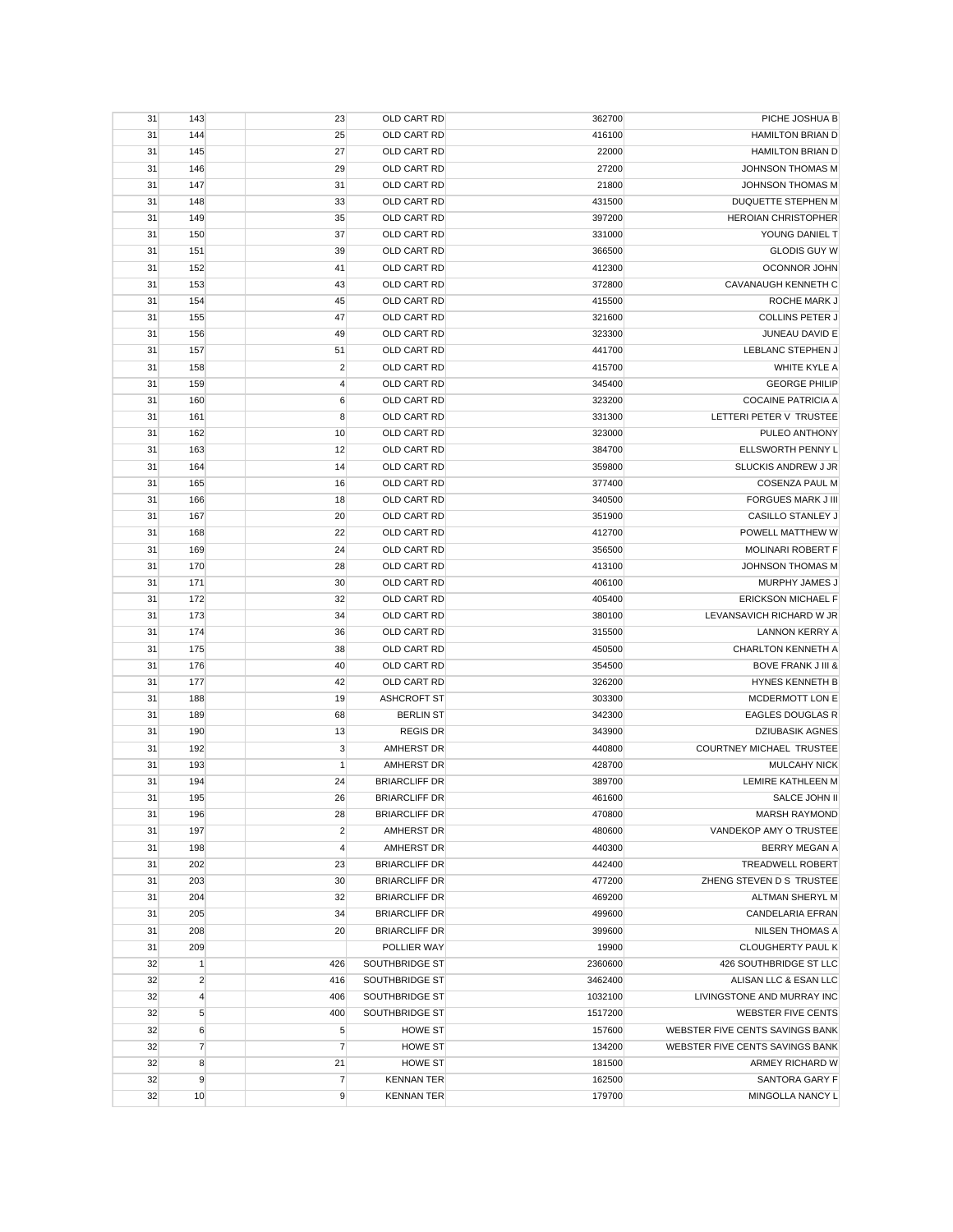| 32 | 11 | 27             | HOWE ST              | 210600  | <b>WEBSTER FIVE CENTS</b>            |
|----|----|----------------|----------------------|---------|--------------------------------------|
| 32 | 13 | 26             | <b>HOWE ST</b>       | 221300  | DUSAVAGE MARY A LE                   |
| 32 | 14 | 14             | <b>HOWE ST</b>       | 218200  | BUCKLEY REALTY TRUST ATTN: S GERVAIS |
| 32 | 15 | 57             | <b>REITHEL ST</b>    | 309200  | SAWICKI JOHN P                       |
| 32 | 16 |                | SOUTHBRIDGE ST       | 100     | MINGOLLA EDWARD J TRUSTEE OF         |
| 32 | 17 |                | <b>SWANSON RD</b>    | 100     | <b>AUBURN TOWN OF</b>                |
| 32 | 18 | 12             | HARVARD DR           | 281000  | FRAINI FREDERICK D JT TR             |
| 32 | 19 | 46             | <b>VINE ST</b>       | 2500    | AUBURN TOWN OF                       |
| 32 | 20 | 10             | <b>SWANSON RD</b>    | 8473300 | AUBURN TOWN OF                       |
| 32 | 22 | 20             | <b>SWANSON RD</b>    | 228500  | <b>WEAGLE JESSICA L</b>              |
| 32 | 23 | 32             | <b>ROCK AVE</b>      | 239500  | TILLINGHAST JASON M                  |
| 32 | 24 | 19             | <b>HOMESTEAD AVE</b> | 377100  | <b>CAMINERO JESSICA M</b>            |
| 32 | 25 | 21             | HOMESTEAD AVE        | 341200  | PAQUETTE ANDREW W TR                 |
| 32 | 26 | 23             | HOMESTEAD AVE        | 310500  | OLD HOMESTEAD LLC                    |
| 32 | 27 | 25             | HOMESTEAD AVE        | 395700  | CZAMARA ALLEN J                      |
| 32 | 28 | 27             | HOMESTEAD AVE        | 272300  | OTOOLE ROBYN M                       |
| 32 | 29 | 24             | <b>SWANSON RD</b>    | 347100  | ERICKSON LEONARD C                   |
| 32 | 30 | 26             | <b>SWANSON RD</b>    | 290300  | PELAEZ MELANIA PEREZ                 |
| 32 | 31 | 30             | <b>HOMESTEAD AVE</b> | 351400  | <b>LANDRY STEPHEN L</b>              |
| 32 | 32 | $\overline{2}$ | <b>SIMONDS ST</b>    | 299700  | <b>DUPONT KATHLEEN</b>               |
| 32 | 33 | 4              | <b>SIMONDS ST</b>    | 263900  | <b>BOHLKEN DONALD</b>                |
| 32 | 34 | 6              | <b>SIMONDS ST</b>    | 323000  | <b>MCNAMARA BRUCE F</b>              |
| 32 | 35 | 8              | <b>SIMONDS ST</b>    | 296400  | ROONEY LUCILLE R TRUSTEE             |
| 32 | 36 | 28             | <b>SWANSON RD</b>    | 319300  | <b>NORRMAN ERIC B</b>                |
| 32 | 37 | 30             | <b>SWANSON RD</b>    | 338400  | TIBBETTS PAUL R                      |
| 32 | 38 | 34             | <b>SWANSON RD</b>    | 332300  | JOHNSON NAN H TRUSTEE                |
| 32 | 39 | 99             | <b>BRYN MAWR AVE</b> | 303100  | <b>GILMARTIN BRIAN C</b>             |
| 32 | 40 | 9              | SIMONDS ST           | 283800  | SMRECZAK EDWARD                      |
| 32 | 41 | $\overline{7}$ | <b>SIMONDS ST</b>    | 295900  | <b>BOROWY PATRICIA G</b>             |
| 32 | 42 | 5              | <b>SIMONDS ST</b>    | 252300  | <b>BAKER BETTY</b>                   |
| 32 | 43 | 3              | <b>SIMONDS ST</b>    | 354600  | NAWN MICHAEL E                       |
| 32 | 44 | 1              | <b>SIMONDS ST</b>    | 291600  | <b>COVE JULIE A</b>                  |
| 32 | 45 | 89             | <b>BRYN MAWR AVE</b> | 343000  | <b>HOLMES TARA A</b>                 |
| 32 | 46 | 91             | <b>BRYN MAWR AVE</b> | 242700  | <b>BINNALL ROBERT</b>                |
| 32 | 47 | 93             | BRYN MAWR AVE        | 267500  | WHITE EILEEN E TR                    |
| 32 | 48 | 95             | BRYN MAWR AVE        | 266000  | VARG VIRGINIA S LE                   |
| 32 | 49 | 97             | BRYN MAWR AVE        | 290400  | <b>ENGSTRAND LORI</b>                |
| 32 | 50 | 133            | <b>BRYN MAWR AVE</b> | 413200  | <b>MORROW MATTHEW</b>                |
| 32 | 51 | 35             | <b>SWANSON RD</b>    | 3819900 | AUBURN TOWN OF                       |
| 32 | 52 | 25             | <b>SWANSON RD</b>    | 275800  | CONSTANTINO THOMAS                   |
| 32 | 53 | 23             | <b>SWANSON RD</b>    | 214500  | <b>GAVILANES LUIS A PEREZ</b>        |
| 32 | 54 | 21             | SWANSON RD           | 318100  | SACHS ROGER H                        |
| 32 | 55 | 19             | <b>SWANSON RD</b>    | 287200  | <b>BATT EMILY J</b>                  |
| 32 | 56 | $\overline{7}$ | <b>SWANSON RD</b>    | 230600  | MOORE JEANNE H LE                    |
| 32 | 57 | 5              | <b>SWANSON RD</b>    | 276000  | <b>BRIGGS ELLEN H</b>                |
| 32 | 58 | 3              | <b>SWANSON RD</b>    | 280000  | STROM MICHELLE MARY ELLEN            |
| 32 | 59 | 70             | VINE ST              | 295100  | <b>DIMMICK TAYLOR C</b>              |
| 32 | 60 | $\overline{2}$ | <b>FANEUFF ST</b>    | 227100  | <b>WERRE BEATRICE Y</b>              |
| 32 | 61 | 4              | <b>FANEUFF ST</b>    | 281200  | MELENDEZ SOLIS JOSE LUIS             |
| 32 | 62 | 6              | <b>FANEUFF ST</b>    | 244000  | LEFFERTS CLAIRE E                    |
| 32 | 63 | 8              | <b>FANEUFF ST</b>    | 237900  | <b>KEDDY VANESSA</b>                 |
| 32 | 64 | 10             | <b>FANEUFF ST</b>    | 403900  | SARKISSIAN RICHARD                   |
| 32 | 65 | 14             | <b>FANEUFF ST</b>    | 282700  | <b>MCEVILLY PATRICK</b>              |
| 32 | 66 | 16             | <b>FANEUFF ST</b>    | 258900  | DOWD WILLIAM D                       |
| 32 | 67 | 9              | <b>FANEUFF ST</b>    | 284500  | FITZGERALD THOMAS C                  |
| 32 | 68 | $\overline{7}$ | <b>FANEUFF ST</b>    | 277900  | LAYTE JOHN E                         |
| 32 | 69 | 5              | <b>FANEUFF ST</b>    | 258900  | HENDRICKSON WAYNE R                  |
| 32 | 70 | 3              | <b>FANEUFF ST</b>    | 259900  | MCGOVERN SEAN M                      |
| 32 | 71 | $\mathbf{1}$   | <b>FANEUFF ST</b>    | 244100  | DONAHUE KERI E                       |
| 32 | 73 | 8              | <b>GRANDVIEW ST</b>  | 325600  | <b>STARK WILLIAM G</b>               |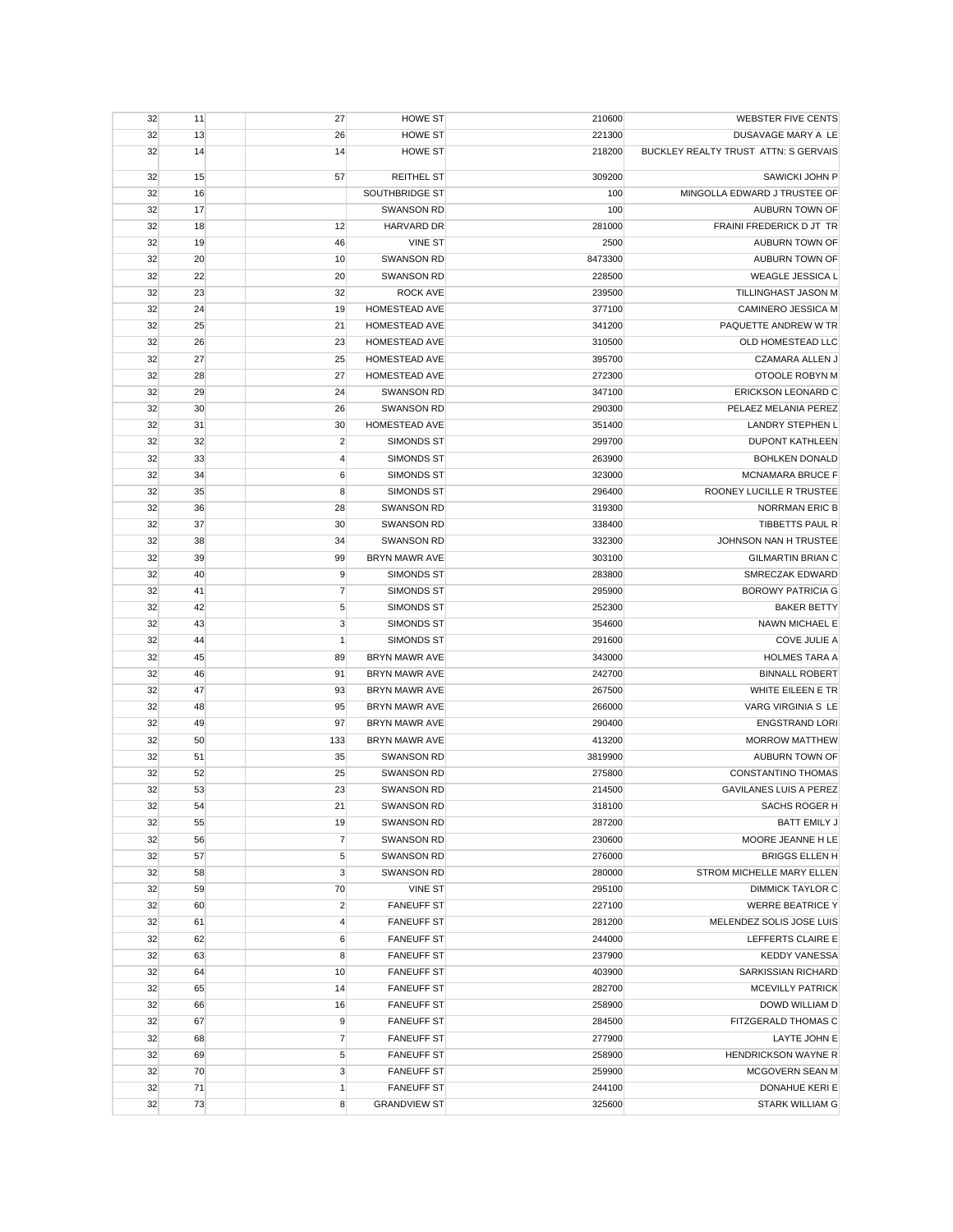| 75<br><b>GRANDVIEW ST</b><br>MCMANUS EDWARD F JR LIFE ESTATE<br>32<br>14<br>306600<br><b>TROMBLY GAIL A</b><br>32<br>76<br>16<br><b>GRANDVIEW ST</b><br>346400<br>32<br>77<br><b>LYNCH ROBERT S</b><br>18<br><b>GRANDVIEW ST</b><br>338600<br>32<br>78<br>56<br><b>RICHARDS ST</b><br>275600<br>SHABANI ADMIR<br>32<br>79<br>20<br>PHANEUF MICHAEL F<br><b>GRANDVIEW ST</b><br>236100<br><b>GRABOWSKI CURTIS J</b><br>32<br>80<br>19<br><b>GRANDVIEW ST</b><br>343300<br>32<br>81<br>17<br><b>GRANDVIEW ST</b><br>302000<br>PARMENTER SCOTT W<br>32<br>82<br>15<br><b>GRANDVIEW ST</b><br>277400<br><b>GRABOWSKI JOAN E</b><br>32<br><b>FANEUFF RONALD R</b><br>83<br>13<br><b>GRANDVIEW ST</b><br>500<br>SANSOUCY TREVOR J<br>32<br>84<br>11<br><b>GRANDVIEW ST</b><br>254900<br>32<br>9<br>308300<br><b>VENTRESCA NICHOLAS LE</b><br>85<br><b>GRANDVIEW ST</b><br>32<br>$\overline{7}$<br>86<br><b>GRANDVIEW ST</b><br>312100<br>PIETREWICZ DAVID J<br>32<br>87<br>5<br><b>FACTEAU KAREN L</b><br><b>GRANDVIEW ST</b><br>270800<br>3<br>32<br>88<br><b>GRANDVIEW ST</b><br>220900<br><b>CUNNINGHAM JOHN F</b><br>80<br><b>VINE ST</b><br>277900<br><b>DOWD ASHLEY</b><br>32<br>89<br>32<br>32<br>90<br><b>RICHARDS ST</b><br>296300<br><b>LOPEZ MADELINE</b><br>32<br>91<br>40<br><b>RICHARDS ST</b><br>248200<br><b>FANEUFF RONALD R</b><br>32<br>92<br>42<br><b>RICHARDS ST</b><br>305800<br><b>GOVONI PAUL A</b><br><b>RICHARDS ST</b><br><b>LAFLASH NORMAN P</b><br>32<br>93<br>44<br>295500<br>48<br>ALBERTS CHARLES BRUNO IV<br>32<br>94<br><b>RICHARDS ST</b><br>252000<br>32<br><b>VINE ST</b><br>PASTOR HECTOR A<br>95<br>84<br>247600<br>39<br><b>RICHARDS ST</b><br>KALMANSSON PALL G TRUSTEE<br>32<br>96<br>310700<br>32<br>97<br>41<br><b>MARTIN MARY A</b><br><b>RICHARDS ST</b><br>221400<br>43<br>32<br>98<br><b>RICHARDS ST</b><br>332700<br><b>BARCH KENNETH J</b><br>32<br>99<br>45<br><b>RICHARDS ST</b><br>264800<br>MANZI STEPHANIE M<br>32<br>101<br>61<br><b>REITHEL ST</b><br>301800<br><b>OWENS STEPHEN W</b><br>32<br>102<br>59<br><b>REITHEL ST</b><br>303200<br><b>GEORGE PAUL N</b><br>32<br>105<br>365<br>OXFORD ST N<br>327300<br>OLEARY MAUREEN T<br>329000<br>DE FREITAS BRENDA L<br>32<br>106<br>156<br>BRYN MAWR AVE<br>32<br>328800<br>CIAPPENELLI MARY ANN TRUSTEE<br>107<br>154<br><b>BRYN MAWR AVE</b><br>32<br>152<br><b>BELBA GEORGE C</b><br>108<br><b>BRYN MAWR AVE</b><br>226000<br>32<br>109<br>5<br><b>CAOUETTE HEATHER</b><br><b>BRIARCLIFF DR</b><br>368000<br><b>NGUYEN BA</b><br>32<br>110<br>6<br><b>BRIARCLIFF DR</b><br>323400<br>32<br>111<br>150<br><b>BRYN MAWR AVE</b><br>502700<br><b>CRAWFORD RAPHAEL G</b><br>PADDEN ROBERT J<br>32<br>OXFORD ST N<br>424800<br>113<br>341<br>32<br>114<br>132<br>BRYN MAWR AVE<br>279600<br><b>HOWARTH KATHLEEN R</b><br>32<br>115<br><b>BRYN MAWR AVE</b><br>300<br><b>AUBURN TOWN OF</b><br>32<br>116<br>128<br><b>BRYN MAWR AVE</b><br>311600<br><b>LUNDSTEN AMBER</b><br>LOS MEGAN A<br>32<br>117<br>126<br>BRYN MAWR AVE<br>240100<br>32<br>118<br>122<br>BRYN MAWR AVE<br>259700<br><b>BJORK LAUREN</b><br><b>TURCO THOMAS A III</b><br>32<br>119<br>118<br><b>BRYN MAWR AVE</b><br>312000<br>32<br>120<br>114<br>232400<br>BRYN MAWR AVE<br><b>MESSINA PATRICIA A LE</b><br>32<br>121<br>110<br><b>BRYN MAWR AVE</b><br>282600<br>DEE THOMAS M TRUSTEE<br>32<br>122<br>252800<br>104<br>BRYN MAWR AVE<br><b>ALLAIN DIANE</b><br>123<br>32<br>102<br>BRYN MAWR AVE<br>268300<br>DESO BRIAN J<br>5<br>304000<br>32<br>124<br><b>BERLIN ST</b><br><b>DO MAURICE</b><br>32<br>125<br>13<br><b>BERLIN ST</b><br>264700<br>KUTHAN KEVIN R<br>32<br>305<br>OXFORD ST N<br>EUPHORIA DAY SPA LLC<br>126<br>256800<br>127<br>307<br><b>OXFORD ST N</b><br>32<br>270000<br><b>GREGOIRE JOSHUA S</b><br>32<br>128<br>309<br>OXFORD ST N<br><b>BOUTHOT KENNETH G</b><br>213100<br>32<br>129<br>OXFORD ST N<br>248000<br><b>DELOLLIS DAVID</b><br>313<br>32<br>130<br><b>OXFORD ST N</b><br>223100<br>315<br><b>CORBIN STEPHEN</b><br>32<br>131<br>317<br>OXFORD ST N<br>256200<br><b>WALSH THOMAS J</b><br>32<br>132<br>319<br>OXFORD ST N<br>245900<br>PHAN JOHN<br>310500<br>32<br>133<br>323<br>OXFORD ST N<br>NGANGA GERTRUDE N<br>134<br>32<br>325<br>OXFORD ST N<br>255600<br>DUNPHY BRIAN SEAN<br>32<br>135<br>339<br>OXFORD ST N<br>291600<br><b>GLEASON RONALD F</b><br>32<br>136<br>334<br>OXFORD ST N<br>245600<br>MCCARTHY DONNA M<br>32<br>137<br>332<br>OXFORD ST N<br>280100<br>JOHNSON ROBERT L | <b>LAM THA</b> | 263100 | <b>FANEUFF ST</b> | 11 | 74 | 32 |
|-----------------------------------------------------------------------------------------------------------------------------------------------------------------------------------------------------------------------------------------------------------------------------------------------------------------------------------------------------------------------------------------------------------------------------------------------------------------------------------------------------------------------------------------------------------------------------------------------------------------------------------------------------------------------------------------------------------------------------------------------------------------------------------------------------------------------------------------------------------------------------------------------------------------------------------------------------------------------------------------------------------------------------------------------------------------------------------------------------------------------------------------------------------------------------------------------------------------------------------------------------------------------------------------------------------------------------------------------------------------------------------------------------------------------------------------------------------------------------------------------------------------------------------------------------------------------------------------------------------------------------------------------------------------------------------------------------------------------------------------------------------------------------------------------------------------------------------------------------------------------------------------------------------------------------------------------------------------------------------------------------------------------------------------------------------------------------------------------------------------------------------------------------------------------------------------------------------------------------------------------------------------------------------------------------------------------------------------------------------------------------------------------------------------------------------------------------------------------------------------------------------------------------------------------------------------------------------------------------------------------------------------------------------------------------------------------------------------------------------------------------------------------------------------------------------------------------------------------------------------------------------------------------------------------------------------------------------------------------------------------------------------------------------------------------------------------------------------------------------------------------------------------------------------------------------------------------------------------------------------------------------------------------------------------------------------------------------------------------------------------------------------------------------------------------------------------------------------------------------------------------------------------------------------------------------------------------------------------------------------------------------------------------------------------------------------------------------------------------------------------------------------------------------------------------------------------------------------------------------------------------------------------------------------------------------------------------------------------------------------------------------------------------------------------------------------------------------------------------------------------------------------------------------------------------------------------------------------------------------------------------------------------------------------------------------------------------------------------------------------------------------------------------------------------------------------------------------------------------------------------------------|----------------|--------|-------------------|----|----|----|
|                                                                                                                                                                                                                                                                                                                                                                                                                                                                                                                                                                                                                                                                                                                                                                                                                                                                                                                                                                                                                                                                                                                                                                                                                                                                                                                                                                                                                                                                                                                                                                                                                                                                                                                                                                                                                                                                                                                                                                                                                                                                                                                                                                                                                                                                                                                                                                                                                                                                                                                                                                                                                                                                                                                                                                                                                                                                                                                                                                                                                                                                                                                                                                                                                                                                                                                                                                                                                                                                                                                                                                                                                                                                                                                                                                                                                                                                                                                                                                                                                                                                                                                                                                                                                                                                                                                                                                                                                                                                                                           |                |        |                   |    |    |    |
|                                                                                                                                                                                                                                                                                                                                                                                                                                                                                                                                                                                                                                                                                                                                                                                                                                                                                                                                                                                                                                                                                                                                                                                                                                                                                                                                                                                                                                                                                                                                                                                                                                                                                                                                                                                                                                                                                                                                                                                                                                                                                                                                                                                                                                                                                                                                                                                                                                                                                                                                                                                                                                                                                                                                                                                                                                                                                                                                                                                                                                                                                                                                                                                                                                                                                                                                                                                                                                                                                                                                                                                                                                                                                                                                                                                                                                                                                                                                                                                                                                                                                                                                                                                                                                                                                                                                                                                                                                                                                                           |                |        |                   |    |    |    |
|                                                                                                                                                                                                                                                                                                                                                                                                                                                                                                                                                                                                                                                                                                                                                                                                                                                                                                                                                                                                                                                                                                                                                                                                                                                                                                                                                                                                                                                                                                                                                                                                                                                                                                                                                                                                                                                                                                                                                                                                                                                                                                                                                                                                                                                                                                                                                                                                                                                                                                                                                                                                                                                                                                                                                                                                                                                                                                                                                                                                                                                                                                                                                                                                                                                                                                                                                                                                                                                                                                                                                                                                                                                                                                                                                                                                                                                                                                                                                                                                                                                                                                                                                                                                                                                                                                                                                                                                                                                                                                           |                |        |                   |    |    |    |
|                                                                                                                                                                                                                                                                                                                                                                                                                                                                                                                                                                                                                                                                                                                                                                                                                                                                                                                                                                                                                                                                                                                                                                                                                                                                                                                                                                                                                                                                                                                                                                                                                                                                                                                                                                                                                                                                                                                                                                                                                                                                                                                                                                                                                                                                                                                                                                                                                                                                                                                                                                                                                                                                                                                                                                                                                                                                                                                                                                                                                                                                                                                                                                                                                                                                                                                                                                                                                                                                                                                                                                                                                                                                                                                                                                                                                                                                                                                                                                                                                                                                                                                                                                                                                                                                                                                                                                                                                                                                                                           |                |        |                   |    |    |    |
|                                                                                                                                                                                                                                                                                                                                                                                                                                                                                                                                                                                                                                                                                                                                                                                                                                                                                                                                                                                                                                                                                                                                                                                                                                                                                                                                                                                                                                                                                                                                                                                                                                                                                                                                                                                                                                                                                                                                                                                                                                                                                                                                                                                                                                                                                                                                                                                                                                                                                                                                                                                                                                                                                                                                                                                                                                                                                                                                                                                                                                                                                                                                                                                                                                                                                                                                                                                                                                                                                                                                                                                                                                                                                                                                                                                                                                                                                                                                                                                                                                                                                                                                                                                                                                                                                                                                                                                                                                                                                                           |                |        |                   |    |    |    |
|                                                                                                                                                                                                                                                                                                                                                                                                                                                                                                                                                                                                                                                                                                                                                                                                                                                                                                                                                                                                                                                                                                                                                                                                                                                                                                                                                                                                                                                                                                                                                                                                                                                                                                                                                                                                                                                                                                                                                                                                                                                                                                                                                                                                                                                                                                                                                                                                                                                                                                                                                                                                                                                                                                                                                                                                                                                                                                                                                                                                                                                                                                                                                                                                                                                                                                                                                                                                                                                                                                                                                                                                                                                                                                                                                                                                                                                                                                                                                                                                                                                                                                                                                                                                                                                                                                                                                                                                                                                                                                           |                |        |                   |    |    |    |
|                                                                                                                                                                                                                                                                                                                                                                                                                                                                                                                                                                                                                                                                                                                                                                                                                                                                                                                                                                                                                                                                                                                                                                                                                                                                                                                                                                                                                                                                                                                                                                                                                                                                                                                                                                                                                                                                                                                                                                                                                                                                                                                                                                                                                                                                                                                                                                                                                                                                                                                                                                                                                                                                                                                                                                                                                                                                                                                                                                                                                                                                                                                                                                                                                                                                                                                                                                                                                                                                                                                                                                                                                                                                                                                                                                                                                                                                                                                                                                                                                                                                                                                                                                                                                                                                                                                                                                                                                                                                                                           |                |        |                   |    |    |    |
|                                                                                                                                                                                                                                                                                                                                                                                                                                                                                                                                                                                                                                                                                                                                                                                                                                                                                                                                                                                                                                                                                                                                                                                                                                                                                                                                                                                                                                                                                                                                                                                                                                                                                                                                                                                                                                                                                                                                                                                                                                                                                                                                                                                                                                                                                                                                                                                                                                                                                                                                                                                                                                                                                                                                                                                                                                                                                                                                                                                                                                                                                                                                                                                                                                                                                                                                                                                                                                                                                                                                                                                                                                                                                                                                                                                                                                                                                                                                                                                                                                                                                                                                                                                                                                                                                                                                                                                                                                                                                                           |                |        |                   |    |    |    |
|                                                                                                                                                                                                                                                                                                                                                                                                                                                                                                                                                                                                                                                                                                                                                                                                                                                                                                                                                                                                                                                                                                                                                                                                                                                                                                                                                                                                                                                                                                                                                                                                                                                                                                                                                                                                                                                                                                                                                                                                                                                                                                                                                                                                                                                                                                                                                                                                                                                                                                                                                                                                                                                                                                                                                                                                                                                                                                                                                                                                                                                                                                                                                                                                                                                                                                                                                                                                                                                                                                                                                                                                                                                                                                                                                                                                                                                                                                                                                                                                                                                                                                                                                                                                                                                                                                                                                                                                                                                                                                           |                |        |                   |    |    |    |
|                                                                                                                                                                                                                                                                                                                                                                                                                                                                                                                                                                                                                                                                                                                                                                                                                                                                                                                                                                                                                                                                                                                                                                                                                                                                                                                                                                                                                                                                                                                                                                                                                                                                                                                                                                                                                                                                                                                                                                                                                                                                                                                                                                                                                                                                                                                                                                                                                                                                                                                                                                                                                                                                                                                                                                                                                                                                                                                                                                                                                                                                                                                                                                                                                                                                                                                                                                                                                                                                                                                                                                                                                                                                                                                                                                                                                                                                                                                                                                                                                                                                                                                                                                                                                                                                                                                                                                                                                                                                                                           |                |        |                   |    |    |    |
|                                                                                                                                                                                                                                                                                                                                                                                                                                                                                                                                                                                                                                                                                                                                                                                                                                                                                                                                                                                                                                                                                                                                                                                                                                                                                                                                                                                                                                                                                                                                                                                                                                                                                                                                                                                                                                                                                                                                                                                                                                                                                                                                                                                                                                                                                                                                                                                                                                                                                                                                                                                                                                                                                                                                                                                                                                                                                                                                                                                                                                                                                                                                                                                                                                                                                                                                                                                                                                                                                                                                                                                                                                                                                                                                                                                                                                                                                                                                                                                                                                                                                                                                                                                                                                                                                                                                                                                                                                                                                                           |                |        |                   |    |    |    |
|                                                                                                                                                                                                                                                                                                                                                                                                                                                                                                                                                                                                                                                                                                                                                                                                                                                                                                                                                                                                                                                                                                                                                                                                                                                                                                                                                                                                                                                                                                                                                                                                                                                                                                                                                                                                                                                                                                                                                                                                                                                                                                                                                                                                                                                                                                                                                                                                                                                                                                                                                                                                                                                                                                                                                                                                                                                                                                                                                                                                                                                                                                                                                                                                                                                                                                                                                                                                                                                                                                                                                                                                                                                                                                                                                                                                                                                                                                                                                                                                                                                                                                                                                                                                                                                                                                                                                                                                                                                                                                           |                |        |                   |    |    |    |
|                                                                                                                                                                                                                                                                                                                                                                                                                                                                                                                                                                                                                                                                                                                                                                                                                                                                                                                                                                                                                                                                                                                                                                                                                                                                                                                                                                                                                                                                                                                                                                                                                                                                                                                                                                                                                                                                                                                                                                                                                                                                                                                                                                                                                                                                                                                                                                                                                                                                                                                                                                                                                                                                                                                                                                                                                                                                                                                                                                                                                                                                                                                                                                                                                                                                                                                                                                                                                                                                                                                                                                                                                                                                                                                                                                                                                                                                                                                                                                                                                                                                                                                                                                                                                                                                                                                                                                                                                                                                                                           |                |        |                   |    |    |    |
|                                                                                                                                                                                                                                                                                                                                                                                                                                                                                                                                                                                                                                                                                                                                                                                                                                                                                                                                                                                                                                                                                                                                                                                                                                                                                                                                                                                                                                                                                                                                                                                                                                                                                                                                                                                                                                                                                                                                                                                                                                                                                                                                                                                                                                                                                                                                                                                                                                                                                                                                                                                                                                                                                                                                                                                                                                                                                                                                                                                                                                                                                                                                                                                                                                                                                                                                                                                                                                                                                                                                                                                                                                                                                                                                                                                                                                                                                                                                                                                                                                                                                                                                                                                                                                                                                                                                                                                                                                                                                                           |                |        |                   |    |    |    |
|                                                                                                                                                                                                                                                                                                                                                                                                                                                                                                                                                                                                                                                                                                                                                                                                                                                                                                                                                                                                                                                                                                                                                                                                                                                                                                                                                                                                                                                                                                                                                                                                                                                                                                                                                                                                                                                                                                                                                                                                                                                                                                                                                                                                                                                                                                                                                                                                                                                                                                                                                                                                                                                                                                                                                                                                                                                                                                                                                                                                                                                                                                                                                                                                                                                                                                                                                                                                                                                                                                                                                                                                                                                                                                                                                                                                                                                                                                                                                                                                                                                                                                                                                                                                                                                                                                                                                                                                                                                                                                           |                |        |                   |    |    |    |
|                                                                                                                                                                                                                                                                                                                                                                                                                                                                                                                                                                                                                                                                                                                                                                                                                                                                                                                                                                                                                                                                                                                                                                                                                                                                                                                                                                                                                                                                                                                                                                                                                                                                                                                                                                                                                                                                                                                                                                                                                                                                                                                                                                                                                                                                                                                                                                                                                                                                                                                                                                                                                                                                                                                                                                                                                                                                                                                                                                                                                                                                                                                                                                                                                                                                                                                                                                                                                                                                                                                                                                                                                                                                                                                                                                                                                                                                                                                                                                                                                                                                                                                                                                                                                                                                                                                                                                                                                                                                                                           |                |        |                   |    |    |    |
|                                                                                                                                                                                                                                                                                                                                                                                                                                                                                                                                                                                                                                                                                                                                                                                                                                                                                                                                                                                                                                                                                                                                                                                                                                                                                                                                                                                                                                                                                                                                                                                                                                                                                                                                                                                                                                                                                                                                                                                                                                                                                                                                                                                                                                                                                                                                                                                                                                                                                                                                                                                                                                                                                                                                                                                                                                                                                                                                                                                                                                                                                                                                                                                                                                                                                                                                                                                                                                                                                                                                                                                                                                                                                                                                                                                                                                                                                                                                                                                                                                                                                                                                                                                                                                                                                                                                                                                                                                                                                                           |                |        |                   |    |    |    |
|                                                                                                                                                                                                                                                                                                                                                                                                                                                                                                                                                                                                                                                                                                                                                                                                                                                                                                                                                                                                                                                                                                                                                                                                                                                                                                                                                                                                                                                                                                                                                                                                                                                                                                                                                                                                                                                                                                                                                                                                                                                                                                                                                                                                                                                                                                                                                                                                                                                                                                                                                                                                                                                                                                                                                                                                                                                                                                                                                                                                                                                                                                                                                                                                                                                                                                                                                                                                                                                                                                                                                                                                                                                                                                                                                                                                                                                                                                                                                                                                                                                                                                                                                                                                                                                                                                                                                                                                                                                                                                           |                |        |                   |    |    |    |
|                                                                                                                                                                                                                                                                                                                                                                                                                                                                                                                                                                                                                                                                                                                                                                                                                                                                                                                                                                                                                                                                                                                                                                                                                                                                                                                                                                                                                                                                                                                                                                                                                                                                                                                                                                                                                                                                                                                                                                                                                                                                                                                                                                                                                                                                                                                                                                                                                                                                                                                                                                                                                                                                                                                                                                                                                                                                                                                                                                                                                                                                                                                                                                                                                                                                                                                                                                                                                                                                                                                                                                                                                                                                                                                                                                                                                                                                                                                                                                                                                                                                                                                                                                                                                                                                                                                                                                                                                                                                                                           |                |        |                   |    |    |    |
|                                                                                                                                                                                                                                                                                                                                                                                                                                                                                                                                                                                                                                                                                                                                                                                                                                                                                                                                                                                                                                                                                                                                                                                                                                                                                                                                                                                                                                                                                                                                                                                                                                                                                                                                                                                                                                                                                                                                                                                                                                                                                                                                                                                                                                                                                                                                                                                                                                                                                                                                                                                                                                                                                                                                                                                                                                                                                                                                                                                                                                                                                                                                                                                                                                                                                                                                                                                                                                                                                                                                                                                                                                                                                                                                                                                                                                                                                                                                                                                                                                                                                                                                                                                                                                                                                                                                                                                                                                                                                                           |                |        |                   |    |    |    |
|                                                                                                                                                                                                                                                                                                                                                                                                                                                                                                                                                                                                                                                                                                                                                                                                                                                                                                                                                                                                                                                                                                                                                                                                                                                                                                                                                                                                                                                                                                                                                                                                                                                                                                                                                                                                                                                                                                                                                                                                                                                                                                                                                                                                                                                                                                                                                                                                                                                                                                                                                                                                                                                                                                                                                                                                                                                                                                                                                                                                                                                                                                                                                                                                                                                                                                                                                                                                                                                                                                                                                                                                                                                                                                                                                                                                                                                                                                                                                                                                                                                                                                                                                                                                                                                                                                                                                                                                                                                                                                           |                |        |                   |    |    |    |
|                                                                                                                                                                                                                                                                                                                                                                                                                                                                                                                                                                                                                                                                                                                                                                                                                                                                                                                                                                                                                                                                                                                                                                                                                                                                                                                                                                                                                                                                                                                                                                                                                                                                                                                                                                                                                                                                                                                                                                                                                                                                                                                                                                                                                                                                                                                                                                                                                                                                                                                                                                                                                                                                                                                                                                                                                                                                                                                                                                                                                                                                                                                                                                                                                                                                                                                                                                                                                                                                                                                                                                                                                                                                                                                                                                                                                                                                                                                                                                                                                                                                                                                                                                                                                                                                                                                                                                                                                                                                                                           |                |        |                   |    |    |    |
|                                                                                                                                                                                                                                                                                                                                                                                                                                                                                                                                                                                                                                                                                                                                                                                                                                                                                                                                                                                                                                                                                                                                                                                                                                                                                                                                                                                                                                                                                                                                                                                                                                                                                                                                                                                                                                                                                                                                                                                                                                                                                                                                                                                                                                                                                                                                                                                                                                                                                                                                                                                                                                                                                                                                                                                                                                                                                                                                                                                                                                                                                                                                                                                                                                                                                                                                                                                                                                                                                                                                                                                                                                                                                                                                                                                                                                                                                                                                                                                                                                                                                                                                                                                                                                                                                                                                                                                                                                                                                                           |                |        |                   |    |    |    |
|                                                                                                                                                                                                                                                                                                                                                                                                                                                                                                                                                                                                                                                                                                                                                                                                                                                                                                                                                                                                                                                                                                                                                                                                                                                                                                                                                                                                                                                                                                                                                                                                                                                                                                                                                                                                                                                                                                                                                                                                                                                                                                                                                                                                                                                                                                                                                                                                                                                                                                                                                                                                                                                                                                                                                                                                                                                                                                                                                                                                                                                                                                                                                                                                                                                                                                                                                                                                                                                                                                                                                                                                                                                                                                                                                                                                                                                                                                                                                                                                                                                                                                                                                                                                                                                                                                                                                                                                                                                                                                           |                |        |                   |    |    |    |
|                                                                                                                                                                                                                                                                                                                                                                                                                                                                                                                                                                                                                                                                                                                                                                                                                                                                                                                                                                                                                                                                                                                                                                                                                                                                                                                                                                                                                                                                                                                                                                                                                                                                                                                                                                                                                                                                                                                                                                                                                                                                                                                                                                                                                                                                                                                                                                                                                                                                                                                                                                                                                                                                                                                                                                                                                                                                                                                                                                                                                                                                                                                                                                                                                                                                                                                                                                                                                                                                                                                                                                                                                                                                                                                                                                                                                                                                                                                                                                                                                                                                                                                                                                                                                                                                                                                                                                                                                                                                                                           |                |        |                   |    |    |    |
|                                                                                                                                                                                                                                                                                                                                                                                                                                                                                                                                                                                                                                                                                                                                                                                                                                                                                                                                                                                                                                                                                                                                                                                                                                                                                                                                                                                                                                                                                                                                                                                                                                                                                                                                                                                                                                                                                                                                                                                                                                                                                                                                                                                                                                                                                                                                                                                                                                                                                                                                                                                                                                                                                                                                                                                                                                                                                                                                                                                                                                                                                                                                                                                                                                                                                                                                                                                                                                                                                                                                                                                                                                                                                                                                                                                                                                                                                                                                                                                                                                                                                                                                                                                                                                                                                                                                                                                                                                                                                                           |                |        |                   |    |    |    |
|                                                                                                                                                                                                                                                                                                                                                                                                                                                                                                                                                                                                                                                                                                                                                                                                                                                                                                                                                                                                                                                                                                                                                                                                                                                                                                                                                                                                                                                                                                                                                                                                                                                                                                                                                                                                                                                                                                                                                                                                                                                                                                                                                                                                                                                                                                                                                                                                                                                                                                                                                                                                                                                                                                                                                                                                                                                                                                                                                                                                                                                                                                                                                                                                                                                                                                                                                                                                                                                                                                                                                                                                                                                                                                                                                                                                                                                                                                                                                                                                                                                                                                                                                                                                                                                                                                                                                                                                                                                                                                           |                |        |                   |    |    |    |
|                                                                                                                                                                                                                                                                                                                                                                                                                                                                                                                                                                                                                                                                                                                                                                                                                                                                                                                                                                                                                                                                                                                                                                                                                                                                                                                                                                                                                                                                                                                                                                                                                                                                                                                                                                                                                                                                                                                                                                                                                                                                                                                                                                                                                                                                                                                                                                                                                                                                                                                                                                                                                                                                                                                                                                                                                                                                                                                                                                                                                                                                                                                                                                                                                                                                                                                                                                                                                                                                                                                                                                                                                                                                                                                                                                                                                                                                                                                                                                                                                                                                                                                                                                                                                                                                                                                                                                                                                                                                                                           |                |        |                   |    |    |    |
|                                                                                                                                                                                                                                                                                                                                                                                                                                                                                                                                                                                                                                                                                                                                                                                                                                                                                                                                                                                                                                                                                                                                                                                                                                                                                                                                                                                                                                                                                                                                                                                                                                                                                                                                                                                                                                                                                                                                                                                                                                                                                                                                                                                                                                                                                                                                                                                                                                                                                                                                                                                                                                                                                                                                                                                                                                                                                                                                                                                                                                                                                                                                                                                                                                                                                                                                                                                                                                                                                                                                                                                                                                                                                                                                                                                                                                                                                                                                                                                                                                                                                                                                                                                                                                                                                                                                                                                                                                                                                                           |                |        |                   |    |    |    |
|                                                                                                                                                                                                                                                                                                                                                                                                                                                                                                                                                                                                                                                                                                                                                                                                                                                                                                                                                                                                                                                                                                                                                                                                                                                                                                                                                                                                                                                                                                                                                                                                                                                                                                                                                                                                                                                                                                                                                                                                                                                                                                                                                                                                                                                                                                                                                                                                                                                                                                                                                                                                                                                                                                                                                                                                                                                                                                                                                                                                                                                                                                                                                                                                                                                                                                                                                                                                                                                                                                                                                                                                                                                                                                                                                                                                                                                                                                                                                                                                                                                                                                                                                                                                                                                                                                                                                                                                                                                                                                           |                |        |                   |    |    |    |
|                                                                                                                                                                                                                                                                                                                                                                                                                                                                                                                                                                                                                                                                                                                                                                                                                                                                                                                                                                                                                                                                                                                                                                                                                                                                                                                                                                                                                                                                                                                                                                                                                                                                                                                                                                                                                                                                                                                                                                                                                                                                                                                                                                                                                                                                                                                                                                                                                                                                                                                                                                                                                                                                                                                                                                                                                                                                                                                                                                                                                                                                                                                                                                                                                                                                                                                                                                                                                                                                                                                                                                                                                                                                                                                                                                                                                                                                                                                                                                                                                                                                                                                                                                                                                                                                                                                                                                                                                                                                                                           |                |        |                   |    |    |    |
|                                                                                                                                                                                                                                                                                                                                                                                                                                                                                                                                                                                                                                                                                                                                                                                                                                                                                                                                                                                                                                                                                                                                                                                                                                                                                                                                                                                                                                                                                                                                                                                                                                                                                                                                                                                                                                                                                                                                                                                                                                                                                                                                                                                                                                                                                                                                                                                                                                                                                                                                                                                                                                                                                                                                                                                                                                                                                                                                                                                                                                                                                                                                                                                                                                                                                                                                                                                                                                                                                                                                                                                                                                                                                                                                                                                                                                                                                                                                                                                                                                                                                                                                                                                                                                                                                                                                                                                                                                                                                                           |                |        |                   |    |    |    |
|                                                                                                                                                                                                                                                                                                                                                                                                                                                                                                                                                                                                                                                                                                                                                                                                                                                                                                                                                                                                                                                                                                                                                                                                                                                                                                                                                                                                                                                                                                                                                                                                                                                                                                                                                                                                                                                                                                                                                                                                                                                                                                                                                                                                                                                                                                                                                                                                                                                                                                                                                                                                                                                                                                                                                                                                                                                                                                                                                                                                                                                                                                                                                                                                                                                                                                                                                                                                                                                                                                                                                                                                                                                                                                                                                                                                                                                                                                                                                                                                                                                                                                                                                                                                                                                                                                                                                                                                                                                                                                           |                |        |                   |    |    |    |
|                                                                                                                                                                                                                                                                                                                                                                                                                                                                                                                                                                                                                                                                                                                                                                                                                                                                                                                                                                                                                                                                                                                                                                                                                                                                                                                                                                                                                                                                                                                                                                                                                                                                                                                                                                                                                                                                                                                                                                                                                                                                                                                                                                                                                                                                                                                                                                                                                                                                                                                                                                                                                                                                                                                                                                                                                                                                                                                                                                                                                                                                                                                                                                                                                                                                                                                                                                                                                                                                                                                                                                                                                                                                                                                                                                                                                                                                                                                                                                                                                                                                                                                                                                                                                                                                                                                                                                                                                                                                                                           |                |        |                   |    |    |    |
|                                                                                                                                                                                                                                                                                                                                                                                                                                                                                                                                                                                                                                                                                                                                                                                                                                                                                                                                                                                                                                                                                                                                                                                                                                                                                                                                                                                                                                                                                                                                                                                                                                                                                                                                                                                                                                                                                                                                                                                                                                                                                                                                                                                                                                                                                                                                                                                                                                                                                                                                                                                                                                                                                                                                                                                                                                                                                                                                                                                                                                                                                                                                                                                                                                                                                                                                                                                                                                                                                                                                                                                                                                                                                                                                                                                                                                                                                                                                                                                                                                                                                                                                                                                                                                                                                                                                                                                                                                                                                                           |                |        |                   |    |    |    |
|                                                                                                                                                                                                                                                                                                                                                                                                                                                                                                                                                                                                                                                                                                                                                                                                                                                                                                                                                                                                                                                                                                                                                                                                                                                                                                                                                                                                                                                                                                                                                                                                                                                                                                                                                                                                                                                                                                                                                                                                                                                                                                                                                                                                                                                                                                                                                                                                                                                                                                                                                                                                                                                                                                                                                                                                                                                                                                                                                                                                                                                                                                                                                                                                                                                                                                                                                                                                                                                                                                                                                                                                                                                                                                                                                                                                                                                                                                                                                                                                                                                                                                                                                                                                                                                                                                                                                                                                                                                                                                           |                |        |                   |    |    |    |
|                                                                                                                                                                                                                                                                                                                                                                                                                                                                                                                                                                                                                                                                                                                                                                                                                                                                                                                                                                                                                                                                                                                                                                                                                                                                                                                                                                                                                                                                                                                                                                                                                                                                                                                                                                                                                                                                                                                                                                                                                                                                                                                                                                                                                                                                                                                                                                                                                                                                                                                                                                                                                                                                                                                                                                                                                                                                                                                                                                                                                                                                                                                                                                                                                                                                                                                                                                                                                                                                                                                                                                                                                                                                                                                                                                                                                                                                                                                                                                                                                                                                                                                                                                                                                                                                                                                                                                                                                                                                                                           |                |        |                   |    |    |    |
|                                                                                                                                                                                                                                                                                                                                                                                                                                                                                                                                                                                                                                                                                                                                                                                                                                                                                                                                                                                                                                                                                                                                                                                                                                                                                                                                                                                                                                                                                                                                                                                                                                                                                                                                                                                                                                                                                                                                                                                                                                                                                                                                                                                                                                                                                                                                                                                                                                                                                                                                                                                                                                                                                                                                                                                                                                                                                                                                                                                                                                                                                                                                                                                                                                                                                                                                                                                                                                                                                                                                                                                                                                                                                                                                                                                                                                                                                                                                                                                                                                                                                                                                                                                                                                                                                                                                                                                                                                                                                                           |                |        |                   |    |    |    |
|                                                                                                                                                                                                                                                                                                                                                                                                                                                                                                                                                                                                                                                                                                                                                                                                                                                                                                                                                                                                                                                                                                                                                                                                                                                                                                                                                                                                                                                                                                                                                                                                                                                                                                                                                                                                                                                                                                                                                                                                                                                                                                                                                                                                                                                                                                                                                                                                                                                                                                                                                                                                                                                                                                                                                                                                                                                                                                                                                                                                                                                                                                                                                                                                                                                                                                                                                                                                                                                                                                                                                                                                                                                                                                                                                                                                                                                                                                                                                                                                                                                                                                                                                                                                                                                                                                                                                                                                                                                                                                           |                |        |                   |    |    |    |
|                                                                                                                                                                                                                                                                                                                                                                                                                                                                                                                                                                                                                                                                                                                                                                                                                                                                                                                                                                                                                                                                                                                                                                                                                                                                                                                                                                                                                                                                                                                                                                                                                                                                                                                                                                                                                                                                                                                                                                                                                                                                                                                                                                                                                                                                                                                                                                                                                                                                                                                                                                                                                                                                                                                                                                                                                                                                                                                                                                                                                                                                                                                                                                                                                                                                                                                                                                                                                                                                                                                                                                                                                                                                                                                                                                                                                                                                                                                                                                                                                                                                                                                                                                                                                                                                                                                                                                                                                                                                                                           |                |        |                   |    |    |    |
|                                                                                                                                                                                                                                                                                                                                                                                                                                                                                                                                                                                                                                                                                                                                                                                                                                                                                                                                                                                                                                                                                                                                                                                                                                                                                                                                                                                                                                                                                                                                                                                                                                                                                                                                                                                                                                                                                                                                                                                                                                                                                                                                                                                                                                                                                                                                                                                                                                                                                                                                                                                                                                                                                                                                                                                                                                                                                                                                                                                                                                                                                                                                                                                                                                                                                                                                                                                                                                                                                                                                                                                                                                                                                                                                                                                                                                                                                                                                                                                                                                                                                                                                                                                                                                                                                                                                                                                                                                                                                                           |                |        |                   |    |    |    |
|                                                                                                                                                                                                                                                                                                                                                                                                                                                                                                                                                                                                                                                                                                                                                                                                                                                                                                                                                                                                                                                                                                                                                                                                                                                                                                                                                                                                                                                                                                                                                                                                                                                                                                                                                                                                                                                                                                                                                                                                                                                                                                                                                                                                                                                                                                                                                                                                                                                                                                                                                                                                                                                                                                                                                                                                                                                                                                                                                                                                                                                                                                                                                                                                                                                                                                                                                                                                                                                                                                                                                                                                                                                                                                                                                                                                                                                                                                                                                                                                                                                                                                                                                                                                                                                                                                                                                                                                                                                                                                           |                |        |                   |    |    |    |
|                                                                                                                                                                                                                                                                                                                                                                                                                                                                                                                                                                                                                                                                                                                                                                                                                                                                                                                                                                                                                                                                                                                                                                                                                                                                                                                                                                                                                                                                                                                                                                                                                                                                                                                                                                                                                                                                                                                                                                                                                                                                                                                                                                                                                                                                                                                                                                                                                                                                                                                                                                                                                                                                                                                                                                                                                                                                                                                                                                                                                                                                                                                                                                                                                                                                                                                                                                                                                                                                                                                                                                                                                                                                                                                                                                                                                                                                                                                                                                                                                                                                                                                                                                                                                                                                                                                                                                                                                                                                                                           |                |        |                   |    |    |    |
|                                                                                                                                                                                                                                                                                                                                                                                                                                                                                                                                                                                                                                                                                                                                                                                                                                                                                                                                                                                                                                                                                                                                                                                                                                                                                                                                                                                                                                                                                                                                                                                                                                                                                                                                                                                                                                                                                                                                                                                                                                                                                                                                                                                                                                                                                                                                                                                                                                                                                                                                                                                                                                                                                                                                                                                                                                                                                                                                                                                                                                                                                                                                                                                                                                                                                                                                                                                                                                                                                                                                                                                                                                                                                                                                                                                                                                                                                                                                                                                                                                                                                                                                                                                                                                                                                                                                                                                                                                                                                                           |                |        |                   |    |    |    |
|                                                                                                                                                                                                                                                                                                                                                                                                                                                                                                                                                                                                                                                                                                                                                                                                                                                                                                                                                                                                                                                                                                                                                                                                                                                                                                                                                                                                                                                                                                                                                                                                                                                                                                                                                                                                                                                                                                                                                                                                                                                                                                                                                                                                                                                                                                                                                                                                                                                                                                                                                                                                                                                                                                                                                                                                                                                                                                                                                                                                                                                                                                                                                                                                                                                                                                                                                                                                                                                                                                                                                                                                                                                                                                                                                                                                                                                                                                                                                                                                                                                                                                                                                                                                                                                                                                                                                                                                                                                                                                           |                |        |                   |    |    |    |
|                                                                                                                                                                                                                                                                                                                                                                                                                                                                                                                                                                                                                                                                                                                                                                                                                                                                                                                                                                                                                                                                                                                                                                                                                                                                                                                                                                                                                                                                                                                                                                                                                                                                                                                                                                                                                                                                                                                                                                                                                                                                                                                                                                                                                                                                                                                                                                                                                                                                                                                                                                                                                                                                                                                                                                                                                                                                                                                                                                                                                                                                                                                                                                                                                                                                                                                                                                                                                                                                                                                                                                                                                                                                                                                                                                                                                                                                                                                                                                                                                                                                                                                                                                                                                                                                                                                                                                                                                                                                                                           |                |        |                   |    |    |    |
|                                                                                                                                                                                                                                                                                                                                                                                                                                                                                                                                                                                                                                                                                                                                                                                                                                                                                                                                                                                                                                                                                                                                                                                                                                                                                                                                                                                                                                                                                                                                                                                                                                                                                                                                                                                                                                                                                                                                                                                                                                                                                                                                                                                                                                                                                                                                                                                                                                                                                                                                                                                                                                                                                                                                                                                                                                                                                                                                                                                                                                                                                                                                                                                                                                                                                                                                                                                                                                                                                                                                                                                                                                                                                                                                                                                                                                                                                                                                                                                                                                                                                                                                                                                                                                                                                                                                                                                                                                                                                                           |                |        |                   |    |    |    |
|                                                                                                                                                                                                                                                                                                                                                                                                                                                                                                                                                                                                                                                                                                                                                                                                                                                                                                                                                                                                                                                                                                                                                                                                                                                                                                                                                                                                                                                                                                                                                                                                                                                                                                                                                                                                                                                                                                                                                                                                                                                                                                                                                                                                                                                                                                                                                                                                                                                                                                                                                                                                                                                                                                                                                                                                                                                                                                                                                                                                                                                                                                                                                                                                                                                                                                                                                                                                                                                                                                                                                                                                                                                                                                                                                                                                                                                                                                                                                                                                                                                                                                                                                                                                                                                                                                                                                                                                                                                                                                           |                |        |                   |    |    |    |
|                                                                                                                                                                                                                                                                                                                                                                                                                                                                                                                                                                                                                                                                                                                                                                                                                                                                                                                                                                                                                                                                                                                                                                                                                                                                                                                                                                                                                                                                                                                                                                                                                                                                                                                                                                                                                                                                                                                                                                                                                                                                                                                                                                                                                                                                                                                                                                                                                                                                                                                                                                                                                                                                                                                                                                                                                                                                                                                                                                                                                                                                                                                                                                                                                                                                                                                                                                                                                                                                                                                                                                                                                                                                                                                                                                                                                                                                                                                                                                                                                                                                                                                                                                                                                                                                                                                                                                                                                                                                                                           |                |        |                   |    |    |    |
|                                                                                                                                                                                                                                                                                                                                                                                                                                                                                                                                                                                                                                                                                                                                                                                                                                                                                                                                                                                                                                                                                                                                                                                                                                                                                                                                                                                                                                                                                                                                                                                                                                                                                                                                                                                                                                                                                                                                                                                                                                                                                                                                                                                                                                                                                                                                                                                                                                                                                                                                                                                                                                                                                                                                                                                                                                                                                                                                                                                                                                                                                                                                                                                                                                                                                                                                                                                                                                                                                                                                                                                                                                                                                                                                                                                                                                                                                                                                                                                                                                                                                                                                                                                                                                                                                                                                                                                                                                                                                                           |                |        |                   |    |    |    |
|                                                                                                                                                                                                                                                                                                                                                                                                                                                                                                                                                                                                                                                                                                                                                                                                                                                                                                                                                                                                                                                                                                                                                                                                                                                                                                                                                                                                                                                                                                                                                                                                                                                                                                                                                                                                                                                                                                                                                                                                                                                                                                                                                                                                                                                                                                                                                                                                                                                                                                                                                                                                                                                                                                                                                                                                                                                                                                                                                                                                                                                                                                                                                                                                                                                                                                                                                                                                                                                                                                                                                                                                                                                                                                                                                                                                                                                                                                                                                                                                                                                                                                                                                                                                                                                                                                                                                                                                                                                                                                           |                |        |                   |    |    |    |
|                                                                                                                                                                                                                                                                                                                                                                                                                                                                                                                                                                                                                                                                                                                                                                                                                                                                                                                                                                                                                                                                                                                                                                                                                                                                                                                                                                                                                                                                                                                                                                                                                                                                                                                                                                                                                                                                                                                                                                                                                                                                                                                                                                                                                                                                                                                                                                                                                                                                                                                                                                                                                                                                                                                                                                                                                                                                                                                                                                                                                                                                                                                                                                                                                                                                                                                                                                                                                                                                                                                                                                                                                                                                                                                                                                                                                                                                                                                                                                                                                                                                                                                                                                                                                                                                                                                                                                                                                                                                                                           |                |        |                   |    |    |    |
|                                                                                                                                                                                                                                                                                                                                                                                                                                                                                                                                                                                                                                                                                                                                                                                                                                                                                                                                                                                                                                                                                                                                                                                                                                                                                                                                                                                                                                                                                                                                                                                                                                                                                                                                                                                                                                                                                                                                                                                                                                                                                                                                                                                                                                                                                                                                                                                                                                                                                                                                                                                                                                                                                                                                                                                                                                                                                                                                                                                                                                                                                                                                                                                                                                                                                                                                                                                                                                                                                                                                                                                                                                                                                                                                                                                                                                                                                                                                                                                                                                                                                                                                                                                                                                                                                                                                                                                                                                                                                                           |                |        |                   |    |    |    |
|                                                                                                                                                                                                                                                                                                                                                                                                                                                                                                                                                                                                                                                                                                                                                                                                                                                                                                                                                                                                                                                                                                                                                                                                                                                                                                                                                                                                                                                                                                                                                                                                                                                                                                                                                                                                                                                                                                                                                                                                                                                                                                                                                                                                                                                                                                                                                                                                                                                                                                                                                                                                                                                                                                                                                                                                                                                                                                                                                                                                                                                                                                                                                                                                                                                                                                                                                                                                                                                                                                                                                                                                                                                                                                                                                                                                                                                                                                                                                                                                                                                                                                                                                                                                                                                                                                                                                                                                                                                                                                           |                |        |                   |    |    |    |
|                                                                                                                                                                                                                                                                                                                                                                                                                                                                                                                                                                                                                                                                                                                                                                                                                                                                                                                                                                                                                                                                                                                                                                                                                                                                                                                                                                                                                                                                                                                                                                                                                                                                                                                                                                                                                                                                                                                                                                                                                                                                                                                                                                                                                                                                                                                                                                                                                                                                                                                                                                                                                                                                                                                                                                                                                                                                                                                                                                                                                                                                                                                                                                                                                                                                                                                                                                                                                                                                                                                                                                                                                                                                                                                                                                                                                                                                                                                                                                                                                                                                                                                                                                                                                                                                                                                                                                                                                                                                                                           |                |        |                   |    |    |    |
|                                                                                                                                                                                                                                                                                                                                                                                                                                                                                                                                                                                                                                                                                                                                                                                                                                                                                                                                                                                                                                                                                                                                                                                                                                                                                                                                                                                                                                                                                                                                                                                                                                                                                                                                                                                                                                                                                                                                                                                                                                                                                                                                                                                                                                                                                                                                                                                                                                                                                                                                                                                                                                                                                                                                                                                                                                                                                                                                                                                                                                                                                                                                                                                                                                                                                                                                                                                                                                                                                                                                                                                                                                                                                                                                                                                                                                                                                                                                                                                                                                                                                                                                                                                                                                                                                                                                                                                                                                                                                                           |                |        |                   |    |    |    |
|                                                                                                                                                                                                                                                                                                                                                                                                                                                                                                                                                                                                                                                                                                                                                                                                                                                                                                                                                                                                                                                                                                                                                                                                                                                                                                                                                                                                                                                                                                                                                                                                                                                                                                                                                                                                                                                                                                                                                                                                                                                                                                                                                                                                                                                                                                                                                                                                                                                                                                                                                                                                                                                                                                                                                                                                                                                                                                                                                                                                                                                                                                                                                                                                                                                                                                                                                                                                                                                                                                                                                                                                                                                                                                                                                                                                                                                                                                                                                                                                                                                                                                                                                                                                                                                                                                                                                                                                                                                                                                           |                |        |                   |    |    |    |
|                                                                                                                                                                                                                                                                                                                                                                                                                                                                                                                                                                                                                                                                                                                                                                                                                                                                                                                                                                                                                                                                                                                                                                                                                                                                                                                                                                                                                                                                                                                                                                                                                                                                                                                                                                                                                                                                                                                                                                                                                                                                                                                                                                                                                                                                                                                                                                                                                                                                                                                                                                                                                                                                                                                                                                                                                                                                                                                                                                                                                                                                                                                                                                                                                                                                                                                                                                                                                                                                                                                                                                                                                                                                                                                                                                                                                                                                                                                                                                                                                                                                                                                                                                                                                                                                                                                                                                                                                                                                                                           |                |        |                   |    |    |    |
|                                                                                                                                                                                                                                                                                                                                                                                                                                                                                                                                                                                                                                                                                                                                                                                                                                                                                                                                                                                                                                                                                                                                                                                                                                                                                                                                                                                                                                                                                                                                                                                                                                                                                                                                                                                                                                                                                                                                                                                                                                                                                                                                                                                                                                                                                                                                                                                                                                                                                                                                                                                                                                                                                                                                                                                                                                                                                                                                                                                                                                                                                                                                                                                                                                                                                                                                                                                                                                                                                                                                                                                                                                                                                                                                                                                                                                                                                                                                                                                                                                                                                                                                                                                                                                                                                                                                                                                                                                                                                                           |                |        |                   |    |    |    |
|                                                                                                                                                                                                                                                                                                                                                                                                                                                                                                                                                                                                                                                                                                                                                                                                                                                                                                                                                                                                                                                                                                                                                                                                                                                                                                                                                                                                                                                                                                                                                                                                                                                                                                                                                                                                                                                                                                                                                                                                                                                                                                                                                                                                                                                                                                                                                                                                                                                                                                                                                                                                                                                                                                                                                                                                                                                                                                                                                                                                                                                                                                                                                                                                                                                                                                                                                                                                                                                                                                                                                                                                                                                                                                                                                                                                                                                                                                                                                                                                                                                                                                                                                                                                                                                                                                                                                                                                                                                                                                           |                |        |                   |    |    |    |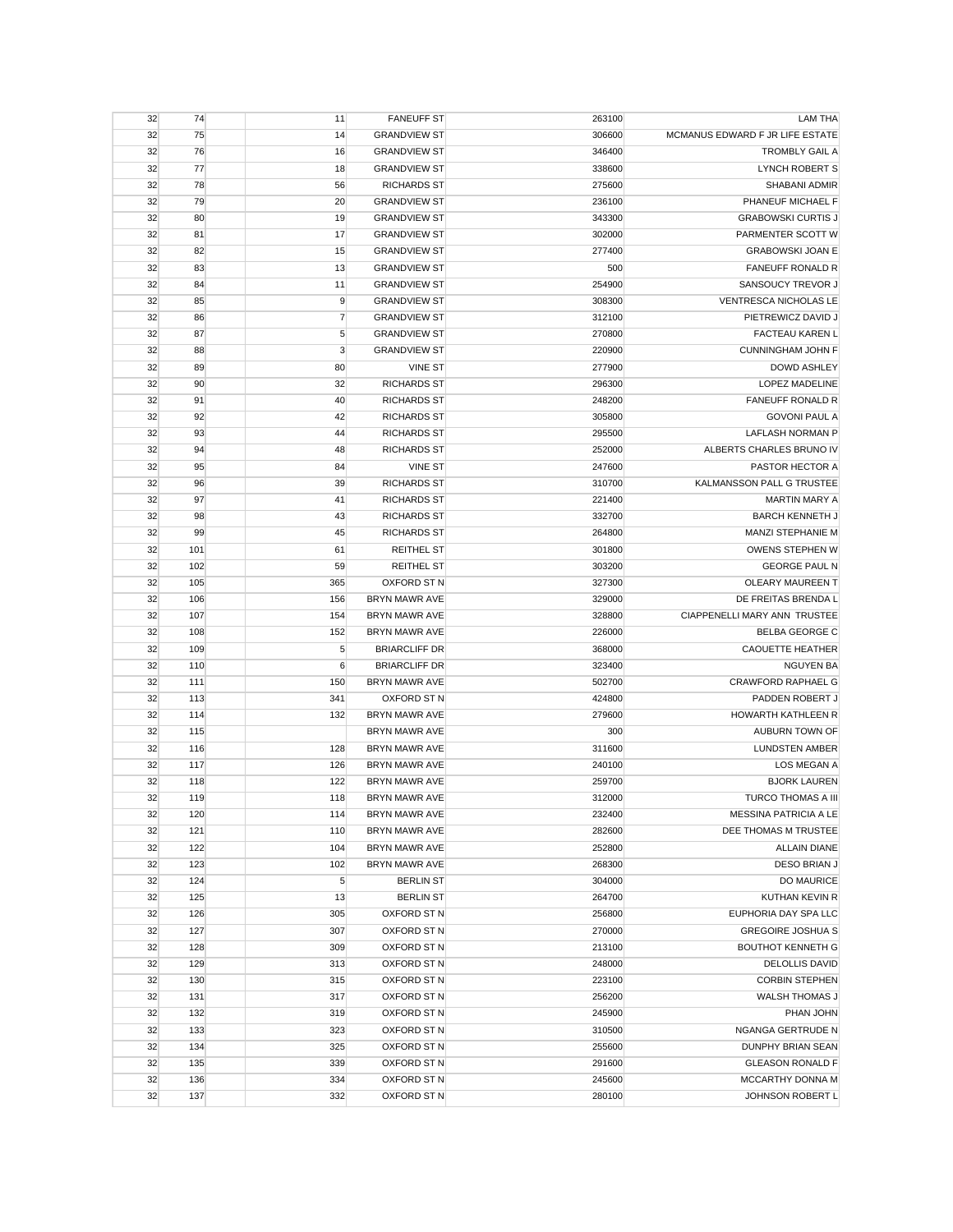| 32 | 138 | 330                     | OXFORD ST N          | 278500 | TANONA JANE E                     |
|----|-----|-------------------------|----------------------|--------|-----------------------------------|
| 32 | 139 | 328                     | OXFORD ST N          | 232200 | JOHNSON STEPHEN H                 |
| 32 | 140 | 322                     | OXFORD ST N          | 302600 | ALNASSAR MEQDAM H                 |
| 32 | 141 | 316                     | OXFORD ST N          | 373800 | KOSMAS JOSEPH P                   |
| 32 | 142 | 308                     | OXFORD ST N          | 288900 | CAMPBELL ROBERT B                 |
| 32 | 143 | 304                     | OXFORD ST N          | 170200 | <b>WINKELMANN CARL</b>            |
| 32 | 144 | 33                      | <b>BERLIN ST</b>     | 312200 | CONNEELY BERNADETTE MARGARET ANN  |
| 32 | 145 | $\overline{4}$          | <b>BRIARCLIFF DR</b> | 299100 | <b>BACZEK LUKASZ</b>              |
| 32 | 146 | 35                      | <b>BERLIN ST</b>     | 337300 | <b>BAHNAN TONY B</b>              |
| 32 | 147 | 39                      | <b>BERLIN ST</b>     | 263700 | SHIERS LINDA L                    |
| 32 | 148 | 43                      | <b>BERLIN ST</b>     | 290300 | SEC OF HOUSING & URBAN DEV        |
| 32 | 149 | 47                      | <b>BERLIN ST</b>     | 280700 | DANFORTH ELIZABETH                |
| 32 | 150 | 8                       | ASHCROFT ST          | 293700 | TRAN HIEU NGOC                    |
| 32 | 151 | 6                       | <b>ASHCROFT ST</b>   | 330900 | RACICOT JAMES                     |
| 32 | 152 | 4                       | <b>ASHCROFT ST</b>   | 255200 | REVERSE MORTGAGE FUNDING LLC      |
| 32 | 153 | $\overline{2}$          | <b>ASHCROFT ST</b>   | 338800 | <b>FORSBERG CHRISTOPHER</b>       |
| 32 | 155 | $\mathbf{1}$            | <b>ASHCROFT ST</b>   | 340900 | CAHILL MARY L                     |
| 32 | 156 | 3                       | <b>ASHCROFT ST</b>   | 273600 | <b>BACZEWSKI GLEN P</b>           |
| 32 | 157 | $\sqrt{5}$              | <b>ASHCROFT ST</b>   | 276100 | <b>FARADAY MICHAEL P</b>          |
|    |     | $\overline{7}$          |                      |        | <b>SLAMIN KAREN A</b>             |
| 32 | 158 |                         | <b>ASHCROFT ST</b>   | 282500 |                                   |
| 32 | 159 | 12                      | <b>INWOOD RD</b>     | 247200 | <b>BARTER JOHN A</b>              |
| 32 | 160 | 10                      | <b>INWOOD RD</b>     | 248100 | <b>GRIER KWAME MICHAEL</b>        |
| 32 | 161 | 8                       | <b>INWOOD RD</b>     | 266900 | <b>BERG DONNA TRUSTEE</b>         |
| 32 | 162 | 6                       | <b>INWOOD RD</b>     | 229500 | FORD MARY A LE                    |
| 32 | 163 | $\overline{4}$          | <b>INWOOD RD</b>     | 314500 | <b>BIXBY JACQUELINE G</b>         |
| 32 | 164 | $\mathbf{1}$            | <b>INWOOD RD</b>     | 346800 | MCCARTHY MARJORIE J               |
| 32 | 165 | 1                       | <b>MAYFIELD RD</b>   | 255100 | <b>SEXTON BRANDON F</b>           |
| 32 | 166 | $\mathsf 3$             | <b>MAYFIELD RD</b>   | 271600 | <b>BAKER HEATHER</b>              |
| 32 | 167 | 3                       | <b>INWOOD RD</b>     | 262400 | JOHNSON PHILIP L                  |
| 32 | 168 | $\overline{\mathbf{c}}$ | <b>MAYFIELD RD</b>   | 246400 | TIBBETTS TAMMY L                  |
| 32 | 169 | 5                       | <b>INWOOD RD</b>     | 247100 | STEVENSON ROBERT P                |
| 32 | 170 | $\overline{7}$          | <b>INWOOD RD</b>     | 295900 | LUSSIER KATRINA L                 |
| 32 | 171 | 8                       | <b>MAYFIELD RD</b>   | 339700 | SWEENEY ROBERT T                  |
| 32 | 172 | 6                       | <b>MAYFIELD RD</b>   | 379500 | LEBLANC GERALD E                  |
| 32 | 173 | 4                       | <b>MAYFIELD RD</b>   | 366700 | HALVEY CLAIRE L TRUSTEE           |
| 32 | 174 | 9                       | <b>MAYFIELD RD</b>   | 442300 | <b>ALIU HAKI</b>                  |
| 32 | 175 | 11                      | <b>MAYFIELD RD</b>   | 372200 | <b>QUINN PETER M</b>              |
| 32 | 177 |                         | <b>VINE ST</b>       | 100    | AUBURN TOWN OF                    |
| 32 | 178 |                         | <b>VINE ST</b>       | 100    | AUBURN TOWN OF                    |
| 32 | 179 |                         | <b>VINE ST</b>       | 600    | AUBURN TOWN OF                    |
| 32 | 182 | 135                     | <b>BRYN MAWR AVE</b> | 431400 | SHREWSBURY MONTESSORI SCHOOL CORP |
| 32 | 183 | 143                     | <b>BRYN MAWR AVE</b> | 450000 | FAIRBANKS KENNETH R SR            |
| 32 | 184 | 34                      | ROCK AVE             | 260100 | PREFONTAINE DANIEL J              |
| 32 | 185 | 137                     | <b>BRYN MAWR AVE</b> | 297200 | ARCURE JOHN J                     |
| 32 | 186 | 125                     | <b>BRYN MAWR AVE</b> | 259400 | JOHNSON SCOTT A                   |
| 32 | 187 | $11 - 15$               | SIMONDS ST           | 280000 | CLK SIMONDS ST REALTY TRUST       |
| 32 | 188 | 9                       | <b>HOWE ST</b>       | 489300 | 9 HOWE ST LLC                     |
| 32 | 189 | 5                       | <b>MAYFIELD RD</b>   | 318900 | BEAUDET ROBERT F LE               |
| 32 | 190 | 336                     | OXFORD ST N          | 367500 | BALDASSARRE JOSEPH A              |
| 32 | 192 | 340                     | OXFORD ST N          | 477600 | <b>BOLDUC CHRISTOPHER G</b>       |
| 32 | 193 | $\overline{7}$          | <b>MAYFIELD RD</b>   | 358600 | PETRO GARY S TRUSTEE              |
| 32 | 194 | $\overline{4}$          | <b>MURRAY AVE</b>    | 275500 | <b>DEROBBIO ELIZABETH</b>         |
| 32 | 195 | 6                       | <b>MURRAY AVE</b>    | 304100 | JOYCE PHILIP J JR                 |
| 32 | 196 | 8                       | <b>MURRAY AVE</b>    | 343100 | HORAN PETER W                     |
| 32 | 197 | 10                      | <b>MURRAY AVE</b>    | 300100 | BOMBARD BRIAN W TRUSTEE           |
| 32 | 198 | 12                      | <b>MURRAY AVE</b>    | 365200 | LYNAM STEWART E                   |
| 32 | 199 | 14                      | <b>MURRAY AVE</b>    | 340800 | CONRAD JAMES V                    |
| 32 | 200 | 16                      | <b>MURRAY AVE</b>    | 367000 | MIRANDA JACQUELINE R & LEONEL J   |
|    |     |                         |                      |        | <b>TRUSTEES</b>                   |
| 32 | 201 | 18                      | <b>MURRAY AVE</b>    | 340900 | GOYETTE GARY L SR                 |
| 32 | 202 | 20                      | MURRAY AVE           | 372900 | SANCHEZ ISAAC                     |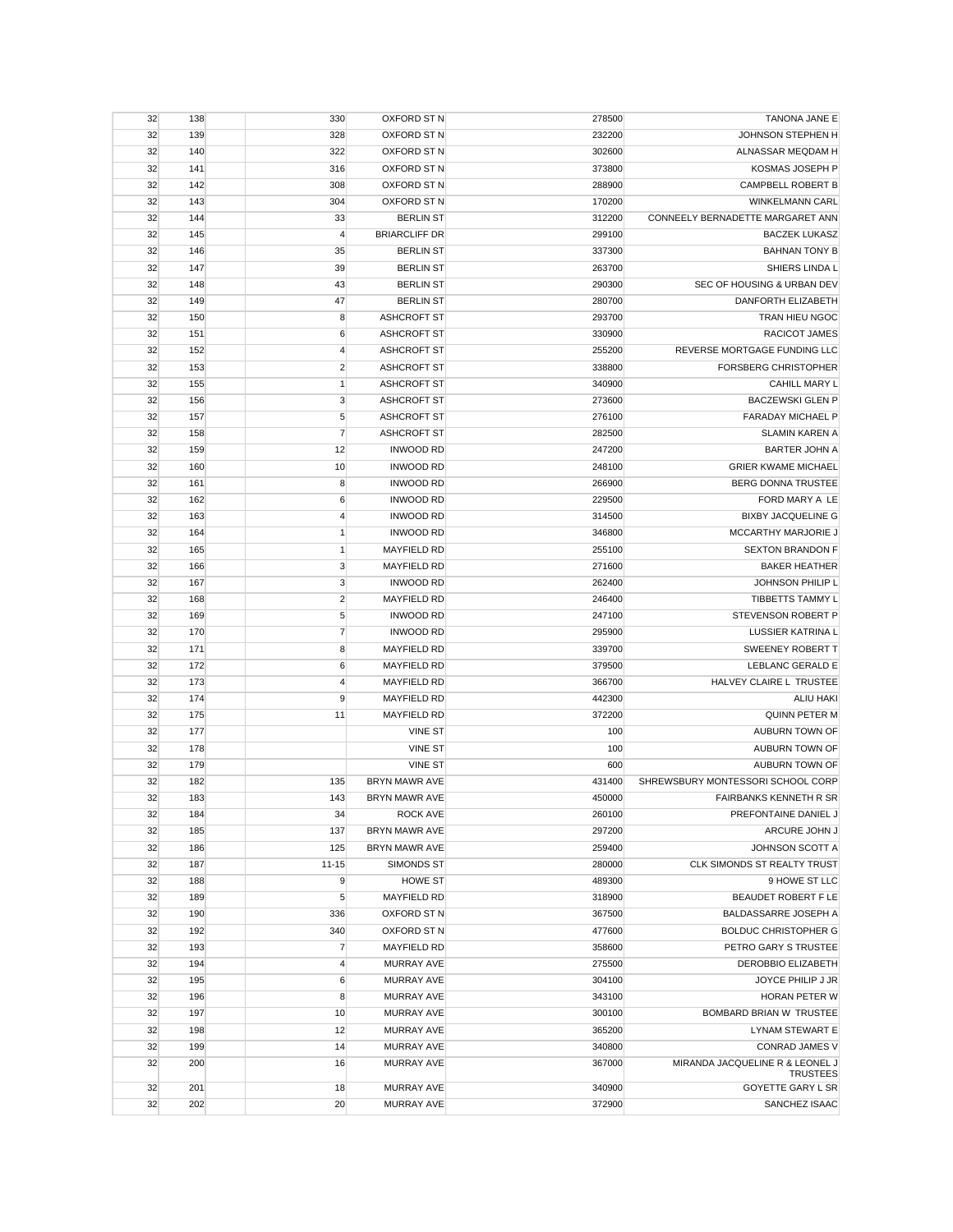| 32 | 203            | 22                      | <b>MURRAY AVE</b>    | 327800 | <b>FESTA RICHARD</b>       |
|----|----------------|-------------------------|----------------------|--------|----------------------------|
| 32 | 204            | 24                      | <b>MURRAY AVE</b>    | 349900 | <b>BRODEUR PAUL G</b>      |
| 32 | 205            | 26                      | <b>MURRAY AVE</b>    | 368100 | <b>BURKE HUGH D JR</b>     |
| 32 | 206            | 5                       | <b>JAY ST</b>        | 336600 | <b>LATINO DENISE A</b>     |
| 32 | 207            | 3                       | <b>JAY ST</b>        | 396200 | CHESNA JOHN J JR           |
| 32 | 208            | 90                      | <b>VINE ST</b>       | 261000 | <b>GOLDBERG JONATHAN R</b> |
| 32 | 209            | 88                      | <b>VINE ST</b>       | 300600 | RICHERT CHRISTOPHER B      |
| 32 | 210            | $\overline{2}$          | <b>JAY ST</b>        | 334700 | <b>TASSONE DIANE</b>       |
| 32 | 211            | $\overline{4}$          | <b>JAY ST</b>        | 297300 | <b>MUSCI FRANK</b>         |
| 32 | 212            | 6                       | <b>JAY ST</b>        | 355500 | CHEAH LOO MENG             |
| 32 | 213            | 25                      | <b>MURRAY AVE</b>    | 321200 | <b>MARIER LYNN A</b>       |
| 32 | 214            | 9                       | <b>JAY ST</b>        | 311500 | <b>WORSECH STACY</b>       |
| 32 | 215            | 11                      | <b>JAY ST</b>        | 304100 | <b>BOULAY RAHN O</b>       |
| 32 | 216            | 13                      | <b>JAY ST</b>        | 415900 | LOONEY TIMOTHY J           |
| 32 | 217            | 12                      | <b>JAY ST</b>        | 370400 | SALVATION ARMY OF MASS INC |
| 32 | 218            |                         | <b>JAY ST</b>        | 302300 | <b>BARRY CHRISTOPHER J</b> |
|    |                | 15                      |                      |        |                            |
| 32 | 219            | 8                       | <b>RICHARDS ST</b>   | 292800 | MANCUSO THOMAS A           |
| 32 | 220            | 11                      | JEFFREY AVE          | 386100 | ANNUNZIATA MICHAEL A       |
| 32 | 221            | 9                       | JEFFREY AVE          | 443100 | <b>BOUDREAU GENE F</b>     |
| 32 | 222            | $\overline{7}$          | JEFFREY AVE          | 363300 | <b>SULLIVAN DANIEL F</b>   |
| 32 | 223            | 5                       | JEFFREY AVE          | 362400 | MALANSON JOAN E LE         |
| 32 | 224            | 3                       | JEFFREY AVE          | 331500 | <b>KROL KENNETH A</b>      |
| 32 | 225            | 355                     | OXFORD ST N          | 425200 | <b>GILLIS DANIEL J</b>     |
| 32 | 227            | $\overline{\mathbf{c}}$ | <b>MURRAY AVE</b>    | 450200 | <b>BOUTHOT GABRIELLA M</b> |
| 32 | 228            | $\overline{\mathbf{c}}$ | JEFFREY AVE          | 317900 | JANKOWSKI JOHN J TRUSTEE   |
| 32 | 229            | $\overline{4}$          | JEFFREY AVE          | 330400 | <b>GEORGE THOMAS R</b>     |
| 32 | 230            | $\boldsymbol{6}$        | JEFFREY AVE          | 324500 | <b>RICH DAVID G</b>        |
| 32 | 231            | 8                       | JEFFREY AVE          | 316200 | COVELLO PAUL R             |
| 32 | 232            | $\boldsymbol{6}$        | <b>RICHARDS ST</b>   | 317000 | <b>BOYLE DANIEL J</b>      |
| 32 | 233            | $\overline{4}$          | <b>RICHARDS ST</b>   | 317500 | <b>ESPER LINDA L</b>       |
| 32 | 234            | 9                       | <b>MURRAY AVE</b>    | 356700 | COGGINS MARGARET R TRUSTEE |
| 32 | 235            | 11                      | <b>MURRAY AVE</b>    | 355900 | <b>COLLINS JAMES F</b>     |
| 32 | 236            | 13                      | <b>MURRAY AVE</b>    | 341000 | <b>HUYNH BAOAN</b>         |
| 32 | 237            | 15                      | <b>MURRAY AVE</b>    | 327200 | ARSENEAULT DAVID N         |
| 32 | 238            | 17                      | <b>MURRAY AVE</b>    | 301700 | MERCIER R J & PAULINE M LE |
| 32 | 239            | 19                      | <b>MURRAY AVE</b>    | 272800 | LEMERISE ANNETTE           |
| 32 | 240            | 21                      | <b>MURRAY AVE</b>    | 375800 | <b>GONYNOR ERIC</b>        |
| 32 | 241            | 23                      | MURRAY AVE           | 315800 | CHAUDRY EJAZ               |
| 32 | 242            | 92                      | <b>VINE ST</b>       | 295300 | NGUYEN LY THANH            |
| 32 | 243            | 1A                      | <b>ASHCROFT ST</b>   | 291200 | CAMPBELL DONNA L           |
| 32 | 245            | 131                     | <b>BRYN MAWR AVE</b> | 329800 | <b>GAUDREAU BRUCE J</b>    |
| 32 | 246            | 8                       | <b>JAY ST</b>        | 375800 | <b>CYBULA GRZEGORZ</b>     |
| 32 | 247            | $\mathbf 0$             | <b>ASHCROFT ST</b>   | 306100 | ABRUZZISE ANNETTE M        |
| 32 | 248            | 10                      | <b>JAY ST</b>        | 372700 | LOFTUS WILLIAM R           |
| 32 | 250            | $\overline{4}$          | WENTWORTH DR         | 410800 | MYHRE CHRISTOPHER A        |
| 32 | 251            | 36                      | <b>ROCK AVE</b>      | 357500 | <b>EDUSEI HEBA</b>         |
| 33 | $\overline{2}$ |                         | <b>KELLOGG ST</b>    | 1400   | WARD BRUCE B ET ALS        |
| 33 | $\overline{4}$ | 9                       | ROBERTSON RD         | 424100 | GILMARTIN MARY LOU TRUSTEE |
|    | 5              | 11                      | <b>ROBERTSON RD</b>  | 446900 | DUPRE FREDERIC L           |
| 33 | $6\phantom{1}$ |                         |                      | 435600 | <b>BERG JEFFREY S</b>      |
| 33 |                | 8                       | <b>ROBERTSON RD</b>  |        |                            |
| 33 | $\overline{7}$ | 10                      | <b>ROBERTSON RD</b>  | 413800 | FITZGERALD SEAN P          |
| 33 | 8              | 13                      | <b>ROBERTSON RD</b>  | 572100 | WRENN DONNA C              |
| 33 | 9              | 347                     | PAKACHOAG ST         | 337300 | <b>KULIG EDWARD F</b>      |
| 33 | 10             | 351                     | PAKACHOAG ST         | 270400 | MCGRATH RONALD             |
| 33 | 11             | 353                     | PAKACHOAG ST         | 272500 | BROWN EARL F LE            |
| 33 | 12             | 355                     | PAKACHOAG ST         | 332400 | <b>FERGUSON MATTHEW</b>    |
| 33 | 13             | 375                     | PAKACHOAG ST         | 381400 | SAGARIAN JOHN H JR         |
| 33 | 14             | 381                     | PAKACHOAG ST         | 481200 | <b>KEYES DENISE A</b>      |
| 33 | 15             | 393                     | PAKACHOAG ST         | 369700 | HOGAN JOHN R               |
| 33 | 16             | 395                     | PAKACHOAG ST         | 399100 | <b>GIBB GEORGE B</b>       |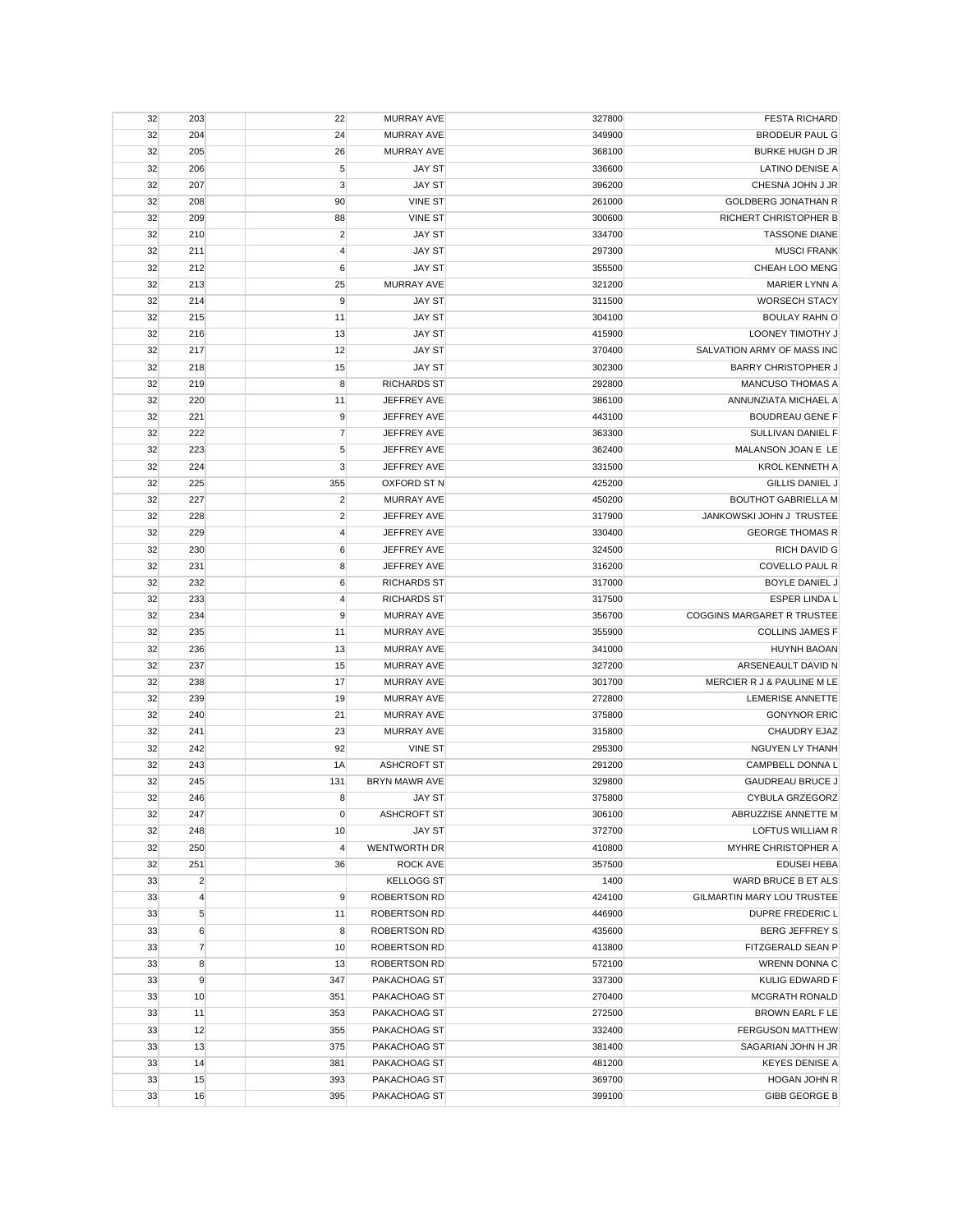| 33 | 17 |                | 401            | PAKACHOAG ST        | 354900      | FALCONE DAVID H                                   |
|----|----|----------------|----------------|---------------------|-------------|---------------------------------------------------|
| 33 | 18 |                | 407            | PAKACHOAG ST        | 278900      | PETERS WILLIAM D                                  |
| 33 | 19 |                | 5              | <b>KELLOGG ST</b>   | 436900      | HIBBARD GEORGE B JR                               |
| 33 | 20 |                | 9              | <b>KELLOGG ST</b>   | 334100      | <b>CRUZ OSCAR</b>                                 |
| 33 | 21 |                | 13             | <b>KELLOGG ST</b>   | 266000      | EULEUTERIO NELSON                                 |
| 33 | 22 |                | 17             | <b>KELLOGG ST</b>   | 226800      | BREEN ELIZABETH L                                 |
| 33 | 24 |                | 14             | <b>KELLOGG ST</b>   | 298000      | POTENTI APRIL M                                   |
| 33 | 25 |                | 6              | <b>KELLOGG ST</b>   | 308400      | PEREZ MARC & APRIL                                |
| 33 | 26 |                | 413            | PAKACHOAG ST        | 265600      | HEFFERAN JAMES W                                  |
| 33 | 27 |                | 415            | PAKACHOAG ST        | 389800      | BELLO NICHOLAS TRUSTEE                            |
|    |    |                |                |                     |             |                                                   |
| 33 | 28 |                |                | PAKACHOAG ST        | 300         | DUPONT TERESA L                                   |
| 33 | 29 |                | 423            | PAKACHOAG ST        | 310700      | DUPONT TERESA L                                   |
| 33 | 30 |                | 426            | PAKACHOAG ST        | 355300      | FOGGYS REAL ESTATE LLC                            |
| 33 | 31 |                | 420            | PAKACHOAG ST        | 278200      | SONNTAG LUISA                                     |
| 33 | 32 |                | 12             | <b>HARRISON AVE</b> | 329400      | <b>KALAITZIS DIMITRA</b>                          |
| 33 | 33 |                | 408            | PAKACHOAG ST        | 298800      | SANDSTROM JENNIFER C                              |
| 33 | 34 |                | 406            | PAKACHOAG ST        | 338700      | <b>BROWN HOLLY</b>                                |
| 33 | 35 |                | 400            | PAKACHOAG ST        | 530600      | ARC OF OPPORTUNINTY IN NORTH CENTRAL<br>MA        |
| 33 | 36 |                | 390            | PAKACHOAG ST        | 288300      | THRELFALL PAMELA A                                |
| 33 | 37 |                | 384            | PAKACHOAG ST        | 370700      | PARKER JEFFREY                                    |
| 33 | 38 |                | 380            | PAKACHOAG ST        | 341100      | <b>SCANLON DEBRA M</b>                            |
| 33 | 39 |                | 376            | PAKACHOAG ST        | 272500      | SMITH ZACHARY D                                   |
| 33 | 42 |                | 10             | <b>WESTLUND AVE</b> | 408200      | ROCHEFORD LISA                                    |
| 33 | 43 |                | 14             | MAPLE DR            | 744700      | AUBURN HOUSING AUTHORITY                          |
| 33 | 44 |                | 10             | <b>MAPLE DR</b>     | 235500      | <b>MOULTON DAVID M</b>                            |
| 33 | 45 |                | 8              | MAPLE DR            | 240400      | <b>HAYES RONALD A</b>                             |
| 33 | 46 |                | 14             | <b>HARRISON AVE</b> | 240600      | MONGEAU DIANA R                                   |
| 33 | 47 |                | 18             | <b>HARRISON AVE</b> | 198000      | CRONIN TASSI SANDRA J                             |
|    |    |                |                |                     |             |                                                   |
| 33 | 48 |                | 20             | <b>HARRISON AVE</b> | 225600      | GEDDES ROBERT P GEDDES BEVERLY F<br><b>TRUSTE</b> |
| 33 | 49 |                | 22             | <b>HARRISON AVE</b> | 244600      | <b>GOODELL GARY F</b>                             |
| 33 | 50 |                | 28             | <b>HARRISON AVE</b> | 215900      | <b>GRENON FORREST M</b>                           |
| 33 | 51 |                | 34             | <b>HARRISON AVE</b> | 264400      | <b>KAHALE ELIE</b>                                |
| 33 | 52 |                | $\overline{2}$ | <b>WESTLUND AVE</b> | 296700      | JOHNSON STANLEY A                                 |
| 33 | 53 |                | 9              | <b>WESTLUND AVE</b> | 336700      | ZMAYEFSKI RONALD J                                |
| 33 | 54 |                | $\overline{7}$ | <b>WESTLUND AVE</b> | 249900      | AUGUSTO RICHARD W                                 |
| 33 | 55 |                | 46             | <b>HARRISON AVE</b> | 186800      | <b>BELK EVE L</b>                                 |
| 33 | 56 |                | 52             | <b>HARRISON AVE</b> | 201800      | <b>VARIO PHYLLIS M</b>                            |
| 33 | 57 |                | 54             | <b>HARRISON AVE</b> | 298600      | ST JEAN MICHAEL J                                 |
| 33 | 58 |                | 60             | <b>HARRISON AVE</b> | 229600      | SLAUENWHITE CHRISTOPHER S                         |
| 33 | 59 | 1              | $51-1$         | <b>HARRISON AVE</b> | 129300      | <b>CLEMENTE DENISE A</b>                          |
| 33 | 59 | $\mathbf{1}$   | 51-53          | - HARRISON AVE      | $\mathbf 0$ | HARRISON AVENUE CONDOMINIUMS                      |
| 33 | 59 | $\overline{a}$ | $51 - 2$       | <b>HARRISON AVE</b> | 120100      | EARLY EDWARD F                                    |
| 33 | 59 | 3              | $51-3$         | <b>HARRISON AVE</b> | 138200      | SWEENEY MICHELLE H                                |
| 33 | 59 | $\overline{4}$ | $53 - 4$       | <b>HARRISON AVE</b> | 121500      | <b>VEAU LISA D</b>                                |
| 33 | 59 | 5              | $53 - 5$       | <b>HARRISON AVE</b> | 123300      | WASSEL ANTHONY VINCENT                            |
|    |    |                |                |                     |             |                                                   |
| 33 | 59 | 6              | $53-6$         | <b>HARRISON AVE</b> | 138100      | LYNCH ELIZABETH                                   |
| 33 | 60 |                | 49             | <b>HARRISON AVE</b> | 259800      | DELACRUZ JAVIER SUAREZ                            |
| 33 | 61 |                | 47             | <b>HARRISON AVE</b> | 212900      | MONTVILLE EMILE F JR                              |
| 33 | 62 |                | 43             | <b>HARRISON AVE</b> | 311800      | MONTVILLE EMIL F JR                               |
| 33 | 63 |                | 33             | <b>HARRISON AVE</b> | 452300      | <b>KAHALE GEORGE</b>                              |
| 33 | 65 |                | 25             | <b>HARRISON AVE</b> | 283500      | RODRIGUEZ DAVID                                   |
| 33 | 66 |                | 21             | <b>HARRISON AVE</b> | 305300      | ALBINO JESSICA L                                  |
| 33 | 67 |                | 19             | <b>HARRISON AVE</b> | 254400      | <b>DUHART CAROL A</b>                             |
| 33 | 68 |                | 17             | <b>HARRISON AVE</b> | 260600      | KEOGH ROBERT F JR                                 |
| 33 | 69 |                | 15             | <b>HARRISON AVE</b> | 234800      | ALMSTROM DEBORAH A                                |
| 33 | 70 |                | 20             | <b>AUBURN ST</b>    | 241100      | 20 AUBURN STREET REALTY LLC                       |
| 33 | 71 |                | 30-32          | <b>AUBURN ST</b>    | 646900      | 30-32 AUBURN STREET LLC                           |
| 33 | 72 |                | 38             | <b>AUBURN ST</b>    | 1116700     | SAVERS CO-OPERATIVE BANK                          |
| 33 | 73 |                | 42-44          | <b>AUBURN ST</b>    | 499300      | ROCKET VIEW HOLDING COMPANY LLC                   |
|    |    |                |                |                     |             |                                                   |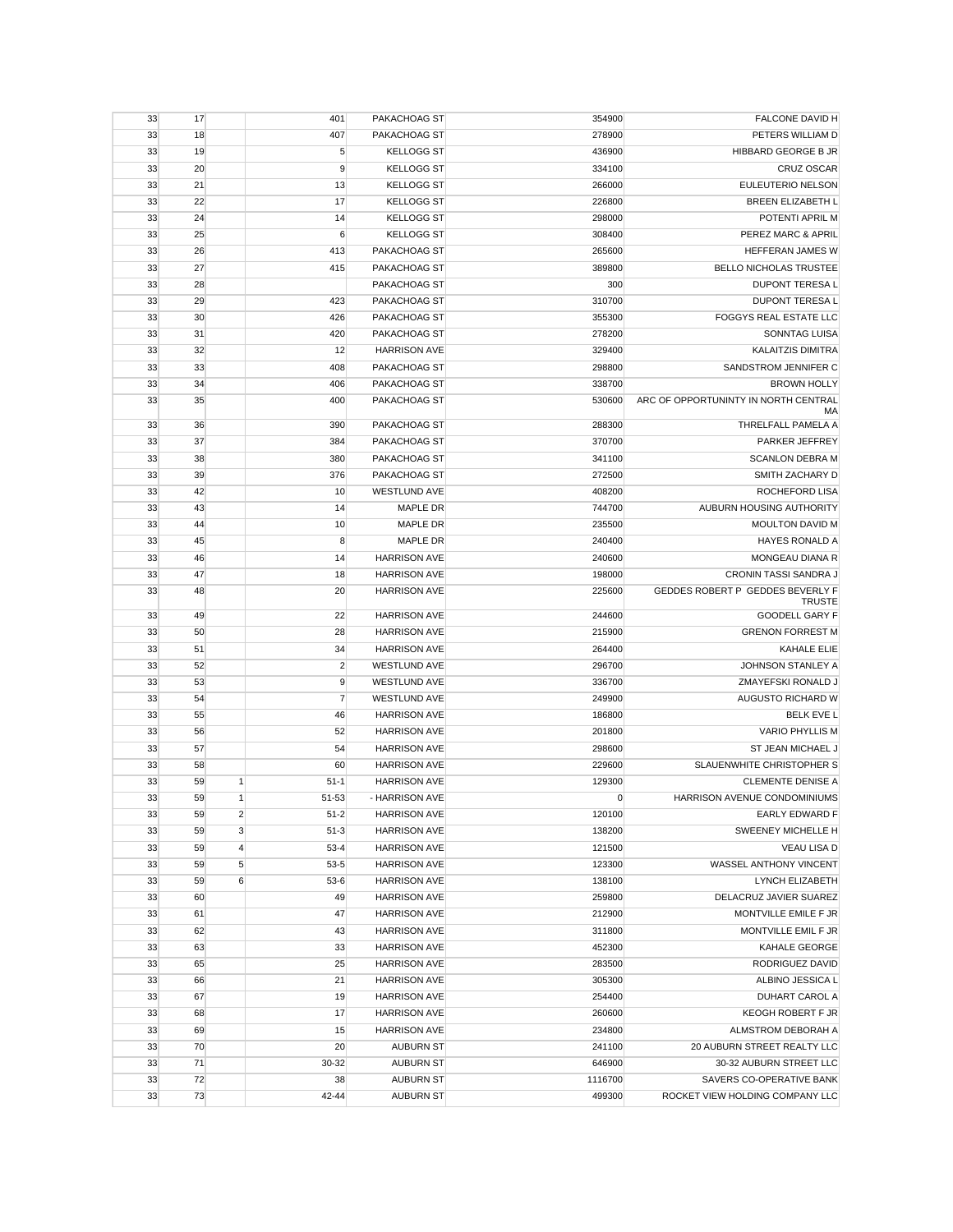| STONEVILLE REALTY LLC                     | 830800      | SOUTHBRIDGE ST        | 319                        |                | 74             | 33 |
|-------------------------------------------|-------------|-----------------------|----------------------------|----------------|----------------|----|
| ZELLEY MOLLY O & ALBERT J TRUSTEE         | 492400      | SOUTHBRIDGE ST        | 325                        |                | 75             | 33 |
| <b>VELENTZAS DIMON TRUSTEE</b>            | 839800      | <b>AUBURN ST</b>      | 59-61                      |                | 77             | 33 |
| AUBURN TOWN OF                            | 389300      | <b>AUBURN ST</b>      | 53-57                      |                | 78             | 33 |
| AUBURN TOWN OF                            | 356700      | SOUTHBRIDGE ST        | 340                        |                | 79             | 33 |
| AUBURN TOWN OF                            | 36025000    | <b>AUBURN ST</b>      | 99                         |                | 80             | 33 |
| <b>ISM HOLDINGS INC</b>                   | 5585700     | SOUTHBRIDGE ST        | 368                        |                | 81             | 33 |
| WORC CTY INSTITUTION FOR SAVINGS          | 1204000     | SOUTHBRIDGE ST        | 376                        |                | 82             | 33 |
| SOUTHBRIDGE TRUST LLC                     | 883100      | SOUTHBRIDGE ST        | 380                        |                | 83             | 33 |
| BUCKLEY HELEN A & VERDINI HELEN A TR      | 2265400     | SOUTHBRIDGE ST        | 390                        |                | 85             | 33 |
| MALL AT AUBURN LLC                        | 29708600    | SOUTHBRIDGE ST        | 385                        |                | 87             | 33 |
| <b>AUBURN TOWN OF</b>                     | 7091900     | SOUTHBRIDGE ST        | 369                        |                | 88             | 33 |
| AUBURN TOWN OF                            | 200         | <b>AUBURN ST</b>      |                            |                | 89             | 33 |
| <b>DELOLLIS DAVID P</b>                   | 261900      | <b>AUBURN ST</b>      | 27                         |                | 90             | 33 |
| TIFFANY REALTY TRUST                      | 785000      | <b>AUBURN ST</b>      | 31                         |                | 91             | 33 |
| AUBCOM LIMITED PARTNERSHIP                | 762700      | <b>AUBURN ST</b>      | 46                         |                | 92             | 33 |
| 0 DRURY SQ REALTY ASSOC C/O JOSEPH MILLER |             | <b>AUBURN ST</b>      | 48 1-5                     | $\mathbf{1}$   | 93             | 33 |
| W W A LLC                                 | 216400      | <b>AUBURN ST</b>      | $48-1$                     | 1              | 93             | 33 |
| <b>JRAN LLC</b>                           | 483600      | <b>AUBURN ST</b>      | $\overline{2}$<br>$48 - 2$ |                | 93             | 33 |
| LUCHON AUBURN LLC                         | 220700      | <b>AUBURN ST</b>      | $48 - 3$                   | 3              | 93             | 33 |
| LUCHON AUBURN LLC                         | 329200      | <b>AUBURN ST</b>      | $\overline{4}$<br>48-4     |                | 93             | 33 |
| LUCHON AUBURN LLC                         | 44400       | <b>AUBURN ST</b>      | $48 - 5$                   | 5              | 93             | 33 |
| <b>GREIGE SUMMIT INC</b>                  | 718200      | SOUTHBRIDGE ST        | 321                        |                | 96             | 33 |
| SOUTHBRIDGE TRUST LLC                     | 672000      | <b>SWANSON RD</b>     | 1A                         |                | 97             | 33 |
| ASPERO JOSEPH A                           | 346000      | PAKACHOAG ST          | 348                        |                | 98             | 33 |
| LUNDQUIST EDWINA M                        | 382100      | PAKACHOAG ST          | 346                        |                | 99             | 33 |
| BEAUREGARD PAUL R                         | 284100      | PAKACHOAG ST          | 410                        |                | 100            | 33 |
| VITALI DONNA M TRUSTEE                    | 336200      | PAKACHOAG ST          | 344                        |                | 101            | 33 |
| <b>TRAN CHIEU</b>                         | 312100      | PAKACHOAG ST          | 350                        |                | 102            | 33 |
| <b>JOHNSON EHMIL</b>                      | 417600      | PAKACHOAG ST          | 352                        |                | 103            | 33 |
| OCONNELL PHILIP D JR                      | 313100      | PAKACHOAG ST          | 425                        |                | 104            | 33 |
| 319-319A SOUTHBRIDGE ST                   | $\mathbf 0$ | A SOUTHBRIDGE ST      | 319-319                    | 1              | 105            | 33 |
| TAL MEL PROPERTIES LLC                    | 165100      | SOUTHBRIDGE ST        | 319A                       | 1              | 105            | 33 |
| TAL MEL PROPERTIES LLC                    | 153600      | SOUTHBRIDGE ST        | $\overline{2}$<br>319A     |                | 105            | 33 |
| TAL MEL PROPERTIES LLC                    | 165100      | SOUTHBRIDGE ST        | 3<br>319A                  |                | 105            | 33 |
| STONEVILLE REALTY LLC                     | 156200      | SOUTHBRIDGE ST        | 319A                       | $\overline{4}$ | 105            | 33 |
| STONEVILLE REALTY LLC                     | 156200      | SOUTHBRIDGE ST        | 319A                       | 5              | 105            | 33 |
| <b>HOMADE DUREID</b>                      | 261600      | <b>HARRISON AVE</b>   | 23                         |                | 106            | 33 |
| MILLER BRIAN J                            | 323700      | <b>HARRISON AVE</b>   | 11                         |                | 107            | 33 |
| MCMAHON ROBERT E                          | 343700      | PAKACHOAG ST          | 422                        |                | 108            | 33 |
| <b>S &amp; L REALTY TRUST</b>             | 533100      | <b>AUBURN ST</b>      | 56                         |                | 109            | 33 |
| EAGLE LANDING POSTAL REALTY HOLDINGS      | 235800      | <b>AUBURN ST</b>      | 58                         |                | 110            | 33 |
| LLC<br>MONTVILLE TIMOTHY F                | 303700      | <b>WESTLUND AVE</b>   | 5                          |                | 111            | 33 |
| PEREZ PEDRO                               | 291400      | <b>HARRISON AVE</b>   | 48                         |                | 112            | 33 |
| CARVILL STEVEN W                          | 279800      | <b>HARRISON AVE</b>   | 50                         |                | 113            | 33 |
| DOHERTY JEFFREY W                         | 526500      | <b>WESTLUND AVE</b>   | 11                         |                | 114            | 33 |
| HENDERSON MICHELLE M                      | 461800      | WESTLUND AVE          | 13                         |                | 115            | 33 |
| PITRO KRISTIE M                           | 621900      | PAKACHOAG ST          | 379                        |                | 116            | 33 |
| PROVIDENCE & WORCESTER RR CO              | 12300       | SOUTHBRIDGE ST<br>OFF |                            |                | 118            | 33 |
| AUBURN 385 APL MP LLC                     | 24734500    | <b>BROTHERTON WAY</b> | $\overline{4}$             |                | 119            | 33 |
| DEBJR NETA LLC                            | 755100      | <b>WASHINGTON ST</b>  | 209                        |                | $\mathbf{1}$   | 34 |
| LUNDGREN BARRY R TRUSTEE                  | 1385000     | <b>WASHINGTON ST</b>  | 240                        |                | $\overline{2}$ | 34 |
| CUBE HHF NORTHEAST MA LLC                 | 4981500     | <b>WASHINGTON ST</b>  | 198                        |                | 3              | 34 |
| 190 WASHINGTON AUBURN LLC                 | 1124500     | <b>WASHINGTON ST</b>  | 190                        |                | $\overline{4}$ | 34 |
| LE TOI                                    | 448500      | <b>BANCROFT ST</b>    | 21                         |                | 5              | 34 |
| CHAMBERS STEVEN J                         | 351700      | <b>BANCROFT ST</b>    | 61                         |                | 6              | 34 |
| <b>BOIS WILLIAM R</b>                     | 542100      | <b>BANCROFT ST</b>    | 71                         |                | $\overline{7}$ | 34 |
| HUYNH HOANG MAI                           | 443800      | <b>BANCROFT ST</b>    | 73                         |                | 8              | 34 |
| OTTERSON RUSSELL                          | 319300      | <b>BANCROFT ST</b>    | 79                         |                | 9              | 34 |
|                                           |             |                       |                            |                |                |    |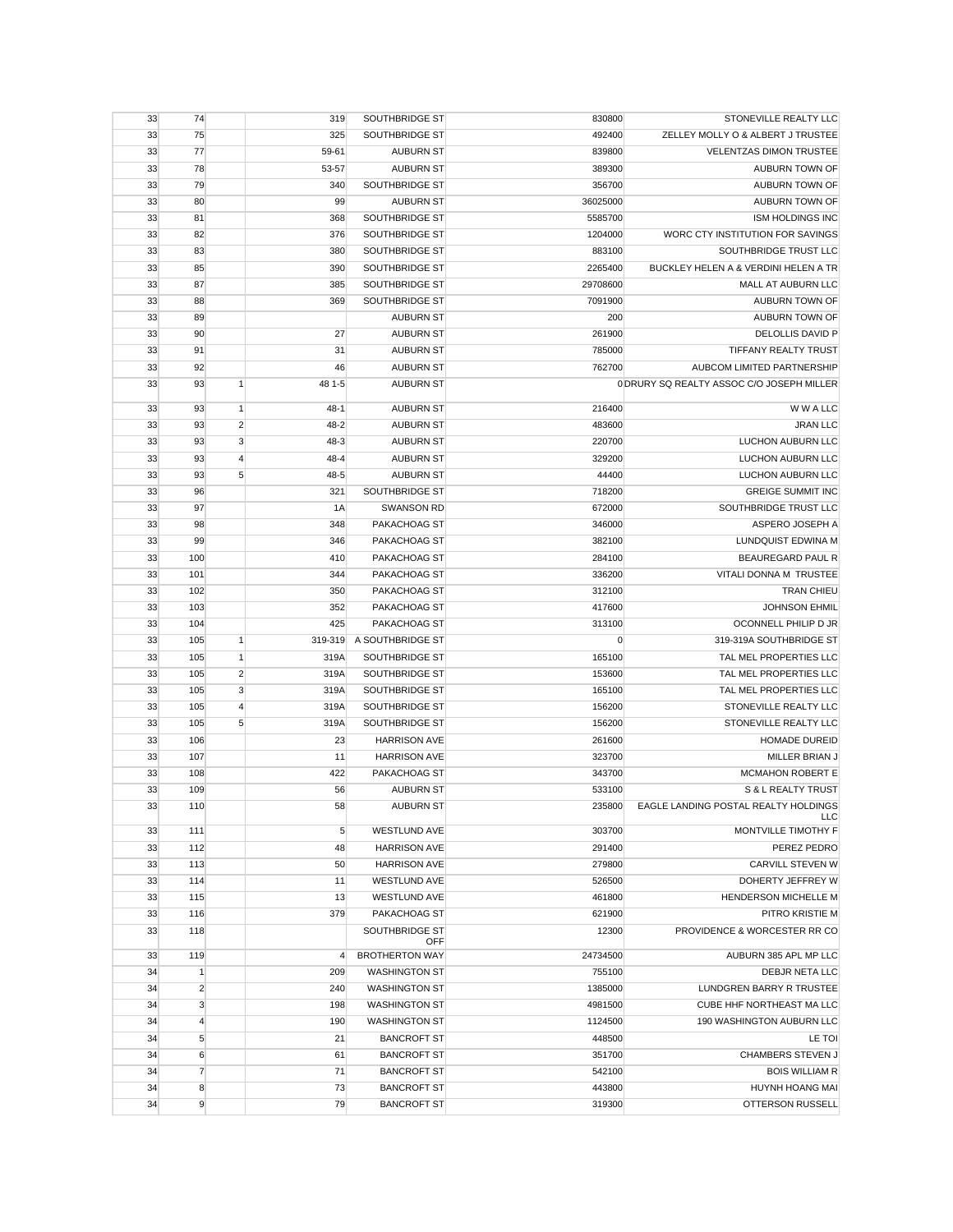| 34 | 10 |                | 81             | <b>BANCROFT ST</b>     | 281500 | ROBIDOUX MICHAEL A             |
|----|----|----------------|----------------|------------------------|--------|--------------------------------|
| 34 | 11 |                | 88             | <b>BANCROFT ST</b>     | 842100 | CHESTER P TUTTLE POST 279      |
| 34 | 12 |                | $\mathbf{1}$   | <b>COMRIE RD</b>       | 286100 | MAKOWIECKI LENORE T            |
| 34 | 13 |                | 3              | <b>COMRIE RD</b>       | 311800 | CHUMSAE BRENDON C              |
| 34 | 14 |                | $\sqrt{5}$     | <b>COMRIE RD</b>       | 299000 | MORSE PETER D TR               |
| 34 | 15 |                | $\overline{7}$ | <b>COMRIE RD</b>       | 282700 | <b>CURTIS IRENE M</b>          |
| 34 | 17 |                | 8              | <b>COMRIE RD</b>       | 307000 | VAITKUNAS EDMUND J LE          |
| 34 | 18 |                | 6              | <b>COMRIE RD</b>       | 341000 | FORTUNATO HEATHER L            |
| 34 | 19 |                | $\overline{4}$ | <b>COMRIE RD</b>       | 339800 | MILEWSKI CAROLYN D             |
| 34 | 20 |                | 80             | <b>BANCROFT ST</b>     | 352300 | CHAMBERLAND BOBBI J            |
| 34 | 21 | 1              | 76-76          | <b>B BANCROFT ST</b>   | 0      | <b>MANSION CONDOS</b>          |
| 34 | 21 | $\mathbf{1}$   | 76-B1          | <b>BANCROFT ST</b>     | 209500 | ABBRUZZESE MARY K LE           |
| 34 | 21 | $\overline{2}$ | 76-C1          | <b>BANCROFT ST</b>     | 222400 | CHENARD DAVID M                |
| 34 | 21 | 3              | 76-B2          | <b>BANCROFT ST</b>     | 238700 | VAYO ROBERT C                  |
|    |    |                |                |                        |        |                                |
| 34 | 21 | $\overline{4}$ | 76-C2          | <b>BANCROFT ST</b>     | 214600 | PERRY SMITH PAULA              |
| 34 | 21 | 5              | 76-B3          | <b>BANCROFT ST</b>     | 223500 | NAVICKAS BARBARA J             |
| 34 | 21 | 6              | 76-C3          | <b>BANCROFT ST</b>     | 235900 | HARINGA JACK M TRUSTEE         |
| 34 | 21 | $\overline{7}$ | 76-M1          | <b>BANCROFT ST</b>     | 162200 | SKOG SHEILA E LIFE ESTATE      |
| 34 | 21 | 8              | 76-M2          | <b>BANCROFT ST</b>     | 178000 | ST LOUIS PAMELA K              |
| 34 | 21 | 9              | 76-M3          | <b>BANCROFT ST</b>     | 198200 | <b>WILLIAMSON DANIELLE M</b>   |
| 34 | 21 | 10             | 76-M4          | <b>BANCROFT ST</b>     | 133700 | KINGSWOOD LAURA E              |
| 34 | 21 | 11             | 76-M5          | <b>BANCROFT ST</b>     | 205100 | <b>CHOW CHRISTOPHER</b>        |
| 34 | 21 | 12             | 76-M6          | <b>BANCROFT ST</b>     | 191200 | <b>LAVIN DIANE</b>             |
| 34 | 21 | 13             | $1 - 1$        | <b>VICTORIA DR</b>     | 226600 | CHOQUET CATHERINE A            |
| 34 | 21 | 13             | $1 - 9$        | - LADY SLIPPER LN      | 0      | PINE LEDGE CONDOMINIUM         |
| 34 | 21 | 14             | $1 - 2$        | <b>VICTORIA DR</b>     | 232700 | PELLEGRINO ANTHONY W           |
| 34 | 21 | 15             | $1 - 1$        | <b>LADY SLIPPER LN</b> | 261700 | <b>GILBERT BETHANY J</b>       |
| 34 | 21 | 16             | $1 - 2$        | <b>LADY SLIPPER LN</b> | 279400 | <b>LARIEVY DONNAMARIE</b>      |
| 34 | 21 | 17             | $1 - 3$        | <b>LADY SLIPPER LN</b> | 234200 | PAULSEN ROBERT E LE            |
| 34 | 21 | 18             | $2 - 1$        | <b>LADY SLIPPER LN</b> | 243000 | RACICOT MARA                   |
| 34 | 21 | 19             | $2 - 2$        | <b>LADY SLIPPER LN</b> | 245700 | RICHER PATRICIA J              |
| 34 | 21 | 20             | $2 - 3$        | <b>LADY SLIPPER LN</b> | 237100 | SARKISIAN ANN MARIE            |
| 34 | 21 | 21             | $3 - 1$        | <b>LADY SLIPPER LN</b> | 277900 | SAHAGEN MARK J                 |
| 34 | 21 | 22             | $3 - 2$        | <b>LADY SLIPPER LN</b> | 260800 | ROGAN SHARON M                 |
| 34 | 21 | 23             | $3 - 3$        | <b>LADY SLIPPER LN</b> | 260600 | PERRON WILLIAM                 |
| 34 | 21 | 24             | $5-1$          | LADY SLIPPER LN        | 273800 | WRIGHT CATHERINE ALICE TRUSTEE |
|    |    |                |                |                        |        |                                |
| 34 | 21 | 25             | $5 - 2$        | <b>LADY SLIPPER LN</b> | 249100 | <b>WILLIAMSON DIANNE S</b>     |
| 34 | 21 | 26             | $5-3$          | <b>LADY SLIPPER LN</b> | 280200 | <b>BRODERICK PATRICIA L</b>    |
| 34 | 21 | 27             | $4 - 1$        | LADY SLIPPER LN        | 222500 | <b>CARPENTER COURTNEY S</b>    |
| 34 | 21 | 28             | $4 - 2$        | <b>LADY SLIPPER LN</b> | 231400 | TARRANT DONNA M BATES          |
| 34 | 21 | 29             | $4 - 3$        | <b>LADY SLIPPER LN</b> | 219900 | <b>GORGIEVSKI AMY</b>          |
| 34 | 21 | 30             | $7 - 1$        | <b>LADY SLIPPER LN</b> | 295000 | COLLINS L JOYCE                |
| 34 | 21 | 31             | $7 - 2$        | LADY SLIPPER LN        | 257900 | WILLIAMS DEBRA J TRUSTEE       |
| 34 | 21 | 32             | $7-3$          | LADY SLIPPER LN        | 269700 | <b>CROWTHER ROBERT J</b>       |
| 34 | 21 | 33             | $6 - 1$        | LADY SLIPPER LN        | 222500 | <b>GORDON ROBERT SR</b>        |
| 34 | 21 | 34             | $6 - 2$        | LADY SLIPPER LN        | 222000 | <b>CARELLI JAMES M</b>         |
| 34 | 21 | 35             | $6 - 3$        | LADY SLIPPER LN        | 231300 | CHICOINE JUDITH A              |
| 34 | 21 | 36             | $9 - 1$        | LADY SLIPPER LN        | 258600 | SARKISIAN ANN MARIE            |
| 34 | 21 | 37             | $9 - 2$        | <b>LADY SLIPPER LN</b> | 257500 | ODRISCOLL MARY A               |
| 34 | 21 | 38             | $9 - 3$        | <b>LADY SLIPPER LN</b> | 249100 | ADAMS ALLEN G                  |
| 34 | 21 | 39             | $2 - 1$        | <b>VICTORIA DR</b>     | 233300 | ETRE MARY G LE                 |
| 34 | 21 | 40             | $2 - 2$        | <b>VICTORIA DR</b>     | 239400 | KALICKA KATARZYNA              |
| 34 | 21 | 41             | $2 - 3$        | <b>VICTORIA DR</b>     | 223200 | MACKAY DEBORAH W               |
| 34 | 21 | 42             | $3 - 1$        | <b>VICTORIA DR</b>     | 214400 | MAYNARD DOROTHY E              |
| 34 | 21 | 43             | $3 - 2$        | <b>VICTORIA DR</b>     | 236000 | <b>MUSKA AGRON</b>             |
| 34 | 21 | 44             | $3 - 3$        | <b>VICTORIA DR</b>     | 240100 | DAVIS ELLEN M                  |
| 34 | 21 | 45             | $4 - 1$        | <b>VICTORIA DR</b>     | 268200 | GALLAGHER ARTHUR JOSEPH        |
| 34 | 21 | 46             | $4 - 2$        | <b>VICTORIA DR</b>     | 229700 | CAMPBELL NANCY L               |
| 34 | 21 | 47             | $4 - 3$        | <b>VICTORIA DR</b>     | 226100 | <b>CAMOSSE DAVID J</b>         |
|    |    |                |                |                        |        |                                |
| 34 | 21 | 48             | $5-1$          | <b>VICTORIA DR</b>     | 276500 | DONABED JENNIFER R             |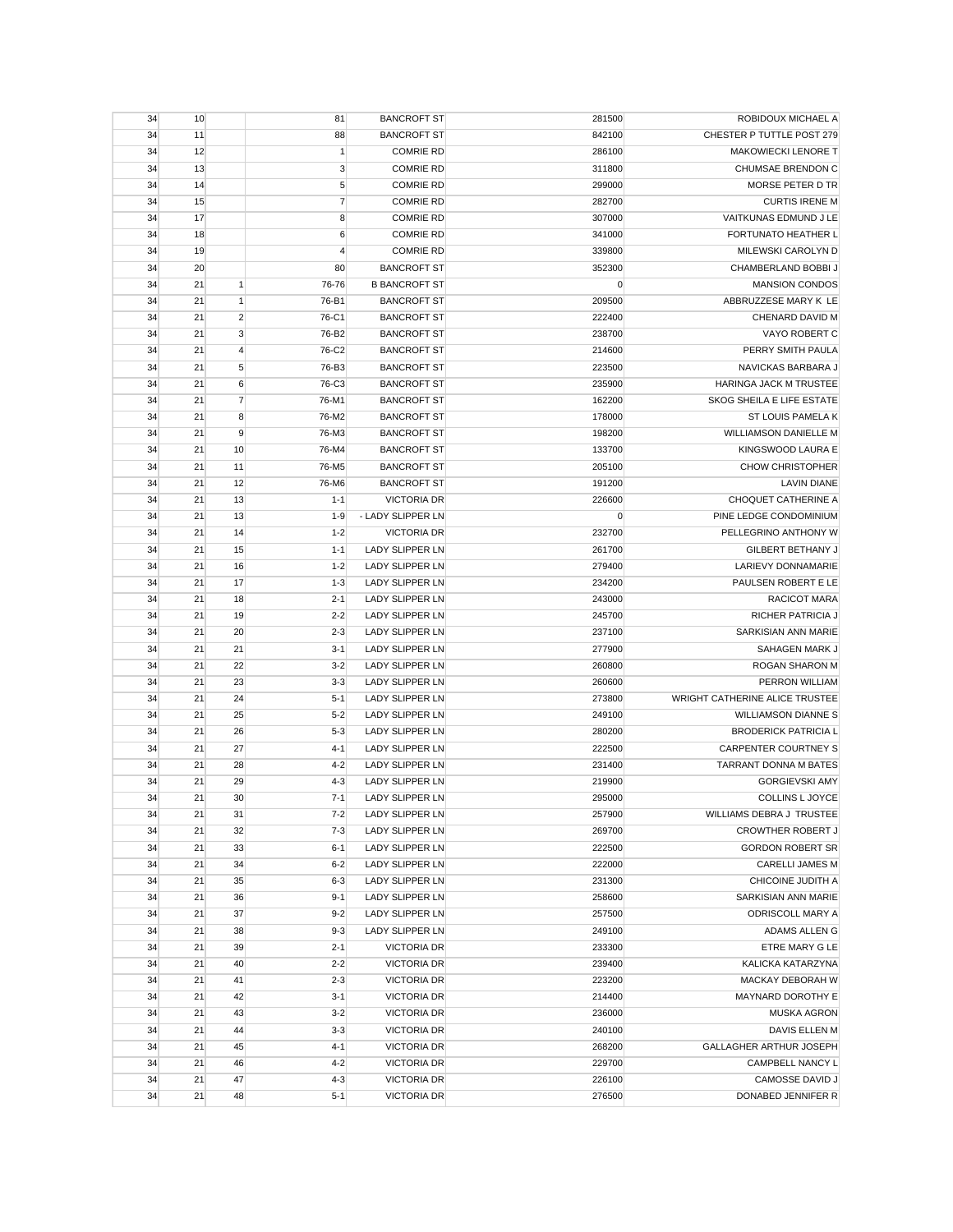| 34 | 21 | 49             | $5 - 2$        | <b>VICTORIA DR</b>   | 267600      | RYNDERS WILLIAM J                         |
|----|----|----------------|----------------|----------------------|-------------|-------------------------------------------|
| 34 | 21 | 50             | $5 - 3$        | <b>VICTORIA DR</b>   | 260100      | <b>BELEZARIAN THOMAS H</b>                |
| 34 | 21 | 51             | $6 - 1$        | <b>VICTORIA DR</b>   | 234400      | <b>SHAO PING</b>                          |
| 34 | 21 | 52             | $6 - 2$        | <b>VICTORIA DR</b>   | 218400      | SANTILLI PAMELA A                         |
| 34 | 21 | 53             | $6 - 3$        | <b>VICTORIA DR</b>   | 232000      | HARVEY DENYSE P                           |
| 34 | 21 | 54             | $7 - 1$        | <b>VICTORIA DR</b>   | 243300      | LEVESQUE BRIAN                            |
| 34 | 21 | 55             | $7 - 2$        | <b>VICTORIA DR</b>   | 234900      | <b>MORRILL GAIL E</b>                     |
| 34 | 21 | 56             | $7 - 3$        | <b>VICTORIA DR</b>   | 233500      | ST ARMAND KAREN M                         |
| 34 | 21 | 57             | $8 - 1$        | <b>VICTORIA DR</b>   | 244700      | RICHARD KATHLEEN E                        |
| 34 | 21 | 58             | $8 - 2$        | <b>VICTORIA DR</b>   | 238000      | PROSSER DAVID F                           |
| 34 | 21 | 59             | $8 - 3$        | <b>VICTORIA DR</b>   | 230200      | <b>MCCABE SUSAN</b>                       |
| 34 | 21 | 60             | $9 - 1$        | <b>VICTORIA DR</b>   | 276500      | <b>DEIGNAN SHARON</b>                     |
| 34 | 21 | 61             | $9 - 2$        | <b>VICTORIA DR</b>   | 245700      | TOWNER DENNIS W                           |
| 34 | 21 | 62             | $9 - 3$        | <b>VICTORIA DR</b>   | 278800      | <b>BERGMAN GLEN W</b>                     |
| 34 | 21 | 63             | $1 - 3$        | <b>VICTORIA DR</b>   | 238700      | SARKISIAN DEBRA N                         |
|    |    |                |                |                      |             | <b>JIN DONGZHU</b>                        |
| 34 | 22 |                | 26             | <b>BANCROFT ST</b>   | 398400      |                                           |
| 34 | 23 |                | 24             | <b>BANCROFT ST</b>   | 441900      | <b>BONOS JAMES</b>                        |
| 34 | 24 |                | 3              | <b>ROBERTSON RD</b>  | 406900      | <b>GRAVES GLENN E</b>                     |
| 34 | 25 |                | 5              | <b>ROBERTSON RD</b>  | 383400      | DESO ROBERT E JR                          |
| 34 | 26 |                | 7              | <b>ROBERTSON RD</b>  | 498600      | <b>MITCHON GREGORY J</b>                  |
| 34 | 27 |                | 6              | <b>ROBERTSON RD</b>  | 462700      | <b>SEEK KIM H</b>                         |
| 34 | 28 |                | $\overline{4}$ | <b>ROBERTSON RD</b>  | 418200      | <b>BLAIR MICHAEL</b>                      |
| 34 | 29 |                | 20             | <b>BANCROFT ST</b>   | 463600      | <b>KENT RICHARD D</b>                     |
| 34 | 30 |                | 25             | <b>BANCROFT ST</b>   | 577500      | <b>MARIN MICHAEL</b>                      |
| 34 | 31 |                | 78             | <b>BANCROFT ST</b>   | 1120000     | WORC CONGREGATION OF JOHOVAH'S            |
| 34 | 32 |                | 205            | <b>WASHINGTON ST</b> | 168300      | <b>WITNESSES</b><br><b>DEBJR NETA LLC</b> |
| 34 | 33 | 1              | $1 - 11$       | -A TUCK FARM RD      | $\mathbf 0$ | MEADOWBROOK CONDOMINIUM                   |
| 34 |    | $\mathbf{1}$   | $2-1A$         | <b>TUCK FARM RD</b>  | 193600      | <b>TODA PETER L</b>                       |
|    | 33 |                |                |                      |             |                                           |
| 34 | 33 | $\overline{2}$ | $2 - 2A$       | <b>TUCK FARM RD</b>  | 188400      | SHAW CAROLYN J                            |
| 34 | 33 | 3              | $2-3A$         | <b>TUCK FARM RD</b>  | 197500      | STCLAIR YOON JOUNG                        |
| 34 | 33 | $\overline{4}$ | $2 - 4A$       | <b>TUCK FARM RD</b>  | 222900      | <b>HOBBS NICOLE I</b>                     |
| 34 | 33 | 5              | $2-5A$         | <b>TUCK FARM RD</b>  | 212100      | <b>KELOSIS RACHEL L</b>                   |
| 34 | 33 | 6              | $2-6A$         | <b>TUCK FARM RD</b>  | 209800      | <b>RUSSELL KIMBERLY</b>                   |
| 34 | 33 | $\overline{7}$ | $3-1F$         | <b>TUCK FARM RD</b>  | 243900      | CYR DONNA C                               |
| 34 | 33 | 8              | $3-2F$         | <b>TUCK FARM RD</b>  | 235000      | LEGENDRE SARAH J                          |
| 34 | 33 | 9              | $3-3F$         | <b>TUCK FARM RD</b>  | 211100      | <b>MATUS LINDA F</b>                      |
| 34 | 33 | 10             | $3-4F$         | <b>TUCK FARM RD</b>  | 209000      | JOHNSON RICHARD K                         |
| 34 | 33 | 11             | $3-5F$         | <b>TUCK FARM RD</b>  | 212700      | <b>LOWELL ELEANOR</b>                     |
| 34 | 33 | 12             | $4-1B$         | <b>TUCK FARM RD</b>  | 224800      | MASON MARILYN J TRUSTEE                   |
| 34 | 33 | 13             | $4-2B$         | <b>TUCK FARM RD</b>  | 213300      | REVANE LINDA A                            |
| 34 | 33 | 14             | $4-3B$         | <b>TUCK FARM RD</b>  | 200000      | <b>BARRY STEPHEN A</b>                    |
| 34 | 33 | 15             | 4-4B           | TUCK FARM RD         | 200000      | ROSEEN PAULA A                            |
| 34 | 33 | 16             | $4-5B$         | <b>TUCK FARM RD</b>  | 193100      | LIZARRALDE EDGAR                          |
| 34 | 33 | 17             | 4-6B           | TUCK FARM RD         | 187600      | <b>GILBREATH EMILY R</b>                  |
| 34 | 33 | 18             | 4-7B           | TUCK FARM RD         | 189200      | YOUNG DAVID R                             |
| 34 | 33 | 19             | $5-1H$         | TUCK FARM RD         | 210500      | CHU NORI Y C                              |
| 34 | 33 | 20             | $5-2H$         | TUCK FARM RD         | 241600      | MILLER NANCY J                            |
| 34 | 33 | 21             | $5-3H$         | TUCK FARM RD         | 229100      | NORMAN JAY R                              |
| 34 | 33 | 22             | $5-4H$         | <b>TUCK FARM RD</b>  | 245200      | DANIELS JOAN C TRUSTEE                    |
| 34 | 33 | 23             | $5-5H$         | <b>TUCK FARM RD</b>  | 213300      | ROSS PAULA M                              |
| 34 | 33 | 24             | $6-1D$         | TUCK FARM RD         | 237600      | DEFFELY JAMES T TRUSTEE                   |
| 34 | 33 | 25             | $6-2D$         | TUCK FARM RD         | 241400      | SONG JOHN W                               |
| 34 | 33 | 26             | $6-3D$         | TUCK FARM RD         | 212600      | BRADY RICHARD T JR                        |
| 34 | 33 | 27             | $6-4D$         | TUCK FARM RD         | 209300      | <b>GIRARD MARY E</b>                      |
| 34 | 33 | 28             | $6-5D$         | TUCK FARM RD         | 222700      | URBAN MARY A                              |
| 34 | 33 | 29             | $6-6D$         | <b>TUCK FARM RD</b>  | 202900      | DUQUETTE CHRISTINE M                      |
| 34 | 33 | 30             | 6-7D           | TUCK FARM RD         | 217100      | <b>MILLOS PATRICIA A</b>                  |
|    |    |                |                |                      |             |                                           |
| 34 | 33 | 31             | $6-8D$         | <b>TUCK FARM RD</b>  | 224100      | RAFFERTY JAMES P                          |
| 34 | 33 | 32             | $7 - 11$       | TUCK FARM RD         | 210200      | LENNON ROBERT T                           |
| 34 | 33 | 33             | $7-21$         | TUCK FARM RD         | 207400      | DEARBORN JOHN                             |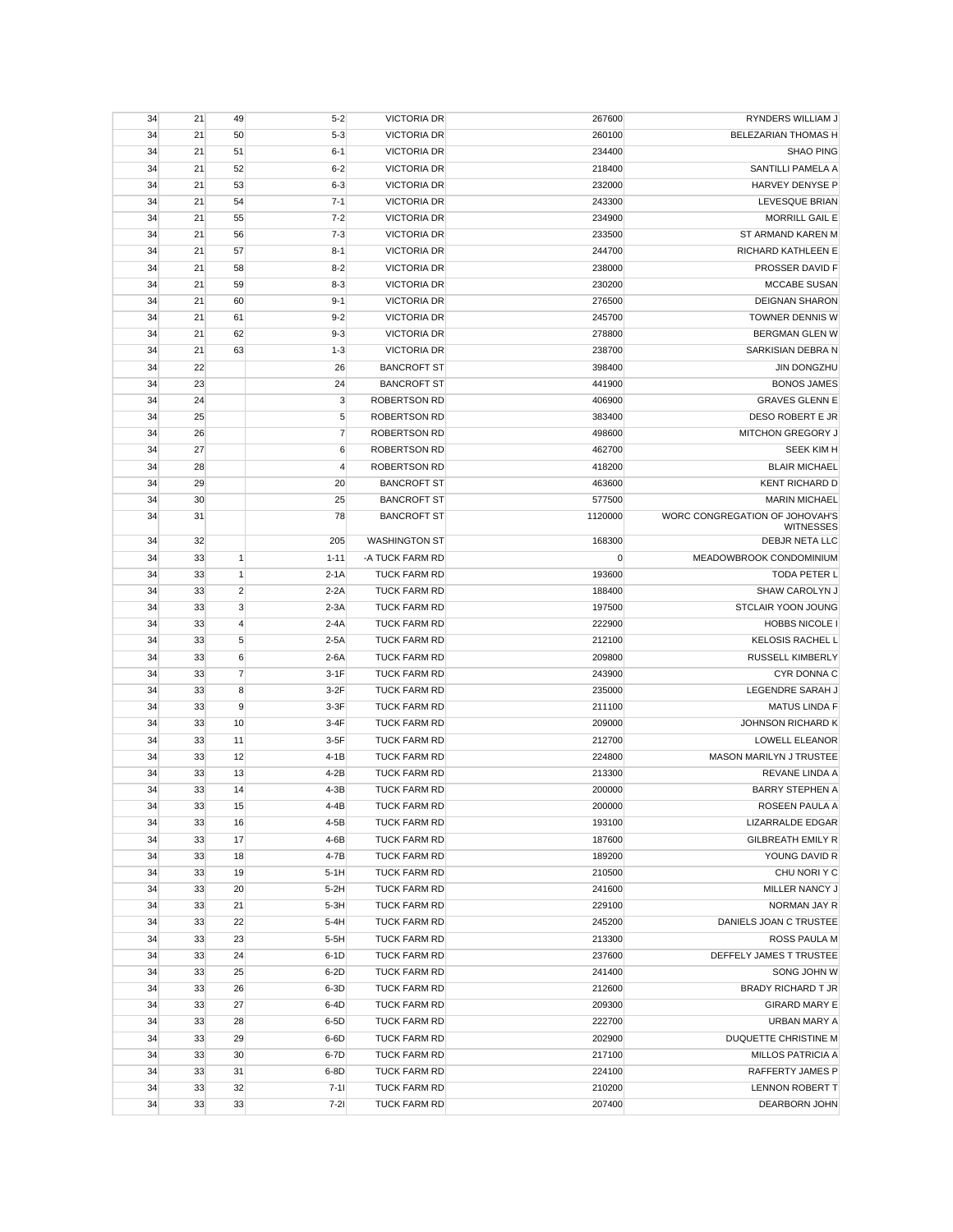| 34       | 33                             | 34 | $7 - 31$       | <b>TUCK FARM RD</b>                  | 209100  | <b>BARSZCZ KAREN L</b>         |
|----------|--------------------------------|----|----------------|--------------------------------------|---------|--------------------------------|
| 34       | 33                             | 35 | $7 - 41$       | <b>TUCK FARM RD</b>                  | 233300  | LEONE KELLEY J                 |
| 34       | 33                             | 36 | $7 - 51$       | <b>TUCK FARM RD</b>                  | 221200  | DONABEDIANSOUCY STEFANI        |
| 34       | 33                             | 37 | $8-1G$         | <b>TUCK FARM RD</b>                  | 183100  | POLIZOTI LESLIE A TRUSTEE      |
| 34       | 33                             | 38 | $8-2G$         | <b>TUCK FARM RD</b>                  | 197500  | JOHNSON ROBERT K               |
| 34       | 33                             | 39 | $8-3G$         | <b>TUCK FARM RD</b>                  | 188900  | TERLIZZI ELAINE M LIFE ESTATE  |
| 34       | 33                             | 40 | $8-4G$         | <b>TUCK FARM RD</b>                  | 186200  | SIMONELLI NICOLE               |
| 34       | 33                             | 41 | $8-5G$         | <b>TUCK FARM RD</b>                  | 200500  | DEBRA A KESSELI IRR TRUST      |
| 34       | 33                             | 42 | $8-6G$         | <b>TUCK FARM RD</b>                  | 197000  | <b>GAITA CARLO G</b>           |
| 34       | 33                             | 43 | 8-7G           | <b>TUCK FARM RD</b>                  | 188700  | TUTHILL PAUL C                 |
| 34       | 33                             | 44 | 8-8G           | <b>TUCK FARM RD</b>                  | 193800  | MCANUFF RACHAEL                |
| 34       | 33                             | 45 | $9-1J$         | <b>TUCK FARM RD</b>                  | 232400  | BOULLARD BACKUNAS KIMBERLY D   |
| 34       | 33                             | 46 | $9-2J$         | <b>TUCK FARM RD</b>                  | 244500  | HANSSON RICHARD A              |
| 34       | 33                             | 47 | $9-3J$         | <b>TUCK FARM RD</b>                  | 212200  | <b>TEN CYNTHIA</b>             |
| 34       | 33                             | 48 | $9-4J$         | <b>TUCK FARM RD</b>                  | 227700  | GENERELLA BRUNO W TRUSTEE      |
| 34       | 33                             | 49 | $9-5J$         | <b>TUCK FARM RD</b>                  | 221100  | MCCARTHY VIOLETTA A            |
| 34       | 33                             | 50 | $10-1E$        | <b>TUCK FARM RD</b>                  | 223400  | <b>GRANGER CAROLYN I</b>       |
| 34       | 33                             | 51 | 10-2E          | <b>TUCK FARM RD</b>                  | 212500  | SABATINI CATHERINE ELIZABETH   |
| 34       | 33                             | 52 | 10-3E          | <b>TUCK FARM RD</b>                  | 221600  | MITCHELL LINDA J               |
| 34       | 33                             | 53 | 10-4E          | <b>TUCK FARM RD</b>                  | 189700  | <b>BECKER MAGGIE R</b>         |
| 34       | 33                             | 54 | 10-5E          | <b>TUCK FARM RD</b>                  | 193400  | <b>MUSKA ARGON</b>             |
| 34       | 33                             | 55 | 10-6E          | <b>TUCK FARM RD</b>                  | 191400  | <b>OTOOLE TERRENCE M</b>       |
| 34       | 33                             | 56 | $11-1K$        | <b>TUCK FARM RD</b>                  | 220100  | FOTOS STEPHEN A JR             |
| 34       | 33                             | 57 | $11-2K$        | <b>TUCK FARM RD</b>                  | 244700  | FULGINITI MICHAEL A            |
| 34       | 33                             | 58 | $11-3K$        | <b>TUCK FARM RD</b>                  | 227900  | PISKALA DIANA L                |
| 34       | 34                             |    | $\overline{2}$ | <b>ROBERTSON RD</b>                  | 555400  | <b>DESOUSA CHERYL L</b>        |
|          |                                |    |                |                                      |         | <b>UNKNOWN</b>                 |
| 35<br>35 | $\mathbf{1}$<br>$\overline{2}$ |    |                | <b>LAUREL LN</b>                     | 22400   | AUBURN TOWN OF                 |
|          | 3                              |    |                | <b>LAUREL LN</b><br>MILLBURY ST REAR | 21500   |                                |
| 35       |                                |    |                | 249                                  | 16600   | <b>FULLER RICHARD</b>          |
| 35       | $\overline{4}$                 |    | 10             | JADE HILL RD                         | 340300  | SHIELDS PAUL R                 |
| 35       | 5                              |    | 31             | JADE HILL RD                         | 340200  | <b>COOPER GARY K</b>           |
| 35       | 6                              |    | $\sqrt{5}$     | JADE HILL RD                         | 460400  | <b>GRAMPETRO ANN M TRUSTEE</b> |
| 35       | $\overline{7}$                 |    | 10             | <b>MONTCLAIR DR</b>                  | 370700  | PEPI BETH                      |
| 35       | 8                              |    | $\mathbf{1}$   | JADE HILL RD                         | 334400  | <b>ORIENTE ERNEST</b>          |
| 35       | 9                              |    | 201            | <b>WASHINGTON ST</b>                 | 1300300 | <b>KAPUR REALTY LLC</b>        |
| 35       | 11                             |    | 199            | <b>WASHINGTON ST</b>                 | 727900  | LEVEL 3 COMMUNICATIONS LLC     |
| 35       | 12                             |    | 189            | <b>WASHINGTON ST</b>                 | 3430100 | PATRICK NEIL TRUSTEE           |
| 35       | 13                             |    |                | <b>MILLBURY ST</b>                   | 8750    | FULLER RICHARD L               |
| 35       | 14                             |    | 9              | JADE HILL RD                         | 366700  | <b>LACROIX ROGER</b>           |
| 35       | 15                             |    | $\overline{7}$ | JADE HILL RD                         | 360300  | CHASE ZEBINA B                 |
| 35       | 16                             |    | 11             | JADE HILL RD                         | 445000  | <b>FAZIO FRANK W</b>           |
| 35       | 17                             |    | 8              | JADE HILL RD                         | 457500  | LAPRAD PETER M                 |
| 35       | 18                             |    | 15             | JADE HILL RD                         | 411700  | BRONZO DENNIS P                |
| 35       | 19                             |    | 18             | JADE HILL RD                         | 324700  | FERNANDES JACQUENILSON         |
| 35       | 20                             |    | 13             | JADE HILL RD                         | 383500  | RACKETT MICHAEL S              |
| 35       | 21                             |    | 23             | JADE HILL RD                         | 472000  | <b>ALGIERI FRANK</b>           |
| 35       | 22                             |    | 24             | JADE HILL RD                         | 317900  | TOSCANO JOHN P                 |
| 35       | 23                             |    | 22             | JADE HILL RD                         | 300000  | PIERCE CHRISTOPHER             |
| 35       | 24                             |    | 26             | JADE HILL RD                         | 412800  | <b>JACQUES CHERYL</b>          |
| 35       | 25                             |    | 28             | JADE HILL RD                         | 422300  | ANDREOLI MARK E                |
| 35       | 26                             |    | 30             | JADE HILL RD                         | 552100  | SCOBIE GEORGE A JR             |
| 35       | 27                             |    | 32             | JADE HILL RD                         | 404700  | CARABALLO LUIS                 |
| 35       | 28                             |    | 14             | JADE HILL RD                         | 662800  | SONN DAVID E JR                |
| 35       | 29                             |    | 34             | JADE HILL RD                         | 415600  | <b>BIANCULLI RICHARD M</b>     |
| 35       | 30                             |    | 9              | MONTCLAIR DR                         | 308100  | NORWOOD MICHAEL                |
| 35       | 31                             |    | 25             | JADE HILL RD                         | 412300  | SEUSS EUGENE C                 |
| 35       | 32                             |    | 27             | JADE HILL RD                         | 602500  | <b>BIGELOW THOMAS W</b>        |
| 35       | 33                             |    | 29             | JADE HILL RD                         | 426100  | <b>DUPUIS CHRISTOPHER</b>      |
| 35       | 34                             |    | 20             | JADE HILL RD                         | 481000  | MARKOWITZ DAVID S              |
| 35       | 35                             |    | 3              | JADE HILL RD                         | 473100  | <b>GRANT WILLIAM R</b>         |
|          |                                |    |                |                                      |         |                                |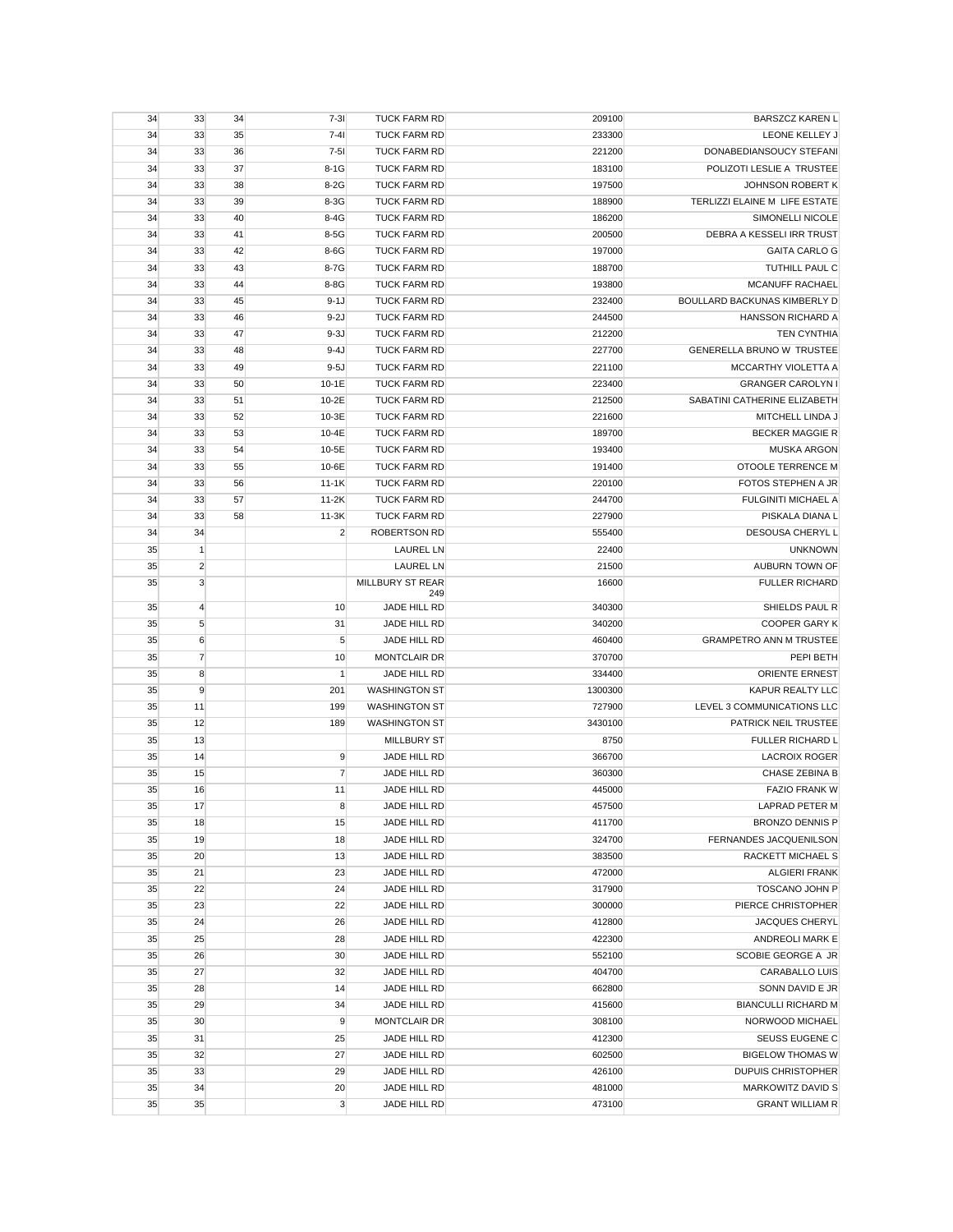| 35 | 36             | 16             | <b>MONTCLAIR DR</b>      | 279500  | <b>BIANCULLI RICHARD M</b>                 |
|----|----------------|----------------|--------------------------|---------|--------------------------------------------|
| 35 | 37             | 12             | JADE HILL RD             | 433200  | <b>TRAINOR BRUCE S</b>                     |
| 35 | 38             |                | JADE HILL RD             | 2800    | <b>BRONZO DENNIS</b>                       |
| 35 | 39             | 16             | JADE HILL RD             | 530600  | FULLER RICHARD L                           |
| 35 | 40             | $\overline{4}$ | <b>WESTEC DR</b>         | 2668400 | <b>WEBER REALTY TRUST</b>                  |
| 35 | 41             | 6              | <b>WESTEC DR</b>         | 510600  | <b>STAR CAT LLC</b>                        |
| 35 | 42             | 14             | <b>MONTCLAIR DR</b>      | 123900  | <b>BIANCULLI RICHARD M</b>                 |
| 36 | $\mathbf{1}$   |                | <b>HIGH ST</b>           | 1300    | PROSPECT HILL ESTATES LLC                  |
| 36 | $\overline{2}$ |                | ROCHDALE ST              | 904     | <b>BERGIN JOSEPH JR</b>                    |
| 36 | 3              |                | <b>HIGH ST</b>           | 126000  | CAP REAL ESTATE LLC                        |
| 36 | $\overline{4}$ |                | STAFFORD ST              | 119     | <b>BERGIN JOSEPH JR</b>                    |
| 37 | $\overline{2}$ | 420            | ROCHDALE ST              | 350600  | <b>GEEZE DOUGLAS A</b>                     |
| 37 | 3              | 418            | <b>ROCHDALE ST</b>       | 311800  | DAVOREN RYAN J                             |
| 37 | $\overline{4}$ | 416            | ROCHDALE ST              | 327700  | STEWART CE STEWART JOAN R TRUSTEES         |
| 37 | 5              | 412            | ROCHDALE ST              | 251600  | STEWART DOUGLAS H                          |
| 37 | 6              | 410            | ROCHDALE ST              | 288200  | DEPROSPO PETER R                           |
| 37 | $\overline{7}$ | 430            | ROCHDALE ST              | 708300  | CAP REAL ESTATE LLC                        |
| 37 | 8              | 398            | ROCHDALE ST              | 385500  | MORSE LAWRENCE R                           |
| 37 | 9              | 394            | ROCHDALE ST              | 261200  | GOYETTE DAVID J                            |
| 37 | 10             | 369            | ROCHDALE ST              | 326800  | <b>BROTHERS LAUREN A</b>                   |
| 37 | 11             | 355            | ROCHDALE ST              | 87300   | <b>BOUTHILLER RONALD R</b>                 |
| 37 | 12             | 387            | ROCHDALE ST              | 290200  | <b>GALAS PETER J</b>                       |
| 37 | 13             | 399            | ROCHDALE ST              | 295311  | <b>GROSVENOR CHARLES R JR</b>              |
| 37 | 15             | 390            | ROCHDALE ST              | 331300  | <b>LAINO DAVID T</b>                       |
| 37 | 16             | 392            | ROCHDALE ST              | 432500  | RANDALL THOMAS                             |
| 37 | 17             | 403            | ROCHDALE ST              | 373900  | SALIBA JESSICA L                           |
| 37 | 18             |                | <b>ROCHDALE ST</b>       | 496100  | CONTOIS DONALD E JR LIFE ESTATE            |
|    | 19             | 405            | ROCHDALE ST              | 174     | <b>GROSVENOR CHARLES R JR</b>              |
| 37 | 20             | 401            | ROCHDALE ST              | 614400  | MILLER ANISSA L                            |
| 37 |                | 411            |                          |         |                                            |
| 37 | 21             | 415            | ROCHDALE ST              | 651600  | PAPPAS KRISTEN                             |
| 37 | 23             | $\mathbf{1}$   | <b>CROWL HILL RD</b>     | 588300  | <b>BASIL ARVIND &amp; ANITA</b>            |
| 37 | 24             | 3              | <b>CROWL HILL RD</b>     | 527400  | <b>LACOB JONATHAN</b>                      |
| 37 | 25             | 5              | <b>CROWL HILL RD</b>     | 174600  | LEHMAN THOMAS C II<br><b>VILENSKY MARK</b> |
| 37 | 26             | 4              | <b>CROWL HILL RD</b>     | 611400  |                                            |
| 38 | $\mathbf{1}$   | 298            | LEICESTER ST             | 349100  | WEAGLE CARROL V                            |
| 38 | $\overline{2}$ | 300            | LEICESTER ST             | 274300  | MALPASS WAYNE L                            |
| 38 | 3              | 315            | LEICESTER ST             | 209500  | DEPASSE LEO B TRUSTEE                      |
| 38 | $\overline{4}$ | 305            | LEICESTER ST             | 315800  | WALL ANDREW E                              |
| 38 | $\sqrt{5}$     | 295            | LEICESTER ST             | 119600  | AUBURN TOWN OF                             |
| 39 | 1              | 173            | LEICESTER ST             | 446600  | <b>GRAHAM PAUL R JR</b>                    |
| 39 | $\overline{2}$ | 179            | LEICESTER ST             | 279000  | CARLSON GUSTAF A LE                        |
| 39 | 3              | 187            | <b>LEICESTER ST</b>      | 392900  | CLOUTIER RONALD J                          |
| 39 | 4              | 191            | LEICESTER ST             | 375300  | AUBUCHONT CHERYL J TRUSTEE                 |
| 39 | 5              | 193            | LEICESTER ST             | 306500  | CARLSON SCOTT A                            |
| 39 | 6              | 195            | LEICESTER ST             | 267200  | HUNTER MARK W                              |
| 39 | $\overline{7}$ | 207            | LEICESTER ST             | 241600  | MORRISSEY JOSEPH P                         |
| 39 | 8              |                | LEICESTER ST NEAR<br>235 | 1592800 | AUBURN WATER DISTRICT                      |
| 39 | 9              | 235            | LEICESTER ST             | 580400  | <b>HALLIDAY CHRISTOPHER</b>                |
| 39 | 10             | 247            | LEICESTER ST             | 93400   | AUBURN WATER DISTRICT                      |
| 39 | 11             | 296            | LEICESTER ST             | 364400  | EKLUND DONALD C                            |
| 39 | 13             | 294            | LEICESTER ST             | 411700  | <b>LEGER STEVEN P</b>                      |
| 39 | 14             | 292            | LEICESTER ST             | 285600  | <b>LAGACE MARK S</b>                       |
| 39 | 15             | 262            | LEICESTER ST             | 386100  | PERETZIAN THOMAS EDWARD JR                 |
| 39 | 16             | 260            | LEICESTER ST             | 293500  | <b>MORROW MARK E</b>                       |
| 39 | 17             | 250            | LEICESTER ST             | 246400  | CARLSON JULIA A                            |
| 39 | 18             | 248            | LEICESTER ST             | 97800   | <b>GABRIELLA PAUL</b>                      |
| 39 | 19             | 246            | LEICESTER ST             | 383900  | <b>GABRIELLA PAUL</b>                      |
| 39 | 20             | 244            | LEICESTER ST             | 215200  | LANE CHRISTOPHER N                         |
| 39 | 21             | 238            | LEICESTER ST             | 283600  | GAUVIN SUSAN L TRUSTEE                     |
| 39 | 22             | 236            | LEICESTER ST             | 520500  | ROSENTHAL ANDREW J                         |
|    |                |                |                          |         |                                            |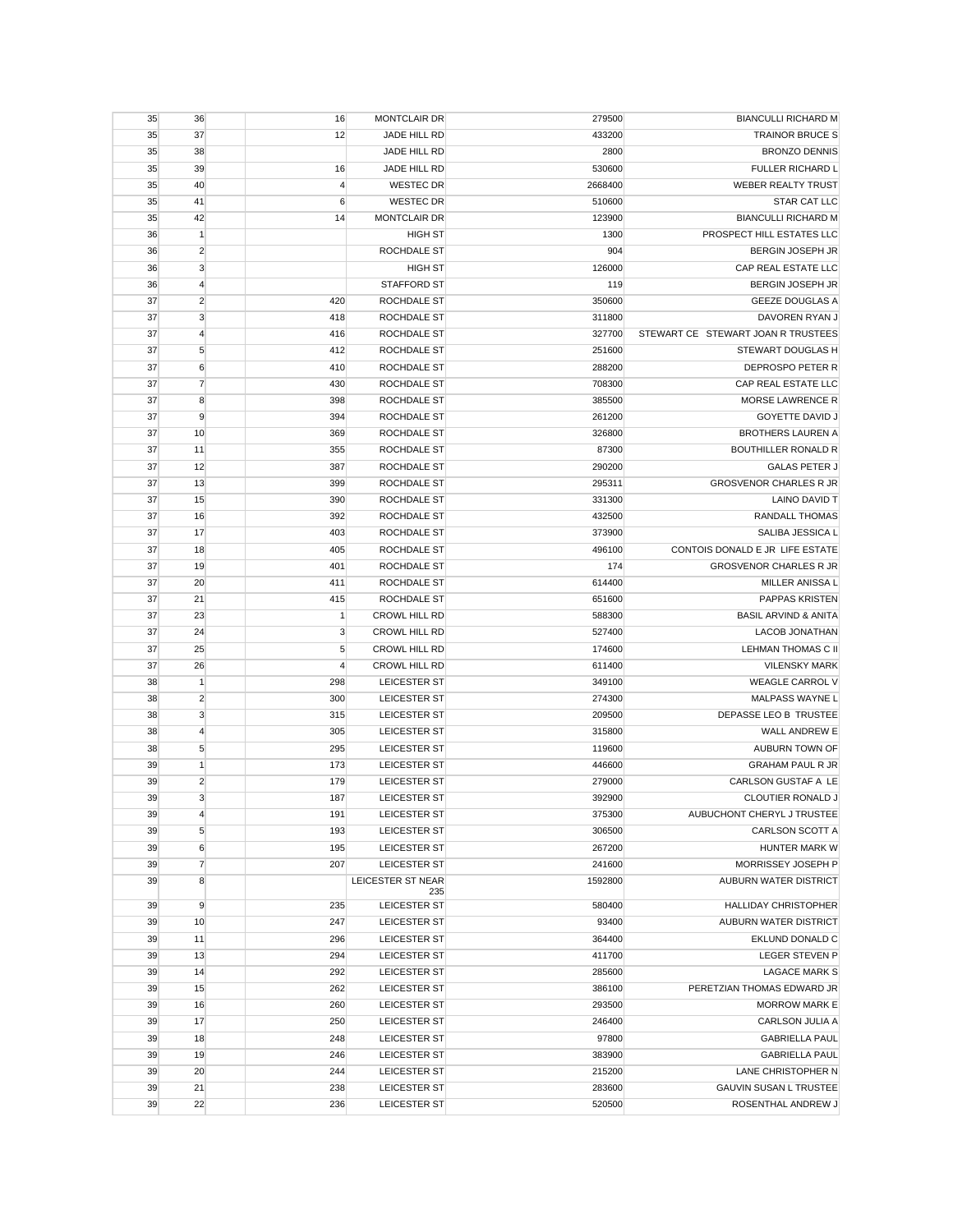| <b>SCOTT DONALD</b>                     | 10500   | LEICESTER ST                            |                           | 23 | 39 |
|-----------------------------------------|---------|-----------------------------------------|---------------------------|----|----|
| JERMAIN WILLIS R JR                     | 261200  | <b>LEICESTER ST</b>                     | 232                       | 24 | 39 |
| KHATTAR ANTHONY                         | 475100  | <b>LEICESTER ST</b>                     | 230                       | 25 | 39 |
| MASSACHUSETTS ELECTRIC CO               | 700     | LEICESTER ST NEAR                       |                           | 26 | 39 |
|                                         |         | 230                                     |                           |    |    |
| <b>SCOTT DONALD</b>                     | 1400    | LEICESTER ST                            |                           | 27 | 39 |
| MASSACHUSETTS ELECTRIC CO               | 245300  | LEICESTER ST NEAR<br>230                |                           | 28 | 39 |
| <b>CARSON DAVID</b>                     | 431800  | LEICESTER ST                            | 200                       | 29 | 39 |
| AUBURN WATER DISTRICT                   | 4200    | LEICESTER ST                            | 174                       | 30 | 39 |
| EFTHYMIADIS ALCAMENES L                 | 811300  | LEICESTER ST                            | 196                       | 31 | 39 |
| <b>WEAGLE ALLAN P</b>                   | 223600  | <b>LEICESTER ST</b>                     | 198A                      | 32 | 39 |
|                                         | 206200  |                                         |                           |    |    |
| <b>MCKEON MICHELLE</b>                  |         | LEICESTER ST<br><b>LEICESTER ST</b>     | 190                       | 33 | 39 |
| ROBICHAUD RYAN                          | 358600  |                                         | 188                       | 34 | 39 |
| <b>BUCINSKAS STEVEN</b>                 | 222700  | <b>LEICESTER ST</b>                     | 182.5                     | 35 | 39 |
| SZAMOCKI MICHAEL J                      | 290800  | <b>LEICESTER ST</b>                     | 182                       | 36 | 39 |
| PHAM HUY N                              | 380000  | <b>LEICESTER ST</b>                     | 176                       | 37 | 39 |
| KWIATKOWSKI KENNETH P TRUSTEE           | 225500  | <b>BRYN MAWR AVE</b>                    | 236                       | 38 | 39 |
| BERGMAN BERTIL E R                      | 18800   | <b>BRYN MAWR AVE</b><br><b>NEAR 238</b> | 234                       | 39 | 39 |
| BERGMAN BERTIL E R                      | 19600   | <b>BRYN MAWR AVE</b><br><b>NEAR 234</b> |                           | 40 | 39 |
| <b>BERGMAN KELLY</b>                    | 248500  | <b>BRYN MAWR AVE</b>                    | 234                       | 41 | 39 |
| <b>HORNE BRIAN W</b>                    | 373200  | LEICESTER ST                            | 198                       | 42 | 39 |
| AUBURN WATER DISTRICT                   | 1958700 | <b>BRYN MAWR AVE</b>                    | 204                       | 43 | 39 |
| AUBURN WATER DISTRICT                   | 26900   | <b>BRYN MAWR AVE</b>                    | 202                       | 44 | 39 |
| FISHWICK KYLE J                         | 405500  | <b>BRYN MAWR AVE</b>                    | 200                       | 45 | 39 |
| <b>BLAIR ENTERPRISES INC</b>            | 0       | <b>BRYN MAWR AVE</b>                    | $\mathbf{1}$<br>166 A & B | 46 | 39 |
| <b>JOSLYN MICHAEL</b>                   | 224900  | BRYN MAWR AVE                           | $\mathbf{1}$<br>166-A     | 46 | 39 |
| <b>GRIFFIN LAURIE</b>                   | 224900  | BRYN MAWR AVE                           | $\overline{2}$<br>166-B   | 46 | 39 |
| <b>OUELLETTE GLORIA</b>                 | 364800  | <b>BRYN MAWR AVE</b>                    | 160                       | 47 | 39 |
| <b>SCOTT EDWARD</b>                     | 242300  | LEICESTER ST                            | 166                       | 48 | 39 |
| STEINHELPER GERARD J                    | 324700  | BRYN MAWR AVE                           | 251                       | 49 | 39 |
| IRWIN RICHARD J IRWIN DENISE A TRUSTEES | 247400  | OXFORD ST N                             | 384                       | 50 | 39 |
| <b>EHLERS SHEILA</b>                    | 270400  | <b>LEICESTER ST</b>                     | 192                       | 51 | 39 |
| <b>MASSEY THOMAS E</b>                  | 334000  | LEICESTER ST                            | 255                       | 52 | 39 |
| MASSHARDT CARL W                        | 362200  | LEICESTER ST                            | 261                       | 53 | 39 |
| MALPASS DENNIS F LIFE ESTATE            | 291300  | LEICESTER ST                            |                           |    | 39 |
|                                         |         |                                         | 257                       | 54 |    |
| <b>FAIRBANKS LAURIE A</b>               | 233300  | <b>BRYN MAWR AVE</b>                    | 167                       | 56 | 39 |
| <b>GRASSEL THOMAS</b>                   | 421100  | <b>LEICESTER ST</b>                     | 259                       | 58 | 39 |
| <b>MALPASS BRIAN K</b>                  | 421300  | LEICESTER ST                            | 259A                      | 59 | 39 |
| <b>ROSE KATIE</b>                       | 437600  | BRYN MAWR AVE                           | 210                       | 60 | 39 |
| PEPIN ANTHONY                           | 339400  | <b>BRYN MAWR AVE</b>                    | 242                       | 61 | 39 |
| JEWELL GEORGE S                         | 341300  | <b>BRYN MAWR AVE</b>                    | 240                       | 62 | 39 |
| MANIET EDWARD R JR                      | 429300  | <b>REGIS DR</b>                         | 8                         | 63 | 39 |
| <b>BURKE DEREK J</b>                    | 450500  | <b>REGIS DR</b>                         | 6                         | 64 | 39 |
| BAFFOUR ALEXANDER KYEI                  | 416300  | <b>REGIS DR</b>                         | $\overline{4}$            | 65 | 39 |
| <b>HOLT TRAVIS M</b>                    | 433100  | <b>REGIS DR</b>                         | $\overline{2}$            | 66 | 39 |
| OBREBSKI ANDRZEJ                        | 417700  | <b>REGIS DR</b>                         | 5                         | 67 | 39 |
| <b>BOSTOCK DAVID E</b>                  | 398600  | <b>REGIS DR</b>                         | 9                         | 68 | 39 |
| SULLIVAN GERALD F                       | 403400  | <b>REGIS DR</b>                         | 11                        | 69 | 39 |
| LE JOHN H                               | 494900  | <b>AMHERST DR</b>                       | $\overline{7}$            | 70 | 39 |
| <b>LOCE ANDI</b>                        | 496300  | AMHERST DR                              | $\mathsf g$               | 71 | 39 |
| <b>BOISSEAU MICHAEL B</b>               | 432300  | AMHERST DR                              | 11                        | 72 | 39 |
| <b>CAMARRA RONALD</b>                   | 477900  | <b>AMHERST DR</b>                       | 13                        | 73 | 39 |
| DANG AN H                               | 510700  | AMHERST DR                              | 17                        | 74 | 39 |
| MEDEIROS JONATHAN                       | 459200  | AMHERST DR                              | 12                        | 75 | 39 |
| KEEFE ERIC J                            | 496200  | AMHERST DR                              | 10                        | 76 | 39 |
| ABDELWAHID MOHAMED                      | 447200  | AMHERST DR                              | 8                         | 77 | 39 |
| <b>BARNES MICHAEL A</b>                 | 505800  | <b>BRIARCLIFF DR</b>                    | 29                        | 78 | 39 |
| DARWELL TIMOTHY T                       | 435900  | <b>BRIARCLIFF DR</b>                    | 31                        | 79 | 39 |
| <b>ONEILL JASON</b>                     | 468600  | <b>BRIARCLIFF DR</b>                    | 33                        | 80 | 39 |
|                                         |         |                                         |                           |    |    |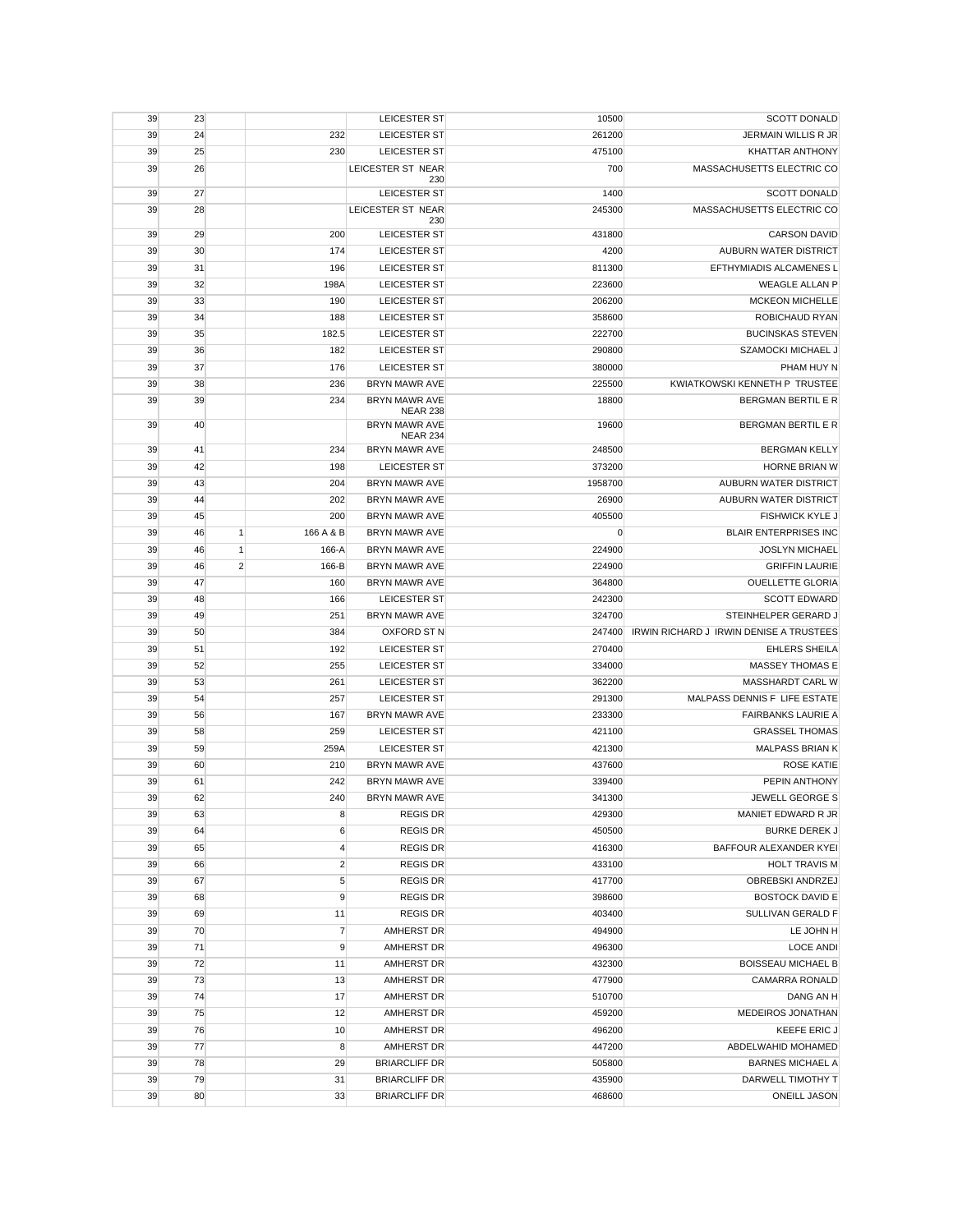| 39<br>21<br>81<br>AMHERST DR                                            | <b>CHEN YONG</b><br>459100                                             |
|-------------------------------------------------------------------------|------------------------------------------------------------------------|
| 82<br>23<br>39<br><b>AMHERST DR</b>                                     | BRYN MAWR REALTY LLC<br>138100                                         |
| 44<br><b>BRIARCLIFF DR</b><br>39<br>83                                  | 497900<br>COTE ROBERT N JR                                             |
| 42<br>39<br>84<br><b>BRIARCLIFF DR</b>                                  | <b>GODEK JOSEPH G</b><br>465800                                        |
| 39<br>85<br>40<br><b>BRIARCLIFF DR</b>                                  | <b>CULANI ARBEN</b><br>524900                                          |
| 5<br>39<br>86<br><b>AMHERST DR</b>                                      | <b>VO YEN</b><br>517200                                                |
| <b>AMHERST DR</b><br>39<br>87<br>6                                      | ROBERTS CHRISTINA<br>488600                                            |
| 27<br>39<br>88<br><b>BRIARCLIFF DR</b>                                  | <b>GENNETTI KIMBERLY M</b><br>486200                                   |
| 25<br>39<br>89<br><b>BRIARCLIFF DR</b>                                  | OBRIEN KEVIN W<br>471600                                               |
| 39<br>90<br>38<br><b>BRIARCLIFF DR</b>                                  | 447600<br>STOLBERG JAMES                                               |
| 91<br>36<br>39<br><b>BRIARCLIFF DR</b>                                  | YANKA LUKE<br>535400                                                   |
| 39<br>92<br>19<br><b>AMHERST DR</b>                                     | 478300<br>LE NATHAN                                                    |
| $\mathbf{1}$<br>$\overline{4}$<br>40<br><b>WASHBURN RD</b>              | MALONEY PAUL TRUSTEE<br>305600                                         |
| $\overline{2}$<br>40<br>1<br><b>WASHBURN RD</b>                         | 376600<br><b>MAROIS NICHOLAS</b>                                       |
| 3<br>3<br>40<br><b>WASHBURN RD</b>                                      | 277700<br>COLEMAN ALEXANDER G                                          |
| 5<br>40<br>$\overline{4}$<br><b>WASHBURN RD</b>                         | 336200<br>DUPREE BRIAN JOSEPH                                          |
| 5<br>$\overline{7}$<br>40<br><b>WASHBURN RD</b>                         | 339300<br>KUCHNICKI BRUCE J LE                                         |
| 40<br>6<br>8<br>SARATOGA RD                                             | PROVOST SHANNON MARGARET<br>293100                                     |
| $\overline{7}$<br>40<br>6<br>SARATOGA RD                                | 321600<br><b>BOUDREAU CHRISTINE A</b>                                  |
| 8<br>40<br>4<br><b>SARATOGA RD</b>                                      | LEAHY JOHN V<br>280700                                                 |
| 9<br>$\overline{2}$<br>SARATOGA RD<br>40                                | 342600<br><b>MACKAY MARY</b>                                           |
| 10<br>$\mathbf{1}$<br>40<br>SARATOGA RD                                 | 327400<br><b>BEAUDET KATHLEEN A</b>                                    |
| 3<br>11<br>SARATOGA RD<br>40                                            | 355600<br><b>WEGNER TIMOTHY M</b>                                      |
| 5<br>40<br>12<br>SARATOGA RD                                            | 332000<br>OJERHOLM BURKE JUDITHANN                                     |
| 40<br>13<br>18<br>RIDGEWOOD DR                                          | 308000<br><b>DESAVAGE MICHAEL</b>                                      |
| 40<br>14<br>10<br>SARATOGA RD                                           | 329200<br><b>STEVENS JOHN</b>                                          |
| 40<br>15<br>12<br>SARATOGA RD                                           | BEAN ALBERT J JR<br>334600                                             |
| 19<br>40<br>16<br>SARATOGA RD                                           | CARBONE MARIE L<br>282000                                              |
| SARATOGA RD                                                             | <b>WILSON LESLIE</b>                                                   |
| 40<br>17<br>17                                                          | 289200                                                                 |
| SARATOGA RD<br>40<br>18<br>15<br>19                                     | 350000<br><b>GALVAN ALICIA</b><br>BOISVERT LINDA JUBINVILLE TRUSTEE    |
| 40<br>13<br>SARATOGA RD                                                 | 299200<br>HANKS ROBERT P LE                                            |
| 40<br>20<br>11<br>SARATOGA RD<br>22<br>9<br>40<br>SARATOGA RD           | 283300<br>MOORE CATHERINE J                                            |
| 23<br>15<br>RIDGEWOOD DR<br>40                                          | 311700<br><b>CAUSEY RAPHUS E</b><br>352900                             |
|                                                                         |                                                                        |
| 40<br>24<br>14<br>RIDGEWOOD DR<br>40<br>25<br>10<br><b>RIDGEWOOD DR</b> | 304300<br><b>FIZER JUSTINE M</b><br><b>GAFFNEY STEVEN E</b><br>372300  |
| RIDGEWOOD DR                                                            |                                                                        |
| 8<br>40<br>26<br>RIDGEWOOD DR                                           | 403100<br><b>LAM PHAT T</b><br><b>SCICHILONE MARK P</b>                |
| 40<br>27<br>6<br>40<br>28<br>4<br>RIDGEWOOD DR                          | 359900<br><b>TATRO ROBERT J</b><br>343100                              |
| 29<br>40<br>1<br>RIDGEWOOD DR                                           |                                                                        |
| 30<br>3<br>40<br>RIDGEWOOD DR                                           | 317300<br>TARINI EILEEN ELLEN<br><b>BERTHIAUME RICHARD R</b><br>310700 |
| 5                                                                       | 309100                                                                 |
| 31<br>RIDGEWOOD DR<br>40<br>$\overline{7}$<br>40<br>32                  | MILLETT DEBRA G<br><b>BRUNELL ERIC C</b>                               |
| RIDGEWOOD DR<br>RIDGEWOOD DR                                            | 351100<br><b>LORENZ ROBERT T</b>                                       |
| 33<br>9<br>40                                                           | 292500<br>ALPERT STEPHEN R                                             |
| 34<br>40<br>11<br>RIDGEWOOD DR                                          | 315700                                                                 |
| 40<br>35<br>13<br>RIDGEWOOD DR<br>SARATOGA RD                           | 324500<br><b>WANG HUIBING</b><br>7000                                  |
| 40<br>36<br>37<br>SARATOGA RD                                           | <b>WILSON LESLIE</b><br><b>BERG CARL O</b>                             |
| 40                                                                      | 5400                                                                   |
| RIDGEWOOD DR<br>40<br>38<br>SOUTHBRIDGE ST                              | 10500<br>ANDERSON OSCAR R<br><b>OLSON MARK W</b>                       |
| 39<br>40                                                                | 5500                                                                   |
| 40<br>RIDGEWOOD DR<br>40<br>REAR                                        | 12000<br>STEARNS MARY J                                                |
| 471<br>SOUTHBRIDGE ST<br>40<br>41                                       | <b>INFODILIGO LLC</b><br>286400                                        |
| SOUTHBRIDGE ST<br>40<br>42<br>469                                       | 424200<br><b>INFODILIGO LLC</b>                                        |
| 43<br>SOUTHBRIDGE ST<br>40<br>459                                       | 1072900<br>R-FAM REALTY TRUST                                          |
| 44<br>SOUTHBRIDGE ST<br>40<br>451                                       | 468700<br>J & E REALTY LLC                                             |
| 45<br>SOUTHBRIDGE ST<br>40<br>447                                       | 565800<br>FITZGERALD BRIAN D                                           |
| 46<br>40<br>438<br>SOUTHBRIDGE ST                                       | 4923000<br>THREE LAKES LLC                                             |
| SOUTHBRIDGE ST<br>40<br>48<br>452                                       |                                                                        |
|                                                                         | 1099800<br><b>AUBURN ASSOCIATES</b>                                    |
| 40<br>49<br>460<br>SOUTHBRIDGE ST                                       | 2185900<br>AUBURN VILLAGE LTD PTNRSHP                                  |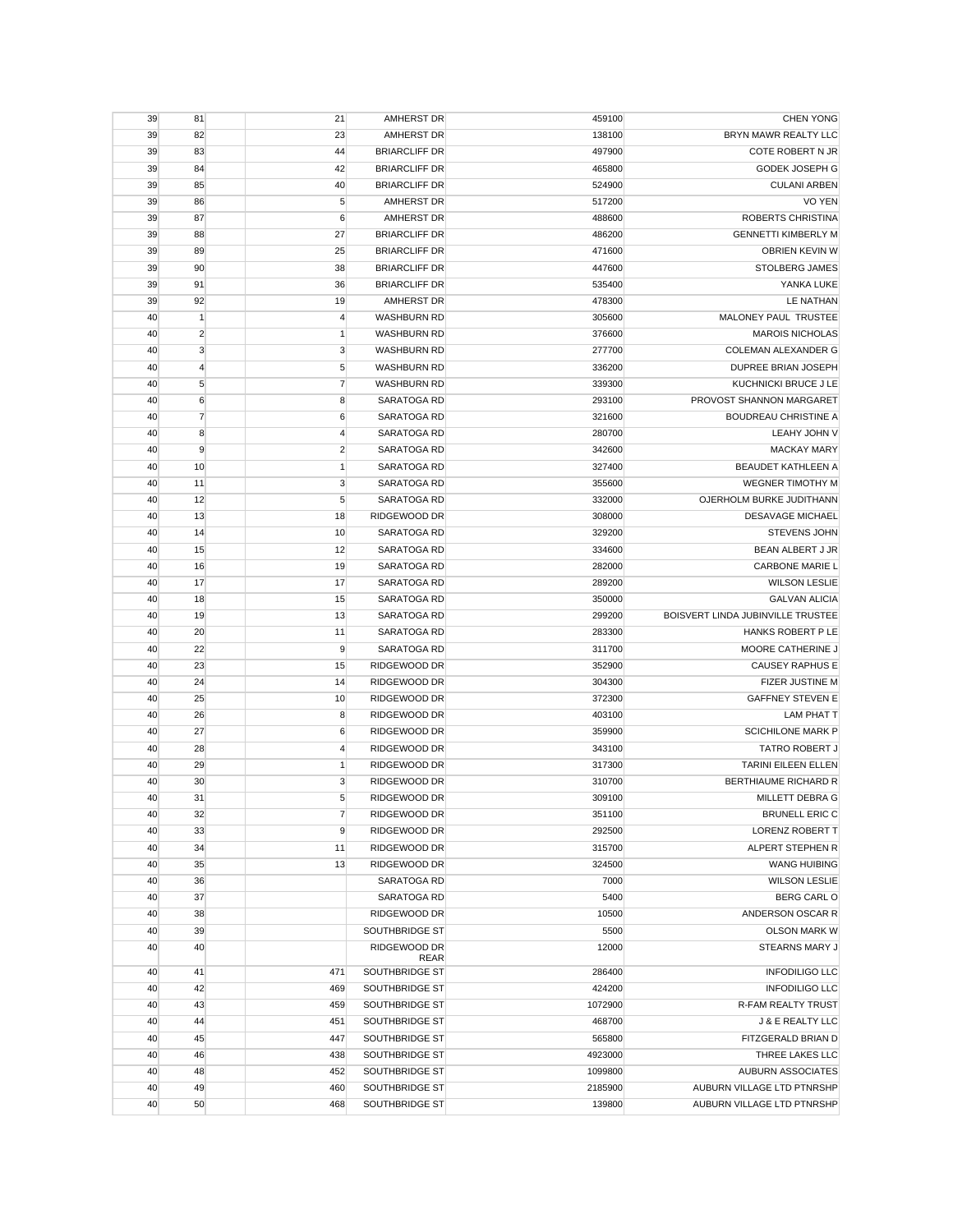| 40       | 51                           | 470        | SOUTHBRIDGE ST                         | 1126100           | FT REALTY LLC                                  |
|----------|------------------------------|------------|----------------------------------------|-------------------|------------------------------------------------|
| 40       | 52                           | 480        | SOUTHBRIDGE ST                         | 2313600           | <b>WILDE KAR LLC</b>                           |
| 40       | 53                           | 482        | SOUTHBRIDGE ST                         | 996100            | <b>JAF REALTY TRUST</b>                        |
| 40       | 55                           | 417        | OXFORD ST N                            | 1160400           | AUBURN TOWN OF                                 |
| 40       | 57                           | 22         | <b>BRAYMAN ST</b>                      | 250300            | ELIA BETTE A                                   |
| 40       | 58                           | 54         | <b>REITHEL ST</b>                      | 237500            | PROAL ROBERT T &                               |
| 40       | 59                           | 55         | <b>REITHEL ST</b>                      | 235800            | RICHARDSON JACQUI O                            |
| 40       | 60                           | 53         | <b>REITHEL ST</b>                      | 237400            | TALBOT HELEN D TRUSTEE                         |
| 40       | 61                           | 51         | <b>REITHEL ST</b>                      | 314200            | <b>WALKER DOMINIC</b>                          |
| 40       | 62                           | 47         | <b>REITHEL ST</b>                      | 424600            | <b>MACCARTNEY SHAWN</b>                        |
| 40       | 63                           | 43         | <b>REITHEL ST</b>                      | 273500            | ODONNELL CHARLES J                             |
| 40       | 64                           | 31         | <b>REITHEL ST</b>                      | 373200            | <b>BELLES ROSE A</b>                           |
| 40       | 65                           | 29         | <b>REITHEL ST</b>                      | 438900            | MCCABE JAMES L                                 |
| 40       | 66                           | 11         | <b>REITHEL ST</b>                      | 337500            | STUCZKO EDWARD D                               |
| 40       | 67                           | 367        | OXFORD ST N                            | 291300            | MAZZONE THOMAS W II                            |
| 40       | 68                           | 369        | OXFORD ST N                            | 258600            | RENIHAN MICHAEL T                              |
| 40       | 69                           | 373        | OXFORD ST N                            | 259900            | S & K DEVELOPMENT LLC                          |
| 40       | 70                           | 24         | <b>REITHEL ST</b>                      | 462400            | SAMPSON DAVID A                                |
| 40       | 71                           | 44         | <b>REITHEL ST</b>                      | 291100            | ARTHUR G CARLSON FAMILY TRUST                  |
|          | 72                           |            | OXFORD ST N                            |                   | <b>RIVERA AMADOR</b>                           |
| 40       |                              | 381        |                                        | 365100            | <b>COLLIN CALI RYAN R</b>                      |
| 40       | 73                           | 383        | OXFORD ST N                            | 355100            |                                                |
| 40       | 74                           | 385        | OXFORD ST N                            | 295500            | LUBA JAMES M                                   |
| 40       | 75                           | 399        | OXFORD ST N                            | 251400            | LUPERCHIO MICHAEL J                            |
| 40       | 76                           | 416        | OXFORD ST N                            | 1746200           | AUBURN TOWN OF                                 |
| 40       | 77                           | 432        | <b>OXFORD ST N</b>                     | 378600            | <b>LONG CALVIN B</b>                           |
| 40       | 78                           | 430        | OXFORD ST N                            | 282200            | CARAMIELLO MAUREEN L                           |
| 40       | 79                           | 424        | OXFORD ST N                            | 352700            | <b>BARROS FRANKLIN S</b>                       |
| 40       | 80                           | 420        | OXFORD ST N                            | 221000            | <b>WEAGLE BRIAN K</b>                          |
| 40       | 81                           | 410        | OXFORD ST N                            | 324200            | <b>ROY DAVID</b>                               |
| 40       | 82                           | 404        | OXFORD ST N                            | 112500            | SPARHAWK REALTY LLC                            |
|          |                              |            |                                        |                   |                                                |
| 40       | 83                           | 402        | OXFORD ST N                            | 280700            | <b>SIMON YVELINE</b>                           |
| 40       | 84                           | 396        | OXFORD ST N                            | 268800            | KARBOWSKI CHRISTOPHER M                        |
| 40       | 85                           | 386        | OXFORD ST N                            | 306000            | BARBALE JOHN N JR BARBALE JOYCE                |
| 40       | 86                           | 382        | OXFORD ST N                            | 295400            | <b>TRUSTEE</b><br><b>BOSS LEON J</b>           |
| 40       | 87                           |            | OXFORD ST N                            | 1500              | AUBURN TOWN OF                                 |
| 40       | 88                           | 163        | BRYN MAWR AVE                          | 257800            | <b>IVASHEK STEPHEN</b>                         |
| 40       | 89                           | 161        | BRYN MAWR AVE                          | 304300            | <b>ENGVALL GREGORY M</b>                       |
| 40       | 90                           | 376        | <b>OXFORD ST N</b>                     | 236000            | PENNIMAN MATTHEW                               |
| 40       | 91                           |            | OXFORD ST N                            |                   |                                                |
| 40       | 92                           | 372<br>159 | BRYN MAWR AVE                          | 240800<br>253900  | LUCEY ELIZABETH M<br><b>JOLIE MATTHEW</b>      |
| 40       | 93                           | 157        | <b>BRYN MAWR AVE</b>                   | 255900            | <b>KRAUS THOMAS R</b>                          |
|          | 94                           |            | OXFORD ST N                            |                   | USHINSKI ELIZABETH M                           |
| 40<br>40 | 95                           | 370<br>368 | OXFORD ST N                            | 287400            |                                                |
| 40       | 96                           | 158        | BRYN MAWR AVE                          | 347200<br>347600  | TRAPASSO JOSEPH F<br>MCBARRON DAVID M          |
| 40       | 97                           | 375        | OXFORD ST N                            | 125300            | S & K DEVELOPMENT LLC                          |
|          |                              |            |                                        |                   |                                                |
| 40       | 100                          | 403        | OXFORD ST N                            | 2485700           | MASSACHUSETTS COMMONWEALTH OF                  |
| 40       | 102                          | 434        | SOUTHBRIDGE ST                         | 1532600           | 434 SOUTHBRIDGE LLC                            |
| 40       | 103                          | 12         | <b>REITHEL ST</b>                      | 281100            | MCCULLOUGH JAMIE                               |
| 40       | 104                          | 441        | SOUTHBRIDGE ST                         | 1273500           | MALL AT AUBURN LLC                             |
| 40       | 105                          | 14         | <b>REITHEL ST</b>                      | 261900            | SOUSA LINDORIVA RANGEL                         |
| 40       | 107                          | 446        | SOUTHBRIDGE ST                         |                   | 3618100 AUBURN ASSOC C/O BRE/LQ PROPERTIES LLC |
| 40       | 110                          | 155        | <b>BRYN MAWR AVE</b>                   | 335400            | PLATERO PATRICIA D                             |
| 40       | 111                          | 52         | <b>REITHEL ST</b>                      | 433000            | SAMPSON DAVID A JR                             |
| 40       | 112                          | 48         | <b>REITHEL ST</b>                      | 411800            | SAMPSON KERSTIN H                              |
| 41       | $\mathbf{1}$                 | 79         | <b>CENTRAL ST</b>                      | 208600            | WARREN JAMES M                                 |
| 41       | $\overline{2}$               | 75         | <b>CENTRAL ST</b>                      | 243500            | ROBICHAUD RAYMOND J                            |
| 41       | $\mathbf{3}$                 | 73         | <b>CENTRAL ST</b>                      | 127600            | NEW ENGLAND POWER CO                           |
| 41<br>41 | $\overline{4}$<br>$\sqrt{5}$ | 65<br>49   | <b>CENTRAL ST</b><br><b>CENTRAL ST</b> | 686700<br>2072800 | AUBURN TOWN OF<br>WHITE DEVELOPMENT CORP       |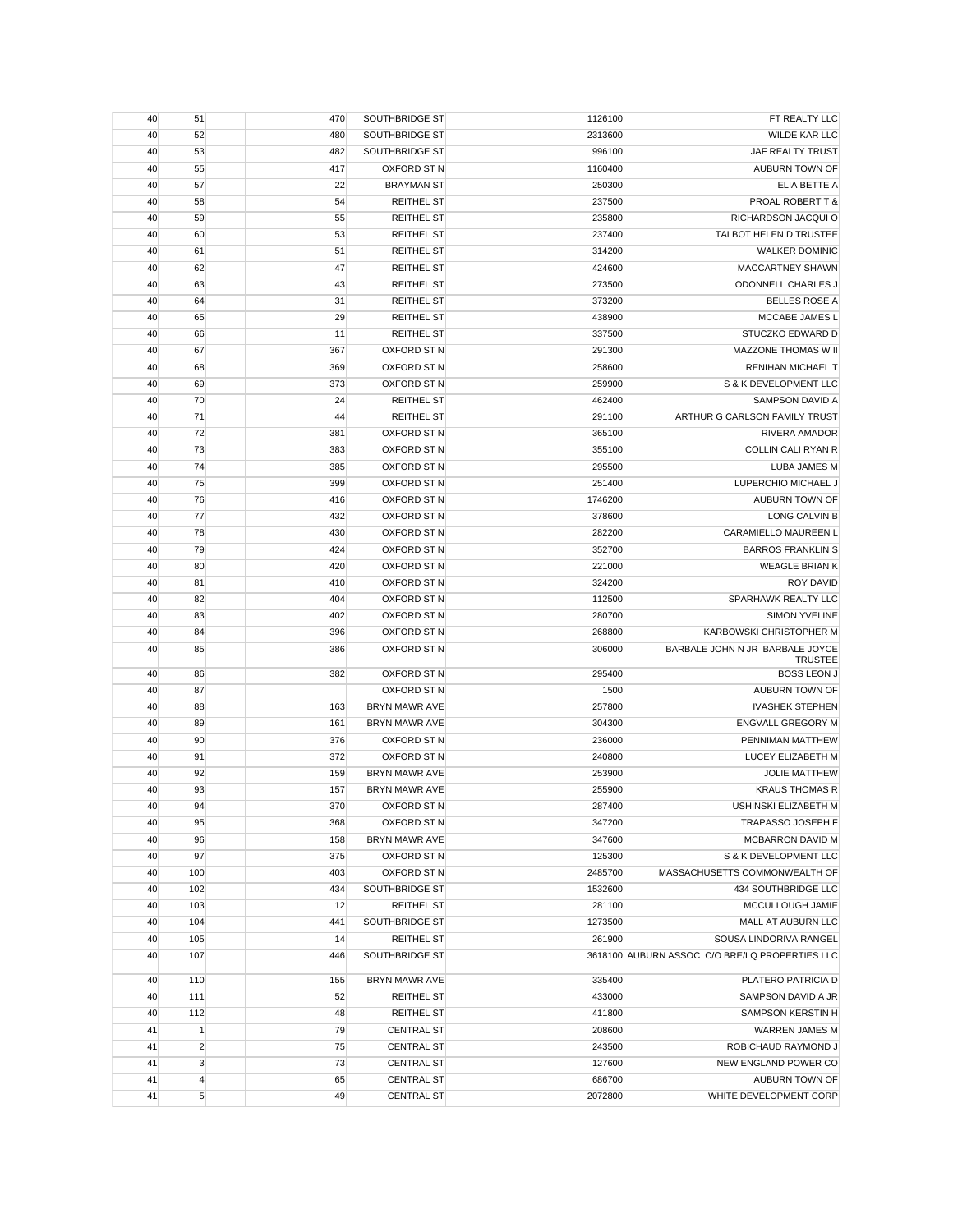| 41 | 6  | 39             | <b>CENTRAL ST</b>     | 1604000 | WHITE DEVELOPMENT CORP             |
|----|----|----------------|-----------------------|---------|------------------------------------|
| 41 | 8  | 20             | <b>MILLBURY ST</b>    | 1130400 | RYDER TRUCK RENTAL INC             |
| 41 | 9  | 16             | <b>MILLBURY ST</b>    | 1934400 | 16 MILLBURY STREET LLC             |
| 41 | 10 | 5              | <b>MILLBURY ST</b>    | 2305500 | AUBURN TOWN OF                     |
| 41 | 11 | 10             | <b>MILLBURY ST</b>    | 1144800 | MILLYARD MARJORIE GREEN TRUSTEE    |
| 41 | 12 |                | <b>CENTRAL ST</b>     | 25900   | AUBURN TOWN OF                     |
| 41 | 13 | 25             | <b>CENTRAL ST</b>     | 306300  | <b>GIARD JASON F</b>               |
| 41 | 14 | 33             | <b>CENTRAL ST</b>     | 224000  | SULLIVAN MARGARET T LIFE ESTATE    |
| 41 | 15 | 37             | <b>CENTRAL ST</b>     | 289500  | WHITE DEVELOPMENT CORP             |
| 41 | 16 |                | <b>CENTRAL ST</b>     | 4000    | AUBURN TOWN OF                     |
| 41 | 17 | 26             | <b>CENTRAL ST</b>     | 349800  | <b>BAILEY BETHANY R</b>            |
| 41 | 18 | 32             | <b>CENTRAL ST</b>     | 260600  | BROWN ALBERT W TRUSTEE             |
| 41 | 19 | 36             | <b>CENTRAL ST</b>     | 226300  | ANDERSON SEAN P                    |
|    | 20 |                |                       |         |                                    |
| 41 |    | 40             | <b>CENTRAL ST</b>     | 247500  | <b>CAVANAUGH STEPHEN M</b>         |
| 41 | 21 | $\overline{2}$ | MOUNT VIEW AVE        | 267100  | MCINTOSH NIKOLAS A                 |
| 41 | 22 | $\overline{4}$ | MOUNT VIEW AVE        | 277100  | VEZEAU KEITH T                     |
| 41 | 23 | 6              | MOUNT VIEW AVE        | 329100  | <b>BLASH WERNER</b>                |
| 41 | 24 | 8              | MOUNT VIEW AVE        | 329100  | ANTONIAN HAROUTIOUN B              |
| 41 | 25 | 40             | ARROWHEAD AVE         | 74000   | AUBURN TOWN OF                     |
| 41 | 26 | 10             | MOUNT VIEW AVE        | 296900  | LUCE LINDA J LIFE ESTATE           |
| 41 | 27 | 36             | ARROWHEAD AVE         | 306900  | BRIGGS ROBERTA F LIFE ESTATE       |
| 41 | 28 | 38             | ARROWHEAD AVE         | 336200  | <b>HENRY SUSIE J</b>               |
| 41 | 29 | $\overline{2}$ | <b>MARIANNA AVE</b>   | 288600  | NASHOOR GHAZWAN SAJID              |
| 41 | 30 | $\overline{4}$ | <b>MARIANNA AVE</b>   | 304900  | <b>MACRAE DAVID M</b>              |
| 41 | 31 |                | <b>MARIANNA AVE</b>   | 100     | MUNGER HENRY H & FLORENCE I        |
| 41 | 32 |                | <b>MARIANNA AVE</b>   | 100     | <b>MUNGER HENRY H</b>              |
| 41 | 33 | 5              | <b>MARIANNA AVE</b>   | 221500  | <b>COHEN AMY</b>                   |
| 41 | 34 | 3              | <b>MARIANNA AVE</b>   | 268000  | <b>WEAVER LAURIE</b>               |
| 41 | 35 | $\mathbf{1}$   | <b>MARIANNA AVE</b>   | 282400  | <b>SLUTSKY RANIK</b>               |
| 41 | 36 | 16             | MOUNT VIEW AVE        | 373600  | <b>WHALEN DAVID S</b>              |
| 41 | 39 | 19             | MOUNT VIEW AVE        | 355600  | TURCOTTE JACOB R                   |
| 41 | 40 | 17             | MOUNT VIEW AVE        | 347200  | OFCARCIK FRANCIS J &               |
| 41 | 41 | 15             | MOUNT VIEW AVE        | 346300  | <b>FANNING PETER</b>               |
| 41 | 42 | 13             | MOUNT VIEW AVE        | 241800  | LANNI JOSEPH S                     |
|    |    |                |                       |         |                                    |
| 41 | 43 | 11             | MOUNT VIEW AVE        | 250800  | SIDLO JONATHAN                     |
| 41 | 44 | 9              | MOUNT VIEW AVE        | 288600  | <b>BELTRAN GABRIEL</b>             |
| 41 | 45 | $\overline{7}$ | MOUNT VIEW AVE        | 269100  | <b>FLEMING PAMELA</b>              |
| 41 | 46 | 5              | <b>MOUNT VIEW AVE</b> | 285900  | PRONJARI VALMIR                    |
| 41 | 47 | 3              | MOUNT VIEW AVE        | 307900  | <b>HOENIG KERI A</b>               |
| 41 | 48 | 44             | <b>CENTRAL ST</b>     | 267900  | SPAZIANTE FRANK JR TR              |
| 41 | 49 | 46             | <b>CENTRAL ST</b>     | 306400  | <b>BRADLEY ROBIN M</b>             |
| 41 | 50 | 50             | <b>CENTRAL ST</b>     | 346100  | <b>MISAKIAN LAURA J</b>            |
| 41 | 51 | 10             | JEFFERSON DR          | 363200  | <b>KENNEN JAMES A</b>              |
| 41 | 52 | 12             | JEFFERSON DR          | 472100  | SEVEN HILLS COMMUNITY SERVICES INC |
| 41 | 53 | 14             | JEFFERSON DR          | 338400  | CYR GREGORY A                      |
| 41 | 54 | 8              | JEFFERSON DR          | 306300  | LYNN ANGELA MAE                    |
| 41 | 55 | 6              | JEFFERSON DR          | 354500  | <b>DIBUONO PAUL</b>                |
| 41 | 56 | 4              | JEFFERSON DR          | 319200  | <b>BURR RONALD</b>                 |
| 41 | 57 | $\overline{2}$ | JEFFERSON DR          | 368200  | <b>DELIA PETER</b>                 |
| 41 | 58 | 28             | ARROWHEAD AVE         | 303600  | DELIA MUNZI J                      |
| 41 | 59 | 26             | ARROWHEAD AVE         | 270100  | HOULIHAN MILDRED M LE              |
| 41 | 60 | 24             | ARROWHEAD AVE         | 287900  | HAYES JAMES D II                   |
| 41 | 61 | 68             | <b>CENTRAL ST</b>     | 2623500 | ROMAN CATHOLIC (THE)               |
| 41 | 62 | 22             | ARROWHEAD AVE         | 347600  | <b>FAGAN LISA M</b>                |
| 41 | 63 | 20             | ARROWHEAD AVE         | 273500  | <b>HAYES MARK T</b>                |
| 41 | 64 | 18             |                       |         |                                    |
|    |    |                | ARROWHEAD AVE         | 253400  | LEON BARBARA A                     |
| 41 | 65 | 16             | ARROWHEAD AVE         | 364700  | FLANNERY ROSSI KEHLEN              |
| 41 | 66 | 84             | <b>CENTRAL ST</b>     | 323500  | <b>BABIN RICHARD A</b>             |
| 41 | 67 | 14             | ARROWHEAD AVE         | 387300  | SANCHEZ ELISE J                    |
| 41 | 68 | 12             | ARROWHEAD AVE         | 327300  | TITE JOHN G                        |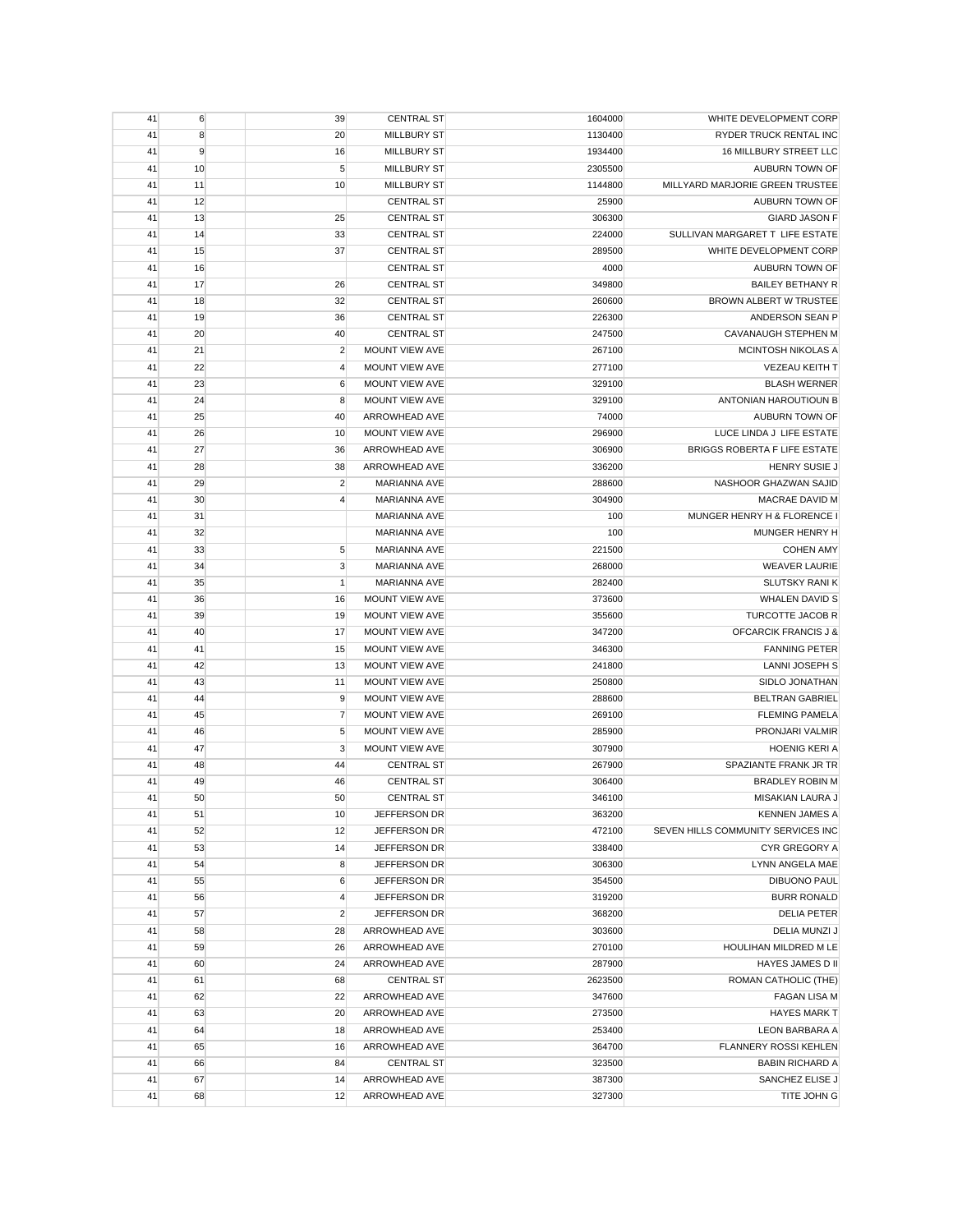| 41 | 69             | 10             | ARROWHEAD AVE        | 271300  | JOHNSON ALAN T                                 |
|----|----------------|----------------|----------------------|---------|------------------------------------------------|
| 41 | 70             | 7              | ARROWHEAD AVE        | 357100  | <b>LITMAN ALICE M</b>                          |
| 41 | 71             | 6              | <b>WASHBURN RD</b>   | 315900  | <b>MAASS MARK E</b>                            |
| 41 | 72             | 9              | ARROWHEAD AVE        | 435400  | MILLER STEVE M TRUSTEE                         |
| 41 | 73             | 11             | ARROWHEAD AVE        | 332600  | <b>MURRAY AMY</b>                              |
| 41 | 74             | 27             | RIDGEWOOD DR         | 334600  | DOGGART MARK R                                 |
| 41 | 75             | 25             | RIDGEWOOD DR         | 312100  | SOMADELIS JEFFREY E                            |
| 41 | 76             | 23             | RIDGEWOOD DR         | 357100  | THE TAYLOR MACKENZIE GERMANO TRUST             |
| 41 | 77             | 15             | ARROWHEAD AVE        | 440500  | <b>BACKLIN TIMOTHY D</b>                       |
| 41 | 78             | 17             | ARROWHEAD AVE        | 401400  | <b>SHARR ANDREW</b>                            |
| 41 | 79             | 1              | <b>HICKORY LN</b>    | 296500  | FREDETTE RYAN R                                |
| 41 | 80             | 3              | <b>HICKORY LN</b>    | 505200  | BRUMMER BLOCHER JENNIE B                       |
| 41 | 81             | 14             | SARATOGA RD          | 273900  | <b>FREEMAN MARGARET F</b>                      |
| 41 | 82             | 16             | SARATOGA RD          | 342800  | BRYNE WALTER D                                 |
| 41 | 83             | 8              | <b>HICKORY LN</b>    | 351600  | <b>MARA DIANE M</b>                            |
| 41 | 84             | 6              | <b>HICKORY LN</b>    | 360300  | ANTHONY MICHAEL J                              |
| 41 | 85             | 4              | <b>HICKORY LN</b>    | 316200  | AVONTI RICHARD A                               |
| 41 | 86             | $\overline{2}$ | <b>HICKORY LN</b>    | 293900  | MILLER ROBERT P                                |
| 41 | 87             | 19             | ARROWHEAD AVE        |         | ROUILLARD WANDA S                              |
|    |                |                |                      | 318400  |                                                |
| 41 | 88             | $\mathbf{1}$   | <b>MUNGER DR</b>     | 376000  | NASHOLD JOANN                                  |
| 41 | 89             | $\mathsf 3$    | <b>MUNGER DR</b>     | 280500  | <b>STALMOK ROLAND</b>                          |
| 41 | 90             | 5              | <b>MUNGER DR</b>     | 273100  | DEMAKE JAMES N                                 |
| 41 | 91             | $\overline{7}$ | <b>MUNGER DR</b>     | 347000  | <b>GARNACHE R ALICE</b>                        |
| 41 | 92             | $\overline{2}$ | <b>MUNGER DR</b>     | 306800  | <b>BOYES SANDRA F</b>                          |
| 41 | 93             | 25             | ARROWHEAD AVE        | 311000  | ALJIZANI BASHEER                               |
| 41 | 94             | 27             | ARROWHEAD AVE        | 291600  | <b>GAUTHIER RAYMOND E</b>                      |
| 41 | 96             | 4              | <b>MUNGER DR</b>     | 328400  | <b>GEORGE MATTHEW</b>                          |
| 41 | 97             | 6              | <b>MUNGER DR</b>     | 255500  | <b>CARPENTER MATTHEW</b>                       |
| 41 | 98             | 8              | <b>MUNGER DR</b>     | 289600  | ROACH REBECCA A                                |
| 41 | 99             |                | <b>MILLBURY ST</b>   | 3900    | AUBURN TOWN OF                                 |
| 41 | 100            | 82             | <b>CENTRAL ST</b>    | 113200  | NEW ENGLAND POWER CO                           |
| 41 | 101            |                | <b>KELLOGG ST</b>    | 100     | AUBURN TOWN OF                                 |
| 41 | 104            | 71             | <b>CENTRAL ST</b>    | 104500  | MASSACHUSETTS ELECTRIC CO                      |
| 41 | 105            | 48             | <b>CENTRAL ST</b>    | 321300  | DVARECKAS JOHN A III                           |
| 41 | 106            | 22             | <b>MILLBURY ST</b>   | 4457600 | WORCESTER ENVELOPE CO                          |
| 41 | 107            | 27-29          | <b>CENTRAL ST</b>    | 397200  | FONSECA FRANCINI A                             |
| 41 | 108            | 24             | <b>MILLBURY ST</b>   | 4595000 | PW REALTY NOMINEE TRUST                        |
| 41 | 109            | 23             | <b>CENTRAL ST</b>    | 324300  | <b>MARONEY MICHAEL S</b>                       |
| 41 | 110            | 21             | <b>CENTRAL ST</b>    | 321500  | <b>BOBINSKI BOGDAN</b>                         |
| 41 | 111            | 88-90          | <b>CENTRAL ST</b>    | 429600  | WOOD WAYNE D                                   |
| 41 | 112            | 8              | <b>WASHBURN RD</b>   | 385300  | <b>SHANKLE ALISON</b>                          |
| 41 | 113            |                | <b>MILLBURY ST</b>   | 300     | AUBURN TOWN OF                                 |
| 41 | 114            |                | MILLBURY ST OFF      | 24200   | PROVIDENCE & WORCESTER RR CO                   |
| 41 | 115            | 24             | <b>CENTRAL ST</b>    | 87900   | J JILL DEVELOPMENT LLC                         |
| 42 | $\mathbf{1}$   | 150            | <b>MILLBURY ST</b>   |         | 1108755 POST DONALD G EDWARDS T ASHLEY TRS 60% |
|    |                |                |                      |         |                                                |
| 42 | $\overline{2}$ | 153            | <b>MILLBURY ST</b>   | 374343  | POST DONALD G TRUSTEE                          |
| 42 | 3              | 245            | <b>WASHINGTON ST</b> |         | 3279800 EXTRA SPACE PROPERTIES SEVENTY TWO LLC |
| 42 | $\overline{4}$ | 313            | <b>WASHINGTON ST</b> | 2409300 | <b>RS HOLDINGS INC</b>                         |
| 42 | 5              | 303            | <b>WASHINGTON ST</b> | 106100  | <b>RS HOLDINGS</b>                             |
| 42 | 6              | 21             | <b>TECHNOLOGY DR</b> | 139500  | <b>CASEY JOHN M</b>                            |
| 42 | $\overline{7}$ | 300            | <b>WASHINGTON ST</b> | 2095800 | <b>AGNL PANE LLC</b>                           |
| 42 | 8              | 310            | <b>WASHINGTON ST</b> | 1128100 | GTY MA/NH LEASING INC                          |
| 42 | 9              | 314            | <b>WASHINGTON ST</b> | 1007600 | FRANKIE INVESTMENTS LLC                        |
| 42 | 10             | 15             | <b>MILL ST</b>       | 555400  | NEW ENGLAND POWER CO                           |
| 42 | 11             | 19             | MILL ST              | 236200  | 19 MILL STREET REALTY LLC                      |
| 42 | 12             | 100            | <b>MILLBURY ST</b>   | 547400  | AUBURN INDUSTRIAL DEVELOPMENT CORP             |
| 42 | 13             | 101            | <b>MILLBURY ST</b>   | 2069000 | AUBURN INDUSTRIAL DEVELOPMENT CORP             |
| 42 | 14             | 14             | <b>TECHNOLOGY DR</b> | 454000  | LIDDELL DEVELOPMENT LLC                        |
| 42 | 15             | 19             | <b>TECHNOLOGY DR</b> | 3692600 | PVIII AUBURN PROPCO LLC                        |
|    |                |                |                      |         |                                                |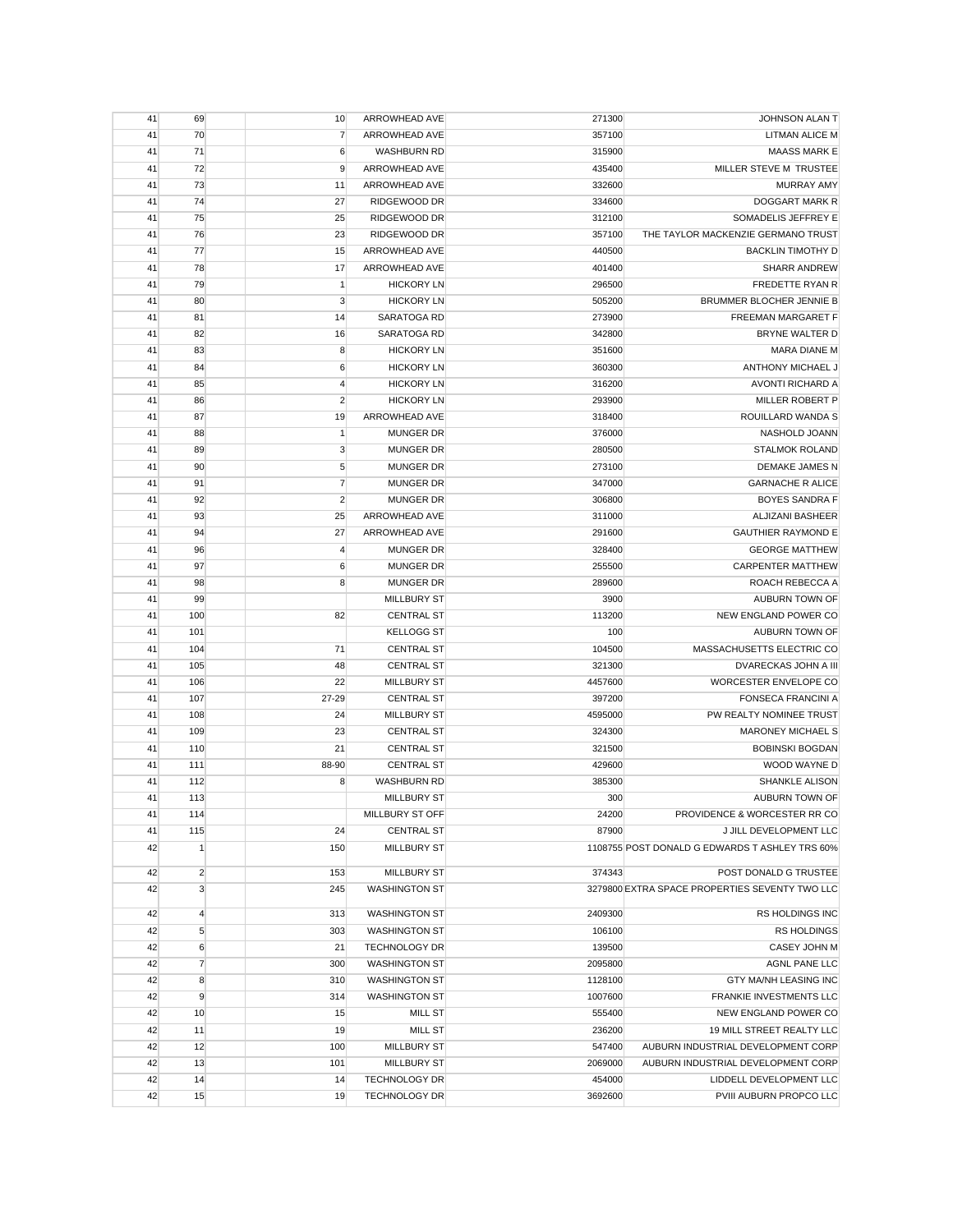| 42 | 16             | 85             | <b>BANCROFT ST</b>   | 1210100  | MASS TURNPIKE AUTHORITY           |
|----|----------------|----------------|----------------------|----------|-----------------------------------|
| 42 | 17             | 93             | <b>BANCROFT ST</b>   | 1072000  | <b>BRISCON ELECTRIC MFG CORP</b>  |
| 42 | 18             | 10             | <b>TECHNOLOGY DR</b> | 849500   | J J G REALTY TRUST                |
| 42 | 19             | 97             | <b>BANCROFT ST</b>   | 1180000  | THE BANCROFT STREET LLC           |
| 42 | 21             | 35             | <b>MILLBURY ST</b>   | 8665600  | WEBSTER FIVE CENTS SAVINGS BANK   |
| 42 | 24             | 26             | <b>MILLBURY ST</b>   | 14516500 | QUEST 26 MILLBURY LLC             |
| 42 | 25             | 28             | <b>MILLBURY ST</b>   | 11268400 | QUEST 28 MILLBURY LLC             |
| 42 | 26             | 16             | <b>MILL ST</b>       | 237000   | HARDY FREDERICK I JR              |
| 42 | 27             | 250            | <b>WASHINGTON ST</b> | 1124400  | <b>CASEY JOHN M</b>               |
| 42 | 28             | 23             | <b>TECHNOLOGY DR</b> | 134200   | CASEY JOHN M                      |
| 42 | 29             | 147            | <b>MILLBURY ST</b>   | 3857     | POST DONALD G TRUSTEE             |
| 42 | 30             | 154            | <b>MILLBURY ST</b>   | 124980   | BERTRAND CYNTHIA G TRUSTEE        |
| 42 | 31             | 319            | <b>WASHINGTON ST</b> | 546400   | R & I REAL ESTATE DEVELOPMENT LLC |
| 42 | 32             | 31             | <b>MILLBURY ST</b>   | 468400   | WEBSTER FIVE CENTS SAVINGS BANK   |
| 42 | 34             | 304            | <b>WASHINGTON ST</b> | 1024600  | 304 WASHINGTON STREET LLC         |
| 42 | 35             | 103-105        | <b>MILLBURY ST</b>   | 1677800  | 103-105 MILLBURY STREET LLC       |
| 42 | 37             | 16             | <b>TECHNOLOGY DR</b> | 408800   | <b>VBNBC REALTY LLC</b>           |
| 42 | 38             | 146            | <b>MILLBURY ST</b>   | 51786    | BERTRAND CYNTHIA G TRUSTEE        |
| 42 | 39             | 275            | <b>WASHINGTON ST</b> | 1523200  | <b>G LAZ REALTY LLC</b>           |
| 42 | 40             | 15             | <b>TECHNOLOGY DR</b> | 259300   | JT ACQUISITIONS LLC               |
| 42 | 41             | 273            | <b>WASHINGTON ST</b> | 740700   | INLAND HARBOR REALTY LLC          |
| 42 | 42             | 317            | <b>WASHINGTON ST</b> | 1273200  | M HILL COMPANIES                  |
| 42 | 43             | 17             | <b>MILL ST</b>       | 95700    | PERRO REALTY LLC                  |
| 42 | 44             | 149            | <b>MILLBURY ST</b>   | 377500   | BERTRAND STEPHANIE G              |
| 43 | $\mathbf{1}$   | 254            | <b>MILLBURY ST</b>   | 438900   | <b>LASKES MATTHEW</b>             |
| 43 | $\overline{c}$ | 291            | <b>MILLBURY ST</b>   | 476800   | MARCOTTE MICHAEL P                |
| 43 | 3              | 251            | <b>MILLBURY ST</b>   | 421700   | <b>BOUGIOURIS EVANGELOS A</b>     |
| 43 | $\overline{4}$ | 247            | <b>MILLBURY ST</b>   | 397000   | OSHEA COLLEEN A                   |
| 43 | 5              | 245            | <b>MILLBURY ST</b>   | 562600   | <b>CARPENTER STANLEY R</b>        |
| 43 | 6              | 231            | <b>MILLBURY ST</b>   | 278600   | PLATUKIS ROBERT L                 |
| 43 | $\overline{7}$ | $\overline{2}$ | <b>MONTCLAIR DR</b>  | 350200   | NORMAN LEONARD E                  |
| 43 | 8              | 4              | MONTCLAIR DR         | 329300   | <b>PERKINS MARK</b>               |
| 43 | 9              | 6              | <b>MONTCLAIR DR</b>  | 426300   | <b>FAZIO ELIZABETH</b>            |
| 43 | 10             | 8              | <b>MONTCLAIR DR</b>  | 389200   | <b>LAUGHLIN EDSEL W</b>           |
| 43 | 11             | $\overline{7}$ | <b>MONTCLAIR DR</b>  | 480200   | PALUMBO STEVEN                    |
| 43 | 12             | 5              | <b>MONTCLAIR DR</b>  | 379100   | WASILKO DANIEL J TRUSTEE          |
| 43 | 13             | $\mathsf 3$    | <b>MONTCLAIR DR</b>  | 409300   | SHEERIN MICHELLE R                |
| 43 | 14             | 165            | <b>MILLBURY ST</b>   | 309400   | PERRY CLARK A                     |
| 43 | 15             |                | <b>MILLBURY ST</b>   | 638      | POST DONALD G TRUSTEE             |
| 43 | 16             | 160            | <b>MILLBURY ST</b>   | 342900   | <b>GULBICKI WILLIAM J</b>         |
| 43 | 17             |                | <b>MILLBURY ST</b>   | 2800     | <b>VBM PROPERTIES LLC</b>         |
| 43 | 18             | 6              | JADE HILL RD         | 434300   | RUCCI JACQUELINE M                |
| 43 | 19             | $\overline{4}$ | JADE HILL RD         | 419700   | VIBBER JENNIFER L                 |
| 43 | 20             | 235            | <b>MILLBURY ST</b>   | 343000   | <b>STEVENS MARK E</b>             |
| 43 | 21             | 237            | <b>MILLBURY ST</b>   | 383200   | MATSON JEREMY L                   |
| 43 | 22             | 170            | <b>MILLBURY ST</b>   | 534400   | POST ROBERT C                     |
| 43 | 23             | 249            | <b>MILLBURY ST</b>   | 569400   | SIMONELLI BRADLEY J               |
| 43 | 24             | $\mathbf{1}$   | <b>MONTCLAIR DR</b>  | 464400   | WENTWORTH JASON                   |
| 43 | 25             | 257            | <b>MILLBURY ST</b>   | 415000   | WASCAVAGE BRIAN E                 |
| 43 | 26             | 255            | <b>MILLBURY ST</b>   | 449100   | SCHOFIELD ANDREA F                |
| 43 | 27             | 253            | <b>MILLBURY ST</b>   | 410700   | <b>CURTIS GORDON T</b>            |
| 43 | 28             | 243            | <b>MILLBURY ST</b>   | 125200   | FULLER RICHARD L                  |
| 43 | 29             | 241            | <b>MILLBURY ST</b>   | 24100    | FULLER RICHARD L                  |
| 43 | 30             | 239            | <b>MILLBURY ST</b>   | 23900    | FULLER RICHARD L                  |
| 43 | 31             | 234            | <b>MILLBURY ST</b>   | 557600   | DALY ALICE J                      |
| 43 | 32             | 236            | <b>MILLBURY ST</b>   | 494200   | PAPPAS SOUCIE SUNDY P             |
| 43 | 33             | 238            | <b>MILLBURY ST</b>   | 470800   | <b>HENDRICK THOMAS HAMPTON</b>    |
| 43 | 34             | 240            | <b>MILLBURY ST</b>   | 554900   | NGUYEN AN LONG                    |
| 43 | 36             | 244            | <b>MILLBURY ST</b>   | 333200   | <b>WHEELER OTIS</b>               |
| 43 | 37             | 246            | <b>MILLBURY ST</b>   | 893900   | PARAFINOWICZ WALDEMAR             |
|    |                |                |                      |          |                                   |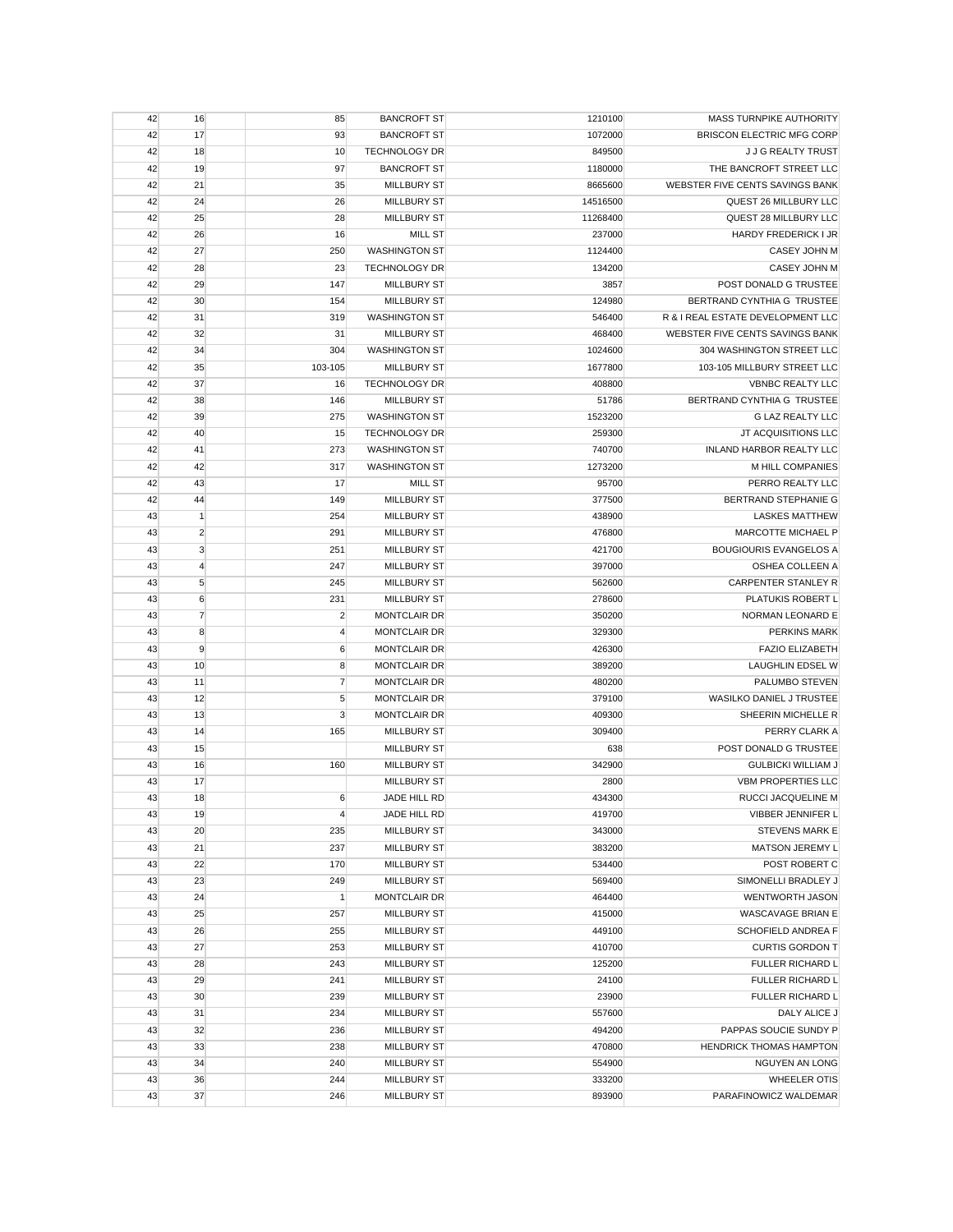| 43 | 38               | 248            | <b>MILLBURY ST</b>     | 398900  | CHESTNA PETER J                       |
|----|------------------|----------------|------------------------|---------|---------------------------------------|
| 43 | 39               | 250            | <b>MILLBURY ST</b>     | 119600  | <b>LASKES MATTHEW</b>                 |
| 43 | 40               | 256            | <b>MILLBURY ST</b>     | 456300  | <b>BRUSA TRACY L</b>                  |
| 44 | $\mathbf{1}$     | 35             | <b>BRIDGE ST</b>       | 159600  | OXFORD TRANSFER STATION LLC           |
| 44 | $\overline{2}$   |                | <b>BRIDGE ST</b>       | 645     | DMOGHOWSKI ANNE H                     |
| 44 | 3                |                | <b>BRIDGE ST</b>       | 3446    | WHITE RAYMOND OLNEY                   |
| 44 | 5                |                | <b>BRIDGE ST</b>       | 89500   | CAP REAL ESTATE LLC                   |
| 44 | 6                | 500            | ROCHDALE ST            | 397800  | MICHELSON KEITH R                     |
| 44 | $\overline{7}$   | 504            | ROCHDALE ST            | 99900   | RICHARDS CYNTHIA L                    |
| 44 | 8                | 506            | ROCHDALE ST            | 429100  | SHEEHAN JOSEPH D                      |
| 44 | 9                | 29             | <b>BRIDGE ST</b>       | 1300    | MASS WOOD RECYCLING INC               |
| 45 | $\mathbf{1}$     | 502            | ROCHDALE ST            | 227700  | ROBERTS MICHAEL S                     |
| 45 | $\overline{c}$   | 498 1/2        | ROCHDALE ST            | 5000    | MICHELSON KEITH R                     |
|    | 3                | 470            |                        |         | CLAYMAN DAVID M                       |
| 45 |                  |                | ROCHDALE ST            | 187700  |                                       |
| 45 | $\overline{4}$   | 20             | <b>HIGH ST</b>         | 494100  | <b>CURRAN JULIE M</b>                 |
| 45 | 6                | 425            | ROCHDALE ST            | 521183  | <b>BROOKS RONALD E</b>                |
| 45 | $\overline{7}$   | 437            | ROCHDALE ST            | 583400  | <b>VENANZI RICHARD A</b>              |
| 45 | 8                | 218            | <b>WEST ST</b>         | 398900  | LEBEAU ROSEMARY                       |
| 45 | 9                | 219            | <b>WEST ST</b>         | 414200  | PIETROWICZ LISA                       |
| 45 | 10               | 205            | <b>WEST ST</b>         | 224200  | WHITE LYLE C                          |
| 45 | 11               | 206            | <b>WEST ST</b>         | 259700  | <b>REGAN WILLIAM J</b>                |
| 45 | 12               | 194            | WEST ST                | 259300  | GIOVANELLA ROBERT J                   |
| 45 | 13               | 186            | <b>WEST ST</b>         | 413000  | STORIE WILLIAM E                      |
| 45 | 14               | 184            | <b>WEST ST</b>         | 365500  | <b>HASTINGS CHRISTOPHER</b>           |
| 45 | 15               | 182            | <b>WEST ST</b>         | 226900  | BLANCHARD ROBERT J                    |
| 45 | 16               |                | ROCHDALE ST            | 15750   | <b>BROOKS RONALD E</b>                |
| 45 | 18               | 480            | ROCHDALE ST            | 589600  | <b>BUROKAS WILLIAM J</b>              |
| 45 | 19               | 498            | ROCHDALE ST            | 446700  | <b>MANFRON VALDETE K</b>              |
| 45 | 20               | 210            | <b>WEST ST</b>         | 291300  | <b>REGAN WILLIAM J SR</b>             |
| 45 | 22               | 474            | ROCHDALE ST            | 442300  | CHERYL A BUROKAS REVOCABLE TRUST 2008 |
|    |                  |                |                        |         |                                       |
| 45 | 23               | 435            | ROCHDALE ST            | 437000  | DICARLO NICHOLAS J                    |
| 45 | 24               | 433            | ROCHDALE ST            | 319100  | <b>BOLDUC MARK S</b>                  |
| 45 | 25               | 431            | ROCHDALE ST            | 434500  | PRIFTI NICHOLAS W &                   |
| 45 | 26               | 215            | <b>WEST ST</b>         | 357900  | VESSELLO JOHN PHILIP TRUSTEE          |
| 45 | 27               | 202            | <b>WEST ST</b>         | 199200  | RAO SHASHIDARA                        |
| 45 | 28               | 441            | ROCHDALE ST            | 508100  | LY HIEU T                             |
| 45 | 29               |                | ROCHDALE ST            | 3100    | <b>BROOKS RONALD E</b>                |
| 45 | 30               | 18             | <b>HIGH ST</b>         | 118600  | <b>CURRAN JULIE M</b>                 |
| 45 | 31               | 198            | <b>WEST ST</b>         | 238300  | ERNENWEIN RITA L                      |
| 46 | $\mathbf{1}$     |                | BRYN MAWR AVE          | 700     | <b>MASS TURNPIKE AUTHORITY</b>        |
| 46 | $\overline{2}$   |                | 15 HARDSCRABBLE RD     | 3790000 | CASELLA WASTE MANAGEMENT              |
| 46 | $\overline{4}$   |                | ROCHDALE ST NEAR       | 308400  | CSX TRANSPORTATION INC                |
| 46 | $5\overline{)}$  | 5 <sup>5</sup> | 399<br>HARDSCRABBLE RD | 483100  | BROWNING-FERRIS INDUSTRIES INC        |
| 46 | $6 \overline{6}$ | $\overline{7}$ | HARDSCRABBLE RD        | 75200   | BROWNING FERRIS IND INC               |
| 46 | $\overline{7}$   | $\overline{0}$ | HARDSCRABBLE RD        | 146300  | BROWNING FERRIS INDUSTRIES INC        |
| 46 | 8                | 9              | HARDSCRABBLE RD        | 320100  | <b>BROWNING FERRIS IND INC</b>        |
| 46 | $\overline{9}$   | 11             | HARDSCRABBLE RD        | 366500  | ALLIED WASTE SERVICES OF MASS LLC     |
| 46 | 10               | 13             | HARDSCRABBLE RD        | 345100  | ALLIED WASTE SERVICES OF MASS LLC     |
| 46 | 13               | 8              | HARDSCRABBLE RD        | 171100  | MASSACHUSETTS ELECTRIC CO             |
| 47 | $\mathbf{1}$     | 1              | ALEDA DR               | 247700  | <b>GAFFNEY RICHARD L</b>              |
| 47 | $\overline{2}$   | 15             | LINDA AVE              | 303600  | KONICKI STEPHEN P                     |
| 47 | 3                | 8              | LINDA AVE              | 302100  | PARKER ROBERT V                       |
| 47 | 4                | 12             | LINDA AVE              | 285600  | KENNEN RUTH F LE                      |
| 47 | 5                | 14             | LINDA AVE              | 361900  | <b>KAKISH SUHEIL</b>                  |
| 47 | 6                | 16             | LINDA AVE              | 349500  | MALLOY WILLIAM D                      |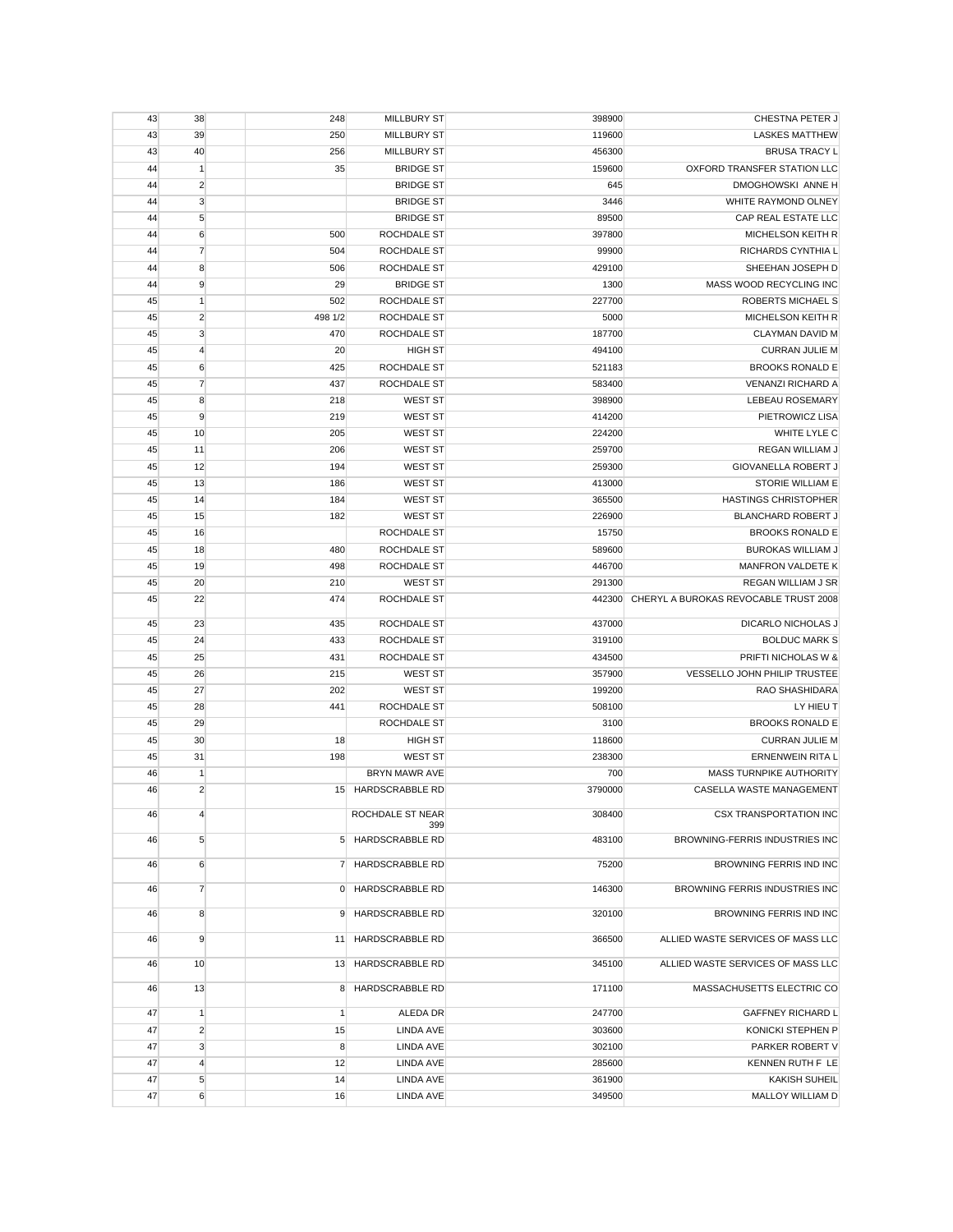| 47 | $\overline{7}$ | 18             | LINDA AVE            | 316500 | <b>HERARD STEVEN J</b>               |
|----|----------------|----------------|----------------------|--------|--------------------------------------|
| 47 | 8              | 20             | <b>LINDA AVE</b>     | 298300 | <b>ONEILL MICHAEL S</b>              |
| 47 | 9              | 15             | MELBA AVE            | 298800 | <b>HAMMOND DAWN</b>                  |
| 47 | 10             | 14             | MELBA AVE            | 262100 | MOREAU CHRISTEN MARIE                |
| 47 | 11             | 24             | <b>LINDA AVE</b>     | 351800 | SIMPSON IAN K                        |
| 47 | 12             | 26             | LINDA AVE            | 328900 | <b>KROPP DOUGLAS W</b>               |
| 47 | 13             | $\mathbf{1}$   | <b>CLAIRE DR</b>     | 213500 | <b>GOUGH MARY T</b>                  |
| 47 | 14             | 25             | <b>LINDA AVE</b>     | 271800 | MACLEOD JAMES                        |
| 47 | 16             | 23             | <b>LINDA AVE</b>     | 261800 | <b>CHARPENTIER FRANCOIS R</b>        |
| 47 | 17             | 21             | LINDA AVE            | 265600 | <b>BROSZEIT BRENT A</b>              |
| 47 | 18             | 19             | <b>LINDA AVE</b>     | 273700 | RICHARDSON JEFFREY                   |
| 47 | 19             | 17             | <b>LINDA AVE</b>     | 298900 | VO TRANG T                           |
| 47 | 20             | $\overline{c}$ | ALEDA DR             | 333000 | <b>FORTIN RAYMOND</b>                |
| 47 | 21             | $\overline{4}$ | ALEDA DR             | 284300 | ROSENQUIST RHONDA L                  |
| 47 | 22             | 6              | ALEDA DR             | 308100 | DOHERTY DAVID P                      |
| 47 | 23             |                | <b>LINDA AVE</b>     | 3900   | RICHARDSON VERNER & CATHERINE I      |
| 47 | 24             | 152            | LEICESTER ST         | 312500 | <b>GUILD PAUL F</b>                  |
| 47 | 25             | 154            | LEICESTER ST         | 314500 | HURLEY MICHAEL T                     |
| 47 | 26             | 156            | LEICESTER ST         | 240200 | <b>GREGORY CHRISTOPHER P</b>         |
| 47 | 27             | 160            | LEICESTER ST         | 232400 | <b>CROTEAU RAYMOND</b>               |
| 47 | 28             | 246            | BRYN MAWR AVE        | 364900 | <b>FLINK DOUGLAS E</b>               |
| 47 | 29             | 165            | LEICESTER ST         | 235000 | <b>REVICKI ANN MARIE</b>             |
| 47 | 30             | 155            | LEICESTER ST         | 391800 | MAHLERT JONATHAN F                   |
| 47 | 31             | 157            | LEICESTER ST         | 228500 | LEBEAU LAURIE A                      |
| 47 | 32             | $\mathbf{1}$   | <b>MERRIAM ST</b>    | 254200 | <b>DOWD JAMES T</b>                  |
| 47 | 33             | 15             | <b>MERRIAM ST</b>    | 353800 | AUBUCHONT KIRK E                     |
| 47 | 34             | 21             | <b>MERRIAM ST</b>    | 267300 | HEALY MICHELLE L                     |
| 47 | 35             | 23             | <b>MERRIAM ST</b>    | 318200 | DELOLLIS DAVID P                     |
| 47 | 36             |                | LEICESTER ST         | 21800  | <b>GREGORY CHRISTOPHER P</b>         |
| 47 | 37             | 25             | <b>MERRIAM ST</b>    | 271500 | MULONE ROSEMARIE S                   |
| 47 | 38             | 27             | <b>MERRIAM ST</b>    | 265200 | <b>GRAVES THERESA M</b>              |
| 47 | 39             | 29             | <b>MERRIAM ST</b>    | 322700 | <b>LAGUERRE MONNA</b>                |
| 47 | 40             | 33             | <b>MERRIAM ST</b>    | 291000 | SIVRET KENNETH E SR                  |
| 47 | 41             | 37             | <b>MERRIAM ST</b>    | 261600 | YOUNG TIMOTHY E                      |
| 47 | 42             | 39             | <b>MERRIAM ST</b>    | 242200 | <b>HAMEL JOSEPH M</b>                |
| 47 | 43             | 38             | <b>MERRIAM ST</b>    | 280400 | DIAMOND DANIEL J                     |
| 47 | 44             | $\overline{4}$ | <b>MERRIAM TER</b>   | 271800 | <b>GOSSELIN CHELSI A</b>             |
| 47 | 45             | 271            | BRYN MAWR AVE        | 244800 | <b>FANNING PATRICK</b>               |
| 47 | 46             | 273            | <b>BRYN MAWR AVE</b> | 257000 | <b>VOTOUR FRANCIS K</b>              |
| 47 | 47             | 275            | BRYN MAWR AVE        | 262800 | <b>BENJAMIN NANCY</b>                |
| 47 | 48             | 277            | BRYN MAWR AVE        | 251100 | <b>JACQUES LAURENT G</b>             |
| 47 | 49             | 279            | BRYN MAWR AVE        | 255800 | <b>BOODEN FREDERICK A</b>            |
| 47 | 50             | 281            | BRYN MAWR AVE        | 273600 | ST GEORGE KEITH A                    |
| 47 | 51             | 283            | BRYN MAWR AVE        | 317900 | <b>KELLER THOMAS V</b>               |
| 47 | 52             | 25             | MIDSTATE DR          | 11500  | PAINO ASSOCIATES LLC                 |
| 47 | 53             | 48             | <b>WATERMAN RD</b>   | 227900 | <b>ROSNER REGINA</b>                 |
| 47 | 54             | 299            | BRYN MAWR AVE        | 1100   | AUBURN TOWN OF                       |
| 47 | 55             | 301            | <b>BRYN MAWR AVE</b> | 229100 | REVELL SHERI M                       |
| 47 | 56             |                | BRYN MAWR AVE        | 500    | MASS TURNPIKE AUTHORITY              |
| 47 | 57             | 304            | BRYN MAWR AVE        | 206800 | <b>BENOIT JAMES P</b>                |
| 47 | 58             | 306            | <b>BRYN MAWR AVE</b> | 193400 | <b>FOURNIER ROBERT</b>               |
| 47 | 59             | 286            | <b>BRYN MAWR AVE</b> | 343300 | <b>COOK CHRISTOPHER</b>              |
| 47 | 60             | 284            | BRYN MAWR AVE        | 368100 | HULTBERG ROSA J                      |
| 47 | 61             | 280            | BRYN MAWR AVE        | 302400 | ELA BARBARA A                        |
| 47 | 63             | 278            | BRYN MAWR AVE        | 362200 | ELA WILLIAM J                        |
| 47 | 64             | 272            | BRYN MAWR AVE        | 346400 | ELA WILLIAM J                        |
| 47 | 65             | 270            | BRYN MAWR AVE        | 327900 | MAHLERT GARY C                       |
| 47 | 66             | 266            | BRYN MAWR AVE        | 509400 | SCHOFIELD MICHAEL R HALLIDAY SARAH J |
| 47 | 67             | 264            | BRYN MAWR AVE        | 513200 | <b>SARLI JOHN</b>                    |
| 47 | 68             | 260            | BRYN MAWR AVE        | 383700 | CANTY COLLEEN M                      |
|    |                |                |                      |        |                                      |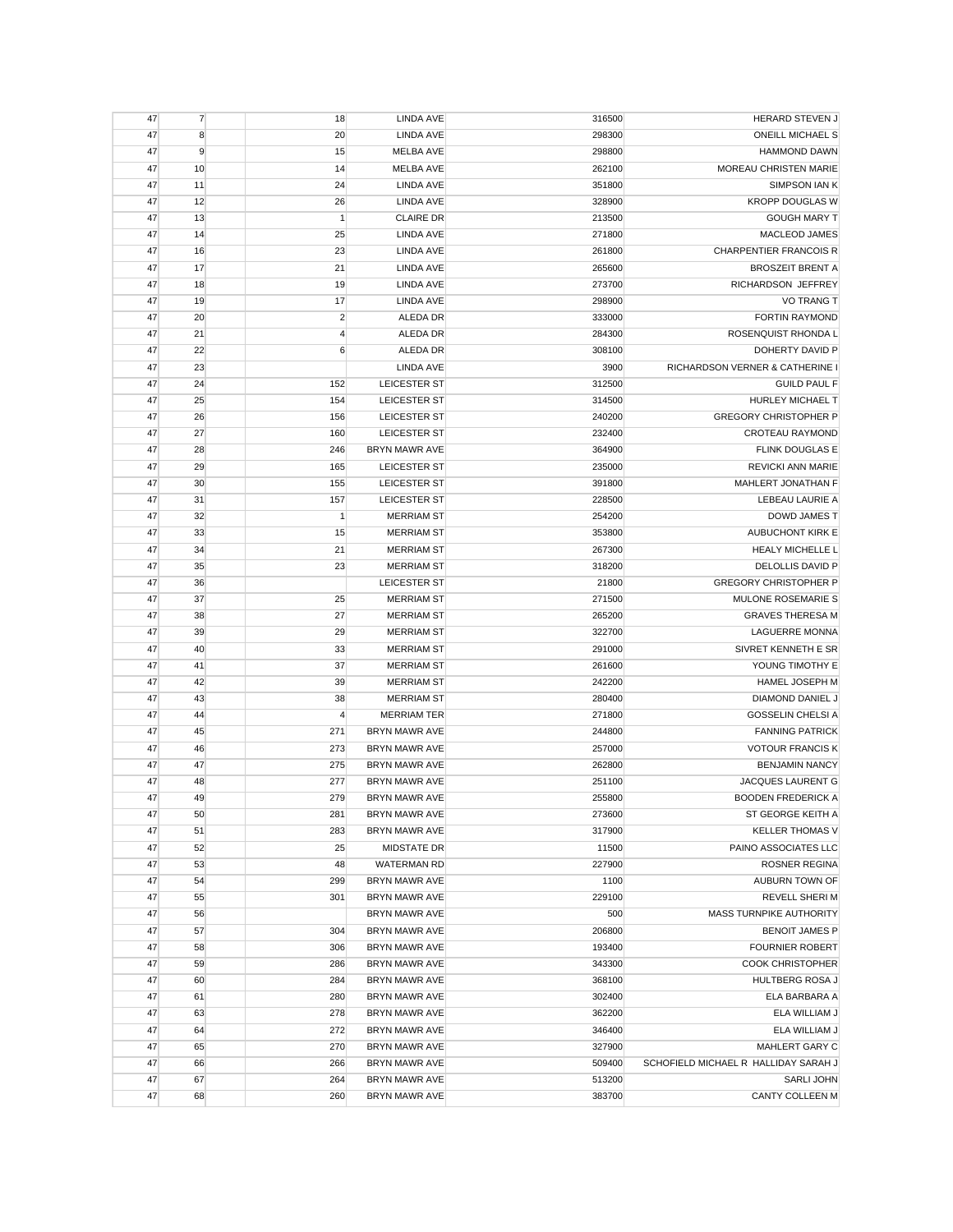|    | 69               | 28             | <b>MERRIAM ST</b>    | 378700  | ELLIOTT DAVID R                    |
|----|------------------|----------------|----------------------|---------|------------------------------------|
| 47 | 70               | 30             | <b>MERRIAM ST</b>    | 371700  | TURNER KENNETH F                   |
| 47 | 71               | 269            | <b>BRYN MAWR AVE</b> | 270900  | MOSLEY CAROLYN A                   |
| 47 | 72               | 17             | <b>MERRIAM ST</b>    | 315400  | CHUMSAE JASON M                    |
| 47 | 73               |                | BRYN MAWR AVE        | 22900   | MASS TURNPIKE AUTHORITY            |
| 47 | 74               | 36             | <b>MERRIAM ST</b>    | 239100  | DALBEC KIMBERLY A                  |
| 47 | 75               | 27             | <b>MIDSTATE DR</b>   | 5583400 | PAINO ASSOCIATES LLC               |
| 47 | 76               | 288            | <b>BRYN MAWR AVE</b> | 353200  | <b>BYLUND STEVEN E</b>             |
| 47 | 77               | 36             | PIONEER LN           | 284900  | WAITHANJI ANTHONY N                |
| 47 | 78               | 37             | PIONEER LN           | 360200  | SIBLEY PAUL W                      |
| 47 | 80               | 267            | <b>BRYN MAWR AVE</b> | 303400  | <b>BAKER SANDRA Y</b>              |
| 47 | 81               | 10             | <b>LINDA AVE</b>     | 403900  | <b>BARROWS DONALD E</b>            |
| 47 | 82               | 19             | <b>MERRIAM ST</b>    | 326500  | <b>GIVEN BRIAN M</b>               |
| 47 | 83               | 153            | LEICESTER ST         | 345400  | <b>WALKER CHRISTINE L</b>          |
| 47 | 84               | 3              | <b>CLAIRE DR</b>     | 19900   | MCKINSTRY GREGORY L TRUSTEE        |
| 47 | 85               | 258            | <b>BRYN MAWR AVE</b> | 144700  | <b>HALLIDAY POMPEA</b>             |
| 48 | $\vert$ 1        | 29             | <b>KNOWLES ST</b>    | 364400  | <b>MAHAN FRANCIS M JR</b>          |
| 48 | $\overline{2}$   | 27             | <b>KNOWLES ST</b>    | 401800  | <b>KIRITSY FRANCIS M JR</b>        |
| 48 | 3                | 22             | <b>KNOWLES ST</b>    | 389100  | ELLIOTT RONALD P                   |
|    |                  |                | <b>KNOWLES ST</b>    |         | MONDOR JAMES M                     |
| 48 | $\overline{4}$   | 26             |                      | 262000  |                                    |
| 48 | $\sqrt{5}$       | 28             | <b>KNOWLES ST</b>    | 291400  | <b>HURLEY SHAYNE</b>               |
| 48 | $\boldsymbol{6}$ | 30             | <b>KNOWLES ST</b>    | 291000  | FOLEY JASON D                      |
| 48 | $\overline{7}$   | 9              | <b>WINDSOR AVE</b>   | 343500  | DASCOLI JAMES E                    |
| 48 | 8                | $\overline{7}$ | <b>WINDSOR AVE</b>   | 308400  | LOUGHLIN WILLIAM E                 |
| 48 | 9                | $\sqrt{5}$     | <b>WINDSOR AVE</b>   | 357200  | <b>SWEDBERG ERIC</b>               |
| 48 | 10               | $\mathsf 3$    | <b>WINDSOR AVE</b>   | 326800  | <b>CHAREST JEFFREY S</b>           |
| 48 | 11               | 169            | <b>CENTRAL ST</b>    | 343000  | <b>BENOIT MICHAEL</b>              |
| 48 | 12               | 165            | <b>CENTRAL ST</b>    | 383500  | STOICO DANA J                      |
| 48 | 13               | 161            | <b>CENTRAL ST</b>    | 354200  | <b>KROM ALLYN W</b>                |
| 48 | 14               | 159            | <b>CENTRAL ST</b>    | 12900   | NORMAN DAVID M                     |
| 48 | 15               | 157            | <b>CENTRAL ST</b>    | 321600  | <b>BOUDREAU STEVEN F</b>           |
| 48 | 16               |                |                      |         |                                    |
|    |                  | 155            | <b>CENTRAL ST</b>    | 338700  | BERTNELL REALTY INC                |
| 48 | 17               | 144            | <b>CENTRAL ST</b>    | 352200  | KNOX KENNETH E & KNOX JACQUELINE T |
| 48 | 18               | 148            | <b>CENTRAL ST</b>    | 317200  | <b>MATTHEWS JOSEPH B</b>           |
| 48 | 19               | 152            | <b>CENTRAL ST</b>    | 317500  | <b>KEMPSKIE RICHARD JR</b>         |
| 48 | 20               | 156            | <b>CENTRAL ST</b>    | 310000  | CHERRY CHRISTOPHER D               |
| 48 | 21               | 164            | <b>CENTRAL ST</b>    | 267300  | <b>MCNALLY PAUL E</b>              |
| 48 | 22               | 166            | <b>CENTRAL ST</b>    | 256700  | SALCE JOHN E                       |
| 48 | 23               | 21             | <b>GARDEN ST</b>     | 298500  | <b>GARDNER GARY D</b>              |
| 48 | 24               | 19             | <b>GARDEN ST</b>     | 275000  | SENTANCE WAYNE R                   |
| 48 | 25               | 17             | <b>GARDEN ST</b>     | 272200  | <b>FANEUFF STEVEN R</b>            |
| 48 | 26               | 15             | <b>GARDEN ST</b>     | 286600  | <b>TOOMEY DANIEL J</b>             |
| 48 | 27               | 13             | <b>GARDEN ST</b>     | 300300  | WARREN JEFFREY A LIFE ESTATE       |
| 48 | 28               | 11             | <b>GARDEN ST</b>     | 319900  | <b>KRIKORIAN ROBERT C TRUSTEE</b>  |
| 48 | 29               | 13             | WEST VIEW ST         | 459700  | <b>HORGAN DANIEL P</b>             |
| 48 | 30               | 9              | <b>GARDEN ST</b>     | 331500  | <b>BOWSER KATHLEEN E</b>           |
| 48 | 31               | $\overline{7}$ | <b>GARDEN ST</b>     | 295300  | CONNOLE CHRISTOPHER D              |
| 48 | 32               | 12             | WEST VIEW ST         | 401500  | HORGAN DANIEL P TRUSTEE            |
| 48 | 33               | 11             | WEST VIEW ST         | 552300  | FULLER CHRISTOPHER A               |
| 48 | 34               | 9              | WEST VIEW ST         | 267100  | <b>WARREN MICHAEL</b>              |
| 48 | 35               | 5A             | <b>GARDEN ST</b>     | 317000  | HEALEY WOODROW C                   |
| 48 | 36               | 8              | WEST VIEW ST         | 393800  | <b>DEPATIE ANITA</b>               |
| 48 | 37               | 6              | WEST VIEW ST         | 330200  | HUNT RICHARD G                     |
| 48 | 38               | 19             | <b>CHURCH ST</b>     | 282100  | <b>GARCIA INGRID P</b>             |
| 48 | 39               | 3              | <b>GARDEN ST</b>     | 326500  | <b>GOSLER KEVIN MICHAEL</b>        |
| 48 | 40               | 27             | <b>CHURCH ST</b>     | 262700  | <b>KANOON SARAH</b>                |
| 48 | 41               | 25             | <b>CHURCH ST</b>     | 321500  | MCGRAIL FRANCIS J                  |
| 48 | 42               | $\mathbf{1}$   | ARROWHEAD AVE        | 477700  | CATALDO ROCKWOOD J                 |
| 48 | 43               | 22             | <b>CHURCH ST</b>     | 434200  | 22 CHURCH STREET LIMITED           |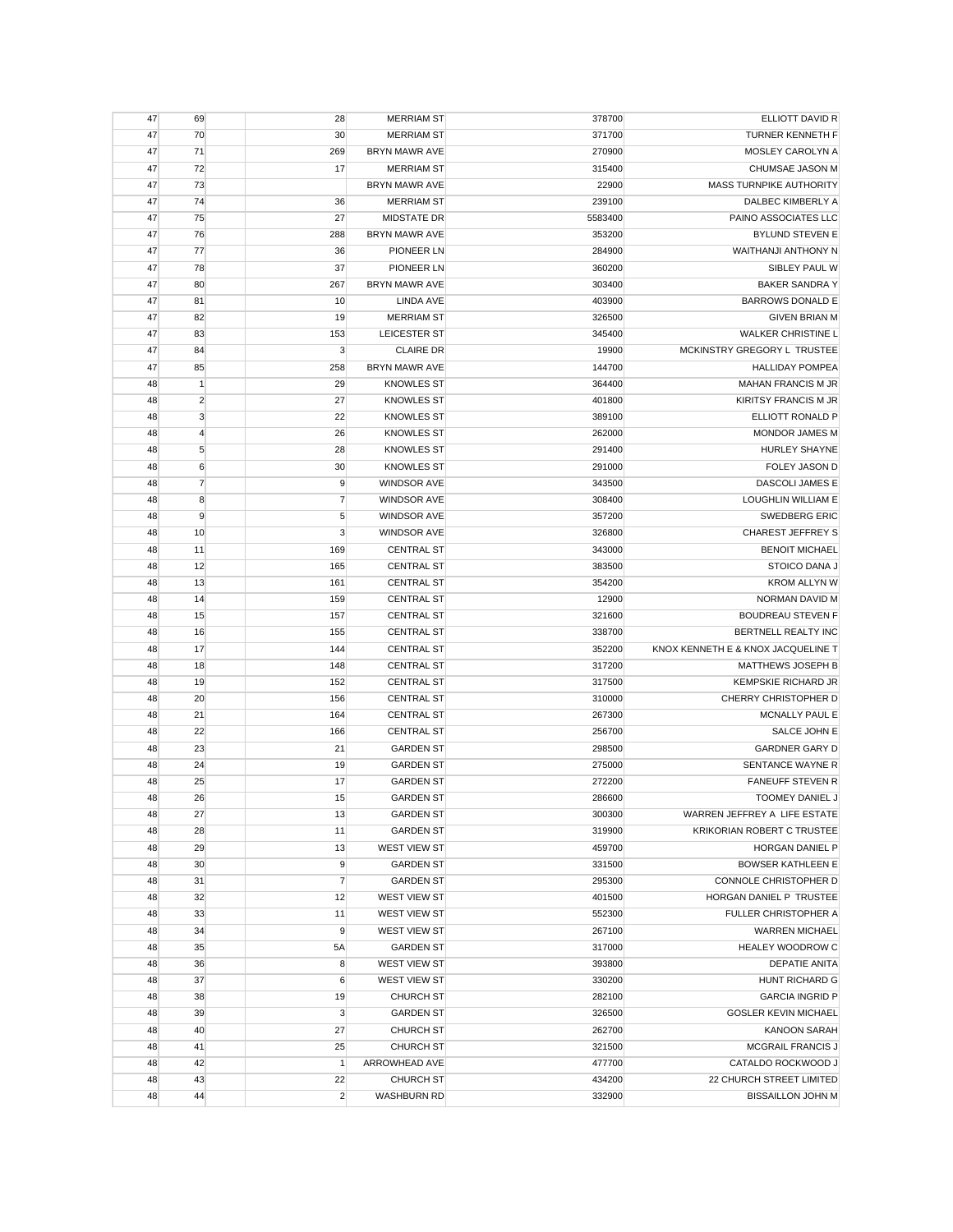| 48 | 45  |     | 24             | <b>CHURCH ST</b>    | 322200  | SPANO LOUIS TRUSTEE                |
|----|-----|-----|----------------|---------------------|---------|------------------------------------|
| 48 | 46  |     | 26             | <b>CHURCH ST</b>    | 299600  | <b>LEGASEY MARK WILLIAM</b>        |
| 48 | 47  |     | 31             | <b>CHURCH ST</b>    | 420600  | NEW ENGLAND TEL & TEL              |
| 48 | 48  |     | $\overline{c}$ | <b>GARDEN ST</b>    | 295700  | ODONNELL DANIEL P                  |
| 48 | 49  |     | $\overline{4}$ | <b>GARDEN ST</b>    | 309300  | MARCOU MELANIE R                   |
| 48 | 50  |     | $\,6$          | <b>GARDEN ST</b>    | 348600  | MCCARTHY MICHAEL                   |
| 48 | 51  |     | 8              | <b>GARDEN ST</b>    | 329100  | <b>GALLANT MARK</b>                |
| 48 | 52  |     | 10             | <b>GARDEN ST</b>    | 386400  | BURKE WILLIAM F LIFE ESTATE        |
| 48 | 53  |     | 12             | <b>GARDEN ST</b>    | 324800  | <b>SMALL STEVEN C</b>              |
| 48 | 54  |     | 14             | <b>GARDEN ST</b>    | 275800  | <b>FOLEY DIANNE</b>                |
| 48 | 55  |     | 16             | <b>GARDEN ST</b>    | 365400  | STALEY JOHN N                      |
| 48 | 56  |     | $\overline{4}$ | <b>LANCASTER ST</b> | 342000  | <b>GUIDOTTI VICTORIA</b>           |
| 48 | 57  |     | 6              | <b>LANCASTER ST</b> | 303900  | <b>FRAZIER CATHERINE</b>           |
| 48 | 58  |     | 8              | <b>LANCASTER ST</b> | 287900  | <b>LEARY KEVIN</b>                 |
| 48 | 59  |     | 10             | <b>LANCASTER ST</b> | 286900  | JOHNSON MICHAEL D                  |
| 48 | 60  |     | 12             | <b>LANCASTER ST</b> | 379800  | DOUTHWRIGHT STEPHEN R              |
| 48 | 61  |     | 14             | <b>LANCASTER ST</b> | 323600  | <b>GOODWIN LAWRENCE I JR</b>       |
| 48 | 62  |     | 16             | <b>LANCASTER ST</b> | 292900  | <b>ROY RONALD G</b>                |
| 48 | 63  |     | 18             | <b>LANCASTER ST</b> | 308600  | LOOSEMORE MICHAEL J                |
|    | 64  |     | 20             | <b>LANCASTER ST</b> | 302700  | PICKETT KATE                       |
| 48 |     |     |                |                     |         |                                    |
| 48 | 65  |     | 33             | <b>CHURCH ST</b>    | 309100  | <b>KNOX DANA E</b>                 |
| 48 | 66  |     | 35             | <b>CHURCH ST</b>    | 284800  | <b>LALIBERTI NICOLE</b>            |
| 48 | 67  |     | 28             | <b>CHURCH ST</b>    | 351600  | LEREBOURS SCOTT                    |
| 48 | 68  |     | 30             | <b>CHURCH ST</b>    | 338100  | PRIOR JUDITH N                     |
| 48 | 69  |     | $\overline{c}$ | RIDGEWOOD DR        | 295700  | <b>BERCHEN ROBERT P</b>            |
| 48 | 70  |     | 45             | <b>CHURCH ST</b>    | 298100  | HUBBARD STEVEN E                   |
| 48 | 71  |     | 41             | <b>CHURCH ST</b>    | 316200  | LANG JESSICA A                     |
| 48 | 72  |     | 39             | <b>CHURCH ST</b>    | 260400  | CHURCH STREET RENTALS LLC          |
| 48 | 73  |     |                | <b>LANCASTER ST</b> | 100     | <b>RADER CAROL</b>                 |
| 48 | 74  |     |                | <b>LANCASTER ST</b> | 300     | AUBURN WATER DISTRICT              |
| 48 | 75  |     | 5              | <b>LANCASTER ST</b> | 275200  | <b>TENTOR R MARTIN</b>             |
| 48 | 76  |     | 3              | <b>LANCASTER ST</b> | 311000  | COURVILLE PAULA R                  |
| 48 | 77  |     | $\mathbf{1}$   | <b>LANCASTER ST</b> | 247200  | PRATTE PAUL M                      |
| 48 | 78  |     | 18             | <b>GARDEN ST</b>    | 316900  | PEACE RENEE M                      |
| 48 | 79  |     | 172            | <b>CENTRAL ST</b>   | 312000  | VAYO ANDREW                        |
| 48 | 80  |     | 176            | <b>CENTRAL ST</b>   | 295900  | MACPHEE SUSAN J                    |
| 48 | 81  |     | 173            | <b>CENTRAL ST</b>   | 285900  | NORBUTUS RACHEL E                  |
| 48 | 82  |     | $\overline{4}$ | <b>WINDSOR AVE</b>  | 330300  | <b>HANKS RONALD L TR</b>           |
| 48 | 83  |     | 6              | <b>WINDSOR AVE</b>  | 323200  | BRADY MATTHEW J                    |
| 48 | 84  |     | 8              | <b>WINDSOR AVE</b>  | 425200  | <b>JOSLYN TIMOTHY W</b>            |
| 48 | 85  |     | 10             | <b>WINDSOR AVE</b>  | 281200  | <b>VOKES CHRISTOPHER</b>           |
| 48 | 86  |     | 40             | <b>KNOWLES ST</b>   | 383700  | ALBANI SCOTT S LIFE ESTATE         |
| 48 | 87  |     | $\mathbf{3}$   | PACKARD AVE         | 268200  | ZINGARELLI MARIE E                 |
| 48 | 88  |     | 187            | <b>CENTRAL ST</b>   | 318700  | JACQUES JOSEPH M                   |
| 48 | 89  |     | 189            | <b>CENTRAL ST</b>   | 299900  | PARADIS DIANE M                    |
| 48 | 90  |     | 191            | <b>CENTRAL ST</b>   | 310200  | SAUCIER DUSTIN ANTHONY             |
| 48 | 91  |     | $\overline{2}$ | PACKARD AVE         | 251700  | STEELE PERKINS GILES T             |
| 48 | 92  |     | $\overline{4}$ | <b>WATER ST</b>     | 302700  | <b>GOODLINE DAVID L</b>            |
| 48 | 93  |     | 188            | <b>CENTRAL ST</b>   | 375100  | <b>MOYO ABIOT</b>                  |
| 48 | 94  |     | 186            | <b>CENTRAL ST</b>   | 304500  | MILLER FRANK E III                 |
| 48 | 95  |     | 180            | <b>CENTRAL ST</b>   | 366400  | <b>GRAVES JOHN S</b>               |
| 48 | 96  |     | 513            | SOUTHBRIDGE ST      | 1666300 | AUBURN WATER DISTRICT              |
| 48 | 96  | 999 | 541            | SOUTHBRIDGE ST      | 270500  | AUBURN DRIVING RANGE               |
| 48 | 97  |     | 53             | <b>CHURCH ST</b>    | 217900  | LEVANGIE SARA L                    |
| 48 | 98  |     | 56             | <b>CHURCH ST</b>    | 373700  | <b>CUNNINGHAM KERRI L</b>          |
| 48 | 99  |     | 58             | <b>CHURCH ST</b>    | 325800  | MORTIMER ANNMARIE LIFE ESTATE      |
| 48 | 100 |     |                | <b>CHURCH ST</b>    | 20800   | AUBURN WATER DISTRICT              |
| 48 | 101 |     | 76             | <b>CHURCH ST</b>    | 123100  | AUBURN WATER DISTRICT              |
| 48 | 102 |     | 547            | SOUTHBRIDGE ST      | 1070500 | WEBSTER FIRST FEDERAL CREDIT UNION |
| 48 | 103 |     | 5              | <b>WATER ST</b>     | 259200  | <b>JACOBSON KEITH G</b>            |
|    |     |     |                |                     |         |                                    |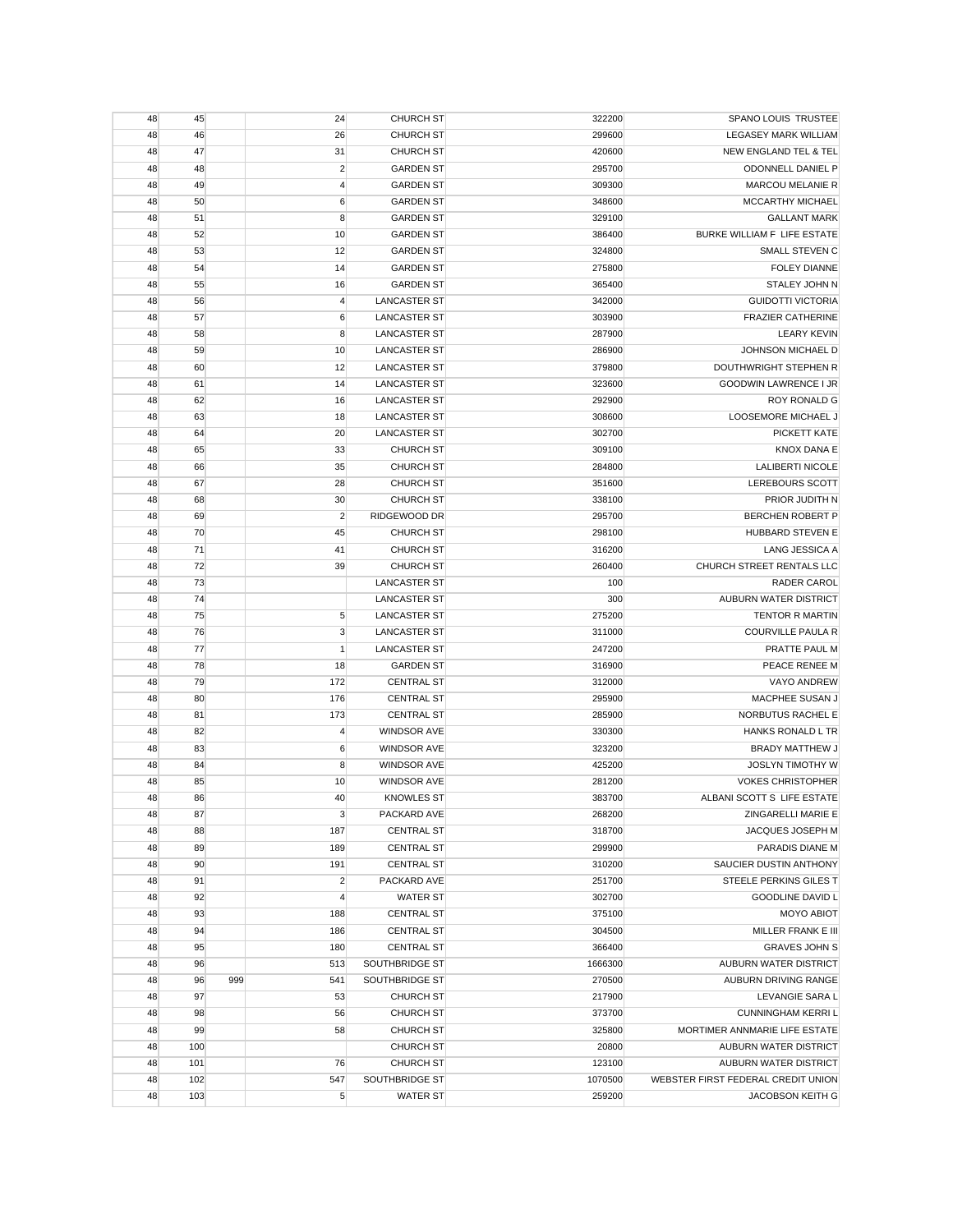| 48 | 104            | 567              | SOUTHBRIDGE ST        | 2583100 | HERITAGE MALL REALTY LLC                   |
|----|----------------|------------------|-----------------------|---------|--------------------------------------------|
| 48 | 106            | 510              | SOUTHBRIDGE ST        | 354500  | WILDE KAR LLC                              |
| 48 | 107            |                  | SOUTHBRIDGE ST        | 100     | WILSON LESTER J                            |
| 48 | 108            | 451              | OXFORD ST N           | 271600  | <b>CRONIN COURTNEY E</b>                   |
| 48 | 109            | 6                | <b>WATER ST</b>       | 1200    | MASS TURNPIKE AUTHORITY                    |
| 48 | 110            |                  | OXFORD ST N           | 1700    | <b>MASS TURNPIKE AUTHORITY</b>             |
| 48 | 111            | 465              | OXFORD ST N           | 373700  | <b>GREENWOOD THOMAS A</b>                  |
| 48 | 112            | 467              | OXFORD ST N           | 254400  | DUCHARME DANIEL                            |
| 48 | 113            | 469              | OXFORD ST N           | 353400  | CHAND PURAN                                |
| 48 | 114            | 473              | OXFORD ST N           | 358300  | CALOCCI JOHNATHON P                        |
| 48 | 115            | 475              | OXFORD ST N           | 301400  | MONTGOMERY APRIL LYNNE                     |
| 48 | 116            | 477              | OXFORD ST N           | 274000  | <b>COMOLI DANUT</b>                        |
| 48 | 117            | 479              | OXFORD ST N           | 240500  | ROBIDOUX RICHARD G JR                      |
| 48 | 118            | 481              | OXFORD ST N           | 295200  | <b>BUTLER WILLIAM F</b>                    |
| 48 | 119            |                  | OXFORD ST N (OFF)     | 100     | AUBURN TOWN OF                             |
| 48 | 120            | 9                | PINEDALE RD           | 329300  | HERNANDEZ ANA E                            |
| 48 | 121            | 480              | OXFORD ST N           | 306100  | NARRIS ALAN L                              |
| 48 | 122            | 476              | OXFORD ST N           | 300900  | <b>BARTH DEBRA E</b>                       |
| 48 | 123            | 474              | OXFORD ST N           | 303000  | OSTROWSKI JOSEPH J LE                      |
| 48 | 124            | 470              | OXFORD ST N           | 332400  | <b>GJATA SOTIRAQ</b>                       |
| 48 | 125            | 468              | OXFORD ST N           | 750500  | <b>GEMME ANNA MARIA</b>                    |
| 48 | 127            | 9                | <b>MELBA AVE</b>      | 261100  | STROMBERG STEPHEN R                        |
| 48 | 128            | $\overline{7}$   | <b>MELBA AVE</b>      | 262500  | CROSSLAND REALTY LLC SERIES 3              |
| 48 | 129            | 5                | <b>MELBA AVE</b>      | 277700  | <b>MASTRORIO MICHAEL E</b>                 |
| 48 | 130            | 3                | <b>MELBA AVE</b>      | 266900  | <b>JOHNSON ADAM T</b>                      |
| 48 | 131            | $\mathbf{1}$     | <b>MELBA AVE</b>      | 243800  | <b>DAMATO SUSAN</b>                        |
| 48 | 132            | $\overline{2}$   | <b>MELBA AVE</b>      | 292200  | MCCOY CHRISTOPHER S                        |
| 48 | 133            | $\overline{4}$   | MELBA AVE             | 386200  | <b>BOYDA FRANCIS JR</b>                    |
| 48 | 134            | $\boldsymbol{6}$ | MELBA AVE             | 263900  | <b>DWORAK MARIUSZ</b>                      |
| 48 | 135            | 8                | <b>MELBA AVE</b>      | 293500  | FAUCHER JEAN TRUSTEE                       |
| 48 | 136            | 10               | MELBA AVE             | 265800  | SLINEY RICHARD B SLINEY MURIAL AM LE       |
| 48 | 137            | $\overline{2}$   | <b>CLAIRE DR</b>      | 288000  | <b>WATERS LESLIE RAE</b>                   |
| 48 | 138            | 10               | <b>JOHNSON ST</b>     | 4152100 | ROEDEL PARTNERS OF AUBURN LLC              |
| 48 | 139            | 151              | LEICESTER ST          | 1858700 | HEINEMANN FRANKLIN C                       |
| 48 | 141            | 148              | LEICESTER ST          | 337300  | PICKOFF PROPERTIES LLC                     |
| 48 | 142            | 458              | OXFORD ST N           | 243100  | <b>JACKSON LEE P</b>                       |
| 48 | 143            | 516              | SOUTHBRIDGE ST        | 200     | <b>CONROY PHYLLIS A</b>                    |
| 48 | 144            | 6                | <b>JOHNSON ST</b>     | 333400  | <b>JOHNSON ERNEST</b>                      |
| 48 | 145            | $\overline{4}$   | <b>JOHNSON ST</b>     | 653800  | JOHNSON ERNEST L                           |
| 48 | 146            | 460              | OXFORD ST N           | 256600  | <b>BALKUS MICHAEL P</b>                    |
| 48 | 147            | 462              | OXFORD ST N           | 278300  | PADDOCK RYAN D                             |
| 48 | 149            |                  | <b>CLAIRE DR</b>      | 300     | <b>WATERS LESLIE RAE</b>                   |
| 48 | 150            | 5                | <b>GARDEN ST</b>      | 299800  | ANDERSON SCOTT                             |
| 48 | 151            | 15               | WEST VIEW ST          | 26300   | HORGAN DANIEL S                            |
| 48 | 152            | $\overline{2}$   | <b>WATER ST</b>       | 272900  | <b>DUONG THE</b>                           |
| 48 | 153            | 144              | LEICESTER ST          | 341700  | <b>GOLDEN KEVIN M</b>                      |
| 48 | 154            | $\sqrt{5}$       | PACKARD AVE           | 356900  | SHAW RAYMOND C TRUSTEE                     |
| 48 | 155            | 569              | SOUTHBRIDGE ST        | 513000  | HERITAGE MALL REALTY LLC                   |
| 48 | 156            | $\overline{4}$   | <b>CLAIRE DR</b>      | 19700   | MCKINSTRY GREGORY L TRUSTEE                |
| 48 | 157            | 19               | <b>LANCASTER ST</b>   | 388000  | <b>SARPONG YAA</b>                         |
| 49 | $\mathbf{1}$   | 475              | <b>WASHINGTON ST</b>  | 1589100 | <b>GATEHOUSE MEDIA MASSACHUSETTS I INC</b> |
| 49 | $\overline{2}$ |                  | <b>WASHINGTON ST</b>  | 1000    | AUBURN TOWN OF                             |
| 49 | 3              | 480              | <b>WASHINGTON ST</b>  | 482600  | STURBRIDGE REALTY TRUST                    |
| 49 | $\overline{4}$ | $\overline{4}$   | <b>WESTCHESTER DR</b> | 345200  | KIRKLAUSKAS THOMAS J                       |
| 49 | 5              | 6                | <b>WESTCHESTER DR</b> | 316700  | <b>HASTINGS MICHAEL J</b>                  |
| 49 | 6              | 8                | <b>WESTCHESTER DR</b> | 334400  | STEINBERG LEE G JR                         |
| 49 | $\overline{7}$ | 10               | <b>WESTCHESTER DR</b> | 317100  | ATKOCIUS ALBERT J                          |
| 49 | 8              | 12               | <b>WESTCHESTER DR</b> | 314600  | <b>FOLEY CAITLIN</b>                       |
| 49 | 9              | 14               | <b>WESTCHESTER DR</b> | 406200  | VERDERESE PAUL C                           |
| 49 | 10             | 16               | <b>WESTCHESTER DR</b> | 342300  | <b>FALL TODD</b>                           |
|    |                |                  |                       |         |                                            |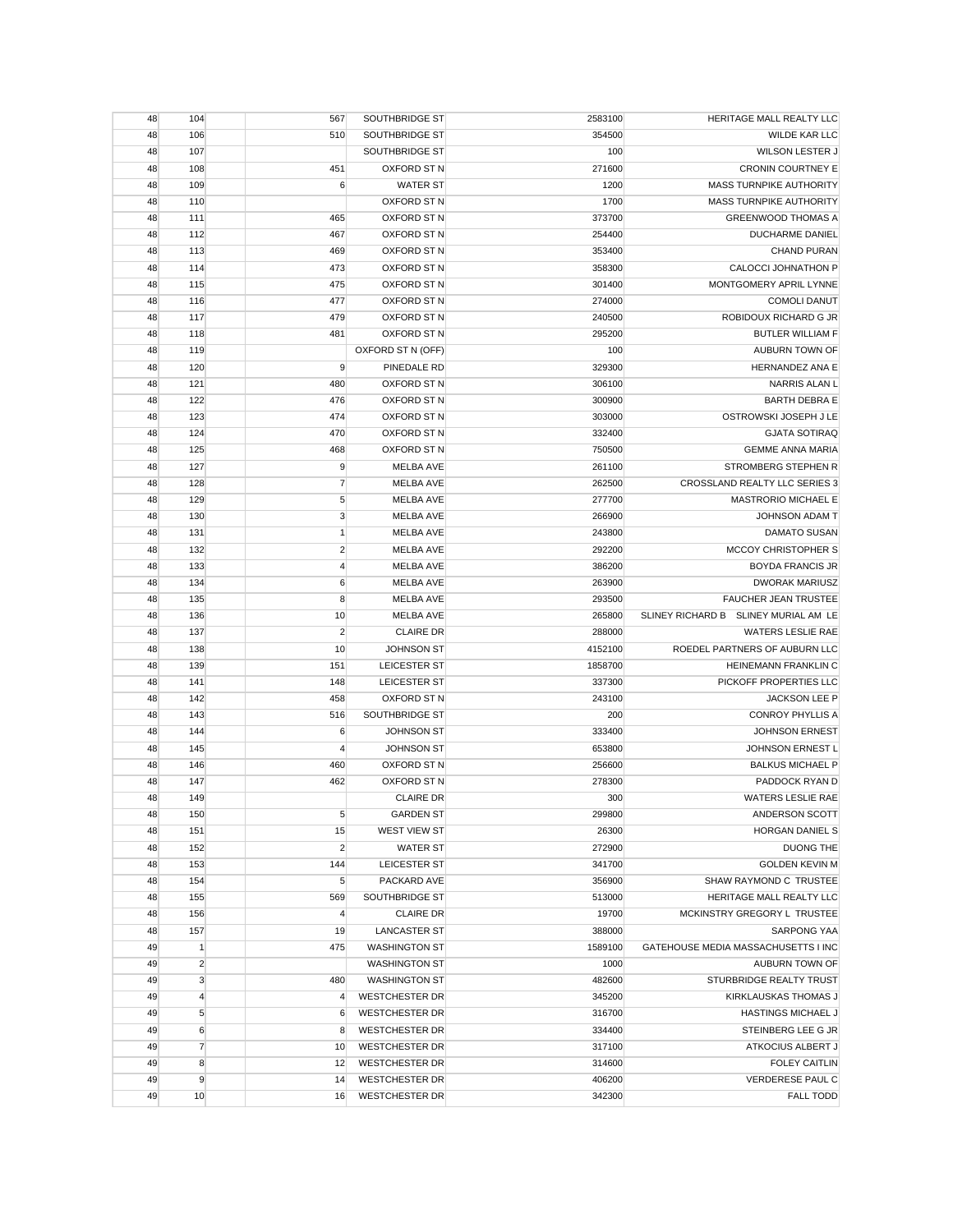| 49 | 11 | 18             | <b>WESTCHESTER DR</b> | 312200  | <b>BAHOSH TODD A</b>                     |
|----|----|----------------|-----------------------|---------|------------------------------------------|
| 49 | 12 | 20             | <b>WESTCHESTER DR</b> | 361100  | CURRAN DAVID J                           |
| 49 | 13 | 22             | <b>WESTCHESTER DR</b> | 321000  | <b>ALLEN CHARLES</b>                     |
| 49 | 14 |                | <b>MILL ST</b>        | 304600  | TIGHE JOHN P                             |
| 49 | 16 | 21             | <b>WESTCHESTER DR</b> | 361400  | <b>GOUDREAU KEVIN J</b>                  |
| 49 | 17 | 19             | <b>WESTCHESTER DR</b> | 353000  | <b>COSTELLO GARY K</b>                   |
| 49 | 18 | 17             | <b>WESTCHESTER DR</b> | 369000  | <b>SULLIVAN THOMAS A</b>                 |
| 49 | 19 | 15             | <b>WESTCHESTER DR</b> | 333800  | GILLIES BRUCE V LIFE ESTATE              |
| 49 | 20 | 13             | <b>WESTCHESTER DR</b> | 358400  | PELLIGRINI ANTHONY J                     |
| 49 | 21 | 11             | <b>WESTCHESTER DR</b> | 333000  | WITTER WILLIAM E LE                      |
| 49 | 22 | 9              | <b>WESTCHESTER DR</b> | 389100  | <b>CHARRON WILLIAM E</b>                 |
| 49 | 23 | $\overline{7}$ | <b>WESTCHESTER DR</b> | 336300  | LYNCH LISA A                             |
| 49 | 24 | 5              | <b>WESTCHESTER DR</b> | 336300  | HANNON CHARLES T HANNON CAROLE F         |
|    |    |                |                       |         | <b>TRUSTEE</b>                           |
| 49 | 25 | 3              | <b>WESTCHESTER DR</b> | 442800  | <b>RICH BERT L</b>                       |
| 49 | 26 | 55             | SCHOOL ST             | 257500  | EVANGELINE BARBARA A                     |
| 49 | 27 | 40             | <b>SCHOOL ST</b>      | 340300  | <b>ODGREN RICHARD A</b>                  |
| 49 | 28 | 38             | <b>SCHOOL ST</b>      | 491900  | COMOLLI STEVEN J                         |
| 49 | 29 | 34             | <b>SCHOOL ST</b>      | 300600  | <b>TRAINOR PETER T</b>                   |
| 49 | 30 | 24             | <b>SCHOOL ST</b>      | 268400  | LOONEY JOYCE A LIFE ESTATE               |
| 49 | 31 | 18             | <b>SCHOOL ST</b>      | 262400  | <b>CINTRON CARLOS R</b>                  |
| 49 | 32 | 3              | <b>COOLIDGE ST</b>    | 266800  | <b>LENNON PATRICIA B</b>                 |
| 49 | 33 | 12             | <b>SCHOOL ST</b>      | 278800  | <b>KYRIAZIS GEORGETTE</b>                |
| 49 | 34 | 8              | <b>SCHOOL ST</b>      | 326100  | <b>CAMPANALE DEBORAH</b>                 |
| 49 | 35 | 41             | SOUTH ST              | 458100  | AUBURN TOWN OF                           |
| 49 | 36 | 31             | SOUTH ST              | 334600  | HARROLD TIMOTHY PAUL                     |
| 49 | 37 | 5              | SCHOOL ST             | 375800  | RISEDORF ADAM K                          |
| 49 | 38 | 9              | <b>SCHOOL ST</b>      | 357700  | <b>BACON DONNA L</b>                     |
| 49 | 39 | 21             | <b>SCHOOL ST</b>      | 329200  | <b>CIULLA DAWN</b>                       |
| 49 | 40 | 35             | <b>SCHOOL ST</b>      | 1032400 | HOSANNA GOSPEL CENTER                    |
| 49 | 41 | 39             | <b>SCHOOL ST</b>      | 530200  | ST JEAN SCOTT ST JEAN MARIOLA            |
| 49 | 42 | 26             | <b>WINCHESTER AVE</b> | 378100  | LE CHANH                                 |
| 49 | 43 | 24             | <b>WINCHESTER AVE</b> | 338500  | PRACHNIAK JOSEPH P                       |
| 49 | 44 | 16             | <b>WINCHESTER AVE</b> | 282300  | <b>GENTILE MATTEO L</b>                  |
| 49 | 45 | 14             | <b>WINCHESTER AVE</b> | 283300  | <b>WILLARD KELLEY</b>                    |
| 49 | 46 | 12             | <b>WINCHESTER AVE</b> | 344600  | <b>BROTHERTON MICHAEL</b>                |
| 49 | 47 | 10             | <b>WINCHESTER AVE</b> | 297600  | LEBLANC KEITH JR                         |
| 49 | 48 | 8              | <b>WINCHESTER AVE</b> | 271200  | <b>PAQUIN MICHAEL S</b>                  |
| 49 | 49 | 6              | <b>WINCHESTER AVE</b> | 271700  | YETKIE HERMAN E                          |
| 49 | 50 | 4              | <b>WINCHESTER AVE</b> | 314700  | NGUYEN HANH NHAN T                       |
| 49 | 51 | $\overline{2}$ | <b>WINCHESTER AVE</b> | 350100  | <b>MATTHEW ERICA J</b>                   |
| 49 | 52 | 17             | SOUTH ST              | 207800  | TSANTINIS DIMITRIOS & TSANTINIS JANET TR |
| 49 | 53 | 3              | WINCHESTER AVE        | 387100  | <b>BEAUDIN LONN</b>                      |
| 49 | 54 | 5              | WINCHESTER AVE        | 237200  | <b>FALLON THOMAS R</b>                   |
| 49 | 55 | $\overline{7}$ | <b>WINCHESTER AVE</b> | 381200  | CASTELLANO BRIAN P                       |
| 49 | 56 | 9              | <b>WINCHESTER AVE</b> | 278700  | <b>MCAULIFFE MICHAEL E</b>               |
| 49 | 57 | 11             | WINCHESTER AVE        | 327800  | BLACK PAUL L BLACK JUSTINE P TRUSTEES    |
| 49 | 58 | 13             | <b>WINCHESTER AVE</b> | 308800  | <b>BENOIT ROBERT R</b>                   |
| 49 | 59 | 15             | WINCHESTER AVE        | 351700  | STEVENS JEFFREY                          |
| 49 | 60 | 17             | <b>WINCHESTER AVE</b> | 423800  | <b>CULLINAN SUSAN H</b>                  |
| 49 | 61 | 19             | <b>WINCHESTER AVE</b> | 329000  | SACCO PHILIP S                           |
| 49 | 62 | 21             | <b>WINCHESTER AVE</b> | 410600  | PROSSER MICHAEL                          |
| 49 | 63 | 23             | WINCHESTER AVE        | 361900  | MALLEY JAMES F                           |
| 49 | 64 | 25             | <b>WINCHESTER AVE</b> | 312700  | PERKINS JOHN M                           |
| 49 | 65 | 27             | <b>WINCHESTER AVE</b> | 359800  | MATTHEWS FRANKLIN D                      |
| 49 | 66 | 29             | WINCHESTER AVE        | 427300  | WESTERLIND STEPHEN D                     |
| 49 | 67 | 18             | BARBARA AVE           | 271900  | RIORDAN MARY E                           |
| 49 | 68 | 16             | <b>BARBARA AVE</b>    | 392600  | SOTO JAMES D SR                          |
| 49 | 69 | 14             | BARBARA AVE           | 284900  | HYDE JEFFREY B                           |
| 49 | 70 | 12             | BARBARA AVE           | 356300  | MOURA MARCOS CESAR ALVES                 |
| 49 | 71 | 10             | BARBARA AVE           | 255400  | RILEY JAMES J                            |
|    |    |                |                       |         |                                          |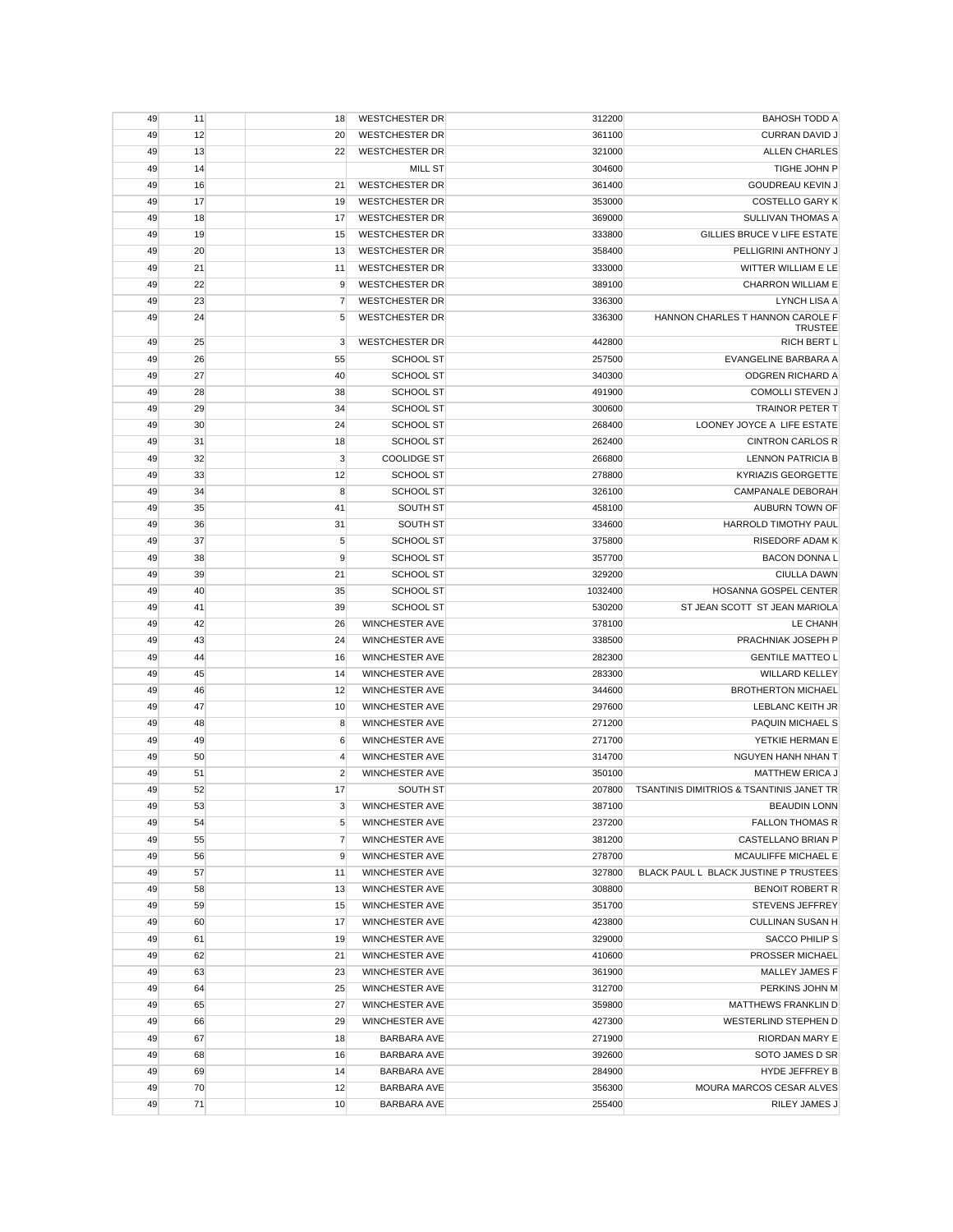| 49 | 72  | 8                     | <b>BARBARA AVE</b>   | 297700  | <b>ZONA DAVID</b>                      |
|----|-----|-----------------------|----------------------|---------|----------------------------------------|
| 49 | 73  | 6                     | <b>BARBARA AVE</b>   | 304200  | NELSON WILLIAM J                       |
| 49 | 74  | $\overline{4}$        | <b>BARBARA AVE</b>   | 263300  | MALONE ELIZABETH                       |
| 49 | 75  | $\overline{2}$        | <b>BARBARA AVE</b>   | 310800  | FALK ABBY L KLOTZ                      |
| 49 | 76  | 15                    | SOUTH ST             | 276500  | MUNOZ IVONEIDA N                       |
| 49 | 77  | 11                    | SOUTH ST             | 341000  | KIBBE MARGARET M                       |
| 49 | 78  | 1                     | <b>BARBARA AVE</b>   | 360700  | BOLIVAR DANNY D                        |
| 49 | 79  | $\mathbf{1}$          | <b>MARION AVE</b>    | 420400  | <b>LEWOS BRIAN S</b>                   |
| 49 | 80  | $\overline{2}$        | <b>MARION AVE</b>    | 297800  | ANGUS ASHLEY M                         |
| 49 | 81  | 3                     | <b>BARBARA AVE</b>   | 279500  | COSTELLO BRUCE J                       |
| 49 | 82  | 6                     | <b>MARION AVE</b>    | 354900  | DAIGNEAULT MICHAEL E                   |
| 49 | 83  | 3                     | MARJORIE AVE         | 272900  | ALDEN SHELBY                           |
| 49 | 84  | $\mathbf{1}$          | <b>MARJORIE AVE</b>  | 234300  | SIELIS CHRISTINE M                     |
| 49 | 85  | $\overline{2}$        | <b>MARJORIE AVE</b>  | 251900  | KEENAN JOHN JOSEPH III                 |
| 49 | 86  | 15                    | <b>BARBARA AVE</b>   | 254700  | <b>BYER ROBERT E</b>                   |
| 49 | 87  | 17                    | <b>BARBARA AVE</b>   | 323000  | FENBY PAMELA A                         |
| 49 | 88  | 19                    | <b>BARBARA AVE</b>   | 362900  | <b>BIALAS JOHN C</b>                   |
| 49 | 89  | 14                    | <b>MARION AVE</b>    | 304300  | <b>MCDONAGH PAUL M</b>                 |
| 49 | 90  | 16                    | <b>MARION AVE</b>    | 211300  | PERANTEAU WILLIAM                      |
|    |     |                       |                      |         | <b>BUTLER JOSEPH J JR</b>              |
| 49 | 91  | 18                    | <b>MARION AVE</b>    | 321200  |                                        |
| 49 | 92  | 20                    | <b>MARION AVE</b>    | 390200  | <b>CONNOLLY CATHERINE M</b>            |
| 49 | 93  | 22                    | <b>MARION AVE</b>    | 299000  | HARRIGAN JOHN J                        |
| 49 | 94  | 23                    | <b>MARION AVE</b>    | 312100  | <b>GRADY STEPHEN</b>                   |
| 49 | 95  | 21                    | <b>MARION AVE</b>    | 403700  | VALONE JOAN M LIFE ESTATE              |
| 49 | 96  | 19                    | <b>MARION AVE</b>    | 313700  | <b>WHITESEL AARON M</b>                |
| 49 | 97  | 17                    | <b>MARION AVE</b>    | 242600  | KRIKORIAN JUDITH A & ROBERT C TRUSTEES |
| 49 | 98  | 15                    | <b>MARION AVE</b>    | 335600  | <b>LAVALLEE MICHAEL</b>                |
| 49 | 99  | 13                    | <b>MARION AVE</b>    | 254800  | <b>MOORE THERESA</b>                   |
| 49 | 100 | 11                    | <b>MARION AVE</b>    | 342200  | PROUTY RONALD E LE                     |
| 49 | 101 | 9                     | <b>MARION AVE</b>    | 329100  | PROUTY FAMILY IRREVOCABLE TRUST        |
| 49 | 102 | $\overline{7}$        | <b>MARION AVE</b>    | 275100  | BROSSMAN-KURTZ KATHRYN E               |
| 49 | 103 | 5                     | <b>MARION AVE</b>    | 328300  | <b>BELEC WAYNE M</b>                   |
| 49 | 104 | 3                     | <b>MARION AVE</b>    | 326000  | <b>IBORRA DAVID TRUSTEE</b>            |
| 49 | 105 | $\overline{7}$        | SOUTH ST             | 208700  | <b>HUME MARK S</b>                     |
| 49 | 107 | 123                   | <b>CENTRAL ST</b>    | 361700  | <b>LUSSIER ASSOCIATES LLC</b>          |
| 49 | 108 | 113                   | <b>CENTRAL ST</b>    | 299300  | <b>LUSSIER PAUL F</b>                  |
| 49 | 109 | 107                   | <b>CENTRAL ST</b>    | 343200  | HOWELL KATHRYN G                       |
| 49 | 110 | 83                    | <b>CENTRAL ST</b>    | 293500  | AKER MITCHELL                          |
| 49 | 111 |                       | <b>CENTRAL ST</b>    | 24300   | ROBICHAUD EILEEN B                     |
| 49 | 112 | 91                    | <b>CENTRAL ST</b>    | 878300  | ANUBIS GROUP LLC                       |
| 49 | 113 | 95                    | <b>CENTRAL ST</b>    | 254300  | <b>GAMACHE CARL D</b>                  |
| 49 | 114 | 101                   | <b>CENTRAL ST</b>    | 296700  | DAVIS KEITH A                          |
| 49 | 115 | 94                    | <b>CENTRAL ST</b>    | 337500  | BISCEGLIA WILLIAM LIFE ESTATE          |
| 49 | 116 |                       | <b>CENTRAL ST</b>    | 2616100 | AUBURN TOWN OF                         |
| 49 | 117 | 104<br>$\overline{2}$ | <b>CHURCH ST</b>     | 319900  | RYAN CYNTHIA A                         |
| 49 | 118 | 6                     | <b>CHURCH ST</b>     | 302700  | FREDDO CAROLINE                        |
|    |     |                       | <b>CHURCH ST</b>     |         |                                        |
| 49 | 119 | 14                    | ARROWHEAD AVE        | 339800  | CATALDO ROCKWOOD J                     |
| 49 | 120 | 4                     |                      | 405800  | CHAUVIN NEIL                           |
| 49 | 121 | 8                     | <b>ARROWHEAD AVE</b> | 304600  | <b>GAYLORD CHAD S</b>                  |
| 49 | 122 | 5                     | ARROWHEAD AVE        | 338900  | PETRO PAUL B                           |
| 49 | 123 | 3                     | ARROWHEAD AVE        | 464000  | CALLAHAN JAMES                         |
| 49 | 124 | 15                    | <b>CHURCH ST</b>     | 301800  | MURPHY MICHAEL P                       |
| 49 | 125 | $\overline{7}$        | WEST VIEW ST         | 319300  | SIMPSON ERIN E                         |
| 49 | 126 | 11                    | <b>CHURCH ST</b>     | 350900  | SKAZA ROBERT J                         |
| 49 | 127 | 128                   | <b>CENTRAL ST</b>    | 2966000 | FIRST CONGREGAT CHURCH                 |
| 49 | 128 | 132                   | <b>CENTRAL ST</b>    | 116600  | AUBURN TOWN OF                         |
| 49 | 129 | 138                   | <b>CENTRAL ST</b>    | 410100  | <b>WEAGLE VALERIE</b>                  |
| 49 | 130 | 140                   | <b>CENTRAL ST</b>    | 306500  | VILLA MICHAEL J                        |
| 49 | 131 | 129                   | <b>CENTRAL ST</b>    | 378900  | PIERCE DAVID A                         |
| 49 | 132 | 135                   | <b>CENTRAL ST</b>    | 424100  | <b>COTE MARISA</b>                     |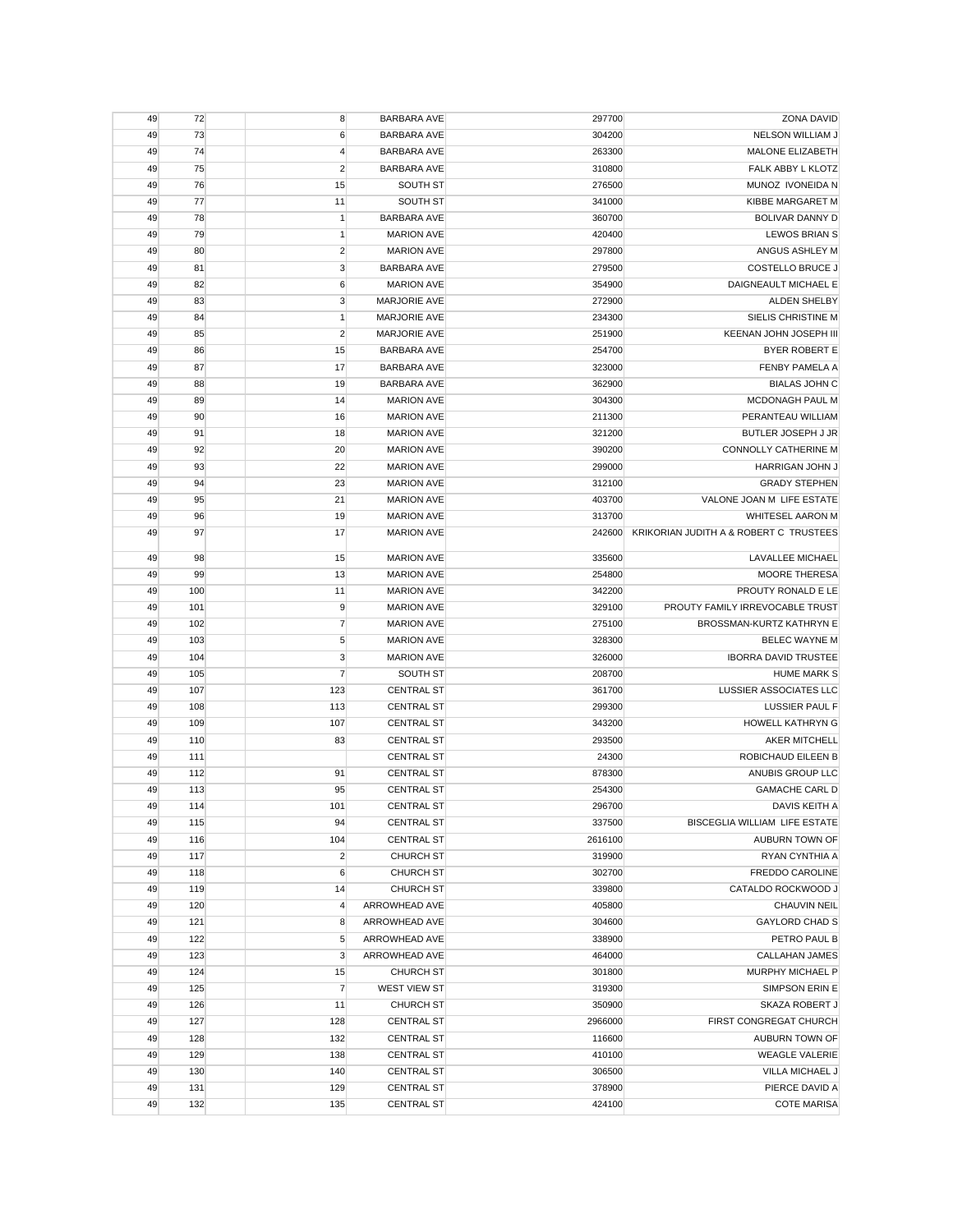| 49 | 133 | 139            | <b>CENTRAL ST</b>     | 327600 | MERCHANT KEVIN L JR                             |
|----|-----|----------------|-----------------------|--------|-------------------------------------------------|
| 49 | 134 | 8              | SOUTH TER             | 287000 | MACPHEE NANCY J                                 |
| 49 | 135 | 6              | <b>SOUTH TER</b>      | 363500 | <b>JOHNSON LORIS</b>                            |
| 49 | 136 | $\overline{2}$ | <b>SOUTH TER</b>      | 322400 | <b>MINASIAN MARK P</b>                          |
| 49 | 137 | $\mathbf{1}$   | <b>SOUTH TER</b>      | 263600 | <b>ERICKSON JEFFREY B</b>                       |
| 49 | 138 | 3              | SOUTH TER             | 278200 | MCNAMARA JOHN J JR                              |
| 49 | 139 | 5              | SOUTH TER             | 292100 | <b>CUNEO LYNNA M</b>                            |
| 49 | 140 | 11             | <b>WINTER ST</b>      | 304400 | <b>DAWSON MARK</b>                              |
| 49 | 141 | 16             | SOUTH ST              | 368700 | <b>BROWNING JONATHAN</b>                        |
| 49 | 142 | 18             | SOUTH ST              | 332200 | HAMILTON KENNETH R LE                           |
| 49 | 143 | 13             | <b>WINTER ST</b>      | 342400 | <b>GARLAND MICHAEL W</b>                        |
| 49 | 144 | 143            | <b>CENTRAL ST</b>     | 355200 | <b>FOLEY RICHARD T</b>                          |
| 49 | 145 | 147            | <b>CENTRAL ST</b>     | 440400 | <b>MURPHY DONNA R</b>                           |
| 49 | 146 | 149            | <b>CENTRAL ST</b>     | 334400 | HOPPER BRUCE E                                  |
| 49 | 147 | 14             | <b>WINTER ST</b>      | 323900 | LEPREVOST NICOLE                                |
| 49 | 148 | 14             | <b>KNOWLES ST</b>     | 315000 | FLEMING TIMOTHY C                               |
| 49 | 149 | 16             | <b>KNOWLES ST</b>     | 250100 | <b>KENDRICK DAVID P</b>                         |
| 49 | 150 | $\mathbf{1}$   | FLETCHER DR           | 292700 | STROUT JANICE P                                 |
| 49 | 151 | 17             | <b>KNOWLES ST</b>     | 366300 | CONNOR WILLIAM PAUL                             |
| 49 | 152 | 11             | <b>KNOWLES ST</b>     | 316800 | SLATE HENRY A                                   |
| 49 | 153 | 9              | <b>KNOWLES ST</b>     | 278300 | KOZLOWSKI ROBERT B                              |
| 49 | 154 | $\overline{7}$ | <b>KNOWLES ST</b>     | 334800 | PYCHE BRIAN D                                   |
| 49 | 155 | 22             | SOUTH ST              | 315400 | MAUREEN L DANI TRUSTEE                          |
| 49 | 156 | 26             | SOUTH ST              | 269900 | MONTOYA ANTHONY                                 |
| 49 | 157 | 34             | SOUTH ST              | 265000 | <b>OKEEFE SEAN</b>                              |
| 49 | 158 | 38             | SOUTH ST              | 196900 | MCCALLUM DAVID S TRUSTEE                        |
| 49 | 159 | 5              | FLETCHER DR           |        | 283000 LEBLANC TRACY L & CORRIVEAU DARYLE J TRS |
|    |     |                |                       |        |                                                 |
| 49 | 160 | 3              | FLETCHER DR           | 275600 | CONNOLLY DAVID P & CONNOLLY MARK W              |
| 49 | 161 | 23             | <b>KNOWLES ST</b>     | 342900 | <b>WAMBACH ROBERT E</b>                         |
| 49 | 162 | 4              | FLETCHER DR           | 381300 | ZAREMBA BRYAN                                   |
| 49 | 164 | 24             | <b>WESTCHESTER DR</b> | 329600 | <b>MEDLIN THOMAS R</b>                          |
| 49 | 165 | 26             | <b>WESTCHESTER DR</b> | 321300 | NOWICKI MICHAEL                                 |
| 49 | 166 | 28             | <b>BARBARA AVE</b>    | 364000 | <b>VALIPOUR HASSAN</b>                          |
| 49 | 167 | 24             | <b>BARBARA AVE</b>    | 404200 | ATKOCIUS ALBERT J JR TRUSTEE                    |
| 49 | 168 | 23             | <b>WESTCHESTER DR</b> | 355800 | ANGERS LEONARD R                                |
| 49 | 169 | 30             | <b>BARBARA AVE</b>    | 340700 | WESTERLIND WM F & PATRICIA M TRUSTEES           |
| 49 | 170 | 26             | <b>BARBARA AVE</b>    | 361000 | <b>KENNEDY KEVIN W</b>                          |
| 49 | 171 | 21             | <b>BARBARA AVE</b>    | 328000 | <b>MOYNIHAN CHARLES N</b>                       |
| 49 | 172 | 20             | <b>BARBARA AVE</b>    | 364200 | <b>HUCHOWSKI JAY</b>                            |
| 49 | 173 | 28             | <b>WESTCHESTER DR</b> | 342400 | DUNCAN CHAD                                     |
| 49 | 174 | 29             | <b>BARBARA AVE</b>    | 353300 | <b>GERVASI GASPARE</b>                          |
| 49 | 175 | 22             | <b>BARBARA AVE</b>    | 330000 | STURDEVANT PRESTON J III                        |
| 49 | 176 | 27             | <b>WESTCHESTER DR</b> | 342900 | <b>MORIN FRANCIS X</b>                          |
| 49 | 177 | 31             | BARBARA AVE           | 459600 | <b>SZALAY GLENN A</b>                           |
| 49 | 178 | 27             | <b>BARBARA AVE</b>    | 377000 | <b>BUCHER MAURA E</b>                           |
| 49 | 179 | 25             | <b>WESTCHESTER DR</b> | 325300 | <b>STAPLES EILEEN</b>                           |
| 49 | 180 | 25             | <b>BARBARA AVE</b>    | 348800 | LEBLANC LAURIE R                                |
| 49 | 181 | 23             | <b>BARBARA AVE</b>    | 353500 | <b>HICKEY FRANCIS LE</b>                        |
| 49 | 182 | 63             | BARBARA AVE           | 343700 | PRINCE SHAWN P                                  |
| 49 | 183 | 61             | <b>BARBARA AVE</b>    | 359600 | <b>JONES RAYMOND</b>                            |
| 49 | 184 | 59             | BARBARA AVE           | 407800 | MATTHEWS MICHAEL P                              |
| 49 | 185 | 57             | <b>BARBARA AVE</b>    | 313000 | PARR RICHARD H PARR KAREN E TRUSTEES            |
| 49 | 186 | 55             | <b>BARBARA AVE</b>    | 386100 | RAPHAELSON HENRY B                              |
| 49 | 187 | 53             | <b>BARBARA AVE</b>    | 446600 | COCCIO ANTHONY H JR                             |
| 49 | 188 | 51             | <b>BARBARA AVE</b>    | 305000 | BELANGER RALPH A                                |
| 49 | 189 | 49             | <b>BARBARA AVE</b>    | 316900 | LEMOINE BONNIE H                                |
| 49 | 190 | 54             | <b>BARBARA AVE</b>    | 345900 | SCHOENFELDT SANDRA L TRUSTEE                    |
| 49 | 191 | 58             | <b>BARBARA AVE</b>    | 339800 | LECLAIR DAVID D                                 |
| 49 | 192 | 60             | BARBARA AVE           | 325700 | <b>COSTA TIMOTHY S</b>                          |
| 49 | 193 | 33             | BARBARA AVE           | 387700 | STOCKWELL STEPHANIE                             |
|    |     |                |                       |        |                                                 |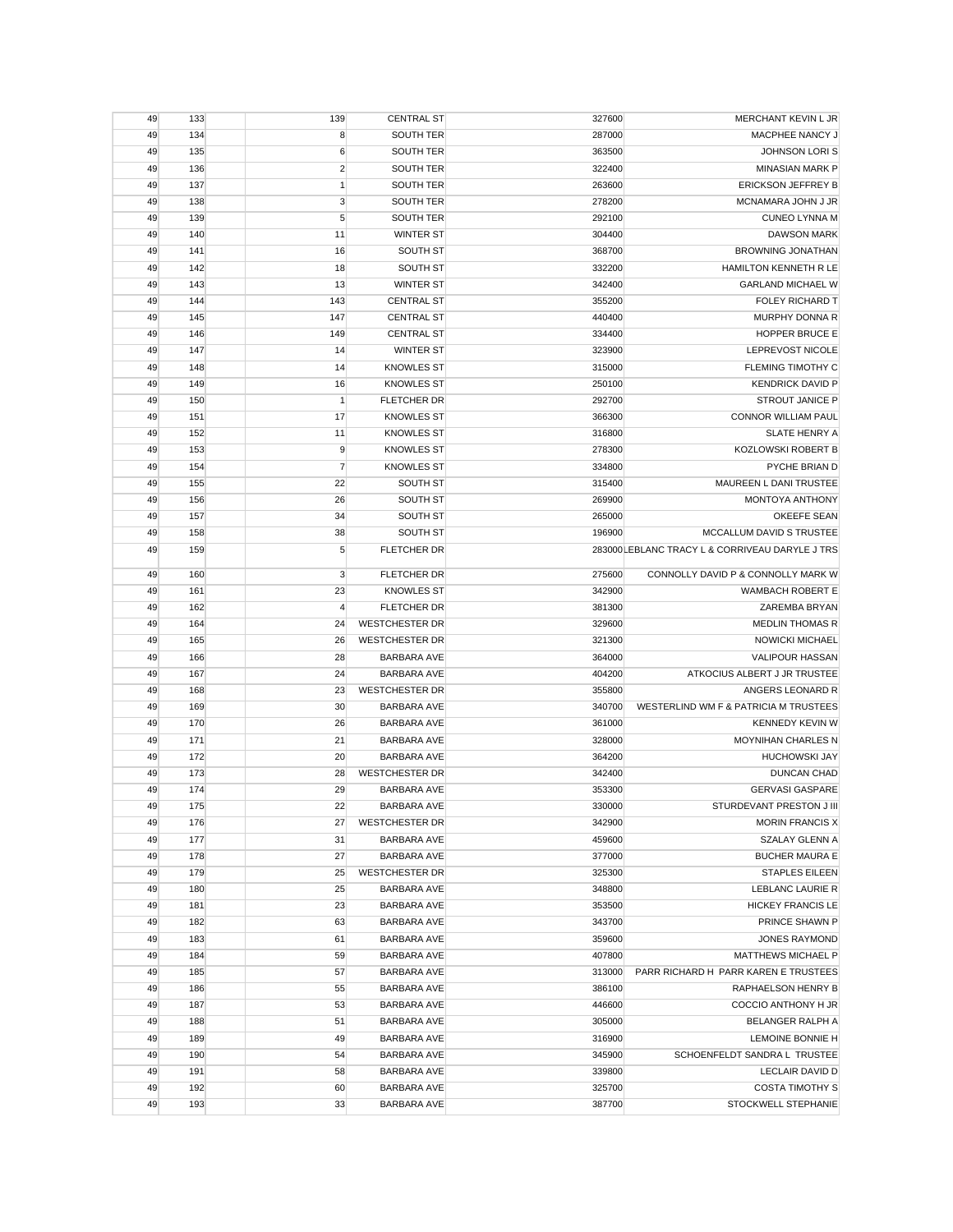| 49 | 194              | 30             | <b>WESTCHESTER DR</b> | 426600  | DOWD JOHN F JR                              |
|----|------------------|----------------|-----------------------|---------|---------------------------------------------|
| 49 | 195              | 35             | <b>BARBARA AVE</b>    | 320000  | LEBLANC BRADLEY S                           |
| 49 | 196              | 37             | <b>BARBARA AVE</b>    | 324500  | <b>REYES FELICISIMO N JR</b>                |
| 49 | 197              | 39             | <b>BARBARA AVE</b>    |         | 302400 DHEGO TIMON GRODYA & ASIIMWE SOLOMON |
|    |                  |                |                       |         |                                             |
| 49 | 198              | 41             | <b>BARBARA AVE</b>    | 293200  | <b>BOUCHER JAMIE</b>                        |
| 49 | 199              | 43             | <b>BARBARA AVE</b>    | 343000  | FAVREAU ANNA J & JOSEPH A LE                |
| 49 | 200              | 45             | <b>BARBARA AVE</b>    | 331000  | <b>GLEASON MATHEW</b>                       |
| 49 | 201              | 47             | <b>BARBARA AVE</b>    | 378800  | WALL THOMAS J                               |
| 49 | 202              | 52             | <b>BARBARA AVE</b>    | 310400  | <b>COLLINS SEAN</b>                         |
| 49 | 203              | 50             | <b>BARBARA AVE</b>    | 342300  | HUGHES EDWARD G JR                          |
| 49 | 204              | 44             | <b>BARBARA AVE</b>    | 342300  | ARMSTRONG ASHLEY                            |
| 49 | 205              | 40             | <b>BARBARA AVE</b>    | 343700  | TATERONIS ARTHUR A                          |
| 49 | 206              | 42             | <b>BARBARA AVE</b>    | 364200  | LEDOUX CATHRYN L                            |
| 49 | 207              | 38             | <b>BARBARA AVE</b>    | 303200  | <b>HISMAN ALAN</b>                          |
| 49 | 208              | 36             | <b>BARBARA AVE</b>    | 325800  | KILINSKI ELAINE R TRUSTEE                   |
| 49 | 209              | 22             | <b>WINCHESTER AVE</b> | 307300  | PHAM LINH THUY                              |
| 49 | 210              | 25             | <b>MARION AVE</b>     | 353900  | <b>HALL SAMUEL L</b>                        |
| 49 | 211              | 27             | <b>MARION AVE</b>     | 310600  | DAVIS ROBERT A                              |
| 49 | 212              | 29             | <b>MARION AVE</b>     | 369500  | HOLLOWAY RONALD P                           |
| 49 | 213              | 31             | <b>MARION AVE</b>     | 421800  | THIBEAULT ANTHONY J                         |
| 49 | 214              | 38             | <b>WESTCHESTER DR</b> | 355200  | SULLIVAN LISA A                             |
| 49 | 215              | 36             | <b>WESTCHESTER DR</b> | 327900  | <b>CUREWITZ DAVID S</b>                     |
| 49 | 216              | 34             | <b>WESTCHESTER DR</b> | 322900  | SONN DAVID E JR                             |
| 49 | 217              | 31             | <b>WESTCHESTER DR</b> | 353400  | POLAKOWSKI JAMES R TRUSTEE                  |
| 49 | 218              | 32             | <b>MARION AVE</b>     | 346500  | HAKALA KELLY ALYS                           |
| 49 | 219              | 30             | <b>MARION AVE</b>     | 353300  | LUBY KATHRYN E                              |
|    | 220              | 28             |                       |         | <b>MORRISSEY THOMAS F</b>                   |
| 49 |                  |                | <b>MARION AVE</b>     | 366900  |                                             |
| 49 | 221              | 26             | <b>MARION AVE</b>     | 380000  | NORGREN JOHN E                              |
| 49 | 222              | 47R            | <b>BARBARA AVE</b>    | 5000    | <b>WALL THOMAS J</b>                        |
| 49 | 223              | 51R            | <b>BARBARA AVE</b>    | 6500    | BELANGER RALPH A                            |
| 49 | 224              | 18             | <b>WINCHESTER AVE</b> | 292200  | MERCADANTE JOSEPH P                         |
| 49 | 225              | 17             | <b>SCHOOL ST</b>      | 390700  | <b>SMYRNIOS PAUL S</b>                      |
| 49 | 226              | 23             | <b>SCHOOL ST</b>      | 357100  | <b>KENNEDY BRIAN C</b>                      |
| 49 | 227              | 25             | <b>SCHOOL ST</b>      | 384600  | SULLIVAN KEITH M                            |
| 49 | 228              | 103            | <b>CENTRAL ST</b>     | 308900  | <b>KELLER ERIK</b>                          |
| 49 | 229              | 41             | <b>SCHOOL ST</b>      | 400700  | SULLIVAN EDWARD B                           |
| 49 | 230              | 43             | SCHOOL ST             | 323500  | <b>CLARK LORI M</b>                         |
| 49 | 231              | 12             | <b>WINTER ST</b>      | 120100  | <b>GIANNOPOULOS WILLIAM E</b>               |
| 49 | 232              | 117            | <b>CENTRAL ST</b>     | 298000  | KAHALE ADISSON A                            |
| 49 | 233              | 20 A           | <b>WINCHESTER AVE</b> | 112500  | <b>GRAHAM PAUL R JR</b>                     |
| 49 | 234              | 20             | <b>WINCHESTER AVE</b> | 305800  | <b>NGUYEN NGHIA</b>                         |
| 49 | 235              | 10             | <b>CHURCH ST</b>      | 5148300 | MARY D STONE LLC                            |
| 50 | $\mathbf{1}$     | 81             | OLD COMMON RD         | 446900  | <b>BJORK LAURA</b>                          |
| 50 | $\overline{2}$   | 75             | OLD COMMON RD         | 407800  | SULLIVAN MICHAEL P                          |
| 50 | 3                | 55             | OLD COMMON RD         | 576600  | DIORIO RALPH A                              |
| 50 | $\overline{4}$   | 53             | OLD COMMON RD         | 371100  | <b>CODERRE PAUL</b>                         |
| 50 | $\sqrt{5}$       | $\overline{c}$ | OLD COMMON RD         | 465200  | OLD COMMON REALTY CORP                      |
| 50 | $\boldsymbol{6}$ | $\overline{4}$ | OLD COMMON RD         | 432100  | SILVA DANIEL DE SENA                        |
| 50 | $\overline{7}$   | 32             | OLD COMMON RD         | 319700  | LENNOX RANDY S                              |
| 50 | 8                | 34             | OLD COMMON RD         | 333300  | <b>GORCZYNSKI KENNETH S</b>                 |
| 50 | 10               | 54             | OLD COMMON RD         | 479400  | <b>WEBBER AVERY</b>                         |
| 50 | 13               | 58             | <b>MAY LN</b>         | 344600  | CAVALIERI THOMAS J                          |
| 50 | 14               | 60             | OLD COMMON RD         | 336900  | <b>ROMAN KENNY</b>                          |
| 50 | 15               | 66             | OLD COMMON RD         | 654900  | <b>BURDICK JEDIDIAH J</b>                   |
| 50 | 16               | 70             | OLD COMMON RD         | 328600  | <b>GRAVES SYLVIA A TRUSTEE</b>              |
| 50 | 17               | 90             | OLD COMMON RD         | 273200  | PAGE SUSAN D                                |
| 50 | 19               | $\mathbf{1}$   | <b>ST MARK ST</b>     | 1727700 | GALLAGHER PAUL H TRUSTEE                    |
|    |                  |                |                       |         |                                             |
| 50 | 20               | $4 - 10$       | <b>ST MARK ST</b>     | 1735500 | SAINT MARK STREET REALTY LLC                |
| 50 | 21               | 439            | <b>WASHINGTON ST</b>  | 250200  | COSENZA RICHARD F JR                        |
| 50 | 22               | 444            | <b>WASHINGTON ST</b>  | 2483400 | E L MOXIE LLC                               |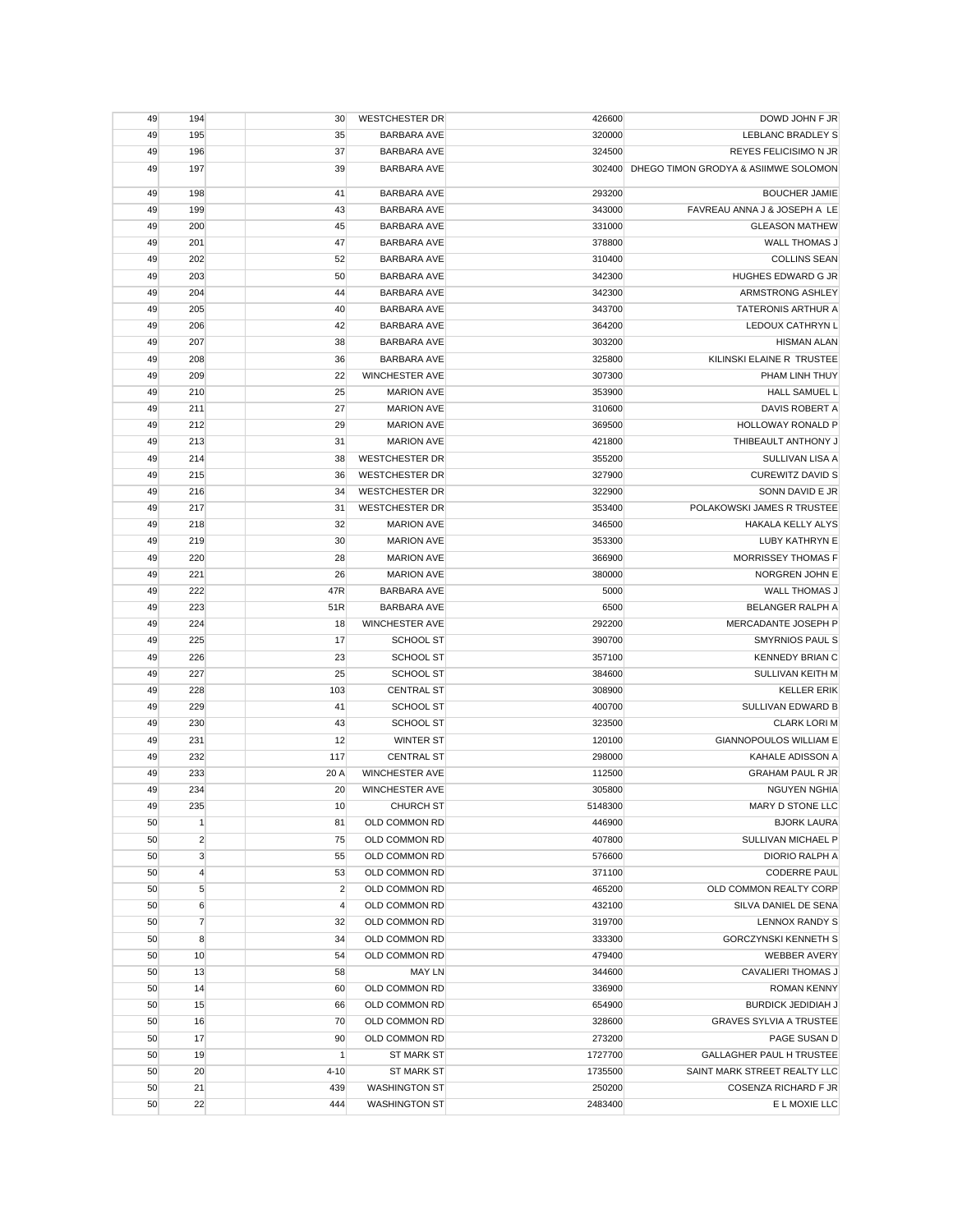| 50 | 23             | 442            | <b>WASHINGTON ST</b>         | 730600  | PAPA GALLO LLC                  |
|----|----------------|----------------|------------------------------|---------|---------------------------------|
| 50 | 24             | 440            | <b>WASHINGTON ST</b>         | 1570800 | PAPA GALLO LLC                  |
| 50 | 26             | 400            | <b>WASHINGTON ST</b>         | 404900  | U S W OF AM LO 2936 RLTY TR     |
| 50 | 27             | 39             | <b>MILL ST</b>               | 33500   | RUSSELL JOHN J                  |
| 50 | 28             | 37             | <b>MILL ST</b>               | 241400  | RUSSELL JOHN J                  |
| 50 | 29             | 380            | <b>WASHINGTON ST</b>         | 31200   | RUSSELL JOHN J                  |
| 50 | 30             | 35             | MILL ST                      | 224100  | AUBURN TOWN OF                  |
| 50 | 31             | 27             | <b>MILL ST</b>               | 209700  | NEW ENGLAND POWER CO            |
| 50 | 33             | 26             | <b>MILL ST</b>               | 377900  | <b>CARLSON ROBERT K</b>         |
| 50 | 34             | 34             | <b>MILL ST</b>               | 222500  | ROBIDOUX MICHAEL                |
| 50 | 37             |                | PONDVILLE POND               | 56500   | AUBURN TOWN OF                  |
| 50 | 38             | $\overline{7}$ | <b>ST MARK ST</b>            | 402000  | <b>JOHNSON ERNEST</b>           |
| 50 | 40             | 421            | <b>WASHINGTON ST</b>         | 1011700 | PULGOSO LLC                     |
| 50 | 41             | 51             | OLD COMMON RD                | 536900  | <b>BARBALHO TALISSA</b>         |
| 50 | 42             | 57             | OLD COMMON RD                | 469000  | THARP JAMES W                   |
| 50 | 43             | 59             | OLD COMMON RD                | 497400  | DIROBERTO NICHOLAS F            |
| 50 | 44             | 10             | <b>MAY LN</b>                | 517100  | PLONA KAZIMIERZ LIFE ESTATE     |
| 50 | 46             | 435            | <b>WASHINGTON ST</b>         | 216000  | <b>INLAND HARBOR REALTY LLC</b> |
| 50 | 47             | 3              | PONDVILLE CT                 | 30300   | <b>GORZYNSKI KENNETH S</b>      |
|    | 48             |                | PONDVILLE CT                 | 471600  | SMITH MICHAEL J III             |
| 50 |                | 5              | PONDVILLE CT                 | 405700  | WOZNIAK KIMBERLY NICOLE         |
| 50 | 49             | $\overline{7}$ |                              |         |                                 |
| 50 | 50             | 9              | PONDVILLE CT                 | 482500  | <b>LANCASTER MICHAEL S</b>      |
| 50 | 51             | 10             | PONDVILLE CT                 | 634300  | ROZANSKI PAUL                   |
| 50 | 52             | 8              | PONDVILLE CT                 | 436700  | KERBEL STANLEY C JR             |
| 50 | 53             | 6              | PONDVILLE CT                 | 444100  | <b>HUSSEY PHILIP T</b>          |
| 50 | 54             | $\overline{4}$ | PONDVILLE CT                 | 420500  | NORWOOD GEORGE A JR             |
| 50 | 56             | 72             | <b>OLD COMMON RD</b>         | 400100  | LEVESQUE TODD J                 |
| 50 | 57             | 148            | <b>MILLBURY ST</b>           | 553300  | <b>BERTRAND GARY J</b>          |
| 50 | 58             | 56             | <b>OLD COMMON RD</b>         | 406500  | <b>MALLONEE WILLIAM T &amp;</b> |
| 50 | 59             | 6              | <b>MAY LN</b>                | 596400  | <b>BERGLUND JASON</b>           |
| 50 | 60             | 76             | OLD COMMON RD                | 141300  | PAGE SUSAN D                    |
| 50 | 61             | 5              | <b>ST MARK ST</b>            | 311200  | AUBURN SC PARTNERS LLC          |
| 50 | 62             | 85             | OLD COMMON RD                | 519300  | <b>BROOKS JAMES A</b>           |
| 50 | 63             |                | WASHINGTON ST OFF            | 900     | PROVIDENCE & WORCESTER RR CO    |
| 50 | 64             |                | WASHINGTON ST OFF            | 8300    | PROVIDENCE & WORCESTER RR CO    |
| 50 | 65             | 404            | <b>WASHINGTON ST</b>         | 849400  | PAPA GALLO LLC                  |
| 50 | 66             | 100            | OLD COMMON RD                | 437600  | <b>BENNETT MIRISSA D</b>        |
| 50 | 67             | 3              | <b>MAY LN</b>                | 243800  | POPIELARCZYK DEVON PAUL         |
| 51 | $\mathbf{1}$   |                | <b>HAWTHORNE ST</b>          | 6800    | AUBURN TOWN OF                  |
|    |                |                | (OFF)                        |         |                                 |
| 51 | $\overline{2}$ |                | <b>PINROCK RD</b>            | 4400    | KADI ATAKAN                     |
| 51 | 3              |                | <b>HAWTHORNE ST</b><br>(OFF) | 200     | KADI ATAKAN                     |
| 51 | 5              | 21             | <b>LAUREL LN</b>             | 216500  | <b>CAMPOVERDE LUIS</b>          |
| 51 | 6              |                | <b>MILLBURY ST</b>           | 19000   | <b>HAIG DARIN W</b>             |
| 51 | $\overline{7}$ | 115            | OLD COMMON RD                | 4114    | WHITE ERIC T                    |
| 51 | 8              | 101            | OLD COMMON RD                | 278400  | LANGLEY MEGHAN R                |
| 51 | 10             | 108            | OLD COMMON RD                | 453     | WHITE ERIC T                    |
| 51 | 11             |                | OLD COMMON RD                | 5000    | FIRST CONGREGATIONAL CHURCH     |
| 51 | 12             |                | OLD COMMON RD                | 26000   | AUBURN TOWN OF                  |
| 51 | 13             | 105            | OLD COMMON RD                | 414700  | <b>COMEAU CHARLES R</b>         |
| 51 | 14             | 106            | OLD COMMON RD                | 12000   | <b>COMEAU CHARLES R</b>         |
| 51 | 15             | 107            | OLD COMMON RD                | 535800  | FAHLIN WILLIAM F                |
| 51 | 16             | 109            | OLD COMMON RD                | 449400  | RAYMOND NORMAND E               |
| 51 | 17             | 102            | OLD COMMON RD                | 394100  | ST DENIS BRIAN D                |
| 51 | 18             | 104            | OLD COMMON RD                | 466400  | <b>DESIMONE ALFRED</b>          |
| 52 | $\mathbf{1}$   | 537            | ROCHDALE ST                  | 186900  | LEMANSKI PETER J                |
| 52 | 3              | 531            | ROCHDALE ST                  | 457900  | CENTURY SPORTSMAN CLUB          |
| 52 | $\overline{4}$ | 525            | ROCHDALE ST                  | 251800  | <b>MORALES PETER S</b>          |
| 52 | 5              | 515            | ROCHDALE ST                  | 288000  | POPE ALVAN H JR POPE DANIEL A   |
|    |                |                |                              |         |                                 |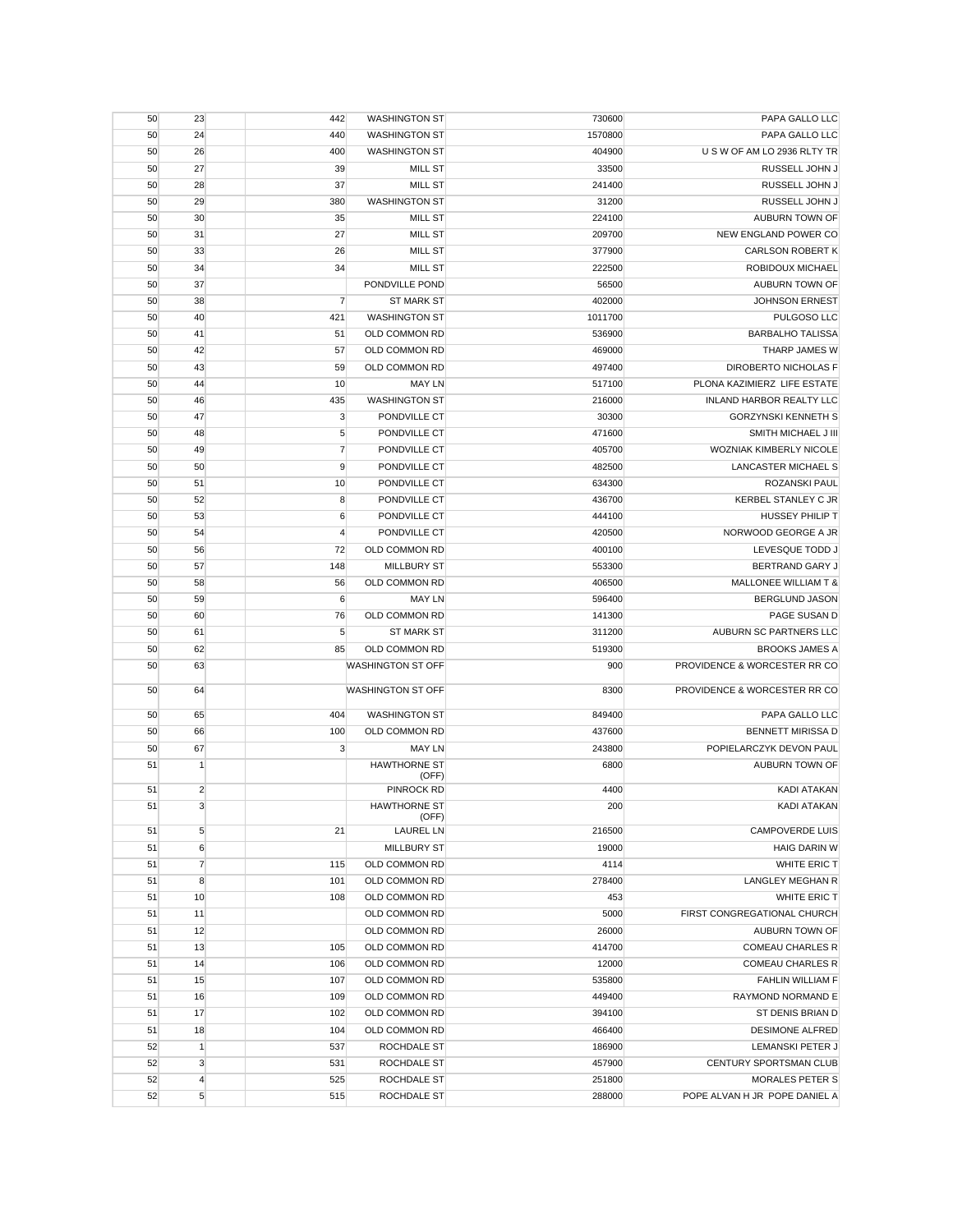| 52 | 6              | 508                     | <b>ROCHDALE ST</b>                 | 106200 | SODERMAN MARYLAN A              |
|----|----------------|-------------------------|------------------------------------|--------|---------------------------------|
| 52 | $\overline{7}$ | 514                     | ROCHDALE ST                        | 315600 | <b>LEBOEUF GLORIA M TRUSTEE</b> |
| 52 | 8              | 518                     | ROCHDALE ST                        | 564700 | <b>KEELER WILLIAM S</b>         |
| 52 | 9              | 528                     | ROCHDALE ST                        | 230800 | <b>SCULLY SEAN P</b>            |
| 52 | 10             | $\overline{2}$          | <b>BRIDGE ST</b>                   | 553200 | <b>HEALY RYAN WILLIAM</b>       |
| 52 | 11             | 6                       | <b>BRIDGE ST</b>                   | 122000 | <b>GARNEAU WILLIAM R</b>        |
| 52 | 12             | 10                      | <b>BRIDGE ST</b>                   | 117600 | <b>KUSY RANDY</b>               |
| 52 | 13             | 5                       | <b>BRIDGE ST</b>                   | 363600 | <b>GARNEAU JUDITH E</b>         |
| 52 | 14             |                         | ROCHDALE ST                        | 20400  | PELLETIER RUTH M                |
| 52 | 15             | 3                       | <b>ASHWORTH ST</b>                 | 556000 | WEBB JARROD E                   |
| 52 | 16             | 5                       | <b>ASHWORTH ST</b>                 | 454800 | <b>VINCENT ERIC L</b>           |
| 52 | 17             | $\overline{7}$          | <b>ASHWORTH ST</b>                 | 356200 | <b>COLLINS JEAN E</b>           |
| 52 | 18             | 9                       | <b>ASHWORTH ST</b>                 | 58200  | MOYLAN RICHARD F                |
| 52 | 19             | 10                      | <b>ASHWORTH ST</b>                 | 200    | <b>WOJCICKI JERZY</b>           |
| 52 | 20             | 12                      | <b>BRIDGE ST</b>                   | 513700 | <b>KUSY RANDY</b>               |
| 52 | 21             | 19                      | <b>BRIDGE ST</b>                   | 155400 | OXFORD TRANSFER STATION LLC     |
| 52 | 22             | 17                      | <b>BRIDGE ST</b>                   | 266000 | <b>DESO GARY</b>                |
| 52 | 24             | 526                     | ROCHDALE ST                        | 392000 | <b>KEELER BRYCE M</b>           |
| 52 | 25             | 522                     | ROCHDALE ST                        | 526600 | <b>FANT BRUCE E</b>             |
| 52 | 26             | 4                       | <b>BRIDGE ST</b>                   | 431500 | <b>FRAYMAN RENE</b>             |
| 52 | 27             | 11                      | <b>BRIDGE ST</b>                   | 566100 | <b>VICTOR LYNN E</b>            |
| 53 | $\mathbf{1}$   | 179                     | <b>WEST ST</b>                     | 281600 | <b>COVELLO SAMUEL LOUIS</b>     |
| 53 | $\overline{2}$ |                         | WEST ST                            | 29200  | <b>BROOKS RONALD E</b>          |
| 53 | 3              | 122                     | <b>WEST ST</b>                     | 212800 | WAHLQUIST SIGNE K LE            |
| 53 | $\overline{4}$ |                         | <b>WEST ST NEAR</b>                | 15500  | AUBURN WATER DISTRICT           |
| 53 | 5              | 12                      | HARDSCRABBLE<br><b>LAWRENCE RD</b> | 8800   | AUBURN TOWN OF                  |
| 53 | 6              | 81                      | <b>WEST ST</b>                     | 642700 | <b>COLLINS TERRIK</b>           |
| 53 | $\overline{7}$ |                         | <b>HEMLOCK LN</b>                  | 21900  | PAPPAS DAVID                    |
| 53 | 9              |                         | <b>WEST ST</b>                     | 4700   | AUBURN WATER DISTRICT           |
| 53 | 10             | $\mathbf 0$             | <b>WEST ST</b>                     | 1700   | MASSACHUSETTS COMMONWEALTH OF   |
| 53 | 12             | 133                     | <b>WEST ST</b>                     | 350900 | LINDOR LUC SIMON                |
| 53 | 13             | 131                     | <b>WEST ST</b>                     | 336000 | HALL MICHELLE E                 |
| 53 | 14             | 127                     | <b>WEST ST</b>                     | 19900  | PAPPAS DAVID                    |
| 53 | 15             | 125                     | <b>WEST ST</b>                     | 366000 | PAPPAS DAVID A                  |
| 53 | 16             | 511                     | ROCHDALE ST                        | 528100 | MILINAZZO WILLIAM               |
| 53 | 17             | 193                     | <b>WEST ST</b>                     | 349900 | <b>BARTH KEVIN J</b>            |
| 53 | 18             | 191                     | <b>WEST ST</b>                     | 285100 | PETERSON ERIC J TRUSTEE         |
| 53 | 19             | 177                     | <b>WEST ST</b>                     | 333400 | MAZUMDAR PIYALI                 |
| 53 | 20             |                         | ROCHDALE ST OFF                    | 30500  | <b>CSX TRANSPORTATION INC</b>   |
| 53 | 21             | 3                       | <b>HEMLOCK LN</b>                  | 35000  | <b>PAPPAS DAVID</b>             |
| 53 | 22             | 5                       | <b>HEMLOCK LN</b>                  | 19200  | <b>PAPPAS DAVID</b>             |
| 53 | 23             | $\overline{7}$          | <b>HEMLOCK LN</b>                  | 32800  | PAPPAS DAVID                    |
| 53 | 24             | 9                       | <b>HEMLOCK LN</b>                  | 110200 | PAPPAS DAVID                    |
| 53 | 25             | 8                       | <b>HEMLOCK LN</b>                  | 26900  | PAPPAS DAVID                    |
| 53 | 44             | 6                       | <b>HEMLOCK LN</b>                  | 66200  | PAPPAS DAVID                    |
| 54 | 1              | 12                      | <b>WARREN RD</b>                   | 217500 | <b>LINCOLN IAN</b>              |
| 54 | $\overline{c}$ | 14                      | <b>WARREN RD</b>                   | 267300 | PEREIRA JOHN C                  |
| 54 | 3              | $\overline{\mathbf{c}}$ | SHERMAN AVE                        | 237300 | ATCHUE KENNETH D                |
| 54 | $\overline{4}$ | 4                       | SHERMAN AVE                        | 212700 | PREFONTAINE KAREN               |
| 54 | 5              | 5                       | SHERMAN AVE                        | 271300 | BENDER ROBERT L JR              |
| 54 | 6              | 3                       | SHERMAN AVE                        | 256100 | MCLAUGHLIN KAITLYN              |
| 54 | $\overline{7}$ | 16                      | <b>WARREN RD</b>                   | 280500 | <b>RYAN PATRICK</b>             |
| 54 | 8              | 18                      | <b>WARREN RD</b>                   | 227000 | RAY JAMES B IV                  |
| 54 | 9              | 20                      | <b>WARREN RD</b>                   | 248000 | DOMINY MATTHEW A                |
| 54 | 10             | 22                      | <b>WARREN RD</b>                   | 256100 | <b>CORRIERE MATTHEW J</b>       |
| 54 | 11             | 24                      | <b>WARREN RD</b>                   | 205000 | <b>CHAKOUR FRANCES H</b>        |
| 54 | 12             | 26                      | <b>WARREN RD</b>                   | 253700 | RODRIGUEZ PETER                 |
| 54 | 13             | 28                      | <b>WARREN RD</b>                   | 222800 | NELSON PAUL D                   |
| 54 | 14             | 19                      | <b>ELBRIDGE RD</b>                 | 230600 | RYAN THOMAS J                   |
| 54 | 15             | 30                      | <b>WARREN RD</b>                   | 219100 | DIAS ETHEL M                    |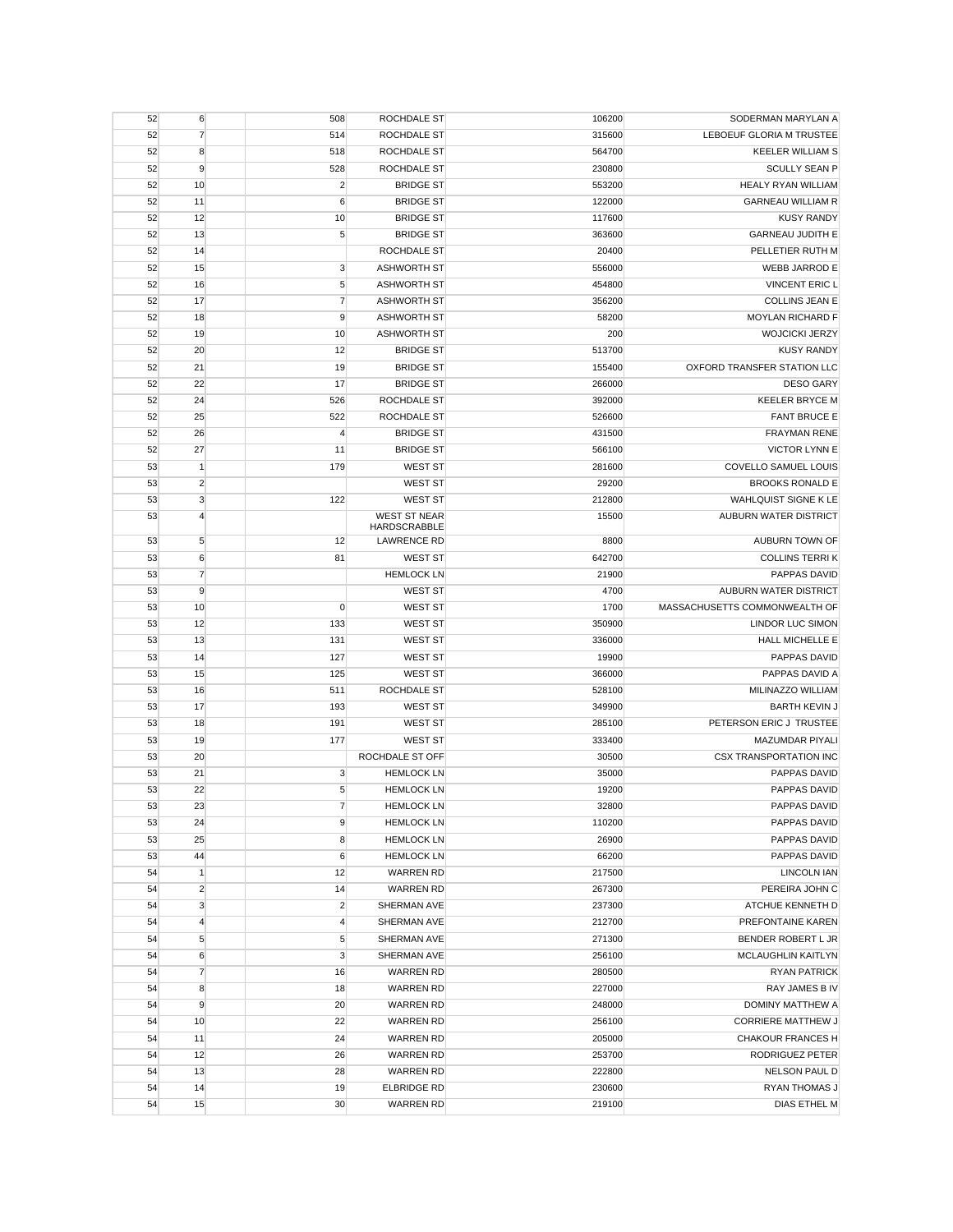| 54 | 16             | 21                 | <b>ELBRIDGE RD</b>                | 277400          | SULLIVAN JASON S                             |
|----|----------------|--------------------|-----------------------------------|-----------------|----------------------------------------------|
| 54 | 17             | 32                 | <b>WARREN RD</b>                  | 249900          | SNYDER JEREMY M                              |
| 54 | 18             | 23                 | <b>ELBRIDGE RD</b>                | 254000          | POITRAS GERARD R                             |
| 54 | 19             | 34                 | <b>WARREN RD</b>                  | 228800          | <b>FREITAS STEVEN C</b>                      |
| 54 | 20             | 25                 | <b>ELBRIDGE RD</b>                | 263200          | <b>MARTIN SEAN</b>                           |
| 54 | 21             | 36                 | <b>WARREN RD</b>                  | 240100          | CASTILLO WANDA                               |
| 54 | 22             | 27                 | <b>ELBRIDGE RD</b>                | 232400          | PECHIE PAULA A                               |
| 54 | 23             | 38                 | <b>WARREN RD</b>                  | 231700          | <b>BUTKUS WILLIAM S</b>                      |
| 54 | 24             | 29                 | <b>ELBRIDGE RD</b>                | 311000          | ALLEN CHRISTOPHER W                          |
| 54 | 25             | 40                 | <b>WARREN RD</b>                  | 269600          | ANDRADE EMILY E                              |
| 54 | 26             | 31                 | <b>ELBRIDGE RD</b>                | 251300          | <b>LARSON PETER R</b>                        |
| 54 | 27             | 42                 | <b>WARREN RD</b>                  | 224500          | CHAUVIN EDWARD                               |
| 54 | 28             | 33                 | <b>ELBRIDGE RD</b>                | 220300          | CANTWELL BRIAN P                             |
| 54 | 29             | 44                 | <b>WARREN RD</b>                  | 239700          | RINGGARD NICHOLAS J                          |
| 54 | 30             | 35                 | <b>ELBRIDGE RD</b>                | 349400          | DALLI EKHLAS K                               |
| 54 | 31             | 37                 | <b>ELBRIDGE RD</b>                | 243400          | <b>WEAGLE JESSICA</b>                        |
| 54 | 32             | 43                 | <b>WARREN RD</b>                  | 265200          | MURPHY RYAN J                                |
| 54 | 33             | 41                 | <b>WARREN RD</b>                  | 236200          | SANCHEZ LARRY GENE                           |
| 54 | 34             | 39                 | <b>WARREN RD</b>                  | 224900          | <b>HANDFIELD DONNA</b>                       |
| 54 | 35             | 37                 | <b>WARREN RD</b>                  | 269100          | <b>CAPERS MICHAEL</b>                        |
| 54 | 36             | 35                 | <b>WARREN RD</b>                  | 305600          | <b>FANCY JAMES P</b>                         |
| 54 | 37             | 33                 | <b>WARREN RD</b>                  | 228400          | <b>FANCY JAMES P</b>                         |
| 54 | 38             | 31                 | <b>WARREN RD</b>                  | 262900          | ANDERSON GLENN                               |
| 54 | 39             | 29                 | <b>WARREN RD</b>                  | 410600          | OROURKE RACHEL                               |
| 54 | 40             | 27                 | <b>WARREN RD</b>                  | 225100          | DAO LILLIAN NGUYEN                           |
| 54 | 41             | 25                 | <b>WARREN RD</b>                  | 245500          | <b>BIGELOW TIMOTHY W</b>                     |
| 54 | 42             | 23                 | <b>WARREN RD</b>                  | 278900          | JOHNSON JOHN A                               |
| 54 | 43             | 21                 | <b>WARREN RD</b>                  | 264600          | <b>CUTTING DAVID A</b>                       |
| 54 | 44             | 19                 | <b>WARREN RD</b>                  | 254400          | <b>HANNON JAMES T</b>                        |
| 54 | 45             | 17                 | <b>WARREN RD</b>                  | 49400           | <b>BISHOP ROBERT</b>                         |
|    |                |                    | <b>WARREN RD</b>                  | 248600          | <b>BISHOP ROBERT</b>                         |
| 54 | 46             | 15                 |                                   |                 |                                              |
| 54 | 47             | 13                 | <b>WARREN RD</b>                  | 240000          | MONDOR SHIRLEY J LE                          |
| 54 | 48             |                    | DARK BROOK RES<br><b>WEST ST</b>  | 502100          | AUBURN WATER DISTRICT<br>SHOBLOM DONALD R TR |
| 54 | 49             | 68                 |                                   | 287200          |                                              |
| 54 | 50             | 70<br>77           | <b>WEST ST</b><br><b>WEST ST</b>  | 260500<br>47900 | PEPKA MARY<br>AUBURN WATER DISTRICT          |
| 54 | 51             |                    |                                   |                 |                                              |
| 54 | 52             | 65                 | <b>WEST ST</b>                    | 386000          | SIXTY-FIVE WEST LLC                          |
| 54 | 53             | 43<br>$\mathbf{1}$ | <b>WEST ST</b><br>HARDSCRABBLE RD | 25000<br>782400 | LEINONEN CLIFFORD                            |
| 54 | 54             |                    |                                   |                 | <b>BROWNING FERRIS IND</b>                   |
| 54 | 55             | $\mathbf{3}$       | HARDSCRABBLE RD                   | 175900          | <b>BROWNING FERRIS IND</b>                   |
| 54 | 56             |                    | <b>WARREN RD</b>                  | 159900          | AUBURN TOWN OF                               |
| 54 | 57             | 71                 | <b>WEST ST</b>                    | 428000          | AUBURN WATER DISTRICT                        |
| 54 | 58             | 75                 | <b>WEST ST</b>                    | 125300          | AUBURN WATER DISTRICT                        |
| 54 | 59             | 74                 | <b>WEST ST</b>                    | 138400          | MASSACHUSETTS ELECTRIC CO                    |
| 54 | 60             | 312                | BRYN MAWR AVE                     | 117500          | MASSACHUSETTS ELECTRIC CO                    |
| 55 | $\sqrt{5}$     | 619                | SOUTHBRIDGE ST                    | 1465300         | SOUTHBRIDE STREET HOLDINGS LLC               |
| 55 | $\overline{7}$ | 615                | SOUTHBRIDGE ST                    | 279000          | DICICCO WILLIAM D LE                         |
| 55 | 8              | $\overline{4}$     | <b>LINDA AVE</b>                  | 372800          | CARNAZZA STEFFANIE C                         |
| 55 | 9              | $\mathbf{3}$       | PINEDALE RD                       | 288800          | DELLAQUILA MICHAEL J LE                      |
| 55 | 10             | $\boldsymbol{6}$   | LINDA AVE                         | 256900          | PALACIOS CARLOS D                            |
| 55 | 11             | 606                | SOUTHBRIDGE ST                    | 414800          | 606 SOUTHBRIDGE ST LLC                       |
| 55 | 12             | $\mathbf{3}$       | <b>LINDA AVE</b>                  | 308900          | ANDERSON ROBERT D                            |
| 55 | 13             | $\sqrt{5}$         | <b>LINDA AVE</b>                  | 293400          | <b>KOCI ENI</b>                              |
| 55 | 14             | 9                  | <b>LINDA AVE</b>                  | 261100          | <b>BACON CAREN</b>                           |
| 55 | 15             | 11                 | <b>LINDA AVE</b>                  | 253800          | <b>FAHEY MARY ELLEN</b>                      |
| 55 | 16             | 13                 | LINDA AVE                         | 244400          | <b>ESPINAL YSABEL</b>                        |
| 55 | 17             | 3                  | ALEDA DR                          | 275800          | <b>MORIN ANTHONY</b>                         |
| 55 | 18             | $\overline{7}$     | ALEDA DR                          | 234000          | WALKER JARRED                                |
| 55 | 19             | 614                | SOUTHBRIDGE ST                    | 3469400         | LM-2 LLC                                     |
|    |                |                    |                                   |                 |                                              |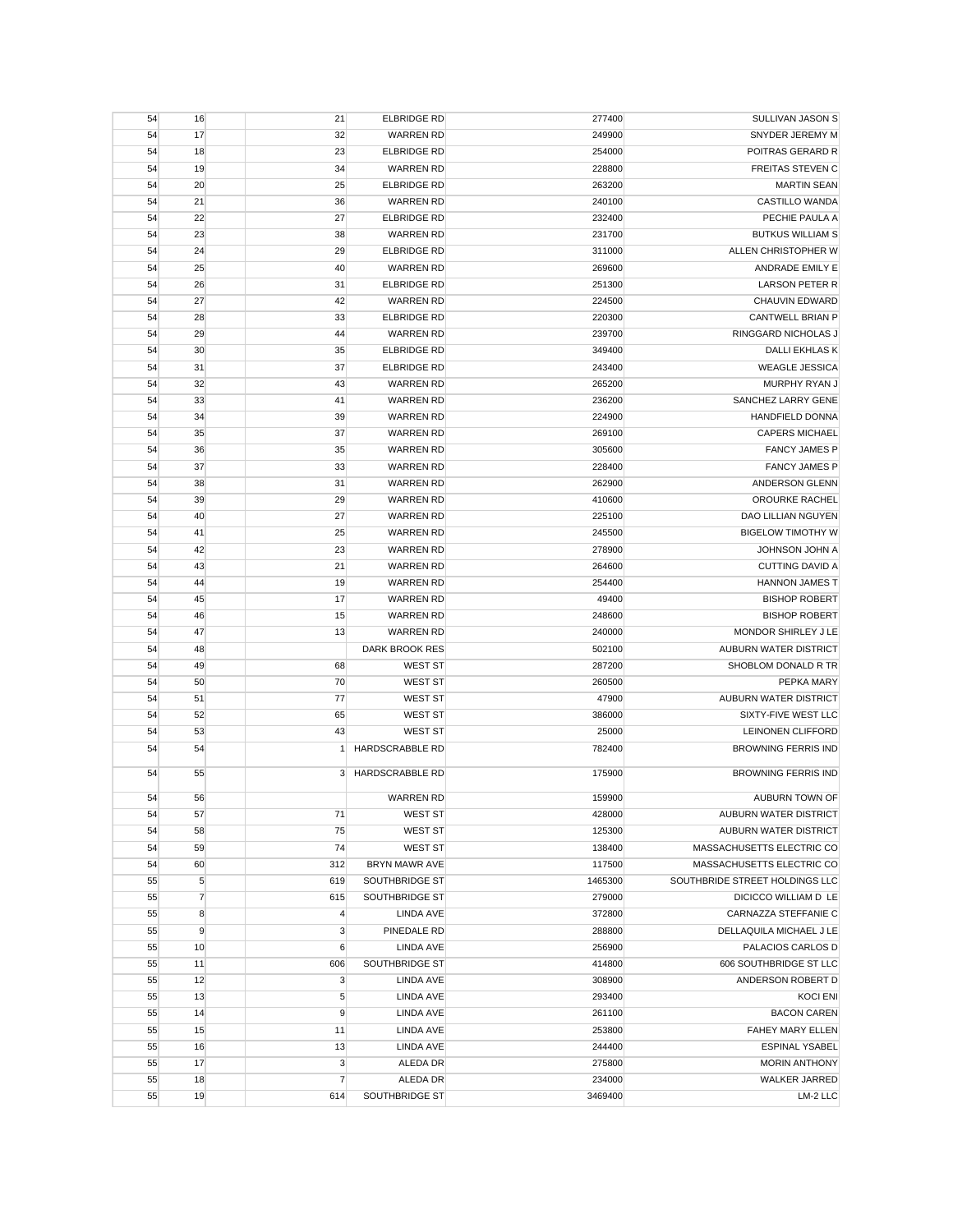| STONEVILLE REALTY LLC            | 1096300 | MIDSTATE DR        | $\overline{7}$   | 20 | 55 |
|----------------------------------|---------|--------------------|------------------|----|----|
| <b>KRAWIECKI DAVID J</b>         | 251500  | <b>GOULDING DR</b> | $\boldsymbol{6}$ | 23 | 55 |
| SHAW HEATHER J                   | 312300  | <b>GOULDING DR</b> | 8                | 24 | 55 |
| PATTERSON LIZBETH                | 306400  | <b>GOULDING DR</b> | 10               | 25 | 55 |
| <b>LARSON STEVEN C</b>           | 291600  | <b>GOULDING DR</b> | 12               | 26 | 55 |
| SHUGART CARLEY LYNNE             | 233500  | <b>GOULDING DR</b> | 14               | 27 | 55 |
| MARION CHRISTOPHER J             | 247400  | <b>GOULDING DR</b> | 16               | 28 | 55 |
| HAPPY VIOLA V TRUSTEE            | 256900  | <b>GOULDING DR</b> | 18               | 29 | 55 |
| <b>DESPRES KATHRYN M</b>         | 243000  | <b>GOULDING DR</b> | 20               | 30 | 55 |
| <b>GRADY ROBERT H</b>            | 324300  | <b>GOULDING DR</b> | 22               | 31 | 55 |
| RUSSELL GERALD TRUSTEE           | 298500  | <b>GOULDING DR</b> | 24               | 32 | 55 |
| <b>BUJNOWSKI FJ TRUSTEE</b>      | 282500  | <b>GOULDING DR</b> | 26               | 33 | 55 |
| <b>BROOKS JANE E</b>             | 341100  | <b>GOULDING DR</b> | 28               | 35 | 55 |
| <b>MAURO DANA M</b>              | 294000  | <b>GOULDING DR</b> | 30               | 36 | 55 |
| <b>GALLANT STEPHEN W TRUSTEE</b> | 265700  | <b>GOULDING DR</b> | 32               | 37 | 55 |
| LUKS EDWARD W & ANNE MARIE LE    | 326400  | <b>GOULDING DR</b> | 34               | 38 | 55 |
| DUFF ROBERT J                    | 376500  | <b>GOULDING DR</b> | 36               | 39 | 55 |
| PIERCE ROBERT F                  | 278700  | <b>GOULDING DR</b> | 37               | 40 | 55 |
| <b>SZLOSEK JOLEEN M</b>          | 291300  | <b>GOULDING DR</b> | 35               | 41 | 55 |
| <b>CARPENTER JOHN F</b>          | 233500  | <b>GOULDING DR</b> |                  |    |    |
| <b>GOUR KEVIN J</b>              |         |                    | 33               | 42 | 55 |
|                                  | 267000  | <b>GOULDING DR</b> | 31               | 43 | 55 |
| NIMS NANCY A                     | 241800  | <b>GOULDING DR</b> | 29               | 44 | 55 |
| <b>LACROIX CHARLES B JR</b>      | 284700  | <b>GOULDING DR</b> | 27               | 46 | 55 |
| ANDERSON STEPHEN M               | 347300  | <b>GOULDING DR</b> | 25               | 47 | 55 |
| RICHARD MICHAEL S                | 275400  | <b>GOULDING DR</b> | 23               | 48 | 55 |
| MALLETT GRACE ANN                | 310000  | <b>GOULDING DR</b> | 21               | 49 | 55 |
| MITTELHOLZER BRIAN E             | 315200  | <b>GOULDING DR</b> | 19               | 50 | 55 |
| <b>BENTO TIMMY J</b>             | 422500  | <b>GOULDING DR</b> | 17               | 51 | 55 |
| PAPPAS JOANNA                    | 326900  | <b>GOULDING DR</b> | 15               | 52 | 55 |
| <b>ROLL PATRICK</b>              | 348900  | <b>GOULDING DR</b> | 13               | 53 | 55 |
| <b>DELERME LUIS</b>              | 281100  | <b>GOULDING DR</b> | 11               | 54 | 55 |
| HUNTER CHRISTOPHER               | 330700  | <b>GOULDING DR</b> | 9                | 55 | 55 |
| GOSSELIN LOUIS D                 | 295700  | <b>GOULDING DR</b> | $\overline{7}$   | 56 | 55 |
| THAI TRAN H                      | 220300  | <b>GOULDING DR</b> | 5                | 57 | 55 |
| <b>STRONG BRIAN J</b>            | 261600  | <b>WATERMAN RD</b> | 4A               | 59 | 55 |
| STEARNS CAROLINE LE              | 255400  | <b>WATERMAN RD</b> | $\overline{2}$   | 60 | 55 |
| MCDONALD JOSHUA                  | 253700  | <b>WATERMAN RD</b> | 4                | 61 | 55 |
| <b>CZAMARA ALLEN</b>             | 277200  | <b>WATERMAN RD</b> | $\boldsymbol{6}$ | 62 | 55 |
| KOZIK JEFFREY R                  | 274400  | <b>WATERMAN RD</b> | 8                | 63 | 55 |
| <b>KENDER LAUREN M</b>           | 299400  | <b>WATERMAN RD</b> | 10               | 64 | 55 |
| WALSH EDMUND J LIFE ESTATE       | 269200  | <b>WATERMAN RD</b> | 12               | 65 | 55 |
| BONGOVIO DONNA M                 | 288500  | <b>WATERMAN RD</b> | 14               | 66 | 55 |
| ARMY MARY ANNE BONGOVIO          | 325000  | WATERMAN RD        | 16               | 67 | 55 |
| REED JOICE J                     | 326600  | WATERMAN RD        | 18               | 68 | 55 |
| CAMPBELL DEBORAH S               | 262600  | <b>WATERMAN RD</b> | 20               | 69 | 55 |
| <b>GARCIA PAMELA SUELLEN</b>     | 259400  | <b>WATERMAN RD</b> | 22               | 70 | 55 |
| <b>GURSKI ERIC M</b>             | 209900  | <b>WATERMAN RD</b> | 24               | 71 | 55 |
| HURSTAK PETER M                  | 244200  | <b>WATERMAN RD</b> | 28               | 73 | 55 |
| <b>CREELMAN SARAH D</b>          | 294300  | <b>WATERMAN RD</b> | 30               | 74 | 55 |
| <b>RUFLI MATTHEW</b>             | 309700  | <b>WATERMAN RD</b> | 32               | 75 | 55 |
| PRABUCKA IWONA PRABUCKA MARIA &  | 372000  | <b>WATERMAN RD</b> | 34               | 76 | 55 |
| ROBERTS MICHAEL A                | 252300  | <b>WATERMAN RD</b> | 36               | 77 | 55 |
| <b>MARTIN MARIANNE</b>           | 253000  | <b>WATERMAN RD</b> | 38               | 78 | 55 |
| LALIBERTE TERESA A               | 232500  | <b>WATERMAN RD</b> | 40               | 79 | 55 |
| PIGEON KEITH                     | 232800  | WATERMAN RD        | 42               | 80 | 55 |
| <b>GOULAS GEORGE P TRUSTEE</b>   | 249000  | WATERMAN RD        | 44               | 81 | 55 |
| <b>WILKIN ERIK</b>               | 298500  | <b>WATERMAN RD</b> | 46               | 82 | 55 |
| <b>OTHMER BRIAN</b>              | 312500  | WATERMAN RD        | 47               | 83 | 55 |
| ESQUINAS DORIS MARIE BOUDREAU    | 260400  | WATERMAN RD        | 43               | 85 | 55 |
| LAPRADE RICHARD T                | 236800  | <b>WATERMAN RD</b> | 41               | 86 | 55 |
|                                  |         |                    |                  |    |    |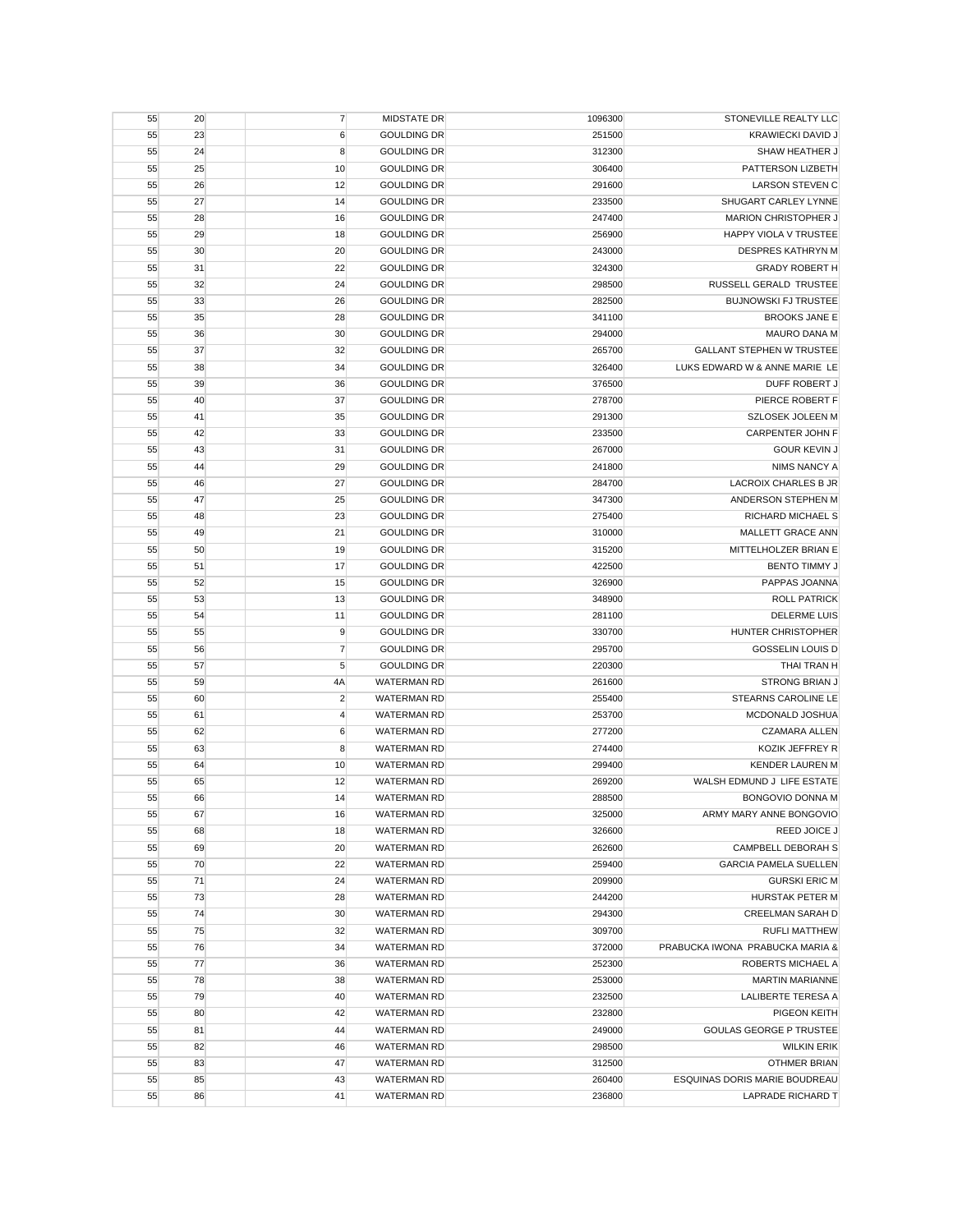| 55 | 87  |              | 39             | <b>WATERMAN RD</b>   | 213900         | MESROBIAN CYNTHIA A             |
|----|-----|--------------|----------------|----------------------|----------------|---------------------------------|
| 55 | 88  |              | 37             | <b>WATERMAN RD</b>   | 205900         | POIRIER MARK A                  |
| 55 | 89  |              | 35             | <b>WATERMAN RD</b>   | 274500         | <b>WILSON PETER</b>             |
| 55 | 90  |              | 33             | <b>WATERMAN RD</b>   | 229600         | <b>WEAGLE JESSICA M</b>         |
| 55 | 91  |              | 31             | <b>WATERMAN RD</b>   | 228100         | HERR JOHN F III                 |
| 55 | 92  |              | 29             | <b>WATERMAN RD</b>   | 304400         | SUMNER SEAN CHRISTOPHER         |
| 55 | 93  |              | 27             | <b>WATERMAN RD</b>   | 255800         | <b>STANWICK ALAN M</b>          |
| 55 | 94  |              | 25             | <b>WATERMAN RD</b>   | 258600         | SILWINSKI MICHAEL               |
| 55 | 95  |              | 23             | <b>WATERMAN RD</b>   | 245100         | LETOURNEAU ANGELA A             |
| 55 | 96  |              | 21             | <b>WATERMAN RD</b>   | 212600         | JACOBSON ANDREW W               |
| 55 | 97  |              | 19             | <b>WATERMAN RD</b>   | 229500         | SIPLE ARYNNE E                  |
|    |     |              |                | <b>WATERMAN RD</b>   | 220200         | <b>TEBBETTS RICHARD S</b>       |
| 55 | 98  |              | 17             |                      |                |                                 |
| 55 | 99  |              | 15             | <b>WATERMAN RD</b>   | 247200         | PECKHAM DAVID L                 |
| 55 | 100 |              | 11             | <b>WATERMAN RD</b>   | 272800         | SELIGOWSKI THEODORE A           |
| 55 | 102 |              | 9              | <b>WATERMAN RD</b>   | 326900         | <b>MCLEAN PAUL J</b>            |
| 55 | 103 |              | 11             | SHERMAN AVE          | 377200         | <b>FAIOLA MARCO A</b>           |
| 55 | 105 |              | 12             | SHERMAN AVE          | 260200         | <b>BANDILLA DEANA I</b>         |
| 55 | 106 |              | 11             | <b>GREENWOOD DR</b>  | 245000         | ROBERT KYLE M                   |
| 55 | 107 |              | 9              | <b>GREENWOOD DR</b>  | 291300         | <b>LAMONDA SEAN</b>             |
| 55 | 108 |              | 4              | <b>ELBRIDGE RD</b>   | 262600         | VAIL JOHN                       |
| 55 | 109 |              | 10             | SHERMAN AVE          | 229800         | <b>WALTON GREGORY</b>           |
| 55 | 110 |              | 9              | SHERMAN AVE          | 327300         | LIBBY JEFFREY                   |
| 55 | 111 |              | 10             | <b>ELBRIDGE RD</b>   | 273100         | <b>BRUNELLE DANIEL R</b>        |
| 55 | 112 |              | 12             | <b>ELBRIDGE RD</b>   | 209600         | <b>SITKOWSKI MAREK</b>          |
| 55 | 113 |              | 14             | <b>ELBRIDGE RD</b>   | 240200         | <b>STEVENS MARK</b>             |
| 55 | 114 |              | 16             | <b>ELBRIDGE RD</b>   | 250300         | <b>REVANE NICHOLAS A</b>        |
| 55 | 115 |              | 18             | <b>ELBRIDGE RD</b>   | 245300         | <b>GRASS GREGORY E</b>          |
| 55 | 116 |              | 20             | <b>ELBRIDGE RD</b>   | 385500         | CHAMBERLAND CRAIG R             |
| 55 | 117 |              | 22             | <b>ELBRIDGE RD</b>   | 249500         | <b>FINE WILLIAM</b>             |
| 55 | 118 |              | 24             | <b>ELBRIDGE RD</b>   | 252600         | <b>CLARKE MARGARITA</b>         |
| 55 | 119 |              | 26             | <b>ELBRIDGE RD</b>   | 277000         | <b>OCOIN SHANE</b>              |
| 55 | 120 |              | 28             | <b>ELBRIDGE RD</b>   | 244800         | FUSCO JOSEPH P III              |
| 55 | 121 |              | 30             | <b>ELBRIDGE RD</b>   | 259400         | <b>MALIK MUSTAFA</b>            |
| 55 | 122 |              | 32             | <b>ELBRIDGE RD</b>   | 222800         | WILLOW WINDING PATHS RLTY TR    |
|    |     |              |                |                      |                |                                 |
| 55 | 123 |              | 34             | <b>ELBRIDGE RD</b>   | 484900         | ARCHAMBAULT JAMES W             |
| 55 | 124 |              | 36             | <b>ELBRIDGE RD</b>   | 297800         | <b>SMITH SHERMAN</b>            |
| 55 | 125 |              | 38             | <b>ELBRIDGE RD</b>   | 230600         | <b>LYONS RICHARD L</b>          |
| 55 | 126 |              | 40             | <b>ELBRIDGE RD</b>   | 300500         | <b>MCMANUS NICOLE</b>           |
| 55 | 127 |              | 42             | <b>ELBRIDGE RD</b>   | 385600         | <b>MCCARTHY STEPHEN</b>         |
| 55 | 128 |              | 305            | <b>BRYN MAWR AVE</b> | 257100         | GELINEAU REBECCA A              |
| 55 | 129 |              | 17             | <b>ELBRIDGE RD</b>   | 299100         | SANTIAGO ALCIDES                |
| 55 | 130 |              | 15             | <b>ELBRIDGE RD</b>   | 333200         | <b>LABARRE GEORGE T</b>         |
| 55 | 131 |              | 13             | ELBRIDGE RD          | 215800         | <b>TAYLOR SUSAN</b>             |
| 55 | 132 |              | 11             | <b>ELBRIDGE RD</b>   | 223100         | KHALAF ZAKARIA N                |
| 55 | 133 |              | 9              | <b>ELBRIDGE RD</b>   | 250100         | SOPONSKI SHARON A               |
| 55 | 134 |              | $\overline{7}$ | SHERMAN AVE          | 272800         | <b>BURKE ROBERT C</b>           |
| 55 | 135 |              | 6              | SHERMAN AVE          | 365000         | SPRING ANN M PINGITORE          |
| 55 | 136 |              | $\mathbf 3$    | <b>ELBRIDGE RD</b>   | 229700         | REILLY JAMES J & MARY J LE      |
| 55 | 137 |              | $\overline{c}$ | <b>ELBRIDGE RD</b>   | 306200         | JOHNSON STEVEN M                |
| 55 | 141 |              | 11             | <b>MIDSTATE DR</b>   | 1486700        | MIDSTATE EDWARDS REALTY LLC     |
| 55 | 142 |              | 13             | <b>WATERMAN RD</b>   | 257700         | HELIE DONALD W LIFE ESTATE      |
| 55 | 143 |              | 15             | <b>MIDSTATE DR</b>   | 1664000        | PAINO ASSOCIATES LLC            |
| 55 | 144 |              | 19             | MIDSTATE DR          | 1781400        | PAINO ASSOCIATES LLC            |
| 55 | 145 |              |                | <b>MIDSTATE DR</b>   | 23900          | PAINO ASSOCIATES LLC            |
| 55 | 146 |              |                | <b>MIDSTATE DR</b>   | 35000          | PAINO ASSOCIATES LLC            |
| 55 | 147 |              | 23             | <b>MIDSTATE DR</b>   | 1547300        | PAINO ASSOCIATES LLC            |
| 55 | 149 |              | $\mathbf 3$    | <b>WATERMAN RD</b>   | 315300         | <b>HAIG WILLIAM S</b>           |
| 55 | 150 |              | 4              | PIONEER LN           | 367400         | <b>BRODERICK CHRISTOPHER R</b>  |
|    |     |              |                |                      |                |                                 |
| 55 | 151 | $\mathbf{1}$ | $5 - 12$       | - PIONEER LN         | $\overline{0}$ | LAURELWOOD AUBURN 1 CONDOMINIUM |
| 55 | 151 | $\mathbf{1}$ | $8 - 1$        | PIONEER LN           | 270900         | <b>MARENGHI GINA</b>            |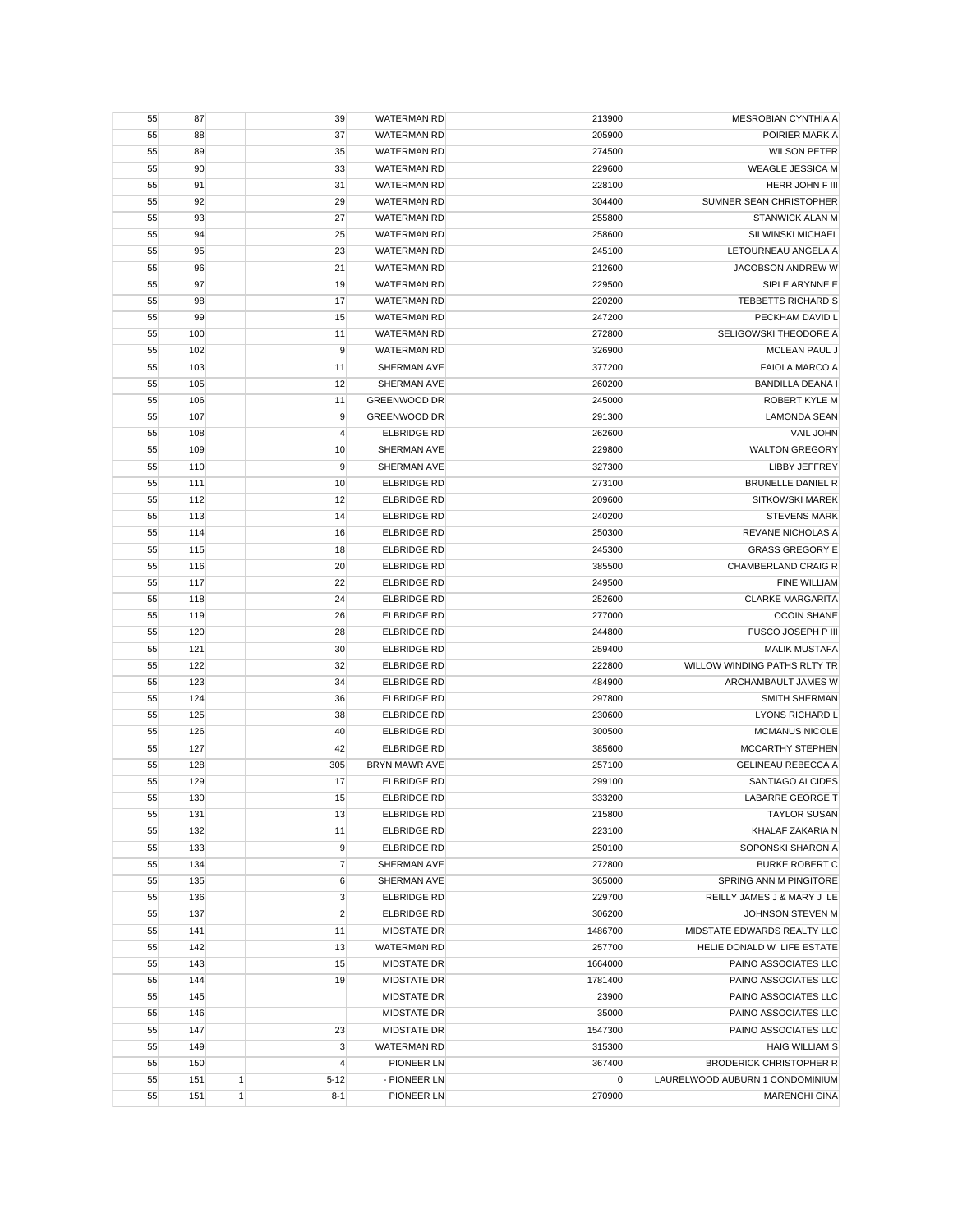| 55 | 151            | $\overline{2}$ | $8 - 2$        | PIONEER LN           | 291900           | FITTS KEVIN D                      |
|----|----------------|----------------|----------------|----------------------|------------------|------------------------------------|
| 55 | 152            | 1              | $10-1$         | PIONEER LN           | 261800           | CARAVALHO SANDRA                   |
| 55 | 152            | $\overline{2}$ | $10 - 2$       | PIONEER LN           | 270800           | <b>FLEMING MARY T</b>              |
| 55 | 153            | $\mathbf{1}$   | $12-1$         | PIONEER LN           | 334000           | <b>JUSTEN CRISTIANO R</b>          |
| 55 | 153            | $\overline{2}$ | $12 - 2$       | PIONEER LN           | 279100           | MCCONVILLE DAVID W                 |
| 55 | 154            |                | 26             | PIONEER LN           | 288400           | <b>RICHINICK JAMES F</b>           |
| 55 | 155            |                | 28             | PIONEER LN           | 433500           | RICHARDSON SIGISMUND               |
| 55 | 156            |                | 30             | PIONEER LN           | 391100           | <b>HOWK KREG A</b>                 |
| 55 | 157            |                | 32             | PIONEER LN           | 305400           | DONAHUE JAMES C JR                 |
| 55 | 158            |                | 34             | PIONEER LN           | 345400           | MASTROGIOVANNI-KEYES DM            |
| 55 | 159            |                | 33             | PIONEER LN           | 369700           | ADAMS SCOTT R                      |
| 55 | 160            |                | 31             | PIONEER LN           | 315800           | LANAVA KAREN L                     |
| 55 | 161            |                | 29             | PIONEER LN           | 376100           | PAPPAS CHRISTOPHER J               |
| 55 | 162            |                | 27             | <b>PIONEER LN</b>    | 340400           | SULLIVAN JOHN C                    |
| 55 | 163            |                | 25             | PIONEER LN           | 342200           | LUCIER KARINA                      |
| 55 | 164            |                | 23             | PIONEER LN           | 371900           | <b>GRIFFIN JAMES P</b>             |
| 55 | 165            |                | 21             | PIONEER LN           | 382100           | <b>FALCIGNO MICHAEL A</b>          |
| 55 | 166            |                | 19             | PIONEER LN           | 376100           | <b>KAPIRIS GEORGE</b>              |
| 55 | 167            |                | 17             | PIONEER LN           | 367500           | <b>GRADY MARC A</b>                |
| 55 | 168            |                | 15             | PIONEER LN           | 362000           | BERGSTROM WILLIAM R TRUSTEE        |
| 55 | 169            |                | 13             | PIONEER LN           | 288400           | <b>MERRIAM ALISON A</b>            |
| 55 | 170            |                | 11             | PIONEER LN           | 336800           | MULCAHY LYNNN S                    |
| 55 | 171            |                | 9              | PIONEER LN           | 321200           | VAITKUNAS JOHN M                   |
|    | 172            | 1              | $7 - 1$        | <b>PIONEER LN</b>    |                  | DANNUNZIO LINA                     |
| 55 |                |                |                |                      | 280100<br>255300 |                                    |
| 55 | 172            | $\overline{2}$ | $7 - 2$        | PIONEER LN           |                  | <b>OSBORN PETER G</b>              |
| 55 | 173            | $\mathbf{1}$   | $5 - 1$        | PIONEER LN           | 269800           | MCGANN JOHN D III                  |
| 55 | 173            | $\overline{2}$ | $5 - 2$        | PIONEER LN           | 253700           | <b>BIANDO MARION C LIFE ESTATE</b> |
| 55 | 174            |                | 14             | PIONEER LN           | 394100           | <b>GRIMSHAW CARRIE ELLEN</b>       |
| 55 | 175            |                | 16             | PIONEER LN           | 373400           | ORSI MARK D                        |
| 55 | 176            |                | 18             | PIONEER LN           | 331300           | <b>BROWER PAUL O</b>               |
| 55 | 177            |                | 20             | PIONEER LN           | 351100           | FITZSIMMONS JAMES E                |
| 55 | 178            |                | 22             | PIONEER LN           | 369400           | <b>DZIUBASIK THOMAS</b>            |
| 55 | 179            |                | 24             | PIONEER LN           | 312300           | PROVOST SUSAN                      |
| 55 | 180            |                | 35             | PIONEER LN           | 310800           | SALVADORE BRYAN P                  |
| 55 | 183            | $\mathbf{1}$   | $6 - 1$        | PIONEER LN           | 394200           | ELKINSON DAVID TRUSTEE             |
| 55 | 183            | $\overline{2}$ | $6 - 2$        | PIONEER LN           | 380500           | ELKINSON DAVID TRUSTEE             |
| 55 | 184            |                | 49             | <b>WATERMAN RD</b>   | 99000            | <b>DURKAN LIAM A</b>               |
| 56 | $\mathbf{1}$   |                | 669            | <b>WASHINGTON ST</b> | 13342300         | <b>EMERICHIP AUBURN LLC</b>        |
| 56 | $\overline{2}$ |                | 525            | <b>WASHINGTON ST</b> | 2839000          | <b>BLP LLC</b>                     |
| 56 | $\mathbf{3}$   |                | 519            | <b>WASHINGTON ST</b> | 4485400          | PATRICK JAMES TRUSTEE              |
| 56 | $\overline{4}$ |                | 12             | <b>DIANE AVE</b>     | 308100           | SCHILLINGER MICHAEL L              |
| 56 | 5              |                | 10             | <b>DIANE AVE</b>     | 283100           | <b>KELLER DONALD F</b>             |
| 56 | 6              |                | 8              | <b>DIANE AVE</b>     | 246200           | LAPRAD MICHELLE A                  |
| 56 | $\overline{7}$ |                | $6\phantom{1}$ | <b>DIANE AVE</b>     | 308700           | <b>HORGAN AIMEE</b>                |
| 56 | 8              |                | 4              | <b>DIANE AVE</b>     | 249300           | SUTTER JOHN H                      |
| 56 | $\overline{9}$ |                | $\overline{c}$ | <b>DIANE AVE</b>     | 318400           | <b>GIROUARD RAYMOND D</b>          |
| 56 | 10             |                | 15             | PAUL ST              | 417900           | <b>BROTHERTON BRIAN G</b>          |
| 56 | 11             |                | 19             | PAUL ST              | 336100           | ST DENIS RITA I                    |
| 56 | 12             |                |                | PAUL ST              | 137000           | AUBURN TOWN OF                     |
| 56 | 13             |                | 25             | PAUL ST              | 334100           | DOLAN MARIA E                      |
| 56 | 14             |                | 27             | PAUL ST              | 336200           | NOVIA JESSICA L                    |
| 56 | 15             |                | 29             | PAUL ST              | 369500           | JEZIERSKI JACOB D                  |
| 56 | 16             |                | 31             | PAUL ST              | 330500           | MERCIER JOSEPH H                   |
| 56 | 17             |                | 37             | PAUL ST              | 312800           | DESO ROBERT E JR TRUSTEE           |
| 56 | 18             |                | 42             | PAUL ST              | 319600           | US BANK TRUST NA TRUSTEE           |
| 56 | 19             |                | 40             | PAUL ST              | 326500           | MASIELLO KELLY A                   |
| 56 | 20             |                | 38             | PAUL ST              | 317500           | PIGEON MICHAEL                     |
| 56 | 21             |                | 36             | PAUL ST              | 332500           | ELLIOTT JOAN E                     |
| 56 | 22             |                | 34             | PAUL ST              | 353700           | CLIFFORD LYNDA B                   |
| 56 | 23             |                | 32             | PAUL ST              | 360300           | NORRIS KIMBERLY A                  |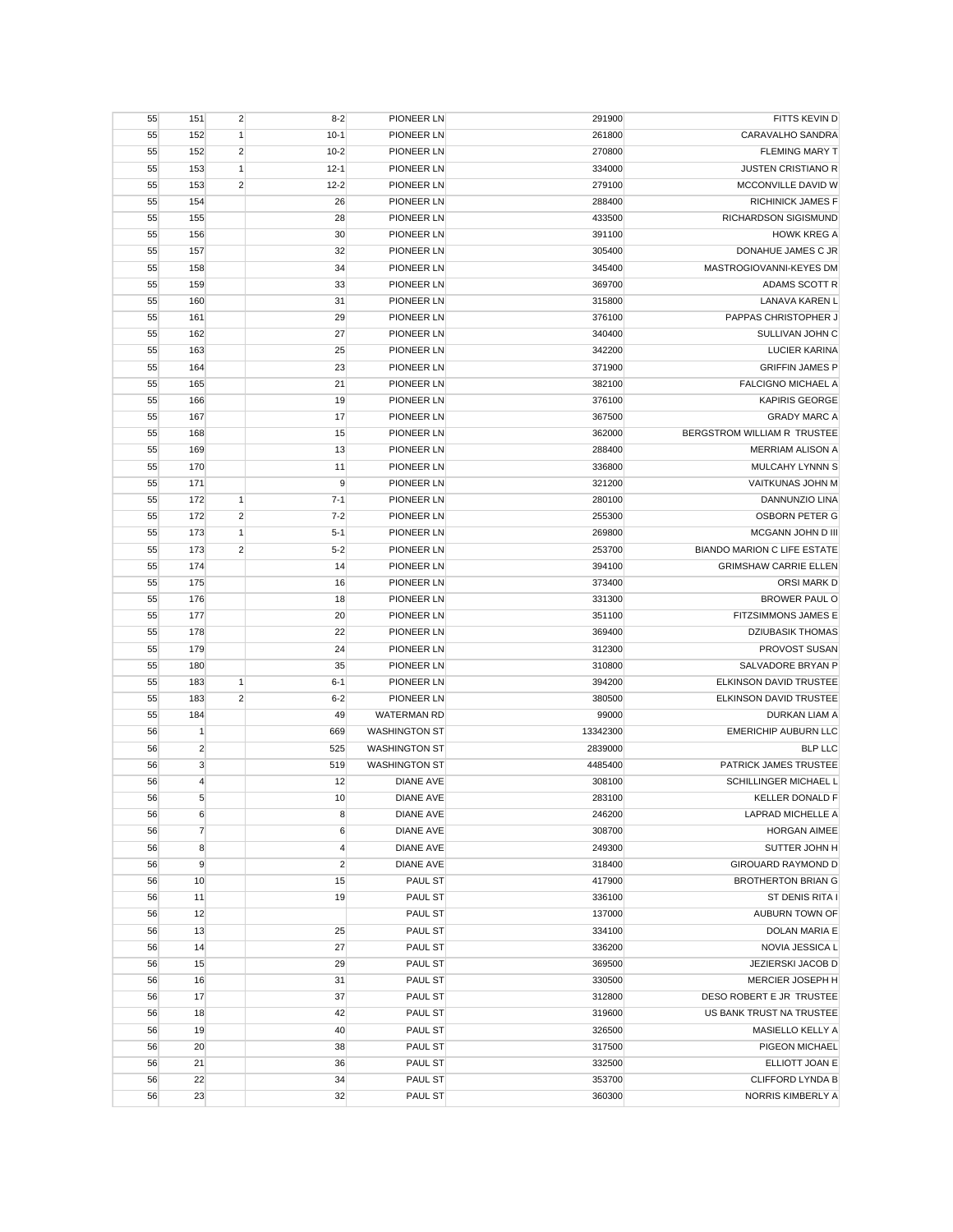| 56 | 24 | 30             | PAUL ST              | 414100 | <b>IRWIN MELANIE</b>              |
|----|----|----------------|----------------------|--------|-----------------------------------|
| 56 | 25 | 28             | PAUL ST              | 391200 | COURTEAU BRIAN D                  |
| 56 | 26 | 24             | PAUL ST              | 419600 | <b>DUONG NHUNG T</b>              |
| 56 | 27 | 22             | PAUL ST              | 565800 | <b>BROTHERTON PAUL A</b>          |
| 56 | 28 | 20             | PAUL ST              | 290200 | ADAMS FRANKLIN R                  |
| 56 | 29 | 18             | <b>PAUL ST</b>       | 252600 | RAFFERTY ALAN D                   |
| 56 | 30 | 16             | <b>PAUL ST</b>       | 356400 | <b>GROSSMAN HEATHER S TRUSTEE</b> |
| 56 | 31 | $\overline{2}$ | <b>GREENBRIAR LN</b> | 369700 | ALEXANDER TYLER BRYCE             |
| 56 | 32 | 19             | <b>LORING ST</b>     | 308100 | <b>COREY MATTHEW N</b>            |
| 56 | 33 | 21             | <b>LORING ST</b>     | 319300 | <b>WILBUR DWIGHT G</b>            |
| 56 | 34 | 23             | <b>LORING ST</b>     | 342700 | SEIFER DAVID M                    |
| 56 | 35 | 27             | <b>LORING ST</b>     | 398000 | <b>ERICKSON RONALD E</b>          |
| 56 | 36 | 31             | <b>LORING ST</b>     | 376000 | <b>CHAMPAGNE MARCELLE B</b>       |
| 56 | 37 | 33             | <b>LORING ST</b>     | 343800 | KANN MILAND W                     |
| 56 | 38 | 35             | <b>LORING ST</b>     | 373300 | <b>HUGGARD JAMES T</b>            |
| 56 | 39 | 37             | <b>LORING ST</b>     | 350400 | <b>GEORGE MARK T</b>              |
| 56 | 40 | 39             | <b>LORING ST</b>     | 337400 | BEAUREGARD IRREVOCABLE TRUST      |
| 56 | 41 | 41             | <b>LORING ST</b>     | 361800 | DALFINO JAMES                     |
| 56 | 42 | 43             | <b>LORING ST</b>     | 447300 | NOONAN MARK A                     |
| 56 | 43 | 45             | <b>LORING ST</b>     | 359800 | <b>DIPILATO MARGRET</b>           |
| 56 | 44 | 580            | <b>WASHINGTON ST</b> | 358800 | FAHNESTOCK JOHN H JR              |
| 56 | 45 | 50             | <b>LORING ST</b>     | 362700 | STENMAN DONALD R                  |
| 56 | 46 | 48             | <b>LORING ST</b>     | 357500 | BECK NORMAN R BECK KATHLEEN F     |
|    |    |                |                      |        | <b>TRUSTEES</b>                   |
| 56 | 47 | 46             | <b>LORING ST</b>     | 391000 | <b>BEACH CONNOR S</b>             |
| 56 | 48 | 44             | <b>LORING ST</b>     | 352400 | <b>JEW ELIZABETH</b>              |
| 56 | 49 | 42             | <b>LORING ST</b>     | 383600 | LAPRAD JEANNETTE P LE             |
| 56 | 50 | 40             | <b>LORING ST</b>     | 317700 | <b>REILLY JAMES A</b>             |
| 56 | 51 | 38             | <b>LORING ST</b>     | 435600 | KOTSEAS SHARON A                  |
| 56 | 52 | 36             | <b>LORING ST</b>     | 318200 | ANDERSON JUDITH                   |
| 56 | 53 | 34             | <b>LORING ST</b>     | 367600 | ANUSAUSKAS CATHERINE A            |
| 56 | 55 | 28             | <b>LORING ST</b>     | 401800 | WRENN SCOTT C                     |
| 56 | 56 | 26             | <b>LORING ST</b>     | 339100 | ABRUZZISE JOHN A                  |
| 56 | 57 | 24             | <b>LORING ST</b>     | 294400 | ZANAUSKAS DANIEL B                |
| 56 | 58 | 22             | <b>LORING ST</b>     | 268400 | COVEL DONALD E JR                 |
| 56 | 59 | 20             | <b>LORING ST</b>     | 253900 | <b>SULLIVAN LORNA</b>             |
| 56 | 60 | 18             | <b>LORING ST</b>     | 410800 | LANDRY CHRISTOPHER J              |
| 56 | 61 |                | <b>LORING ST</b>     | 1900   | <b>AUBURN TOWN OF</b>             |
| 56 | 62 | 31             | <b>KNOWLES ST</b>    | 455800 | <b>LOONEY PATRICK T</b>           |
| 56 | 63 | 11             | <b>WINDSOR AVE</b>   | 279800 | <b>COSENZA NICHOLAS</b>           |
| 56 | 64 | 13             | <b>WINDSOR AVE</b>   | 290700 | <b>HICKEY MARGARET A</b>          |
| 56 | 65 | 15             | WINDSOR AVE          | 364400 | MEHRINGER SCOTT H                 |
| 56 | 66 | $\mathbf{1}$   | <b>KENALRAY RD</b>   | 410700 | <b>SMITH ANDREW K</b>             |
| 56 | 67 | $\mathbf{3}$   | <b>KENALRAY RD</b>   | 276900 | MILLAR JOHN G                     |
| 56 | 68 | 14             | <b>WINDSOR AVE</b>   | 316200 | <b>ENGEL MELINDA A</b>            |
| 56 | 69 | 12             | <b>WINDSOR AVE</b>   | 270300 | LAROCHELLE ROGER R                |
| 56 | 70 | 45             | <b>KNOWLES ST</b>    | 284000 | JOHNSON REBECCA A                 |
| 56 | 72 | 261            | <b>CENTRAL ST</b>    | 668400 | <b>AUBURN TOWN OF</b>             |
| 56 | 73 | 273            | <b>CENTRAL ST</b>    | 305100 | PARADISO JOSHUA C                 |
| 56 | 74 | 277            | <b>CENTRAL ST</b>    | 339600 | <b>BRABBS THOMAS J</b>            |
| 56 | 75 | 275            | <b>CENTRAL ST</b>    | 399100 | TOLMAN CHRISTINE M                |
| 56 | 76 | 281            | <b>CENTRAL ST</b>    | 295200 | <b>FANT SUSAN E</b>               |
| 56 | 77 |                | <b>CENTRAL ST</b>    | 300    | PETERS ELAINE M                   |
| 56 | 78 | 294            | <b>CENTRAL ST</b>    | 213600 | <b>GRENON FORREST M JR</b>        |
| 56 | 79 | 284            | <b>CENTRAL ST</b>    | 279700 | <b>BOHIGIAN DEBORAH A</b>         |
| 56 | 80 | 282            | <b>CENTRAL ST</b>    | 341000 | MCCARTHY RICHARD F                |
| 56 | 81 | 274            | <b>CENTRAL ST</b>    | 305200 | LAWRENCE CHERYL A                 |
| 56 | 82 | 262            | <b>CENTRAL ST</b>    | 366300 | <b>COSTA DELL</b>                 |
| 56 | 83 | 260            | <b>CENTRAL ST</b>    | 237100 | <b>GMYREK THERESE J LE</b>        |
| 56 | 84 | 246            | <b>CENTRAL ST</b>    | 349500 | <b>ISUFI KUSHTRIM</b>             |
| 56 | 85 | 242            | <b>CENTRAL ST</b>    | 303000 | <b>GRINNELL BYRON G</b>           |
|    |    |                |                      |        |                                   |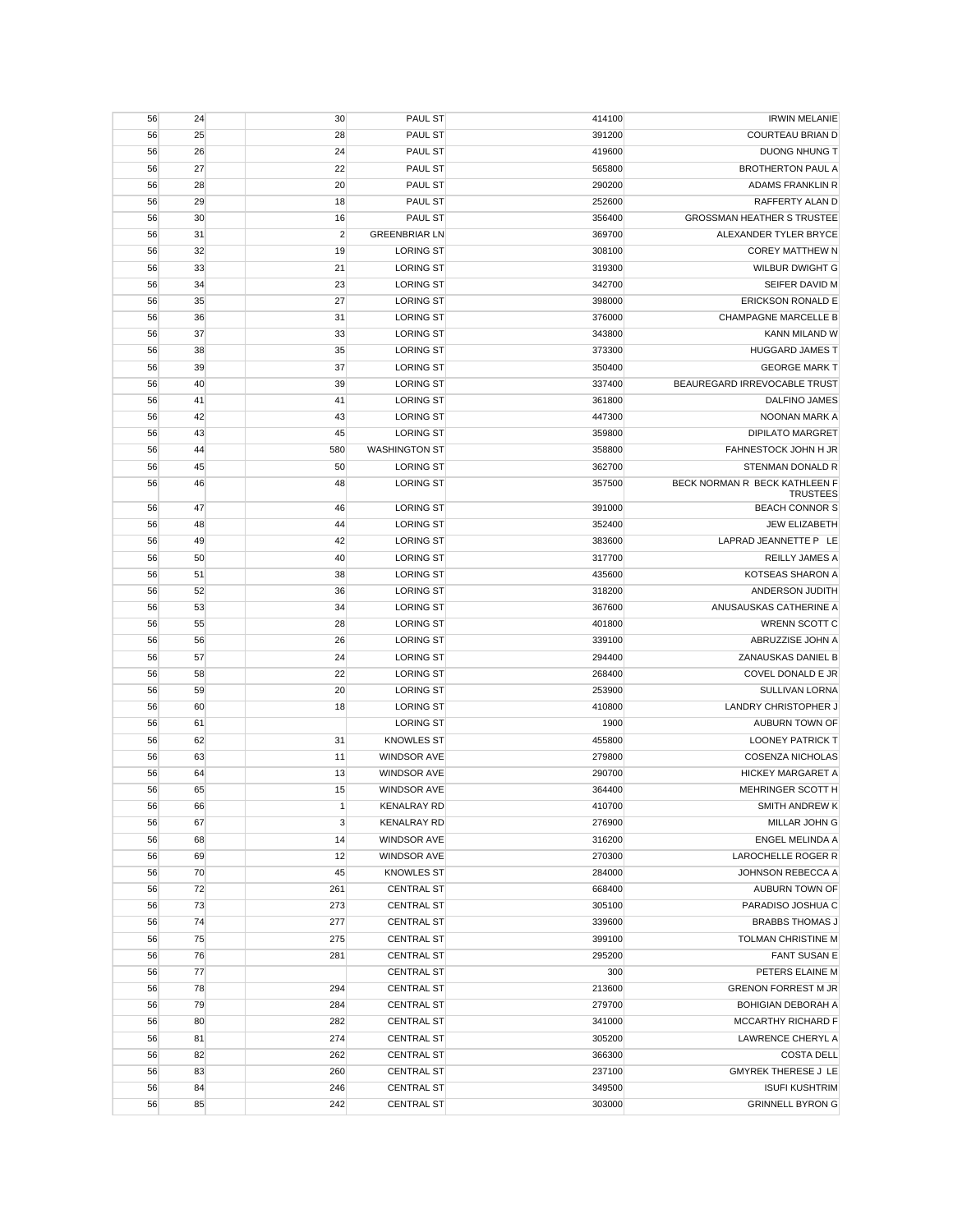| 56 | 86  | 240            | <b>CENTRAL ST</b>  | 353200 | <b>KERBER KENNETH W</b>       |
|----|-----|----------------|--------------------|--------|-------------------------------|
| 56 | 87  | 232            | <b>CENTRAL ST</b>  | 372100 | ZAWALICH JOHN                 |
| 56 | 88  | 228            | <b>CENTRAL ST</b>  | 281400 | BONZEY RONALD T TRUSTEE       |
| 56 | 89  | 222            | <b>CENTRAL ST</b>  | 348600 | MCGOVERN W CHARLES            |
| 56 | 90  | $\mathbf{1}$   | <b>WATER ST</b>    | 264800 | <b>MURRAY SHANE S</b>         |
| 56 | 91  | 3              | <b>WATER ST</b>    | 245300 | SWALUK KEVIN M                |
| 56 | 93  | $\overline{4}$ | <b>MEADOW ST</b>   | 299600 | MOUSSEAU JOHN L               |
| 56 | 94  | 6              | <b>MEADOW ST</b>   | 317900 | <b>HAGLUND SHONNA</b>         |
| 56 | 95  | 12             | <b>MEADOW ST</b>   | 226800 | CONWAY DONNA MARIE            |
| 56 | 96  | $\overline{7}$ | <b>MEADOW ST</b>   | 318700 | <b>SULLIVAN RICHARD R</b>     |
| 56 | 97  | 9              | <b>MEADOW ST</b>   | 270700 | STANHOPE RYAN                 |
| 56 | 98  | 13             | <b>MEADOW ST</b>   | 55500  | MRB REALTY LLC                |
| 56 | 99  | 15             | <b>MEADOW ST</b>   | 291300 | VIENNEAU JEREMY MATTHEW       |
| 56 | 100 | 17             | <b>MEADOW ST</b>   | 299800 | CARIGLIO CHEROLYN J           |
| 56 | 101 |                | <b>MEADOW ST</b>   | 1100   | <b>CARIGLIO LAWRENCE M</b>    |
| 56 | 102 | 21             | <b>MEADOW ST</b>   | 263000 | <b>LANCIAULT JAMES P</b>      |
| 56 | 103 | 25             | <b>MEADOW ST</b>   | 388000 | NGO XUONG BA                  |
| 56 | 104 | 29             | <b>MEADOW ST</b>   | 281800 | PETRIE DANIEL                 |
| 56 | 105 | 31             | <b>MEADOW ST</b>   | 261600 | ROBERTSON RICHARD H & LEONA B |
|    |     |                |                    |        | <b>TRUSTEES</b>               |
| 56 | 106 | 575            | SOUTHBRIDGE ST     | 321200 | STONEVILLE REALTY LLC         |
| 56 | 107 | 39             | <b>MEADOW ST</b>   | 400    | MASSACHUSETTS COMMONWEALTH OF |
| 56 | 108 |                | <b>MEADOW ST</b>   | 300    | AUBURN TOWN OF                |
| 56 | 109 | 543            | <b>OXFORD ST S</b> | 300    | AUBURN TOWN OF                |
| 56 | 110 | 35             | <b>MEADOW ST</b>   | 247800 | MALOOLY CLIFFORD C            |
| 56 | 111 | 12             | <b>SHARON AVE</b>  | 260900 | <b>DENNIS NOEL</b>            |
| 56 | 112 | 14             | <b>SHARON AVE</b>  | 274700 | WHITING ELLEN I               |
| 56 | 113 | $\overline{2}$ | DARTMOUTH DR       | 260100 | <b>GEER HOLLY</b>             |
| 56 | 114 | 4              | DARTMOUTH DR       | 268800 | <b>FAHEY LISA M</b>           |
| 56 | 115 | 6              | DARTMOUTH DR       | 234600 | MIGNAULT CHERYL A             |
| 56 | 116 | 8              | DARTMOUTH DR       | 309700 | LAJEUNESSE LUCIE E            |
| 56 | 117 | 300            | <b>CENTRAL ST</b>  | 340700 | <b>KARPOWICZ JASON K</b>      |
| 56 | 118 | $\sqrt{5}$     | DARTMOUTH DR       | 256200 | OLIVEIRA BENEDITO O           |
| 56 | 119 | 3              | DARTMOUTH DR       | 240000 | <b>BOND GERALD</b>            |
| 56 | 120 | $\mathbf{1}$   | DARTMOUTH DR       | 260500 | <b>BARTOLI CHRISTOPHER J</b>  |
| 56 | 121 | 16             | SHARON AVE         | 251200 | <b>TRAVERS MICHAEL B</b>      |
| 56 | 122 | 13             | <b>SHARON AVE</b>  | 252500 | <b>RENAUD KEITH M</b>         |
| 56 | 123 | 11             | <b>SHARON AVE</b>  | 249900 | <b>MARTIN PAMELA</b>          |
| 56 | 124 | 17             | <b>SHARON AVE</b>  | 265200 | <b>MAIORANO ANN</b>           |
| 56 | 125 | 19             | SHARON AVE         | 269700 | <b>FARRELL IVY</b>            |
| 56 | 126 | 21             | <b>SHARON AVE</b>  | 256700 | STRATFORD NANCY E LE          |
| 56 | 127 | 23             | <b>SHARON AVE</b>  | 294700 | <b>GILLESPIE PATRICIA M</b>   |
| 56 | 128 | 25             | SHARON AVE         | 277000 | YOUNG GORDON R                |
| 56 | 129 | 28             | <b>SHARON AVE</b>  | 409400 | DIVINCENTIS MARC A            |
| 56 | 130 | 26             | SHARON AVE         | 306700 | <b>FLEMING RICHARD F</b>      |
| 56 | 131 | 24             | SHARON AVE         | 221800 | USHER AMY J                   |
| 56 | 132 | 22             | SHARON AVE         | 264400 | ZAUTNER KEVIN MICHAEL         |
| 56 | 133 | $\mathbf{1}$   | PRENTICE AVE       | 302900 | COOK KATHRYN A                |
| 56 | 134 | 3              | PRENTICE AVE       | 254800 | <b>BEAUDET MATTHEW J</b>      |
| 56 | 135 | 1              | <b>THOMAS AVE</b>  | 274600 | RICKERTSEN MACY S             |
| 56 | 136 | 3              | <b>THOMAS AVE</b>  | 252800 | DEARING SHARON M              |
| 56 | 137 | 5              | <b>THOMAS AVE</b>  | 276600 | ORCIUCH BRIANNA M             |
| 56 | 138 | $\overline{4}$ | <b>THOMAS AVE</b>  | 255500 | FONTAINE STEVEN P             |
| 56 | 139 | $\overline{c}$ | <b>THOMAS AVE</b>  | 370400 | FONTAINE STEVEN P             |
| 56 | 140 | $\overline{7}$ | PRENTICE AVE       | 424500 | DONAHUE KEVIN L               |
| 56 | 141 | 10             | PRENTICE AVE       | 255400 | <b>KEANY TIMOTHY F</b>        |
| 56 | 142 | 8              | PRENTICE AVE       | 282600 | <b>ERICKSON DAVID P</b>       |
| 56 | 143 | 6              | PRENTICE AVE       | 275200 | <b>JACQUES PATRICIA A</b>     |
| 56 | 144 | $\overline{4}$ | PRENTICE AVE       | 315900 | <b>IACCARINO ANTHONY</b>      |
| 56 | 145 | $\overline{c}$ | PRENTICE AVE       | 260600 | JOHNSON GREGG S               |
| 56 | 146 | 483            | OXFORD ST N        | 260900 | ADELINIA MICHELE              |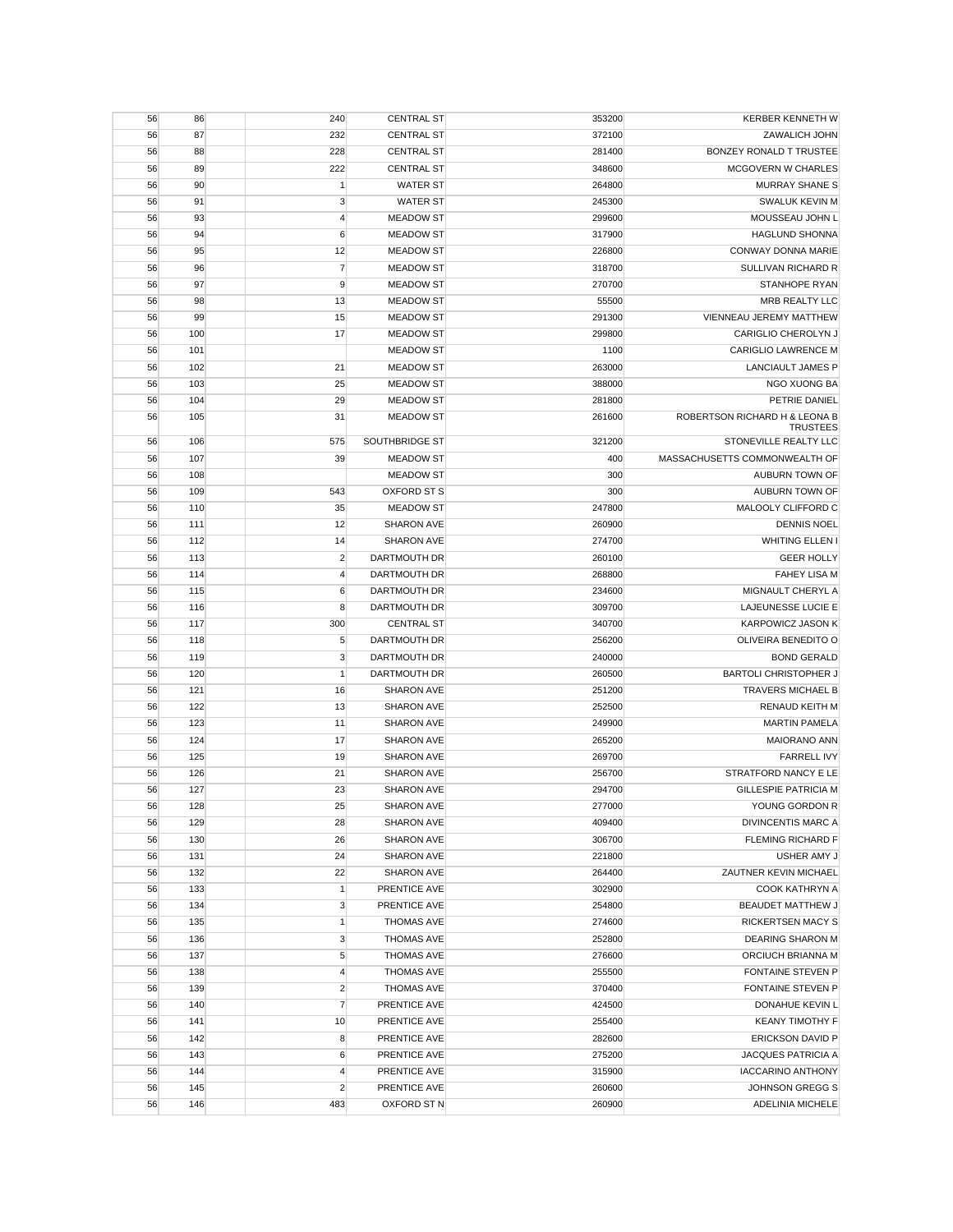| 56 | 147 |                | 485                     | <b>OXFORD ST N</b>   | 282900  | <b>BENOIT MARK H</b>            |
|----|-----|----------------|-------------------------|----------------------|---------|---------------------------------|
| 56 | 148 |                | 602                     | SOUTHBRIDGE ST       | 873700  | WCM ENTERPRISES LLC             |
| 56 | 149 |                | 597                     | SOUTHBRIDGE ST       | 40600   | JUNNILA ALAN R                  |
| 56 | 150 |                | 601                     | SOUTHBRIDGE ST       | 137900  | MASSACHUSETTS COMMONWEALTH OF   |
| 56 | 151 |                | 603                     | SOUTHBRIDGE ST       | 450500  | <b>COOPER GARY K</b>            |
| 56 | 152 |                |                         | SOUTHBRIDGE ST       | 600     | AUBURN TOWN OF                  |
| 56 | 153 |                | 611                     | SOUTHBRIDGE ST       | 789200  | <b>GTY MA/NH LEASING INC</b>    |
| 56 | 154 |                | $\overline{2}$          | <b>LINDA AVE</b>     | 226800  | PARADIS SHAWN M                 |
| 56 | 155 |                | 4                       | PINEDALE RD          | 255600  | FORMICA NINO J                  |
| 56 | 156 |                | $\overline{\mathbf{c}}$ | PINEDALE RD          | 302500  | <b>ATTIANY EMADALDIN S</b>      |
| 56 | 157 |                | 5                       | PINEDALE RD          | 272900  | <b>BRETON JOHN P</b>            |
| 56 | 158 |                | $\overline{7}$          | PINEDALE RD          | 331600  | LE THANH                        |
| 56 | 159 |                | 21                      | PAUL ST              | 320500  | MCPARTLAN DEBORAH               |
| 56 | 160 |                | 570                     | <b>WASHINGTON ST</b> | 281600  | <b>COLLETTE HENRY R</b>         |
| 56 | 161 |                | 292                     | <b>CENTRAL ST</b>    | 219500  | TA SON B                        |
| 56 | 162 |                | $\boldsymbol{6}$        | PACKARD AVE          | 324500  | SIMMONS LINDA W TR              |
| 56 | 163 |                | 8                       | PACKARD AVE          | 318600  | <b>MATTHEWS JAROD</b>           |
| 56 | 164 |                | 10                      | PACKARD AVE          | 315700  | MAGOUN JOHN E                   |
| 56 | 165 |                | 12                      | PACKARD AVE          | 296900  | <b>KIRBY ROBERT W</b>           |
|    | 166 |                |                         | PACKARD AVE          | 340700  | JOHNSON MELISSA A               |
| 56 |     |                | 14                      |                      |         |                                 |
| 56 | 167 |                | 9                       | PACKARD AVE          | 349600  | <b>MASON ANDREW L</b>           |
| 56 | 168 |                | 11                      | PACKARD AVE          | 327300  | <b>BUFFONE ANDREW M</b>         |
| 56 | 169 |                | $\overline{4}$          | PACKARD AVE          | 367100  | <b>KAUFFMAN THOMAS R</b>        |
| 56 | 170 |                | 518                     | <b>WASHINGTON ST</b> | 301200  | <b>LORUSSO RONALD</b>           |
| 56 | 171 | $\mathbf{1}$   | 101                     | <b>HERITAGE LN</b>   | 225800  | <b>MEADE LARRY</b>              |
| 56 | 171 | $\mathbf{1}$   | 101-903                 | <b>HERITAGE LN</b>   | 0       | HERITAGE COMMONS CONDOMINIUM    |
| 56 | 171 | $\overline{2}$ | 102                     | <b>HERITAGE LN</b>   | 212900  | CICCOLO SUZANNE A               |
| 56 | 171 | 3              | 103                     | <b>HERITAGE LN</b>   | 225800  | <b>VOORHEES KATHRYN</b>         |
| 56 | 171 | 4              | 201                     | <b>HERITAGE LN</b>   | 241900  | <b>BAKER MARY E</b>             |
| 56 | 171 | 5              | 202                     | <b>HERITAGE LN</b>   | 221500  | SMD 401K TRUST                  |
| 56 | 171 | 6              | 203                     | <b>HERITAGE LN</b>   | 226800  | HERBERT DOREEN L TRUSTEE        |
| 56 | 171 | $\overline{7}$ | 301                     | <b>HERITAGE LN</b>   | 242000  | <b>DENHAM MATTHEW</b>           |
| 56 | 171 | 8              | 302                     | <b>HERITAGE LN</b>   | 239100  | ROMNIOU ANTONIOS                |
| 56 | 171 | 9              | 303                     | <b>HERITAGE LN</b>   | 232100  | PRZYGODA BRADFORD               |
| 56 | 171 | 10             | 401                     | <b>HERITAGE LN</b>   | 232900  | <b>WILDES LINDA</b>             |
| 56 | 171 | 11             | 402                     | <b>HERITAGE LN</b>   | 221100  | LANGLOIS DANIEL A               |
| 56 | 171 | 12             | 403                     | <b>HERITAGE LN</b>   | 232500  | AMOI LLC                        |
| 56 | 171 | 13             | 501                     | <b>HERITAGE LN</b>   | 227900  | FLYNN JOSEPH M                  |
| 56 | 171 | 14             | 502                     | <b>HERITAGE LN</b>   |         |                                 |
| 56 | 171 | 15             |                         |                      | 212900  | THURSTON REALTY TRUST           |
| 56 |     |                | 503                     | <b>HERITAGE LN</b>   | 227900  | GUILLOTTE PATRICIA LIFE ESTATE  |
|    | 171 | 16             | 601                     | <b>HERITAGE LN</b>   | 232100  | GAFFNEY JANE ANN                |
| 56 | 171 | 17             | 602                     | <b>HERITAGE LN</b>   | 218600  | <b>CLEMONS ARTHUR</b>           |
| 56 | 171 | 18             | 603                     | <b>HERITAGE LN</b>   | 242100  | <b>NEAZ LUCILLE M</b>           |
| 56 | 171 | 19             | 701                     | <b>HERITAGE LN</b>   | 233600  | PIERCE MARY A                   |
| 56 | 171 | 20             | 702                     | <b>HERITAGE LN</b>   | 219700  | <b>BANKS PAMELA M</b>           |
| 56 | 171 | 21             | 703                     | <b>HERITAGE LN</b>   | 244200  | <b>COLLINS KATHLEEN A</b>       |
| 56 | 171 | 22             | 801                     | <b>HERITAGE LN</b>   | 231000  | <b>GUSTAFSON STANLEY</b>        |
| 56 | 171 | 23             | 802                     | <b>HERITAGE LN</b>   | 218600  | ANDERSON PAUL M                 |
| 56 | 171 | 24             | 803                     | <b>HERITAGE LN</b>   | 241500  | <b>BRUSO RICHARD D</b>          |
| 56 | 171 | 25             | 901                     | <b>HERITAGE LN</b>   | 233100  | DIGERONIMO DOROTHY              |
| 56 | 171 | 26             | 902                     | <b>HERITAGE LN</b>   | 219700  | <b>CARLSON LELAND G</b>         |
| 56 | 171 | 27             | 903                     | <b>HERITAGE LN</b>   | 232100  | <b>CONROY SHEILA</b>            |
| 56 | 172 |                | 55                      | <b>LORING ST</b>     | 468800  | CAMERON ROBERT A                |
| 56 | 173 |                | 13                      | PACKARD AVE          | 486700  | <b>GRAVES DAVID J</b>           |
| 56 | 174 |                | 43                      | <b>KNOWLES ST</b>    | 332300  | <b>KEYES DIANE</b>              |
| 56 | 175 |                | 296                     | <b>CENTRAL ST</b>    | 471000  | GIARGIARI SUSAN L TRUSTEE       |
| 56 | 176 |                | 667                     | <b>WASHINGTON ST</b> | 8055700 | EMERITOL WOODS AT EDDY POND LLC |
| 56 | 177 |                | 276                     | <b>CENTRAL ST</b>    | 337900  | LAPLANTE SUSAN R                |
| 56 | 178 |                | 12                      | PRENTICE AVE         | 308300  | <b>GRAMMENOS SOPHIE S</b>       |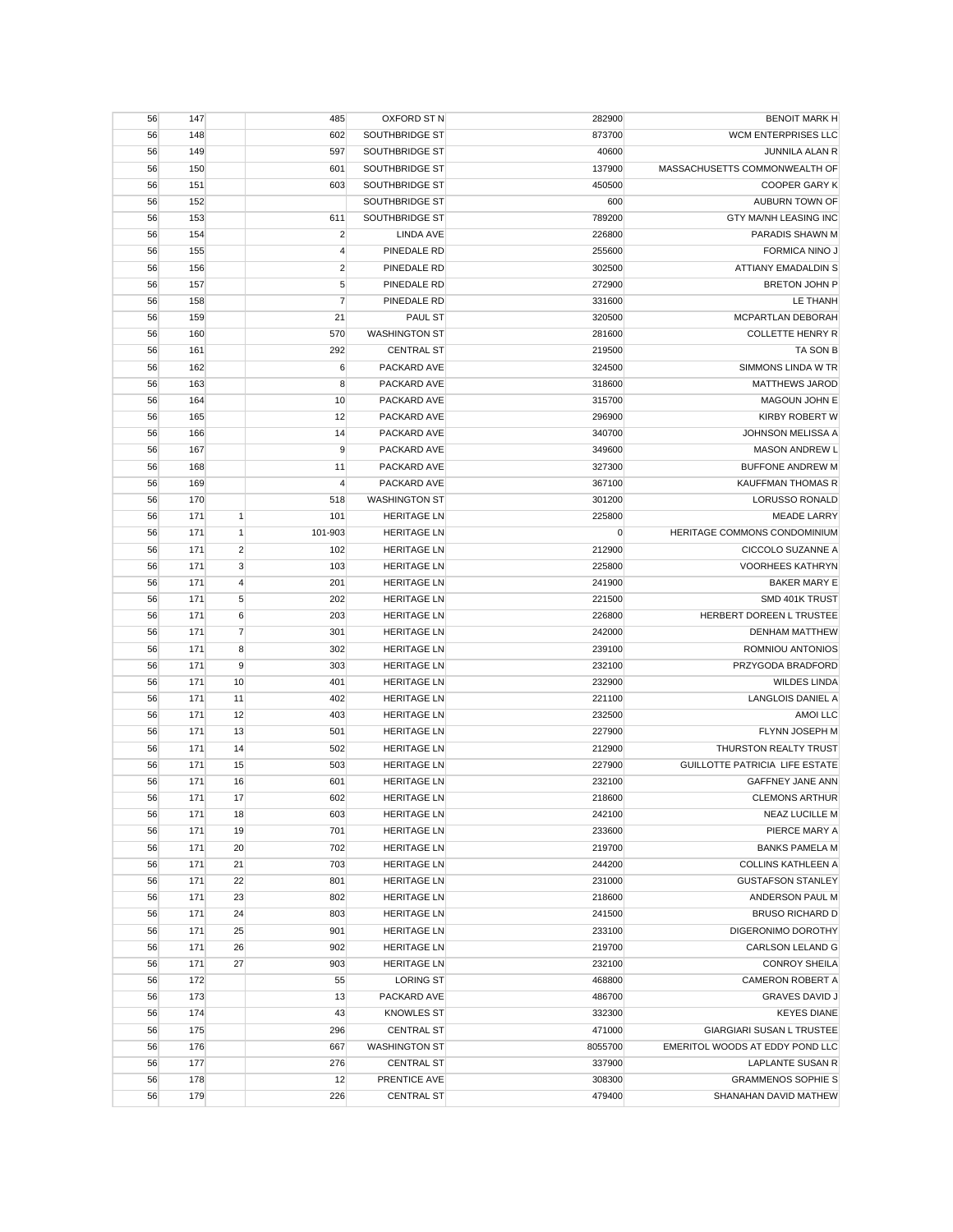| 57 | $\mathbf{1}$   |                | 17             | <b>GROVE ST</b>      | 267700    | FARRELL JOHN F LE                   |
|----|----------------|----------------|----------------|----------------------|-----------|-------------------------------------|
| 57 | $\overline{2}$ |                | 15             | <b>GROVE ST</b>      | 276900    | SWEENEY EDWARD C JR & ANITA C LE    |
| 57 | $\mathbf{3}$   |                | 13             | <b>GROVE ST</b>      | 381200    | DORSEY HEIDI L                      |
| 57 | $\overline{4}$ |                | 11             | <b>GROVE ST</b>      | 298600    | <b>CONTES SAMMY II</b>              |
| 57 | $\sqrt{5}$     |                | 15             | STONE ST             | 349900    | STALKER JESSICA                     |
| 57 | 6              |                | 9              | STONE ST             | 248900    | MOLL THOMAS J                       |
| 57 | $\overline{7}$ |                | $\overline{7}$ | STONE ST             | 341900    | <b>WEATHERELL LESLIE B</b>          |
| 57 | 8              |                | 5              | <b>STONE ST</b>      | 238100    | <b>ONEIL TARA</b>                   |
| 57 | 9              |                | $\mathbf{1}$   | <b>STONE ST</b>      | 315600    | <b>ONORATO PATTI A</b>              |
| 57 | 10             |                | 13             | <b>ELM ST</b>        | 662300    | 13 ELM ST LLC                       |
| 57 | 11             |                | 11             | <b>ELM ST</b>        | 256900    | DOAN THUY THI                       |
|    |                |                |                | <b>ELM ST</b>        | 463100    | RINNUS ADAM C                       |
| 57 | 12             |                | 9              |                      |           | <b>LAPLANTE MATTHEW</b>             |
| 57 | 13             |                | $\mathbf{1}$   | <b>ELM ST</b>        | 225400    |                                     |
| 57 | 14             |                | $\overline{c}$ | <b>ELM ST</b>        | 765400    | RE MURRAY REALTY TRUST LLC          |
| 57 | 15             |                | 12             | <b>ELM ST</b>        | 420500    | <b>COLON ERIC</b>                   |
| 57 | 16             |                | $\overline{4}$ | <b>STONE ST</b>      | 273100    | <b>GREINER BRYAN J</b>              |
| 57 | 17             |                | 6              | <b>STONE ST</b>      | 254000    | BEAMENDERFER ADAM J                 |
| 57 | 18             |                | 10             | <b>STONE ST</b>      | $\pmb{0}$ | ELKINSON DAVID TRUSTEE              |
| 57 | 18             | $\mathbf{1}$   | $10-1$         | <b>STONE ST</b>      | 388900    | ELKINSON DAVID TRUSTEE              |
| 57 | 18             | $\overline{2}$ | $10 - 2$       | <b>STONE ST</b>      | 388900    | ELKINSON DAVID TRUSTEE              |
| 57 | 19             |                | 12             | <b>STONE ST</b>      | 268000    | PAQUETTE DENNIS J                   |
| 57 | 20             |                | 14             | <b>STONE ST</b>      | 247900    | SHEA JAMES R                        |
| 57 | 21             |                | 487            | <b>WASHINGTON ST</b> | 695900    | AHASCRAGH LLC                       |
| 57 | 22             |                | 489            | <b>WASHINGTON ST</b> | 2658200   | ASTER GROUP LLC                     |
| 57 | 23             |                | 45             | <b>COOLIDGE ST</b>   | 254100    | KARALUS RICHARD P                   |
| 57 | 24             |                | 32             | <b>STONE ST</b>      | 261000    | CONSILVIO STEPHEN                   |
| 57 | 25             |                | 28             | <b>STONE ST</b>      | 283000    | KAOURIS ATHANASIOS LE               |
| 57 | 26             |                | 22             | <b>STONE ST</b>      | 219300    | LETENDRE DAVID P                    |
| 57 | 27             |                | 21             | <b>STONE ST</b>      | 360400    | PRINDLE ALBION E                    |
| 57 | 28             |                | 6              | <b>GROVE ST</b>      | 328800    | <b>RUTKIEWICZ RONALD S</b>          |
| 57 | 29             |                | 18             | <b>GROVE ST</b>      | 384500    | <b>DELUCA ALISON R</b>              |
| 57 | 30             |                | 50             | <b>COOLIDGE ST</b>   | 306100    | <b>DORAY DAVID</b>                  |
| 57 | 31             |                | 35             | <b>STONE ST</b>      | 427400    | SHIMKOSKI DENNIS                    |
| 57 | 32             |                | 39             | <b>STONE ST</b>      | 256700    | <b>DUROST PHILIP</b>                |
| 57 | 33             |                | 43             | STONE ST             | 295100    | <b>COBANE STACEY E</b>              |
| 57 | 34             |                | 16             | <b>GEORGE ST</b>     | 287500    | <b>BERNARD LOGAN</b>                |
| 57 | 35             |                | 6              | <b>GEORGE ST</b>     | 267800    | AMARAL MARY J                       |
| 57 |                |                | $\overline{4}$ | <b>GEORGE ST</b>     |           | <b>JORDAN MARK F</b>                |
|    | 36             |                | $\sqrt{2}$     |                      | 319600    |                                     |
| 57 | 37             |                |                | <b>GEORGE ST</b>     | 236300    | SNOW DAVID A                        |
| 57 | 38             |                | 109            | SOUTH ST             | 248200    | PARKER T RITA                       |
| 57 | 39             |                | 101            | SOUTH ST             | 250600    | PEARSON LEAH M                      |
| 57 | 40             |                | 3              | <b>GEORGE ST</b>     | 299000    | OPOKA MATTHEW E                     |
| 57 | 41             |                | $\sqrt{5}$     | <b>GEORGE ST</b>     | 272900    | <b>GJATA SOTIRAQ</b>                |
| 57 | 42             |                | $\overline{7}$ | <b>GEORGE ST</b>     | 220900    | <b>IRVING PHYLLIS A</b>             |
| 57 | 43             |                | 59             | <b>STONE ST</b>      | 209000    | <b>CARLSON RENEE M</b>              |
| 57 | 44             |                | 61             | <b>STONE ST</b>      | 206200    | RYAN EDWARD E III                   |
| 57 | 45             |                | 65             | <b>STONE ST</b>      | 247500    | <b>KACKIELA GAIL I</b>              |
| 57 | 46             |                | 99             | SOUTH ST             | 253800    | <b>MORIN PAUL R</b>                 |
| 57 | 47             |                | 97             | SOUTH ST             | 283600    | PEMBERTON EMILY                     |
| 57 | 49             |                | 58             | <b>STONE ST</b>      | 179500    | ELLIS DOUGLAS B                     |
| 57 | 50             |                | 495            | <b>WASHINGTON ST</b> | 280600    | ELLIS DOUGLAS B                     |
| 57 | 51             |                | 54             | <b>STONE ST</b>      | 332000    | NURSE VIVIAN A                      |
| 57 | 52             |                | 48             | <b>COOLIDGE ST</b>   | 280100    | QUINN DEBORAH A                     |
| 57 | 53             |                | 104            | SOUTH ST             | 361700    | ROCK PENNY J                        |
| 57 | 54             |                | 96             | SOUTH ST             | 1174300   | WASHBURN COMMERCIAL PROPERTIES LLC  |
| 57 | 55             |                | 503            | <b>WASHINGTON ST</b> | 593600    | NEW ENGLAND ROAST BEEF AND SEAFOOD  |
|    |                |                |                |                      |           | LLC                                 |
| 57 | 56             |                | 505            | <b>WASHINGTON ST</b> | 1651800   | WASHBURN COMMERCIAL PROPERTIES LLC  |
| 57 | 57             |                | 509            | <b>WASHINGTON ST</b> | 2271200   | ARONSON REV TRUST ATTN: WALTER      |
|    | 58             |                | 13             |                      | 308600    | DEALTREY<br><b>GILMORE GEORGE A</b> |
| 57 |                |                |                | DIANE AVE            |           |                                     |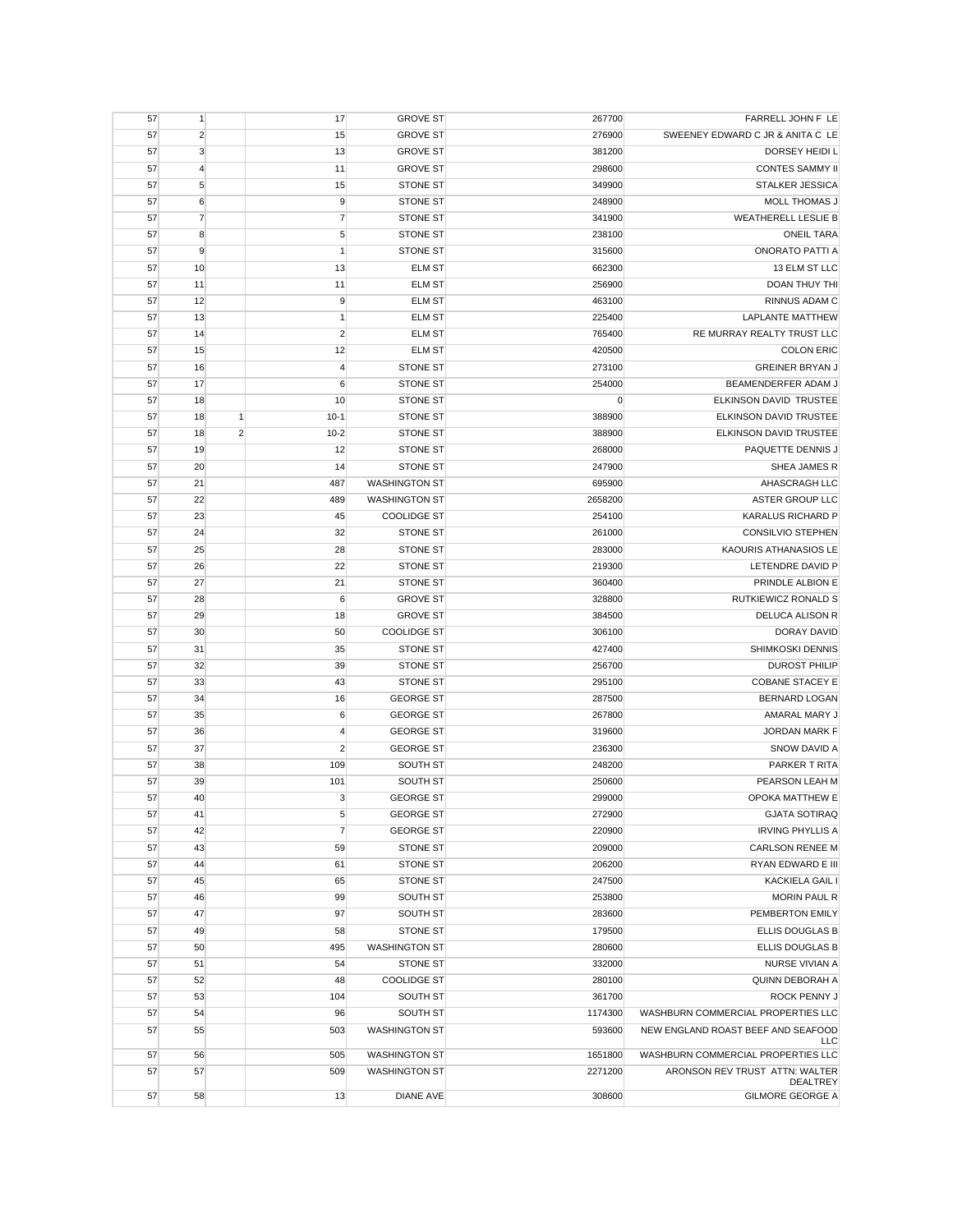| 57 | 59  |                | 11             | <b>DIANE AVE</b>     | 298900  | FANNING CARMELLA M TRUSTEE      |
|----|-----|----------------|----------------|----------------------|---------|---------------------------------|
| 57 | 60  |                | 9              | <b>DIANE AVE</b>     | 355500  | SBROGNA JOSEPH R LE             |
| 57 | 61  |                | $\overline{7}$ | <b>DIANE AVE</b>     | 260800  | <b>SARGENT LANA</b>             |
| 57 | 62  |                | 5              | <b>DIANE AVE</b>     | 425000  | KIRKORIAN ROBERT E JR           |
| 57 | 63  |                | $\mathbf 3$    | <b>DIANE AVE</b>     | 284400  | MATTHEWS JEFFREY G              |
| 57 | 64  |                | $\mathbf{1}$   | <b>DIANE AVE</b>     | 280900  | CHARETTE BONNIE L               |
| 57 | 65  |                | 11             | PAUL ST              | 390300  | MOORE PAUL D                    |
| 57 | 66  |                | $\overline{2}$ | MAYBELLE AVE         | 272700  | <b>BOUSQUET ROBERT P</b>        |
| 57 | 67  |                | 4              | MAYBELLE AVE         | 297800  | <b>BRANEY KEVIN H</b>           |
| 57 | 68  |                | 6              | MAYBELLE AVE         | 276200  | ANDERSON KEITH M                |
| 57 | 69  |                | 8              | MAYBELLE AVE         | 274400  | LUCIER JAY M                    |
| 57 | 70  |                | 512            | <b>WASHINGTON ST</b> | 318700  | APPLE TRAILER REALTY LLC        |
| 57 | 71  |                | 510            | <b>WASHINGTON ST</b> | 304100  | APPLE TRAILER REALTY LLC        |
| 57 | 72  |                | 9              | MAYBELLE AVE         | 247000  | REMILLARD THOMAS A              |
| 57 | 73  |                | $\overline{7}$ | MAYBELLE AVE         | 301400  | HILL STEPHAN F                  |
| 57 | 74  |                | 5              | MAYBELLE AVE         | 267600  | ROCKWOOD CAROL M LE             |
|    |     |                |                |                      |         | PERRY JANET F                   |
| 57 | 75  |                | 3              | MAYBELLE AVE         | 272000  |                                 |
| 57 | 76  |                | $\mathbf{1}$   | MAYBELLE AVE         | 294400  | MATTRESS RAYMOND F III          |
| 57 | 77  |                | 9              | PAUL ST              | 261300  | <b>COUGHLIN JOHN E</b>          |
| 57 | 78  |                | $\overline{7}$ | PAUL ST              | 246900  | <b>BRAGG DAVID A</b>            |
| 57 | 79  |                | 5              | PAUL ST              | 360800  | <b>LATINO ANN</b>               |
| 57 | 80  |                | 3              | <b>PAUL ST</b>       | 263300  | <b>CHABOT ELEANOR</b>           |
| 57 | 81  |                | $\mathbf{1}$   | <b>PAUL ST</b>       | 411800  | <b>MURPHY CHRISTOPHER</b>       |
| 57 | 82  |                | 70             | SOUTH ST             | 247500  | <b>SKEBOS DAVID</b>             |
| 57 | 83  |                |                | <b>WHITNEY CIR</b>   | 2812800 | AUBURN GARDENS LLC              |
| 57 | 84  |                | 74             | SOUTH ST             | 248400  | <b>LAPOER KAREN A</b>           |
| 57 | 85  |                | 82             | SOUTH ST             | 188700  | <b>CUMBERLAND FARMS INC</b>     |
| 57 | 86  |                | 502            | <b>WASHINGTON ST</b> | 2044800 | CFI PROPCO 2 LLC                |
| 57 | 87  |                | 85             | SOUTH ST             | 557000  | KHAFAJA JOSEPH                  |
| 57 | 88  |                | 83             | SOUTH ST             | 226400  | KHAFAJA JOSEPH M                |
| 57 | 89  |                | 81             | SOUTH ST             | 344500  | JOHNSON WILBUR A TRUSTEE        |
| 57 | 90  | $\overline{0}$ | 65             | SOUTH ST             | 0       | 65 SOUTH STREET DEVELOPMENT INC |
| 57 | 90  | $\vert$        | $65-1$         | SOUTH ST             | 246600  | <b>BUDZINSKI KATHLEEN M</b>     |
| 57 | 90  | $\overline{2}$ | $65 - 2$       | SOUTH ST             | 233500  | <b>LODI LINDA M</b>             |
| 57 | 90  | 3              | 65-3           | SOUTH ST             | 210200  | <b>GABOURY ELLEN C</b>          |
| 57 | 90  | $\overline{4}$ | 65-4           | SOUTH ST             | 248600  | <b>BROTHERTON STEVEN P</b>      |
| 57 | 91  |                | 61             | SOUTH ST             | 272900  | SMITH PAULINE M                 |
| 57 | 92  |                | 54             | SOUTH ST             | 323500  | <b>TANG ANITA</b>               |
| 57 | 93  |                | $\overline{c}$ | PAUL ST              | 294200  | <b>MINDEN TONACIA</b>           |
| 57 | 94  |                | $\overline{4}$ | <b>PAUL ST</b>       | 274200  | MILIOTO KRISTINE L TURNER       |
| 57 | 95  |                | $\,6$          | PAUL ST              | 276100  | MASSAND NANCY E                 |
| 57 | 96  |                | 8              | PAUL ST              | 256200  | LEE WEI-TSUN                    |
| 57 | 97  |                | 10             | PAUL ST              | 287500  | THERRIEN RUSSELL E              |
| 57 | 98  |                | 12             | PAUL ST              | 364000  | BRUNSELL JEFFREY J              |
| 57 | 99  |                | 14             | PAUL ST              | 365500  | RICHARDSON ELISE M              |
| 57 | 100 |                | $\mathbf{1}$   | <b>GREENBRIAR LN</b> | 318600  | YENOVKIAN VAUGHN H              |
| 57 | 101 |                | 15             | <b>LORING ST</b>     | 353400  | KATINAS FRANCIS M TRUSTEE       |
| 57 | 102 |                | 13             | <b>LORING ST</b>     | 310800  | HENRY STEVEN S                  |
|    | 103 |                |                | <b>LORING ST</b>     |         | <b>URSO ROBERT F</b>            |
| 57 |     |                | 9              |                      | 365200  |                                 |
| 57 | 104 |                | $\overline{7}$ | <b>LORING ST</b>     | 312800  | MANCHESTER SUSAN J LE           |
| 57 | 105 |                | $\sqrt{5}$     | <b>LORING ST</b>     | 346400  | NEE GERALD OSULLIVAN AISLING    |
| 57 | 106 |                | $\mathbf{3}$   | <b>LORING ST</b>     | 381000  | BUTTERWORTH JOHN JR             |
| 57 | 107 |                | 50             | SOUTH ST             | 442200  | <b>MAYO DANIEL B</b>            |
| 57 | 108 |                | 48             | SOUTH ST             | 339600  | <b>BALDINO WILLIAM P</b>        |
| 57 | 109 |                | $\overline{4}$ | <b>LORING ST</b>     | 322400  | CRESWELL GLORIA A               |
| 57 | 110 |                | 6              | <b>LORING ST</b>     | 353600  | ANGERS RYAN                     |
| 57 | 111 |                | 14             | <b>LORING ST</b>     | 301700  | SYMONICK STEVEN M               |
| 57 | 112 |                | 16             | <b>LORING ST</b>     | 321300  | ANDERSON JANICE A               |
| 57 | 113 |                | 10             | FLETCHER DR          | 282300  | <b>SCANLON HEATHER K</b>        |
| 57 | 114 |                | 8              | FLETCHER DR          | 286500  | <b>BOMBEK VINKO</b>             |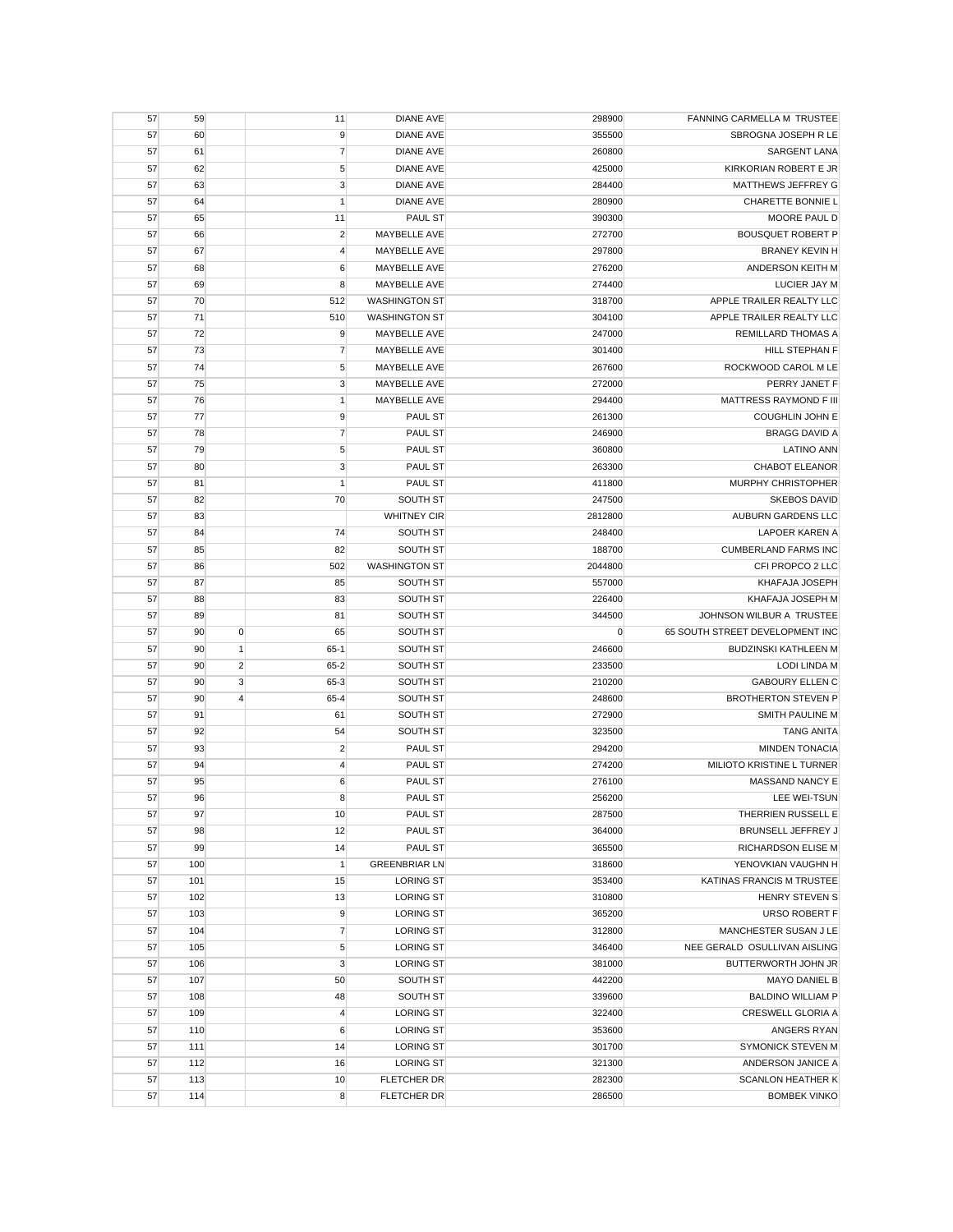| 57       | 115        | 6              | FLETCHER DR                      | 267600           | <b>ROY MATTHEW P</b>                            |
|----------|------------|----------------|----------------------------------|------------------|-------------------------------------------------|
| 57       | 116        | $\overline{7}$ | <b>FLETCHER DR</b>               | 272900           | <b>DUNCAN PHILIP J</b>                          |
| 57       | 117        | 9              | FLETCHER DR                      | 290300           | <b>GOLEMBESKI EVE M</b>                         |
| 57       | 118        | 11             | FLETCHER DR                      | 291600           | BELL JANET PATRICIA                             |
| 57       | 119        | 46             | SOUTH ST                         | 292200           | <b>CARPENTER DALE B</b>                         |
| 57       | 120        | 42             | SOUTH ST                         | 296500           | WHITE JOHN J                                    |
| 57       | 121        | 45             | SOUTH ST                         | 295400           | <b>GALVIN RITA M</b>                            |
| 57       | 122        | 47             | SOUTH ST                         | 260700           | <b>KEEFE FRANCIS XAVIER</b>                     |
| 57       | 123        | 49             | SOUTH ST                         | 267500           | <b>FAUBERT LEO P</b>                            |
| 57       | 124        | 53             | SOUTH ST                         | 218100           | <b>WELDON PATRICK J</b>                         |
| 57       | 125        | 57             | SOUTH ST                         | 308400           | <b>KETRON DANIEL L</b>                          |
| 57       | 126        | 10             | <b>COOLIDGE ST</b>               | 330800           | <b>GONYEA KEITH J</b>                           |
| 57       | 127        | 12             | <b>COOLIDGE ST</b>               | 287400           | <b>BERRY ARTHUR N</b>                           |
| 57       | 128        | 18             | <b>COOLIDGE ST</b>               | 292200           | WAHBA ATEF                                      |
| 57       | 129        | 22             | <b>COOLIDGE ST</b>               | 223700           | <b>WEHNER THERESE A</b>                         |
| 57       | 130        | 28             | <b>COOLIDGE ST</b>               | 309100           | <b>DIEP QUANG</b>                               |
| 57       | 131        |                | <b>TEMPLE ST</b>                 | 1009500          | AUBURN GARDENS LLC                              |
| 57       | 132        | 30             | <b>COOLIDGE ST</b>               | 316500           | LOPEZ ISMAEL JR                                 |
| 57       | 133        | 32             | <b>COOLIDGE ST</b>               | 282800           | GREATER WORC MULTIPLE LISTING SERV INC          |
| 57       | 134        | 498            | <b>WASHINGTON ST</b>             | 230900           | KHAFAJA JOSEPH                                  |
| 57       | 135        | 496            | <b>WASHINGTON ST</b>             | 296800           | WMS REALTY LLC                                  |
| 57       | 136        | 37             | <b>COOLIDGE ST</b>               | 263200           | SNEADE JOHN J JR                                |
| 57       | 137        | 35             | <b>COOLIDGE ST</b>               | 512600           | COOPER JO ANN                                   |
| 57       | 138        | 33             | <b>COOLIDGE ST</b>               | 225700           | COAKLEY AURORA M LIFE EST                       |
| 57       | 139        | 31             | <b>COOLIDGE ST</b>               | 233900           | <b>CYR TIMOTHY W</b>                            |
| 57       | 140        | 29             | <b>COOLIDGE ST</b>               | 324000           | <b>BURKE PATRICIA A</b>                         |
| 57       | 141        | 27             | <b>COOLIDGE ST</b>               | 355200           | SHERBOURNE RAY A                                |
| 57       | 142        | 19             | <b>COOLIDGE ST</b>               | 275700           | JORDAN RICHARD F                                |
| 57       | 143        | 17             | <b>COOLIDGE ST</b>               | 235100           | HOWARTH LINDA M                                 |
| 57       | 144        | 9              | <b>COOLIDGE ST</b>               | 358800           | BERGERON NORMAN J                               |
| 57       | 145        | $\overline{7}$ | <b>COOLIDGE ST</b>               | 337600           | KELLEY STEPHEN P                                |
| 57       | 146        | 46             | SCHOOL ST                        | 255400           | <b>HALL ERROL P</b>                             |
| 57       | 147        | 4              | PLEASANT ST                      | 262200           | <b>BOHN JENNIFER L</b>                          |
| 57       | 148        | 6              | PLEASANT ST                      | 261100           | CHESTER JAMES R                                 |
| 57       | 149        | 8              | PLEASANT ST                      | 210300           | ALBANO ELIZABETH C                              |
| 57       | 150        | 10             | PLEASANT ST                      | 81800            | PLEASANT MOBILE HOME PARK LLC                   |
| 57       | 151        | 488            | <b>WASHINGTON ST</b>             | 262400           | PLEASANT MOBILE HOME PARK LLC                   |
| 57       | 152        | 486            | <b>WASHINGTON ST</b>             | 293600           | PLEASANT MOBILE HOME PARK LLC                   |
| 57       | 153        | 64             | <b>SCHOOL ST</b>                 | 213200           | <b>GRENON DOROTHY A</b>                         |
| 57       | 154        | 62             | <b>SCHOOL ST</b>                 | 272000           | <b>BASINER CHRISTINA</b>                        |
| 57       | 155        | 60             | <b>SCHOOL ST</b>                 | 317600           | ORCUTT F BRENTON JR                             |
| 57       | 156        | 57             | SCHOOL ST                        | 275200           | CHAVES JOHN M                                   |
| 57       | 157        | 61             | SCHOOL ST                        | 298900           | RIZZITANO KENNETH J                             |
| 57       | 158        | 65             | SCHOOL ST                        | 286300           | <b>BORDAGE PAUL J</b>                           |
| 57       | 159        | 67             | SCHOOL ST                        | 317200           | WILLIAMS JONATHAN R                             |
| 57       | 160        | 71             | SCHOOL ST                        | 258400           | NEW ENGLAND REAL ESTATE INVESTMENTS             |
|          | 161        |                | <b>ELM ST</b>                    | 255800           | LLC<br>PINGITORE LEE A                          |
| 57       |            | 14             |                                  |                  |                                                 |
| 57       | 162<br>163 | 8              | STONE ST<br><b>WASHINGTON ST</b> | 289700<br>484100 | MARBLE PAOLA Z                                  |
| 57<br>57 | 164        | 481<br>19      | <b>STONE ST</b>                  | 344400           | LEEMILTS PETROLEUM INC<br><b>LAMBERT GARY R</b> |
|          |            |                |                                  |                  | 1344200 GREATER WORC MULTIPLE LISTING SERVI INC |
| 57       | 166        | 492            | <b>WASHINGTON ST</b>             |                  |                                                 |
| 57       | 167        | 13             | <b>STONE ST</b>                  | 323700           | BLOOMQUIST JEFFREY W TRUSTEE                    |
| 57       | 168        | 499            | <b>WASHINGTON ST</b>             | 1466700          | <b>RAPS REALTY LLC</b>                          |
| 57       | 169        | 46             | <b>STONE ST</b>                  | 296400           | CASILLO CARMELLA M                              |
| 57       | 170        | 58             | SCHOOL ST                        | 277000           | CORNELISSEN ALEXANDER B                         |
| 57       | 171        | 8              | <b>GROVE ST</b>                  | 104000           | RUTKIEWICZ RONALD S                             |
| 57       | 172        | 6              | <b>ELM ST</b>                    | 338000           | LAFLEUR GERALD S                                |
| 57       | 174        | 4              | <b>COOLIDGE ST</b>               | 307200           | ALTMAN MICHAEL P                                |
| 57       | 175        | 108            | SOUTH ST                         | 344000           | ROCK PENNY J                                    |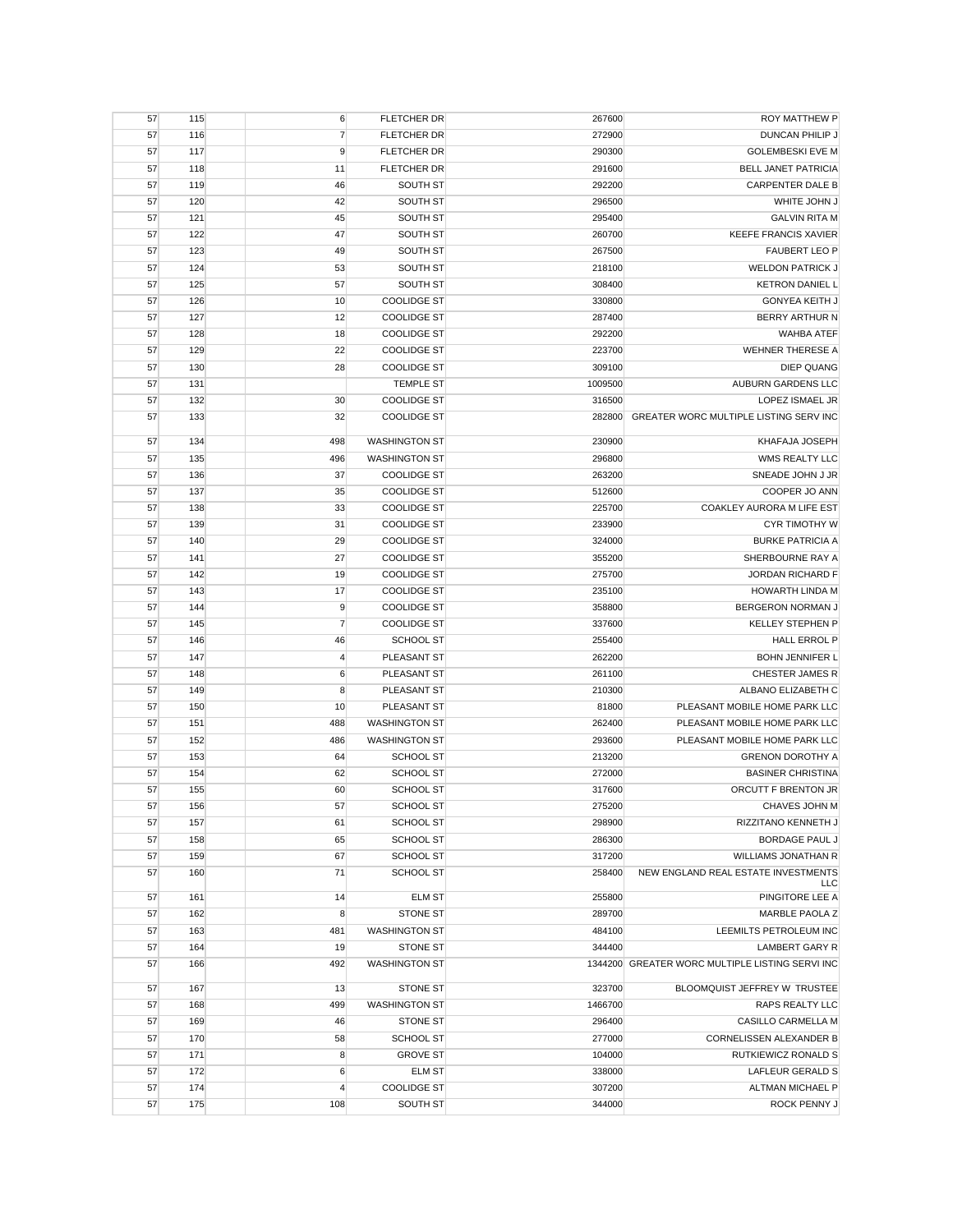| 57 | 176            | 43               | <b>COOLIDGE ST</b>   | 340200  | TELLO DAVID ANDRES          |
|----|----------------|------------------|----------------------|---------|-----------------------------|
| 57 | 177            | 16               | <b>STONE ST</b>      | 297200  | <b>JESS SCOTT K</b>         |
| 57 | 178            | 8                | <b>BIRCHWOOD CIR</b> | 312100  | <b>FERNANDES GERMAINE</b>   |
| 57 | 179            | 10               | <b>BIRCHWOOD CIR</b> | 350800  | ROCCO THERESA M             |
| 57 | 180            | 13               | <b>BAYBERRY LN</b>   | 296500  | SHARRON LEONARD P           |
| 57 | 181            | 11               | <b>BAYBERRY LN</b>   | 303300  | DIPASQUALE SAMUEL J JR      |
| 57 | 182            | 9                | <b>BAYBERRY LN</b>   | 355700  | <b>GALLO ALFRED J</b>       |
| 57 | 183            | $\overline{7}$   | <b>BAYBERRY LN</b>   | 307700  | <b>COURTNEY EUGENE</b>      |
| 57 | 184            | 61               | POTTER FARM RD       | 365200  | LATINO JOHN C               |
| 57 | 185            | $\mathbf{3}$     | <b>BAYBERRY LN</b>   | 310300  | <b>BROMMELS ALYCE M</b>     |
| 57 | 186            | $\overline{2}$   | <b>BAYBERRY LN</b>   | 333000  | <b>KEYSOR WILLIAM</b>       |
| 57 | 187            | $\overline{4}$   | <b>BAYBERRY LN</b>   | 345500  | THIBOUTOT GERARD B          |
|    | 188            |                  | <b>BAYBERRY LN</b>   | 368200  | HANSCOM DOUGLAS J           |
| 57 |                | 6<br>8           |                      |         |                             |
| 57 | 189            |                  | <b>BAYBERRY LN</b>   | 355900  | REMILLARD JEFFREY W         |
| 57 | 190            | 10               | <b>BAYBERRY LN</b>   | 350600  | LAMONTAGNE DAVID A          |
| 57 | 191            | 12               | <b>BAYBERRY LN</b>   | 410100  | <b>COGGINS CHARLES</b>      |
| 57 | 192            | 59               | SCHOOL ST            | 386600  | NAULT RICHARD H SR TRUSTEE  |
| 57 | 193            | 494              | <b>WASHINGTON ST</b> | 1544000 | TAGS REALTY LLC             |
| 57 | 194            | $\overline{4}$   | <b>ELM ST</b>        | 903700  | RE MURRAY REALTY TRUST LLC  |
| 57 | 195            | 485              | <b>WASHINGTON ST</b> | 242300  | AHASCRAGH LLC               |
| 57 | 196            | 20               | <b>GROVE ST</b>      | 51700   | DELUCA JESSE J              |
| 57 | 197            | 22               | <b>GROVE ST</b>      | 51600   | DELUCA JESSE J              |
| 57 | 198            |                  | <b>GROVE ST</b>      | 1000    | DELUCA JESSE J              |
| 57 | 199            | 33               | <b>STONE ST</b>      | 420200  | SHIMKOSKI DENNIS            |
| 57 | 200            | 47               | <b>STONE ST</b>      | 406600  | ALIU VJOLLCA                |
| 58 | $\mathbf{1}$   | 38               | <b>BROOK ST</b>      | 20100   | FROIO STEPHEN J JR          |
| 58 | $\overline{2}$ | 31-33            | <b>BROOK ST</b>      | 12300   | COR GROUP LLC               |
| 58 | $\overline{4}$ | $\overline{2}$   | <b>RIVERSIDE DR</b>  | 333600  | <b>KAMINSKI AARON</b>       |
| 58 | $\sqrt{5}$     | 10               | <b>RIVERSIDE DR</b>  | 272900  | <b>JOHNSTON GRANT</b>       |
| 58 | 6              | 12               | <b>RIVERSIDE DR</b>  | 282300  | ROBERTS PETER J TRUSTEE     |
| 58 | $\overline{7}$ | 14               | RIVERSIDE DR         | 219800  | ENMAN MARTHA J              |
| 58 | 8              | 16               | <b>RIVERSIDE DR</b>  | 293800  | <b>LAMBERT DAVID P</b>      |
| 58 | 10             | 22               | <b>RIVERSIDE DR</b>  | 235300  | SANDERS KENDALL R           |
| 58 | 11             | 26               | <b>RIVERSIDE DR</b>  | 256900  | OLESON TED G                |
|    |                |                  | RIVERSIDE DR         |         | AUBURN TOWN OF              |
| 58 | 12             |                  |                      | 95600   |                             |
| 58 | 13             |                  | <b>RIVERSIDE DR</b>  | 98500   | AUBURN TOWN OF              |
| 58 | 14             | 30               | <b>RIVERSIDE DR</b>  | 227700  | MONGEAU SUSAN               |
| 58 | 15             | 32               | RIVERSIDE DR         | 372200  | <b>DIGGINS AMY</b>          |
| 58 | 16             | 38               | RIVERSIDE DR         | 412800  | <b>COPELAND NEIL B</b>      |
| 58 | 17             | 40               | RIVERSIDE DR         | 272400  | PETRAITIS DIANA L           |
| 58 | 18             | 44               | <b>RIVERSIDE DR</b>  | 320900  | ARRASTIA UMAR A             |
| 58 | 19             | 46               | <b>OAKLAND DR</b>    | 243000  | CLAY STREET PROPERTIES LLC  |
| 58 | 20             | 33               | RIVERSIDE DR         | 302100  | SIMPSON JOSEPH L            |
| 58 | 21             | 31               | RIVERSIDE DR         | 302000  | <b>TOTARO SILVESTRO</b>     |
| 58 | 22             | 25               | RIVERSIDE DR         | 253700  | MALAKIE BRIAN L             |
| 58 | 23             | 42               | OAKLAND DR           | 261100  | SABOL DENNIS L              |
| 58 | 24             | 40               | OAKLAND DR           | 222300  | LJUNGGREN DAVID J           |
| 58 | 25             | 17               | RIVERSIDE DR         | 210800  | <b>GOYETTE DAVID P</b>      |
| 58 | 26             | 36               | <b>OAKLAND DR</b>    | 208100  | <b>GILLIES SUZANNE M</b>    |
| 58 | 27             | 14               | <b>OAKLAND DR</b>    | 17700   | <b>KNIGHT DENNIS M</b>      |
| 58 | 28             | 13               | RIVERSIDE DR         | 170800  | ALEXANDER MATTSON SHERRY L  |
| 58 | 29             | $\overline{7}$   | <b>RIVERSIDE DR</b>  | 290700  | DUFAULT ROBERT J            |
| 58 | 30             | 12               | <b>OAKLAND DR</b>    | 312600  | <b>KNIGHT DENNIS M</b>      |
| 58 | 31             | $\overline{4}$   | OAKLAND DR           | 278900  | DIDONATO JENNIFER           |
| 58 | 32             | $\overline{c}$   | OAKLAND DR           | 269400  | <b>BELHUMEUR MICHAEL</b>    |
| 58 | 33             | 3                | RIVERSIDE DR         | 274900  | CHALEKI WILLIAM G           |
|    | 34             |                  |                      |         |                             |
| 58 |                | 3                | OAKLAND DR           | 298500  | <b>CONROY ROBERT</b>        |
| 58 | 35             | 5                | OAKLAND DR           | 306100  | LESSARD MICHAEL J           |
| 58 | 36             | $\boldsymbol{9}$ | OAKLAND DR           | 256000  | HAZZARD ROGER A & DEBORAH A |
| 58 | 37             | 11               | OAKLAND DR           | 329700  | OSHEA LEO F                 |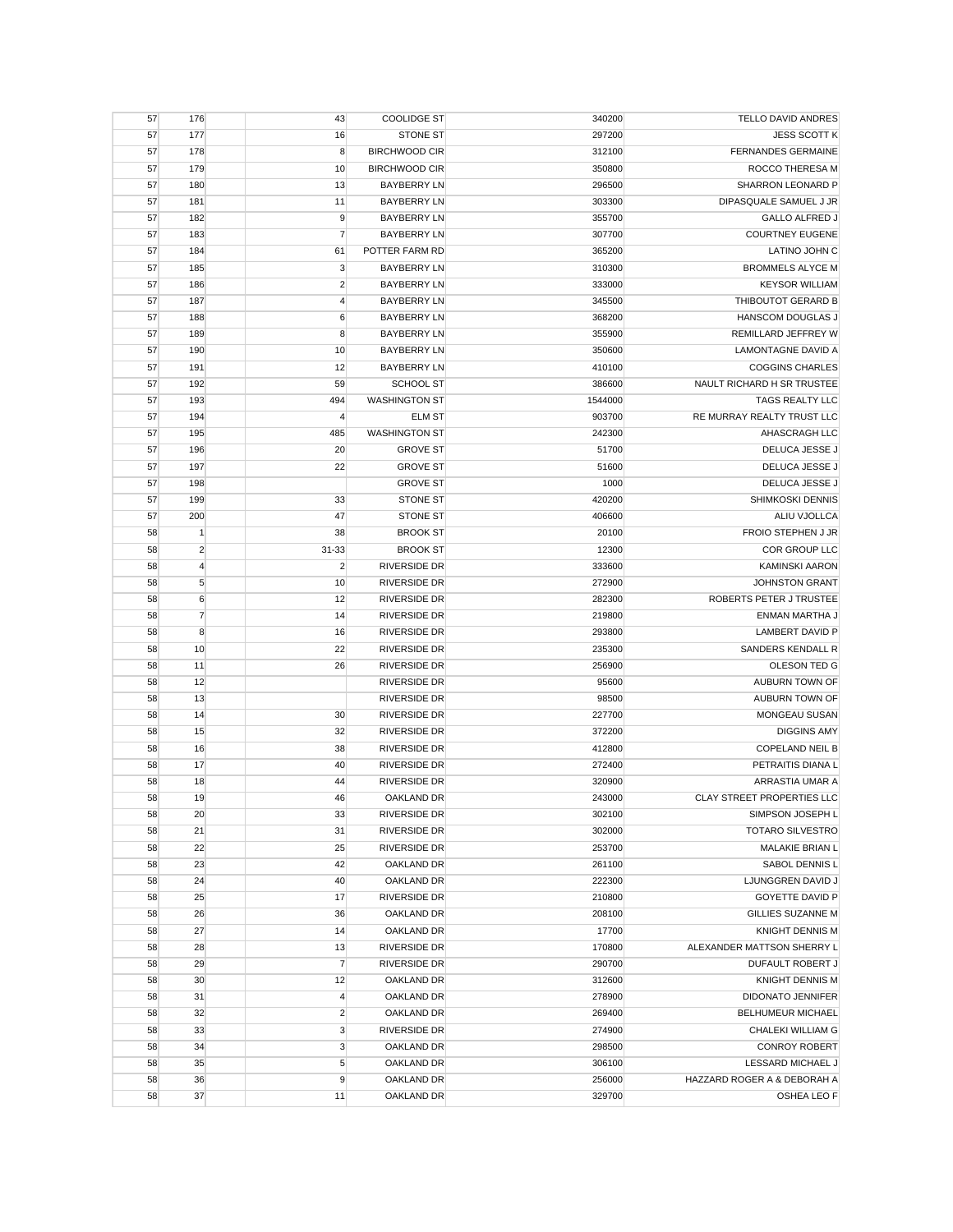| 58       | 38                 | 19             | OAKLAND DR           | 254400          | <b>CHENEY SARAH</b>                  |
|----------|--------------------|----------------|----------------------|-----------------|--------------------------------------|
| 58       | 39                 | 21             | OAKLAND DR           | 204700          | MCNEIL MELISSA M                     |
| 58       | 40                 | 23             | OAKLAND DR           | 332000          | <b>CARTER LUCAS J</b>                |
| 58       | 41                 | 50             | <b>RIVERSIDE DR</b>  | 207500          | <b>COTTO KRIS TINA TRUSTEE</b>       |
| 58       | 42                 | 43             | RIVERSIDE DR         | 207600          | <b>GOSSELIN THERESE G LE</b>         |
| 58       | 43                 |                | RIVERSIDE DR         | 4300            | AUBURN TOWN OF                       |
| 58       | 44                 | 9              | <b>ST MARK ST</b>    | 1502900         | 9 ST MARK LLC                        |
| 58       | 45                 | 15             | <b>ST MARK ST</b>    | 1664400         | <b>MARX VENTURES</b>                 |
| 58       | 46                 | 12             | <b>ST MARK ST</b>    | 2841500         | QUALITY BEVERAGE LIMITED PARTNERSHIP |
| 58       | 47                 | 17             | <b>ST MARK ST</b>    | 2744200         | <b>GP EAST LLC</b>                   |
| 58       | 48                 | 27             | <b>ELM ST</b>        | 3971500         | AMERICAN STEEL AND ALUMINUM II LLC   |
| 58       | 49                 | 39             | <b>ELM ST</b>        | 285000          | <b>MORIN KAREN M</b>                 |
| 58       | 50                 | 41             | <b>ELM ST</b>        | 421500          | PRICE KEVIN P                        |
| 58       | 51                 | $\mathbf{1}$   | <b>RIVERSIDE DR</b>  | 268100          | <b>KUSY RICHARD W</b>                |
| 58       | 52                 | 10             | <b>BROOK ST</b>      | 300500          | STONE BROOK ESTATES LLC              |
| 58       | 53                 |                | <b>ELM ST</b>        | 59100           | AUBURN SPORTSMAN CLUB INC            |
| 58       | 54                 | 50             | <b>ELM ST</b>        | 659575          | AUBURN SPORTSMANS CLUB INC           |
| 58       | 55                 | 15             | <b>BROOK ST</b>      | 457000          | COX MARY E                           |
| 58       | 56                 | 17             | <b>BROOK ST</b>      | 290300          | <b>MORSE GREGORY</b>                 |
|          | 57                 | 19             | <b>BROOK ST</b>      | 325100          | LAPOMARDO JASON                      |
| 58       |                    |                |                      |                 | <b>GIASSI GIULIO</b>                 |
| 58       | 58                 | 21             | <b>BROOK ST</b>      | 314200          |                                      |
| 58       | 59                 | $\overline{4}$ | <b>WHITETAIL RUN</b> | 857800          | WARREN JACOB P & WARREN KAREN E      |
| 58       | 60                 | 25             | <b>BROOK ST</b>      | 391100          | <b>BARTON JESSICA M</b>              |
| 58       | 61                 | 27             | <b>BROOK ST</b>      | 546600          | CARBONNEAU PAUL H TR                 |
| 58       | 62                 | 29             | <b>BROOK ST</b>      | 390300          | <b>BORIA JEFFREY A</b>               |
| 58       | 63                 | 3              | <b>BROOK ST</b>      | 418100          | <b>ONDERDONK TIMOTHY J</b>           |
| 58       | 64                 | $\mathbf{1}$   | <b>CAMDEN DR</b>     | 530500          | LEBEAUME PAUL                        |
| 58       | 65                 | $\mathbf{3}$   | <b>CAMDEN DR</b>     | 553400          | <b>MONDOR NICHOLAS R</b>             |
| 58       | 66                 | 5              | <b>CAMDEN DR</b>     | 490200          | ELWELL DAVID J                       |
| 58       | 67                 | $\overline{7}$ | <b>CAMDEN DR</b>     | 662800          | PLONA SZYMON A                       |
| 58       | 68                 | 9              | <b>CAMDEN DR</b>     | 576800          | DIAZ ALEXIS O RODRIGUEZ              |
| 58       | 69                 | 11             | <b>CAMDEN DR</b>     | 674600          | <b>BERG ERIK S</b>                   |
| 58       | 70                 | 13             | <b>CAMDEN DR</b>     | 618800          | HARRINGTON JESSICA D                 |
| 58       | 72                 | 15             | <b>CAMDEN DR</b>     | 702700          | <b>BOISCLAIR JEFFREY J</b>           |
| 58       | 73                 | 17             | <b>CAMDEN DR</b>     | 723400          | NAEGAMVALA XERSES                    |
| 58       | 74                 | 16             | <b>CAMDEN DR</b>     | 548000          | PARKER RICHARD H                     |
| 58       | 75                 | 14             | <b>CAMDEN DR</b>     | 758600          | TAYLOR SCOTT A                       |
| 58       | 77                 | 12             | <b>CAMDEN DR</b>     | 660600          | SCHROEDER WILLIAM C                  |
| 58       | 78                 | 10             | <b>CAMDEN DR</b>     | 603000          | <b>MAHONEY MATTHEW T</b>             |
| 58       | 79                 | 8              | <b>CAMDEN DR</b>     | 549100          | NASHOLD DOUGLAS J                    |
| 58       | 80                 | 6              | <b>CAMDEN DR</b>     | 580400          | SMITH RICHARD L                      |
| 58       | 81                 | 4              | <b>CAMDEN DR</b>     | 691700          | <b>LAFLEUR KIM</b>                   |
| 58       | 82                 | $\overline{c}$ | <b>CAMDEN DR</b>     | 521000          | MACARUSO JOSEPH A                    |
| 58       | 84                 | 60             | <b>BROOK ST</b>      | 326900          | ETHIER GARY J LE                     |
| 58       | 85                 | 62             | <b>BROOK ST</b>      | 326700          | MAGEROWSKI ROBERT R                  |
| 58       | 86                 |                | <b>BROOK ST</b>      | 15500           | PAIGE FRED H                         |
| 58       | 87                 |                | <b>BROOK ST</b>      | 60000           | <b>CRESCENT BUILDERS INC</b>         |
| 58       | 88                 | 3              | <b>WHITETAIL RUN</b> | 599400          | <b>HOANG DYLAN</b>                   |
| 58       | 89                 | 5              | <b>WHITETAIL RUN</b> | 638700          | PATEL NIRAL                          |
| 58       | 90                 | $\overline{7}$ | <b>WHITETAIL RUN</b> | 537100          | <b>HAGLUND STEPHEN</b>               |
| 58       | 91                 | 9              | <b>WHITETAIL RUN</b> | 613100          | <b>GREEN JENNIFER</b>                |
| 58       | 92                 | 11             | <b>WHITETAIL RUN</b> | 618500          | <b>LANGLOIS SCOTT P</b>              |
| 58       | 93                 | 10             | <b>WHITETAIL RUN</b> | 578300          | <b>KARAS GOSIA</b>                   |
| 58       | 94                 | 8              | <b>WHITETAIL RUN</b> | 649800          | SEI VICKI P                          |
| 58       | 95                 | 6              | <b>WHITETAIL RUN</b> | 150800          | WARREN JACOB & KAREN                 |
| 58       | 97                 |                | <b>WHITETAIL RUN</b> | 10000           | CRESCENT BUILDERS INC                |
|          |                    |                | <b>BROOK ST</b>      |                 | MOHAMMED AZAM                        |
| 58<br>59 | 98<br>$\mathbf{1}$ | 23             | TINKER HILL RD       | 412000<br>83900 | AUBURN WATER DISTRICT                |
|          |                    |                |                      |                 |                                      |
| 59       | $\overline{c}$     | 44             | TINKER HILL RD       | 348300          | NOEL FERNANDO P JR                   |
| 59       | 3                  | 46             | TINKER HILL RD       | 301400          | MACDERMOTT DON R                     |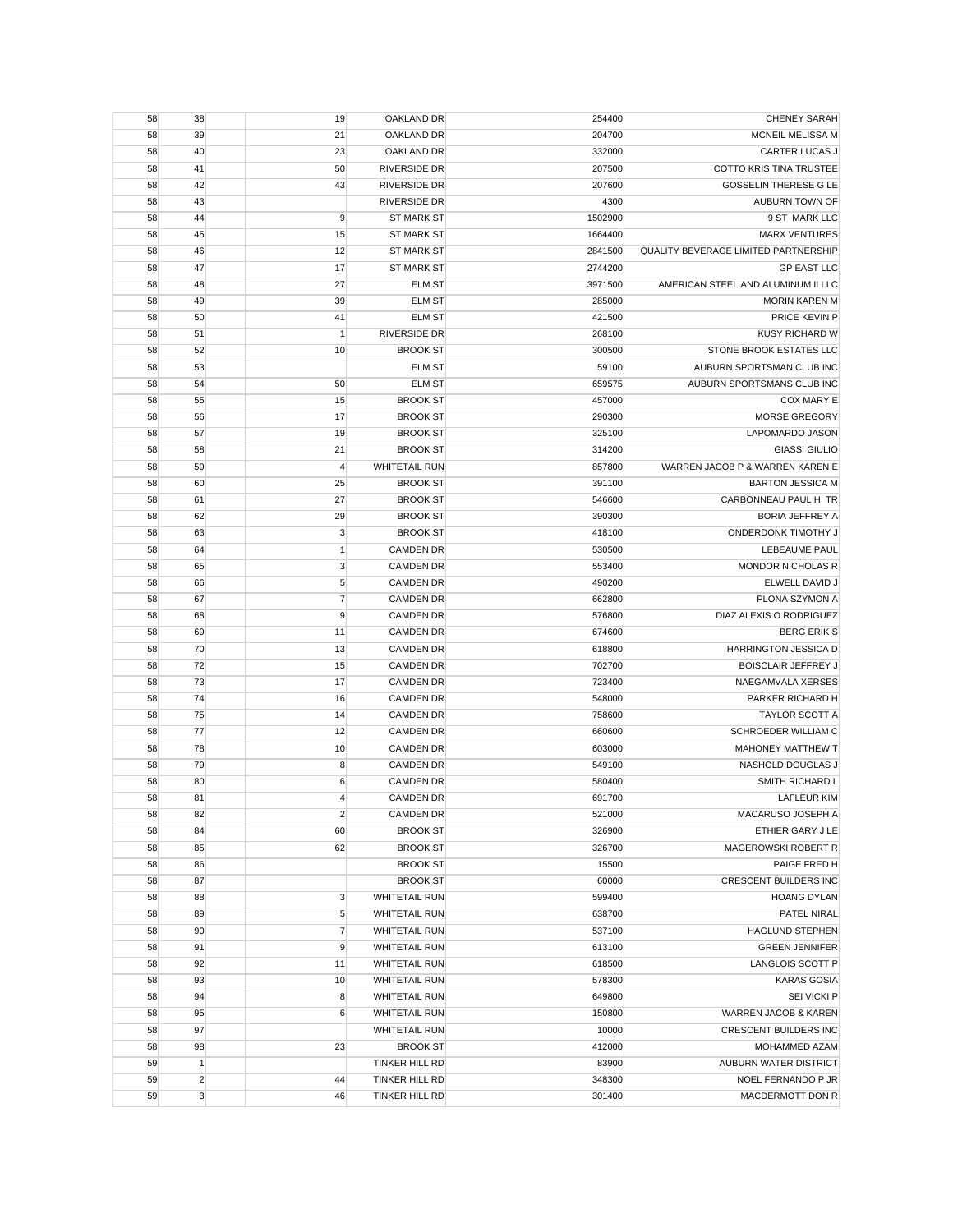| 59 | $\overline{4}$ | 58             | TINKER HILL RD        | 230100  | <b>HUCKINS DON E</b>                |
|----|----------------|----------------|-----------------------|---------|-------------------------------------|
| 59 | 5              | 92             | <b>TINKER HILL RD</b> | 250000  | MODERN STRUCTURES INC               |
| 59 | 6              |                | TINKER HILL RD        | 118500  | CENTURY SPORTSMANS CLUB INC         |
| 59 | $\overline{7}$ |                | TINKER HILL RD        | 1300    | CENTURY SPORTSMANS CLUB INC         |
| 59 | 8              | 109            | TINKER HILL RD        | 394800  | ALBERT BLAKER LLC                   |
| 59 | 9              | 107            | <b>TINKER HILL RD</b> | 131000  | PROUTY ORVILLE E                    |
| 59 | 10             |                | TINKER HILL RD        | 20000   | MASS TURNPIKE AUTHORITY             |
| 59 | 11             | 101            | TINKER HILL RD        | 400200  | MULLER ROBERT EARL JR               |
| 59 | 12             | 75             | TINKER HILL RD        | 306400  | PROUTY RUSSELL O                    |
| 59 | 13             | 57             | TINKER HILL RD        | 116700  | HUCKINS LORAN H                     |
| 59 | 15             | 43             | <b>TINKER HILL RD</b> | 164300  | <b>DRAKE ALTON W</b>                |
| 59 | 16             | 41             | <b>TINKER HILL RD</b> | 238600  | SMITH THOMAS R JR &                 |
| 59 | 17             |                | TINKER HILL RD        | 19300   | DRAKE ALTON W                       |
|    |                |                |                       |         |                                     |
| 59 | 18             |                | TINKER HILL RD        | 121900  | AUBURN WATER DISTRICT               |
| 59 | 19             | 59             | TINKER HILL RD        | 260900  | HUCKINS LORAN H                     |
| 59 | 20             | 56             | TINKER HILL RD        | 279200  | <b>HUCKINS MARC J</b>               |
| 59 | 21             | 73             | TINKER HILL RD        | 323900  | PROUTY EDMUND F                     |
| 59 | 22             | 72             | TINKER HILL RD        | 377300  | KINGDON CYNTHIA A                   |
| 59 | 23             | 99             | TINKER HILL RD        | 325400  | <b>TURCOTTE DAVID W</b>             |
| 59 | 24             | 103            | <b>TINKER HILL RD</b> | 353500  | HORNE CHRISTOPHER                   |
| 59 | 25             | 105            | <b>TINKER HILL RD</b> | 335400  | <b>KEELER WILLIAM S III</b>         |
| 59 | 26             | 102            | TINKER HILL RD        | 392700  | ANABAKA BILLY A                     |
| 59 | 27             | 106            | TINKER HILL RD        | 446700  | ROY JESSICA M                       |
| 59 | 28             | 98             | <b>TINKER HILL RD</b> | 187400  | PROUTY DONALD                       |
| 59 | 31             | 94             | TINKER HILL RD        | 519800  | MODERN STRUCTURES INC               |
| 59 | 32             | 90             | <b>TINKER HILL RD</b> | 530300  | <b>MODERN STRUCTUES INC</b>         |
| 60 | $\mathbf{1}$   | 35             | APPLETON RD           | 243500  | POIRIER PAUL N                      |
| 60 | 3              | 31             | APPLETON RD           | 268800  | HERB CHAMBERS WASHINGTON STREET INC |
| 60 | 6              | 809            | <b>WASHINGTON ST</b>  | 6085400 | HERB CHAMBERS WASHINGTON STREET INC |
| 60 | 8              | 20             | PROSPECT ST           | 1066300 | HERB CHAMBERS WASHINGTON STREET INC |
| 60 | 10             | 798            | <b>WASHINGTON ST</b>  | 1323700 | <b>BKRJT INC</b>                    |
| 60 | 11             | 735            | SOUTHBRIDGE ST        | 2127300 | HERB CHAMBERS WASHINGTON STREET INC |
| 60 | 12             | 808            | <b>WASHINGTON ST</b>  | 158400  | SOBOSIK PAULA A                     |
| 60 | 13             | 810            | <b>WASHINGTON ST</b>  | 823000  | <b>BASH REALTY LLC</b>              |
| 60 | 14             | 19             | APPLETON RD           | 173700  | HERB CHAMBERS WASHINGTON STREET INC |
| 60 | 15             | 15             | APPLETON RD           | 254200  | <b>EPSTEIN BRETT</b>                |
| 60 | 16             | 773            | SOUTHBRIDGE ST        | 503800  | <b>TAYLOR DAVID C</b>               |
| 60 | 17             | 771            | SOUTHBRIDGE ST        | 2658900 | PCK LIMITED PARTNERSHIP             |
| 60 | 24             | 8              | WOODSIDE TER          | 258600  | <b>MERRICK CHRISTOPHER J</b>        |
|    |                |                |                       |         |                                     |
| 60 | 25             | $\overline{4}$ | WOODSIDE TER          | 293700  | <b>RILEY JAMES P SR</b>             |
| 60 | 26             | $\overline{2}$ | <b>WOODSIDE TER</b>   | 188100  | PCK LIMITED PARTNERSHIP             |
| 60 | 27             | 743            | SOUTHBRIDGE ST        | 238200  | THEODOROPOULOS MARY LIFE EST        |
| 60 | 28             | $\mathbf{3}$   | WOODSIDE TER          | 312400  | <b>RILEY STEPHANIE</b>              |
| 60 | 29             | 5              | WOODSIDE TER          | 224900  | <b>GARRITY JORDAN</b>               |
| 60 | 30             | 741            | SOUTHBRIDGE ST        | 603100  | CANO REALTY LLC                     |
| 60 | 31             | 718            | SOUTHBRIDGE ST        | 309000  | DISTEFANO MARK S                    |
| 60 | 32             | 720            | SOUTHBRIDGE ST        | 183100  | SUTTER JOSEPH A                     |
| 60 | 33             | $\overline{2}$ | <b>WARREN RD</b>      | 186400  | THIBEAULT ALFRED A                  |
| 60 | 34             | 4              | <b>WARREN RD</b>      | 182100  | <b>MORANG JAMES D</b>               |
| 60 | 35             | 6              | <b>WARREN RD</b>      | 212600  | OPENSHAW WILLIAM JR LE              |
| 60 | 36             | 8              | <b>WARREN RD</b>      | 236700  | ROSS JO ANN                         |
| 60 | 37             | $\overline{c}$ | <b>GREENWOOD DR</b>   | 374200  | <b>SCHMELING AMBER L</b>            |
| 60 | 38             | $\overline{4}$ | GREENWOOD DR          | 257200  | MURRAY CHRISTOPHER H                |
| 60 | 39             | 5              | <b>GREENWOOD DR</b>   | 307400  | LEEDS JAMES T                       |
| 60 | 40             | $\mathbf{1}$   | GREENWOOD DR          | 287900  | WILLIAMS LEOPOLD E                  |
| 60 | 41             | 10             | <b>WARREN RD</b>      | 226800  | HELIE JUDITH M                      |
| 60 | 42             | 11             | <b>WARREN RD</b>      | 215900  | <b>GUERIN ANGELA L</b>              |
| 60 | 43             | 9              | <b>WARREN RD</b>      | 295100  | <b>COFFIN JASON A</b>               |
| 60 | 44             | $\overline{7}$ | <b>WARREN RD</b>      | 234000  | <b>GLEASON ALESIA</b>               |
| 60 | 45             | 5              | <b>WARREN RD</b>      | 280000  | MCGREGOR MICHAEL A                  |
|    |                |                |                       |         |                                     |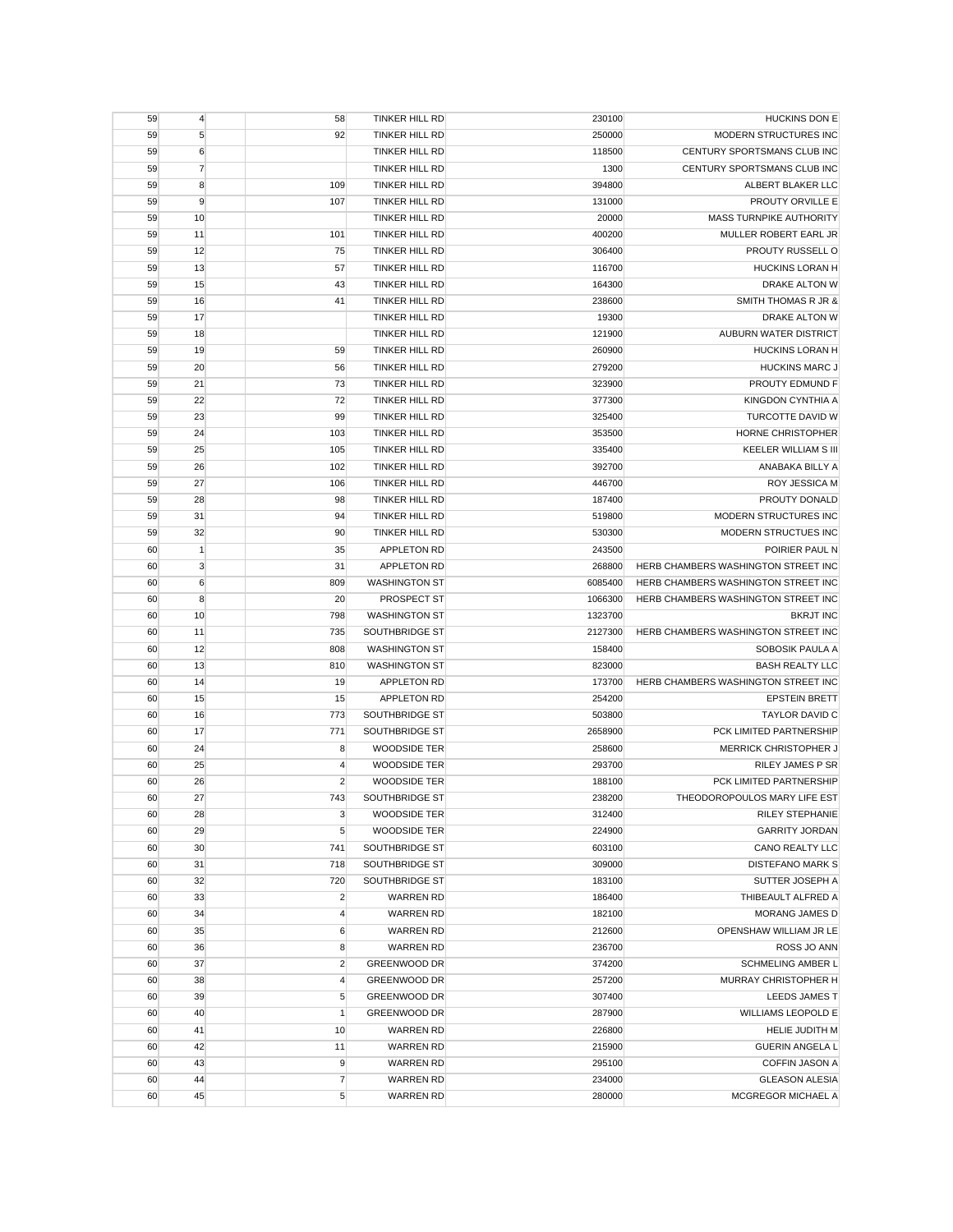| 60       | 46             |                | 3              | <b>WARREN RD</b>                     | 224600         | DAO JUDIA N                                  |
|----------|----------------|----------------|----------------|--------------------------------------|----------------|----------------------------------------------|
| 60       | 47             |                | $\mathbf{1}$   | <b>WARREN RD</b>                     | 247100         | ROUSSEAU THOMAS J                            |
| 60       | 49             |                | 736            | SOUTHBRIDGE ST                       | 3135800        | OM SHRI AGASI MATA LLC                       |
| 60       | 50             |                | 744            | SOUTHBRIDGE ST                       | 519500         | <b>GABRIELIAN FAMILY LLC</b>                 |
| 60       | 51             |                | 746            | SOUTHBRIDGE ST                       | 503100         | NATIONAL RETAIL PROPERTIES LP                |
| 60       | 52             |                | 754            | SOUTHBRIDGE ST                       | 1605600        | AUBURN MASS LODGE NO 2118                    |
| 60       | 53             |                | 16             | <b>WEST ST</b>                       | 269500         | <b>HAAS DEAN W</b>                           |
| 60       | 54             |                | 20             | <b>WEST ST</b>                       | 315900         | VO UYEN                                      |
| 60       | 55             |                | 22             | <b>WEST ST</b>                       | 256600         | DAY THOMAS J                                 |
| 60       | 57             |                |                | <b>WEST ST</b>                       | 375900         | AUBURN WATER DISTRICT                        |
| 60       | 58             |                | $5 - 7$        | <b>WEST ST</b>                       | 1669500        | <b>AUBURN TOWN OF</b>                        |
| 60       | 60             |                | 3              | <b>WEST ST</b>                       | 10700          | MASSACHUSETTS ELECTRIC CO                    |
| 60       | 61             |                | 768            | SOUTHBRIDGE ST                       | 320600         | AUBURN TOWN OF                               |
| 60       | 62             |                | 770            | SOUTHBRIDGE ST                       | 988500         | PERRO MICHAEL A TRUSTEE                      |
| 60       | 63             |                | 779            | SOUTHBRIDGE ST                       | 206400         | PRIDEZ LLC                                   |
| 60       | 64             |                | 781            | SOUTHBRIDGE ST                       | 367000         | PRIDEZ LLC                                   |
| 60       | 65             |                | $\overline{4}$ | APPLETON RD                          | 16700          | PRIDEZ LLC                                   |
| 60       | 67             |                | 6              | APPLETON RD                          | 158500         | DOUBLE 9 PROP IIILLC ESTATE IN YEARS         |
| 60       | 68             |                | 22             | <b>APPLETON RD</b>                   | 279400         | <b>BARRERA ERIS A</b>                        |
| 60       | 70             |                | 785            | SOUTHBRIDGE ST                       | 740100         | <b>KAE ENTERPRISES LLC</b>                   |
| 60       | 71             |                | 793            | SOUTHBRIDGE ST                       | 1125000        | DOUBLE 9 PROP III LLC ESTATE IN YEARS        |
| 60       | 72             |                | 28             | APPLETON RD                          | 407900         | <b>DUMAS GEORGE P III</b>                    |
| 60       | 73             |                | 32             | APPLETON RD                          | 300700         | <b>AUREN RAYMOND E</b>                       |
| 60       | 74             |                | 825            | <b>WASHINGTON ST</b>                 | 369600         | PCK LIMITED PARTNERSHIP                      |
| 60       | 75             |                | 820            | SOUTHBRIDGE ST                       | 953900         | MASS TEN ENTERPRISES LLC                     |
| 60       | 76             |                |                | <b>MAPLE ST</b>                      | 1500           | POWELL FAMILY REALTY HOLDINGS LLC            |
| 60       | 77             |                | 780            | SOUTHBRIDGE ST                       | 1037900        | THE AUBURN MASONIC CHAR ASSOC INC            |
| 60       | 78             |                | 790            | SOUTHBRIDGE ST                       | 1030500        | POWELL FAM AMUS CTR TRST 1999                |
| 60       | 79             |                | 8              | <b>MAPLE ST</b>                      | 91800          | POWELL FAMILY REALTY HOLDINGS LLC            |
|          |                |                |                |                                      |                |                                              |
| 60       | 80             |                | 14             | <b>MASONIC CIR</b>                   |                | 4966500 AUBURN WORC COUNTY MEDICAL INVESTORS |
| 60       | 81             |                | 18             | <b>MAPLE ST</b>                      | 236200         | DAUPHINAIS RICHARD D                         |
| 60       | 82             |                |                |                                      |                |                                              |
|          |                |                | 22             | <b>MAPLE ST</b>                      | 297000         | SMITH LORI L                                 |
| 60       | 83             | $\vert$        | $26-1$         | <b>MAPLE ST</b>                      | 204100         | PANARELLI LINDA J                            |
| 60       | 83             | $\mathbf{1}$   | 26-26          | - MAPLE ST                           | 0              | 26 MAPLE ST CONDOMINIUM                      |
| 60       | 83             | $\overline{c}$ | $26 - 2$       | <b>MAPLE ST</b>                      | 212900         | KNIGHT LISA WHEELER                          |
| 60       | 83             | 3              | $26-3$         | <b>MAPLE ST</b>                      | 208800         | <b>PRUITT ANN</b>                            |
| 60       | 84             |                |                | <b>MAPLE ST</b>                      | 30100          | RAGSDALE GEORGE TRUSTEE                      |
| 60       | 85             |                | 730            | SOUTHBRIDGE ST                       | 344200         | JOCHOMPERS LLC                               |
| 60       | 86             |                | 5              | APPLETON RD                          | 80000          | PCK LIMITED PARTNERSHIP                      |
| 60       | 87             |                |                | APPLETON RD                          | $\mathbf{0}$   | AUBURN WATER DISTRICT                        |
| 60       | 88             |                | 717            | SOUTHBRIDGE ST                       | 913400         | <b>LEMANSKY ROBERT</b>                       |
| 60       | 89             |                | 17             | APPLETON RD                          | 198100         | SOLIMAN SHENOUDA                             |
| 60       | 90             |                | 823            | <b>WASHINGTON ST</b>                 | 343300         | <b>LATWIS FRANCIS M</b>                      |
| 60       | 91             |                | 24             | WEST ST                              | 358800         | DUBOIS DEBRA A                               |
| 60       | 92             |                | 18             | WEST ST                              | 434800         | DAO THICH V                                  |
| 60       | 93             |                | 718A           | SOUTHBRIDGE ST                       | 3093400        | AUBURN HOSPITALITY INC                       |
| 60       | 94             |                | 732            | SOUTHBRIDGE ST                       | 1840300        | OM SHRI MAHALAXMI LLC                        |
| 60       | 95             |                | 766            | SOUTHBRIDGE ST                       | 18700          | MASSACHUSETTS COMMONWEALTH OF                |
| 60       | 96             |                | 10             | <b>MAPLE ST</b>                      | 89000          | POWELL FAMILY REALTY HOLDINGS LLC            |
| 60       | 97             |                | 9              | <b>WEST ST</b>                       | 28602500       | AUBURN TOWN OF                               |
| 61       | $\vert$ 1      |                | 775            | <b>WASHINGTON ST</b>                 | 169900         | AUBURN TOWN OF                               |
| 61       | $\overline{2}$ |                | 777            | <b>WASHINGTON ST</b>                 | 9313500        | NATIONAL RETAIL POPERTIES LP                 |
| 61       | 3              |                | 590            | OXFORD ST S                          | 388600         | 569 OXFORD LLC                               |
| 61       | $\overline{4}$ |                | 595            | OXFORD ST S                          | 347400         | OPOKU AGYEMAN YAW                            |
| 61       | 6              |                | 569            | OXFORD ST S                          | 3957600        | 569 OXFORD LLC                               |
|          | $\overline{7}$ |                |                |                                      |                |                                              |
| 61       | 8              |                | 570<br>769     | OXFORD ST S                          | 288500         | 569 OXFORD LLC                               |
| 61       | 9              |                |                | <b>WASHINGTON ST</b>                 | 507000         | 97 COBURN REALTY LLC                         |
| 61       |                |                | 771            | <b>WASHINGTON ST</b>                 | 2285300        | CABOT HOUSE INC                              |
| 61<br>61 | 10<br>11       |                | 51             | <b>FAITH AVE</b><br><b>FAITH AVE</b> | 400<br>1856200 | MASSAD FAMILY LLC<br>MASSAD FAMILY LLC       |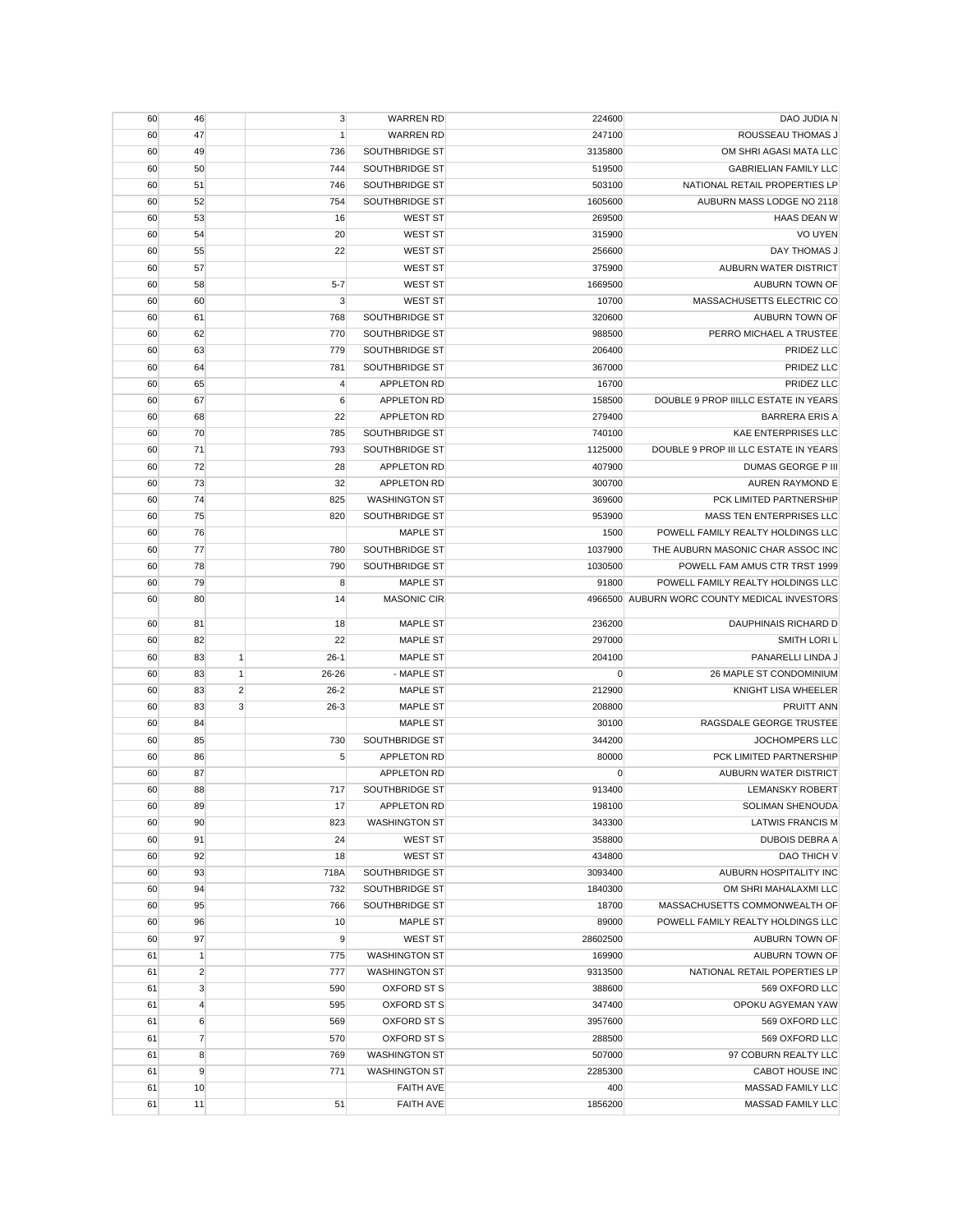| 61 | 14             | 768            | <b>WASHINGTON ST</b> | 1570300  | MASSAD FAMILY LLC                |
|----|----------------|----------------|----------------------|----------|----------------------------------|
| 61 | 15             | 54             | <b>FAITH AVE</b>     | 4375400  | <b>MASSAD FAMILY LLC</b>         |
| 61 | 17             | 774            | <b>WASHINGTON ST</b> | 351900   | AMR REAL ESTATE HOLDINGS LLC     |
| 61 | 18             | 780            | <b>WASHINGTON ST</b> | 6638000  | AMR REAL ESTATE HOLDINGS LLC     |
| 61 | 19             | 24             | <b>FAITH AVE</b>     | 202100   | MASSAD FAMILY LLC                |
| 61 | 21             | 10             | <b>FAITH AVE</b>     | 293200   | AMR REAL ESTATE HOLDINGS LLC     |
| 61 | 22             | 782            | <b>WASHINGTON ST</b> | 1132400  | 17 SIBLEY STREET LLC             |
| 61 | 23             | 13             | SIBLEY ST            | 222800   | <b>KELLEY RICHARD</b>            |
| 61 | 24             | 11             | SIBLEY ST            | 325000   | CARVALHO VALMIR                  |
| 61 | 25             | 9              | SIBLEY ST            | 289100   | CARVER HAROLD J JR               |
| 61 | 26             | $\overline{7}$ | SIBLEY ST            | 293200   | <b>HAMILTON TIMOTHY D</b>        |
| 61 | 27             | $\sqrt{5}$     | SIBLEY ST            | 252500   | PEAKES ROY L                     |
| 61 | 28             | 4              | <b>FAITH AVE</b>     | 403600   | NONOTUCK RESOURCE ASSOCIATES INC |
| 61 | 29             |                | SIBLEY ST            | 31500    | MARELD CO INC                    |
| 61 | 30             | 10             | SIBLEY ST            | 281200   | RUSSELL EVAN PAUL                |
| 61 | 31             | 12             | SIBLEY ST            | 284800   | DEPASQUALE DEBORAH               |
| 61 | 32             | 18             | SIBLEY ST            | 256400   | MARELD CO INC                    |
| 61 | 33             | 685            | SOUTHBRIDGE ST       | 141300   | COLONY ONE REALTY LLC            |
| 61 | 34             | 693            | SOUTHBRIDGE ST       | 933500   | LEMANSKY ROBERT F TRUSTEE        |
| 61 | 35             | 695            | SOUTHBRIDGE ST       | 578300   | <b>FALCONE SAMUEL P</b>          |
| 61 | 36             | 697            | SOUTHBRIDGE ST       | 863600   | SIC PROPERTY LLC                 |
| 61 | 37             | 711            | SOUTHBRIDGE ST       | 6649700  | <b>CAMERON REAL ESTATE INC</b>   |
| 61 | 40             | 680            | SOUTHBRIDGE ST       | 1059400  | SECOND AUBURN LLC                |
|    |                |                | <b>WATERMAN RD</b>   |          | <b>RAMOS RODRIGUEZ JORGE M</b>   |
| 61 | 41             | 2A             |                      | 300100   |                                  |
| 61 | 42             | 698            | SOUTHBRIDGE ST       | 233300   | AUBURN TOWN OF                   |
| 61 | 43             | 700            | SOUTHBRIDGE ST       | 880800   | OREILLY AUTO ENTERPRISES LLC     |
| 61 | 44             | 14             | <b>GREENWOOD DR</b>  | 264000   | <b>GIBSON ANDREW</b>             |
| 61 | 45             | 12             | <b>GREENWOOD DR</b>  | 255300   | <b>BECK ARTHUR J</b>             |
| 61 | 46             | 10             | <b>GREENWOOD DR</b>  | 283900   | VALENTINE ROBERT P TRUSTEE       |
| 61 | 47             | 8              | <b>GREENWOOD DR</b>  | 174000   | <b>BOMBARD JAMES R</b>           |
| 61 | 48             | 6              | <b>GREENWOOD DR</b>  | 335300   | <b>HOWK MARY</b>                 |
| 61 | 49             | $\mathbf{1}$   | <b>ELBRIDGE RD</b>   | 314800   | LEE JAMES P                      |
| 61 | 50             | 714A           | SOUTHBRIDGE ST       | 1081800  | <b>GEMME ANNA MARIA</b>          |
| 61 | 51             | 716            | SOUTHBRIDGE ST       | 431400   | SFD REIDY REALTY LLC             |
| 61 | 52             | 715            | SOUTHBRIDGE ST       | 289800   | AUBURN TOWN OF                   |
| 61 | 53             | 22             | PROSPECT ST          | 333700   | <b>GRADY KEVIN W</b>             |
| 61 | 54             | 27             | PROSPECT ST          | 363500   | PILOTTE NILS                     |
| 61 | 55             | 21             | PROSPECT ST          | 255800   | HOME DEPOT                       |
| 61 | 56             | 789            | <b>WASHINGTON ST</b> | 340700   | HD DEVELOPMENT OF MARYLAND INC   |
| 61 | 57             | 712            | SOUTHBRIDGE ST       | 617100   | GTY MA/NH LEASING INC            |
| 61 | 58             | 22             | <b>FAITH AVE</b>     | 3076500  | FAITH BAPTIST CHURCH FOUNDATION  |
| 61 | 61             | 714            | SOUTHBRIDGE ST       | 570900   | ELENI REALTY LLC                 |
| 61 | 62             | 683            | SOUTHBRIDGE ST       | 541300   | COLONY ONE REALTY LLC            |
| 61 | 63             | 28             | <b>FAITH AVE</b>     | 274900   | MASSAD FAMILY LLC                |
| 61 | 64             |                | <b>FAITH AVE</b>     | 516900   | AMR REAL ESTATE HOLDINGS LLC     |
| 61 | 65             | 30             | <b>FAITH AVE</b>     | 309900   | <b>MASSAD FAMILY LLC</b>         |
| 61 | 66             | 572            | OXFORD ST S          | 1079100  | CROWN ATLANTIC COMPANY LLC       |
| 61 | 68             |                | <b>FAITH AVE</b>     | 700      | AMR REAL ESTATE HOLDINGS LLC     |
| 61 | 69             | 688            | SOUTHBRIDGE ST       | 922000   | 2207 FOREST DRIVE LLC            |
| 61 | 70             | 779            | <b>WASHINGTON ST</b> | 10050900 | HD DEVELOPMENT OF MARYLAND INC   |
| 61 | 71             | 676            | SOUTHBRIDGE ST       | 1458400  | FIRST AUBURN LLC                 |
| 61 | 72             | 17             | PROSPECT ST          | 739500   | HD DEVELOPMENT OF MARYLAND INC   |
| 61 | 73             | 32             | <b>FAITH AVE</b>     | 41900    | MASSAD FAMILY LLC                |
| 62 | $\overline{2}$ | 751            | <b>WASHINGTON ST</b> | 1119300  | AMERICAN MHP LLC                 |
| 62 | $\overline{4}$ |                | <b>WASHINGTON ST</b> | 164000   | AUBURN TOWN OF                   |
| 62 | $\sqrt{5}$     | 609            | OXFORD ST S          | 516800   | STAFFORD KENNETH A               |
| 62 | 6              | 603            | <b>OXFORD ST S</b>   | 200      | AUBURN TOWN OF                   |
| 62 | $\overline{7}$ |                | POND AVE             | 100      | MASSACHUSETTS COMMONWEALTH OF    |
| 62 | 8              |                | POND AVE             | 200      | MASSACHUSETTS COMMONWEALTH OF    |
| 62 | 9              | 601            | OXFORD ST S          | 1100     | STENCEL JOHN W                   |
|    |                |                |                      |          |                                  |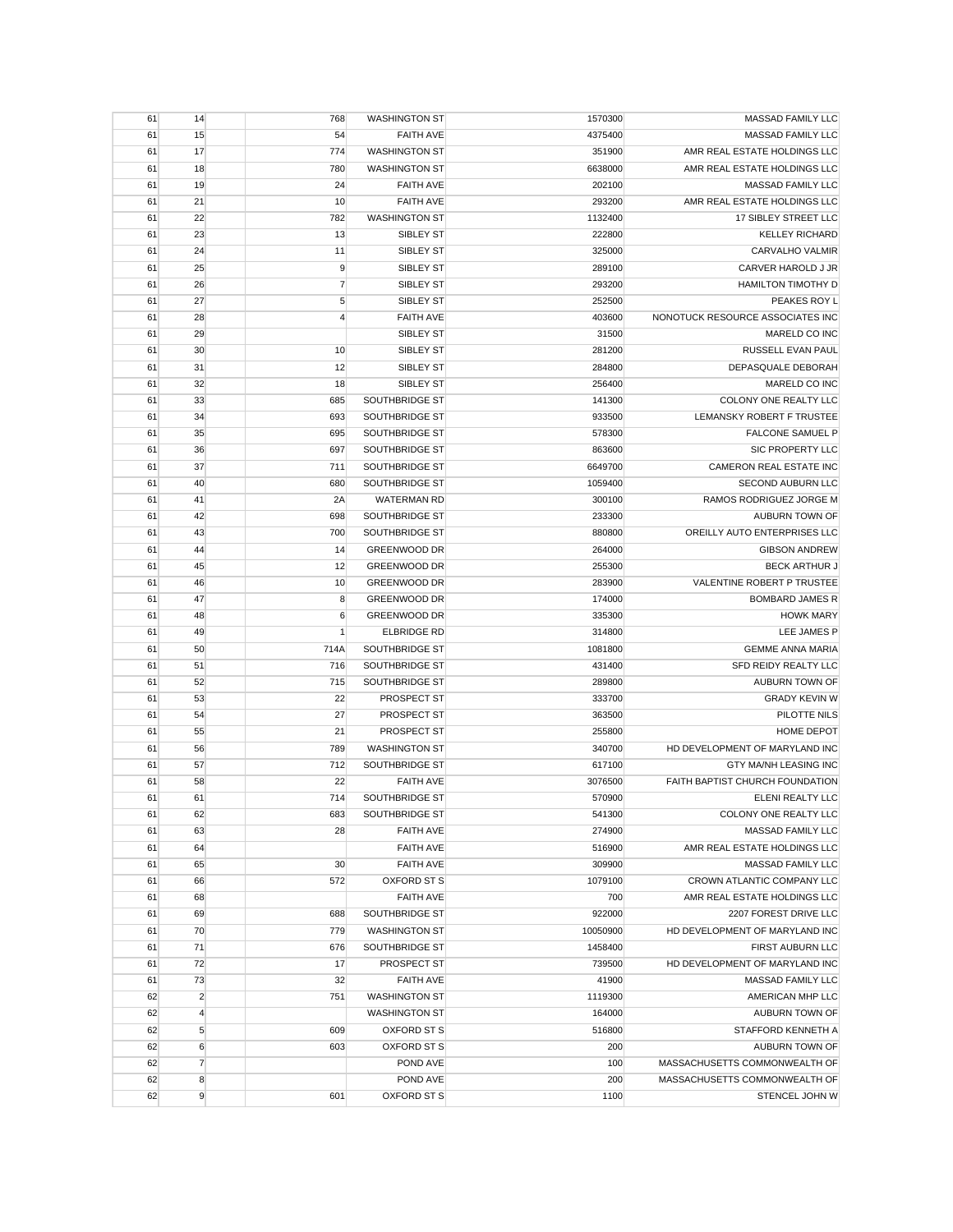| 62 | 10             | 599            | OXFORD ST S         | 335900 | POSHKUS JEREMY D                              |
|----|----------------|----------------|---------------------|--------|-----------------------------------------------|
| 62 | 11             | 604            | OXFORD ST S         | 251100 | STENCEL JOHN TRUSTEE                          |
| 62 | 12             | 600            | OXFORD ST S         | 473700 | OAKMAN ANTHONY E                              |
| 62 | 13             | 608            | OXFORD ST S         | 246500 | RUTKIEWICZ JAY P                              |
| 62 | 14             | 616            | OXFORD ST S         | 405900 | <b>VERDINI ARTHUR H</b>                       |
| 62 | 15             | 614            | OXFORD ST S         | 240700 | PULSIFER ALAN M                               |
| 62 | 16             | 618            | OXFORD ST S         | 399400 | <b>FARON TIMOTHY C</b>                        |
| 62 | 17             |                | 1395 OFF            | 1500   | MASSACHUSETTS COMMONWEALTH OF                 |
| 62 | 18             | 613            | OXFORD ST S         | 351700 | <b>WEBBER TYRON M</b>                         |
| 62 | 19             | 615            | OXFORD ST S         | 349700 | <b>SULLIVAN ELAINE</b>                        |
| 62 | 20             | 611            | OXFORD ST S         | 423900 | SAINTVIL YOLETTE                              |
| 63 | $\vert$ 1      |                | <b>ELM ST</b>       | 438800 | AUBURN WATER DISTRICT                         |
| 63 | $\overline{c}$ | $\mathbf 0$    | <b>STONE ST</b>     | 31800  | AUBURN WATER DISTRICT                         |
| 63 | $\mathbf{3}$   | 113            | SOUTH ST            | 20700  | SOUTH ST AUBURN RLTY TRST                     |
| 63 | $\overline{4}$ | 111            | SOUTH ST            | 426900 | SHERIDAN JAMES M                              |
| 63 | 5              | 121            | SOUTH ST            | 377000 | OBRIEN JOSEPH A                               |
| 63 | 6              | 127            | SOUTH ST            | 264100 | CONDRON CHRISTOPHER L                         |
| 63 | $\overline{7}$ | 135            | SOUTH ST            | 308000 | PERRY DAVID F                                 |
| 63 | 8              | 137            | SOUTH ST            | 162300 | DEFEUDIS EDWARD M                             |
| 63 | 9              | 139            | SOUTH ST            | 306100 | <b>WHEELER BRUCE</b>                          |
| 63 | 10             | 159            | SOUTH ST            | 328300 | STOKES CHRISTIAN T                            |
| 63 | 11             | 167            | SOUTH ST            | 126400 | MAHLERT ANDREW E                              |
| 63 | 12             | 163            | SOUTH ST            | 291100 | AMIOT JOSEPH                                  |
| 63 | 13             | 165            | SOUTH ST            | 467700 | VOLKAVITCH JUANITA LE                         |
| 63 | 14             | 175            | SOUTH ST            | 389800 | FIKE WILLIAM J                                |
| 63 | 15             | 160            | SOUTH ST            | 107700 | AUBURN TOWN OF                                |
| 63 | 16             | 136            | SOUTH ST            | 263300 | BELLIVEAU TIMOTHY A                           |
| 63 | 17             |                | SOUTH ST            | 113700 | AUBURN TOWN OF                                |
| 63 | 18             | 128            | SOUTH ST            | 458100 | VIRGILIO DEBORAH FARNUM                       |
| 63 | 19             | 122            | SOUTH ST            | 419700 | <b>MARRONE PAUL A</b>                         |
| 63 | 21             | 129            | SOUTH ST            | 300700 | SHENETTE JOSEPH E                             |
| 63 | 22             | 131            | SOUTH ST            | 345900 | <b>KING DAVID A</b>                           |
| 63 | 23             | <b>9A</b>      | PINE VALLEY DR      | 67900  | AUBURN WATER DISTRICT                         |
| 63 | 24             |                | <b>ELM ST</b>       | 27000  | AUBURN WATER DISTRICT                         |
| 63 | 25             | 123            | SOUTH ST            | 368300 | WEBBER RANDAL D                               |
| 63 | 26             | 125            | SOUTH ST            | 289900 | REYNOLDS JEREMY R                             |
| 63 | 27             | 120            | SOUTH ST            | 382800 | SAUCIER EDWARD T                              |
| 63 | 28             | 124            | SOUTH ST            | 357200 | <b>MERCEDES JANET</b>                         |
| 63 | 29             | $\overline{2}$ | PINE VALLEY DR      | 359400 | <b>FERGUSON MARJORIE J</b>                    |
| 63 | 30             | 4              | PINE VALLEY DR      | 354800 | <b>BITTNER DOUGLAS E</b>                      |
| 63 | 31             | 6              | PINE VALLEY DR      | 346400 | <b>LENNOX JAMES W</b>                         |
| 63 | 32             | 8              | PINE VALLEY DR      | 326300 | <b>LEVIN LEWIS</b>                            |
| 63 | 33             | 10             | PINE VALLEY DR      | 344500 | DELLOLIO LEONE N LE                           |
| 63 | 34             | 12             | PINE VALLEY DR      | 301100 | <b>JOLIE ROBERT P</b>                         |
| 63 | 35             | 11             | PINE VALLEY DR      | 330100 | LEBOEUF JOHN J SR                             |
| 63 | 36             | 9              | PINE VALLEY DR      | 371300 | DOBSON DAVID D JR                             |
| 63 | 37             | $\overline{7}$ | PINE VALLEY DR      | 367100 | WHITE JENNIFER J                              |
| 63 | 38             | 5              | PINE VALLEY DR      | 314700 | <b>BUCCINI DONALD J</b>                       |
| 63 | 39             | 3              | PINE VALLEY DR      | 314400 | BERGLUND THEODORE E                           |
| 63 | 40             | $\overline{c}$ | <b>CRANBERRY LN</b> | 339100 | SMITH THERESA A TRUSTEE                       |
| 63 | 41             | $\overline{4}$ | <b>CRANBERRY LN</b> |        | 341500 DOBSON DAVID D DOBSON SONIA L TRUSTEES |
| 63 | 42             | 6              | <b>CRANBERRY LN</b> | 355800 | BELAZARIAN LYNNE A                            |
| 63 | 43             | 8              | <b>CRANBERRY LN</b> | 350800 | CAMPBELL JOHN S                               |
| 63 | 44             | $\overline{7}$ | <b>CRANBERRY LN</b> | 340400 | ARSENAULT JOHN R TRUSTEE                      |
| 63 | 45             | 5              | <b>CRANBERRY LN</b> | 329700 | POWERS JAMES                                  |
| 63 | 46             | 3              | <b>CRANBERRY LN</b> | 348400 | CHIANESE PASQUALE V                           |
| 63 | 47             | $\overline{2}$ | FOX RUN CIR         | 355600 | <b>MARCHAND PAUL TRUSTEE</b>                  |
| 63 | 48             | 4              | FOX RUN CIR         | 352100 | MACLEA ROBERT D LIFE ESTATE                   |
| 63 | 49             | 6              | FOX RUN CIR         | 341700 | THOMAS R LUSSIER TRUSTEE                      |
| 63 | 50             | 8              | FOX RUN CIR         | 316900 | CETRONE JOSEPH & VIRGINIA                     |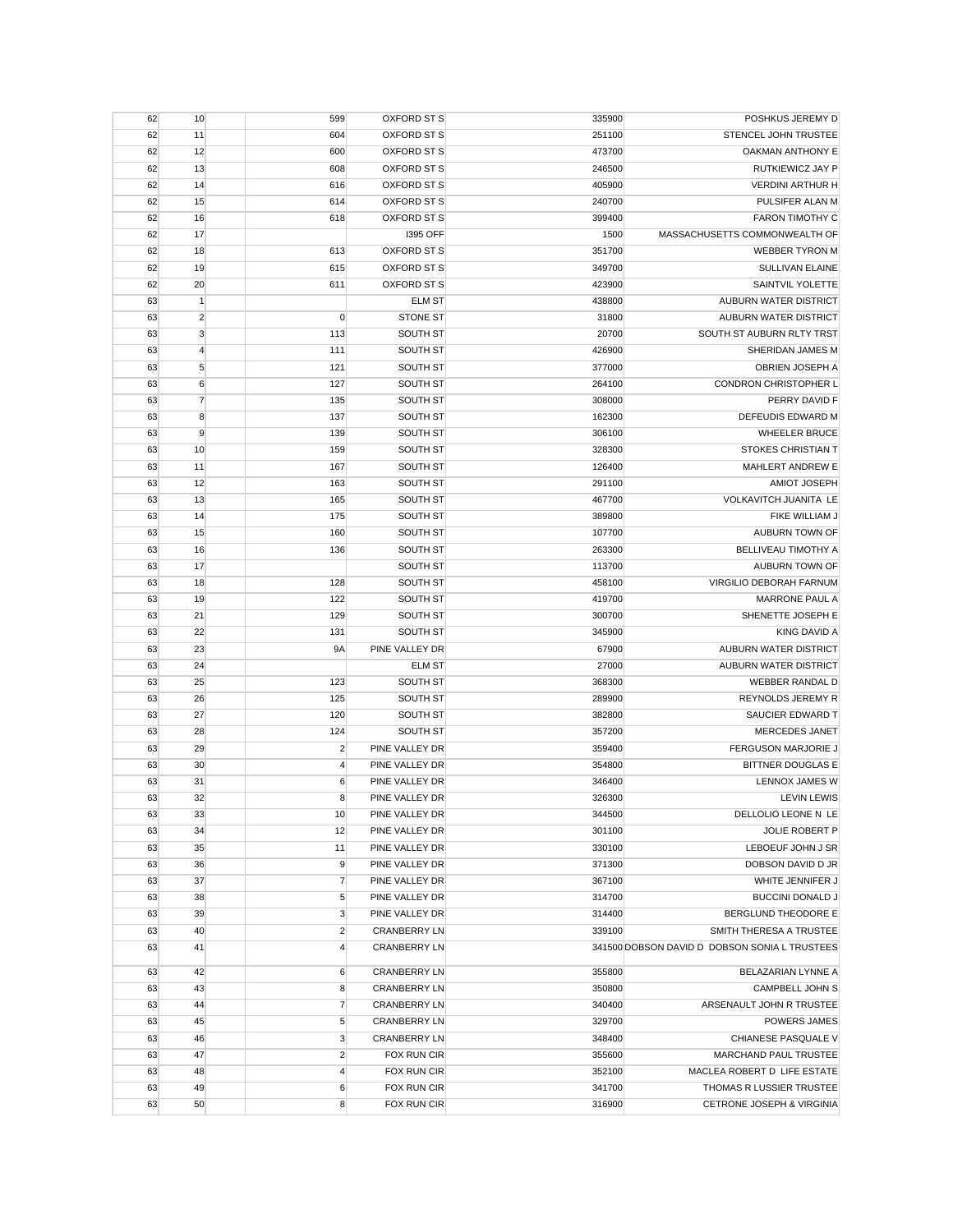| 63 | 51             | 10             | FOX RUN CIR          | 312000  | <b>CROSBIE FAMILY TRUST</b>                 |
|----|----------------|----------------|----------------------|---------|---------------------------------------------|
| 63 | 52             | 12             | FOX RUN CIR          | 322600  | <b>CLAFLIN DAVID R</b>                      |
| 63 | 53             | 14             | <b>FOX RUN CIR</b>   | 352700  | <b>WISIALKO ANN MARIE</b>                   |
| 63 | 54             | 16             | <b>FOX RUN CIR</b>   | 291700  | <b>EVANOWSKI ROBERT</b>                     |
| 63 | 55             | 18             | FOX RUN CIR          | 296900  | <b>HOWARTH RICHARD G</b>                    |
| 63 | 56             | 9              | <b>FOX RUN CIR</b>   | 338400  | MURPHY DAVID J                              |
| 63 | 57             | 60             | POTTER FARM RD       | 350700  | ALMSTROM ROGER W                            |
| 63 | 58             | 3              | <b>FOX RUN CIR</b>   | 314000  | PRENTISS ROBERT P                           |
| 63 | 59             | 5              | FOX RUN CIR          | 368600  | DANFORTH THOMAS W                           |
| 63 | 60             | $\overline{7}$ | <b>FOX RUN CIR</b>   | 366000  | <b>WEBER ANN MARIE</b>                      |
| 63 | 61             | $\overline{2}$ | <b>BIRCHWOOD CIR</b> | 350300  | LEONE ANTHONY L                             |
| 63 | 62             | $\overline{4}$ | <b>BIRCHWOOD CIR</b> | 332600  | ZEVESKA ROBERT A                            |
| 63 | 63             | 6              | <b>BIRCHWOOD CIR</b> | 352700  | VALOIS EUGENE R                             |
| 63 | 64             | 37             | POTTER FARM RD       | 321900  | DUFRESNE HOLLY D                            |
| 63 | 65             | 41             | POTTER FARM RD       | 355400  | MYERS GLENN E                               |
| 63 | 66             | 39             | POTTER FARM RD       | 328400  | <b>CARBEE PATRICIA E TRUSTEE</b>            |
| 63 | 67             | 35             | POTTER FARM RD       | 312400  | <b>KUPSTAS MARYANN</b>                      |
| 63 | 68             | $\overline{2}$ | DEERFIELD CIR        | 319100  | TWO DEERFIELD CIRCLE AUBURN REALTY          |
|    |                |                |                      |         | <b>TRUST</b>                                |
| 63 | 69             | $\overline{4}$ | DEERFIELD CIR        | 309100  | WHITE BRUCE ABDELLA SANDRA TRUSTEES         |
| 63 | 70             | 6              | DEERFIELD CIR        | 316500  | SIIMES LAURI O                              |
| 63 | 71             | 8              | DEERFIELD CIR        | 305800  | <b>BERGSTROM KENNETH</b>                    |
| 63 | 72             | 10             | DEERFIELD CIR        | 349700  | MCGOVERN RICHARD J                          |
| 63 | 73             | 12             | <b>DEERFIELD CIR</b> | 302200  | FOURNIER GLORIA A LE                        |
| 63 | 74             | 14             | <b>DEERFIELD CIR</b> | 360800  | <b>BREWER JEANNE T</b>                      |
| 63 | 75             | 15             | DEERFIELD CIR        | 316300  | CAPOZZO FRANK A LE                          |
| 63 | 76             | 13             | <b>DEERFIELD CIR</b> | 325700  | ROTHERA JAMES T SR                          |
| 63 | 77             | 11             | DEERFIELD CIR        | 365200  | MARCHAND WAYNE D TRUSTEE                    |
| 63 | 78             | 9              | DEERFIELD CIR        | 330700  | TERENTIEV SERGEY N                          |
| 63 | 79             | $\overline{7}$ | DEERFIELD CIR        | 318900  | <b>MOORADIAN OSCAR</b>                      |
| 63 | 80             | 5              | DEERFIELD CIR        | 319200  | TALMAN RONALD C TRUSTEE                     |
| 63 | 81             | 3              | DEERFIELD CIR        | 319600  | <b>GOSSELIN LOUIS</b>                       |
| 63 | 82             | 31             | POTTER FARM RD       | 7100    | SOUTH ST AUB REALTY TRUST                   |
| 63 | 83             | 166            | SOUTH ST             | 300100  | <b>WHEELER TERESA A</b>                     |
| 64 | $\mathbf{1}$   | 112            | <b>ELM ST</b>        | 490400  | RIXHAM RANDALL                              |
| 64 | $\overline{2}$ | 115            | <b>ELM ST</b>        | 21400   | <b>LAPLANTE MATTHEW</b>                     |
| 64 | 3              | 109            | <b>ELM ST</b>        | 385700  | <b>KOZA WALTER</b>                          |
| 64 | $\overline{4}$ | 103 B          | <b>ELM ST</b>        | 347600  | ANDERSON COREY ANDREW                       |
| 64 | $\sqrt{5}$     | 101A           | <b>ELM ST</b>        | 204400  | <b>BITTICKS SARIL</b>                       |
| 64 | 6              | 101            | <b>ELM ST</b>        | 286300  | <b>BOUNDS RICHARD</b>                       |
| 64 | $\overline{7}$ |                | <b>ELM ST</b>        | 16400   | PARZYCH JULIE A                             |
|    | 8              |                | <b>ELM ST REAR</b>   |         | RAGSDALE GEORGE M TR                        |
| 64 |                |                |                      | 2000    |                                             |
| 64 | 9              | 107            | <b>ELM ST</b>        | 351800  | RIBEIRO PAMELLA P                           |
| 64 | 10             | 111            | <b>ELM ST</b>        | 115100  | <b>KOZA WALTER</b>                          |
| 64 | 11             | 105            | <b>ELM ST</b>        | 565100  | <b>GAUTHIER BERNARD SR</b>                  |
| 64 | 12             | 103 A          | <b>ELM ST</b>        | 431000  | SALO BRENNAN J TRUSTEE                      |
| 64 | 13             | 113            | <b>ELM ST</b>        | 116600  | <b>KOZA WALTER</b>                          |
| 65 | $\vert$ 1      | 15             | <b>HILL ST</b>       | 285400  | SECOR JENNIFER L                            |
| 65 | $\overline{2}$ | 13             | <b>HILL ST</b>       | 278500  | THIRTEEN HILL STREET LLC                    |
| 65 | 3              | 9              | <b>HILL ST</b>       | 230900  | AR FINISH CARPENTRY INC                     |
| 65 | $\overline{4}$ | 3              | <b>HILL ST</b>       | 220500  | COMMONWEALTH OF MASSACHUSETTS               |
| 65 | 5              | 3A             | <b>HILL ST</b>       | 230400  | WEST BOYLSTON BLACK ORCHID INC              |
| 65 | 6              | 853            | SOUTHBRIDGE ST       | 302800  | EIGHT HUNDRED FORTY NINE SBDG ST RLTY<br>TR |
| 65 | $\overline{7}$ | 861            | SOUTHBRIDGE ST       | 189400  | <b>RICHAWN INC</b>                          |
| 65 | 8              | 871            | SOUTHBRIDGE ST       | 684500  | RICHARD J & DAWN L LEMANSKY TRUST           |
| 65 | 9              | 879            | SOUTHBRIDGE ST       | 242300  | <b>RICHAWN INC</b>                          |
| 65 | 10             | 873            | SOUTHBRIDGE ST       | 115300  | RICHARD J & DAWN L LEMANSKY TRUST           |
| 65 | 11             | 16             | <b>HILL ST</b>       | 494300  | RICHARD J AND DAWN LEMANSKY TRUST           |
| 65 | 12             | 883            | SOUTHBRIDGE ST       | 243100  | <b>GRACE ANN LLC</b>                        |
| 65 | 13             | 889            | SOUTHBRIDGE ST       | 1158900 | <b>GRACE ANN LLC</b>                        |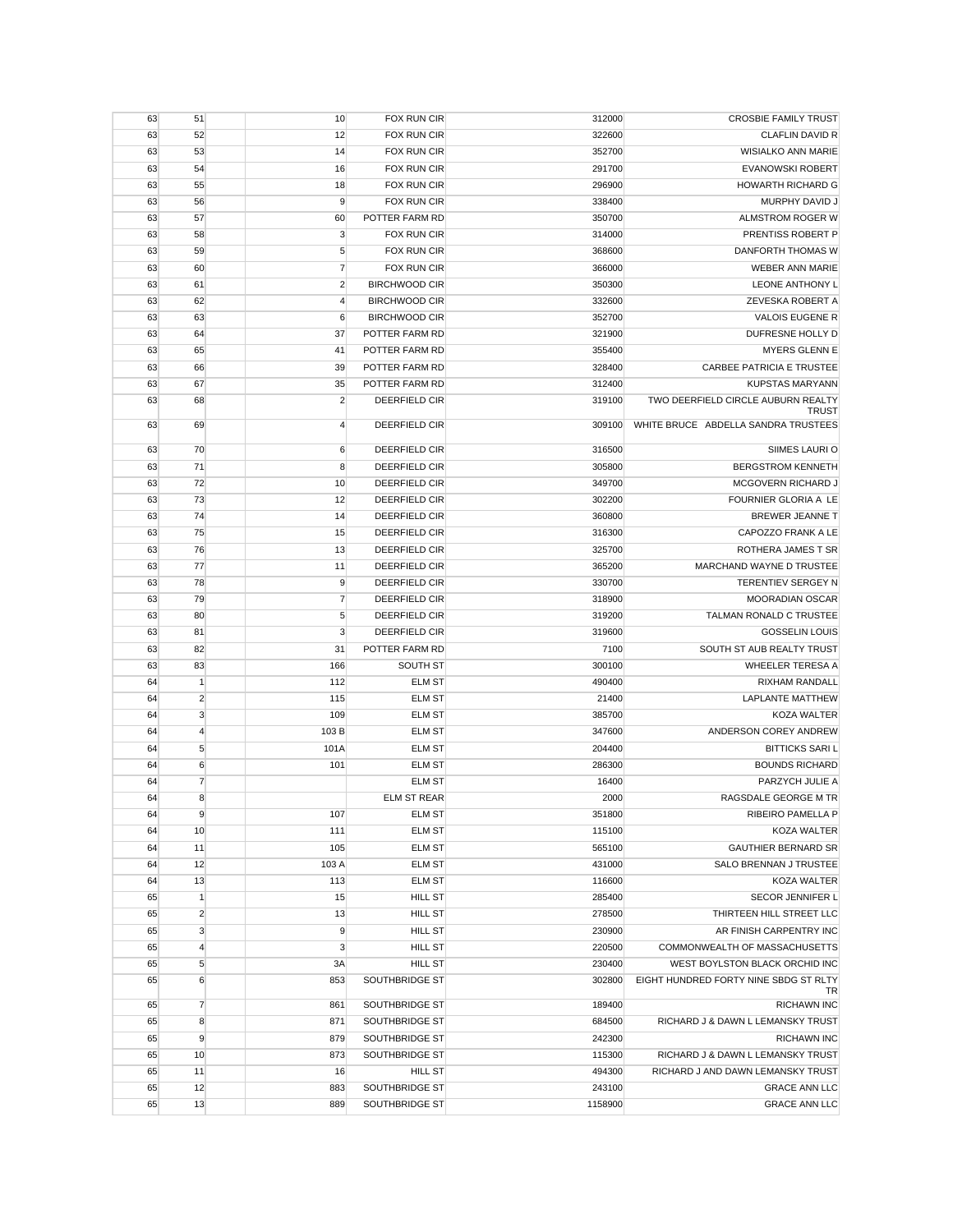| 65 | 14             |                | 895            | SOUTHBRIDGE ST         | 818000  | CRONIN WILLIAM TIMOTHY                       |
|----|----------------|----------------|----------------|------------------------|---------|----------------------------------------------|
| 65 | 15             |                | 914            | SOUTHBRIDGE ST         | 2523700 | LYNVILLE NOMINEE TRUST                       |
| 65 | 16             |                | 888            | SOUTHBRIDGE ST         |         | 645300 PALLOTTA CHRISTOPHER & LAURA TRUSTEES |
| 65 | 17             |                | 882            | SOUTHBRIDGE ST         | 309900  | LABORERS INTERNATIONAL UNION                 |
| 65 | 19             |                | 872            | SOUTHBRIDGE ST         | 391600  | <b>GOHARZADEH MAJID TRUSTEE</b>              |
| 65 | 20             |                | 860            | SOUTHBRIDGE ST         | 498400  | LEEMILTS PETROLEUM INC                       |
| 65 | 21             |                | 854            | SOUTHBRIDGE ST         | 1420500 | <b>VJD ASSOCIATES LLC</b>                    |
| 65 | 24             |                | 844            | SOUTHBRIDGE ST         | 745900  | SONAL PATEL LLC                              |
| 65 | 25             |                | 17             | TINKER HILL RD         | 303500  | RANO MARY JEAN                               |
| 65 | 26             |                | 20             | <b>TINKER HILL RD</b>  | 194400  | <b>ISUFAJ ERMAL</b>                          |
| 65 | 27             |                | 25             | <b>TINKER HILL RD</b>  | 260600  | <b>CUDABAC JESSICA M</b>                     |
| 65 | 28             |                | 27             | <b>TINKER HILL RD</b>  | 236700  | YOUNG DAVID J TRUSTEE                        |
| 65 | 29             |                | $\overline{7}$ | <b>BLAKER ST</b>       | 210900  | LINDBLOM MARK J                              |
| 65 | 31             |                | 11             | <b>BLAKER ST</b>       | 247000  | LESSARD EILEEN J                             |
| 65 | 32             |                | 16             | ALBERT ST              | 1902200 | PHYSIK INSTRUMENTE LP                        |
| 65 | 34             |                | $\overline{4}$ | ALBERT ST              | 533900  | 4 ALBERT REAL ESTATE LLC                     |
| 65 | 36             |                | 5              | ALBERT ST              | 177000  | MURPHY WILLIAM B                             |
| 65 | 37             |                | 9              | <b>ALBERT ST</b>       | 328700  | ROBILLARD NICHOLE                            |
| 65 | 38             |                | 19             | <b>ALBERT ST</b>       | 270800  | <b>GUERTIN JEFFREY M</b>                     |
| 65 | 39             |                | 21             | <b>ALBERT ST</b>       | 174000  | <b>GUERTIN STEPHEN</b>                       |
| 65 | 40             |                | 15             | <b>BLAKER ST</b>       | 106200  | MASSACHUSETTS ELECTRIC CO                    |
| 65 | 41             |                | 22             | <b>BLAKER ST</b>       | 420100  | STAMATIA FRANGOS TRUSTEE                     |
| 65 | 42             | 1              | 14             | <b>BLAKER ST</b>       | 346100  | ALBERT BAKER LLC                             |
| 65 | 42             | $\overline{2}$ | 16             | <b>BLAKER ST</b>       | 346100  | ALBERT BAKER LLC                             |
| 65 | 43             |                | 12             | <b>BLAKER ST</b>       | 170300  | YOUNG MALCOM H JR                            |
| 65 | 44             |                | $\overline{2}$ | <b>EAMES DR</b>        | 305300  | <b>MANDELLA ANTHONY P</b>                    |
| 65 | 45             |                | 8              | <b>BLAKER ST</b>       | 244200  | <b>SKEEAN DYLAN</b>                          |
| 65 | 46             |                | 6              | <b>BLAKER ST</b>       | 231900  | MONDINO SEASON                               |
| 65 | 47             |                | 4              | <b>BLAKER ST</b>       | 327700  | KING GORDON J                                |
| 65 | 48             |                |                | TINKER HILL RD         | 2200    | LINDBLOM MARK J                              |
| 65 | 49             |                | 1              | <b>EAMES DR</b>        | 231400  | LINDBLOM MARK J                              |
| 65 | 51             |                | 10             | <b>EAMES DR</b>        | 212300  | MANDELLA DONALD P                            |
| 65 | 52             | $\mathbf{1}$   | 27             | ALBERT ST              | 347600  | RESERVE2325 LLC                              |
| 65 | 52             | $\overline{2}$ | 29             | <b>ALBERT ST</b>       | 347600  | ALBERT BLAKER LLC                            |
| 65 | 53             |                |                | TINKER HILL RD         | 12400   | <b>BAHNAN TONY B</b>                         |
| 65 | 55             |                |                | <b>BLAKER ST (OFF)</b> | 1300    | <b>BOOKER LINDA T</b>                        |
| 65 | 56             |                | 893            | SOUTHBRIDGE ST         | 315600  | <b>GRACE ANN LLC</b>                         |
| 65 | 57             |                | 18             | <b>BLAKER ST</b>       | 225800  | ALBERT BLAKER LLC                            |
| 65 | 59             |                | 22             | HILL ST                | 216900  | <b>CHANDLER CORY</b>                         |
| 65 | 60             |                | 19             | <b>HILL ST</b>         | 299000  | <b>JANOWSKI THOMAS</b>                       |
| 65 | 61             |                | 21             | HILL ST                | 345700  | GOODRICH HOWARD W                            |
| 65 | 62             |                |                | SOUTHBRIDGE ST         | 159200  | AUBURN TOWN OF                               |
| 65 | 63             |                | 3              | <b>EAMES DR</b>        | 224900  | <b>QUINTANA MAYRA</b>                        |
| 65 | 66             |                | 20             | <b>HILL ST</b>         | 156600  | <b>GRACE ANN LLC</b>                         |
| 65 | 67             |                | 17             | <b>HILL ST</b>         | 356300  | <b>BENDORIS LINDA A</b>                      |
| 65 | 68             | 1              | 31             | <b>ALBERT ST</b>       | 243300  | ALBERT BLAKER LLC                            |
| 65 | 68             | $\overline{2}$ | 33             | <b>ALBERT ST</b>       | 243300  | RESERVE2325LLC                               |
| 65 | 70             | $\mathbf{1}$   | 30             | ALBERT ST              | 191200  | ALBERT STREET LLC                            |
| 65 | 70             | $\overline{2}$ | 28             | <b>ALBERT ST</b>       | 191200  | RESERVE2325 LLC                              |
| 65 | 71             |                | 26             | <b>ALBERT ST</b>       | 27100   | ALBERT BLAKER LLC                            |
| 65 | 72             |                | 24             | <b>ALBERT ST</b>       | 400     | ALBERT BLAKER LLC                            |
| 65 | 73             |                |                | <b>ALBERT ST</b>       | 7000    | ALBERT BLAKER LLC                            |
| 65 | 74             | $\mathbf{1}$   |                | <b>ALBERT ST</b>       | 0       | ALBERT STREET CONDOMINIUMS                   |
| 66 | $\mathbf{1}$   |                | 136            | PROSPECT ST            | 427300  | <b>LEONARD KEVIN F</b>                       |
| 66 | $\overline{c}$ |                | 91             | APPLETON RD            | 321900  | MARTELLA JOHN F                              |
| 66 | $\mathbf{3}$   |                | 89             | APPLETON RD            | 394500  | TIRABOSCHI CARRIE E CROSS                    |
| 66 | $\overline{4}$ |                | 87             | APPLETON RD            | 237300  | <b>GRANGER CYNTHIA L</b>                     |
| 66 | $\sqrt{5}$     |                | 85             | APPLETON RD            | 246600  | MELICAN PAULA M                              |
| 66 | 6              |                | 83             | APPLETON RD            | 219600  | TOKUS CHRISTINA A LE                         |
| 66 | $\overline{7}$ |                | 81             | APPLETON RD            | 221400  | <b>CUNNINGHAM BRIAN</b>                      |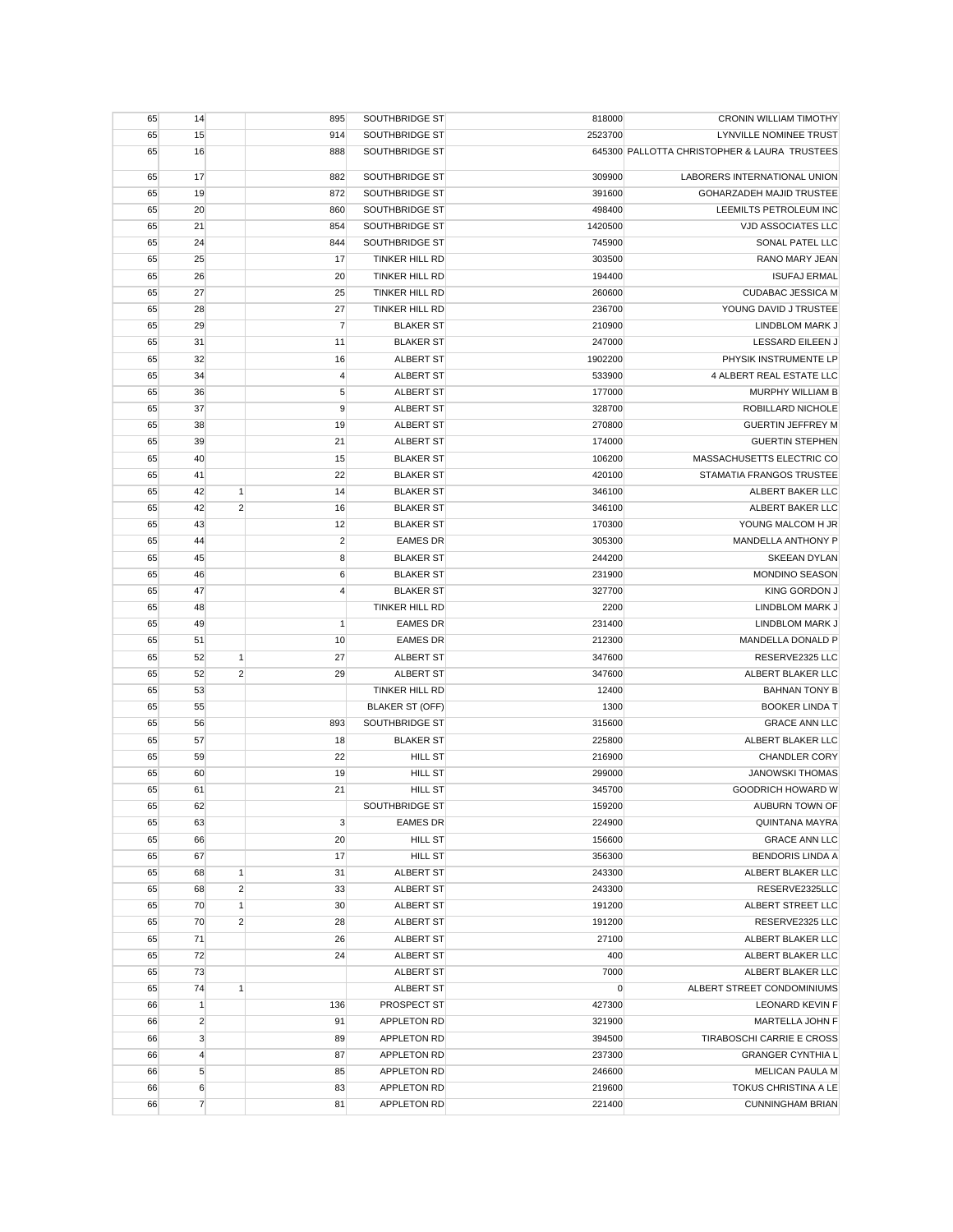| 66 | 8  |                | 79             | <b>APPLETON RD</b> | 340700      | <b>FREDERICK MATTHEW</b>          |
|----|----|----------------|----------------|--------------------|-------------|-----------------------------------|
| 66 | 9  |                | 77             | <b>APPLETON RD</b> | 282700      | ALEKSHUN VIRGINIA R LE            |
| 66 | 10 |                | 75             | APPLETON RD        | 221400      | <b>GILMORE ERIN</b>               |
| 66 | 11 |                | 73             | APPLETON RD        | 233600      | PAPPAS GEORGE                     |
| 66 | 12 |                | 71             | APPLETON RD        | 307700      | HAGLUND DENNIS JOSEPH TRUSTEE     |
| 66 | 13 |                | 69             | APPLETON RD        | 225600      | <b>CAMPBELL SHAWN S</b>           |
| 66 | 14 |                | 67             | APPLETON RD        | 238400      | <b>KENNEDY ROLAND T</b>           |
| 66 | 15 |                | 65             | <b>APPLETON RD</b> | 265500      | MOCCIA GEORGE W JR                |
| 66 | 16 |                | 57             | APPLETON RD        | 266600      | <b>DENNIS STEPHEN</b>             |
| 66 | 17 |                | 55             | <b>APPLETON RD</b> | 315100      | <b>MORANG LINDSAY R</b>           |
| 66 | 18 |                | $\overline{2}$ | <b>ATHENS ST</b>   | 301200      | <b>HAUVER MARK S</b>              |
| 66 | 19 |                | $\overline{4}$ | <b>ATHENS ST</b>   | 346200      | SWINDELL SEAN P TR                |
| 66 | 20 |                | 6              | <b>ATHENS ST</b>   | 278500      | LEFEBVRE GEORGE CHRISTOPHER       |
| 66 | 21 |                | 8              | <b>ATHENS ST</b>   | 249400      | MINGUS MELLOW INC                 |
| 66 | 22 |                | 10             | <b>ATHENS ST</b>   | 244200      | GIANGRANDE RICHARD J LIFE ESTATE  |
| 66 | 23 |                |                | <b>ATHENS ST</b>   | 196300      | SIBLEY VIVIAN U                   |
| 66 | 24 |                | 9              | <b>ATHENS ST</b>   | 253900      | POLSON NICOLE                     |
| 66 | 25 |                | $\overline{7}$ | <b>ATHENS ST</b>   | 258000      | MELENDEZ CHRISTIAN ORTIZ          |
| 66 | 26 |                | 5              | <b>ATHENS ST</b>   | 222000      | <b>COLLINS JAMES J</b>            |
|    | 27 |                |                | <b>APPLETON RD</b> | 100300      | YELLIN ELAINE F TRUSTEE           |
| 66 |    |                | 49             |                    | 290500      | ANTKOWIAK MAUREEN L TRUSTEE       |
| 66 | 28 |                | 39             | <b>APPLETON RD</b> |             |                                   |
| 66 | 29 |                | 37             | APPLETON RD        | 259600      | <b>MEYER ERIC T</b>               |
| 66 | 30 |                | 36             | APPLETON RD        | 339500      | MARSHALL MICHAEL R                |
| 66 | 31 |                | 46             | APPLETON RD        | 337600      | <b>CLEMENTS ARTHUR B</b>          |
| 66 | 33 |                | 48             | APPLETON RD        | 315600      | <b>SCIARAFFA MICHAEL J</b>        |
| 66 | 34 |                | 58             | APPLETON RD        | 321000      | ST CYR NICHOLE L                  |
| 66 | 35 |                | 64             | APPLETON RD        | 335100      | BERRYMAN HENRY A                  |
| 66 | 36 |                | 68             | <b>APPLETON RD</b> | 285600      | ELVIN JERMAINE O                  |
| 66 | 38 |                | $\mathbf{1}$   | <b>HERITAGE DR</b> | 421900      | RZUCIDLO EDWARD J                 |
| 66 | 39 |                | 74             | <b>APPLETON RD</b> | 403700      | <b>GODAIRE RAYMOND E TRUSTEE</b>  |
| 66 | 40 |                | 76             | <b>APPLETON RD</b> | 299300      | GRANDMAISON RENE A & THERESA A LE |
| 66 | 41 |                | 80             | <b>APPLETON RD</b> | 232700      | ROYCE SECO CAMERON                |
| 66 | 42 |                | 82             | <b>APPLETON RD</b> | 279700      | <b>KUBLY VICTOR JR</b>            |
| 66 | 43 |                | 90             | <b>APPLETON RD</b> | 284300      | WASS BRADFORD L                   |
| 66 | 44 |                | 92             | APPLETON RD        | 238800      | <b>ROCK PAUL W</b>                |
| 66 | 45 |                | 94             | APPLETON RD        | 244600      | MAHER ANDREA D                    |
| 66 | 46 |                | 98             | <b>APPLETON RD</b> | 309400      | <b>ROWLINGS EDWIN</b>             |
| 66 | 47 |                | 100            | <b>APPLETON RD</b> | 224800      | DYKE PAUL R                       |
| 66 | 48 |                | 102            | <b>APPLETON RD</b> | 249300      | RIANI ALFRED J LIFE ESTATE        |
| 66 | 49 | $\vert$        | 11             | FEDERAL HILL RD    | 117000      | HUNTER GREGORY O                  |
| 66 | 49 | $\mathbf{1}$   | 11-66          | FEDERAL HILL RD    | $\mathbf 0$ | VILLIAGE GREEN CONDOMINIUM        |
| 66 | 49 | $\overline{2}$ | 12             | FEDERAL HILL RD    | 133100      | <b>TURANO HELEN O</b>             |
| 66 | 49 | 3              | 13             | FEDERAL HILL RD    | 133100      | CASLIN KATHLEEN M                 |
| 66 | 49 | $\overline{4}$ | 14             | FEDERAL HILL RD    | 133100      | SHAIRANI TARIQ                    |
| 66 | 49 | 5              | 15             | FEDERAL HILL RD    | 133100      | <b>BENOIT HOTNIEL</b>             |
| 66 | 49 | 6              | 16             | FEDERAL HILL RD    | 133100      | M & D MAINE LLC                   |
| 66 | 49 | $\overline{7}$ | 21             | FEDERAL HILL RD    | 119200      | THREE NORTH PROPERTIES LLC        |
| 66 | 49 | 8              | 22             | FEDERAL HILL RD    | 143000      | RUMANOWSKI BRIAN J                |
| 66 | 49 | $\overline{9}$ | 23             | FEDERAL HILL RD    | 133100      | MORRISSEY DONNA M                 |
| 66 | 49 | 10             | 24             | FEDERAL HILL RD    | 133100      | <b>KLEMINICH JOHN R</b>           |
| 66 | 49 | 11             | 25             | FEDERAL HILL RD    | 136200      | MCINTYRE AMY L TRUSTEE            |
| 66 | 49 | 12             | 26             | FEDERAL HILL RD    | 133100      | YBARRA LAURA C TRUSTEE            |
| 66 | 49 | 13             | 31             | FEDERAL HILL RD    | 117000      | COSTELLO JOHN J                   |
| 66 | 49 | 14             | 32             | FEDERAL HILL RD    | 133100      | <b>BIRD RICHARD P JR</b>          |
| 66 | 49 | 15             | 33             | FEDERAL HILL RD    | 133100      | <b>JESS GUY</b>                   |
| 66 | 49 | 16             | 34             | FEDERAL HILL RD    | 133100      | VESSELLO RENEE A                  |
| 66 | 49 | 17             | 35             | FEDERAL HILL RD    | 133100      | BURKE MICHAEL W                   |
| 66 | 49 | 18             | 36             | FEDERAL HILL RD    | 133100      | CHIANESE ANDREA L                 |
| 66 |    | 19             | 41             | FEDERAL HILL RD    | 117000      | URBAN ROBERT D                    |
|    | 49 |                |                |                    |             |                                   |
| 66 | 49 | 20             | 42             | FEDERAL HILL RD    | 127700      | ROSSETTIE MICHAEL P               |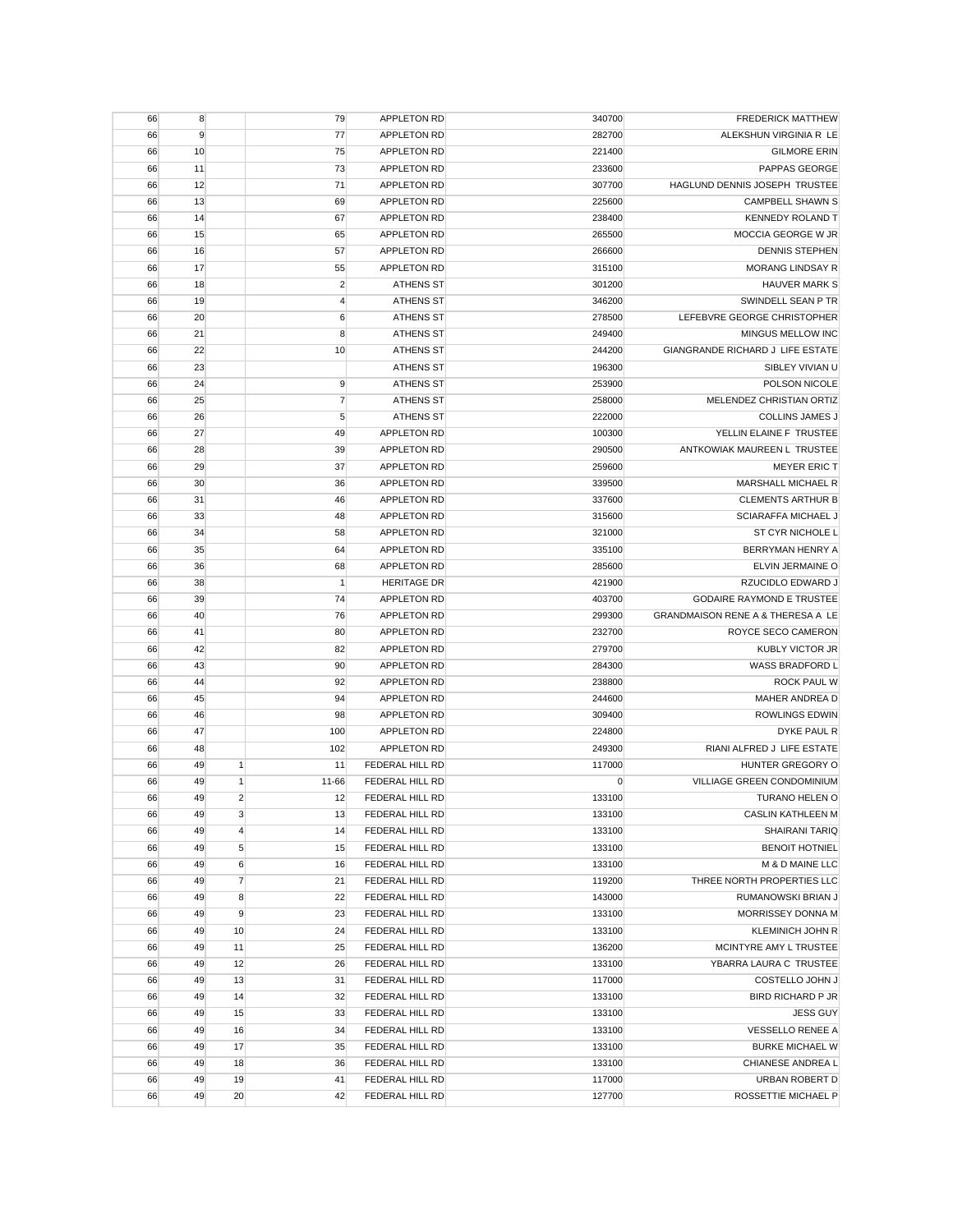| 66 | 49 | 21             | 43 | FEDERAL HILL RD                               | 135000 | <b>BENGTSON JON</b>                         |
|----|----|----------------|----|-----------------------------------------------|--------|---------------------------------------------|
| 66 | 49 | 22             | 44 | FEDERAL HILL RD                               | 133100 | ZELMAN MATTHEW A ESTATE OF                  |
| 66 | 49 | 23             | 45 | FEDERAL HILL RD                               | 133100 | RYAN WILLIAM F                              |
| 66 | 49 | 24             | 46 | FEDERAL HILL RD                               | 144400 | M & D MAINE LLC                             |
| 66 | 49 | 25             | 51 | FEDERAL HILL RD                               | 117000 | PHILLIPS JAMES S                            |
| 66 | 49 | 26             | 52 | FEDERAL HILL RD                               | 133100 | <b>GAUTHIER DONNA J</b>                     |
| 66 | 49 | 27             | 53 | FEDERAL HILL RD                               | 133100 | <b>TRACY JUSTIN</b>                         |
| 66 | 49 | 28             | 54 | FEDERAL HILL RD                               | 133100 | <b>FRAWLEY SHARON L</b>                     |
| 66 | 49 | 29             | 55 | FEDERAL HILL RD                               | 133100 | <b>QUINN MARY</b>                           |
| 66 | 49 | 30             | 56 | FEDERAL HILL RD                               | 133100 | MURIGU LUCY W                               |
| 66 | 49 | 31             | 61 | FEDERAL HILL RD                               | 119200 | <b>SLOCOMBE THOMAS R</b>                    |
| 66 | 49 | 32             | 62 | FEDERAL HILL RD                               | 133100 | <b>LEVITRE LAURIE</b>                       |
| 66 | 49 | 33             | 63 | FEDERAL HILL RD                               | 133100 | <b>STAFINSKI CECILIA</b>                    |
| 66 | 49 | 34             | 64 | FEDERAL HILL RD                               | 143700 | <b>GAULIN NICOLE A</b>                      |
| 66 | 49 | 35             | 65 | FEDERAL HILL RD                               | 133100 | <b>GELINEAU ALAN G</b>                      |
| 66 | 49 | 36             | 66 | FEDERAL HILL RD                               | 133100 | <b>BARRON LIA TRUSTEE</b>                   |
| 66 | 54 |                |    | 28 OLD MEETINGHOUSE                           |        | 274800 ANTKOWIAK RAYMOND ANTKOWIAK JOANNE P |
|    |    |                |    | <b>RD</b>                                     |        | TR                                          |
| 66 | 56 |                |    | 26 OLD MEETINGHOUSE<br><b>RD</b>              | 291300 | SKOV JUDITH A                               |
| 66 | 57 |                |    | 24 OLD MEETINGHOUSE<br><b>RD</b>              | 373800 | PECHIE SABRINA R                            |
| 66 | 58 |                |    | 22 OLD MEETINGHOUSE                           | 383400 | KUSTIGIAN JOHN R TRUSTEE                    |
| 66 | 59 |                |    | <b>RD</b><br>18 OLD MEETINGHOUSE<br><b>RD</b> | 290500 | MARKVENAS ANTHONY J                         |
| 66 | 60 |                |    | 16 OLD MEETINGHOUSE                           | 279600 | DIAZ JAVIER                                 |
| 66 | 61 |                |    | <b>RD</b><br>14 OLD MEETINGHOUSE              | 290400 | <b>OWENS THOMAS M</b>                       |
| 66 | 62 |                |    | <b>RD</b><br>12 OLD MEETINGHOUSE              | 287700 | TRILLIGAN STEVEN W                          |
| 66 | 63 |                |    | <b>RD</b><br>10 OLD MEETINGHOUSE<br><b>RD</b> | 292500 | LEARY BRIAN D                               |
| 66 | 64 |                |    | 7 OLD MEETINGHOUSE<br><b>RD</b>               | 310500 | DUNBAR KYLE E                               |
| 66 | 65 |                |    | 9 OLD MEETINGHOUSE<br><b>RD</b>               | 292700 | MESCHKE RICHARD W                           |
| 66 | 66 |                |    | 11 OLD MEETINGHOUSE<br><b>RD</b>              | 288000 | <b>DEVINE PATRICIA A</b>                    |
| 66 | 67 |                |    | 13 OLD MEETINGHOUSE<br><b>RD</b>              | 264700 | JARZINSKI STANLEY J                         |
| 66 | 68 |                |    | 17 OLD MEETINGHOUSE<br><b>RD</b>              | 283200 | <b>GLEASON JOHN M</b>                       |
| 66 | 69 |                |    | 19 OLD MEETINGHOUSE<br><b>RD</b>              | 317800 | TAILLEFER JOHN A                            |
| 66 | 70 |                |    | 21 OLD MEETINGHOUSE<br><b>RD</b>              | 373800 | PAINE PAUL M                                |
| 66 | 71 |                |    | 23 OLD MEETINGHOUSE<br><b>RD</b>              | 270000 | 23 OLD MEETINGHOUSE RD REALTY TRUST         |
| 66 | 72 |                |    | 25 OLD MEETINGHOUSE<br>RD                     | 261700 | NEWCOMBE JOANNE P                           |
| 66 | 73 |                |    | 27 OLD MEETINGHOUSE<br><b>RD</b>              | 307900 | DUDKO VICTOR W                              |
| 66 | 74 |                |    | 29 OLD MEETINGHOUSE<br><b>RD</b>              | 282200 | <b>BENESCH LLOYD</b>                        |
| 66 | 75 | $\mathbf{1}$   |    | 111 OLD MEETINGHOUSE<br>RD                    | 117000 | <b>BRACY IAN</b>                            |
| 66 | 75 | $\overline{2}$ |    | 112 OLD MEETINGHOUSE<br><b>RD</b>             | 143000 | JOHNSON RUBIA V                             |
| 66 | 75 | 3              |    | 113 OLD MEETINGHOUSE<br><b>RD</b>             | 133100 | <b>KAPIRIS GEORGE</b>                       |
| 66 | 75 | $\overline{4}$ |    | 114 OLD MEETINGHOUSE<br><b>RD</b>             | 133600 | <b>FOLEY DIANE</b>                          |
| 66 | 75 | 5              |    | 115 OLD MEETINGHOUSE<br>RD                    | 139700 | <b>GRASIS LINDSEY C</b>                     |
| 66 | 75 | 6              |    | 116 OLD MEETINGHOUSE<br><b>RD</b>             | 133100 | <b>COLLINS STEPHEN A</b>                    |
| 66 | 75 | $\overline{7}$ |    | 121 OLD MEETINGHOUSE<br>RD                    | 117000 | HARTNETT SUSAN M                            |
| 66 | 75 | 8              |    | 122 OLD MEETINGHOUSE<br>RD                    | 133100 | <b>HAMMOND NICHOLAS</b>                     |
| 66 | 75 | 9              |    | 123 OLD MEETINGHOUSE<br><b>RD</b>             | 133100 | OSTERGARD MATTHEW                           |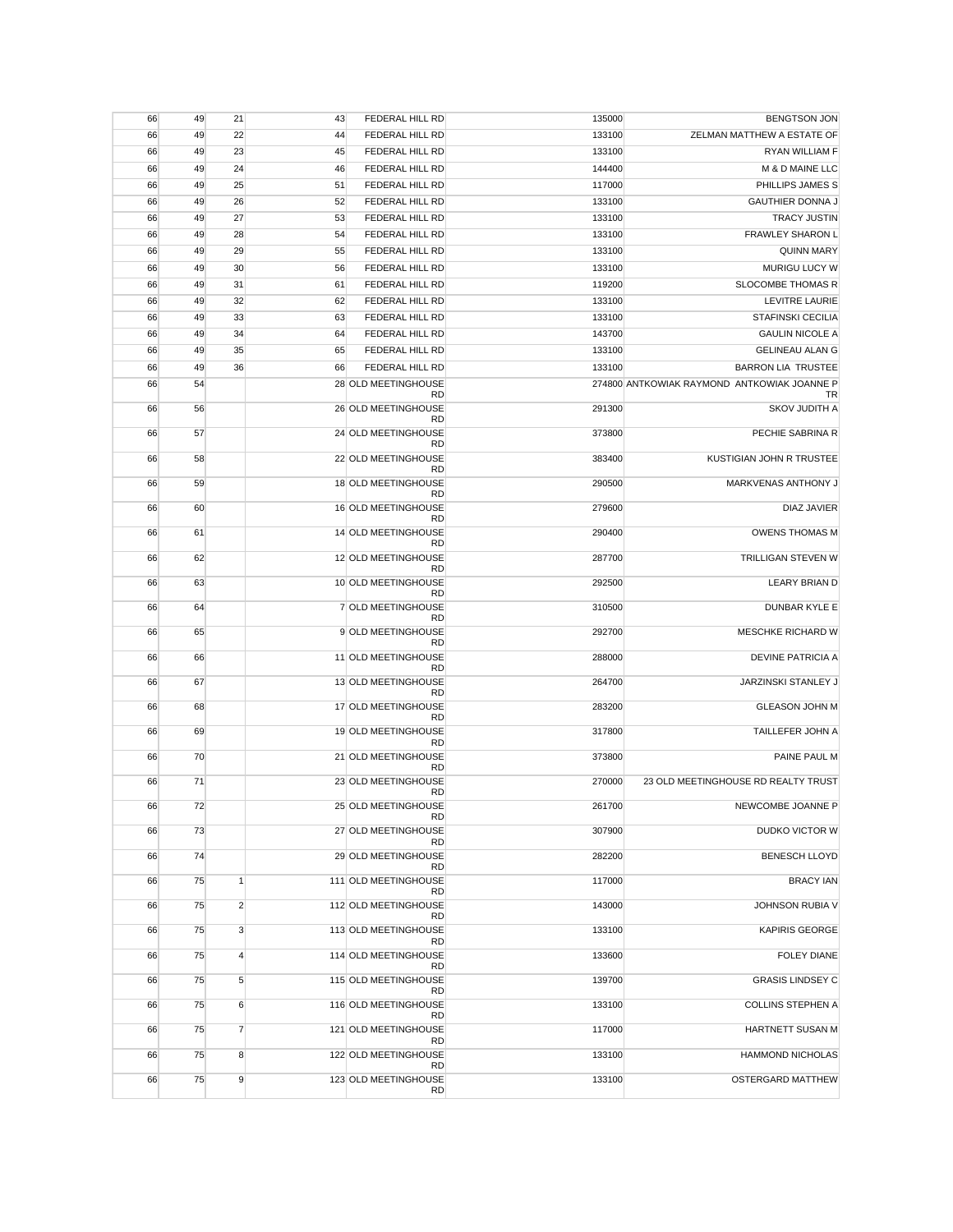| 66 | 75 | 10 |    | 124 OLD MEETINGHOUSE<br><b>RD</b> | 133100 | ROSENHAN THOMAS A                  |
|----|----|----|----|-----------------------------------|--------|------------------------------------|
| 66 | 75 | 11 |    | 125 OLD MEETINGHOUSE<br><b>RD</b> | 133100 | HARNETT FRANCIS X                  |
| 66 | 75 | 12 |    | 126 OLD MEETINGHOUSE<br><b>RD</b> | 133100 | <b>HALL PATRICIA A</b>             |
| 66 | 75 | 13 |    | 131 OLD MEETINGHOUSE              | 117000 | ZGLOBICKI JEREMY D                 |
| 66 | 75 | 14 |    | <b>RD</b><br>132 OLD MEETINGHOUSE | 133100 | WEAGLE CHRISTOPHER JAY             |
| 66 | 75 | 15 |    | <b>RD</b><br>133 OLD MEETINGHOUSE | 143000 | WHEELER CHERYL L                   |
| 66 | 75 | 16 |    | <b>RD</b><br>134 OLD MEETINGHOUSE | 133100 | <b>LOVELACE PATRICIA A</b>         |
| 66 | 75 | 17 |    | <b>RD</b><br>135 OLD MEETINGHOUSE | 133100 | <b>FROTTEN NICOLE</b>              |
| 66 | 75 | 18 |    | <b>RD</b><br>136 OLD MEETINGHOUSE | 133100 | DZERHACHOVA IRYNA                  |
| 66 | 75 | 19 |    | <b>RD</b><br>141 OLD MEETINGHOUSE | 117000 | <b>IDE AMANDA</b>                  |
| 66 | 75 | 20 |    | <b>RD</b><br>142 OLD MEETINGHOUSE | 133100 | <b>KAPIRIS GEORGE</b>              |
| 66 | 75 | 21 |    | <b>RD</b><br>143 OLD MEETINGHOUSE | 133100 | SEVEN HILLS COMMUNITY SERVICES INC |
| 66 | 75 | 22 |    | <b>RD</b><br>144 OLD MEETINGHOUSE | 133100 | <b>BESARDI NANCY</b>               |
| 66 | 75 | 23 |    | <b>RD</b><br>145 OLD MEETINGHOUSE | 133100 | <b>BLAIS ISAAC J</b>               |
| 66 | 75 | 24 |    | <b>RD</b><br>146 OLD MEETINGHOUSE | 133100 | RITACCO MARIE E                    |
| 66 | 75 | 25 |    | <b>RD</b><br>151 OLD MEETINGHOUSE | 125700 | JANKOWSKI ANGELA M                 |
| 66 | 75 | 26 |    | <b>RD</b><br>152 OLD MEETINGHOUSE | 134300 | <b>RACICOT CHRISTOPHER</b>         |
| 66 | 75 | 27 |    | <b>RD</b><br>153 OLD MEETINGHOUSE | 133100 | <b>JONES KELLY</b>                 |
| 66 | 75 | 28 |    | <b>RD</b><br>154 OLD MEETINGHOUSE | 133100 | HOLMBERG JOHN L                    |
| 66 | 75 | 29 |    | <b>RD</b><br>155 OLD MEETINGHOUSE | 133100 | <b>BARRON LISA TRUSTEE</b>         |
|    | 75 | 30 |    | <b>RD</b><br>156 OLD MEETINGHOUSE |        | <b>CAMACHO NELSON</b>              |
| 66 |    |    |    | <b>RD</b>                         | 133100 |                                    |
| 66 | 75 | 31 |    | 161 OLD MEETINGHOUSE<br><b>RD</b> | 117000 | ORR JUSTIN                         |
| 66 | 75 | 32 |    | 162 OLD MEETINGHOUSE<br><b>RD</b> | 133100 | NOZZOLILLO LORENA K                |
| 66 | 75 | 33 |    | 163 OLD MEETINGHOUSE<br><b>RD</b> | 133100 | <b>GOVONI MICHAEL ANTHONY</b>      |
| 66 | 75 | 34 |    | 164 OLD MEETINGHOUSE<br><b>RD</b> | 133100 | <b>HOLMES KENNETH A</b>            |
| 66 | 75 | 35 |    | 165 OLD MEETINGHOUSE<br><b>RD</b> | 133100 | DAWSON CHRISTINE M                 |
| 66 | 75 | 36 |    | 166 OLD MEETINGHOUSE<br><b>RD</b> | 133100 | PROCTOR LARISSA FERRIERA           |
| 66 | 76 |    |    | SOUTHBRIDGE ST                    | 501100 | PCK LIMITED PARTNERSHIP            |
| 66 | 77 |    | 26 | PHOENIX RD                        | 308700 | <b>TARCKINI MICHAEL</b>            |
| 66 | 78 |    | 24 | PHOENIX RD                        | 284500 | <b>GUITTAR SHARON I TRUSTEE</b>    |
| 66 | 79 |    | 22 | PHOENIX RD                        | 358100 | BEAUREGARD RITA P LIFE ESTATE      |
| 66 | 80 |    | 20 | PHOENIX RD                        | 317200 | DITOMMASO PETER A                  |
| 66 | 81 |    | 18 | PHOENIX RD                        | 268100 | SORTO NELSON T                     |
| 66 | 82 |    | 16 | PHOENIX RD                        | 325700 | <b>BATES PETER M</b>               |
| 66 | 83 |    | 14 | PHOENIX RD                        | 287700 | <b>BLEAU PAUL W</b>                |
| 66 | 84 |    | 12 | PHOENIX RD                        | 278000 | TRAINA KEVIN C                     |
| 66 | 85 |    | 11 | PHOENIX RD                        | 321500 | RAFFERTY ZACHARY                   |
| 66 | 86 |    | 13 | PHOENIX RD                        | 247200 | <b>BARBALE MEGAN A</b>             |
| 66 | 87 |    | 16 | <b>SHARY LN</b>                   | 330900 | DAIGLE MARY B LIFE ESTATE          |
| 66 | 88 |    | 14 | <b>SHARY LN</b>                   | 284800 | PENNEY NORMAN J                    |
| 66 | 89 |    | 12 | <b>SHARY LN</b>                   | 301600 | LUBODA SANDRA A                    |
| 66 | 90 |    | 11 | <b>SHARY LN</b>                   | 345100 | MARRIER MICHAEL R                  |
| 66 | 91 |    | 13 | <b>SHARY LN</b>                   | 356100 | RITACCO MARIE E                    |
| 66 | 92 |    | 15 | <b>SHARY LN</b>                   | 285700 | KISIEL EDWARD LE                   |
| 66 | 93 |    | 17 | <b>SHARY LN</b>                   | 279000 | HASKELL ELMER R                    |
| 66 | 94 |    | 19 | <b>SHARY LN</b>                   | 278600 | CASASANTA JOSEPH G                 |
| 66 | 95 |    | 17 | PHOENIX RD                        | 270000 | FULLER MATTHEW R                   |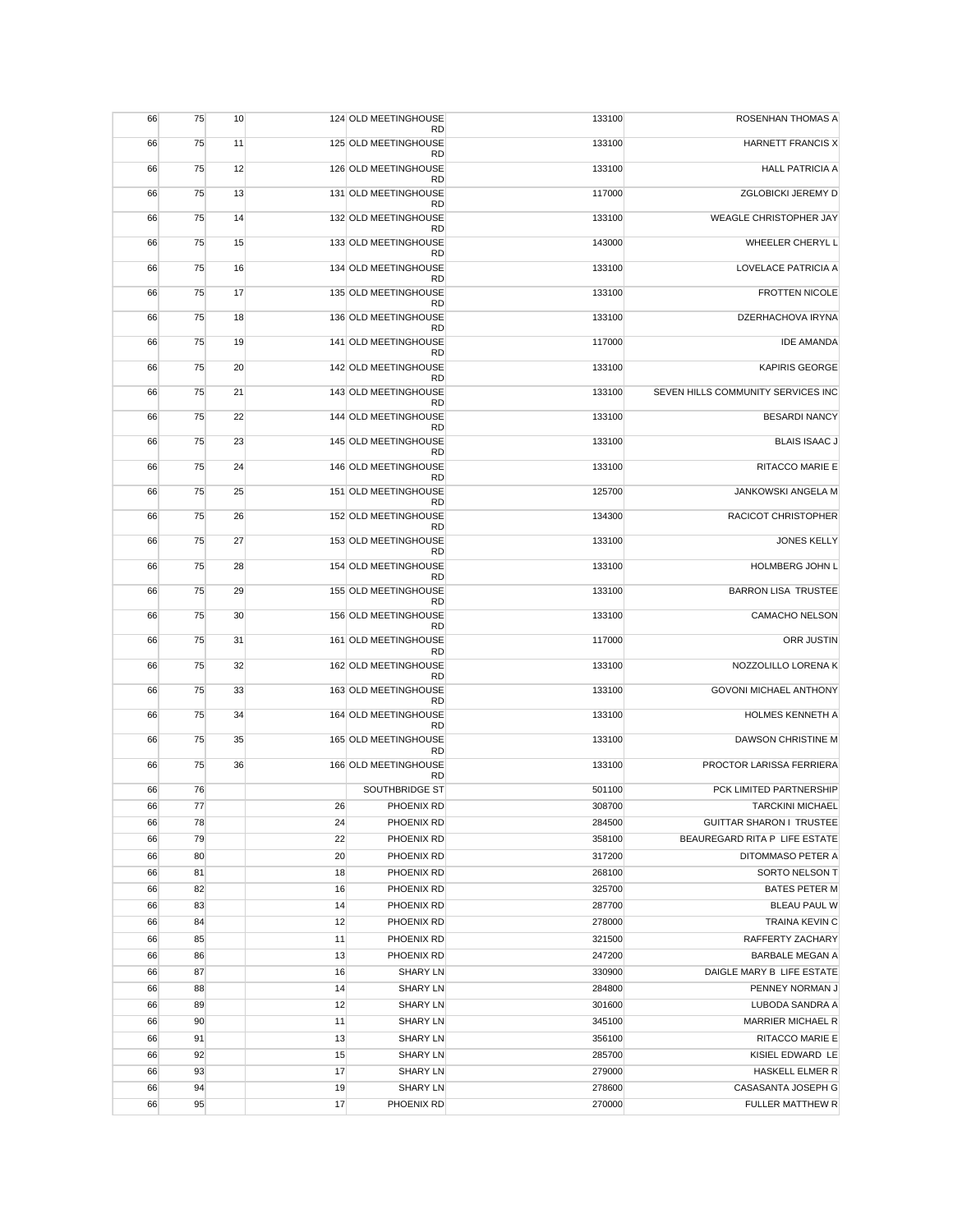| 66 | 96             | 21             | PHOENIX RD         | 320400  | <b>GEMME HENRY JR</b>        |
|----|----------------|----------------|--------------------|---------|------------------------------|
| 66 | 97             | 23             | PHOENIX RD         | 348700  | <b>TWAROG ZBIGNIEW</b>       |
| 66 | 98             | 25             | PHOENIX RD         | 318300  | PIANKA KRZYSZTOF             |
| 66 | 99             | 27             | PHOENIX RD         | 281600  | BARYS WALTER R JR TRUSTEE    |
| 66 | 100            | 809            | SOUTHBRIDGE ST     | 352700  | PCK LIMITED PARTNERSHIP      |
| 66 | 101            | 813            | SOUTHBRIDGE ST     | 941200  | CM DEVELOPERS LLC            |
| 66 | 102            | 823            | SOUTHBRIDGE ST     | 253300  | AUBURN PLAZA AUTO SALES INC  |
| 66 | 103            | 849            | SOUTHBRIDGE ST     | 232000  | 849 SOUTHBRIDGE ST RLTY TRST |
| 66 | 104            | 840            | SOUTHBRIDGE ST     | 33900   | SONAL PATEL LLC              |
| 66 | 105            | 838            | SOUTHBRIDGE ST     | 235200  | <b>AZZOUNI LAITH</b>         |
| 66 | 112            | 830            | SOUTHBRIDGE ST     | 906400  | RENAISSANCE DEVELOPMENT CORP |
| 66 | 113            | 40             | <b>MAPLE ST</b>    | 211200  | <b>BUGAN LISA E</b>          |
| 66 | 114            | 38             | <b>MAPLE ST</b>    | 89100   | <b>BERARD RICHARD E</b>      |
| 66 | 115            | $\overline{2}$ | <b>HERITAGE DR</b> | 278100  | KOVI GEORGE V                |
|    |                |                |                    |         |                              |
| 66 | 116            | 6              | <b>HERITAGE DR</b> | 272300  | MAILLETT PAUL L              |
| 66 | 117            | $\overline{4}$ | <b>HERITAGE DR</b> | 293200  | ANDERSON PATRICIA A          |
| 66 | 118            | 134            | PROSPECT ST        | 269400  | WIGEN RUSSELL J              |
| 66 | 119            | 3              | <b>HERITAGE DR</b> | 392600  | <b>HODGKINS ANITA H</b>      |
| 66 | 120            | 5              | <b>HERITAGE DR</b> | 366500  | <b>HODGKINS STEVEN P</b>     |
| 66 | 121            | 69A            | <b>APPLETON RD</b> | 436500  | <b>GILLIES JAMES G</b>       |
| 66 | 122            | 38             | <b>APPLETON RD</b> | 324200  | MERCIER ALAN J               |
| 66 | 123            | 10             | <b>BRIDLE PATH</b> | 464500  | SALVATORE MICHAEL W          |
| 66 | 125            | 826            | SOUTHBRIDGE ST     | 1219500 | MASS TEN ENTERPRISES LLC     |
| 66 | 128            | 12             | <b>BRIDLE PATH</b> | 479400  | <b>GEORGE ROSHAN</b>         |
| 66 | 129            | 14             | <b>BRIDLE PATH</b> | 427400  | CHALUPKA JANINE L            |
| 66 | 130            | 16             | <b>BRIDLE PATH</b> | 406400  | VERA JAIME R                 |
| 66 | 131            | 18             | <b>BRIDLE PATH</b> | 482800  | <b>LAPOINTE KRIS L</b>       |
| 66 | 132            | 20             | <b>BRIDLE PATH</b> | 526800  | <b>FELLOWS KAREN P</b>       |
| 66 | 133            | 22             | <b>BRIDLE PATH</b> | 520400  | MECHERY LOUIS P              |
| 66 | 134            | 24             | <b>BRIDLE PATH</b> | 446100  | <b>BRODIN SCOTT A</b>        |
| 66 | 135            | 26             | <b>BRIDLE PATH</b> | 560100  | <b>JIANG XIANGWEN</b>        |
| 66 | 136            | 28             | <b>BRIDLE PATH</b> | 453700  | SALEM WILLIAM A              |
| 66 | 137            | 30             | <b>BRIDLE PATH</b> | 494500  | <b>KENTLEY DONNA</b>         |
| 66 | 138            | 32             | <b>BRIDLE PATH</b> | 456200  | <b>TRAN MINH</b>             |
| 66 | 139            | 27             | <b>BRIDLE PATH</b> | 468800  | <b>OGRADY FERGUS P</b>       |
| 66 | 140            | 25             | <b>BRIDLE PATH</b> | 545000  | <b>KENNEDY SHAUN M</b>       |
| 66 | 141            | 23             | <b>BRIDLE PATH</b> | 457500  | ANISH RONALD P               |
| 66 | 142            | 21             | <b>BRIDLE PATH</b> | 518600  | OREILLY ANTHONY J            |
| 66 | 143            | 19             |                    | 429500  | PROKO MARKELIAN              |
|    |                |                | <b>BRIDLE PATH</b> |         |                              |
| 66 | 144            | 17             | <b>BRIDLE PATH</b> | 675500  | MCGILL JAMES L               |
| 66 | 145            | 15             | <b>BRIDLE PATH</b> | 479700  | <b>MCMAHON RYAN J</b>        |
| 66 | 146            | 13             | <b>BRIDLE PATH</b> | 457200  | SIBERT BETH ANN              |
| 66 | 147            | 11             | <b>BRIDLE PATH</b> | 497400  | DESIMONE KEITH M             |
| 66 | 148            | 824            | SOUTHBRIDGE ST     | 1020600 | MASS TEN ENTERPRISES LLC     |
| 66 | 149            | 10 1/2         | <b>BRIDLE PATH</b> | 490800  | RAPOZA JENNIFER L TR         |
| 66 | 150            | 128            | PROSPECT ST        | 573900  | LYNCH NICHOLAS S             |
| 66 | 151            | 130            | PROSPECT ST        | 429300  | REILLY ERIN NOELLE           |
| 67 | 1              |                | OXFORD ST S        | 275900  | AUBURN TOWN OF               |
| 67 | $\overline{2}$ |                | PROSPECT ST        | 228000  | AUBURN TOWN OF               |
| 67 | $\mathbf 3$    | 91             | PROSPECT ST        | 366200  | <b>GRANGER DONALD A LE</b>   |
| 67 | 5              | 45             | PROSPECT ST        | 432800  | <b>CHASSE RONNIE E</b>       |
| 67 | 6              | 39             | PROSPECT ST        | 287800  | ROBBIE LOIS I TRUSTEE        |
| 67 | $\overline{7}$ | 75             | PROSPECT ST        | 542700  | CAMPBELL DANIEL J            |
| 67 | 8              | 89             | PROSPECT ST        | 475700  | <b>BECKER MARTIN C</b>       |
| 67 | 9              | 100            | PROSPECT ST        | 481700  | MARTINEAU ERIC J             |
| 67 | 10             | 42             | PROSPECT ST        | 288600  | WAINAINA TERESIA W           |
| 67 | 11             | 38             | PROSPECT ST        | 314900  | <b>GRANGER REBECCA R</b>     |
| 67 | 12             | 32             | PROSPECT ST        | 341700  | HENDERSON DONNA M            |
| 67 | 13             | 119            | PROSPECT ST        | 367600  | <b>BOURQUE LINDA M</b>       |
| 67 | 14             | 121            | PROSPECT ST        | 455500  | SULLIVAN FRANCIS J           |
|    |                |                |                    |         |                              |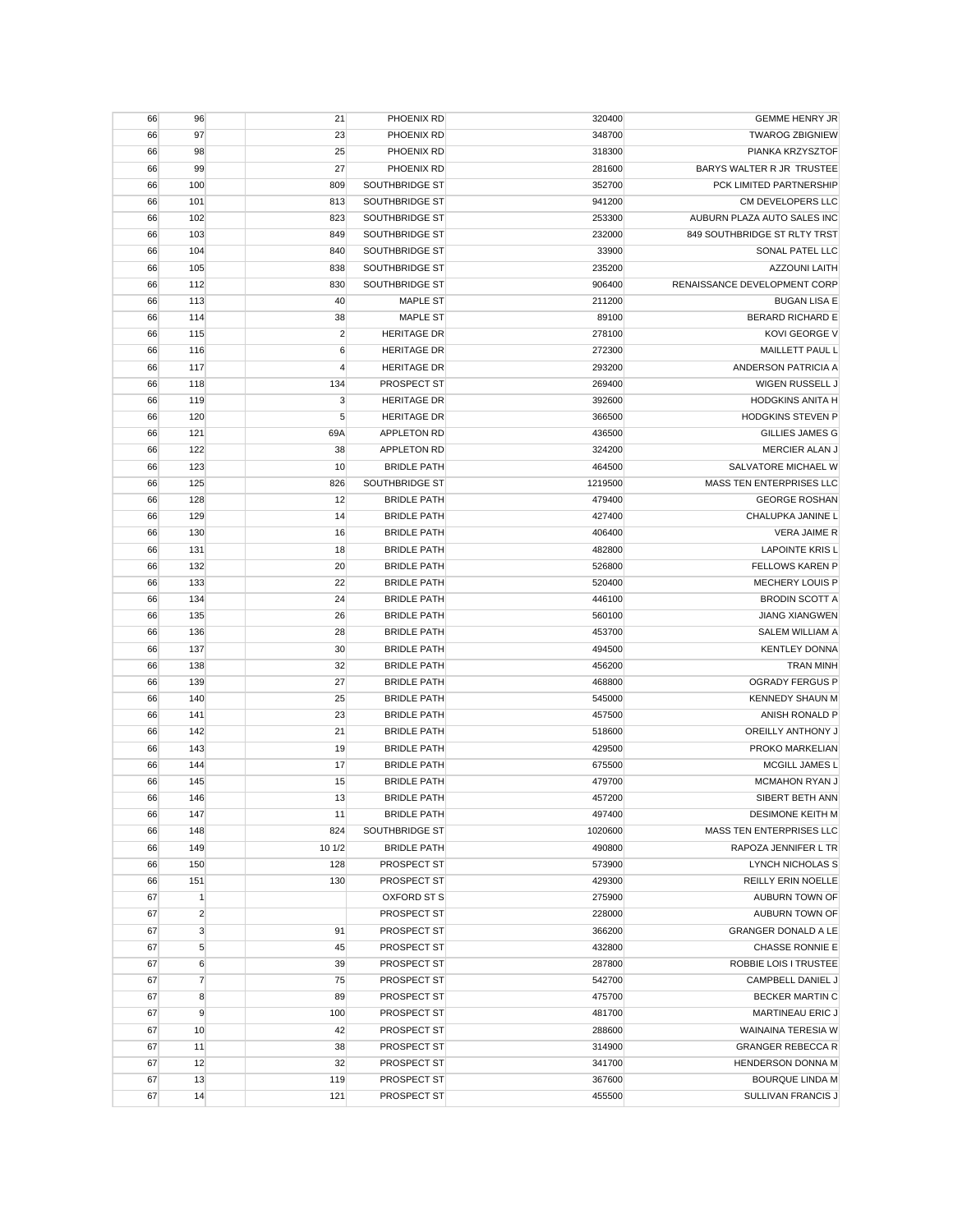| 67 | 15 |                  | 125            | PROSPECT ST            | 484000      | MERRIAM KIMBERLY L                               |
|----|----|------------------|----------------|------------------------|-------------|--------------------------------------------------|
| 67 | 16 |                  | 127            | <b>PROSPECT ST</b>     | 399900      | <b>RICE TODD S</b>                               |
| 67 | 17 |                  | 129            | PROSPECT ST            | 404300      | <b>KOSCIOLEK CASMIR</b>                          |
| 67 | 18 |                  | 3              | <b>FENWICK CIR</b>     | 479800      | CAMPBELL BRENNAN R                               |
| 67 | 19 |                  | 5              | <b>FENWICK CIR</b>     | 521400      | <b>HOLDEN GEOFFREY S</b>                         |
| 67 | 20 | $\mathbf{1}$     |                | 1 WHITMAN BAILEY DR    | 307800      | JW LAND & DEVELOPMENT LLC                        |
| 67 | 20 | $\mathbf{1}$     |                | 2-36 WHITMAN BAILEY DR | $\mathbf 0$ | WINDMILL ESTATES CONDOMINIUM<br><b>COMMUNITY</b> |
| 67 | 20 | $\overline{2}$   |                | 3 WHITMAN BAILEY DR    | 197700      | JW LAND & DEVELOPMENT LLC                        |
| 67 | 20 | 3                |                | 5 WHITMAN BAILEY DR    | 367100      | JW LAND & DEVELOPMENT LLC                        |
| 67 | 20 | $\overline{4}$   |                | 7 WHITMAN BAILEY DR    | 423700      | MERCIER RICHARD W                                |
| 67 | 20 | $5\overline{5}$  |                | 15 WHITMAN BAILEY DR   | 475100      | BATTISTA STELLA C TRUSTEE                        |
| 67 | 20 | $6 \overline{6}$ |                | 17 WHITMAN BAILEY DR   | 481100      | HENDERSON KRISTEN J                              |
| 67 | 20 | $\overline{7}$   |                | 19 WHITMAN BAILEY DR   | 371700      | THOMPSON RUTH L                                  |
| 67 | 20 | 8                |                | 21 WHITMAN BAILEY DR   | 418300      | DULMAINE DOROTHY S                               |
| 67 | 20 | 9                |                | 36 WHITMAN BAILEY DR   | 458900      | <b>GALE ROBERT TRUSTEE</b>                       |
| 67 | 20 | 10               |                | 34 WHITMAN BAILEY DR   | 410400      | HENDERSON JUDITH M                               |
| 67 | 20 | 11               |                | 32 WHITMAN BAILEY DR   | 369100      | RANAURO RONALD P                                 |
| 67 | 20 | 12               |                | 30 WHITMAN BAILEY DR   | 223200      | JW LAND DEVELOPMENT LLC                          |
| 67 | 20 | 13               |                | 28 WHITMAN BAILEY DR   | 422100      | STEARNS JEFFREY F TRUSTEE                        |
| 67 | 20 | 14               |                | 26 WHITMAN BAILEY DR   | 425300      | MUNGOVAN PAUL                                    |
| 67 | 20 | 15               |                | 24 WHITMAN BAILEY DR   | 392600      | DOYLE PATRICIA A TRUSTEE                         |
| 67 | 20 | 16               |                | 22 WHITMAN BAILEY DR   | 446800      | DEWALLACE ROBERT C                               |
| 67 | 20 | 17               |                | 20 WHITMAN BAILEY DR   | 376300      | <b>VITIKOS STRATTON</b>                          |
| 67 | 20 | 18               |                | 18 WHITMAN BAILEY DR   | 375300      | BEAUREGARD ANN MARIE                             |
| 67 | 20 | 19               |                | 16 WHITMAN BAILEY DR   | 408100      | <b>SLIWOWSKI MARY T</b>                          |
| 67 | 20 | 20               |                | 14 WHITMAN BAILEY DR   | 391200      | <b>BROWN DIANE M</b>                             |
| 67 | 20 | 21               |                | 12 WHITMAN BAILEY DR   | 372000      | BERBERIAN EDWARD H JR                            |
| 67 | 20 | 22               |                | 10 WHITMAN BAILEY DR   | 421700      | LEBEL ROGER C                                    |
| 67 | 20 | 23               |                | 8 WHITMAN BAILEY DR    | 383500      | MCGINN EDWARD J JR                               |
| 67 | 20 | 24               |                | 6 WHITMAN BAILEY DR    | 455900      | <b>KENNEDY THOMAS</b>                            |
| 67 | 20 | 25               |                | 4 WHITMAN BAILEY DR    | 398000      | HEDLY JOHN W                                     |
| 67 | 20 | 26               |                | 2 WHITMAN BAILEY DR    | 390400      | RICCIARDI SUSAN J                                |
| 67 | 21 |                  | 47             | PROSPECT ST            | 443100      | <b>MCNAMARA THOMAS F</b>                         |
| 67 | 22 |                  | 49             | PROSPECT ST            | 460200      | <b>CUBBEDGE STEVEN D</b>                         |
| 67 | 23 |                  | 53             | PROSPECT ST            | 465100      | <b>SCANLON DANIEL T</b>                          |
| 67 | 24 |                  | $\overline{4}$ | <b>BOOTH RD</b>        | 468400      | <b>TRAN ANH</b>                                  |
| 67 | 25 |                  | $\,6$          | <b>BOOTH RD</b>        | 487600      | MCGRAIL MARK A                                   |
| 67 | 26 |                  | 8              | <b>BOOTH RD</b>        | 463300      | JARVIS MICHAEL S                                 |
| 67 | 27 |                  | 10             | <b>BOOTH RD</b>        | 429000      | CAVANUAGH ANNE M                                 |
| 67 | 28 |                  | 18             | HILLTOP FARM RD        | 467200      | WATTERS JAMES T                                  |
| 67 | 29 |                  | 20             | <b>HILLTOP FARM RD</b> | 448900      | <b>BULLOCK PAUL D</b>                            |
| 67 | 30 |                  | 22             | HILLTOP FARM RD        | 505000      | <b>TOSCANO JOHN P</b>                            |
| 67 | 31 |                  | 24             | <b>HILLTOP FARM RD</b> | 450800      | MAHASSEL PAUL J                                  |
| 67 | 32 |                  | 26             | <b>HILLTOP FARM RD</b> | 482600      | ABDERRAZZAQ ANDREW                               |
| 67 | 33 |                  | 28             | <b>HILLTOP FARM RD</b> | 597100      | <b>FAIOLA MARCO A</b>                            |
| 67 | 34 |                  | 29             | <b>HILLTOP FARM RD</b> | 529000      | HABASHY WAGDY M                                  |
| 67 | 35 |                  | 27             | HILLTOP FARM RD        | 474800      | HEALEY THOMAS J TRUSTEE                          |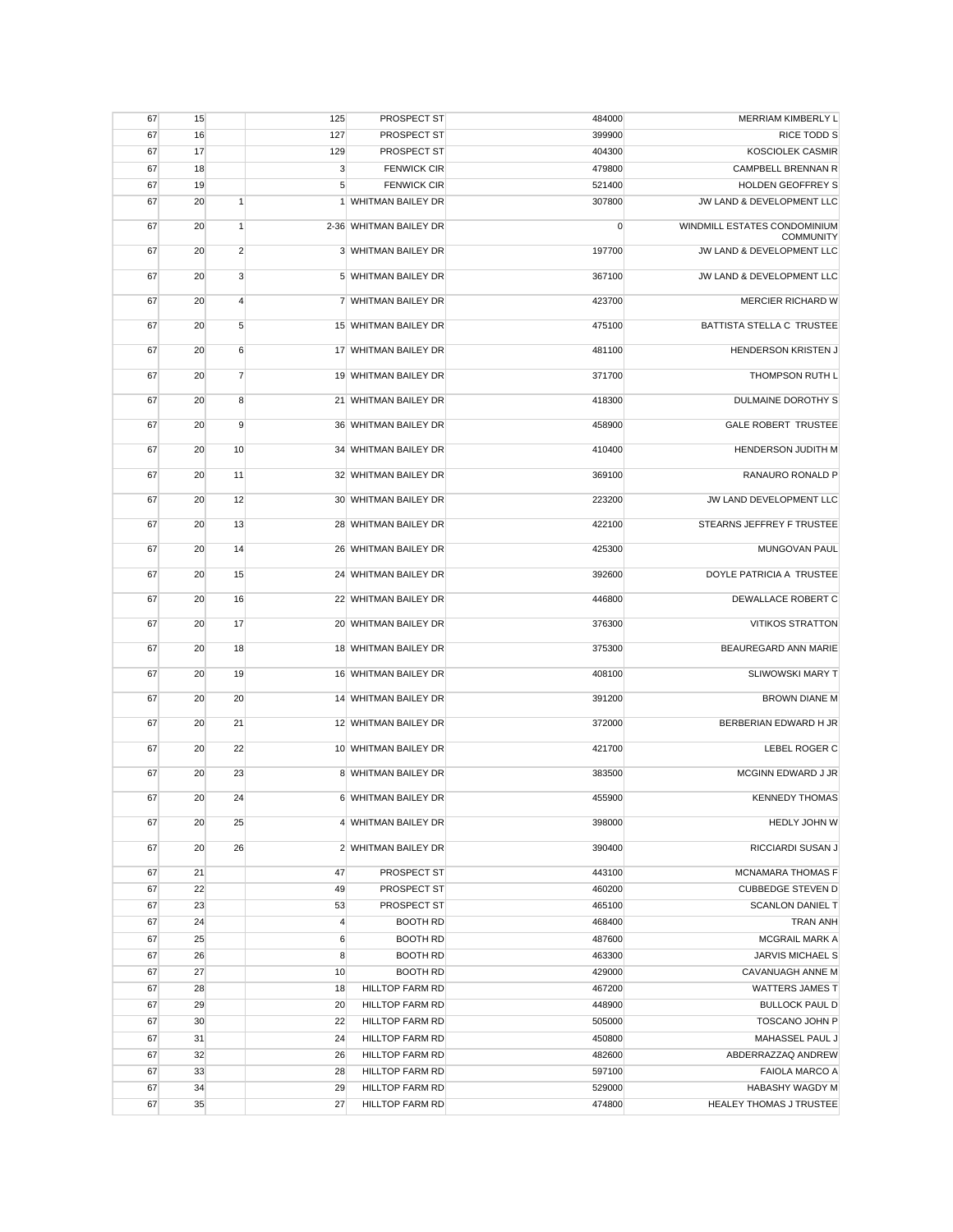| 67 | 36               | 25  | HILLTOP FARM RD         | 426000 | OLEWINSKI ANDRZEJ             |
|----|------------------|-----|-------------------------|--------|-------------------------------|
| 67 | 37               | 23  | <b>HILLTOP FARM RD</b>  | 444500 | TRAN RICH V                   |
| 67 | 38               | 21  | HILLTOP FARM RD         | 433900 | AMERO JOHN MATTHEW            |
| 67 | 39               | 19  | <b>HILLTOP FARM RD</b>  | 447700 | CHURCH STEPHEN M              |
| 67 | 40               | 17  | <b>HILLTOP FARM RD</b>  | 480900 | <b>CHIPCASE ERIK</b>          |
| 67 | 41               | 15  | <b>HILLTOP FARM RD</b>  | 436800 | <b>NGUYEN HA</b>              |
| 67 | 42               | 13  | <b>HILLTOP FARM RD</b>  | 479300 | SOTO ALFONSO M                |
| 67 | 43               | 11  | <b>HILLTOP FARM RD</b>  | 443400 | PARMENTER DONALD T TRUSTEE    |
| 67 | 44               | 9   | <b>HILLTOP FARM RD</b>  | 554600 | AU CUONG D                    |
| 67 | 45               | 7   | <b>HILLTOP FARM RD</b>  | 601200 | HENDERSON SCOTT D             |
| 67 | 46               | 6   | <b>HILLTOP FARM RD</b>  | 605300 | <b>BLACK JAMES</b>            |
| 67 | 47               | 8   | <b>HILLTOP FARM RD</b>  | 475100 | NGO BUU V                     |
| 67 | 48               | 10  | <b>HILLTOP FARM RD</b>  | 470100 | ADINA SRIDHAR                 |
| 67 | 49               | 12  | <b>HILLTOP FARM RD</b>  | 515400 | DIGUETTE CHRISTOHER D         |
| 67 | 50               | 14  | <b>HILLTOP FARM RD</b>  | 493500 | <b>RIFKIN IAN</b>             |
| 67 | 51               | 9   | <b>BOOTH RD</b>         | 457800 | PALUMBO STEVEN                |
| 67 | 52               | 5   | <b>BOOTH RD</b>         | 451800 | DELLOSTRITTO PETER U          |
| 67 | 53               | 3   | <b>BOOTH RD</b>         | 510500 | <b>CLEMENTE ANTHONY</b>       |
| 67 | 54               | 85  | PROSPECT ST             | 149700 | PRIORITY INVESTMENTS LLC      |
| 67 | 55               | 44  | PROSPECT ST             | 422500 | DORAY KEVIN R                 |
| 67 | 57               | 50  | PROSPECT ST             | 574200 | MUHAMMAD MUSTAFA              |
| 67 | 58               | 52  | PROSPECT ST             | 434900 | CEFFALO FRANK W               |
| 67 | 59               | 55  | PROSPECT ST             | 478700 | <b>CREAMER JENNIFER</b>       |
| 67 | 60               | 87  | PROSPECT ST             | 662700 | FRICK WALTER J JR             |
| 67 | 61               | 54  | PROSPECT ST             | 123100 | ELKINSON DAVID TRUSTEE        |
| 68 | $\mathbf{1}$     | 228 | SOUTH ST                | 380400 | <b>BROPHY STEPHEN M</b>       |
| 68 | $\overline{2}$   | 221 | SOUTH ST                | 329500 | TALBOT PAUL J                 |
| 68 | 3                | 215 | SOUTH ST                | 381800 | MERRIAM JEFFREY H             |
| 68 | $\overline{4}$   | 209 | SOUTH ST                | 30900  | <b>OLIVER CATHERINE</b>       |
| 68 | $\sqrt{5}$       | 191 | SOUTH ST                | 420400 | <b>OLIVER CATHERINE</b>       |
| 68 | $\boldsymbol{6}$ | 185 | SOUTH ST                | 368200 | WILLIAMS MARY B               |
| 68 | $\overline{7}$   | 183 | SOUTH ST                | 347400 | <b>MOSS NOLAN J</b>           |
| 68 | 8                | 181 | SOUTH ST                | 307900 | CLARK MICHAEL A               |
| 68 | 9                | 211 | SOUTH ST                | 428800 | LUCIER JOHN B                 |
| 68 | 10               | 208 | SOUTH ST                | 294700 | LIMITLESS INVESTMENTS LLC     |
| 68 | 11               | 711 | OXFORD ST S             | 308900 | <b>FLEMING SEAN P</b>         |
| 68 | 12               | 705 | OXFORD ST S             | 292300 | <b>GOVONI MICHAEL A</b>       |
| 68 | 13               | 701 | OXFORD ST S             | 253200 | SPILLANE JANINE T             |
| 68 | 14               | 707 | OXFORD ST S             | 22500  | JOHNSON JOHN EDWARD           |
| 68 | 15               | 622 | OXFORD ST S             | 206800 | JOHNSON SHARRON M             |
| 68 | 16               | 634 | <b>OXFORD ST S</b>      | 293200 | <b>CREIGHTON GERALD S</b>     |
| 68 | 17               | 638 | OXFORD ST S             | 277500 | FOGWELL ROBERT EDWARD         |
| 68 | 18               | 640 | OXFORD ST S             | 332200 | TAVAREZ DOMINGO               |
| 68 | 19               | 642 | OXFORD ST S             | 352900 | ROUKAT SANDRA M               |
| 68 | 20               | 646 | <b>OXFORD ST S</b>      | 313600 | <b>VANGJELI KOSTIKA</b>       |
| 68 | 21               | 222 | SOUTH ST                | 351600 | PREFONTAINE SANDRA M          |
| 68 | 23               | 654 | OXFORD ST S             | 555700 | SKALECKI GRZEGORZ             |
| 68 | 24               | 658 | OXFORD ST S             | 311600 | LEE NATHAN                    |
| 68 | 25               | 217 | SOUTH ST                | 318200 | HETEL GARY E                  |
| 68 | 26               | 224 | SOUTH ST                | 270100 | PAGE PAMELA E                 |
| 68 | 27               | 226 | SOUTH ST                | 428100 | THURBER KEITH M               |
| 68 | 28               | 650 | <b>OXFORD ST S</b>      | 344700 | <b>GRICI BRUCE J</b>          |
| 68 | 29               |     | OXFORD ST S             | 119900 | AUBURN TOWN OF                |
| 68 | 30               |     | OXFORD ST S             | 17600  | MASSACHUSETTS COMMONWEALTH OF |
| 68 | 31               |     | EDDY POND (PIECE<br>OF) | 30000  | MASSACHUSETTS COMMONWEALTH OF |
| 68 | 32               |     | OXFORD ST S             | 4200   | MASSACHUSETTS COMMONWEALTH OF |
| 68 | 33               |     | SOUTH ST                | 88300  | COMMONWEALTH OF MASS          |
| 68 | 34               |     | OXFORD ST S             | 18000  | AUBURN TOWN OF                |
| 68 | 35               |     | SOUTH ST                | 3100   | THURBER KEITH M               |
| 68 | 36               |     | SOUTH ST                | 1400   | AUBURN TOWN OF                |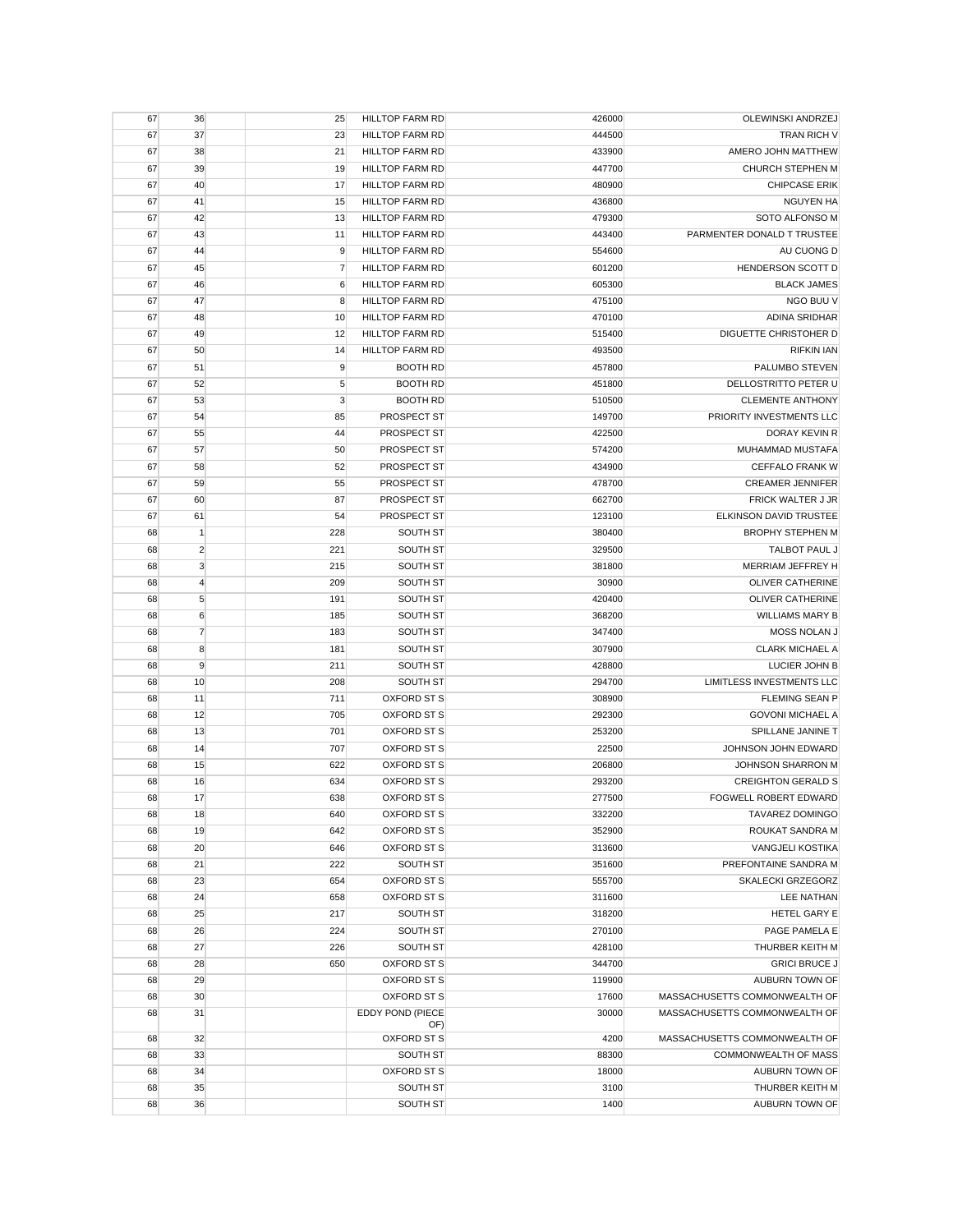| 68       | 37              | 220              | SOUTH ST                         | 405700          | WOELLER CHRISTOPHER S                                    |
|----------|-----------------|------------------|----------------------------------|-----------------|----------------------------------------------------------|
| 68       | 38              | 218              | SOUTH ST                         | 496400          | <b>HAROIAN ROBERT L</b>                                  |
| 68       | 39              | 700              | <b>OXFORD ST S</b>               | 394900          | WEGLINSKI STEVEN JOHN                                    |
| 69       | $\mathbf{1}$    |                  | <b>BARNES ST</b>                 | 5500            | <b>AUBURN TOWN OF</b>                                    |
| 69       | $\overline{2}$  | 33               | <b>SANTOM ST</b>                 | 709700          | LJUNGGREN JAMES D                                        |
| 69       | 3               | 11               | <b>SANTOM ST</b>                 | 396400          | <b>COLLINS GLENN M</b>                                   |
| 69       | $\overline{4}$  | 227              | SOUTH ST                         | 326400          | AUDETTE LEONARD J                                        |
| 69       | 5               | 225              | SOUTH ST                         | 259400          | LANGEVIN RICHARD P TRUSTEE                               |
| 69       | 6               | $\mathbf{3}$     | <b>SANTOM ST</b>                 | 321800          | LAUFER ASHLIE L                                          |
| 69       | $\overline{7}$  | 223              | SOUTH ST                         | 312800          | MOORE ROBERT F                                           |
| 69       | 8               | 179              | SOUTH ST                         | 358800          | <b>TANG LUONG Q</b>                                      |
| 69       | 9               | 23               | <b>SANTOM ST</b>                 | 312000          | PIERCE MICHAEL A                                         |
| 69       | 10              |                  | SOUTH ST ADJ 227                 | 21000           | AUDETTE LEONARD J                                        |
| 69       | 11              | 3                | <b>CARRIAGE DR</b>               | 298000          | PASZKOWSKI MARK P                                        |
| 69       | 12              | 5                | <b>CARRIAGE DR</b>               | 311900          | OROURKE THOMAS W                                         |
| 69       | 13              | $\overline{7}$   | <b>CARRIAGE DR</b>               | 341500          | <b>KEYES JOHN R</b>                                      |
| 69       | 14              | 9                | <b>CARRIAGE DR</b>               | 352000          | SHEA JENNIFER A                                          |
| 69       | 15              | 11               | <b>CARRIAGE DR</b>               | 317500          | <b>SMITH DANIEL</b>                                      |
| 69       | 16              | 14               | <b>CARRIAGE DR</b>               | 343400          | <b>OCONNOR SHAUNA</b>                                    |
| 69       | 17              | 12               | <b>CARRIAGE DR</b>               | 273600          | <b>JEZNACH THERESA A</b>                                 |
| 69       | 18              | 10               | <b>CARRIAGE DR</b>               | 340800          | DEFRINO ANTHONY M TRUSTEE                                |
| 69       | 19              | 8                | <b>CARRIAGE DR</b>               | 292800          | <b>HIGGINS THOMAS J</b>                                  |
| 69       | 20              | $\boldsymbol{6}$ | <b>CARRIAGE DR</b>               | 328400          | SMITH DANIEL A                                           |
| 69       | 21              | 4                | <b>CARRIAGE DR</b>               | 247800          | CONDON ROBERT W                                          |
| 69       | 22              | 9                | <b>SANTOM ST</b>                 | 416700          | <b>COLLINS GLENN M</b>                                   |
| 69       | 23              | 10               | <b>SANTOM ST</b>                 | 325200          | <b>LATUGA CHERYL</b>                                     |
| 69       | 24              | 14               | <b>SANTOM ST</b>                 | 558400          | <b>LAPORTE MARIA G</b>                                   |
| 69       | 25              | 18               | <b>SANTOM ST</b>                 | 511000          | <b>COONAN LORI J</b>                                     |
| 69       | 26              | 20               | <b>SANTOM ST</b>                 | 552000          | WOLANSKI RICHARD D                                       |
|          | 27              | 22               |                                  |                 | POLSON ERIC B                                            |
| 69       |                 |                  | <b>SANTOM ST</b>                 | 579200          | <b>ALIU SHQUIPRIM</b>                                    |
| 69       | 28              | 25               | <b>SANTOM ST</b>                 | 587800          |                                                          |
| 69       | 30<br>31        | 27               | SOUTH ST OFF<br><b>SANTOM ST</b> | 47400<br>543000 | PROVIDENCE & WORCESTER RR CO<br>BROWN MARIANNE J TRUSTEE |
| 69<br>70 | $\mathbf{1}$    |                  | <b>BARNES ST</b>                 | 52000           | HANSEN ROBERT W                                          |
| 70       | $\overline{2}$  |                  | <b>BARNES ST</b>                 | 30100           | AUBURN TOWN OF                                           |
| 70       | 3               |                  | <b>BARNES ST</b>                 | 19500           | <b>VOTTIERO SCOTT R</b>                                  |
| 70       | $\overline{4}$  |                  | <b>BARNES ST</b>                 | 3200            | <b>BUROKAS ROBERT F</b>                                  |
| 70       | 5               |                  | <b>BARNES ST</b>                 | 2000            | <b>VOTTIERO SCOTT R</b>                                  |
| 70       | 6               |                  | <b>BARNES ST</b>                 | 2000            | POWELL GAYOUS R & CONSTANCE L                            |
|          |                 |                  |                                  |                 | <b>TRUSTEES</b>                                          |
| 71       | 1               | 277              | PROSPECT ST                      | 200             | <b>HALL JOHN M</b>                                       |
| 71       | 3               | 275              | PROSPECT ST                      | 309700          | STEELE SHAWN                                             |
| 71       | $\overline{4}$  | 271              | PROSPECT ST                      | 191800          | PIKE GARY                                                |
| 71       | $5\overline{)}$ | 260              | PROSPECT ST                      | 325900          | POPE DEBRA B                                             |
| 71       | 6               | 67               | <b>HILL ST</b>                   | 407800          | SPANOS BRIAN L                                           |
| 71       | $\overline{7}$  | 57               | <b>HILL ST</b>                   | 263300          | FELLOWS SANDRA J                                         |
| 71       | 9               | 41               | <b>HILL ST</b>                   | 167200          | <b>JERMAIN WILLIS R SR</b>                               |
| 71       | 10              | 274              | PROSPECT ST                      | 15000           | SARGENT RICHARD A                                        |
| 71       | 11              | 70               | <b>HILL ST</b>                   | 381600          | <b>LIRANGE PAUL M</b>                                    |
| 71       | 12              | 68               | <b>HILL ST</b>                   | 360300          | CRONIN CHERYL CARLSON                                    |
| 71       | 13              | 895R             | SOUTHBRIDGE ST                   | 38500           | CRONIN WILLIAM TIMOTHY                                   |
| 71       | 14              | 46               | <b>HILL ST</b>                   | 302100          | <b>CRONIN TIMOTHY</b>                                    |
| 71       | 15              | 40               | <b>HILL ST</b>                   | 236900          | <b>ETHIER ERIN</b>                                       |
| 71       | 16              | 30               | <b>HILL ST</b>                   | 205400          | <b>GOODRICH SEAN M</b>                                   |
| 71       | 20              | 901              | SOUTHBRIDGE ST                   | 120000          | WAL-MART RE BUSINESS TRUST                               |
| 71       | 21              | 913              | SOUTHBRIDGE ST                   | 450000          | DEFEUDIS EDWARD M                                        |
| 71       | 22              | 916              | SOUTHBRIDGE ST                   | 658100          | PIRPIRIS GEORGIS                                         |
| 71       | 23              | 917              | SOUTHBRIDGE ST                   | 327000          | AGV REALTY LLC                                           |
| 71       | 25              | 272              | PROSPECT ST                      | 323900          | OJERHOLM CARLA N &                                       |
| 71       | 26              | 276              | PROSPECT ST                      | 336500          | SARGENT RICHARD A                                        |
| 71       | 27              | 11               | <b>ASHWORTH ST</b>               | 7500            | MOODY STEPHEN G                                          |
|          |                 |                  |                                  |                 |                                                          |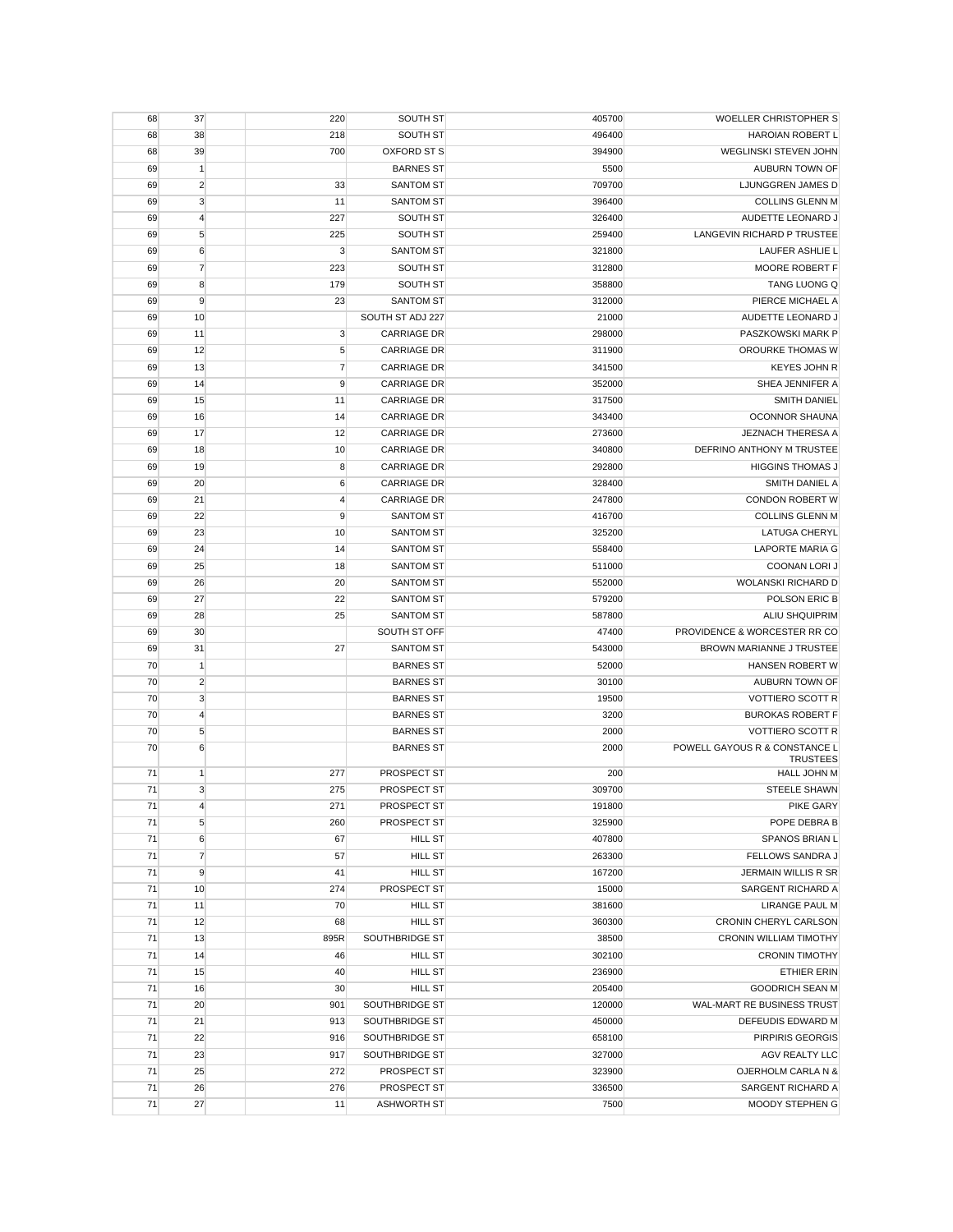| 71 | 28             | 45             | <b>HILL ST</b>     | 442800  | DOKU ERMELINDA SHAHU                 |
|----|----------------|----------------|--------------------|---------|--------------------------------------|
| 71 | 29             | 42             | <b>HILL ST</b>     | 2200    | <b>GRACE ANN LLC</b>                 |
| 71 | 30             | 71             | <b>HILL ST</b>     | 350900  | <b>HAGERTY JILLIAN D</b>             |
| 71 | 31             | 66             | <b>HILL ST</b>     | 302400  | <b>FORSBERG THOMAS A LIFE ESTATE</b> |
| 71 | 32             | 64             | <b>HILL ST</b>     | 435100  | KANTER LORRAINE M                    |
| 71 | 33             | 62             | <b>HILL ST</b>     | 371800  | STEPHENS JASON R                     |
| 71 | 34             | 60             | <b>HILL ST</b>     | 301700  | NORWOOD DAVID G                      |
| 71 | 35             | 53             | <b>HILL ST</b>     | 331800  | <b>WENTWORTH DEBRA B</b>             |
| 71 | 36             | 65             | <b>HILL ST</b>     | 102600  | <b>CRONIN WILLIAM T</b>              |
| 71 | 37             | 273            | PROSPECT ST        | 125000  | <b>PIKE GARY</b>                     |
| 71 | 38             | 275.5          | PROSPECT ST        | 18000   | <b>PIKE GARY</b>                     |
| 71 | 39             | 259            | PROSPECT ST        | 112900  | <b>PIKE GARY</b>                     |
| 71 | 40             | 261            | <b>PROSPECT ST</b> | 112900  | <b>PIKE GARY</b>                     |
|    |                |                |                    |         |                                      |
| 71 | 50             | 254            | PROSPECT ST        | 136700  | POPE DEBRA                           |
| 72 | $\overline{2}$ |                | <b>KELLY ST</b>    | 1552    | MARTIN REALTY CO OF AUBURN INC       |
| 72 | $\mathbf{3}$   | 4              | <b>KELLY ST</b>    | 315000  | CHERRIER JOSHUA A                    |
| 72 | $\overline{4}$ | 133            | PROSPECT ST        | 259200  | MCDONALD JAMES                       |
| 72 | 5              | 135            | PROSPECT ST        | 396400  | JAFARI BAGHER VAJHI                  |
| 72 | 6              | 143            | PROSPECT ST        | 420700  | <b>MURPHY CHARLES J</b>              |
| 72 | 8              | 175            | PROSPECT ST        | 280000  | DELAGORGENDIERE DANA P               |
| 72 | 9              | 177            | PROSPECT ST        | 269500  | DEGON NANCY G TRUSTEE LE             |
| 72 | 10             | 195            | PROSPECT ST        | 248600  | STEPHENS DONALD N JR                 |
| 72 | 11             | 199            | PROSPECT ST        | 379500  | BLYUND JOYCE B CHRISTENSEN           |
| 72 | 12             | 201            | PROSPECT ST        | 4472900 | <b>AUBURN WATER DISTRICT</b>         |
| 72 | 13             | 219            | PROSPECT ST        | 282500  | <b>KRAUSE LORNA H</b>                |
| 72 | 14             | 5              | <b>EDDY ST</b>     | 311400  | VALENTINE JOHN F                     |
| 72 | 15             | 15             | EDDY ST            | 161800  | VALENTINE SUSAN E                    |
| 72 | 16             | 25             | EDDY ST            | 359400  | <b>BATES TIMOTHY J</b>               |
| 72 | 17             | 24             | <b>EDDY ST</b>     | 435600  | MONROE PAMELA M TRUSTEE              |
| 72 | 18             | 6              | EDDY ST            | 409200  | HAROIAN CHRISTOPHER R                |
| 72 | 19             | 4              | EDDY ST            | 260700  | JOCHOMPERS LLC                       |
| 72 | 20             | 221            | PROSPECT ST        | 420900  | CAMPANIELLO NATHAN A                 |
|    |                |                | <b>PROSPECT ST</b> |         | ROTATORI CONNY P                     |
| 72 | 21             | 225            |                    | 323200  |                                      |
| 72 | 22             | 235            | PROSPECT ST        | 403500  | RHOADS KELLY                         |
| 72 | 23             | 247            | PROSPECT ST        | 338100  | <b>NELSON ERIK D</b>                 |
| 72 | 24             | 250            | PROSPECT ST        | 289400  | <b>LAWSON TIMOTHY J</b>              |
| 72 | 25             | 248            | PROSPECT ST        | 231900  | <b>BRODEUR SHERRIL</b>               |
| 72 | 26             | 244            | PROSPECT ST        | 278000  | <b>GALLIVAN CHARLES R JR</b>         |
| 72 | 27             | 236            | PROSPECT ST        | 349300  | BROWN DONALD W                       |
| 72 | 28             | 232            | PROSPECT ST        | 396000  | <b>BROWN HILDY A</b>                 |
| 72 | 29             | 230            | PROSPECT ST        | 381300  | <b>MATUKAITIS LEIGH WHITE</b>        |
| 72 | 30             | 206            | PROSPECT ST        | 271700  | ANDERSON ROY P                       |
| 72 | 31             | 1              | SHARY LN           | 291000  | <b>CREELMAN JAMES W TRUSTEE</b>      |
| 72 | 32             | $\mathsf 3$    | <b>SHARY LN</b>    | 304300  | FLYNN PATRICK J                      |
| 72 | 33             | $\sqrt{5}$     | <b>SHARY LN</b>    | 367800  | FOSTER BRENDAN P FOLEY               |
| 72 | 34             | $\overline{7}$ | <b>SHARY LN</b>    | 328100  | KHOURY STEPHEN F TRUSTEE             |
| 72 | 35             | 9              | <b>SHARY LN</b>    | 268000  | <b>MACKLER DENNIS A</b>              |
| 72 | 36             | 10             | <b>SHARY LN</b>    | 282300  | JABER HISHAM MOHAMED                 |
| 72 | 37             | 8              | <b>SHARY LN</b>    | 302000  | FERNANDEZ D GONZALEZ ANA C           |
| 72 | 38             | 6              | <b>SHARY LN</b>    | 288900  | KOSHERO JENNIFER J                   |
| 72 | 39             | $\overline{2}$ | <b>SHARY LN</b>    | 361600  | OCONNOR LORNA R                      |
| 72 | 40             | 204            | PROSPECT ST        | 240600  | <b>RIVERS MAIRA P</b>                |
| 72 | 41             | 5              | PHOENIX RD         | 328300  | SABINA KATHLEEN M                    |
| 72 | 42             | $\overline{7}$ | PHOENIX RD         | 284400  | GREENOUGH FAMILY REV TRUST           |
| 72 | 43             | 9              | PHOENIX RD         | 371900  | <b>GOTTLIEB ADAM M</b>               |
|    |                |                |                    |         |                                      |
| 72 | 44             | 10             | PHOENIX RD         | 310900  | BERTHIAUME CARRIE A                  |
| 72 | 45             | 8              | PHOENIX RD         | 243600  | PIETAL PAUL                          |
| 72 | 46             | 6              | PHOENIX RD         | 320500  | MARCOUX KEITH A                      |
| 72 | 47             | $\overline{4}$ | PHOENIX RD         | 279500  | SMITH SHIRLEY ANN M                  |
| 72 | 48             | $\overline{c}$ | PHOENIX RD         | 293700  | PELUSO CRAIG                         |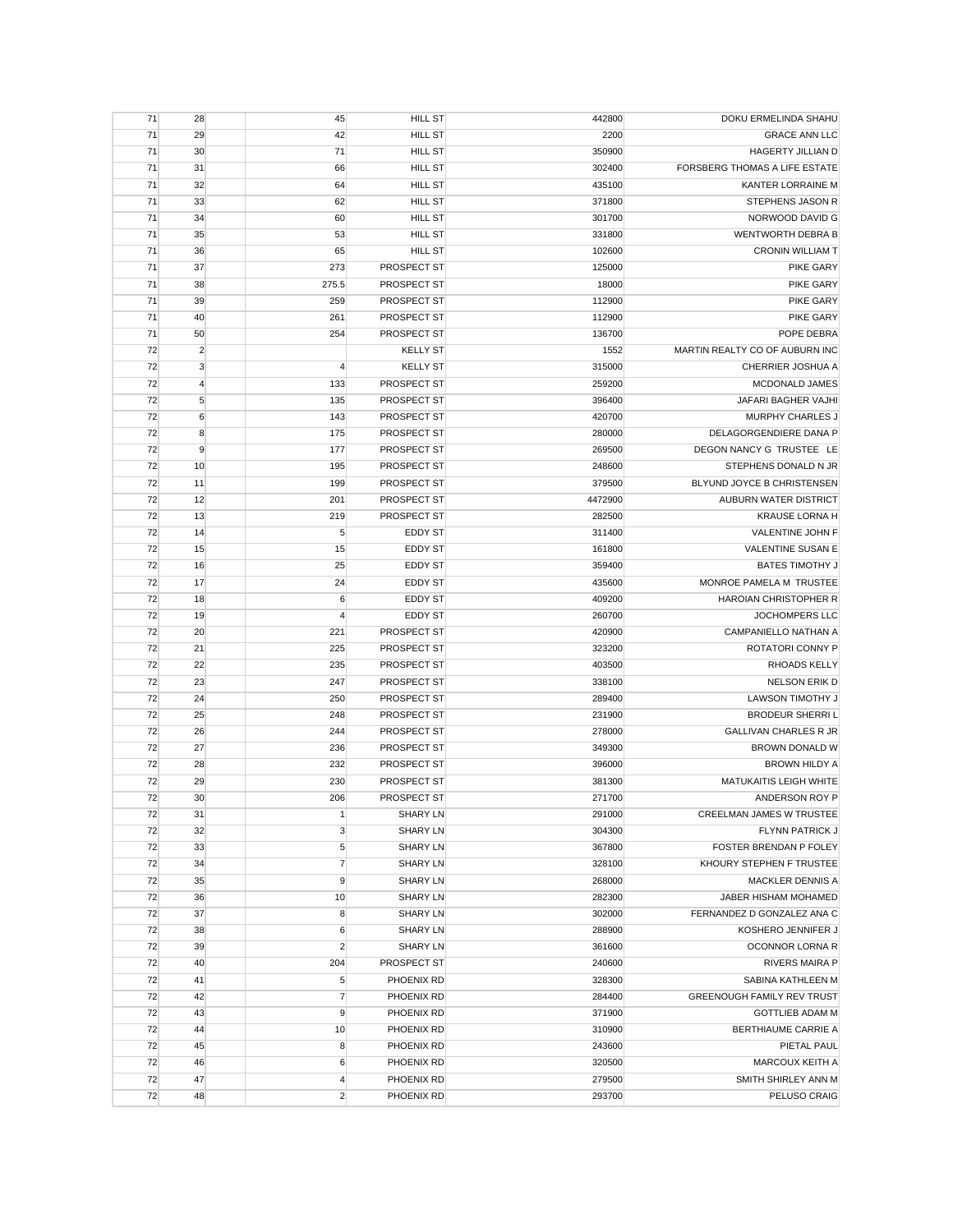| 72 | 49             | 202            | PROSPECT ST                     | 248500  | SJOBERG SANDRA D LIFE ESTATE    |
|----|----------------|----------------|---------------------------------|---------|---------------------------------|
| 72 | 50             | 200            | PROSPECT ST                     | 349600  | HOOGASIAN DONALD J JR           |
| 72 | 51             |                | 1 OLD MEETINGHOUSE<br><b>RD</b> | 275400  | FENBY LEONA F LE                |
| 72 | 52             |                | 3 OLD MEETINGHOUSE<br><b>RD</b> | 259900  | <b>LIPKO PATRICK D</b>          |
| 72 | 53             |                | 5 OLD MEETINGHOUSE<br><b>RD</b> | 351000  | <b>GEORGE JEFFREY T</b>         |
| 72 | 54             |                | 8 OLD MEETINGHOUSE<br><b>RD</b> | 275300  | LAZARZ WALTER J JR              |
| 72 | 55             |                | 6 OLD MEETINGHOUSE<br><b>RD</b> | 292300  | JOHNSON LENNART C               |
| 72 | 56             |                | 4 OLD MEETINGHOUSE<br><b>RD</b> | 285800  | <b>JONES PETER E</b>            |
| 72 | 57             | 198            | PROSPECT ST                     | 318400  | JOHNSON MARY R                  |
| 72 | 58             | 196            | <b>PROSPECT ST</b>              | 312100  | <b>SEMIS ALEXSANDRAS</b>        |
| 72 | 59             | 192            | PROSPECT ST                     | 269200  | WIGHTMAN ANTHONY                |
| 72 | 60             | 188            | PROSPECT ST                     | 290300  | MURPHY KENNETH J                |
| 72 | 61             | 186            | PROSPECT ST                     | 284300  | ALICANDRO DEBORAH ANN           |
| 72 | 62             | 184            | PROSPECT ST                     | 324300  | <b>FARRAR CODY J</b>            |
| 72 | 63             | 182            | PROSPECT ST                     | 277800  | <b>MALMI LISA M</b>             |
| 72 | 64             | 106            | <b>APPLETON RD</b>              | 290000  | <b>HOLMES CHRISTOPHER</b>       |
| 72 | 65             | 104            | APPLETON RD                     | 247800  | <b>HOLM JORDAN</b>              |
| 72 | 66             | 146            | PROSPECT ST                     | 480000  | <b>BROTHERS MATTHEW D</b>       |
| 72 | 67             | 140            | PROSPECT ST                     | 251700  | <b>BOVENZI RAYMOND S</b>        |
| 72 | 68             | 231            | PROSPECT ST                     | 351700  | NALIATH CIJO PAUL TRUSTEE       |
| 72 | 69             | 23             | <b>EDDY ST</b>                  | 460600  | LEMANSKY RICHARD J              |
|    |                |                |                                 |         |                                 |
| 72 | 71             | 10             | EDDY ST                         | 395400  | SIMPSON GERALD A JR             |
| 72 | 73             | 27             | <b>EDDY ST</b>                  | 333300  | <b>KOPKA CRAIG M</b>            |
| 72 | 74             | 29             | <b>EDDY ST</b>                  | 529500  | <b>FALKENGREN CRAIG</b>         |
| 72 | 76             | 142            | PROSPECT ST                     | 392300  | <b>BARRETTE KEVIN K</b>         |
| 72 | 77             | 139            | PROSPECT ST                     | 407800  | MURPHY DANIEL D                 |
| 72 | 78             | 215            | PROSPECT ST                     | 491000  | VESCERE FRANK A JR              |
| 72 | 79             | 4              | SUNNYSIDE RD                    | 461000  | ROCHEFORT VERONICA              |
| 72 | 80             | 6              | SUNNYSIDE RD                    | 495900  | FERRIS SCOTT H                  |
| 72 | 81             | 8              | SUNNYSIDE RD                    | 543300  | RAPHAEL SAMANTHA MANN           |
| 72 | 82             | 10             | SUNNYSIDE RD                    | 433600  | DULMAINE EDWARD LEO III         |
| 72 | 83             | 12             | SUNNYSIDE RD                    | 455900  | MCCRILLIS MARC J                |
| 72 | 84             | 11             | SUNNYSIDE RD                    | 475400  | <b>MAHONEY SEAN</b>             |
| 72 | 85             | 9              | SUNNYSIDE RD                    | 437600  | SIMMONS KELLY M                 |
| 72 | 86             | $\overline{7}$ | SUNNYSIDE RD                    | 475200  | <b>GRIBBONS ELIZABETH A</b>     |
| 72 | 87             | 5              | SUNNYSIDE RD                    | 446000  | JOYCE ANDREW P                  |
| 72 | 89             |                | PROSPECT ST OFF                 | 200     | MUTUAL BUILDERS INC             |
| 72 | 90             | $\mathbf{1}$   | <b>BRIDLE PATH</b>              | 455600  | <b>HAYSTON JESSE</b>            |
|    |                |                |                                 |         |                                 |
| 72 | 91             | 3              | <b>BRIDLE PATH</b>              | 488500  | NALIATH CIJO PAUL TRUSTEE       |
| 72 | 92             | 5              | <b>BRIDLE PATH</b>              | 441700  | <b>FOTOS OLGA</b>               |
| 72 | 93             | $\overline{7}$ | <b>BRIDLE PATH</b>              | 445600  | DANIEL PAMELA J                 |
| 72 | 94             | 9              | <b>BRIDLE PATH</b>              | 443400  | COOKSEY TYLER HUNNEWELL         |
| 72 | 95             | 8              | <b>BRIDLE PATH</b>              | 503700  | PATEL ROHITKUMAR J              |
| 72 | 96             | $\,6$          | <b>BRIDLE PATH</b>              | 436900  | JANKOWSKI EDWARD                |
| 72 | 97             | $\overline{4}$ | <b>BRIDLE PATH</b>              | 467100  | <b>TSOLAKIDIS PAUL</b>          |
| 72 | 98             | $\overline{2}$ | <b>BRIDLE PATH</b>              | 476500  | <b>TOTARO ROBERT</b>            |
| 72 | 99             | 251            | PROSPECT ST                     | 735800  | PIWOWARCZYK STANISLAW W TRUSTEE |
| 72 | 100            | 253            | PROSPECT ST                     | 117800  | LEMANSKY SETH A                 |
| 72 | 101            | 249            | PROSPECT ST                     | 1231200 | PATEL KANUBHAI                  |
| 72 | 102            |                | <b>BRIDLE PATH</b>              | 27800   | PROSPECT HILL ESTATES LLC       |
| 72 | 104            | 3              | <b>EDDY ST</b>                  | 115300  | <b>FALKENGREN KRISTEN L</b>     |
| 72 | 105            | 255            | PROSPECT ST                     | 112900  | PIKE GARY                       |
| 72 | 106            | 257            | PROSPECT ST                     | 112900  | <b>PIKE GARY</b>                |
| 73 | $\mathbf{1}$   |                | <b>OXFORD ST S</b>              | 72000   | <b>GRANGER HARRY S</b>          |
|    |                |                |                                 |         |                                 |
| 73 | $\overline{2}$ | 71             | <b>KELLY ST</b>                 | 1111950 | MARTIN REALTY CO OF AUBURN INC  |
| 73 | $\mathbf{3}$   | 113            | <b>KELLY ST</b>                 | 224500  | MARTIN REALTY CO OF             |
| 73 | $\overline{4}$ | 58             | <b>KELLY ST</b>                 | 112400  | <b>HOLUP MATTHEW</b>            |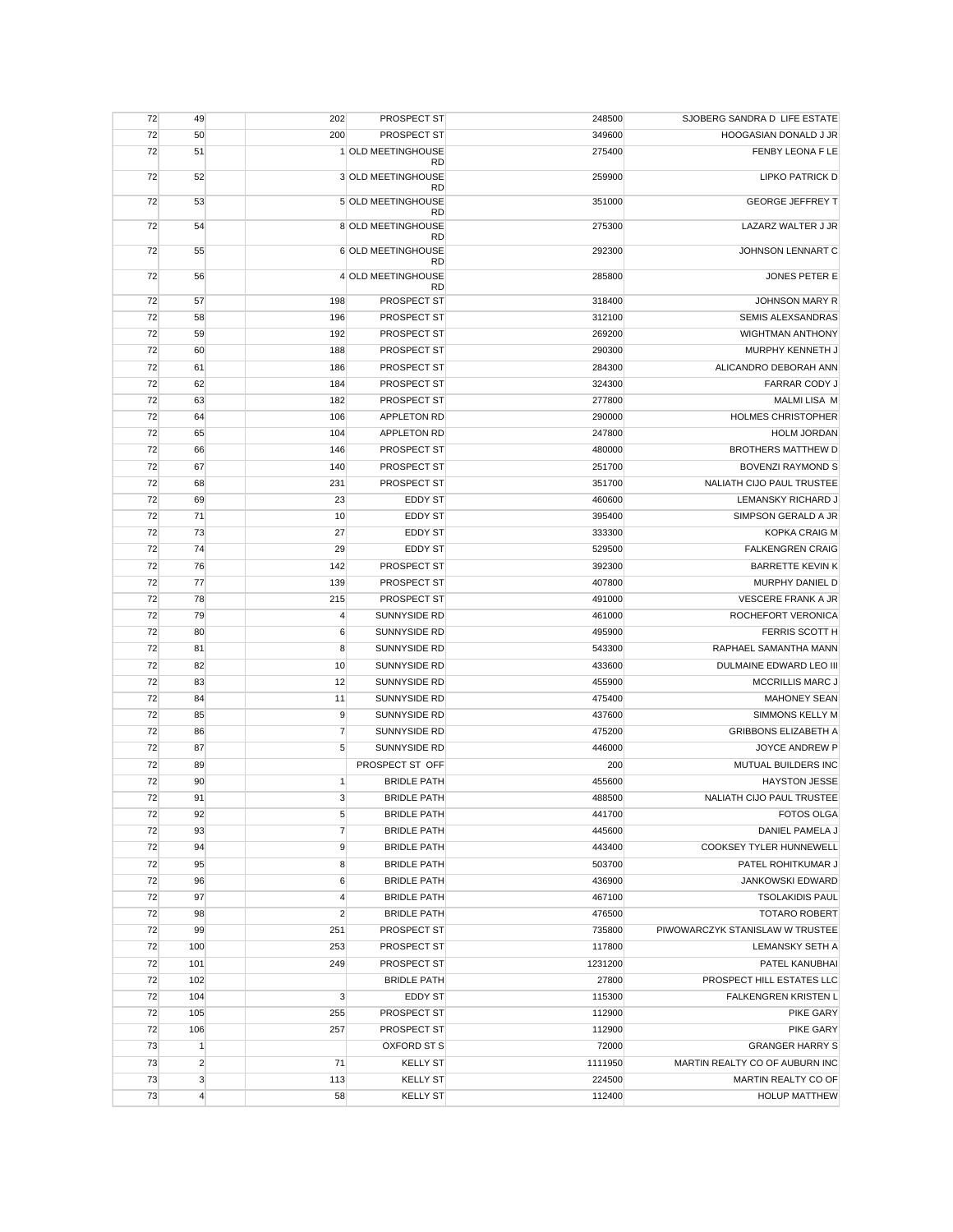| 73       | 6              | 1              | <b>KELLY ST</b>                          | 359500           | <b>OBREMSKI STEVEN S</b>                               |
|----------|----------------|----------------|------------------------------------------|------------------|--------------------------------------------------------|
| 73       | $\overline{7}$ | 3              | <b>KELLY ST</b>                          | 419100           | QUITADAMO MARIE E                                      |
| 73       | 8              | 5              | <b>KELLY ST</b>                          | 550300           | PIGNATARO JOHN C TRUSTEE                               |
| 73       | 9              | $\overline{7}$ | <b>KELLY ST</b>                          | 387500           | KIM IL YOUNG                                           |
| 73       | 10             | 8              | <b>LINDEN LN</b>                         | 607600           | DOYLE JAMES                                            |
| 73       | 11             | 6              | <b>LINDEN LN</b>                         | 558900           | LERNER JESSICA L SMITH                                 |
| 73       | 12             | 4              | <b>LINDEN LN</b>                         | 450600           | ODAY JOHN F                                            |
| 73       | 13             | 1              | <b>FENWICK CIR</b>                       | 454800           | <b>GERMAIN NICOLAS</b>                                 |
| 73       | 14             | $\overline{c}$ | <b>FENWICK CIR</b>                       | 608100           | MILLETTE RICHARD A                                     |
| 73       | 15             | 4              | <b>FENWICK CIR</b>                       | 512300           | PELLETIER PAUL E                                       |
| 73       | 16             | 6              | <b>FENWICK CIR</b>                       | 524800           | KHAFAJA JOSEPH                                         |
|          |                |                |                                          |                  |                                                        |
| 74       | $\vert$ 1      | 18             | <b>CEDAR ST</b>                          | 435500           | RICHARDSON DAVID D                                     |
| 74       | $\overline{c}$ | 22             | <b>CEDAR ST</b>                          | 327500           | WALCZAK DONALD C                                       |
| 74       | $\mathbf{3}$   | 26             | <b>CEDAR ST</b>                          | 237900           | <b>KELLY BRIAN T</b>                                   |
| 74       | $\overline{4}$ | $\overline{2}$ | MAYWOOD CIR                              | 438200           | <b>FAGAN CHARLES C</b>                                 |
| 74       | 5              | 250            | SOUTH ST                                 | 382100           | <b>CUSSON ROBERT J</b>                                 |
| 74       | 6              | 252            | SOUTH ST                                 | 750300           | DIMOPOULOS CHRISTOS                                    |
| 74       | 8              | 781            | OXFORD ST S                              | 277400           | <b>BENVENUTI PHILIP A</b>                              |
| 74       | 9              | 779            | OXFORD ST S                              | 298800           | THUNBERG SAMANTHA L                                    |
| 74       | 10             | 775            | OXFORD ST S                              | 296500           | <b>HAWKINS NATHAN E</b>                                |
| 74       | 11             | 735            | OXFORD ST S                              | 297300           | <b>ODGREN RAYMOND S</b>                                |
| 74       | 12             | 733            | OXFORD ST S                              | 358600           | PIMENTEL JORDAN R                                      |
| 74       | 13             | $\overline{4}$ | <b>BRUNSWICK AVE</b>                     | 223600           | <b>STONE MARK C</b>                                    |
| 74       | 14             | 729            | OXFORD ST S                              | 221200           | SZYMCZAK SCOTT C                                       |
| 74       | 15             | 727            | <b>OXFORD ST S</b>                       | 290700           | <b>HALL MYSTIQUE D</b>                                 |
| 74       | 16             | $\mathbf{1}$   | <b>GALLANT AVE</b>                       | 234100           | DUNKERTON KAREN A                                      |
| 74       |                |                | <b>GALLANT AVE</b>                       |                  | MURPHY DONNA L                                         |
|          | 17             | 3              |                                          | 172900           |                                                        |
| 74       | 18             | $\overline{2}$ | <b>GALLANT AVE</b>                       | 65900            | FORRETT FREDERICK R JR                                 |
| 74       | 19             | 723            | OXFORD ST S                              | 250200           | FORRETT FREDERICK R JR                                 |
| 74       | 20             |                | OXFORD ST S                              | 19600            | WOODSUM JULIETTE M                                     |
| 74       | 21             | 708            | OXFORD ST S                              | 367600           | WOODSUM JULIETTE M CLOUTHIER RJ JR<br><b>TRUST</b>     |
| 74       | 22             | 710            | OXFORD ST S                              | 285400           | PIKE TIMOTHY P                                         |
| 74       | 23             | 712            | OXFORD ST S                              | 234200           | PAQUIN NANCY E                                         |
| 74       | 24             | 714            | OXFORD ST S                              | 245700           | <b>BOOKER JONEF A</b>                                  |
| 74       |                |                | OXFORD ST S                              |                  |                                                        |
|          | 25             | 718            |                                          | 273900           | VASSAR JEFFREY D                                       |
| 74       | 27             | 780            | OXFORD ST S                              | 321500           | MILLS ROBERT K JR                                      |
| 74       | 28             | 785            | OXFORD ST S                              | 427200           | <b>DAUTEUIL MARIE</b>                                  |
| 74       | 30             | 30             | <b>CEDAR ST</b>                          | 400              | AUBURN TOWN OF                                         |
| 74       | 31             | 254            | SOUTH ST                                 | 419600           | OBRIEN JAMES M                                         |
| 74       | 32             | 256            | SOUTH ST                                 | 308000           | SMITH PHILIP L                                         |
| 74       | 33             | 258            | SOUTH ST                                 | 452100           | CHARBONNEAU DAVID G                                    |
| 74       | 35             | 760            | <b>OXFORD ST S</b>                       | 247700           | MCLAUGHLIN DAVID M                                     |
| 74       | 36             | 750            | OXFORD ST S                              | 269500           | SOUTHARD PAUL A SOUTHARD FRANCES S                     |
|          |                |                |                                          |                  | <b>TRUST</b>                                           |
| 74       | 37             | 740            | OXFORD ST S                              | 275600           | MANZELLO LISA                                          |
| 74       | 38             | 730            | OXFORD ST S                              | 60000            | AUBURN TOWN OF                                         |
| 74       | 39             | 11             | <b>COACHMAN LN</b>                       | 277800           | MURPHY BART J                                          |
| 74       | 40             | 9              | <b>COACHMAN LN</b>                       | 274400           | MCDONALD SEAN                                          |
| 74       | 41             | $\overline{7}$ | <b>COACHMAN LN</b>                       | 291000           | OCONNOR GEROGE J                                       |
| 74       | 42             | 5              | <b>COACHMAN LN</b>                       | 325900           | <b>BORUS JEFFREY R</b>                                 |
| 74       | 43             | 3              | <b>COACHMAN LN</b>                       | 329400           | <b>KELLER MEGAN K</b>                                  |
| 74       | 44             | 1              | <b>COACHMAN LN</b>                       | 393000           | MACGINNIS MARIEANNE L                                  |
| 74       |                | $\overline{c}$ | <b>COACHMAN LN</b>                       | 394900           | RUTELONIS JASON M                                      |
|          | 45             |                |                                          |                  |                                                        |
| 74       | 46             | $\overline{4}$ | <b>COACHMAN LN</b>                       | 336200           | <b>GALLONI JON N</b>                                   |
| 74       | 47             | 6              | <b>COACHMAN LN</b>                       | 293300           | FREELANDER BARRY A & JUDITH A LE                       |
| 74       | 48             |                |                                          |                  |                                                        |
|          |                | 8              | <b>COACHMAN LN</b>                       | 305900           | TROMBLEY JOSHUA P                                      |
| 74       | 49             | 10             | <b>COACHMAN LN</b>                       | 337500           | THOMAS DEBORAH J                                       |
| 74       | 50             | 12             | <b>COACHMAN LN</b>                       | 293500           | JOHNSON RAYMOND A                                      |
| 74<br>74 | 51<br>52       | 14<br>16       | <b>COACHMAN LN</b><br><b>COACHMAN LN</b> | 355600<br>352400 | SALMONSON ROBERT W<br>LEACH JAMES T & LEACH NORA F TRS |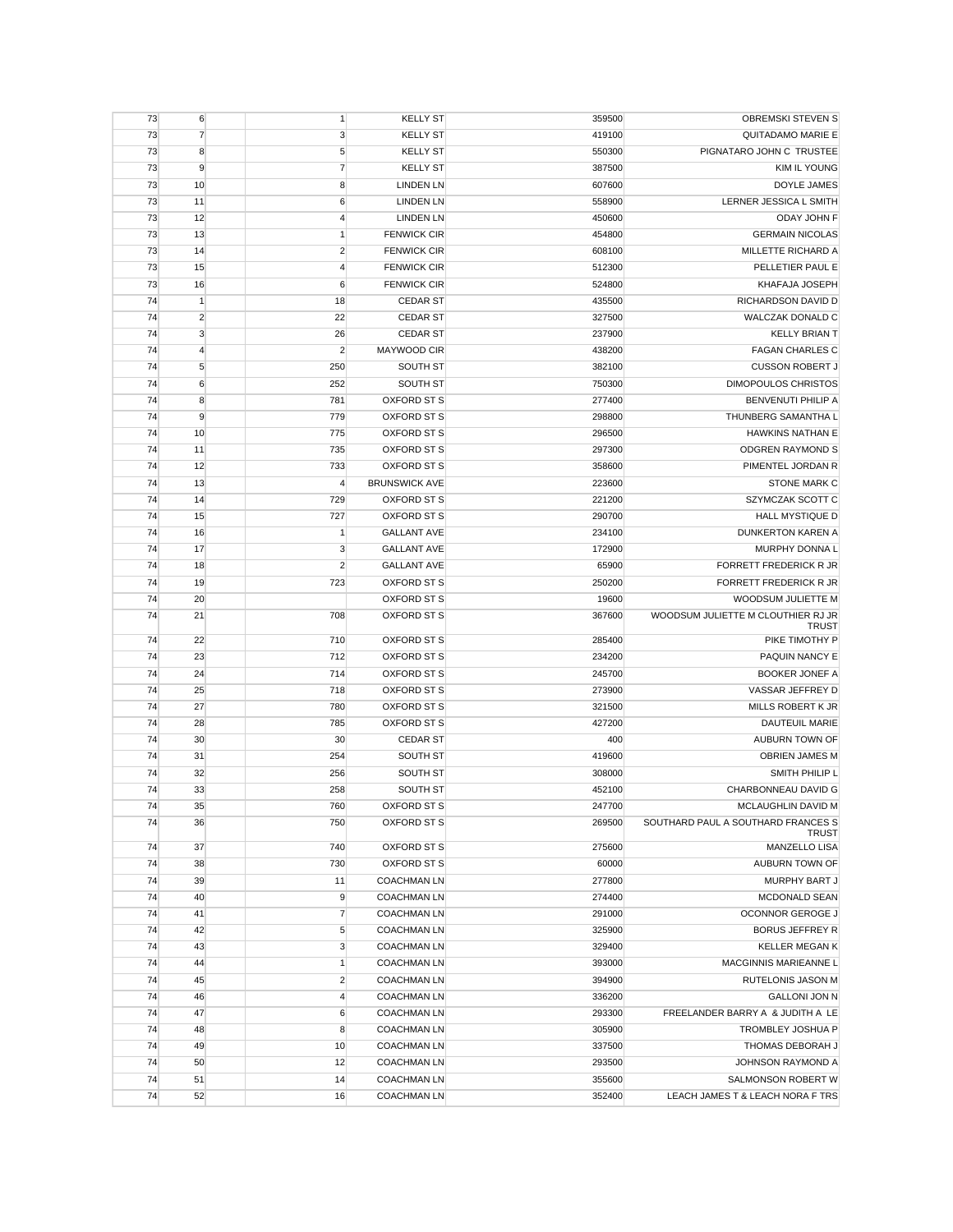| 74 | 53             | 18  | <b>COACHMAN LN</b>                               | 307400 | <b>BUROKAS EVAN</b>                       |
|----|----------------|-----|--------------------------------------------------|--------|-------------------------------------------|
| 74 | 54             | 20  | <b>COACHMAN LN</b>                               | 395300 | SOLOPERTO PAUL                            |
| 74 | 55             | 19  | <b>COACHMAN LN</b>                               | 279100 | CONDELLI JOSEPH E                         |
| 74 | 56             | 17  | <b>COACHMAN LN</b>                               | 309500 | REYNOLDS ROBERT J LE                      |
| 74 | 57             | 15  | <b>COACHMAN LN</b>                               | 425900 | DUROCHER MARC J TRUSTEE                   |
| 74 | 58             | 13  | <b>COACHMAN LN</b>                               | 346300 | SHERMAN REGGIE N                          |
| 74 | 59             |     | <b>CEDAR ST</b>                                  | 20100  | AUBURN TOWN OF                            |
| 74 | 60             | 770 | OXFORD ST S                                      | 275300 | <b>KRUMSIEK KELLY M</b>                   |
| 74 | 61             | 737 | OXFORD ST S                                      | 332000 | PARKER JOAN B TRUSTEE                     |
| 74 | 62             |     | 8<br>MAYWOOD CIR                                 | 387900 | LETSON DONALD C JR                        |
|    |                |     | MAYWOOD CIR                                      |        | <b>GAWRONSKI JEFFREY D</b>                |
| 74 | 63             |     | 6                                                | 407800 |                                           |
| 74 | 64             |     | 4<br>MAYWOOD CIR                                 | 390800 | MCNAMARA MICHAEL L TRUSTEE                |
| 74 | 65             | 777 | <b>OXFORD ST S</b>                               | 309000 | <b>GAUMOND KENNETH R</b>                  |
| 75 | $\mathbf{1}$   | 12  | ELIZABETH DR                                     | 680900 | PONIROS GEORGIOS                          |
| 75 | $\overline{2}$ | 22  | <b>BARNES ST</b>                                 | 254200 | ADAMSKI LENA LE                           |
| 75 | 3              | 26  | <b>BARNES ST</b>                                 | 479300 | TANTINARAWAT SALLY E                      |
| 75 | $\overline{4}$ | 30  | <b>BARNES ST</b>                                 | 370800 | <b>STANDRING STEPHEN</b>                  |
| 75 | 5              | 44  | <b>BARNES ST</b>                                 | 294200 | FURMANICK MICHAEL H JR                    |
| 75 | 6              | 56  | <b>BARNES ST</b>                                 | 324600 | MICHNIEWICZ THOMAS                        |
| 75 | $\overline{7}$ |     | <b>GILBERT WAY</b><br>4                          | 416900 | US BANK TRUST N A TRUSTEE                 |
| 75 | 8              |     | <b>BARNES ST</b>                                 | 286400 | AUBURN TOWN OF                            |
| 75 | 9              | 71  | <b>BARNES ST</b>                                 | 387000 | CHAFFEE CHRISTOPHER F                     |
| 75 | 11             | 45  | <b>BARNES ST</b>                                 | 382000 | SULLIVAN ERIKA K                          |
| 75 | 12             | 31  | <b>BARNES ST</b>                                 | 323700 | BERTHIAUME DAVID A                        |
| 75 | 13             | 331 | SOUTH ST                                         | 370700 | <b>HARNEY KAREN M</b>                     |
| 75 | 14             |     | $\mathbf{1}$<br><b>BARNES ST</b>                 | 365900 | <b>ADAMSKI STEPHEN</b>                    |
| 75 | 15             | 336 | SOUTH ST                                         | 481300 | LABONTE JEFFREY R                         |
| 75 | 16             |     | SOUTH ST                                         | 17100  | AUBURN TOWN OF                            |
| 75 | 17             | 314 | SOUTH ST                                         | 411000 | <b>FLAHERTY JAMES</b>                     |
| 75 | 18             | 304 | SOUTH ST                                         | 356700 | PROVOST MARSHALL E                        |
|    |                | 288 | SOUTH ST                                         | 405900 | RINGGARD RICHARD C                        |
| 75 | 19             |     |                                                  |        |                                           |
| 75 | 20             | 310 | SOUTH ST                                         | 448400 | CAMOSSE DAVID J                           |
| 75 | 21             | 229 | SOUTH ST                                         | 224200 | <b>MOLIS PAUL A</b>                       |
| 75 | 22             | 251 | SOUTH ST                                         | 297600 | MACLEOD FAMILY TRUST                      |
| 75 | 23             | 261 | SOUTH ST                                         | 390900 | COMEAU PAULA L                            |
| 75 | 24             | 297 | SOUTH ST                                         | 206400 |                                           |
| 75 | 27             |     |                                                  |        | PROVOST MARSHALL E                        |
| 75 |                |     | $\overline{2}$<br><b>GILBERT WAY</b>             | 362900 | MCGRILLEN TAMARA L                        |
|    | 28             | 39  | <b>BARNES ST</b>                                 | 375900 | <b>MEHMOOD BILAL</b>                      |
| 75 | 29             | 73  | <b>BARNES ST</b>                                 | 313100 | LONGOBARDI DIANE                          |
| 75 | 30             |     | 6<br><b>GILBERT WAY</b>                          | 800    | <b>MASSE FRANCIS</b>                      |
| 75 | 31             | 16  | <b>BARNES ST</b>                                 | 464100 | PESCHIERA MARCO                           |
| 75 | 32             | 18  | <b>BARNES ST</b>                                 | 452900 | THERRIEN RICK A                           |
| 75 | 33             | 20  | <b>BARNES ST</b>                                 | 530600 | NIEMI FARHOODY NASSIRINE                  |
| 75 | 34             |     | $\overline{4}$<br>ELIZABETH DR                   | 29300  | FURMANICK MICHAEL H JR                    |
| 75 | 36             |     | 3<br>ELIZABETH DR                                | 138200 | SALO BRENNAN J                            |
| 75 | 37             | 255 | SOUTH ST                                         | 496700 | WESTERMARK JOHN T                         |
|    |                |     |                                                  |        |                                           |
| 75 | 38             | 11  | <b>CEDAR ST</b>                                  | 371700 | <b>MORGAN TIMOTHY J</b>                   |
| 75 | 39             |     | $\overline{c}$<br>DEER TRACK RD                  | 564600 | SILVA CLAUDIA G                           |
| 75 | 40             |     | $\overline{7}$<br><b>ELIZABETH DR</b>            | 766800 | <b>BAGDIS KATHERINE A ESQ TRUSTEE</b>     |
| 75 | 41             |     | 9<br>ELIZABETH DR                                | 101700 | MURPHY WILLIAM J                          |
| 75 | 42             | 11  | ELIZABETH DR                                     | 738600 | ZONA THOMAS R                             |
| 75 | 43             | 13  | ELIZABETH DR                                     | 546300 | KOZLOWSKI JOHN B                          |
| 75 | 44             | 15  | ELIZABETH DR                                     | 771900 | JOHNSON TIMOTHY R                         |
| 75 | 45             | 14  | ELIZABETH DR                                     | 785400 | <b>HORAK KELLY</b>                        |
| 75 | 46             |     | 3<br>DEER TRACK RD                               | 702800 | OCONNOR TIMOTHY                           |
| 75 | 47             |     | 6<br>ELIZABETH DR                                | 624700 | <b>TESTA STEVEN P</b>                     |
| 75 | 48             |     | 3<br><b>JACOBS WAY</b>                           | 539500 | <b>TERRIEN MICHELE E</b>                  |
| 75 | 49             |     | 5<br><b>JACOBS WAY</b>                           | 406200 | DETORA KENNETH C                          |
| 75 | 50             |     | 8<br><b>JACOBS WAY</b><br>6<br><b>JACOBS WAY</b> | 548900 | OCONNELL PHILIP D JR<br>SUNDSTROM JAMES M |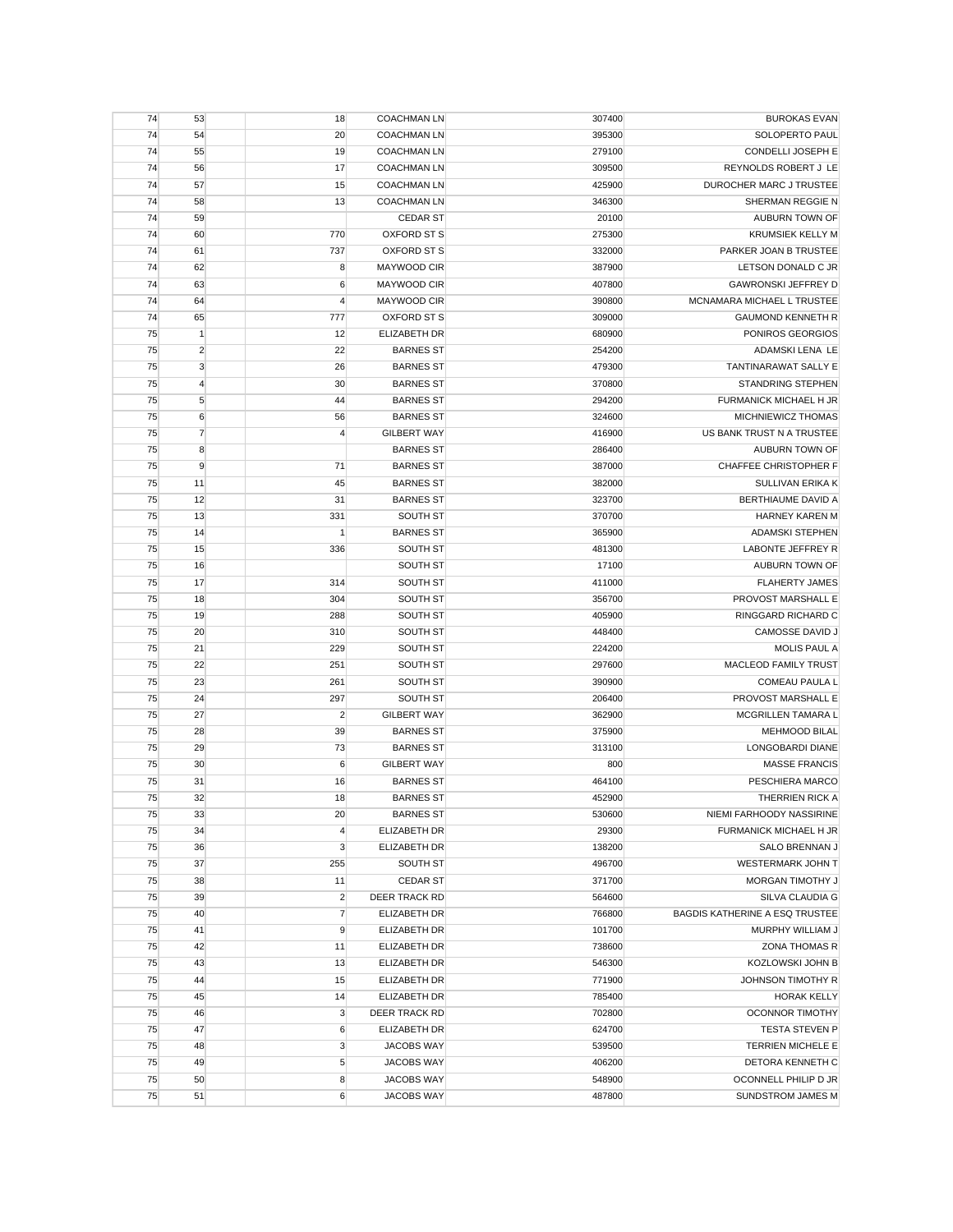| 75 | 52             | $\overline{4}$ | <b>JACOBS WAY</b>  | 416900 | <b>MOJICA BENJAMIN J</b>             |
|----|----------------|----------------|--------------------|--------|--------------------------------------|
| 75 | 53             | 263            | SOUTH ST           | 507200 | <b>SEAMAN KEVIN R</b>                |
| 75 | 54             | 267            | SOUTH ST           | 431400 | <b>WILCOX ALAN E</b>                 |
| 75 | 55             | 317            | SOUTH ST           | 325200 | MURPHY JOHN M                        |
| 75 | 56             | $\overline{4}$ | PAUL REVERE RD     | 522200 | <b>CODY DANIEL</b>                   |
| 75 | 57             | 6              | PAUL REVERE RD     | 516400 | BOHDIEWICZ SEAN M                    |
| 75 | 58             | 8              | PAUL REVERE RD     | 544100 | <b>EGAN JILL L</b>                   |
| 75 | 59             | 10             | PAUL REVERE RD     | 500100 | <b>HEICHEL NICHOLAS S</b>            |
| 75 | 60             | 12             | PAUL REVERE RD     | 769400 | HARRINGTON SUSAN MONIZ TR            |
| 75 | 61             | 9              | PAUL REVERE RD     | 540600 | <b>KUCHNICKI TOD</b>                 |
| 75 | 62             | $\overline{7}$ | PAUL REVERE RD     | 638600 | <b>HERBERT WILLIAM</b>               |
| 75 | 63             | 5              | PAUL REVERE RD     | 520900 | LIST JOHN G SR LE & LIST DIANNE L LE |
| 75 | 64             | 3              | PAUL REVERE RD     | 518900 | RAND JOSHUA M                        |
| 75 | 65             | 289            | SOUTH ST           | 133300 | PROVOST MARSHALL E                   |
|    |                |                |                    |        | PROVOST MARSHALL E                   |
| 75 | 66             | 307            | SOUTH ST           | 115500 |                                      |
| 76 | $\vert$ 1      | 86             | <b>KELLY ST</b>    | 470475 | MARTIN REALTY CO OF AUBURN INC       |
| 76 | $\overline{c}$ | 67             | EDDY ST            | 386200 | MONROE PAMELA M TRUSTEE              |
| 76 | $\mathbf{3}$   | 43             | EDDY ST            | 478900 | STEARNS WALTER E JR LE               |
| 76 | $\overline{4}$ | 44-46          | EDDY ST            | 147200 | MARTIN REALTY CO OF AUBURN INC       |
| 76 | 5              | 40             | <b>EDDY ST</b>     | 523400 | PIKE GARY P & DEBRA L                |
| 76 | 6              | 42             | <b>EDDY ST</b>     | 374900 | <b>DURLING HOWARD J</b>              |
| 77 | $\mathbf{1}$   | 93             | <b>KELLY ST</b>    | 742394 | <b>KELLEY PHYLLIS R</b>              |
| 77 | $\overline{2}$ | 89             | <b>KELLY ST</b>    | 207700 | <b>BROOKS ARTHUR F JR</b>            |
| 77 | 3              | 841            | OXFORD ST S        | 522700 | JOHNSON ROBERT W TRUSTEE             |
| 77 | $\overline{4}$ | 839            | OXFORD ST S        | 494800 | <b>BRADY MICHAEL J</b>               |
| 77 | 5              | 837            | OXFORD ST S        | 608100 | PLUFF EDWARD R III                   |
| 77 | 6              | 835            | OXFORD ST S        | 600400 | POEL BRYCE J VANDER                  |
| 77 | $\overline{7}$ | 833            | OXFORD ST S        | 467700 | THUNBERG BARRY D                     |
| 77 | 8              | 831            | OXFORD ST S        | 660800 | CAPARSO RICHARD TRUSTEE              |
| 77 | 9              | 829            | OXFORD ST S        | 478000 | THIBODEAU JASON                      |
| 77 | 10             | 829A           | OXFORD ST S        | 170400 | <b>THOMPSON RUTH</b>                 |
| 78 | $\mathbf{1}$   |                | SOUTH ST           | 44859  | BARRY RICHARD C JR TRUSTEE           |
| 78 | $\overline{2}$ | 27             | <b>CEDAR ST</b>    | 481500 | KELLEHER ANDREW J                    |
| 78 | 3              | 33             | <b>CEDAR ST</b>    | 98400  | AUBURN TOWN OF                       |
| 78 | $\overline{4}$ | 35             | <b>CEDAR ST</b>    | 540200 | <b>IOZZO JAMES J</b>                 |
| 78 | 5              | 31             | <b>CEDAR ST</b>    | 86800  | AUBURN TOWN OF                       |
| 78 | 6              |                | <b>CEDAR ST</b>    | 72300  | AUBURN TOWN OF                       |
|    |                |                |                    |        |                                      |
| 78 | $\overline{7}$ |                | <b>CEDAR ST</b>    | 800    | <b>COMMONWEALTH OF MASS</b>          |
| 78 | 8              | 827            | OXFORD ST S        | 578900 | REGIONAL OXFORD STREET LLC           |
| 78 | 9              | 810            | <b>OXFORD ST S</b> | 498600 | WALSH JOHN E                         |
| 78 | 10             | 800            | OXFORD ST S        | 467500 | MAURELLO ANTHONY                     |
| 78 | 11             | 786            | OXFORD ST S        | 507800 | DUROCHER MARC J JR                   |
| 78 | 12             | 19             | <b>CEDAR ST</b>    | 355400 | <b>WILKICKI CHARLES H</b>            |
| 78 | 13             | 21             | <b>COACHMAN LN</b> | 380200 | LEPARD ROBERT F                      |
| 78 | 14             | 23             | <b>COACHMAN LN</b> | 299200 | <b>GORDON DEBORAH F</b>              |
| 78 | 15             | 25             | <b>COACHMAN LN</b> | 340500 | RAMIREZ VINCENT P                    |
| 78 | 16             | 22             | <b>COACHMAN LN</b> | 334600 | LEBOEUF HENRY J TRUSTEE              |
| 78 | 17             | 21             | <b>CEDAR ST</b>    | 295500 | <b>CHAPMAN ROBERT</b>                |
| 78 | 18             | 23             | <b>CEDAR ST</b>    | 317900 | PRESCOTT WAYNE R JR &                |
| 78 | 19             | 25             | <b>CEDAR ST</b>    | 432100 | MULARSKI MAREK K                     |
| 78 | 20             | 37             | <b>CEDAR ST</b>    | 557700 | YURSHA CARMEN J                      |
| 78 | 21             | 787            | OXFORD ST S        | 438000 | TOLOCZKO EUGENE R                    |
| 78 | 22             | 789            | OXFORD ST S        | 425100 | DIAZ MIGUEL A TRUSTEE                |
| 78 | 23             | 802            | <b>OXFORD ST S</b> | 482200 | <b>SPRING TIMOTHY</b>                |
| 78 | 24             | 799            | OXFORD ST S        | 167900 | <b>THOMPSON RUTH</b>                 |
| 78 | 25             | 15             | <b>CEDAR ST</b>    | 529200 | FIORE JOHN A                         |
| 78 | 26             | 29             | <b>CEDAR ST</b>    | 536400 | LAVALLE JAMES S                      |
| 78 | 27             | 797            | OXFORD ST S        | 639200 | <b>BENVENUTI PATRICIA R</b>          |
| 78 | 28             | 806            | OXFORD ST S        | 572800 | FIGUERIDO ANTHONY M                  |
|    |                |                |                    |        |                                      |
| 78 | 29             | 804            | OXFORD ST S        | 549100 | <b>CMIEL AMY</b>                     |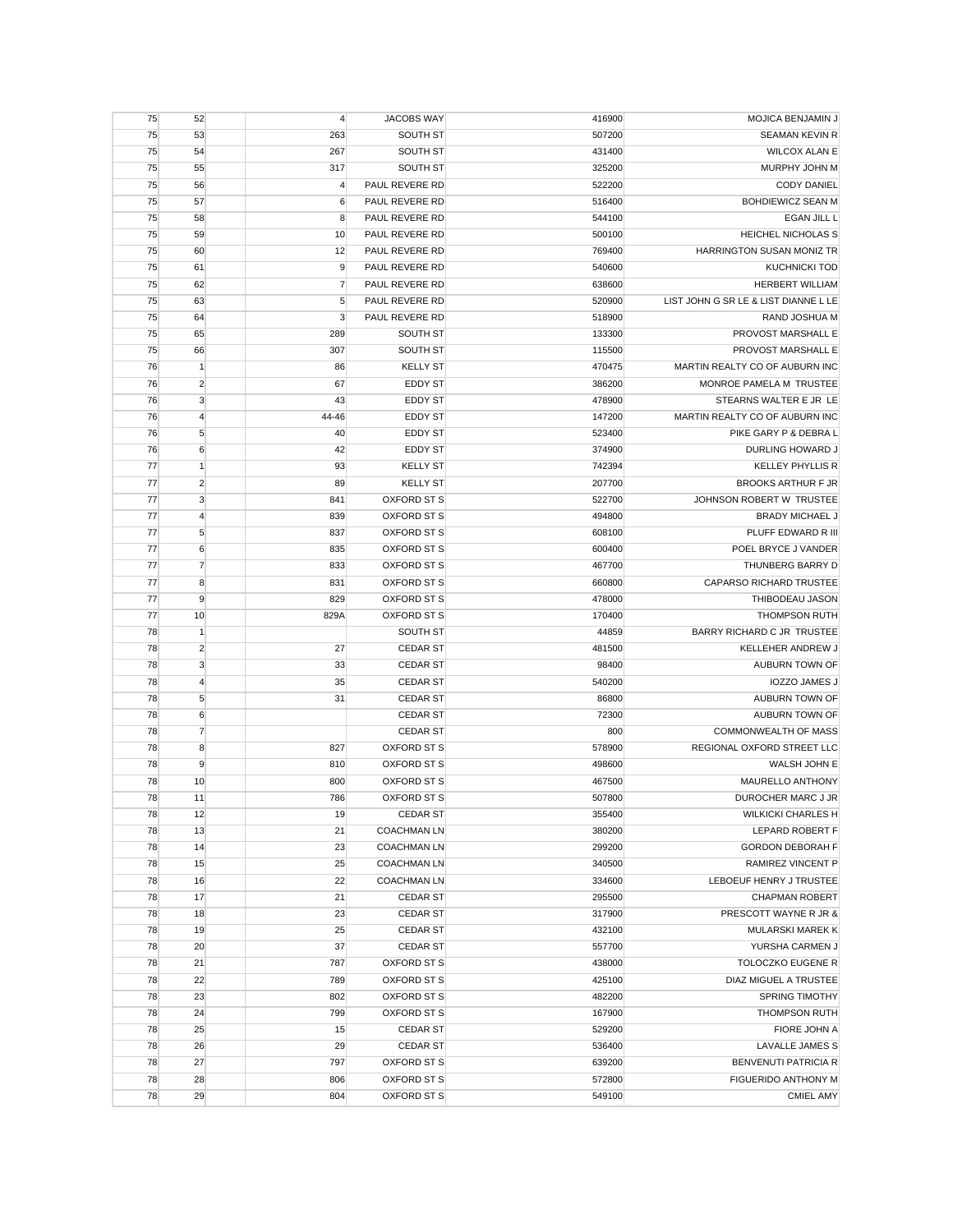| 78 | 30             | 795            | OXFORD ST S         | 386500 | CARROLL MICHAEL J                       |
|----|----------------|----------------|---------------------|--------|-----------------------------------------|
| 78 | 31             |                | SOUTH ST OFF        | 26100  | PROVIDENCE & WORCESTER RR CO            |
| 79 | $\vert$ 1      |                | <b>BARNES ST</b>    | 200    | <b>COUTURE STEVEN F</b>                 |
| 79 | $\overline{2}$ | 86             | <b>BARNES ST</b>    | 22100  | POLISSACK MICHELLE M                    |
| 79 | $\mathbf{3}$   | $\mathbf{1}$   | <b>GILBERT WAY</b>  | 389000 | KULESA ALEXANDRE M JR                   |
| 79 | $\overline{4}$ | 393            | SOUTH ST            | 354171 | DEWOLFE DOUGLAS G TRUSTEE               |
| 79 | 5              | 379            | SOUTH ST            | 599700 | DETORA NANCY W                          |
| 79 | 6              | 351            | SOUTH ST            | 488100 | <b>BRUSO JAMES R</b>                    |
| 79 | $\overline{7}$ | 341            | SOUTH ST            | 327700 | BERRYMAN ALLISON J                      |
| 79 | 8              | 350            | SOUTH ST            | 256300 | OLBRIS EDWARD J                         |
| 79 | 9              | 354            | SOUTH ST            | 540500 | PICARD DAVID P                          |
| 79 | 10             | 320            | SOUTH ST            | 142300 | PROVOST MARSHALL E                      |
| 79 | 11             | 378            | SOUTH ST            | 287700 | DELAGORGENDIERE JOEL D                  |
| 79 | 12             | 380            | SOUTH ST            | 342900 | <b>MOSS GARY S</b>                      |
| 79 | 13             | 408            | SOUTH ST            | 83800  | KOZICZ RICHARD R TRUSTEE                |
| 79 | 14             |                | SOUTH ST            | 100    | PROVOST MARSHALL E                      |
| 79 | 15             | 370            | SOUTH ST            | 324600 | <b>NATOLI DENNIS</b>                    |
| 79 | 16             | 371            | SOUTH ST            | 323700 | <b>SCOTT PAUL D</b>                     |
| 79 | 17             | 375            | SOUTH ST            | 633100 | <b>GAUTHIER BRIAN D</b>                 |
| 79 | 18             | 373            | SOUTH ST            | 356600 | SALVATORE WILLIAM J                     |
| 79 | 19             | 85             | <b>BARNES ST</b>    | 330400 | <b>GODWIN JONATHAN</b>                  |
| 79 | 20             | 345            | SOUTH ST            | 359700 | VALDEZ RAYMOND                          |
| 79 | 21             | 14             | <b>BARNES ST</b>    | 24100  | PESCHIERA MARCO                         |
| 79 | 22             | 87             | <b>BARNES ST</b>    | 341300 | LESSARD MICHAEL F                       |
| 79 | 23             | 414            | SOUTH ST            | 484700 | <b>ORSI DAVID</b>                       |
| 79 | 24             | 412            | SOUTH ST            | 556600 | <b>TRAN SONNY</b>                       |
| 79 | 25             | 410            | SOUTH ST            | 467500 | KOZICZ RICHARD R TRUSTEE                |
| 79 | 26             | 17             | <b>ELIZABETH DR</b> | 565800 | ANTANAVICA NICHOLAS J                   |
| 79 | 27             | 19             | ELIZABETH DR        | 133600 | ANGER BRIAN N                           |
| 79 | 28             | 18             | <b>ELIZABETH DR</b> | 3711   | RAFFA PAUL D                            |
| 79 | 29             | 16             | ELIZABETH DR        | 15500  | RAFFA PAUL D                            |
| 79 | 31             | 361            | SOUTH ST            | 468400 | <b>MCEACHERN KEITH</b>                  |
| 80 | $\overline{1}$ | 851            | <b>OXFORD ST S</b>  | 372000 | AMSDEN JAMES TRUSTEE                    |
| 80 | $\overline{2}$ | 847            | OXFORD ST S         | 146000 | NEW ENGLAND POWER CO                    |
| 80 | $\mathbf{3}$   |                | OXFORD ST S         | 25500  | <b>COMMONWEALTH OF MASS</b>             |
| 80 | $\overline{4}$ | 853            | OXFORD ST S         | 525400 | <b>LEARY WILLIAM</b>                    |
| 80 | $\sqrt{5}$     | 845            | OXFORD ST S         | 443900 | DASCANIO RALPH L                        |
| 80 | 6              | 843            | OXFORD ST S         | 778700 | LAPERLE JOHN C                          |
| 80 | $\overline{7}$ | 855            | OXFORD ST S         | 581600 | CHAN ALEXANDER                          |
| 80 | 8              | 857            | <b>OXFORD ST S</b>  | 510800 | <b>LAPLANTE KEITH W</b>                 |
| 81 | $\mathbf{1}$   |                | SOUTH ST            | 61600  | <b>GOLDSTEIN &amp; GURWITZ INC</b>      |
| 81 | $\overline{2}$ |                | SOUTH ST (422 R)    | 7400   | <b>NALESKI CHESTER P</b>                |
| 81 | 3              | 434            | SOUTH ST            | 560800 | ORTEGA JEISON R                         |
| 81 | $\overline{4}$ | 436            | SOUTH ST            | 51700  | <b>CANDELA STEVEN</b>                   |
| 81 | $\sqrt{5}$     |                | SOUTH ST            | 6300   | SHAHNARIAN ALBERT                       |
| 82 | $\mathbf{1}$   | 4              | OLD MILLBURY RD     | 494400 | EKNAIAN HENRY E JR                      |
| 82 | $\overline{c}$ | 8              | OLD MILLBURY RD     | 20700  | <b>THOMPSON EBEN</b>                    |
| 82 | 3              | $\overline{7}$ | OLD MILLBURY RD     | 344300 | NURSE DAVID A                           |
| 82 | $\overline{4}$ | 3              | OLD MILLBURY RD     | 65400  | JREIJ GEORGE                            |
| 82 | 6              | 418            | SOUTH ST            | 517100 | MCMAHON TAGGART M                       |
| 82 | $\overline{7}$ | 420            | SOUTH ST            | 333000 | <b>MOSS STEPHEN</b>                     |
| 82 | 8              | 422            | SOUTH ST            | 367200 | <b>NALESKI CHESTER P</b>                |
| 82 | 9              | 430            | SOUTH ST            | 624600 | CONTE ANTHONY N CONTE DOMENICA V        |
| 82 | 10             | 432            | SOUTH ST            | 543700 | <b>TRUSTEE</b><br><b>KUSY RICHARD G</b> |
| 82 | 11             | 425            | SOUTH ST            | 359800 | POLASKI JOSEPH M                        |
| 82 | 12             | 423            | SOUTH ST            | 66200  | <b>JREIJ GEORGE</b>                     |
| 82 | 13             | 421            | SOUTH ST            | 448200 | CAROTA MICHAEL A                        |
| 82 | 14             | 416            | SOUTH ST            | 471400 | TERRIEN WILLIAM H JR                    |
| 82 | 16             | 427            | SOUTH ST            | 423000 | <b>CLAPPERTON JOHN D</b>                |
| 82 | 17             | 5              | OLD MILLBURY RD     | 115400 | NURSE DEBORAH G                         |
|    |                |                |                     |        |                                         |